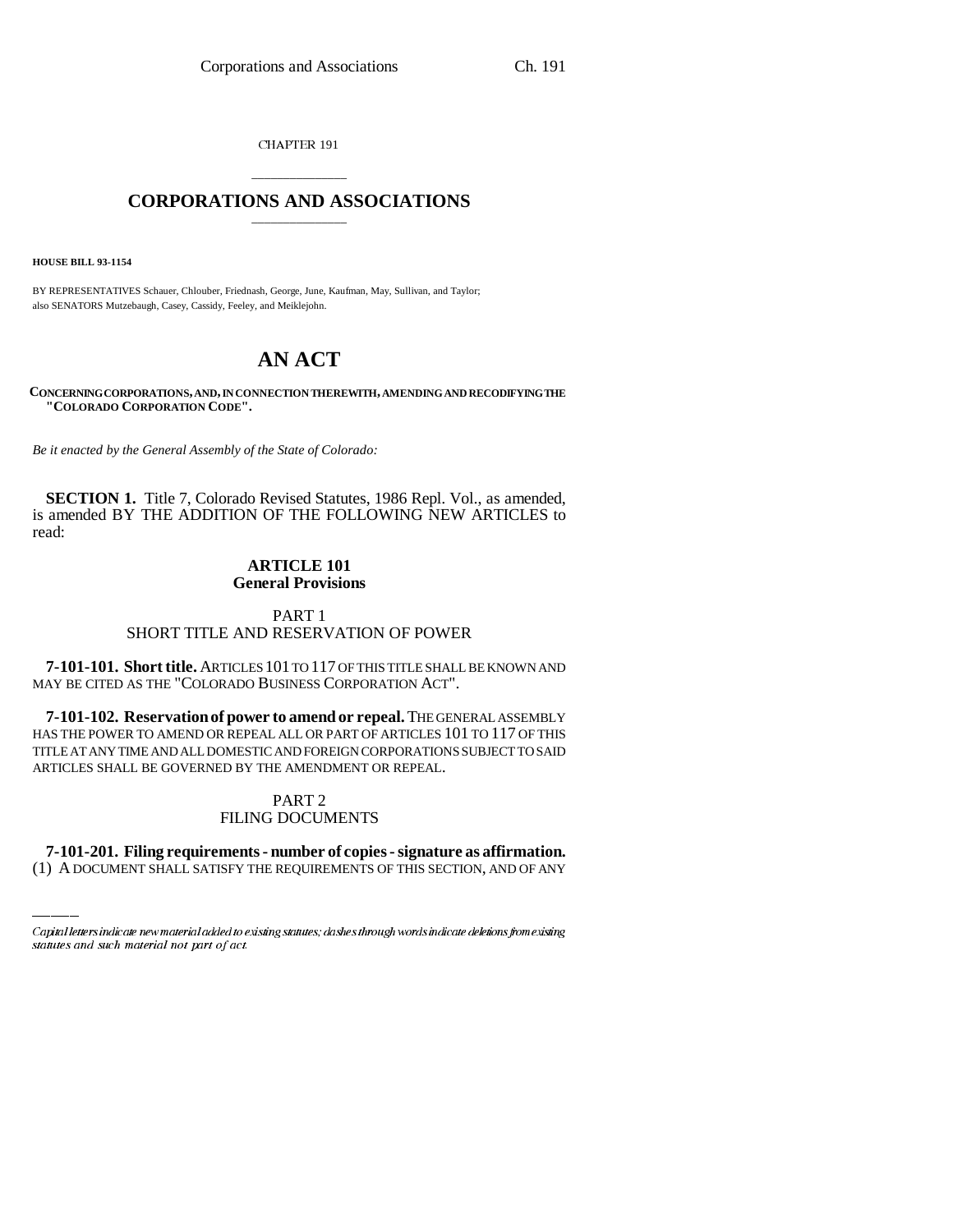OTHER SECTION THAT ADDS TO OR VARIES THESE REQUIREMENTS, TO BE ENTITLED TO FILING BY THE SECRETARY OF STATE.

(2) THE DOCUMENT SHALL BE ONE WHICH IS REQUIRED OR PERMITTED BY ARTICLES 101 TO 117 OF THIS TITLE TO BE FILED IN THE OFFICE OF THE SECRETARY OF STATE.

(3) THE DOCUMENT SHALL CONTAIN ALL INFORMATION REQUIRED BY ARTICLES 101 TO 117 OF THIS TITLE AND MAY CONTAIN OTHER INFORMATION AS WELL.

(4) THE DOCUMENT SHALL BE TYPEWRITTEN OR PRINTED.

(5) THE DOCUMENT SHALL BE IN THE ENGLISH LANGUAGE. A CORPORATE NAME NEED NOT BE IN ENGLISH IF WRITTEN IN ENGLISH LETTERS OR ARABIC OR ROMAN NUMERALS, AND THE CERTIFICATE OF EXISTENCE REQUIRED OF FOREIGN CORPORATIONS NEED NOT BE IN ENGLISH IF ACCOMPANIED BY A REASONABLY AUTHENTICATED ENGLISH TRANSLATION.

(6) THE DOCUMENT SHALL BE EXECUTED, OR SHALL BE A TRUE COPY, MADE BY PHOTOGRAPHIC, XEROGRAPHIC, OR OTHER PROCESS PROVIDING SIMILAR COPY ACCURACY, OF A DOCUMENT THAT HAS BEEN EXECUTED, AS FOLLOWS:

(a) BY THE CHAIRPERSON OF THE BOARD OF DIRECTORS OF A DOMESTIC OR FOREIGN CORPORATION, BY ALL OF ITS DIRECTORS, BY ONE OF ITS OFFICERS, OR BY ANY OTHER PERSON AUTHORIZED TO EXECUTE THE DOCUMENT;

(b) IF DIRECTORS HAVE NOT BEEN ELECTED OR THE CORPORATION HAS NOT BEEN FORMED, BY AN INCORPORATOR;

(c) IF THE CORPORATION IS IN THE HANDS OF A RECEIVER, TRUSTEE, OR OTHER COURT-APPOINTED FIDUCIARY, BY THAT FIDUCIARY; OR

(d) IF THE DOCUMENT IS THAT OF A REGISTERED AGENT, BY THE REGISTERED AGENT, IF THE PERSON IS AN INDIVIDUAL, OR BY A PERSON AUTHORIZED BY THE REGISTERED AGENT TO EXECUTE THE DOCUMENT, IF THE REGISTERED AGENT IS AN ENTITY.

(7) THE PERSON EXECUTING THE DOCUMENT SHALL STATE BENEATH OR OPPOSITE SUCH PERSON'S SIGNATURE HIS OR HER NAME AND THE CAPACITY IN WHICH THE PERSON SIGNS.

(8) THE DOCUMENT MAY BUT NEED NOT CONTAIN:

(a) THE CORPORATE SEAL;

(b) AN ATTESTATION BY THE SECRETARY OR AN ASSISTANT SECRETARY;

(c) AN ACKNOWLEDGMENT, VERIFICATION, OR PROOF.

(9) WHETHER OR NOT THE DOCUMENT CONTAINS AN ACKNOWLEDGMENT, VERIFICATION, OR PROOF PERMITTED BY SUBSECTION (8) OF THIS SECTION, THE SIGNATURE OF EACH PERSON SIGNING THE DOCUMENT SHALL CONSTITUTE THE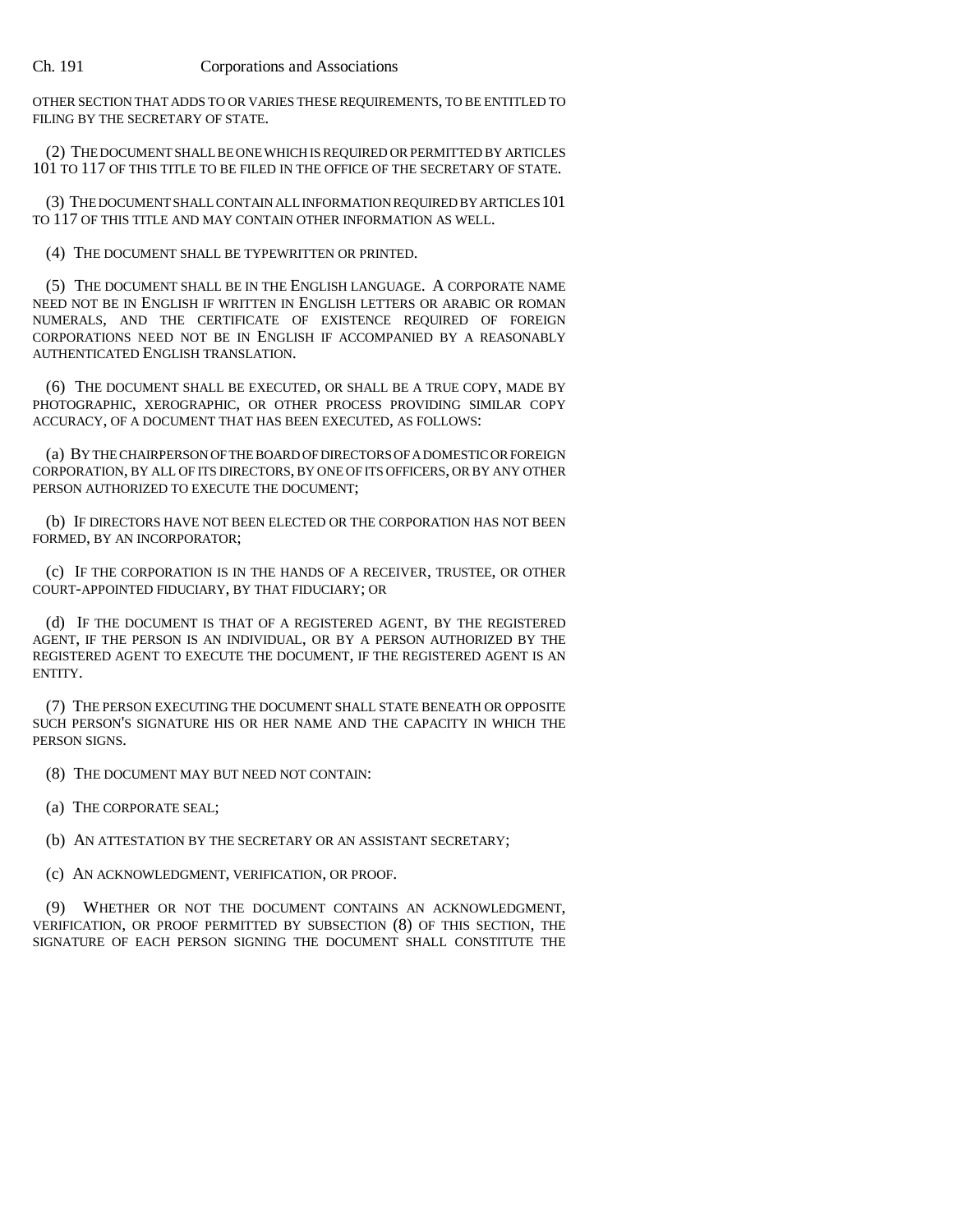AFFIRMATION OR ACKNOWLEDGMENT OF SUCH PERSON, UNDER PENALTIES OF PERJURY, THAT THE DOCUMENT IS THE PERSON'S ACT AND DEED OR THE ACT AND DEED OF THE CORPORATION AND THAT THE FACTS STATED IN THE DOCUMENT ARE TRUE.

(10) IF THE SECRETARY OF STATE REQUIRES THE USE OF A FORM OR COVER SHEET FOR A DOCUMENT UNDER SECTION 7-101-202, THE DOCUMENT SHALL BE IN OR ON THE REQUIRED FORM OR SHALL HAVE THE REQUIRED COVER SHEET.

(11) THE DOCUMENT SHALL BE DELIVERED TO THE SECRETARY OF STATE FOR FILING AND SHALL BE ACCOMPANIED BY ONE EXACT OR CONFORMED COPY THEREOF (EXCEPT AS PROVIDED IN SECTIONS 7-105-103 AND 7-115-110), THE CORRECT FILING FEE, AND ANY PENALTY REQUIRED BY ARTICLES 101 TO 117 OF THIS TITLE OR OTHER LAW. EXCEPT WITH RESPECT TO FILINGS PURSUANT TO SECTION 7-105-103 OR 7-115-110, THE DOCUMENT SHALL STATE, OR BE ACCOMPANIED BY A WRITING STATING, THE ADDRESS TO WHICH THE SECRETARY OF STATE MAY SEND A COPY UPON COMPLETION OF THE FILING.

**7-101-202. Forms - secretary of state to furnish upon request.** THE SECRETARY OF STATE MAY PREPARE AND FURNISH FORMS AND COVER SHEETS FOR ANY DOCUMENT REQUIRED OR PERMITTED BY ARTICLES 101 TO 117 OF THIS TITLE AND MAY REQUIRE THE USE OF ANY SUCH FORM OR COVER SHEET; HOWEVER, NO REQUIREMENT THAT A FORM OR COVER SHEET BE USED SHALL PRECLUDE IN ANY WAY THE INCLUSION IN ANY DOCUMENT OF ANY ITEM THE INCLUSION OF WHICH IS NOT PROHIBITED BY SAID ARTICLES OR REQUIRE THE INCLUSION THEREIN OF ANY ITEM THE INCLUSION OF WHICH IS NOT REQUIRED BY SAID ARTICLES. THE SECRETARY OF STATE SHALL FURNISH, ON REQUEST, ANY FORM OR COVER SHEET THAT THE SECRETARY OF STATE REQUIRES TO BE USED PURSUANT TO THIS SECTION.

**7-101-203. Filing, service, and copying fees - subpoenas.** (1) THE SECRETARY OF STATE SHALL CHARGE AND COLLECT FEES AND OTHER CHARGES, WHICH SHALL BE DETERMINED AND COLLECTED PURSUANT TO SECTION 24-21-104 (3), C.R.S., FOR:

- (a) ISSUING ANY CERTIFICATE;
- (b) FURNISHING WRITTEN INFORMATION CONCERNING ANY CORPORATION;
- (c) FURNISHING A COPY OF ANY DOCUMENT OR INSTRUMENT;

(d) CERTIFYING A COPY OF ANY DOCUMENT OR INSTRUMENT THAT IS ON FILE WITH THE SECRETARY OF STATE;

(e) SERVICE OF ANY NOTICE, DEMAND, OR PROCESS UPON THE SECRETARY OF STATE AS THE REGISTERED AGENT OF A CORPORATION, WHICH AMOUNT MAY BE RECOVERED AS COSTS BY THE PARTY TO THE SUIT, ACTION, OR PROCEEDING CAUSING SUCH SERVICE TO BE MADE IF SUCH PARTY PREVAILS THEREIN; AND

(f) FILING ANY DOCUMENT REQUIRED OR PERMITTED TO BE FILED UNDER ARTICLES 101 TO 117 OF THIS TITLE.

(2) THE SECRETARY OF STATE SHALL CHARGE AND COLLECT, AT THE TIME OF SERVICE OF ANY SUBPOENA UPON THE SECRETARY OF STATE OR ANY DEPUTY OR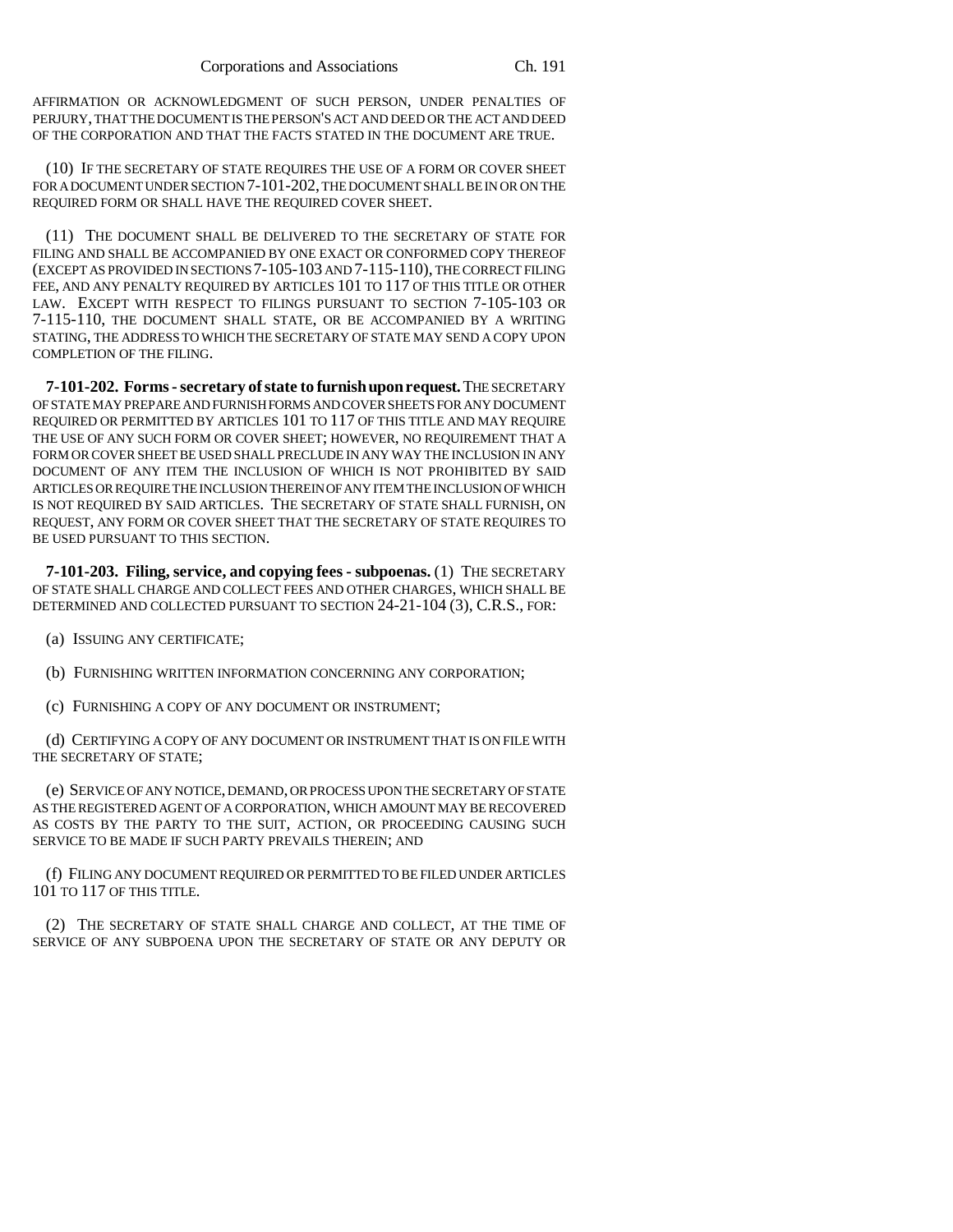EMPLOYEE OF THE SECRETARY OF STATE'S OFFICE, A FEE OF FIFTY DOLLARS AND AN ALLOWANCE OF TEN DOLLARS FOR MEALS AND A CHARGE FOR MILEAGE AT THE RATE PRESCRIBED BY SECTION 24-9-104,C.R.S., FOR EACH MILE FROM THE STATE CAPITOL BUILDING TO THE PLACE NAMED IN THE SUBPOENA. THE FEE SHALL BE PAID TO THE SECRETARY OF STATE; THE MEAL ALLOWANCE AND MILEAGE CHARGE SHALL BE PAID TO THE PERSON NAMED IN THE SUBPOENA. IF THE PERSON NAMED IN THE SUBPOENA IS REQUIRED TO APPEAR AT THE PLACE NAMED IN THE SUBPOENA FOR MORE THAN ONE DAY, HE OR SHE SHALL BE PAID IN ADVANCE A PER DIEM ALLOWANCE OF FORTY-FOUR DOLLARS FOR EACH DAY OF ATTENDANCE IN ADDITION TO ANY OTHER FEES, ALLOWANCES, AND CHARGES.

(3) THE SECRETARY OF STATE SHALL CHARGE AND COLLECT ALL OTHER FEES AND PENALTIES IMPOSED BY OR ASSESSED IN ACCORDANCE WITH ARTICLES 101 TO 117 OF THIS TITLE.

(4) IN ALL CASES WHERE FEES OR CHARGES ARE IMPOSED UNDER ARTICLES 101 TO 117 OF THIS TITLE, THE FEE SHALL INCLUDE INDEXING AND FILING OF THE DOCUMENT AND SHALL INCLUDE AFFIXING THE SEAL OF THE SECRETARY OF STATE UPON ANY CERTIFIED COPY.

**7-101-204. Effective time and date of document.** (1) EXCEPT AS PROVIDED IN SUBSECTION (2) OF THIS SECTION AND IN SECTION 7-101-205 (4), A DOCUMENT THAT IS FILED BY THE SECRETARY OF STATE IS EFFECTIVE:

(a) AT THE TIME OF FILING ON THE DATE IT IS FILED, AS EVIDENCED BY THE SECRETARY OF STATE'S TIME AND DATE ENDORSEMENT ON THE DOCUMENT; OR

(b) AT THE LATER OF THE TIME SPECIFIED IN THE DOCUMENT AS ITS EFFECTIVE TIME ON THE DATE IT IS FILED, AS SUCH DATE IS SPECIFIED IN THE SECRETARY OF STATE'S TIME AND DATE ENDORSEMENT ON THE DOCUMENT, OR THE TIME SPECIFIED IN SUCH TIME AND DATE ENDORSEMENT OF THE SECRETARY OF STATE.

(2) A DOCUMENT MAY SPECIFY A DELAYED EFFECTIVE TIME AND DATE, AND IF IT DOES SO THE DOCUMENT BECOMES EFFECTIVE AT THE TIME AND DATE SPECIFIED. IF A DOCUMENT SPECIFIES A DELAYED EFFECTIVE DATE BUT NOT A TIME, THE DOCUMENT IS EFFECTIVE AT THE CLOSE OF BUSINESS ON THAT DATE. IF A DOCUMENT SPECIFIES A DELAYED EFFECTIVE DATE THAT IS LATER THAN THE NINETIETH DAY AFTER THE DATE THE DOCUMENT IS FILED, THE DOCUMENT IS EFFECTIVE ON THE NINETIETH DAY AFTER IT IS FILED.

(3) IF A DOCUMENT SPECIFIES A DELAYED EFFECTIVE DATE PURSUANT TO SUBSECTION (2) OF THIS SECTION, THE DOCUMENT MAY BE PREVENTED FROM BECOMING EFFECTIVE BY DELIVERING TO THE SECRETARY OF STATE FOR FILING, ON OR BEFORE THE SPECIFIED EFFECTIVE DATE OF THE DOCUMENT, A CERTIFICATE OF WITHDRAWAL, EXECUTED IN THE SAME MANNER AS THE DOCUMENT BEING WITHDRAWN, STATING:

(a) THAT THE DOCUMENT HAS BEEN REVOKED BY APPROPRIATE CORPORATE ACTION OR BY COURT ORDER OR DECREE PURSUANT TO SECTION 7-110-108 AND IS VOID; AND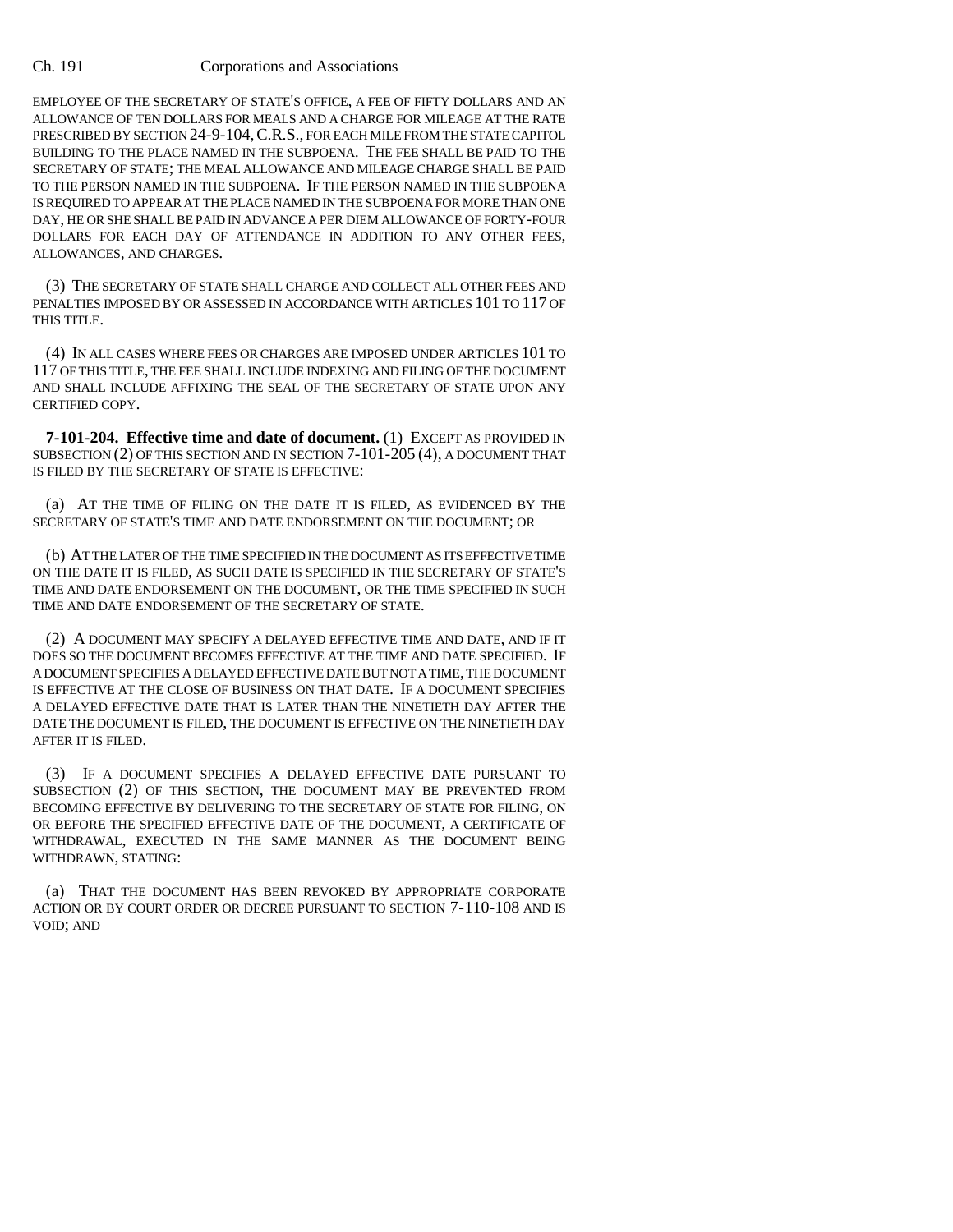(b) IN THE CASE OF A COURT ORDER OR DECREE PURSUANT TO SECTION 7-110-108, THAT SUCH COURT ORDER OR DECREE WAS ENTERED BY A COURT HAVING JURISDICTION OF THE PROCEEDING FOR THE REORGANIZATION OF THE CORPORATION UNDER A SPECIFIED STATUTE OF THE UNITED STATES.

**7-101-205. Correcting filed document.** (1) A DOMESTIC OR FOREIGN CORPORATION MAY CORRECT A DOCUMENT FILED BY THE SECRETARY OF STATE IF THE DOCUMENT CONTAINS AN INCORRECT STATEMENT OR WAS DEFECTIVELY EXECUTED, ATTESTED, SEALED, VERIFIED, OR ACKNOWLEDGED.

(2) A DOCUMENT IS CORRECTED BY DELIVERING TO THE SECRETARY OF STATE FOR FILING ARTICLES OF CORRECTION THAT:

(a) DESCRIBE THE DOCUMENT, INCLUDING ITS FILING DATE, OR HAVE A COPY OF IT ATTACHED TO THE ARTICLES OF CORRECTION;

(b) SPECIFY THE INCORRECT STATEMENT AND THE REASON IT IS INCORRECT OR THE MANNER IN WHICH THE EXECUTION, ATTESTATION, SEALING, VERIFICATION, OR ACKNOWLEDGMENT WAS DEFECTIVE; AND

(c) CORRECT THE INCORRECT STATEMENT OR THE DEFECTIVE EXECUTION, ATTESTATION, SEALING, VERIFICATION, OR ACKNOWLEDGMENT.

(3) ARTICLES OF CORRECTION MAY BE EXECUTED BY ANY PERSON DESIGNATED IN SECTION 7-101-201 (6) OR BY THE PERSON OR PERSONS WHO EXECUTED THE DOCUMENT THAT IS CORRECTED.

(4) ARTICLES OF CORRECTION ARE EFFECTIVE ON THE EFFECTIVE DATE OF THE DOCUMENT THEY CORRECT EXCEPT AS TO PERSONS RELYING ON THE UNCORRECTED DOCUMENT AND ADVERSELY AFFECTED BY THE CORRECTION. AS TO THOSE PERSONS, ARTICLES OF CORRECTION ARE EFFECTIVE WHEN FILED.

**7-101-206. Filing duty of secretary of state - manner of filing.** (1) IF A DOCUMENT DELIVERED TO THE SECRETARY OF STATE FOR FILING SATISFIES THE REQUIREMENTS OF SECTION 7-101-201, THE SECRETARY OF STATE SHALL FILE IT.

(2) THE SECRETARY OF STATE FILES A DOCUMENT BY LEGIBLY STAMPING OR OTHERWISE ENDORSING THE WORD "FILED", TOGETHER WITH THE NAME AND OFFICIAL TITLE OF THE SECRETARY OF STATE AND THE TIME AND DATE OF RECEIPT, ON BOTH THE DOCUMENT AND THE ACCOMPANYING COPY OR COPIES. AFTER FILING A DOCUMENT, EXCEPT AS PROVIDED IN SECTIONS 7-105-103, 7-115-110, AND 7-116-108, THE SECRETARY OF STATE SHALL DELIVER THE ACCOMPANYING COPY, WITH THE RECEIPT FOR FILING FEES, IF ANY, TO THE DOMESTIC OR FOREIGN CORPORATION OR ITS REPRESENTATIVE.

(3) IF THE SECRETARY OF STATE REFUSES TO FILE A DOCUMENT, THE SECRETARY OF STATE SHALL RETURN IT TO THE PERSON DELIVERING THE DOCUMENT, TOGETHER WITH A WRITTEN NOTICE PROVIDING A BRIEF EXPLANATION OF THE REASON FOR THE REFUSAL, WITHIN TEN DAYS AFTER THE DOCUMENT WAS DELIVERED TO THE SECRETARY OF STATE.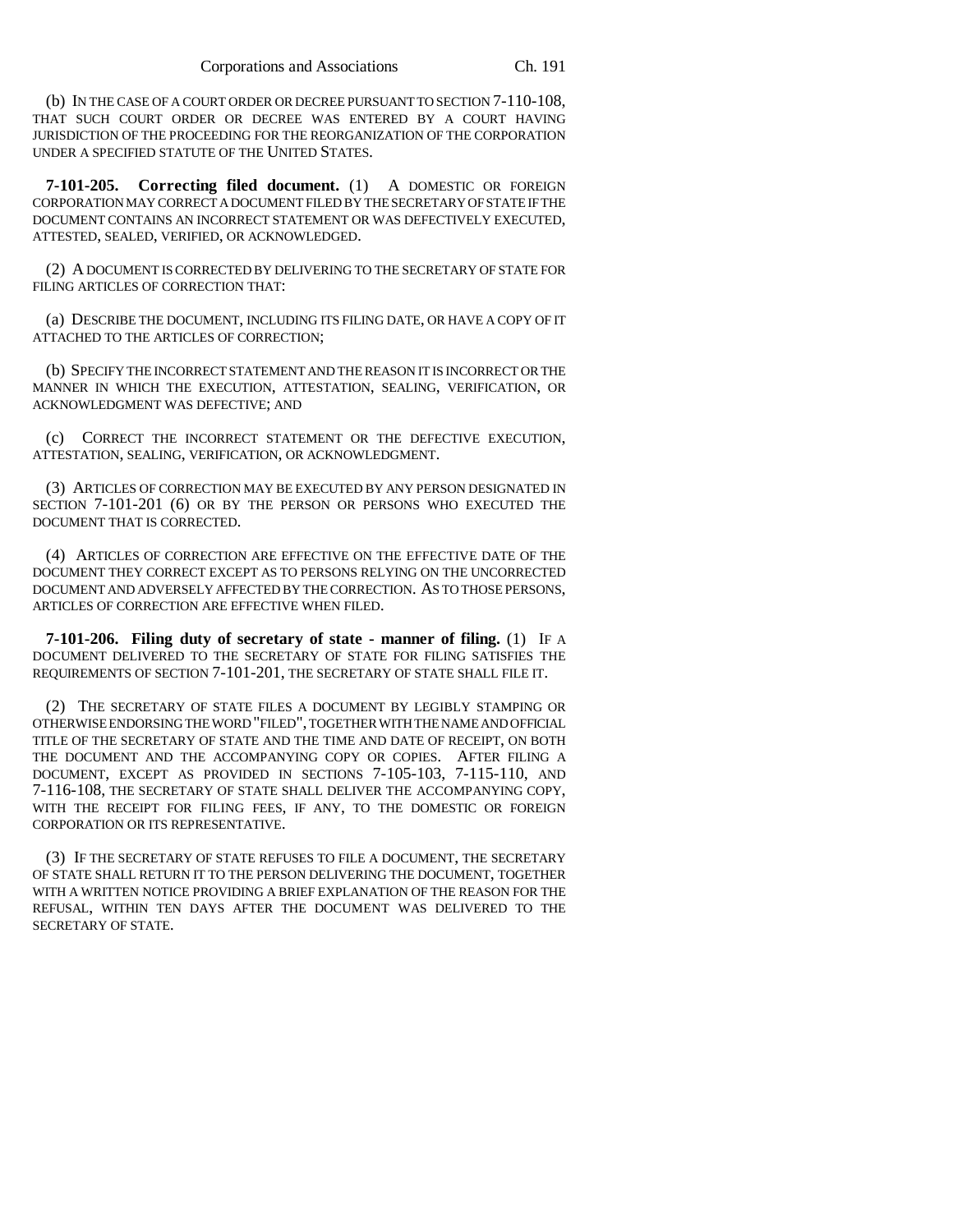(4) THE SECRETARY OF STATE'S DUTY TO FILE DOCUMENTS UNDER THIS SECTION IS MINISTERIAL. THE FILING OF OR REFUSAL TO FILE A DOCUMENT DOES NOT:

(a) AFFECT THE VALIDITY OR INVALIDITY OF THE DOCUMENT IN WHOLE OR IN PART;

(b) RELATE TO THE CORRECTNESS OR INCORRECTNESS OF INFORMATION CONTAINED IN THE DOCUMENT; OR

(c) CREATE A PRESUMPTION THAT THE DOCUMENT IS VALID OR INVALID OR THAT INFORMATION CONTAINED IN THE DOCUMENT IS CORRECT OR INCORRECT.

**7-101-207. Appeal from secretary of state's refusal to file document.** (1) IF THE SECRETARY OF STATE REFUSES TO FILE A DOCUMENT DELIVERED TO THE SECRETARY OF STATE FOR FILING, THE PERSON DELIVERING THE DOCUMENT FOR FILING MAY, WITHIN FORTY-FIVE DAYS AFTER THE EFFECTIVE DATE OF THE NOTICE OF THE REFUSAL GIVEN BY THE SECRETARY OF STATE PURSUANT TO SECTION 7-101-206 (3), APPEAL TO THE DISTRICT COURT OF THE COUNTY WHERE THE REGISTERED OR PRINCIPAL OFFICE OF THE CORPORATION IS LOCATED. THE APPEAL IS COMMENCED BY PETITIONING THE COURT TO COMPEL THE FILING OF THE DOCUMENT BY THE SECRETARY OF STATE AND BY ATTACHING TO THE PETITION A COPY OF THE DOCUMENT AND A COPY OF THE SECRETARY OF STATE'S NOTICE OF REFUSAL.

(2) THE COURT MAY ORDER THE SECRETARY OF STATE TO FILE THE DOCUMENT OR TO TAKE SUCH OTHER ACTION AS THE COURT CONSIDERS APPROPRIATE.

(3) THE COURT'S ORDER OR DECISION MAY BE APPEALED AS IN OTHER CIVIL PROCEEDINGS.

**7-101-208. Evidentiary effect of copy of filed document.** A CERTIFICATE ATTACHED TO A COPY OF A DOCUMENT FILED BY THE SECRETARY OF STATE BEARING THE SECRETARY OF STATE'S SIGNATURE, EITHER MANUAL OR FACSIMILE, AND THE SEAL OF THIS STATE IS PRIMA FACIE EVIDENCE THAT THE DOCUMENT IS ON FILE WITH THE SECRETARY OF STATE.

**7-101-209. Certificates issued by secretary of state.** (1) THE SECRETARY OF STATE SHALL ISSUE TO ANY PERSON, UPON REQUEST, A CERTIFICATE THAT SETS FORTH ANY FACTS OF RECORD IN THE OFFICE OF THE SECRETARY OF STATE, INCLUDING, IF APPROPRIATE, A CERTIFICATE OF GOOD STANDING CONCERNING ANY DOMESTIC OR FOREIGN CORPORATION.

(2) A CERTIFICATE ISSUED BY THE SECRETARY OF STATE MAY BE RELIED UPON, SUBJECT TO ANY QUALIFICATION STATED IN THE CERTIFICATE, AS PRIMA FACIE EVIDENCE OF THE FACTS SET FORTH THEREIN.

## PART 3 SECRETARY OF STATE

**7-101-301. Powers.** THE SECRETARY OF STATE HAS ALL POWERS REASONABLY NECESSARY TO PERFORM THE DUTIES REQUIRED OF THE OFFICE BY ARTICLES 101 TO 117 OF THIS TITLE.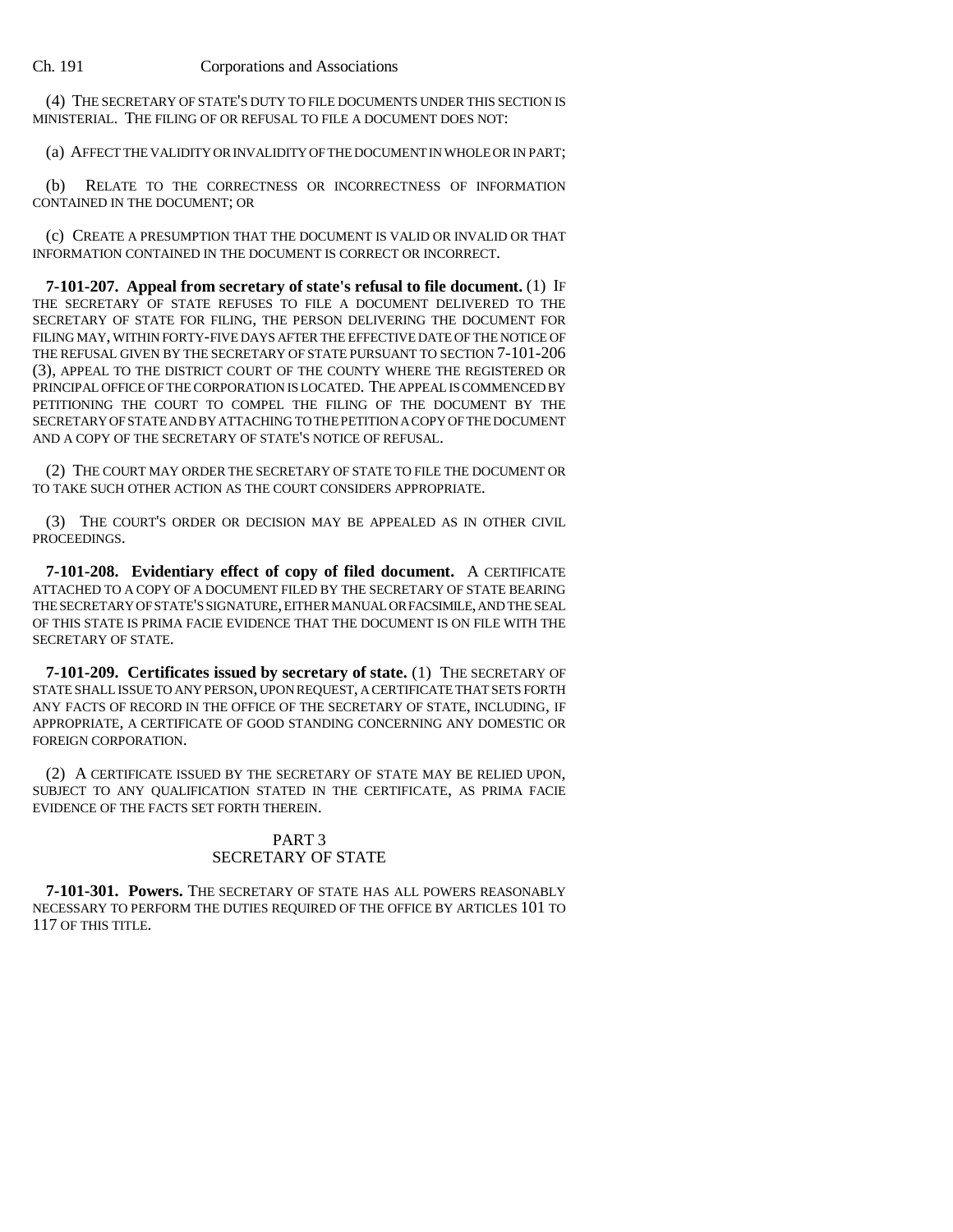#### PART 4 DEFINITIONS

**7-101-401. General definitions.** AS USED IN ARTICLES 101 TO 117 OF THIS TITLE, UNLESS THE CONTEXT OTHERWISE REQUIRES:

(1) "ADDRESS" MEANS ANY LOCATION WHERE MAIL CAN BE DELIVERED BY THE UNITED STATES POSTAL SERVICE. "ADDRESS" INCLUDES POST OFFICE BOX NUMBERS, RURAL FREE DELIVERY ROUTE NUMBERS, AND STREET NAMES AND NUMBERS.

(2) "AFFILIATE" MEANS ANY PERSON THAT DIRECTLY OR INDIRECTLY THROUGH ONE OR MORE INTERMEDIARIES CONTROLS, OR IS CONTROLLED BY, OR IS UNDER COMMON CONTROL WITH, THE PERSON SPECIFIED.

(3) "ARTICLES OF INCORPORATION" INCLUDES AMENDED ARTICLES OF INCORPORATION, RESTATED ARTICLES OF INCORPORATION, ARTICLES OF MERGER, AND OTHER INSTRUMENTS, HOWEVER DESIGNATED, ON FILE WITH THE SECRETARY OF STATE WHICH HAVE THE EFFECT OF AMENDING OR SUPPLEMENTING IN SOME RESPECT THE ORIGINAL OR AMENDED ARTICLES OF INCORPORATION.

(4) "ASSUMED CORPORATE NAME" MEANS THE NAME ASSUMED FOR USE IN THIS STATE BY A FOREIGN CORPORATION PURSUANT TO SECTION 7-115-106 OR BY A FOREIGN NONPROFIT CORPORATION PURSUANT TO SECTION 7-27-105 BECAUSE ITS CORPORATE NAME IS NOT AVAILABLE FOR USE IN THIS STATE.

(5) "AUTHORIZED SHARES" MEANS THE SHARES OF ALL CLASSES WHICH A DOMESTIC OR FOREIGN CORPORATION IS AUTHORIZED TO ISSUE.

(6) "BYLAWS" INCLUDES AMENDED BYLAWS AND RESTATED BYLAWS.

(7) "CASH" AND "MONEY" ARE USED INTERCHANGEABLY IN ARTICLES 101 TO 117 OF THIS TITLE. EACH OF THESE TERMS INCLUDES:

(a) LEGAL TENDER;

(b) NEGOTIABLE INSTRUMENTS READILY CONVERTIBLE INTO LEGAL TENDER; AND

(c) OTHER CASH EQUIVALENTS READILY CONVERTIBLE INTO LEGAL TENDER.

(8) "CONSPICUOUS" MEANS SO WRITTEN THAT A REASONABLE PERSON AGAINST WHOM THE WRITING IS TO OPERATE SHOULD HAVE NOTICED IT. FOR EXAMPLE, PRINTING OR TYPING IN CONTRASTING ITALICS, BOLDFACE, COLOR, CAPITALS, OR UNDERLINING IS CONSPICUOUS.

(9) "CONTROL" MEANS THE POSSESSION, DIRECT OR INDIRECT, OF THE POWER TO DIRECT OR CAUSE THE DIRECTION OF THE MANAGEMENT AND POLICIES OF AN ENTITY, WHETHER THROUGH THE OWNERSHIP OF VOTING SHARES, BY CONTRACT, OR OTHERWISE.

(10) "CORPORATE NAME" MEANS: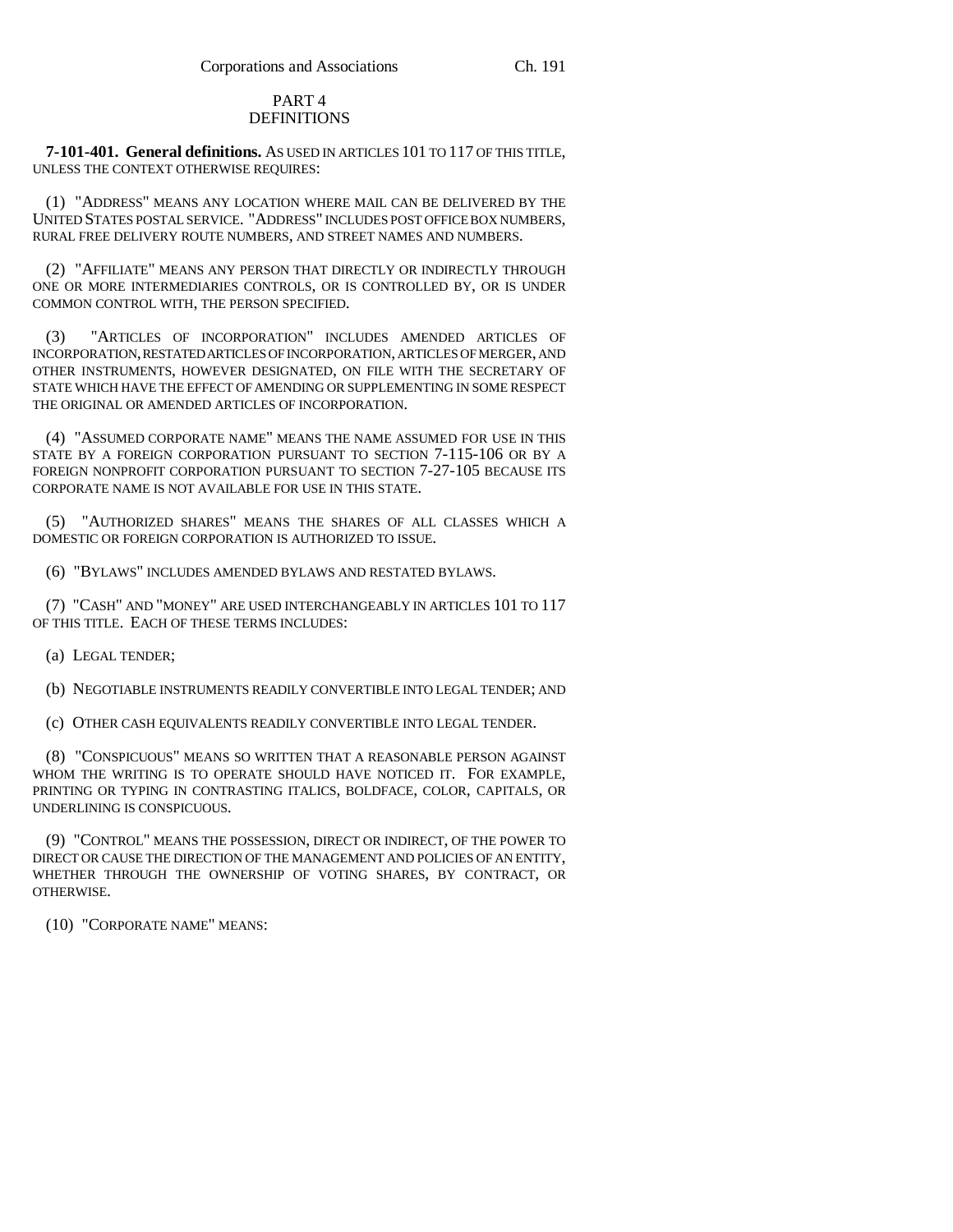(a) THE NAME OF A DOMESTIC CORPORATION OR A DOMESTIC NONPROFIT CORPORATION AS STATED IN ITS ARTICLES OF INCORPORATION; OR

(b) THE NAME OF A FOREIGN CORPORATION OR A FOREIGN NONPROFIT CORPORATION AS STATED IN ITS ARTICLES OF INCORPORATION OR DOCUMENT OF SIMILAR IMPORT.

(11) "CORPORATION" OR "DOMESTIC CORPORATION" MEANS A CORPORATION FOR PROFIT WHICH IS NOT A FOREIGN CORPORATION, INCORPORATED UNDER OR SUBJECT TO THE PROVISIONS OF ARTICLES 101 TO 117 OF THIS TITLE.

(12) "DELIVER" INCLUDES MAIL; EXCEPT THAT DELIVERY TO THE SECRETARY OF STATE MEANS ACTUAL RECEIPT BY THE SECRETARY OF STATE.

(13) "DISTRIBUTION" MEANS A DIRECT OR INDIRECT TRANSFER BY A CORPORATION OF MONEY OR OTHER PROPERTY, EXCEPT ITS OWN SHARES, OR INCURRENCE OF INDEBTEDNESS BY A CORPORATION, TO OR FOR THE BENEFIT OF ANY OF ITS SHAREHOLDERS IN RESPECT OF ANY OF ITS SHARES. A DISTRIBUTION MAY BE IN ANY FORM, INCLUDING A DECLARATION OR PAYMENT OF A DIVIDEND; A PURCHASE, REDEMPTION, OR OTHER ACQUISITION OF SHARES; OR DISTRIBUTION OF INDEBTEDNESS.

(14) "EFFECTIVE DATE", WHEN REFERRING TO A DOCUMENT FILED BY THE SECRETARY OF STATE, MEANS THE TIME AND DATE DETERMINED IN ACCORDANCE WITH SECTION 7-101-204.

(15) "EFFECTIVE DATE OF NOTICE" HAS THE MEANING SET FORTH IN SECTION 7-101-402.

(16) "EMPLOYEE" INCLUDES AN OFFICER BUT NOT A DIRECTOR; EXCEPT THAT A DIRECTOR MAY ACCEPT DUTIES THAT MAKE SAID DIRECTOR ALSO AN EMPLOYEE.

(17) "ENTITY" INCLUDES A DOMESTIC OR FOREIGN CORPORATION, A NONPROFIT CORPORATION, A PROFIT OR NONPROFIT UNINCORPORATED ASSOCIATION, A BUSINESS TRUST, AN ESTATE, A PARTNERSHIP, A LIMITED LIABILITY COMPANY, A TRUST, TWO OR MORE PERSONS HAVING A JOINT OR COMMON ECONOMIC INTEREST, A STATE, THE UNITED STATES, AND A FOREIGN GOVERNMENT.

(18) "FOREIGN CORPORATION" MEANS A CORPORATION FOR PROFIT INCORPORATED UNDER A LAW OTHER THAN THE LAWS OF THIS STATE.

(19) "GOVERNMENTAL SUBDIVISION" INCLUDES AN AUTHORITY, COUNTY, DISTRICT, SUBDISTRICT, MUNICIPALITY, AND ANY OTHER POLITICAL SUBDIVISION.

(20) "INCLUDES" WHEN USED IN REFERENCE TO ANY DEFINITION OR LIST INDICATES THAT THE DEFINITION OR LIST IS PARTIAL AND NOT EXCLUSIVE.

(21) "INDIVIDUAL" INCLUDES THE ESTATE OF AN INCOMPETENT OR DECEASED INDIVIDUAL.

(22) "MAIL" MEANS DEPOSIT IN THE UNITED STATES MAIL, PROPERLY ADDRESSED, FIRST CLASS POSTAGE PREPAID, AND INCLUDES REGISTERED OR CERTIFIED MAIL FOR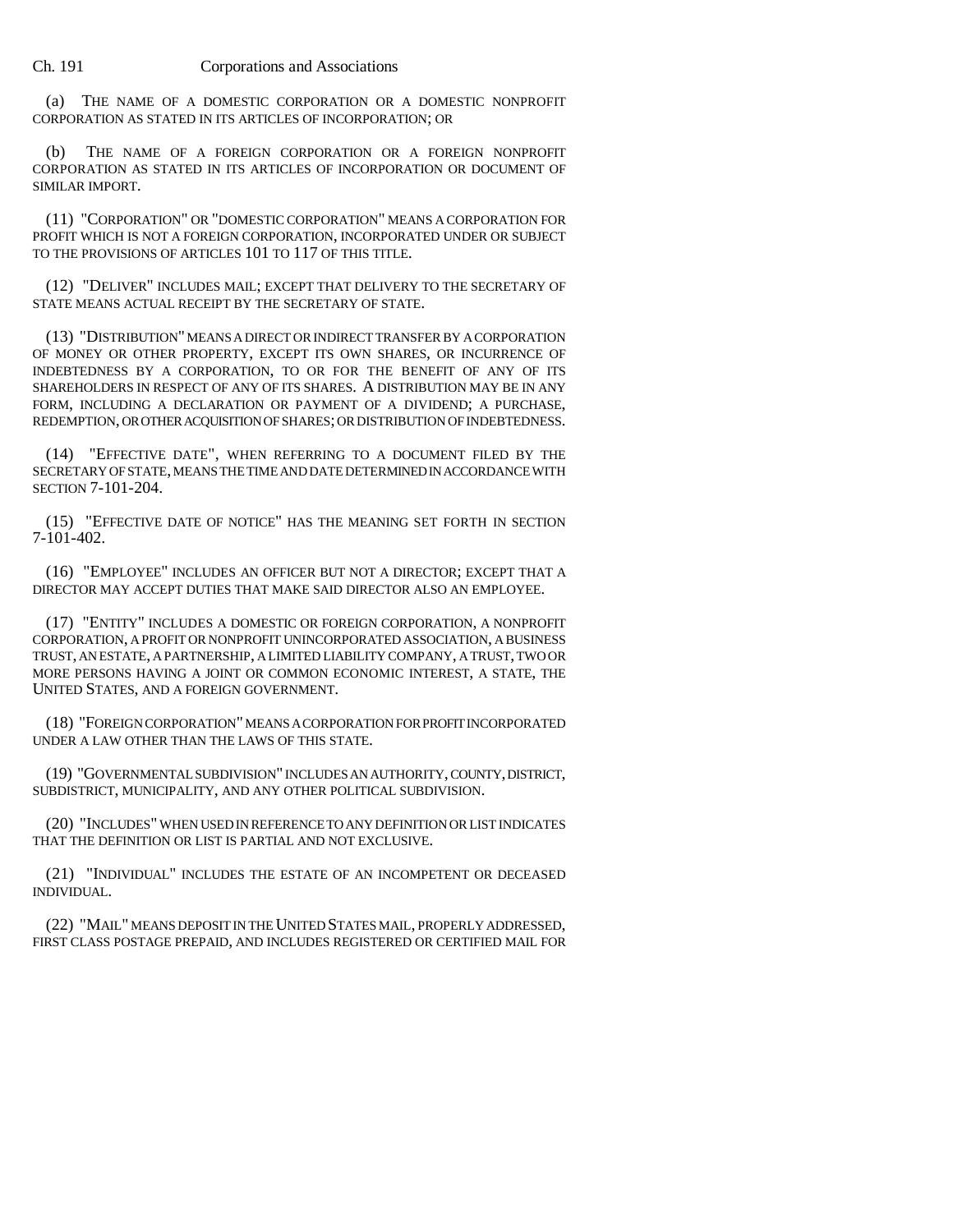WHICH THE PROPER FEE HAS BEEN PAID.

(23) "MEANS" DENOTES AN EXHAUSTIVE DEFINITION OR LIST.

(24) "PERSON" MEANS AN INDIVIDUAL OR AN ENTITY.

(25) "PRINCIPAL OFFICE" MEANS THE OFFICE, IN OR OUT OF THIS STATE, DESIGNATED BY A DOMESTIC OR FOREIGN CORPORATION AS ITS PRINCIPAL OFFICE IN ITS MOST RECENT DOCUMENT ON FILE WITH THE SECRETARY OF STATE PROVIDING SUCH INFORMATION, INCLUDING ANY NOTICE OF CHANGE OF PRINCIPAL OFFICE ON FILE WITH THE SECRETARY OF STATE.

(26) "PROCEEDING" INCLUDES A CIVIL SUIT, ARBITRATION, OR MEDIATION AND A CRIMINAL, ADMINISTRATIVE, OR INVESTIGATORY ACTION.

(27) "RECEIVE", WHEN USED IN REFERENCE TO RECEIPT OF A WRITING OR OTHER DOCUMENT BY A DOMESTIC OR FOREIGN CORPORATION, MEANS THAT THE WRITING OR OTHER DOCUMENT IS ACTUALLY RECEIVED:

(a) BY THE CORPORATION AT ITS REGISTERED OFFICE IN THIS STATE OR AT ITS PRINCIPAL OFFICE;

(b) BY THE SECRETARY OF THE CORPORATION, WHEREVER THE SECRETARY IS FOUND; OR

(c) BY ANY OTHER PERSON AUTHORIZED BY THE BYLAWS OR THE BOARD OF DIRECTORS TO RECEIVE SUCH WRITINGS, WHEREVER SUCH PERSON IS FOUND.

(28) "RECORD DATE" MEANS THE DATE, ESTABLISHED UNDER ARTICLE 106 OR 107 OF THIS TITLE, ON WHICH A CORPORATION DETERMINES THE IDENTITY OF ITS SHAREHOLDERS AND THEIR SHAREHOLDINGS. THE DETERMINATION SHALL BE MADE AS OF THE CLOSE OF BUSINESS ON THE RECORD DATE UNLESS ANOTHER TIME FOR DOING SO IS SPECIFIED WHEN THE RECORD DATE IS FIXED.

(29) "SECRETARY" MEANS THE CORPORATE OFFICER TO WHOM THE BYLAWS OR THE BOARD OF DIRECTORS HAS DELEGATED RESPONSIBILITY UNDER SECTION 7-108-301 (3) FOR THE PREPARATION AND MAINTENANCE OF MINUTES OF THE MEETINGS OF THE BOARD OF DIRECTORS AND OF THE SHAREHOLDERS AND OF THE OTHER RECORDS AND INFORMATION REQUIRED TO BE KEPT BY THE CORPORATION UNDER SECTION 7-116-101 AND FOR AUTHENTICATING RECORDS OF THE CORPORATION.

(30) "SHARES" MEANS THE UNITS INTO WHICH THE PROPRIETARY INTERESTS IN A CORPORATION ARE DIVIDED.

(31) "SHAREHOLDER" MEANS EITHER THE PERSON IN WHOSE NAME SHARES ARE REGISTERED IN THE RECORDS OF A CORPORATION OR THE BENEFICIAL OWNER OF SHARES TO THE EXTENT RECOGNIZED PURSUANT TO SECTION 7-107-204.

(32) "STATE", WHEN REFERRING TO A PART OF THE UNITED STATES, INCLUDES:

(a) A STATE, A COMMONWEALTH, AND THE DISTRICT OF COLUMBIA, TOGETHER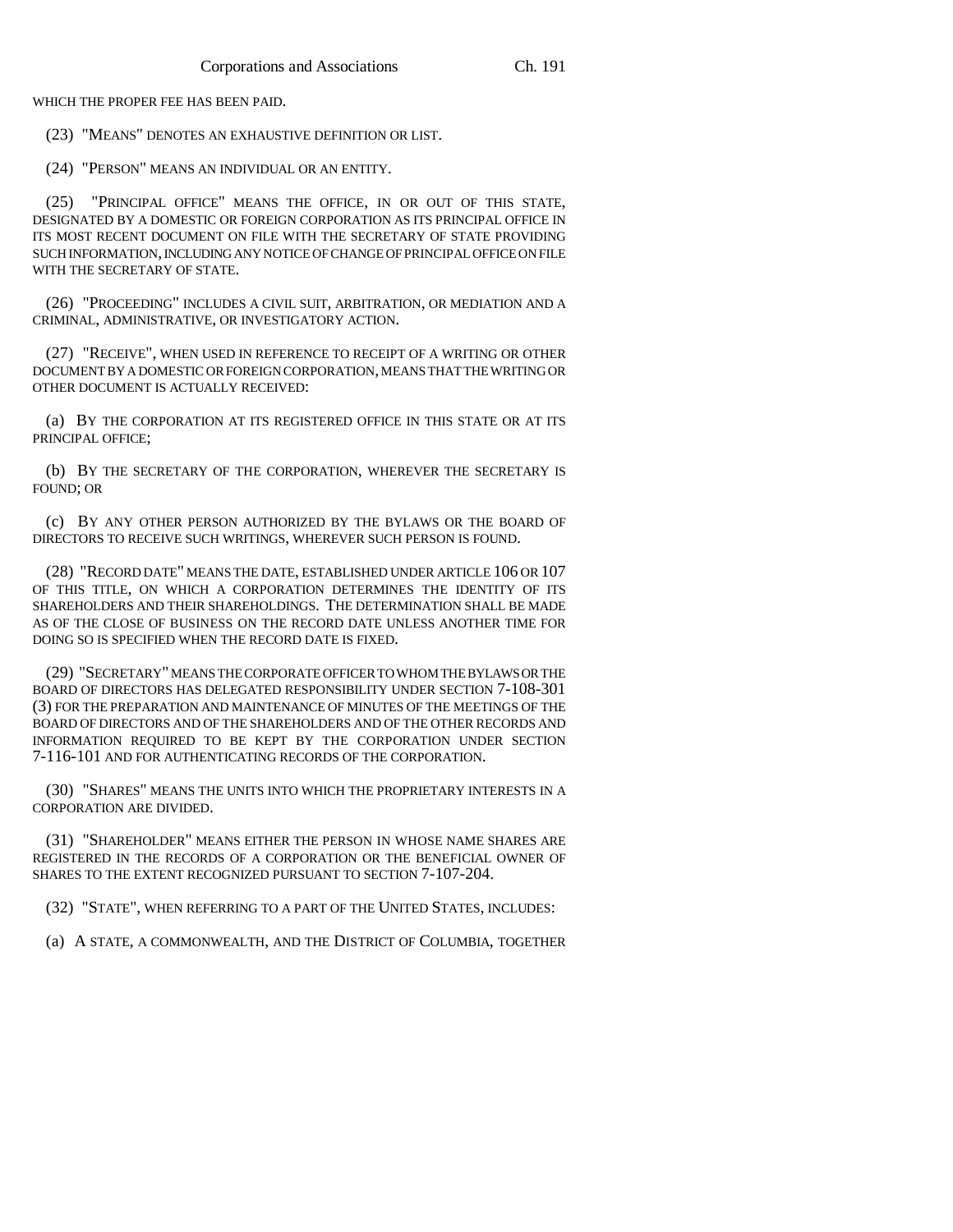WITH ALL AGENCIES AND GOVERNMENTAL SUBDIVISIONS THEREOF; AND

(b) ANY TERRITORY OR INSULAR POSSESSION OF THE UNITED STATES, TOGETHER WITH ALL AGENCIES AND GOVERNMENTAL SUBDIVISIONS THEREOF.

(33) "STREET ADDRESS" MEANS STREET NAME AND NUMBER, CITY OR TOWN, AND UNITED STATES POST OFFICE ZIP CODE DESIGNATION. IF, BY REASON OF RURAL LOCATION OR OTHERWISE, A STREET NAME, NUMBER, TOWN, OR CITY DOES NOT EXIST, ANOTHER APPROPRIATE DESCRIPTION FIXING AS NEARLY AS POSSIBLE THE ACTUAL PHYSICAL LOCATION MAY BE SUBSTITUTED, BUT IN ALL SUCH CASES THE RURAL FREE DELIVERY ROUTE, THE COUNTY, AND THE UNITED STATES POST OFFICE ZIP CODE DESIGNATION SHALL BE INCLUDED.

(34) "SUBSCRIBER" MEANS A PERSON WHO SUBSCRIBES FOR SHARES IN A CORPORATION, WHETHER BEFORE OR AFTER INCORPORATION.

(35) "UNITED STATES" INCLUDES ANY DISTRICT, AUTHORITY, OFFICE, BUREAU, COMMISSION, DEPARTMENT, AND ANY OTHER AGENCY OF THE UNITED STATES OF AMERICA.

(36) "VOTING GROUP" MEANS ALL THE SHARES OF ONE OR MORE CLASSES OR SERIES THAT, UNDER THE ARTICLES OF INCORPORATION OR UNDER ARTICLES 101 TO 117 OF THIS TITLE, ARE ENTITLED TO VOTE AND BE COUNTED TOGETHER COLLECTIVELY ON A MATTER AT A MEETING OF SHAREHOLDERS. ALL SHARES ENTITLED BY ARTICLES 101 TO 117 OF THIS TITLE OR THE ARTICLES OF INCORPORATION TO VOTE GENERALLY ON THE MATTER ARE FOR THAT PURPOSE A SINGLE VOTING GROUP.

**7-101-402. Notice.** (1) NOTICE GIVEN PURSUANT TO ARTICLES 101 TO 117 OF THIS TITLE SHALL BE IN WRITING UNLESS ORAL NOTICE IS REASONABLE UNDER THE CIRCUMSTANCES.

(2) NOTICE MAY BE GIVEN IN PERSON; BY TELEPHONE, TELEGRAPH, TELETYPE, ELECTRONICALLY TRANSMITTED FACSIMILE, OR OTHER FORM OF WIRE OR WIRELESS COMMUNICATION; OR BY MAIL OR PRIVATE CARRIER.

(3) WRITTEN NOTICE BY A CORPORATION TO ITS SHAREHOLDERS, IF IN A COMPREHENSIBLE FORM, IS EFFECTIVE AS TO EACH SHAREHOLDER WHEN MAILED, IF MAILED ADDRESSED TO THE SHAREHOLDER'S ADDRESS SHOWN IN THE CORPORATION'S CURRENT RECORD OF SHAREHOLDERS. IF THREE SUCCESSIVE NOTICES GIVEN TO A SHAREHOLDER PURSUANT TO THIS SUBSECTION (3) HAVE BEEN RETURNED AS UNDELIVERABLE, NO FURTHER NOTICES TO SUCH SHAREHOLDER SHALL BE NECESSARY UNTIL ANOTHER ADDRESS FOR THE SHAREHOLDER IS MADE KNOWN TO THE CORPORATION.

(4) WRITTEN NOTICE TO A DOMESTIC CORPORATION OR TO A FOREIGN CORPORATION AUTHORIZED TO TRANSACT BUSINESS IN THIS STATE MAY BE ADDRESSED TO ITS REGISTERED AGENT AT ITS REGISTERED OFFICE OR TO THE CORPORATION OR ITS SECRETARY AT ITS PRINCIPAL OFFICE.

(5) EXCEPT AS PROVIDED IN SUBSECTION (3) OF THIS SECTION, WRITTEN NOTICE,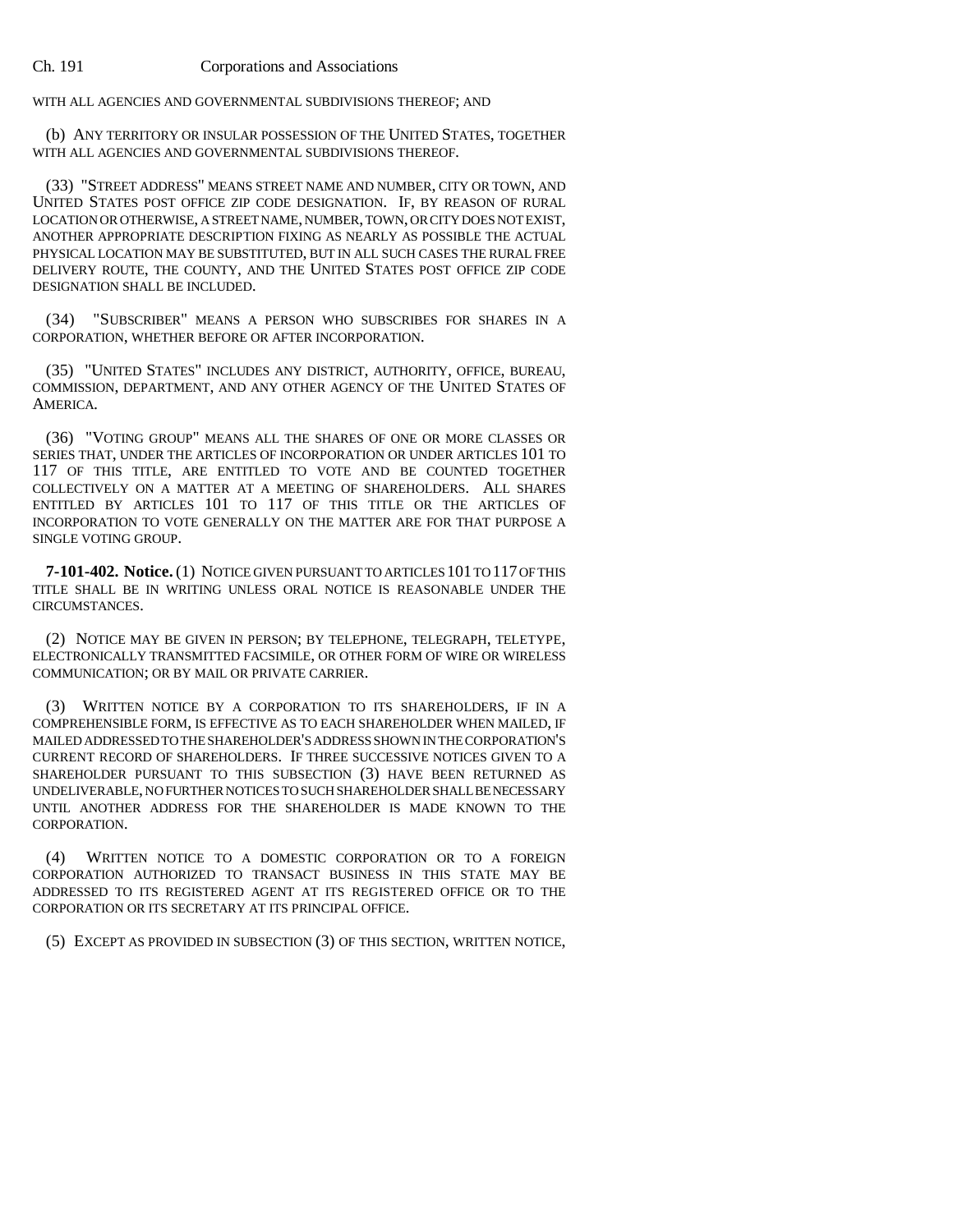IF IN A COMPREHENSIBLE FORM, IS EFFECTIVE AT THE EARLIEST OF:

(a) THE DATE RECEIVED;

(b) FIVE DAYS AFTER MAILING; OR

(c) THE DATE SHOWN ON THE RETURN RECEIPT, IF MAILED BY REGISTERED OR CERTIFIED MAIL, RETURN RECEIPT REQUESTED, AND THE RECEIPT IS SIGNED BY OR ON BEHALF OF THE ADDRESSEE.

(6) ORAL NOTICE IS EFFECTIVE WHEN COMMUNICATED IF COMMUNICATED IN A COMPREHENSIBLE MANNER.

(7) NOTICE BY PUBLICATION IS EFFECTIVE ON THE DATE OF FIRST PUBLICATION.

(8) IF ARTICLES 101 TO 117 OF THIS TITLE PRESCRIBE NOTICE REQUIREMENTS FOR PARTICULAR CIRCUMSTANCES, THOSE REQUIREMENTS GOVERN. IF THE ARTICLES OF INCORPORATION OR BYLAWS PRESCRIBE NOTICE REQUIREMENTS NOT INCONSISTENT WITH THIS SECTION OR OTHER PROVISIONS OF ARTICLES 101 TO 117 OF THIS TITLE, THOSE REQUIREMENTS GOVERN.

# **ARTICLE 102 Incorporation**

**7-102-101. Incorporators.** ONE OR MORE PERSONS MAY ACT AS THE INCORPORATOR OR INCORPORATORS OF A CORPORATION BY DELIVERING ARTICLES OF INCORPORATION TO THE SECRETARY OF STATE FOR FILING. AN INCORPORATOR WHO IS A NATURAL PERSON SHALL BE OF THE AGE OF EIGHTEEN YEARS OR OLDER.

**7-102-102. Articles of incorporation.** (1) THE ARTICLES OF INCORPORATION SHALL SET FORTH:

(a) A CORPORATE NAME FOR THE CORPORATION THAT SATISFIES THE REQUIREMENTS OF SECTION 7-104-101;

(b) THE INFORMATION REGARDING SHARES REQUIRED BY SECTION 7-106-101;

(c) THE STREET ADDRESS OF THE CORPORATION'S INITIAL REGISTERED OFFICE AND THE NAME OF ITS INITIAL REGISTERED AGENT AT THAT OFFICE;

(d) THE ADDRESS OF THE CORPORATION'S INITIAL PRINCIPAL OFFICE;

(e) THE NAME AND ADDRESS OF EACH INCORPORATOR; AND

(f) THE WRITTEN CONSENT OF THE INITIAL REGISTERED AGENT TO THE APPOINTMENT UNLESS SUCH CONSENT IS PROVIDED IN AN ACCOMPANYING DOCUMENT.

(2) THE ARTICLES OF INCORPORATION MAY BUT NEED NOT SET FORTH:

(a) THE NAMES AND ADDRESSES OF THE INDIVIDUALS WHO ARE ELECTED TO SERVE AS THE INITIAL DIRECTORS;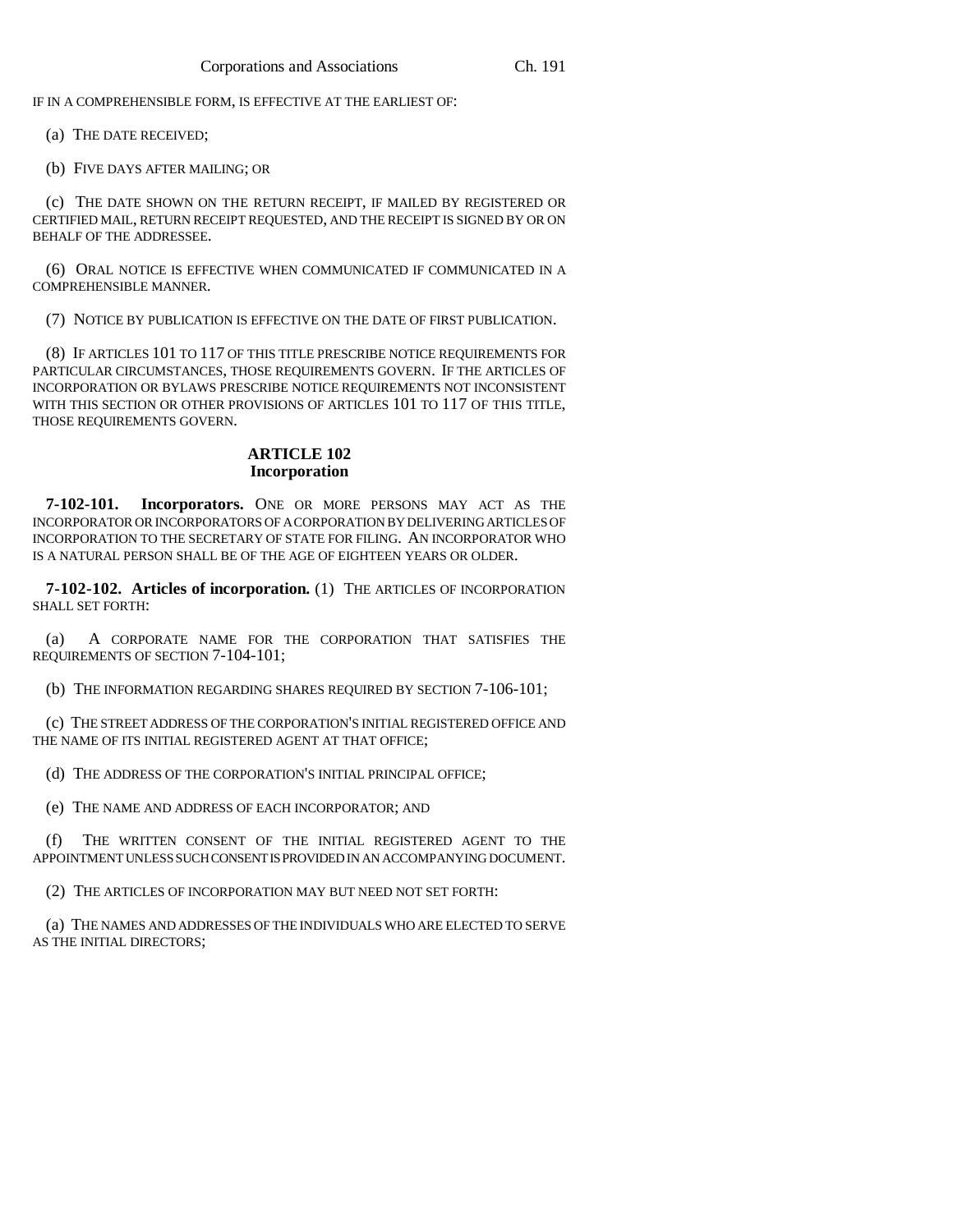(b) PROVISIONS NOT INCONSISTENT WITH LAW REGARDING:

(I) THE PURPOSE OR PURPOSES FOR WHICH THE CORPORATION IS INCORPORATED;

(II) MANAGING THE BUSINESS OF THE CORPORATION AND REGULATING ITS AFFAIRS;

(III) DEFINING, LIMITING, AND REGULATING THE POWERS OF THE CORPORATION, ITS BOARD OF DIRECTORS, AND ITS SHAREHOLDERS;

(IV) A PAR VALUE FOR AUTHORIZED SHARES OR CLASSES OF SHARES;

(V) THE IMPOSITION OF PERSONAL LIABILITY ON SHAREHOLDERS FOR THE DEBTS OF THE CORPORATION TO A SPECIFIED EXTENT AND UPON SPECIFIED CONDITIONS; AND

(c) ANY PROVISION THAT UNDER ARTICLES 101 TO 117 OF THIS TITLE IS REQUIRED OR PERMITTED TO BE SET FORTH IN THE BYLAWS.

(3) FOR CORPORATIONS INCORPORATED AFTER DECEMBER 31, 1958, IF CUMULATIVE VOTING IS NOT DESIRED IN THE ELECTION OF DIRECTORS, A STATEMENT TO THAT EFFECT SHALL BE MADE IN THE ARTICLES OF INCORPORATION. IF NO SUCH STATEMENT IS MADE, CUMULATIVE VOTING SHALL BE MANDATORY IN THE ELECTION OF DIRECTORS, SUBJECT TO THE PROVISIONS OF SECTION 7-107-209. FOR CORPORATIONS INCORPORATED BEFORE JANUARY 1, 1959, THE ARTICLES OF INCORPORATION SHALL STATE WHETHER CUMULATIVE VOTING SHALL BE ALLOWED IN THE ELECTION OF DIRECTORS; AND, IF THE ARTICLES OF INCORPORATION ALLOW CUMULATIVE VOTING, SHAREHOLDERS SHALL BE PERMITTED TO CUMULATE THEIR SHARES IN THE ELECTION OF DIRECTORS AS PROVIDED IN SECTION 7-107-209.

(4) THE ARTICLES OF INCORPORATION NEED NOT SET FORTH ANY OF THE CORPORATE POWERS ENUMERATED IN ARTICLES 101 TO 117 OF THIS TITLE.

(5) IF ARTICLES 101 TO 117 OF THIS TITLE CONDITION ANY MATTER UPON THE PRESENCE OF A PROVISION IN THE BYLAWS, THE CONDITION IS SATISFIED IF SUCH PROVISION IS PRESENT EITHER IN THE ARTICLES OF INCORPORATION OR THE BYLAWS. IF ARTICLES 101 TO 117 OF THIS TITLE CONDITION ANY MATTER UPON THE ABSENCE OF A PROVISION IN THE BYLAWS, THE CONDITION IS SATISFIED ONLY IF THE PROVISION IS ABSENT FROM BOTH THE ARTICLES OF INCORPORATION AND THE BYLAWS.

**7-102-103. Incorporation.** (1) A CORPORATION IS INCORPORATED WHEN THE ARTICLES OF INCORPORATION ARE FILED BY THE SECRETARY OF STATE OR, IF A DELAYED EFFECTIVE DATE IS SPECIFIED PURSUANT TO SECTION 7-101-204 (2) IN THE ARTICLES OF INCORPORATION AS FILED BY THE SECRETARY OF STATE AND A CERTIFICATE OF WITHDRAWAL IS NOT FILED, ON SUCH DELAYED EFFECTIVE DATE. THE CORPORATE EXISTENCE BEGINS UPON INCORPORATION.

(2) EXCEPT IN A PROCEEDING BY THE STATE TO CANCEL OR REVOKE THE INCORPORATION OR INVOLUNTARILY DISSOLVE THE CORPORATION, THE SECRETARY OF STATE'S FILING OF THE ARTICLES OF INCORPORATION IS CONCLUSIVE AND IT SHALL BE INCONTESTABLE THAT ALL CONDITIONS PRECEDENT TO INCORPORATION HAVE BEEN MET.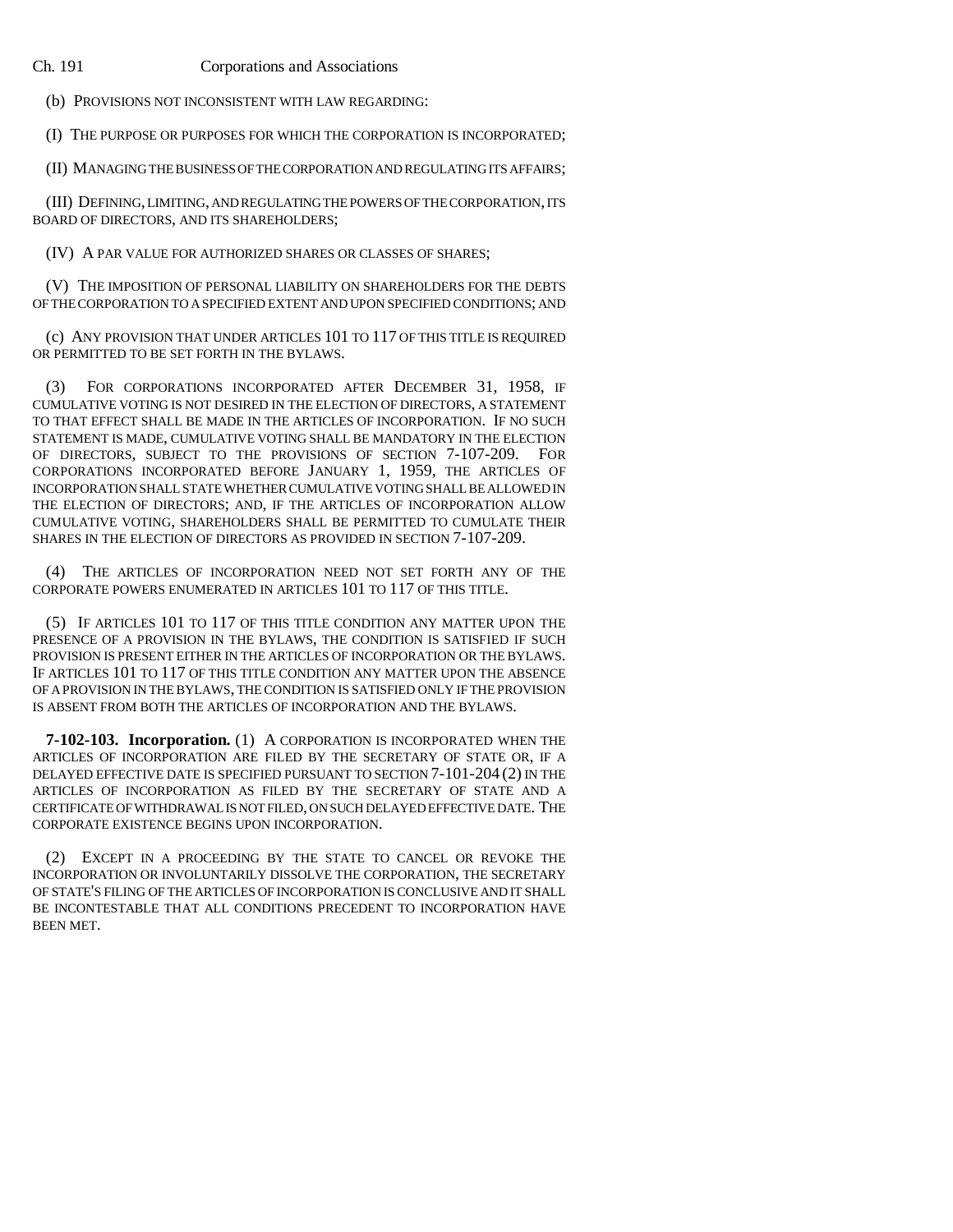**7-102-104. Unauthorized assumption of corporate powers.** ALL PERSONS PURPORTING TO ACT AS OR ON BEHALF OF A CORPORATION WITHOUT AUTHORITY TO DO SO AND WITHOUT GOOD FAITH BELIEF THAT THEY HAVE SUCH AUTHORITY SHALL BE JOINTLY AND SEVERALLY LIABLE FOR ALL LIABILITIES INCURRED OR ARISING AS A RESULT THEREOF.

**7-102-105. Organization of corporation.** (1) AFTER INCORPORATION:

(a) IF INITIAL DIRECTORS ARE NOT ELECTED IN THE ARTICLES OF INCORPORATION, THE INCORPORATORS MAY HOLD A MEETING, AT THE CALL OF A MAJORITY OF THE INCORPORATORS, TO ADOPT INITIAL BYLAWS, IF DESIRED, AND TO ELECT A BOARD OF DIRECTORS; AND

(b) THE INITIAL DIRECTORS MAY HOLD A MEETING, AT THE CALL OF A MAJORITY OF THE DIRECTORS, TO ADOPT BYLAWS, IF DESIRED, TO APPOINT OFFICERS, AND TO CARRY ON ANY OTHER BUSINESS.

(2) ACTION REQUIRED OR PERMITTED BY ARTICLES 101 TO 117 OF THIS TITLE TO BE TAKEN BY INCORPORATORS AT AN ORGANIZATIONAL MEETING MAY BE TAKEN WITHOUT A MEETING IF THE ACTION IS TAKEN IN THE MANNER PROVIDED IN SECTION 7-108-202 FOR ACTION BY DIRECTORS WITHOUT A MEETING.

(3) AN ORGANIZATIONAL MEETING MAY BE HELD IN OR OUT OF THIS STATE.

**7-102-106. Bylaws.** (1) THE BOARD OF DIRECTORS OR, IF NO DIRECTORS HAVE BEEN ELECTED, THE INCORPORATORS MAY ADOPT INITIAL BYLAWS. IF NEITHER THE INCORPORATORS NOR THE BOARD OF DIRECTORS HAVE ADOPTED INITIAL BYLAWS, THE SHAREHOLDERS MAY DO SO.

(2) THE BYLAWS OF A CORPORATION MAY CONTAIN ANY PROVISION FOR MANAGING THE BUSINESS AND REGULATING THE AFFAIRS OF THE CORPORATION THAT IS NOT INCONSISTENT WITH LAW OR WITH THE ARTICLES OF INCORPORATION.

**7-102-107. Emergency bylaws.** (1) UNLESS OTHERWISE PROVIDED IN THE ARTICLES OF INCORPORATION, THE BOARD OF DIRECTORS MAY ADOPT BYLAWS TO BE EFFECTIVE ONLY IN AN EMERGENCY AS DEFINED IN SUBSECTION (4) OF THIS SECTION. THE EMERGENCY BYLAWS, WHICH ARE SUBJECT TO AMENDMENT OR REPEAL BY THE SHAREHOLDERS, MAY INCLUDE ALL PROVISIONS NECESSARY FOR MANAGING THE CORPORATION DURING THE EMERGENCY, INCLUDING:

(a) PROCEDURES FOR CALLING A MEETING OF THE BOARD OF DIRECTORS;

(b) QUORUM REQUIREMENTS FOR THE MEETING; AND

(c) DESIGNATION OF ADDITIONAL OR SUBSTITUTE DIRECTORS.

(2) ALL PROVISIONS OF THE REGULAR BYLAWS CONSISTENT WITH THE EMERGENCY BYLAWS SHALL REMAIN IN EFFECT DURING THE EMERGENCY. THE EMERGENCY BYLAWS SHALL NOT BE EFFECTIVE AFTER THE EMERGENCY ENDS.

(3) CORPORATE ACTION TAKEN IN GOOD FAITH IN ACCORDANCE WITH THE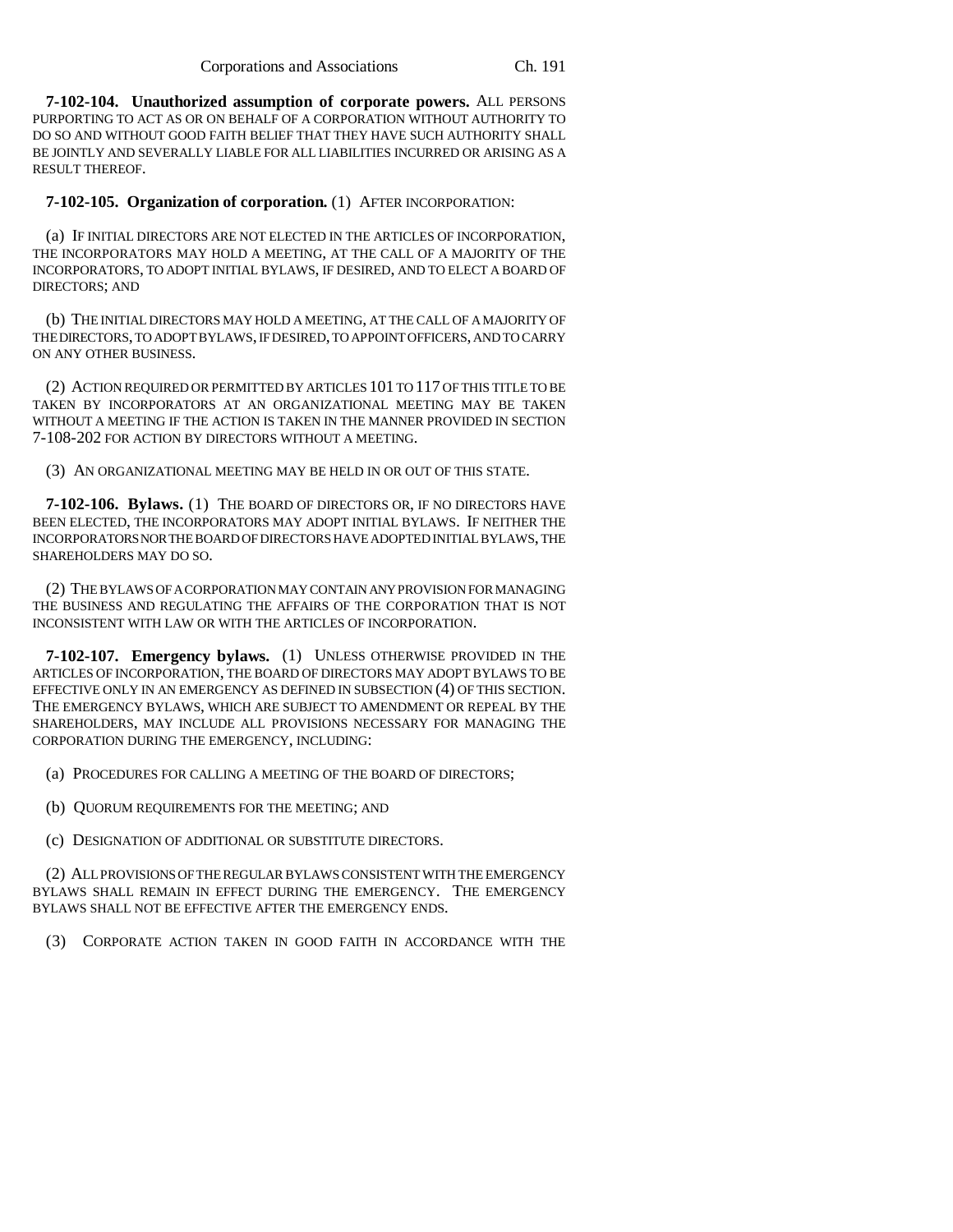EMERGENCY BYLAWS:

(a) BINDS THE CORPORATION; AND

(b) MAY NOT BE THE BASIS FOR IMPOSITION OF LIABILITY ON ANY DIRECTOR, OFFICER, EMPLOYEE, OR AGENT OF THE CORPORATION ON THE GROUND THAT THE ACTION WAS NOT AUTHORIZED CORPORATE ACTION.

(4) AN EMERGENCY EXISTS FOR THE PURPOSES OF THIS SECTION IF A QUORUM OF THE DIRECTORS CANNOT READILY BE OBTAINED BECAUSE OF SOME CATASTROPHIC EVENT.

## **ARTICLE 103 Purposes and Powers**

**7-103-101. Purposes and applicability.** (1) EVERY CORPORATION INCORPORATED UNDER ARTICLES 101 TO 117 OF THIS TITLE HAS THE PURPOSE OF ENGAGING IN ANY LAWFUL BUSINESS UNLESS A MORE LIMITED PURPOSE IS SET FORTH IN THE ARTICLES OF INCORPORATION.

(2) WHERE ANOTHER STATUTE OF THIS STATE REQUIRES THAT CORPORATIONS OF A PARTICULAR CLASS SHALL BE ORGANIZED OR INCORPORATED EXCLUSIVELY THEREUNDER, CORPORATIONS OF THAT CLASS SHALL BE ORGANIZED OR INCORPORATED UNDER SUCH OTHER STATUTE.

(3) WHERE ANOTHER STATUTE OF THIS STATE REQUIRES CORPORATIONS OF A PARTICULAR CLASS TO BE ORGANIZED OR INCORPORATED UNDER THAT OTHER STATUTE AND ALSO UNDER GENERAL CORPORATION LAWS, SUCH CORPORATIONS SHALL BE ORGANIZED OR INCORPORATED UNDER SUCH OTHER LAW AND, IN ADDITION THERETO, UNDER ARTICLES 101 TO 117 OF THIS TITLE TO THE EXTENT GENERAL CORPORATION LAWS ARE APPLICABLE.

(4) WHERE ANOTHER STATUTE OF THIS STATE PERMITS CORPORATIONS OF A PARTICULAR CLASS TO BE ORGANIZED OR INCORPORATED EITHER UNDER SUCH STATUTE OR UNDER THE GENERAL CORPORATION LAWS, A CORPORATION OF THAT CLASS MAY AT THE ELECTION OF ITS INCORPORATORS BE ORGANIZED OR INCORPORATED UNDER ARTICLES 101 TO 117 OF THIS TITLE. UNLESS THE ARTICLES OF INCORPORATION OF SUCH CORPORATION INDICATE THAT IT IS ORGANIZED OR INCORPORATED UNDER SUCH OTHER ALTERNATE STATUTE, THE CORPORATION SHALL FOR ALL PURPOSES BE CONSIDERED AS ORGANIZED AND INCORPORATED UNDER ARTICLES 101 TO 117 OF THIS TITLE.

(5) ARTICLES 101 TO 117 OF THIS TITLE SHALL APPLY TO CORPORATIONS OF EVERY CLASS, INCLUDING THOSE ORGANIZED OR INCORPORATED UNDER AND GOVERNED BY OTHER STATUTES OF THIS STATE, TO THE EXTENT THAT SAID ARTICLES ARE NOT INCONSISTENT WITH SUCH OTHER STATUTES.

**7-103-102. General powers.** (1) UNLESS OTHERWISE PROVIDED IN THE ARTICLES OF INCORPORATION, EVERY CORPORATION HAS PERPETUAL DURATION AND SUCCESSION IN ITS CORPORATE NAME AND HAS THE SAME POWERS AS AN INDIVIDUAL TO DO ALL THINGS NECESSARY OR CONVENIENT TO CARRY OUT ITS BUSINESS AND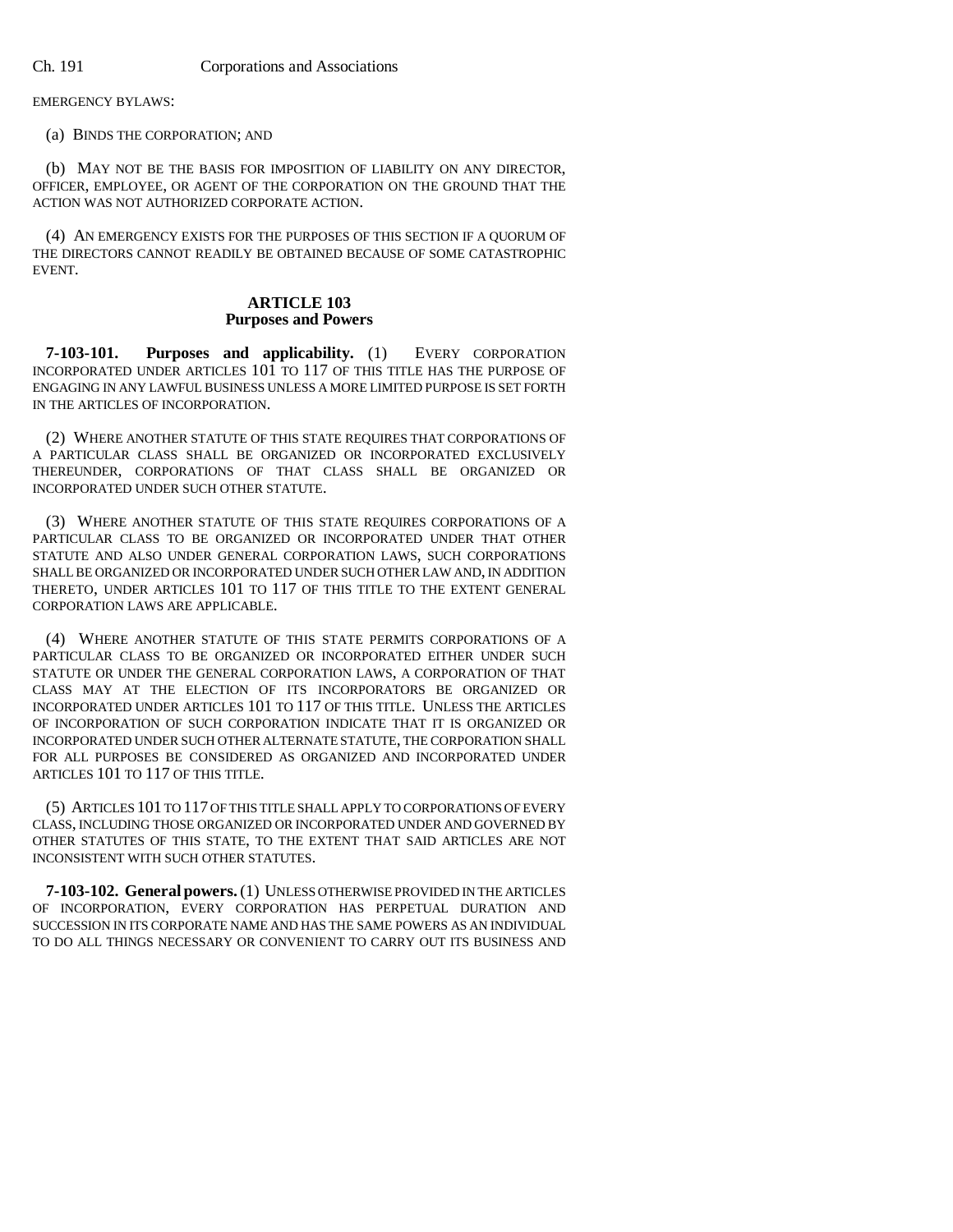AFFAIRS, INCLUDING THE POWER:

(a) TO SUE AND BE SUED, COMPLAIN, AND DEFEND IN ITS CORPORATE NAME;

(b) TO HAVE A CORPORATE SEAL, WHICH MAY BE ALTERED AT WILL, AND TO USE SUCH SEAL, OR A FACSIMILE THEREOF, INCLUDING A RUBBER STAMP, BY IMPRESSING OR AFFIXING IT OR BY REPRODUCING IT IN ANY OTHER MANNER;

(c) TO MAKE AND AMEND BYLAWS;

(d) TO PURCHASE, RECEIVE, LEASE, AND OTHERWISE ACQUIRE, AND TO OWN, HOLD, IMPROVE, USE, AND OTHERWISE DEAL WITH, REAL OR PERSONAL PROPERTY OR ANY LEGAL OR EQUITABLE INTEREST IN PROPERTY, WHEREVER LOCATED;

(e) TO SELL, CONVEY, MORTGAGE, PLEDGE, LEASE, EXCHANGE, AND OTHERWISE DISPOSE OF ALL OR ANY PART OF ITS PROPERTY;

(f) TO PURCHASE, RECEIVE, SUBSCRIBE FOR, AND OTHERWISE ACQUIRE SHARES AND OTHER INTERESTS IN, AND OBLIGATIONS OF, ANY OTHER ENTITY; AND TO OWN, HOLD, VOTE, USE, SELL, MORTGAGE, LEND, PLEDGE, AND OTHERWISE DISPOSE OF, AND DEAL IN AND WITH, THE SAME;

(g) TO MAKE CONTRACTS AND GUARANTEES, INCUR LIABILITIES, BORROW MONEY, ISSUE NOTES, BONDS, AND OTHER OBLIGATIONS (WHICH MAY BE CONVERTIBLE INTO OR INCLUDE THE OPTION TO PURCHASE OTHER SECURITIES OF THE CORPORATION), AND SECURE ANY OF ITS OBLIGATIONS BY MORTGAGE OR PLEDGE OF ANY OF ITS PROPERTY, FRANCHISES, OR INCOME;

(h) TO LEND MONEY, INVEST AND REINVEST ITS FUNDS, AND RECEIVE AND HOLD REAL AND PERSONAL PROPERTY AS SECURITY FOR REPAYMENT;

(i) TO BE A PROMOTER, PARTNER, MEMBER, ASSOCIATE, TRUSTEE, OR MANAGER OF, OR TO HOLD ANY SIMILAR POSITION WITH, ANY ENTITY;

(j) TO CONDUCT ITS BUSINESS, LOCATE OFFICES, AND EXERCISE THE POWERS GRANTED BY ARTICLES 101 TO 117 OF THIS TITLE WITHIN OR WITHOUT THIS STATE;

(k) TO ELECT DIRECTORS AND APPOINT OFFICERS, EMPLOYEES, AND AGENTS OF THE CORPORATION, DEFINE THEIR DUTIES, FIX THEIR COMPENSATION, AND LEND THEM MONEY AND CREDIT;

(l) TO PAY PENSIONS AND ESTABLISH PENSION PLANS, PENSION TRUSTS, PROFIT SHARING PLANS, SHARE BONUS PLANS, SHARE OPTIONS AND RIGHTS PLANS, AND BENEFIT OR INCENTIVE PLANS FOR ANY OF ITS CURRENT OR FORMER DIRECTORS, OFFICERS, EMPLOYEES, AND AGENTS;

(m) TO MAKE DONATIONS FOR THE PUBLIC WELFARE OR FOR CHARITABLE, SCIENTIFIC, OR EDUCATIONAL PURPOSES;

(n) TO MAKE PAYMENTS OR DONATIONS AND TO DO ANY OTHER ACT, NOT INCONSISTENT WITH LAW, THAT FURTHERS THE BUSINESS AND AFFAIRS OF THE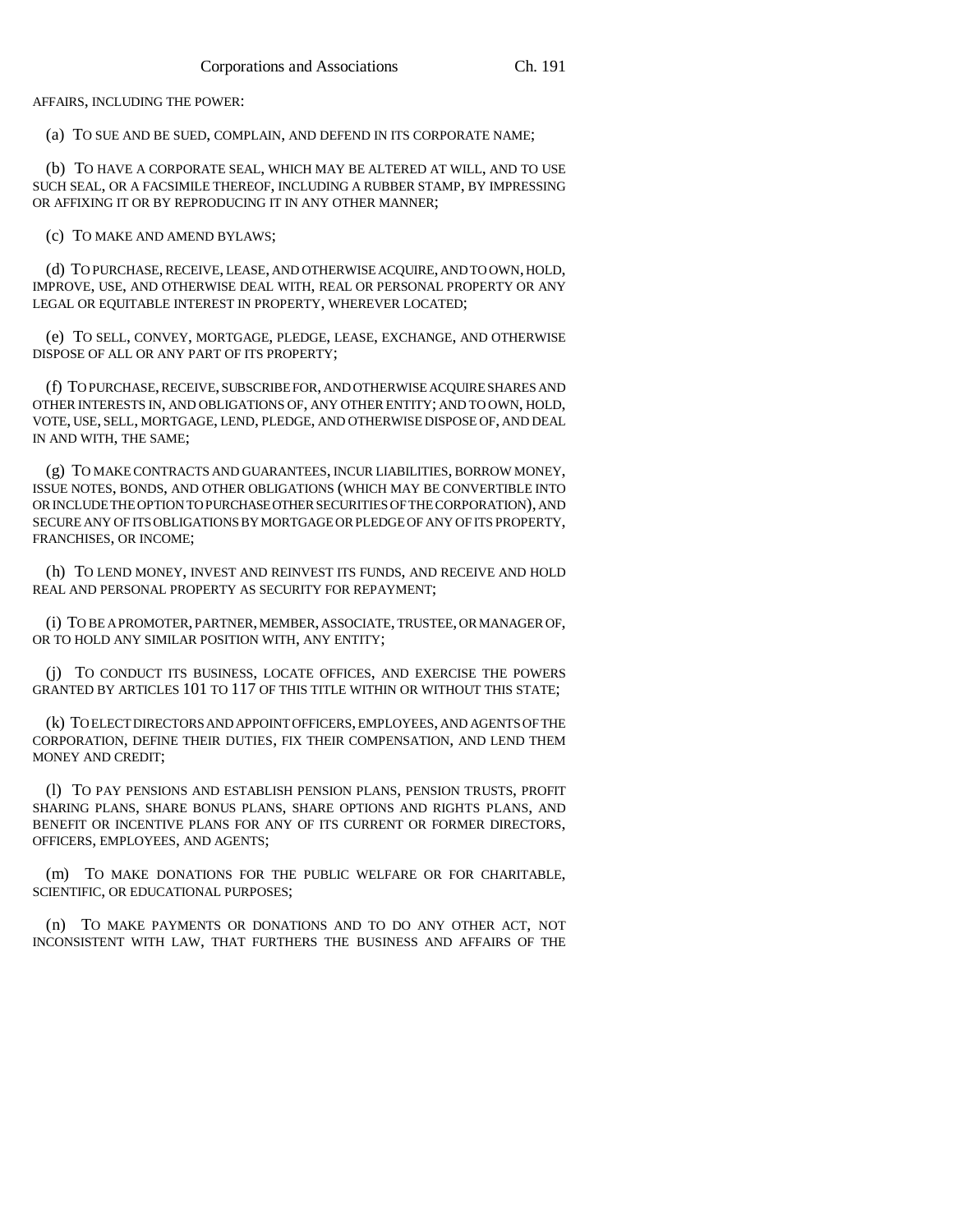CORPORATION;

(o) TO INDEMNIFY CURRENT OR FORMER DIRECTORS, OFFICERS, EMPLOYEES, FIDUCIARIES, OR AGENTS AS PROVIDED IN ARTICLE 109 OF THIS TITLE;

(p) TO LIMIT THE LIABILITY OF ITS DIRECTORS AS PROVIDED IN SECTION 7-108-402 (1);

(q) TO CEASE ITS CORPORATE ACTIVITIES AND DISSOLVE; AND

(r) TO IMPOSE RESTRICTIONS ON THE TRANSFER OF ITS SHARES.

**7-103-103. Emergency powers.** (1) IN ANTICIPATION OF OR DURING AN EMERGENCY DEFINED IN SUBSECTION (4) OF THIS SECTION, THE BOARD OF DIRECTORS MAY:

(a) MODIFY LINES OF SUCCESSION TO ACCOMMODATE THE INCAPACITY OF ANY DIRECTOR, OFFICER, EMPLOYEE, OR AGENT; AND

(b) RELOCATE THE PRINCIPAL OFFICE, DESIGNATE ALTERNATIVE PRINCIPAL OFFICES OR REGIONAL OFFICES, OR AUTHORIZE THE OFFICERS TO DO SO.

(2) DURING AN EMERGENCY AS CONTEMPLATED IN SUBSECTION (4) OF THIS SECTION, UNLESS EMERGENCY BYLAWS PROVIDE OTHERWISE:

(a) NOTICE OF A MEETING OF THE BOARD OF DIRECTORS NEED BE GIVEN ONLY TO THOSE DIRECTORS WHOM IT IS PRACTICABLE TO REACH AND MAY BE GIVEN IN ANY PRACTICABLE MANNER, INCLUDING BY PUBLICATION OR RADIO; AND

(b) ONE OR MORE OFFICERS OF THE CORPORATION PRESENT AT A MEETING OF THE BOARD OF DIRECTORS MAY BE DEEMED TO BE DIRECTORS FOR THE MEETING, IN ORDER OF RANK AND WITHIN THE SAME RANK IN ORDER OF SENIORITY, AS NECESSARY TO ACHIEVE A QUORUM.

(3) CORPORATE ACTION TAKEN IN GOOD FAITH DURING AN EMERGENCY UNDER THIS SECTION TO FURTHER THE ORDINARY BUSINESS AFFAIRS OF THE CORPORATION:

(a) BINDS THE CORPORATION; AND

(b) MAY NOT BE THE BASIS FOR THE IMPOSITION OF LIABILITY ON ANY DIRECTOR, OFFICER, EMPLOYEE, OR AGENT OF THE CORPORATION ON THE GROUND THAT THE ACTION WAS NOT AUTHORIZED CORPORATE ACTION.

(4) AN EMERGENCY EXISTS FOR PURPOSES OF THIS SECTION IF A QUORUM OF THE DIRECTORS CANNOT READILY BE OBTAINED BECAUSE OF SOME CATASTROPHIC EVENT.

**7-103-104. Ultra vires.** (1) EXCEPT AS PROVIDED IN SUBSECTION (2) OF THIS SECTION, THE VALIDITY OF CORPORATE ACTION MAY NOT BE CHALLENGED ON THE GROUND THAT THE CORPORATION LACKS OR LACKED POWER TO ACT.

(2) A CORPORATION'S POWER TO ACT MAY BE CHALLENGED: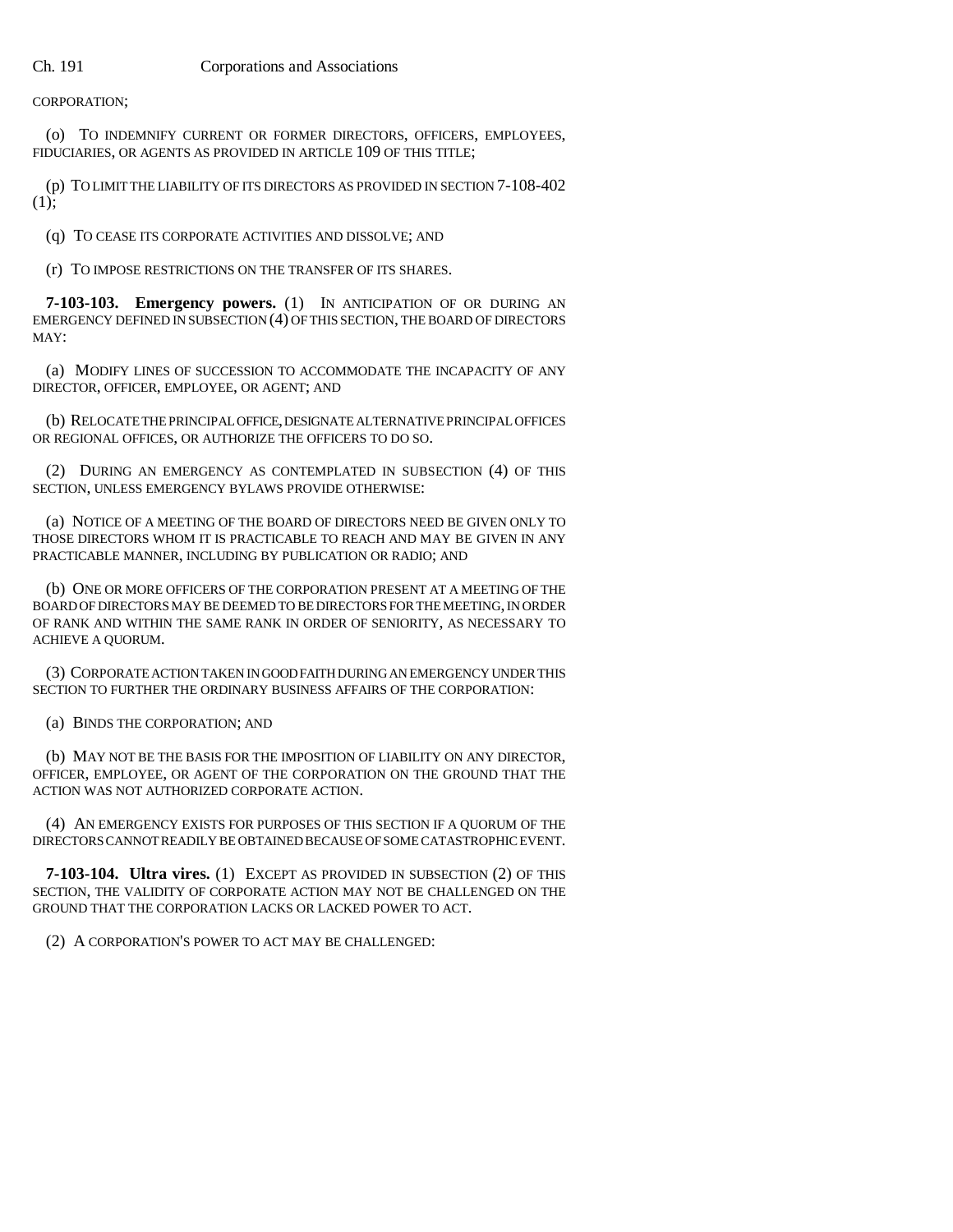(a) IN A PROCEEDING BY A SHAREHOLDER AGAINST THE CORPORATION TO ENJOIN THE ACT;

(b) IN A PROCEEDING BY OR IN THE RIGHT OF THE CORPORATION, WHETHER DIRECTLY, DERIVATIVELY, OR THROUGH A RECEIVER, TRUSTEE, OR OTHER LEGAL REPRESENTATIVE, AGAINST AN INCUMBENT OR FORMER DIRECTOR, OFFICER, EMPLOYEE, OR AGENT OF THE CORPORATION; OR

(c) IN A PROCEEDING BY THE ATTORNEY GENERAL UNDER SECTION 7-114-301.

(3) IN A SHAREHOLDER'S PROCEEDING UNDER SUBSECTION (2) (a) OF THIS SECTION TO ENJOIN AN UNAUTHORIZED CORPORATE ACT, THE COURT MAY ENJOIN OR SET ASIDE THE ACT, IF IT WOULD BE EQUITABLE TO DO SO AND IF ALL AFFECTED PERSONS ARE PARTIES TO THE PROCEEDING, AND MAY AWARD DAMAGES FOR LOSS, OTHER THAN ANTICIPATED PROFITS, SUFFERED BY THE CORPORATION OR ANOTHER PARTY BECAUSE OF THE INJUNCTION.

**7-103-105. Agent may convey real estate.** CORPORATIONS, DOMESTIC AND FOREIGN, BY WRITTEN POWERS EXECUTED IN THE MANNER PROVIDED FOR THE CONVEYANCE OF REAL ESTATE BY CORPORATIONS, MAY APPOINT AGENTS OR ATTORNEYS-IN-FACT TO CONVEY THEIR REAL ESTATE. ALL CONVEYANCES EXECUTED BY SUCH AGENTS OR ATTORNEYS-IN-FACT IN THE NAME OF THE CORPORATION SHALL PASS THE LEGAL TITLE OF THE CORPORATION TO THE REAL ESTATE THEREBY CONVEYED, AS EFFECTUALLY AS IF SUCH CONVEYANCES HAD BEEN EXECUTED BY THE CORPORATION IN THE MANNER PROVIDED BY LAW FOR THE CONVEYANCE FOR REAL ESTATE BY CORPORATIONS; AND IT SHALL NOT BE NECESSARY TO AFFIX THE SEAL OF THE CORPORATION TO ANY CONVEYANCE SO EXECUTED BY SUCH AGENT OR ATTORNEY-IN-FACT.

## **ARTICLE 104 Name**

**7-104-101. Corporate name.** (1) SUBJECT TO SUBSECTION (4) OF THIS SECTION, A CORPORATE NAME OF A DOMESTIC CORPORATION:

(a) SHALL CONTAIN THE WORD "CORPORATION", "INCORPORATED", "COMPANY", OR "LIMITED" OR AN ABBREVIATION OF ANY THEREOF; AND

(b) SHALL NOT CONTAIN LANGUAGE STATING OR IMPLYING THAT THE CORPORATION IS INCORPORATED FOR A PURPOSE OTHER THAN THAT PERMITTED BY SECTION 7-103-101 AND ITS ARTICLES OF INCORPORATION.

(2) EXCEPT AS AUTHORIZED BY SUBSECTION (3) OF THIS SECTION, A CORPORATE NAME SHALL NOT BE THE SAME AS OR DECEPTIVELY SIMILAR TO:

(a) THE CORPORATE NAME OF ANY DOMESTIC CORPORATION OR DOMESTIC NONPROFIT CORPORATION;

(b) THE NAME OF ANY DOMESTIC LIMITED PARTNERSHIP AS SET FORTH IN ITS CERTIFICATE OF LIMITED PARTNERSHIP ON FILE WITH THE SECRETARY OF STATE;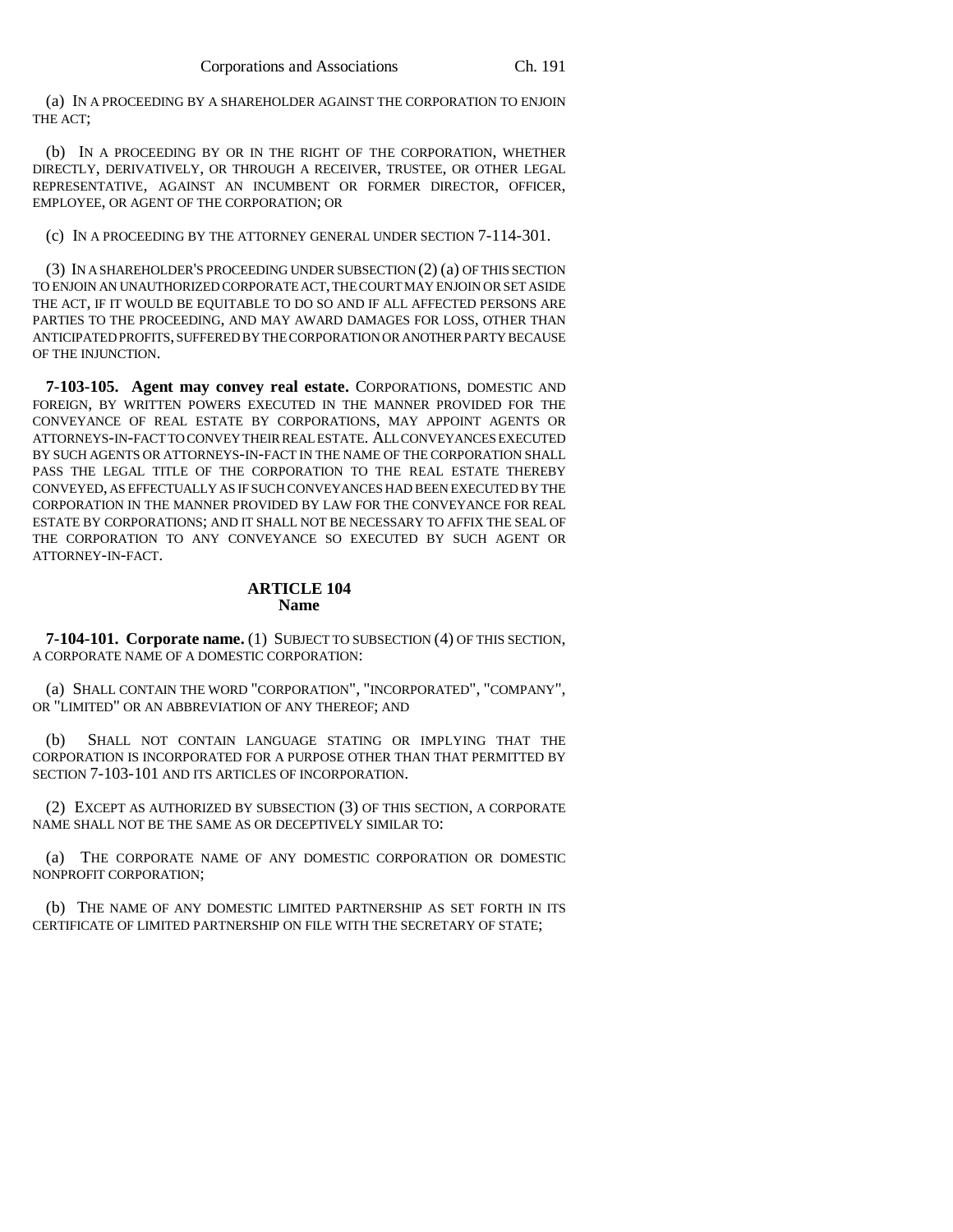(c) THE NAME OF ANY DOMESTIC LIMITED LIABILITY COMPANY AS SET FORTH IN ITS ARTICLES OF ORGANIZATION ON FILE WITH THE SECRETARY OF STATE;

(d) THE NAME UNDER WHICH ANY FOREIGN CORPORATION, FOREIGN NONPROFIT CORPORATION, FOREIGN LIMITED PARTNERSHIP, OR FOREIGN LIMITED LIABILITY COMPANY IS AUTHORIZED TO TRANSACT BUSINESS IN THIS STATE;

(e) THE CORPORATE NAME OF ANY FOREIGN CORPORATION OR FOREIGN NONPROFIT CORPORATION REGISTERED PURSUANT TO SECTION 7-115-107 OR 7-22-108;

(f) A NAME THE EXCLUSIVE RIGHT TO WHICH IS RESERVED WITH THE SECRETARY OF STATE UNDER THE LAWS OF THIS STATE;

(g) ANY TRADE NAME OR ASSUMED NAME WHICH IS REGISTERED WITH THE SECRETARY OF STATE BY ANOTHER PERSON PURSUANT TO SECTION 7-71-101 OR FOR WHICH AN APPLICATION FOR REGISTRATION BY ANOTHER PERSON IS PENDING; OR

(h) THE CORPORATE NAME, ASSUMED NAME, OR TRADE NAME OF A DISSOLVED CORPORATION DURING THE ONE-HUNDRED-TWENTY-DAY PERIOD FOLLOWING THE EFFECTIVE DATE OF SUCH CORPORATION'S DISSOLUTION.

(3) A CORPORATION MAY APPLY TO THE SECRETARY OF STATE FOR AUTHORIZATION TO USE A NAME, OR MAY DELIVER FOR FILING ARTICLES OF INCORPORATION THAT STATE A CORPORATE NAME, THAT IS THE SAME AS OR DECEPTIVELY SIMILAR TO A NAME OTHERWISE NOT AVAILABLE PURSUANT TO SUBSECTION (2) OF THIS SECTION IF THE CORPORATION DELIVERS TO THE SECRETARY OF STATE FOR FILING EITHER:

(a) THE WRITTEN CONSENT OF THE OTHER CORPORATION OR HOLDER OF THE NAME TO USE THE SAME OR A DECEPTIVELY SIMILAR NAME IF ONE OR MORE WORDS ARE ADDED, ALTERED, OR DELETED TO MAKE THE NAME DISTINGUISHABLE ON THE RECORDS OF THE SECRETARY OF STATE FROM THE OTHER NAME; OR

(b) A CERTIFIED COPY OF A FINAL DECREE OF A COURT OF COMPETENT JURISDICTION ESTABLISHING THE PRIOR RIGHT OF THE CORPORATION TO THE USE OF SUCH NAME IN THIS STATE.

(4) PARAGRAPH (a) OF SUBSECTION (1) OF THIS SECTION SHALL NOT APPLY TO:

(a) A CORPORATION INCORPORATED BEFORE JANUARY 1,1959, WHOSE CORPORATE NAME HAS NOT BEEN CHANGED BY AMENDMENT TO ITS ARTICLES OF INCORPORATION EFFECTIVE AFTER DECEMBER 31, 1958;

(b) A CORPORATION INCORPORATED UNDER OTHER STATUTES OF THIS STATE WHICH PERMIT THE USE OF OTHER NAMES; AND

(c) SAVINGS AND LOAN ASSOCIATIONS COVERED BY SECTION 11-41-102, C.R.S.

**7-104-102. Reserved name.** (1) ANY PERSON MAY APPLY FOR THE RESERVATION OF THE EXCLUSIVE USE OF A NAME BY DELIVERING AN APPLICATION FOR RESERVATION OF NAME TO THE SECRETARY OF STATE FOR FILING, SETTING FORTH THE NAME AND ADDRESS OF THE APPLICANT AND THE NAME PROPOSED TO BE RESERVED. IF THE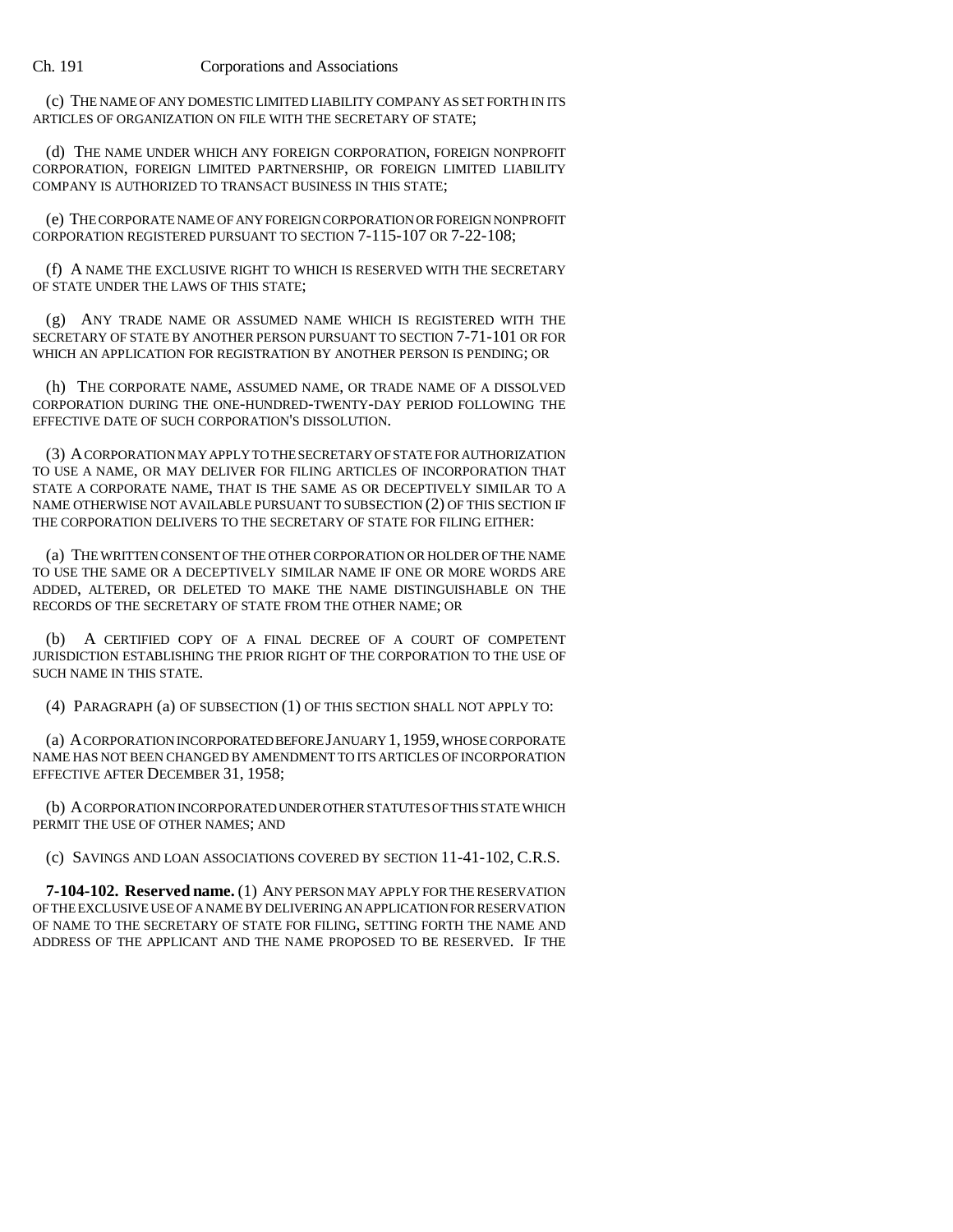SECRETARY OF STATE FINDS THAT THE NAME APPLIED FOR WOULD BE AVAILABLE FOR USE AS A CORPORATE NAME UNDER SECTION 7-104-101, THE SECRETARY OF STATE SHALL RESERVE THE NAME FOR THE APPLICANT'S EXCLUSIVE USE FOR A ONE-HUNDRED-TWENTY-DAY PERIOD, WHICH RESERVATION MAY BE RENEWED.

(2) THE OWNER OF A RESERVED NAME MAY TRANSFER THE RESERVATION TO ANY OTHER PERSON BY DELIVERY TO THE SECRETARY OF STATE FOR FILING OF A NOTICE OF THE TRANSFER THAT HAS BEEN EXECUTED BY THE OWNER AND STATES THE RESERVED NAME, THE NAME OF THE OWNER, AND THE NAME AND ADDRESS OF THE TRANSFEREE.

(3) IF ARTICLES OF INCORPORATION, ARTICLES OF AMENDMENT TO ARTICLES OF INCORPORATION, RESTATED ARTICLES OF INCORPORATION, OR ARTICLES OF MERGER SPECIFYING A DELAYED EFFECTIVE DATE PURSUANT TO SECTION 7-101-204 (2) AND SETTING FORTH A NEW CORPORATE NAME ARE FILED BY THE SECRETARY OF STATE, SUCH CORPORATE NAME SHALL BE DEEMED TO BE RESERVED UNTIL THE DOCUMENT BECOMES EFFECTIVE PURSUANT TO SECTION 7-101-204 (2) OR THE DOCUMENT IS WITHDRAWN UNDER SECTION 7-101-204 (3).

# **ARTICLE 105 Office and Agent**

**7-105-101. Registered office and registered agent.** (1) EACH CORPORATION SHALL CONTINUOUSLY MAINTAIN IN THIS STATE:

(a) A REGISTERED OFFICE; AND

(b) A REGISTERED AGENT, WHO SHALL BE:

(I) AN INDIVIDUAL WHO RESIDES IN THIS STATE AND WHOSE BUSINESS OFFICE IS IDENTICAL WITH THE REGISTERED OFFICE;

(II) A DOMESTIC CORPORATION OR DOMESTIC NONPROFIT CORPORATION WHOSE BUSINESS OFFICE IS IDENTICAL WITH THE REGISTERED OFFICE; OR

(III) A FOREIGN CORPORATION OR FOREIGN NONPROFIT CORPORATION AUTHORIZED TO TRANSACT BUSINESS IN THIS STATE WHOSE BUSINESS OFFICE IS IDENTICAL WITH THE REGISTERED OFFICE.

(2) A CORPORATION SHALL NOT SERVE AS ITS OWN REGISTERED AGENT.

**7-105-102. Change of registered office or registered agent.** (1) A CORPORATION MAY CHANGE ITS REGISTERED OFFICE OR REGISTERED AGENT BY DELIVERING TO THE SECRETARY OF STATE FOR FILING A STATEMENT OF CHANGE THAT SETS FORTH:

(a) ITS CORPORATE NAME;

(b) THE STREET ADDRESS OF ITS CURRENT REGISTERED OFFICE;

(c) IF THE REGISTERED OFFICE IS TO BE CHANGED, THE STREET ADDRESS OF THE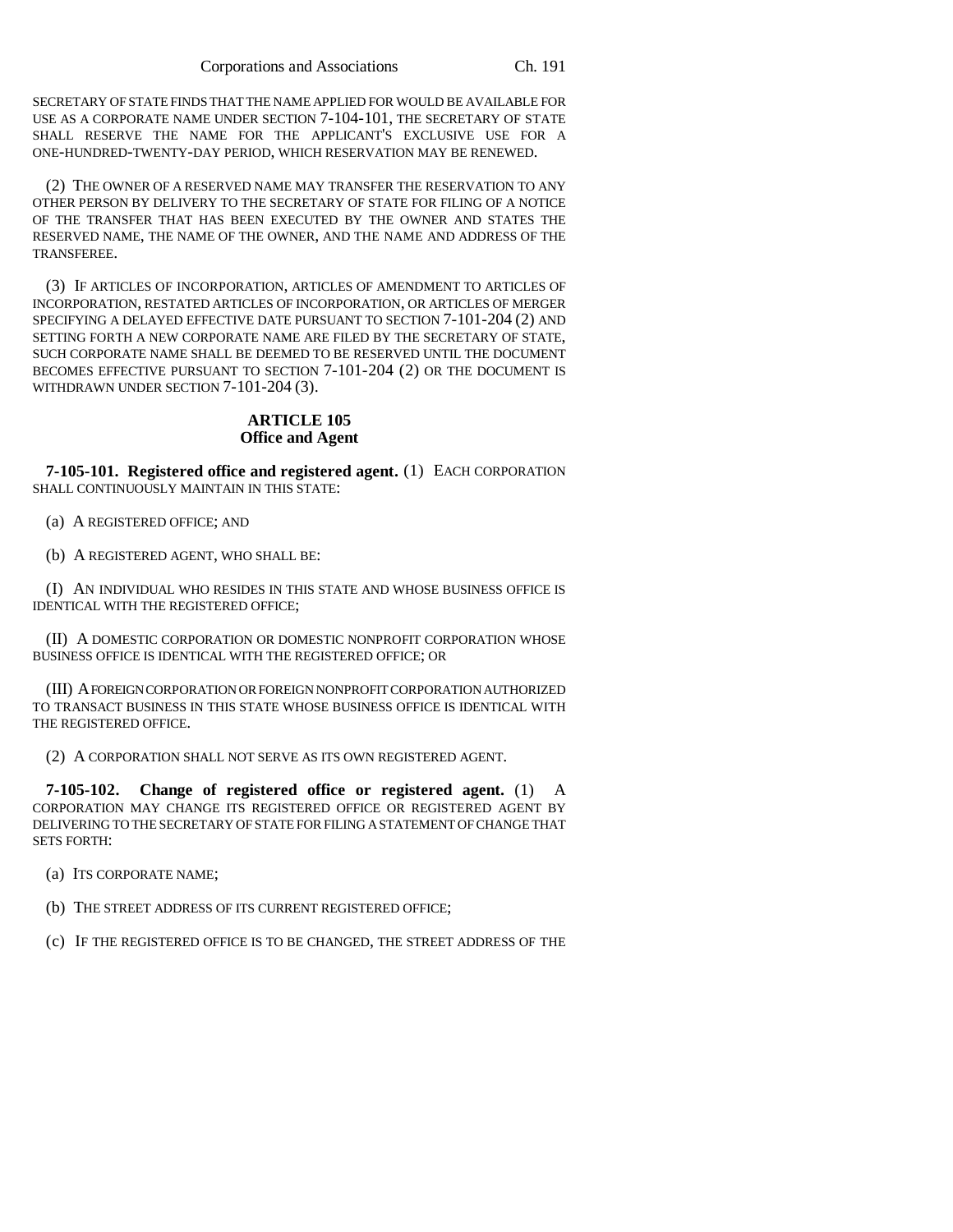NEW REGISTERED OFFICE;

(d) THE NAME OF ITS CURRENT REGISTERED AGENT;

(e) IF THE REGISTERED AGENT IS TO BE CHANGED, THE NAME OF THE NEW REGISTERED AGENT AND THE NEW REGISTERED AGENT'S WRITTEN CONSENT TO THE APPOINTMENT, EITHER ON THE STATEMENT OF CHANGE OR IN AN ACCOMPANYING DOCUMENT; AND

(f) THAT, AFTER THE CHANGE OR CHANGES ARE MADE, THE STREET ADDRESSES OF ITS REGISTERED OFFICE AND OF THE BUSINESS OFFICE OF ITS REGISTERED AGENT WILL BE IDENTICAL.

(2) IF A REGISTERED AGENT CHANGES THE STREET ADDRESS OF THE REGISTERED AGENT'S BUSINESS OFFICE, THE REGISTERED AGENT MAY CHANGE THE STREET ADDRESS OF THE REGISTERED OFFICE OF ANY CORPORATION FOR WHICH THE REGISTERED AGENT IS THE REGISTERED AGENT BY GIVING WRITTEN NOTICE TO THE CORPORATION OF THE CHANGE AND EXECUTING, EITHER MANUALLY OR IN FACSIMILE, AND DELIVERING TO THE SECRETARY OF STATE FOR FILING A STATEMENT OF CHANGE THAT COMPLIES WITH THE REQUIREMENTS OF SUBSECTION (1) OF THIS SECTION AND RECITES THAT NOTICE OF THE CHANGE HAS BEEN GIVEN TO THE CORPORATION.

**7-105-103. Resignation of registered agent.** (1) THE REGISTERED AGENT OF A CORPORATION MAY RESIGN THE AGENCY BY DELIVERING TO THE SECRETARY OF STATE FOR FILING A STATEMENT OF RESIGNATION, WHICH SHALL BE ACCOMPANIED BY TWO EXACT OR CONFORMED COPIES THEREOF. THE STATEMENT OF RESIGNATION MAY INCLUDE A STATEMENT THAT THE REGISTERED OFFICE IS ALSO DISCONTINUED.

(2) AFTER FILING THE STATEMENT OF RESIGNATION, THE SECRETARY OF STATE SHALL DELIVER ONE COPY TO THE REGISTERED OFFICE OF THE CORPORATION AND THE OTHER COPY TO THE PRINCIPAL OFFICE OF THE CORPORATION.

(3) THE AGENCY APPOINTMENT IS TERMINATED, AND THE REGISTERED OFFICE DISCONTINUED IF SO PROVIDED, ON THE THIRTY-FIRST DAY AFTER THE DATE ON WHICH THE STATEMENT OF RESIGNATION WAS FILED.

**7-105-104. Service on corporation.** (1) A CORPORATION'S REGISTERED AGENT IS THE CORPORATION'S AGENT FOR SERVICE OF ANY PROCESS, NOTICE, OR DEMAND REQUIRED OR PERMITTED BY LAW TO BE SERVED ON THE CORPORATION.

(2) IF A CORPORATION HAS NO REGISTERED AGENT, OR THE REGISTERED AGENT CANNOT WITH REASONABLE DILIGENCE BE SERVED, THE CORPORATION MAY BE SERVED BY REGISTERED OR CERTIFIED MAIL, RETURN RECEIPT REQUESTED, ADDRESSED TO THE CORPORATION AT ITS PRINCIPAL OFFICE. SERVICE IS PERFECTED UNDER THIS SUBSECTION (2) AT THE EARLIEST OF:

(a) THE DATE THE CORPORATION RECEIVES THE PROCESS, NOTICE, OR DEMAND;

(b) THE DATE SHOWN ON THE RETURN RECEIPT, IF SIGNED ON BEHALF OF THE CORPORATION; OR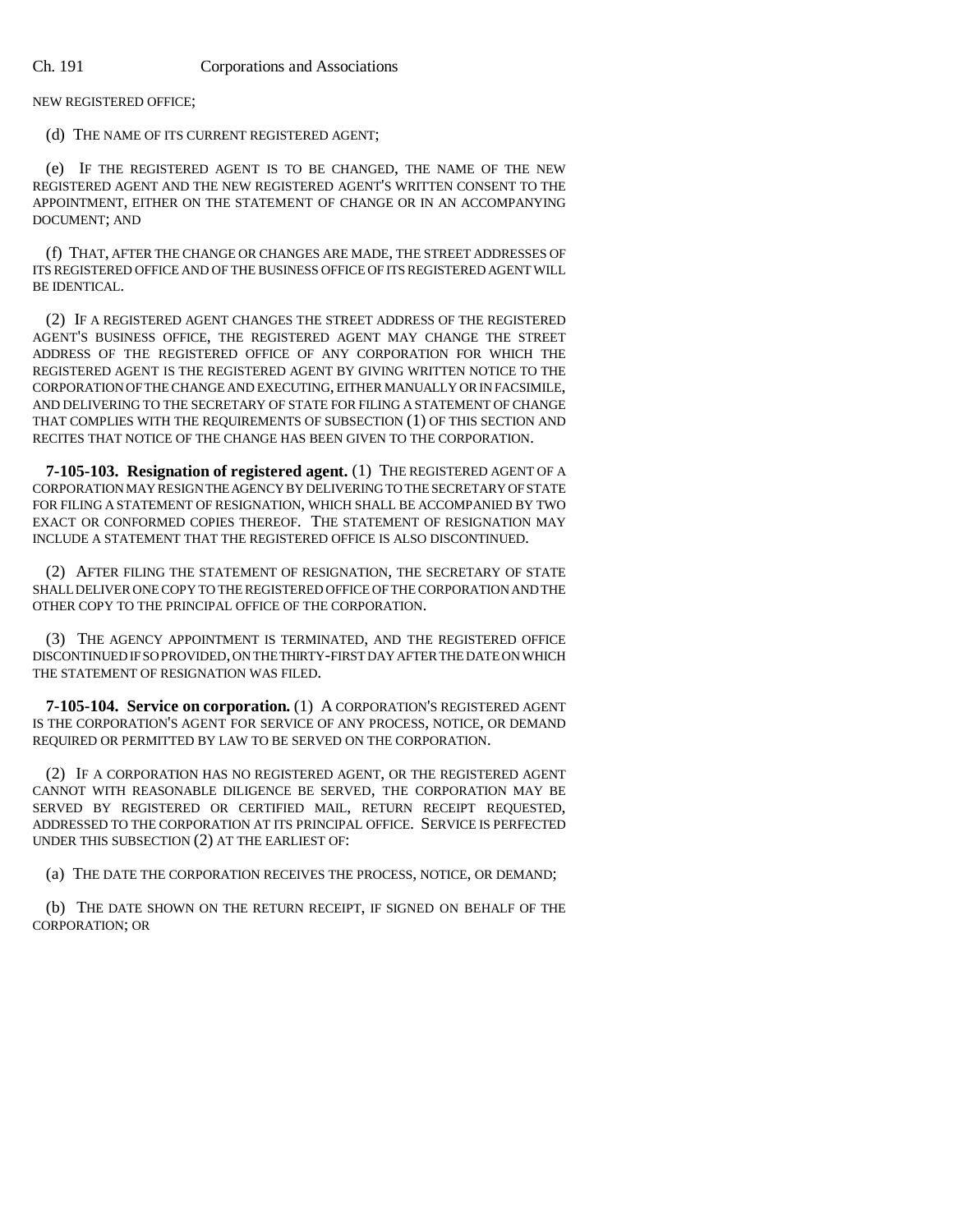(c) FIVE DAYS AFTER MAILING.

(3) THIS SECTION DOES NOT PRESCRIBE THE ONLY MEANS, OR NECESSARILY THE REQUIRED MEANS, OF SERVING A CORPORATION.

## **ARTICLE 106 Shares and Distributions**

#### PART 1 SHARES

**7-106-101. Authorized shares.** (1) THE ARTICLES OF INCORPORATION SHALL PRESCRIBE THE CLASSES OF SHARES AND THE NUMBER OF SHARES OF EACH CLASS THAT THE CORPORATION IS AUTHORIZED TO ISSUE. IF MORE THAN ONE CLASS OF SHARES IS AUTHORIZED, THE ARTICLES OF INCORPORATION SHALL PRESCRIBE A DISTINGUISHING DESIGNATION FOR EACH CLASS, AND, BEFORE THE ISSUANCE OF SHARES OF ANY CLASS, THE PREFERENCES, LIMITATIONS, AND RELATIVE RIGHTS OF THAT CLASS SHALL BE DESCRIBED IN THE ARTICLES OF INCORPORATION. ALL SHARES OF A CLASS SHALL HAVE PREFERENCES, LIMITATIONS, AND RELATIVE RIGHTS IDENTICAL WITH THOSE OF OTHER SHARES OF THE SAME CLASS EXCEPT TO THE EXTENT OTHERWISE PERMITTED BY SECTION 7-106-102.

(2) THE ARTICLES OF INCORPORATION SHALL AUTHORIZE:

(a) ONE OR MORE CLASSES OF SHARES THAT TOGETHER HAVE UNLIMITED VOTING RIGHTS; AND

(b) ONE OR MORE CLASSES OF SHARES, WHICH MAY BE THE SAME CLASS OR CLASSES AS THOSE WITH VOTING RIGHTS, THAT TOGETHER ARE ENTITLED TO RECEIVE THE NET ASSETS OF THE CORPORATION UPON DISSOLUTION.

(3) THE ARTICLES OF INCORPORATION MAY AUTHORIZE ONE OR MORE CLASSES OF SHARES THAT:

(a) HAVE SPECIAL, CONDITIONAL, OR LIMITED VOTING RIGHTS, OR NO RIGHT TO VOTE; EXCEPT THAT NO CONDITION, LIMITATION, OR PROHIBITION ON VOTING SHALL ELIMINATE ANY RIGHT TO VOTE PROVIDED BY SECTION 7-110-104;

(b) ARE REDEEMABLE OR CONVERTIBLE AS SPECIFIED IN THE ARTICLES OF INCORPORATION:

(I) AT THE OPTION OF THE CORPORATION, THE SHAREHOLDER, OR ANOTHER PERSON OR UPON THE OCCURRENCE OF A DESIGNATED EVENT;

(II) FOR MONEY, INDEBTEDNESS, SECURITIES, OR OTHER PROPERTY; OR

(III) IN A DESIGNATED AMOUNT OR IN AN AMOUNT DETERMINED IN ACCORDANCE WITH A DESIGNATED FORMULA OR BY REFERENCE TO EXTRINSIC FACTS OR EVENTS;

(c) ENTITLE THE HOLDERS TO DISTRIBUTIONS CALCULATED IN ANY MANNER, INCLUDING DIVIDENDS THAT MAY BE CUMULATIVE, NONCUMULATIVE, OR PARTIALLY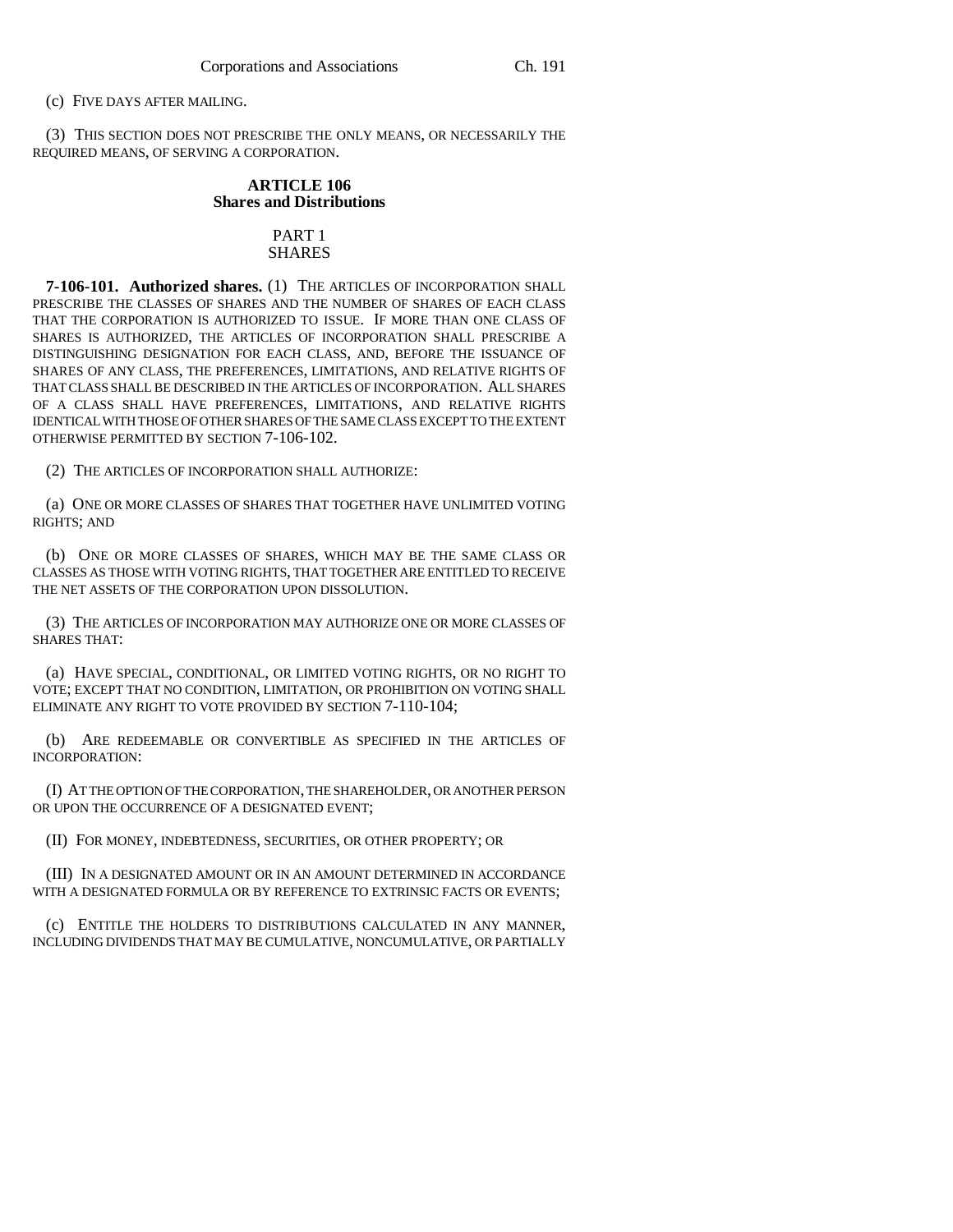CUMULATIVE; OR

(d) HAVE PREFERENCE OVER ANY OTHER CLASS OF SHARES WITH RESPECT TO DISTRIBUTIONS, INCLUDING DIVIDENDS AND DISTRIBUTIONS UPON THE DISSOLUTION OF THE CORPORATION.

(4) THE DESCRIPTION OF THE PREFERENCES, LIMITATIONS, AND RELATIVE RIGHTS OF CLASSES OF SHARES IN SUBSECTION (3) OF THIS SECTION IS NOT EXHAUSTIVE.

**7-106-102. Terms of class or series determined by board of directors.** (1) IF THE ARTICLES OF INCORPORATION SO PROVIDE, THE BOARD OF DIRECTORS MAY DETERMINE, IN WHOLE OR IN PART, THE PREFERENCES, LIMITATIONS, AND RELATIVE RIGHTS, WITHIN THE LIMITS SET FORTH IN SECTION 7-106-101, OF:

(a) ANY CLASS OF SHARES BEFORE THE ISSUANCE OF ANY SHARES OF THAT CLASS; OR

(b) ONE OR MORE SERIES WITHIN A CLASS BEFORE THE ISSUANCE OF ANY SHARES OF THAT SERIES.

(2) EACH SERIES OF A CLASS SHALL BE GIVEN A DISTINGUISHING DESIGNATION.

(3) ALL SHARES OF A SERIES SHALL HAVE PREFERENCES, LIMITATIONS, AND RELATIVE RIGHTS IDENTICAL WITH THOSE OF OTHER SHARES OF THE SAME SERIES AND, EXCEPT TO THE EXTENT OTHERWISE PROVIDED IN THE DESCRIPTION OF THE SERIES, WITH THOSE OF OTHER SERIES OF THE SAME CLASS.

(4) BEFORE ISSUING ANY SHARES OF A CLASS OR SERIES, THE PREFERENCES, LIMITATIONS, AND RELATIVE RIGHTS OF WHICH ARE DETERMINED BY THE BOARD OF DIRECTORS UNDER THIS SECTION, THE CORPORATION SHALL DELIVER TO THE SECRETARY OF STATE FOR FILING ARTICLES OF AMENDMENT TO THE ARTICLES OF INCORPORATION, WHICH ARE EFFECTIVE WITHOUT SHAREHOLDER ACTION, THAT SET FORTH:

(a) THE NAME OF THE CORPORATION;

(b) THE TEXT OF THE AMENDMENT DETERMINING THE DESIGNATIONS, PREFERENCES, LIMITATIONS, AND RELATIVE RIGHTS OF THE CLASS OR SERIES OF SHARES;

(c) THE DATE THE AMENDMENT WAS ADOPTED; AND

(d) A STATEMENT THAT THE AMENDMENT WAS DULY ADOPTED BY THE BOARD OF DIRECTORS.

**7-106-103. Issued and outstanding shares.** (1) A CORPORATION MAY ISSUE THE NUMBER OF SHARES OF EACH CLASS OR SERIES AUTHORIZED BY THE ARTICLES OF INCORPORATION. SHARES THAT ARE ISSUED ARE OUTSTANDING SHARES UNTIL THEY ARE REACQUIRED, REDEEMED, CONVERTED, OR CANCELLED.

(2) THE REACQUISITION, REDEMPTION, OR CONVERSION OF OUTSTANDING SHARES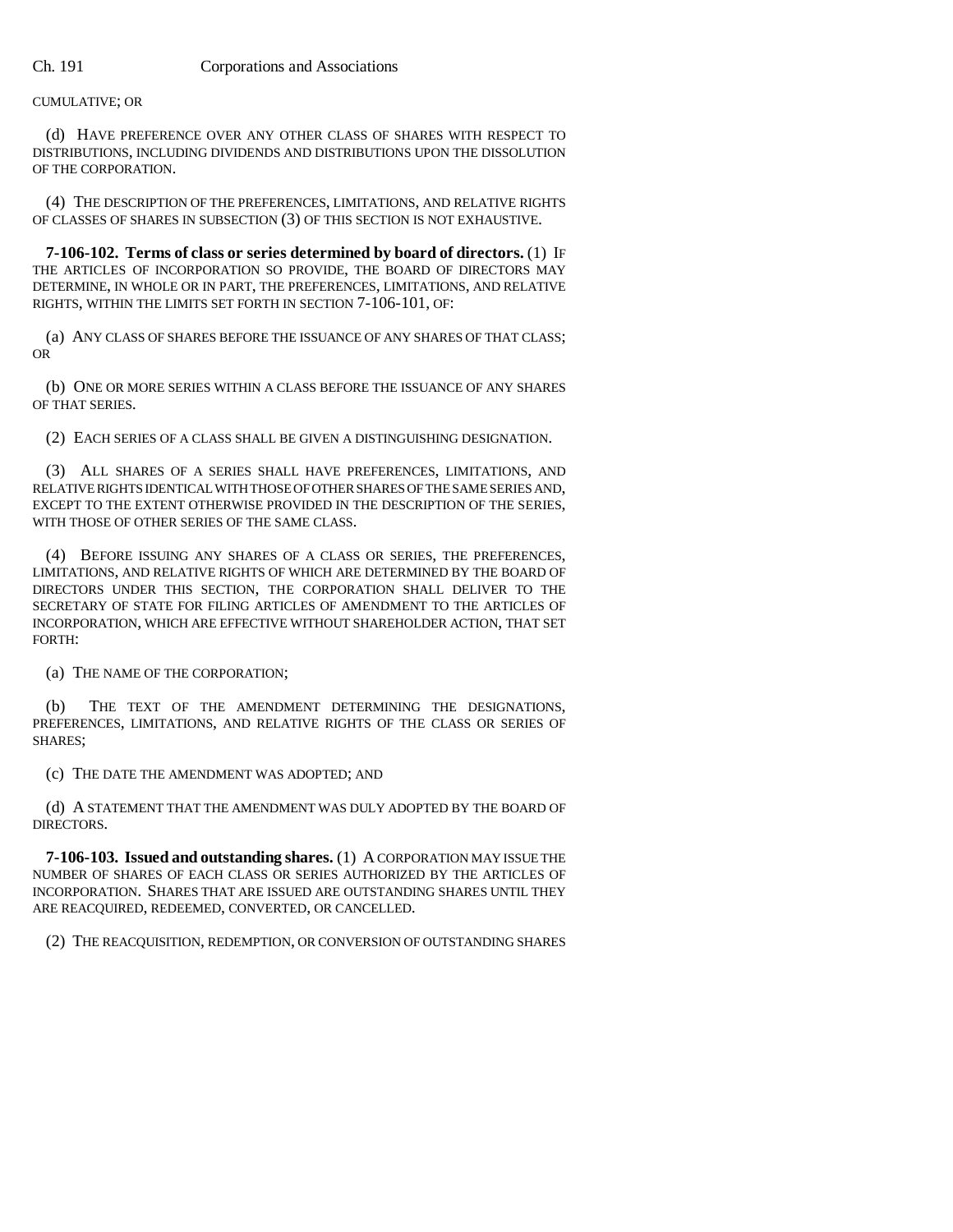IS SUBJECT TO THE LIMITATIONS CONTAINED IN SUBSECTION (3) OF THIS SECTION AND IS SUBJECT TO SECTION 7-106-401.

(3) AT ALL TIMES THAT SHARES OF THE CORPORATION ARE OUTSTANDING, ONE OR MORE SHARES THAT TOGETHER HAVE UNLIMITED VOTING RIGHTS AND ONE OR MORE SHARES THAT TOGETHER ARE ENTITLED TO RECEIVE THE NET ASSETS OF THE CORPORATION UPON DISSOLUTION SHALL BE OUTSTANDING.

**7-106-104. Fractional shares.** (1) A CORPORATION MAY:

(a) ISSUE FRACTIONS OF A SHARE OR PAY IN CASH THE VALUE OF FRACTIONS OF A SHARE;

(b) ARRANGE FOR DISPOSITION OF FRACTIONAL SHARES BY THE SHAREHOLDERS; OR

(c) ISSUE SCRIP IN REGISTERED OR BEARER FORM ENTITLING THE HOLDER TO RECEIVE A FULL SHARE UPON SURRENDERING ENOUGH SCRIP TO EQUAL A FULL SHARE.

(2) EACH CERTIFICATE REPRESENTING SCRIP SHALL BE CONSPICUOUSLY LABELED "SCRIP" AND SHALL CONTAIN THE INFORMATION REQUIRED TO BE INCLUDED IN A SHARE CERTIFICATE BY SECTIONS 7-106-206 (2) (a), (2) (c), AND (4) AND 7-106-208 (2).

(3) THE HOLDER OF A FRACTIONAL SHARE IS ENTITLED TO EXERCISE THE RIGHTS OF A SHAREHOLDER, INCLUDING THE RIGHT TO VOTE, TO RECEIVE DIVIDENDS, AND TO PARTICIPATE IN THE ASSETS OF THE CORPORATION UPON LIQUIDATION. THE HOLDER OF SCRIP IS NOT ENTITLED TO ANY OF THESE RIGHTS UNLESS THE SCRIP PROVIDES FOR THEM.

(4) THE BOARD OF DIRECTORS MAY AUTHORIZE THE ISSUANCE OF SCRIP SUBJECT TO ANY CONDITION CONSIDERED DESIRABLE, INCLUDING:

(a) THAT THE SCRIP WILL BECOME VOID IF NOT EXCHANGED FOR FULL SHARES BEFORE A SPECIFIED DATE; AND

(b) THAT THE SHARES FOR WHICH THE SCRIP IS EXCHANGEABLE MAY BE SOLD AND THE PROCEEDS PAID TO THE SCRIPHOLDERS.

# PART 2 ISSUANCE OF SHARES

**7-106-201. Subscription for shares.** (1) A SUBSCRIPTION FOR SHARES ENTERED INTO BEFORE INCORPORATION IS IRREVOCABLE FOR SIX MONTHS UNLESS THE SUBSCRIPTION AGREEMENT PROVIDES A LONGER OR SHORTER PERIOD OR ALL THE SUBSCRIBERS AGREE TO REVOCATION BEFORE THE TIME THE CORPORATION IS INCORPORATED AND ACCEPTS THE SUBSCRIPTION.

(2) THE ACCEPTANCE BY THE CORPORATION OF A SUBSCRIPTION ENTERED INTO BEFORE INCORPORATION AND THE AUTHORIZATION OF THE ISSUANCE OF SHARES PURSUANT THERETO ARE SUBJECT TO SECTION 7-106-202.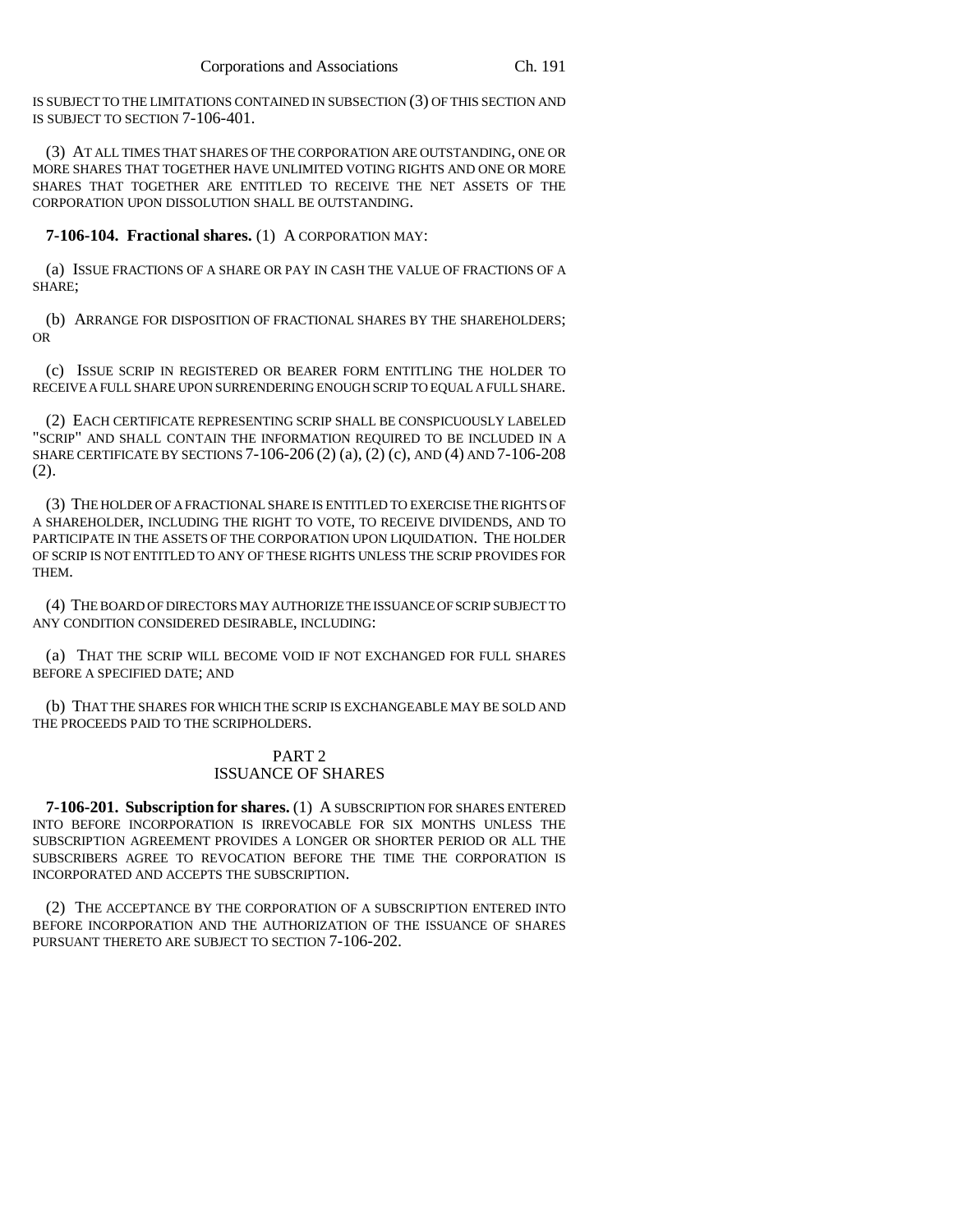(3) THE BOARD OF DIRECTORS MAY DETERMINE THE PAYMENT TERMS OF SUBSCRIPTIONS FOR SHARES THAT WERE ENTERED INTO BEFORE INCORPORATION, UNLESS THE SUBSCRIPTION AGREEMENT SPECIFIES THEM. A CALL FOR PAYMENT BY THE BOARD OF DIRECTORS SHALL BE UNIFORM SO FAR AS PRACTICABLE AS TO ALL SHARES OF THE SAME CLASS OR SERIES, UNLESS THE SUBSCRIPTION AGREEMENT SPECIFIES OTHERWISE.

(4) SHARES ISSUED PURSUANT TO SUBSCRIPTIONS ENTERED INTO BEFORE INCORPORATION ARE FULLY PAID AND NONASSESSABLE WHEN THE CORPORATION RECEIVES THE CONSIDERATION SPECIFIED IN THE SUBSCRIPTION AGREEMENT.

(5) IF A SUBSCRIBER DEFAULTS IN PAYMENT OF MONEY OR OTHER PROPERTY UNDER A SUBSCRIPTION AGREEMENT ENTERED INTO BEFORE INCORPORATION, THE CORPORATION MAY COLLECT THE AMOUNT OWED AS IT MIGHT COLLECT ANY OTHER DEBT. ALTERNATIVELY, UNLESS THE SUBSCRIPTION AGREEMENT PROVIDES OTHERWISE, THE CORPORATION MAY RESCIND THE AGREEMENT AND MAY SELL THE SHARES IF THE DEBT REMAINS UNPAID MORE THAN TWENTY DAYS AFTER THE CORPORATION SENDS WRITTEN DEMAND FOR PAYMENT TO THE SUBSCRIBER.

(6) A SUBSCRIPTION AGREEMENT ENTERED INTO AFTER INCORPORATION IS A CONTRACT BETWEEN THE SUBSCRIBER AND THE CORPORATION SUBJECT TO SECTION 7-106-202.

**7-106-202. Issuance of shares.** (1) THE POWERS GRANTED IN THIS SECTION TO THE BOARD OF DIRECTORS MAY BE RESERVED TO THE SHAREHOLDERS BY THE ARTICLES OF INCORPORATION.

(2) SUBJECT TO THE LIMITATIONS SET FORTH IN SUBSECTION (5) OF THIS SECTION, THE BOARD OF DIRECTORS MAY AUTHORIZE THE ISSUANCE OF SHARES FOR CONSIDERATION CONSISTING OF ANY TANGIBLE OR INTANGIBLE PROPERTY OR BENEFIT TO THE CORPORATION, INCLUDING CASH, PROMISSORY NOTES, SERVICES PERFORMED, AND OTHER SECURITIES OF THE CORPORATION.

(3) BEFORE THE CORPORATION ISSUES SHARES, THE BOARD OF DIRECTORS SHALL DETERMINE THAT THE CONSIDERATION RECEIVED OR TO BE RECEIVED FOR THE SHARES TO BE ISSUED IS ADEQUATE. IN THE ABSENCE OF FRAUD IN THE TRANSACTION, THAT DETERMINATION BY THE BOARD OF DIRECTORS IS CONCLUSIVE INSOFAR AS THE ADEQUACY OF SUCH CONSIDERATION RELATES TO WHETHER THE SHARES ARE VALIDLY ISSUED, FULLY PAID, AND NONASSESSABLE.

(4) WHEN THE CORPORATION RECEIVES THE CONSIDERATION FOR WHICH THE BOARD OF DIRECTORS HAS AUTHORIZED THE ISSUANCE OF SHARES, THE SHARES ISSUED THEREFOR ARE FULLY PAID AND NONASSESSABLE.

(5) THE PROMISSORY NOTE OF A SUBSCRIBER OR AN AFFILIATE OF THE SUBSCRIBER FOR SHARES SHALL NOT CONSTITUTE CONSIDERATION FOR THE SHARES UNLESS THE NOTE IS NEGOTIABLE AND IS SECURED BY COLLATERAL, OTHER THAN THE SHARES, HAVING A FAIR MARKET VALUE AT LEAST EQUAL TO THE PRINCIPAL AMOUNT OF THE NOTE. FOR THE PURPOSES OF THIS SUBSECTION (5), "PROMISSORY NOTE" MEANS A NEGOTIABLE INSTRUMENT ON WHICH THERE IS AN OBLIGATION TO PAY INDEPENDENT OF COLLATERAL AND DOES NOT INCLUDE A NONRECOURSE NOTE.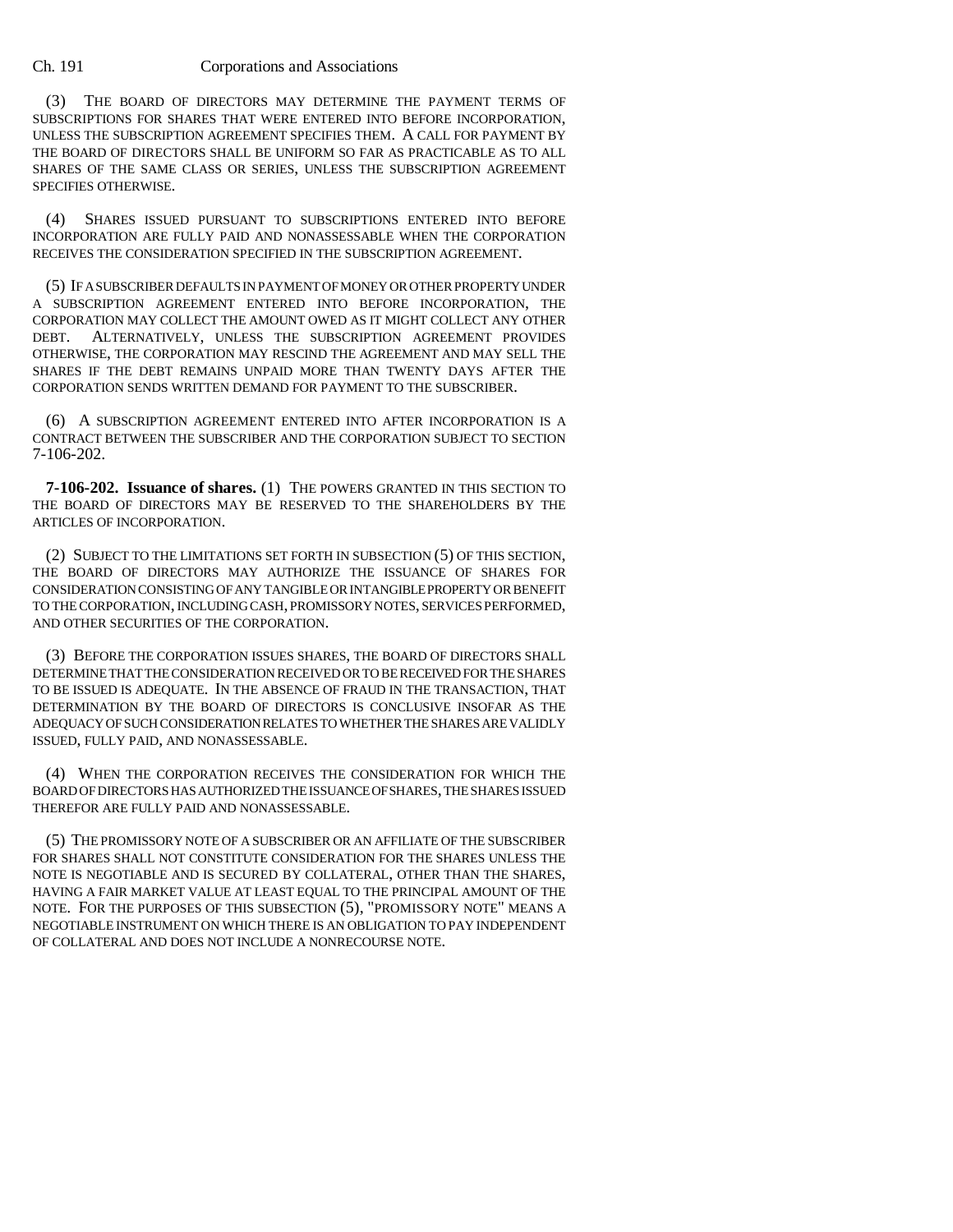(6) UNLESS OTHERWISE EXPRESSLY PROVIDED IN THE ARTICLES OF INCORPORATION OR BYLAWS, SHARES HAVING A PAR VALUE MAY BE ISSUED FOR LESS THAN THE PAR VALUE.

**7-106-203. Liability of shareholders.** (1) A PURCHASER FROM A CORPORATION OF SHARES ISSUED BY THE CORPORATION IS NOT LIABLE TO THE CORPORATION OR ITS CREDITORS WITH RESPECT TO THE SHARES EXCEPT TO PAY THE CONSIDERATION FOR WHICH THE SHARES WERE AUTHORIZED TO BE ISSUED UNDER SECTION 7-106-202 OR SPECIFIED IN A SUBSCRIPTION AGREEMENT UNDER SECTION 7-106-201.

(2) UNLESS OTHERWISE PROVIDED IN THE ARTICLES OF INCORPORATION, A SHAREHOLDER OR A SUBSCRIBER FOR SHARES OF A CORPORATION IS NOT PERSONALLY LIABLE FOR THE ACTS OR DEBTS OF THE CORPORATION; EXCEPT THAT SUCH PERSON MAY BECOME PERSONALLY LIABLE BY REASON OF THE PERSON'S OWN ACTS OR CONDUCT.

(3) ANY PERSON BECOMING AN ASSIGNEE OR TRANSFEREE OF SHARES OR OF A SUBSCRIPTION FOR SHARES IN GOOD FAITH AND WITHOUT KNOWLEDGE OR NOTICE THAT THE FULL CONSIDERATION THEREFOR HAS NOT BEEN PAID SHALL NOT BE PERSONALLY LIABLE TO THE CORPORATION OR ITS CREDITORS FOR ANY UNPAID PORTION OF SUCH CONSIDERATION.

**7-106-204. Share dividends.** (1) UNLESS OTHERWISE PROVIDED IN THE ARTICLES OF INCORPORATION, SHARES MAY BE ISSUED PRO RATA AND WITHOUT CONSIDERATION TO THE SHAREHOLDERS OR TO THE SHAREHOLDERS OF ONE OR MORE CLASSES OR SERIES OF ITS SHARES. AN ISSUANCE OF SHARES PURSUANT TO THIS SUBSECTION (1) IS A SHARE DIVIDEND.

(2) SHARES OF ONE CLASS OR SERIES MAY NOT BE ISSUED AS A SHARE DIVIDEND IN RESPECT OF SHARES OF ANOTHER CLASS OR SERIES UNLESS:

(a) THE ARTICLES OF INCORPORATION SO AUTHORIZE;

(b) SUCH ISSUANCE IS APPROVED BY A MAJORITY OF THE VOTES ENTITLED TO BE CAST BY THE CLASS OR SERIES TO BE ISSUED; OR

(c) THERE ARE NO OUTSTANDING SHARES OF THE CLASS OR SERIES TO BE ISSUED.

(3) THE BYLAWS OR, IN THE ABSENCE OF AN APPLICABLE BYLAW, THE BOARD OF DIRECTORS MAY FIX A FUTURE DATE AS THE RECORD DATE FOR DETERMINING SHAREHOLDERS ENTITLED TO A SHARE DIVIDEND. IF NO FUTURE RECORD DATE IS SO FIXED, THE RECORD DATE IS THE DATE THE BOARD OF DIRECTORS AUTHORIZES THE SHARE DIVIDEND.

**7-106-205. Share options and other rights.** (1) FOR PURPOSES OF THIS SECTION:

(a) "RIGHTS" MEANS RIGHTS, OPTIONS, WARRANTS, OR CONVERTIBLE SECURITIES ENTITLING THE HOLDERS THEREOF TO PURCHASE, RECEIVE, OR ACQUIRE SHARES OR FRACTIONS OF SHARES OF THE CORPORATION OR ASSETS OR DEBTS OR OTHER OBLIGATIONS OF THE CORPORATION.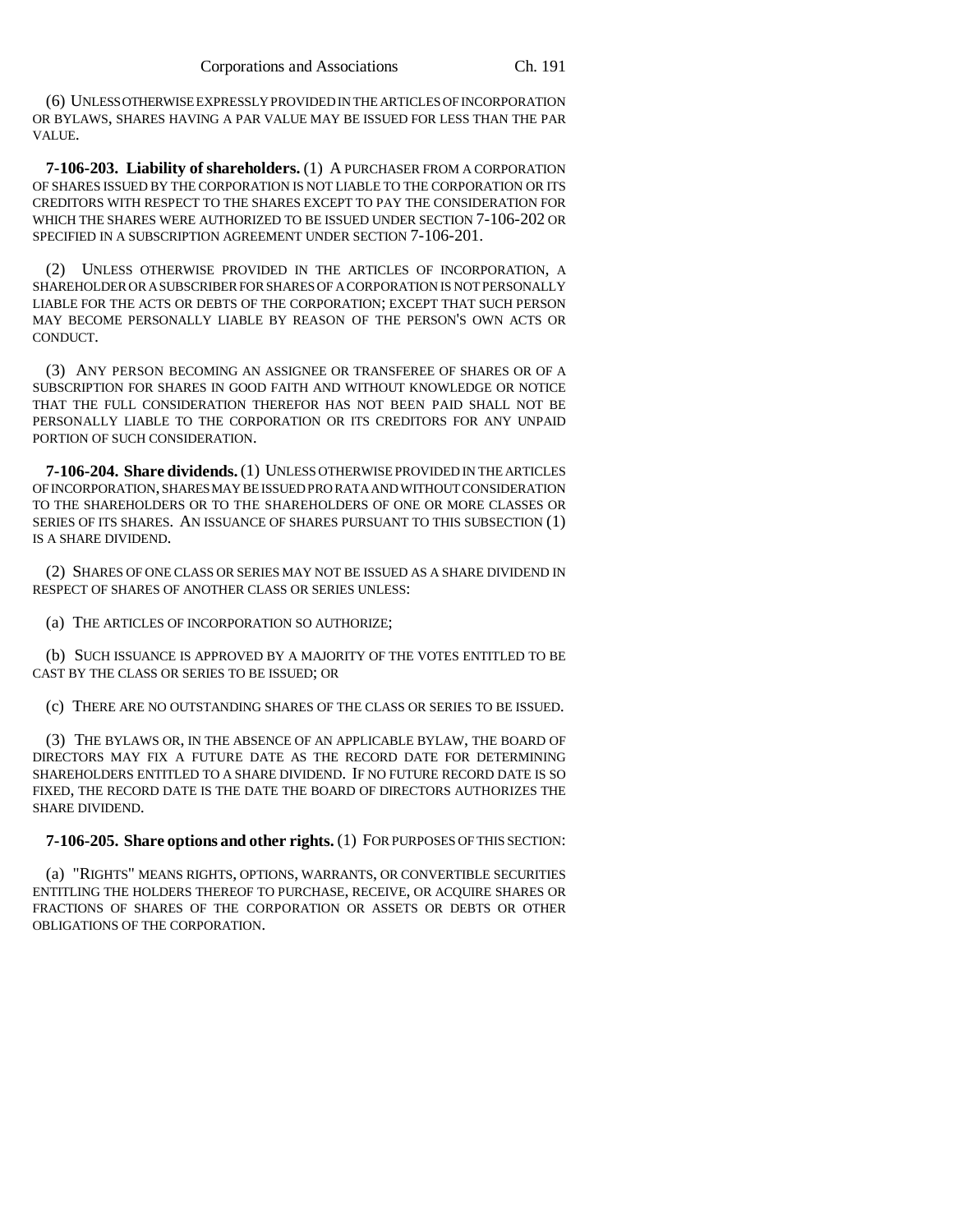(b) "SIGNIFICANT SHAREHOLDER" MEANS ANY PERSON OWNING, OR OFFERING TO ACQUIRE, DIRECTLY OR INDIRECTLY, A NUMBER OR PERCENTAGE, AS SPECIFIED BY THE BOARD OF DIRECTORS, OF THE OUTSTANDING VOTING SHARES OF A CORPORATION, OR ANY TRANSFEREE OF SUCH PERSON.

(2) A CORPORATION MAY CREATE AND ISSUE RIGHTS, EXCEPT AS PRECLUDED OR LIMITED BY PROVISIONS CONTAINED IN THE ARTICLES OF INCORPORATION AT THE TIME OF SUCH CREATION OR ISSUANCE. THE BOARD OF DIRECTORS SHALL DETERMINE THE TERMS UPON WHICH THE RIGHTS ARE ISSUED, THEIR FORM AND CONTENT, AND THE CONSIDERATION, IF ANY, FOR WHICH SHARES OR FRACTIONS OF SHARES, ASSETS, OR DEBTS OR OTHER OBLIGATIONS OF THE CORPORATION ARE TO BE ISSUED PURSUANT TO THE RIGHTS. IN THE ABSENCE OF FRAUD IN THE TRANSACTION, THE JUDGMENT OF THE BOARD OF DIRECTORS AS TO THE ADEQUACY OF CONSIDERATION RECEIVED FOR SUCH RIGHTS SHALL BE CONCLUSIVE.

(3) NOTWITHSTANDING ANY OTHER PROVISION OF ARTICLES 101 TO 117 OF THIS TITLE, THE TERMS DETERMINED BY THE BOARD OF DIRECTORS PURSUANT TO SUBSECTION (2) OF THIS SECTION FOR RIGHTS ISSUED BEFORE, ON, OR AFTER JANUARY 1, 1994, TO ANY SHAREHOLDERS, BY WAY OF DISTRIBUTION OR OTHERWISE, MAY, WITHOUT LIMITATION:

(a) PRECLUDE OR LIMIT ANY SIGNIFICANT SHAREHOLDER FROM EXERCISING, CONVERTING, TRANSFERRING, OR RECEIVING RIGHTS;

(b) IMPOSE CONDITIONS UPON THE EXERCISE, CONVERSION, TRANSFER, OR RECEIPT OF RIGHTS BY ANY SIGNIFICANT SHAREHOLDER THAT DIFFER FROM THOSE IMPOSED ON OTHER HOLDERS OF THE SAME CLASS OF RIGHTS; OR

(c) PROVIDE THAT, UPON EXERCISE OR CONVERSION, ANY SIGNIFICANT SHAREHOLDER SHALL BE ENTITLED TO RECEIVE SECURITIES, OBLIGATIONS, OR ASSETS, THE TERMS OR NATURE OF WHICH MAY DIFFER FROM THE SECURITIES, OBLIGATIONS, OR ASSETS TO BE RECEIVED BY THE OTHER HOLDERS OF THE SAME CLASS OF RIGHTS.

(4) NOTHING CONTAINED IN THIS SECTION SHALL BE CONSTRUED TO EFFECT A CHANGE IN THE FIDUCIARY DUTIES OF DIRECTORS.

**7-106-206. Form and content of certificates.** (1) SHARES MAY, BUT NEED NOT, BE REPRESENTED BY CERTIFICATES. UNLESS ARTICLES 101 TO 117 OF THIS TITLE OR ANOTHER STATUTE EXPRESSLY PROVIDE OTHERWISE, THE RIGHTS AND OBLIGATIONS OF SHAREHOLDERS ARE NOT AFFECTED BY THE FACT THAT THEIR SHARES ARE NOT REPRESENTED BY CERTIFICATES.

(2) EACH SHARE CERTIFICATE SHALL STATE ON ITS FACE:

(a) THE NAME OF THE ISSUING CORPORATION AND THAT THE CORPORATION IS INCORPORATED UNDER THE LAWS OF THIS STATE;

(b) THE NAME OF THE PERSON TO WHOM THE CERTIFICATE IS ISSUED; AND

(c) THE NUMBER AND CLASS OF SHARES AND THE DESIGNATION OF THE SERIES, IF ANY, THE CERTIFICATE REPRESENTS.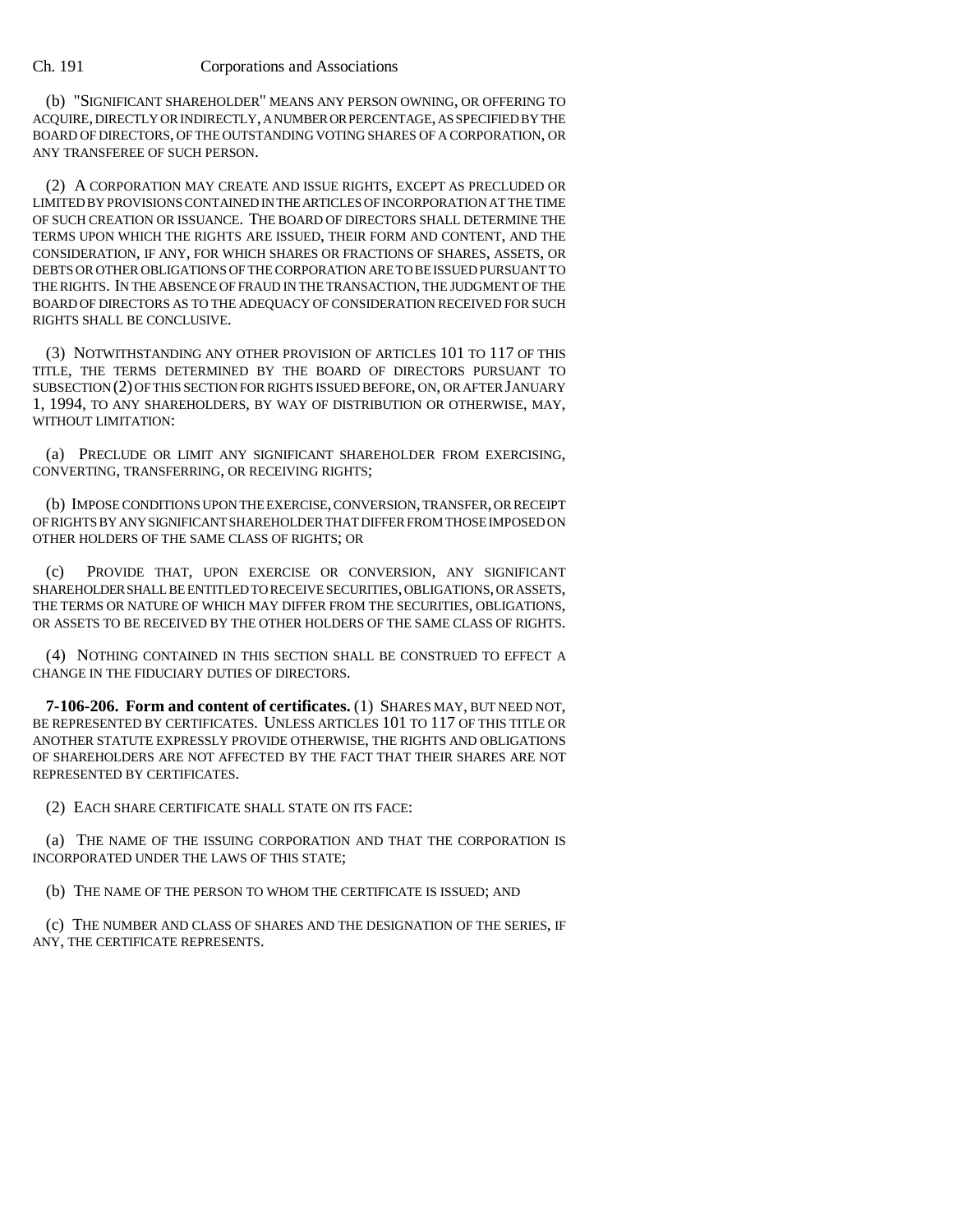(3) EACH SHARE CERTIFICATE:

(a) SHALL BE SIGNED, EITHER MANUALLY OR IN FACSIMILE, BY ONE OR MORE OFFICERS DESIGNATED IN THE BYLAWS OR BY THE BOARD OF DIRECTORS;

(b) MAY BEAR THE CORPORATE SEAL OR ITS FACSIMILE; AND

(c) MAY CONTAIN SUCH OTHER INFORMATION AS THE CORPORATION DEEMS NECESSARY OR APPROPRIATE.

(4) IF THE ISSUING CORPORATION IS AUTHORIZED TO ISSUE DIFFERENT CLASSES OF SHARES OR DIFFERENT SERIES WITHIN A CLASS, THE SHARE CERTIFICATE SHALL CONTAIN A SUMMARY, ON THE FRONT OR THE BACK, OF THE DESIGNATIONS, PREFERENCES, LIMITATIONS, AND RELATIVE RIGHTS APPLICABLE TO EACH CLASS, THE VARIATIONS IN PREFERENCES, LIMITATIONS, AND RIGHTS DETERMINED FOR EACH SERIES, AND THE AUTHORITY OF THE BOARD OF DIRECTORS TO DETERMINE VARIATIONS FOR FUTURE CLASSES OR SERIES. ALTERNATIVELY, EACH CERTIFICATE MAY STATE CONSPICUOUSLY ON ITS FRONT OR BACK THAT THE CORPORATION WILL FURNISH TO THE SHAREHOLDER THIS INFORMATION ON REQUEST IN WRITING AND WITHOUT CHARGE.

(5) IF THE PERSON WHO SIGNED, EITHER MANUALLY OR IN FACSIMILE, A SHARE CERTIFICATE NO LONGER HOLDS OFFICE WHEN THE CERTIFICATE IS ISSUED, THE CERTIFICATE IS NEVERTHELESS VALID.

**7-106-207. Shares without certificates.** (1) UNLESS OTHERWISE PROVIDED BY THE BYLAWS, THE BOARD OF DIRECTORS MAY AUTHORIZE THE ISSUANCE BY THE CORPORATION OF SOME OR ALL OF THE SHARES OF ANY OR ALL OF ITS CLASSES OR SERIES WITHOUT CERTIFICATES. THE AUTHORIZATION DOES NOT AFFECT SHARES ALREADY REPRESENTED BY CERTIFICATES UNTIL THEY ARE SURRENDERED TO THE CORPORATION.

(2) WITHIN A REASONABLE TIME AFTER THE ISSUANCE OR TRANSFER OF SHARES WITHOUT CERTIFICATES, THE CORPORATION SHALL SEND TO THE SHAREHOLDER A WRITTEN STATEMENT OF THE INFORMATION REQUIRED ON CERTIFICATES BY SUBSECTIONS (2) AND (4) OF SECTION 7-106-206 AND SECTION 7-106-208.

**7-106-208. Restriction on transfer of shares and other securities.** (1) THE ARTICLES OF INCORPORATION, THE BYLAWS, AN AGREEMENT AMONG SHAREHOLDERS, OR AN AGREEMENT AMONG SHAREHOLDERS AND THE CORPORATION MAY IMPOSE RESTRICTIONS ON THE TRANSFER OR REGISTRATION OF TRANSFER OF SHARES OF THE CORPORATION. A RESTRICTION DOES NOT AFFECT SHARES ISSUED BEFORE THE RESTRICTION BECAME EFFECTIVE UNLESS THE HOLDER OF SUCH SHARES ACQUIRED SUCH SHARES WITH KNOWLEDGE OF THE RESTRICTION, IS A PARTY TO THE AGREEMENT CONTAINING THE RESTRICTION, OR VOTED IN FAVOR OF THE RESTRICTION OR OTHERWISE CONSENTED TO THE RESTRICTION.

(2) A RESTRICTION ON THE TRANSFER OR REGISTRATION OF TRANSFER OF SHARES IS VALID AND ENFORCEABLE AGAINST THE HOLDER OR A TRANSFEREE OF THE HOLDER IF THE RESTRICTION IS AUTHORIZED BY THIS SECTION AND ITS EXISTENCE IS NOTED CONSPICUOUSLY ON THE FRONT OR BACK OF THE CERTIFICATE OR IS CONTAINED IN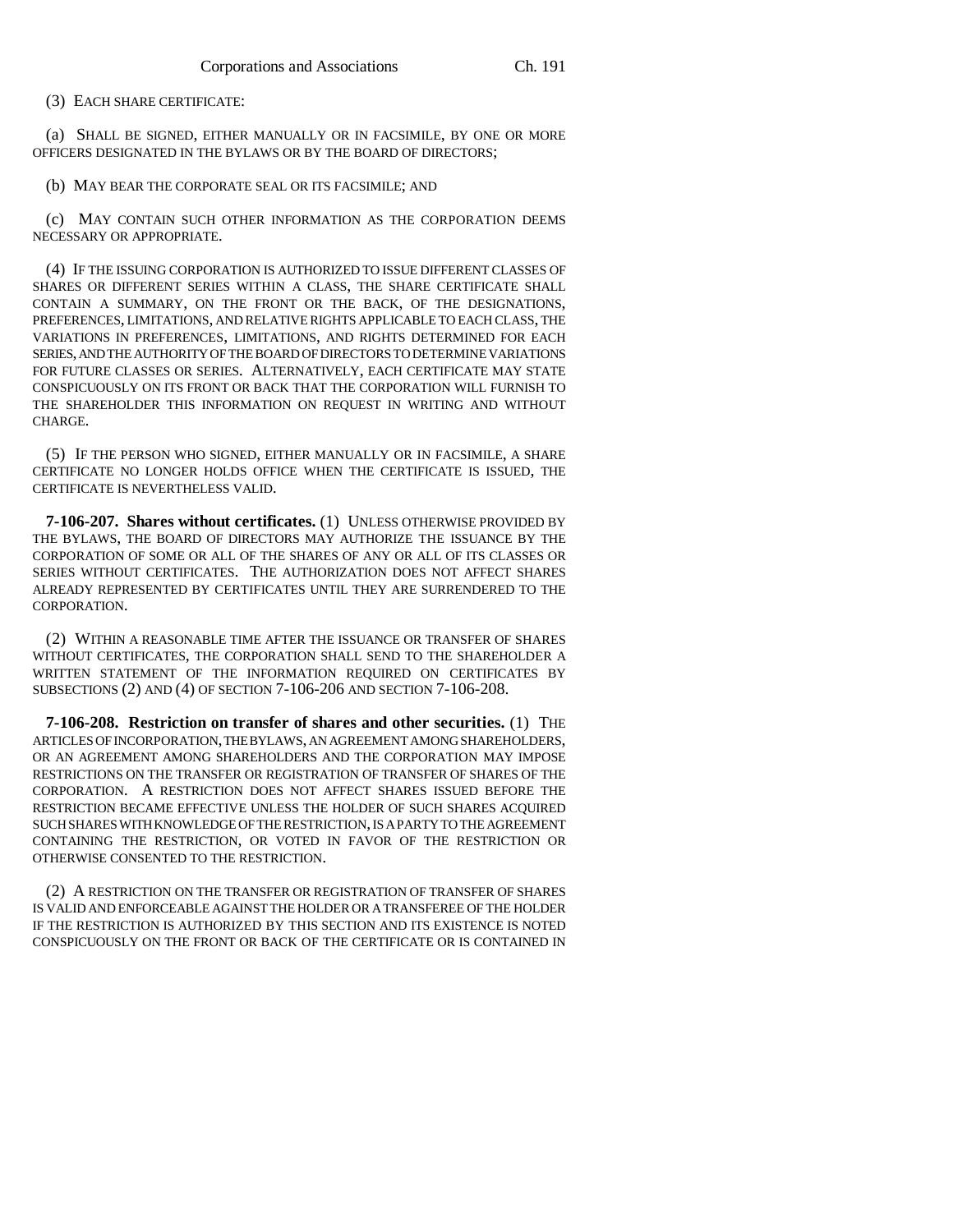THE INFORMATION STATEMENT REQUIRED BY SECTION 7-106-207 (2). UNLESS SO NOTED, A RESTRICTION IS NOT ENFORCEABLE AGAINST A PERSON WITHOUT KNOWLEDGE OF THE RESTRICTION.

(3) A RESTRICTION ON THE TRANSFER OR REGISTRATION OF TRANSFER OF SHARES IS AUTHORIZED:

(a) TO MAINTAIN THE CORPORATION'S STATUS WHEN IT IS DEPENDENT ON THE NUMBER OR IDENTITY OF ITS SHAREHOLDERS;

(b) TO PRESERVE ENTITLEMENTS, BENEFITS, OR EXEMPTIONS UNDER FEDERAL, STATE, OR LOCAL LAWS; AND

(c) FOR ANY OTHER REASONABLE PURPOSE.

(4) A RESTRICTION ON THE TRANSFER OR REGISTRATION OF TRANSFER OF SHARES MAY:

(a) OBLIGATE THE SHAREHOLDER FIRST TO OFFER TO THE CORPORATION OR OTHER PERSONS, SEPARATELY, CONSECUTIVELY, OR SIMULTANEOUSLY, AN OPPORTUNITY TO ACQUIRE THE RESTRICTED SHARES;

(b) OBLIGATE THE CORPORATION OR OTHER PERSONS, SEPARATELY, CONSECUTIVELY, OR SIMULTANEOUSLY, TO ACQUIRE THE RESTRICTED SHARES;

(c) REQUIRE, AS A CONDITION TO SUCH A TRANSFER OR REGISTRATION, THAT ANY ONE OR MORE PERSONS, INCLUDING THE CORPORATION OR THE HOLDERS OF ANY OF ITS SHARES, APPROVE THE TRANSFER OR REGISTRATION, IF THE REQUIREMENT IS NOT MANIFESTLY UNREASONABLE; OR

(d) PROHIBIT THE TRANSFER OR THE REGISTRATION OF A TRANSFER OF THE RESTRICTED SHARES TO DESIGNATED PERSONS OR CLASSES OF PERSONS, IF THE PROHIBITION IS NOT MANIFESTLY UNREASONABLE.

(5) FOR PURPOSES OF THIS SECTION, "SHARES" INCLUDES A SECURITY CONVERTIBLE INTO OR CARRYING A RIGHT TO SUBSCRIBE FOR OR ACQUIRE SHARES.

**7-106-209. Expense of issue.** A CORPORATION MAY PAY THE EXPENSES OF SELLING OR UNDERWRITING ITS SHARES, AND OF INCORPORATING, ORGANIZING, OR REORGANIZING THE CORPORATION, FROM THE CONSIDERATION RECEIVED FOR SHARES.

## PART 3 SUBSEQUENT ACQUISITION OF SHARES BY SHAREHOLDERS AND CORPORATION

**7-106-301. Shareholders' preemptive rights.** (1) THE SHAREHOLDERS OF A CORPORATION DO NOT HAVE A PREEMPTIVE RIGHT TO ACQUIRE UNISSUED SHARES EXCEPT TO THE EXTENT PROVIDED BY SUBSECTIONS (3) TO (6) OF SECTION 7-117-101 OR THE ARTICLES OF INCORPORATION.

(2) A STATEMENT INCLUDED IN THE ARTICLES OF INCORPORATION THAT "THE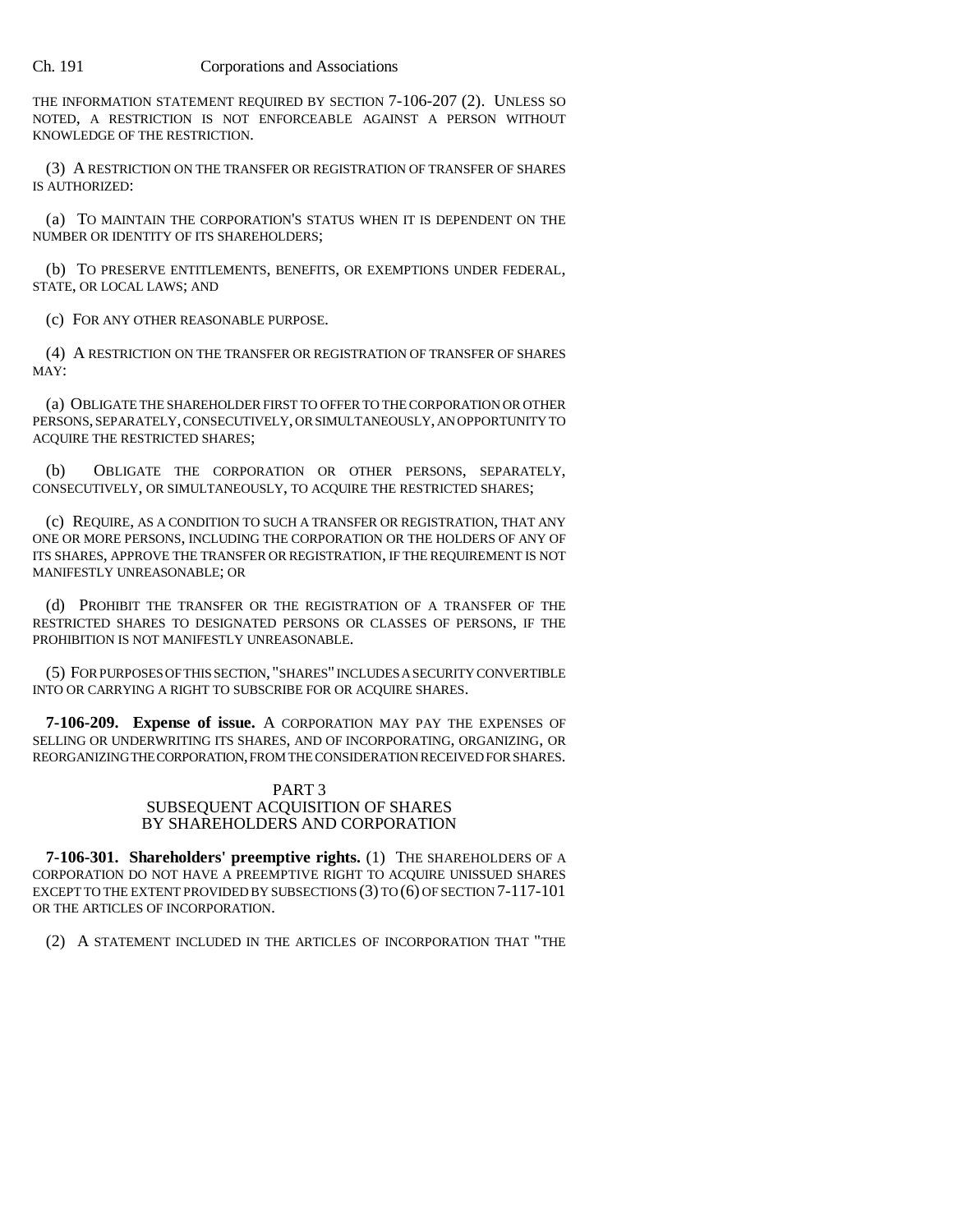CORPORATION ELECTS TO HAVE PREEMPTIVE RIGHTS", OR WORDS OF SIMILAR IMPORT, MEANS THAT THE FOLLOWING PRINCIPLES APPLY, EXCEPT TO THE EXTENT OTHERWISE PROVIDED BY SUBSECTIONS (3) TO (6) OF SECTION 7-117-101 OR THE ARTICLES OF INCORPORATION:

(a) THE SHAREHOLDERS HAVE A PREEMPTIVE RIGHT, SUBJECT TO ANY UNIFORM TERMS AND CONDITIONS PRESCRIBED BY THE BOARD OF DIRECTORS TO PROVIDE A FAIR AND REASONABLE OPPORTUNITY TO EXERCISE THE RIGHT, TO ACQUIRE PROPORTIONAL AMOUNTS OF THE UNISSUED SHARES UPON THE DECISION OF THE BOARD OF DIRECTORS TO ISSUE THEM.

(b) A SHAREHOLDER MAY WAIVE THE SHAREHOLDER'S PREEMPTIVE RIGHT, AND SUCH WAIVER, IF EVIDENCED BY A WRITING, IS IRREVOCABLE EVEN THOUGH IT IS NOT SUPPORTED BY CONSIDERATION.

(c) THERE IS NO PREEMPTIVE RIGHT WITH RESPECT TO:

(I) SHARES ISSUED AS COMPENSATION TO DIRECTORS, OFFICERS, AGENTS, OR EMPLOYEES OF THE CORPORATION OR ITS SUBSIDIARIES OR AFFILIATES;

(II) SHARES ISSUED TO SATISFY CONVERSION OR OPTION RIGHTS CREATED TO PROVIDE COMPENSATION TO DIRECTORS, OFFICERS, AGENTS, OR EMPLOYEES OF THE CORPORATION OR ITS SUBSIDIARIES OR AFFILIATES;

(III) SHARES THAT ARE ISSUED WITHIN SIX MONTHS AFTER THE EFFECTIVE DATE OF INCORPORATION; OR

(IV) SHARES SOLD OTHERWISE THAN FOR CASH.

(d) HOLDERS OF SHARES OF ANY CLASS WITHOUT GENERAL VOTING RIGHTS BUT WITH PREFERENTIAL RIGHTS TO DISTRIBUTIONS OR ASSETS HAVE NO PREEMPTIVE RIGHTS WITH RESPECT TO SHARES OF ANY CLASS.

(e) HOLDERS OF SHARES OF ANY CLASS WITH GENERAL VOTING RIGHTS BUT WITHOUT PREFERENTIAL RIGHTS TO DISTRIBUTIONS OR ASSETS HAVE NO PREEMPTIVE RIGHTS WITH RESPECT TO SHARES OF ANY CLASS WITH PREFERENTIAL RIGHTS TO DISTRIBUTIONS OR ASSETS UNLESS THE SHARES WITH PREFERENTIAL RIGHTS ARE CONVERTIBLE INTO OR CARRY A RIGHT TO SUBSCRIBE FOR OR ACQUIRE SHARES WITHOUT PREFERENTIAL RIGHTS.

(f) SHARES SUBJECT TO PREEMPTIVE RIGHTS THAT ARE NOT ACQUIRED BY SHAREHOLDERS MAY BE ISSUED TO ANY PERSON, FOR A PERIOD OF ONE YEAR AFTER BEING OFFERED TO SHAREHOLDERS PURSUANT TO SUCH PREEMPTIVE RIGHTS, AT A CONSIDERATION SET BY THE BOARD OF DIRECTORS THAT IS NOT LOWER THAN THE CONSIDERATION SET FOR THE EXERCISE OF PREEMPTIVE RIGHTS. AN OFFER AT A LOWER CONSIDERATION OR AFTER THE EXPIRATION OF SUCH ONE-YEAR PERIOD IS SUBJECT TO THE SHAREHOLDERS' PREEMPTIVE RIGHTS.

(3) FOR PURPOSES OF THIS SECTION, "SHARES" INCLUDES A SECURITY CONVERTIBLE INTO OR CARRYING A RIGHT TO SUBSCRIBE FOR OR ACQUIRE SHARES.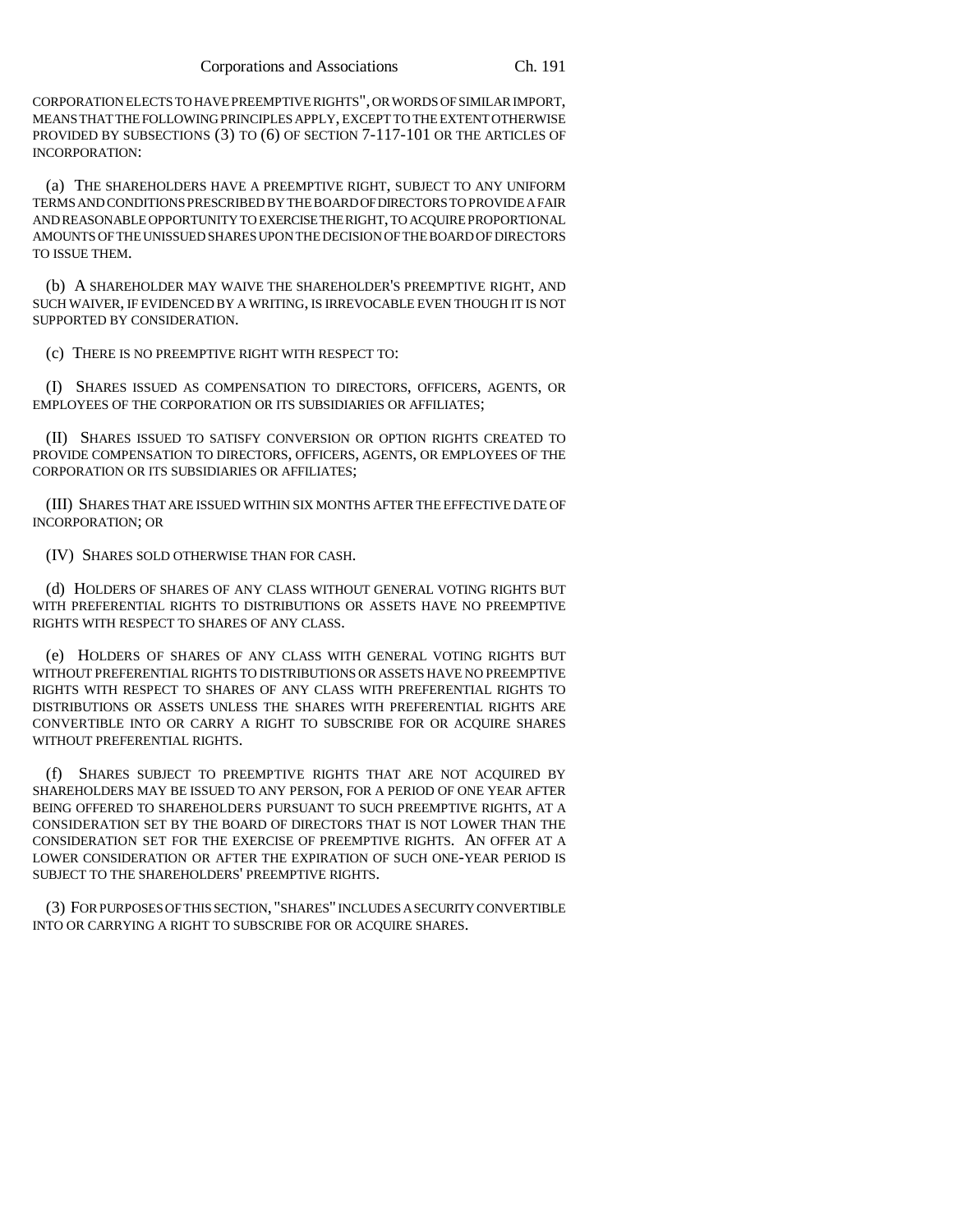**7-106-302. Corporation's acquisition of its own shares.** (1) A CORPORATION MAY ACQUIRE ITS OWN SHARES, AND, EXCEPT AS PROVIDED BY SECTION 7-117-101 (6), SHARES SO ACQUIRED CONSTITUTE AUTHORIZED BUT UNISSUED SHARES.

(2) IF THE ARTICLES OF INCORPORATION PROHIBIT THE REISSUANCE OF ACQUIRED SHARES:

(a) THE NUMBER OF AUTHORIZED SHARES IS REDUCED BY THE NUMBER OF SHARES ACQUIRED BY THE CORPORATION, EFFECTIVE UPON AMENDMENT TO THE ARTICLES OF INCORPORATION; AND

(b) THE CORPORATION SHALL DELIVER TO THE SECRETARY OF STATE FOR FILING ARTICLES OF AMENDMENT TO THE ARTICLES OF INCORPORATION, WHICH ARE EFFECTIVE WITHOUT SHAREHOLDER ACTION, THAT SET FORTH:

(I) THE NAME OF THE CORPORATION;

(II) THE REDUCTION IN THE NUMBER OF AUTHORIZED SHARES, ITEMIZED BY CLASS AND SERIES; AND

(III) THE TOTAL NUMBER OF AUTHORIZED SHARES, ITEMIZED BY CLASS AND SERIES, REMAINING AFTER REDUCTION OF THE SHARES.

# PART 4 DISTRIBUTIONS

**7-106-401. Distributions to shareholders.** (1) A BOARD OF DIRECTORS MAY AUTHORIZE, AND THE CORPORATION MAY MAKE, DISTRIBUTIONS TO ITS SHAREHOLDERS SUBJECT TO ANY RESTRICTION IN THE ARTICLES OF INCORPORATION AND SUBJECT TO THE LIMITATIONS SET FORTH IN SUBSECTION (3) OF THIS SECTION.

(2) THE BYLAWS OR, IN THE ABSENCE OF AN APPLICABLE BYLAW, THE BOARD OF DIRECTORS MAY FIX A FUTURE DATE AS THE RECORD DATE FOR DETERMINING SHAREHOLDERS ENTITLED TO A DISTRIBUTION, OTHER THAN ONE INVOLVING A PURCHASE, REDEMPTION, OR OTHER ACQUISITION OF THE CORPORATION'S SHARES. IF A RECORD DATE IS NECESSARY BUT NO FUTURE RECORD DATE IS SO FIXED, THE RECORD DATE IS THE DATE THE BOARD OF DIRECTORS AUTHORIZES THE DISTRIBUTION.

(3) NO DISTRIBUTION MAY BE MADE IF, AFTER GIVING IT EFFECT:

(a) THE CORPORATION WOULD NOT BE ABLE TO PAY ITS DEBTS AS THEY BECOME DUE IN THE USUAL COURSE OF BUSINESS; OR

(b) THE CORPORATION'S TOTAL ASSETS WOULD BE LESS THAN THE SUM OF ITS TOTAL LIABILITIES PLUS (UNLESS THE ARTICLES OF INCORPORATION PERMIT OTHERWISE) THE AMOUNT THAT WOULD BE NEEDED, IF THE CORPORATION WERE TO BE DISSOLVED AT THE TIME OF THE DISTRIBUTION, TO SATISFY THE PREFERENTIAL RIGHTS UPON DISSOLUTION OF SHAREHOLDERS WHOSE PREFERENTIAL RIGHTS ARE SUPERIOR TO THOSE RECEIVING THE DISTRIBUTION.

(4) THE BOARD OF DIRECTORS MAY BASE A DETERMINATION THAT A DISTRIBUTION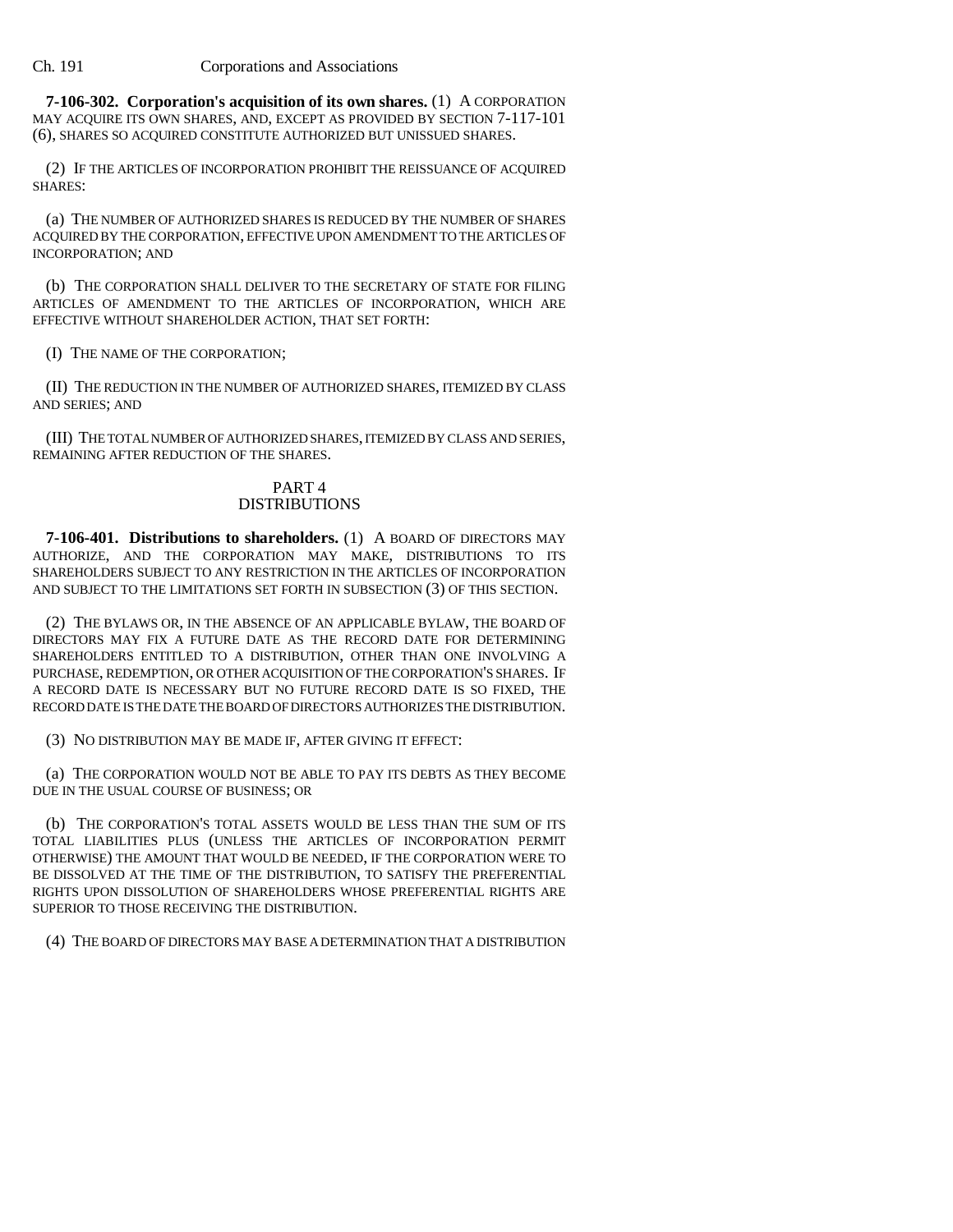IS NOT PROHIBITED UNDER SUBSECTION (3) OF THIS SECTION EITHER ON FINANCIAL STATEMENTS PREPARED ON THE BASIS OF ACCOUNTING PRACTICES AND PRINCIPLES THAT ARE REASONABLE UNDER THE CIRCUMSTANCES OR ON A FAIR VALUATION OR OTHER METHOD THAT IS REASONABLE UNDER THE CIRCUMSTANCES.

(5) EXCEPT AS PROVIDED IN SUBSECTION (6) OF THIS SECTION, THE TIME FOR MEASURING THE EFFECT OF A DISTRIBUTION UNDER SUBSECTION (3) OF THIS SECTION IS:

(a) IN THE CASE OF DISTRIBUTION BY PURCHASE, REDEMPTION, OR OTHER ACQUISITION OF THE CORPORATION'S SHARES, AS OF THE EARLIER OF:

(I) THE DATE MONEY OR OTHER PROPERTY IS TRANSFERRED OR DEBT IS INCURRED BY THE CORPORATION; OR

(II) THE DATE THE SHAREHOLDER CEASES TO BE A SHAREHOLDER WITH RESPECT TO THE ACOUIRED SHARES:

(b) IN THE CASE OF ANY OTHER DISTRIBUTION OF INDEBTEDNESS, AS OF THE DATE THE INDEBTEDNESS IS DISTRIBUTED; AND

(c) IN ALL OTHER CASES, AS OF EITHER:

(I) THE DATE THE DISTRIBUTION IS AUTHORIZED, IF THE PAYMENT OCCURS WITHIN ONE HUNDRED TWENTY DAYS AFTER THE DATE OF AUTHORIZATION; OR

(II) THE DATE THE PAYMENT IS MADE, IF IT OCCURS MORE THAN ONE HUNDRED TWENTY DAYS AFTER THE DATE OF AUTHORIZATION.

(6) INDEBTEDNESS OF A CORPORATION, INCLUDING INDEBTEDNESS ISSUED AS A DISTRIBUTION, IS NOT CONSIDERED A LIABILITY FOR PURPOSES OF DETERMINATIONS UNDER SUBSECTION (3) OF THIS SECTION IF ITS TERMS PROVIDE THAT PAYMENT OF PRINCIPAL AND INTEREST THEREON ARE MADE ONLY IF AND TO THE EXTENT THAT PAYMENT OF A DISTRIBUTION TO SHAREHOLDERS COULD THEN BE MADE UNDER THIS SECTION. IF THE INDEBTEDNESS IS ISSUED AS A DISTRIBUTION, EACH PAYMENT OF PRINCIPAL OR INTEREST THEREON IS TREATED AS A DISTRIBUTION THE EFFECT OF WHICH IS MEASURED ON THE DATE THE PAYMENT IS ACTUALLY MADE.

(7) UNLESS OTHERWISE EXPRESSLY PROVIDED IN THE ARTICLES OF INCORPORATION OR BYLAWS, A STATEMENT OF PAR VALUE FOR SHARES SHALL NOT IMPOSE ANY LIMITATION ON DISTRIBUTIONS AND SHALL NOT REQUIRE ANY SEPARATE DESIGNATION, RESTRICTION, RESERVATION, OR OTHER SEGREGATION OF ANY CAPITAL ACCOUNT OF A CORPORATION.

**7-106-402. Unclaimed distributions.** IF A CORPORATION HAS MAILED THREE SUCCESSIVE DISTRIBUTIONS TO A SHAREHOLDER ADDRESSED TO THE SHAREHOLDER'S ADDRESS SHOWN ON THE CORPORATION'S CURRENT RECORD OF SHAREHOLDERS AND THE DISTRIBUTIONS HAVE BEEN RETURNED AS UNDELIVERABLE, NO FURTHER ATTEMPT TO DELIVER DISTRIBUTIONS TO THE SHAREHOLDER NEED BE MADE UNTIL ANOTHER ADDRESS FOR THE SHAREHOLDER IS MADE KNOWN TO THE CORPORATION, AT WHICH TIME ALL DISTRIBUTIONS ACCUMULATED BY REASON OF THIS SECTION SHALL, EXCEPT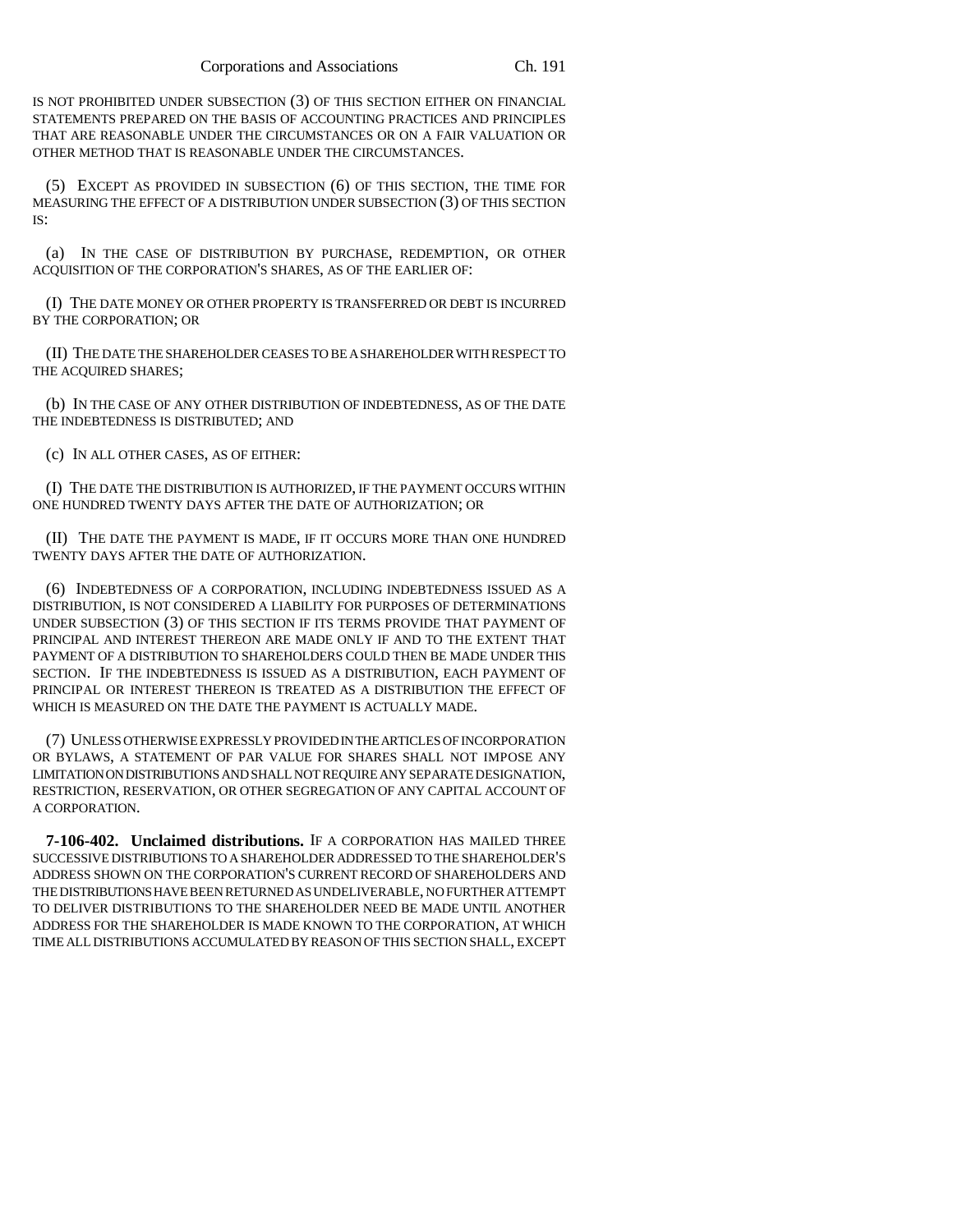AS OTHERWISE PROVIDED BY LAW, BE MAILED TO THE SHAREHOLDER AT SUCH OTHER ADDRESS.

#### **ARTICLE 107 Shareholders**

## PART 1 **MEETINGS**

**7-107-101. Annual meeting.** (1) A CORPORATION SHALL HOLD A MEETING OF SHAREHOLDERS ANNUALLY AT A TIME STATED IN OR FIXED IN ACCORDANCE WITH THE BYLAWS.

(2) ANNUAL SHAREHOLDERS' MEETINGS MAY BE HELD IN OR OUT OF THIS STATE AT THE PLACE STATED IN OR FIXED IN ACCORDANCE WITH THE BYLAWS. IF NO PLACE IS STATED IN OR FIXED IN ACCORDANCE WITH THE BYLAWS, ANNUAL MEETINGS SHALL BE HELD AT THE CORPORATION'S PRINCIPAL OFFICE.

(3) THE FAILURE TO HOLD AN ANNUAL MEETING AT THE TIME STATED IN OR FIXED IN ACCORDANCE WITH THE BYLAWS DOES NOT AFFECT THE VALIDITY OF ANY CORPORATE ACTION AND DOES NOT WORK A FORFEITURE OR DISSOLUTION OF THE CORPORATION.

**7-107-102. Special meeting.** (1) A CORPORATION SHALL HOLD A SPECIAL MEETING OF SHAREHOLDERS:

(a) ON CALL OF ITS BOARD OF DIRECTORS OR THE PERSON OR PERSONS AUTHORIZED BY THE BYLAWS TO CALL SUCH A MEETING; OR

(b) IF THE CORPORATION RECEIVES ONE OR MORE WRITTEN DEMANDS FOR THE MEETING, STATING THE PURPOSE OR PURPOSES FOR WHICH IT IS TO BE HELD, SIGNED AND DATED BY THE HOLDERS OF SHARES REPRESENTING AT LEAST TEN PERCENT OF ALL THE VOTES ENTITLED TO BE CAST ON ANY ISSUE PROPOSED TO BE CONSIDERED AT THE MEETING.

(2) IF NOT OTHERWISE FIXED UNDER SECTION 7-107-103 OR 7-107-107, THE RECORD DATE FOR DETERMINING SHAREHOLDERS ENTITLED TO DEMAND A SPECIAL MEETING PURSUANT TO SUBSECTION (1) (b) OF THIS SECTION IS THE DATE OF THE EARLIEST OF ANY OF THE DEMANDS PURSUANT TO WHICH THE MEETING IS CALLED, OR THE DATE THAT IS SIXTY DAYS BEFORE THE DATE THE FIRST OF SUCH DEMANDS IS RECEIVED BY THE CORPORATION, WHICHEVER IS LATER.

(3) SPECIAL SHAREHOLDERS' MEETINGS MAY BE HELD IN OR OUT OF THIS STATE AT THE PLACE STATED IN OR FIXED IN ACCORDANCE WITH THE BYLAWS. IF NO PLACE IS STATED IN OR FIXED IN ACCORDANCE WITH THE BYLAWS, SPECIAL MEETINGS SHALL BE HELD AT THE CORPORATION'S PRINCIPAL OFFICE.

(4) ONLY BUSINESS WITHIN THE PURPOSE OR PURPOSES DESCRIBED IN THE NOTICE OF THE MEETING REQUIRED BY SECTION 7-107-105 (3) MAY BE CONDUCTED AT A SPECIAL SHAREHOLDERS' MEETING.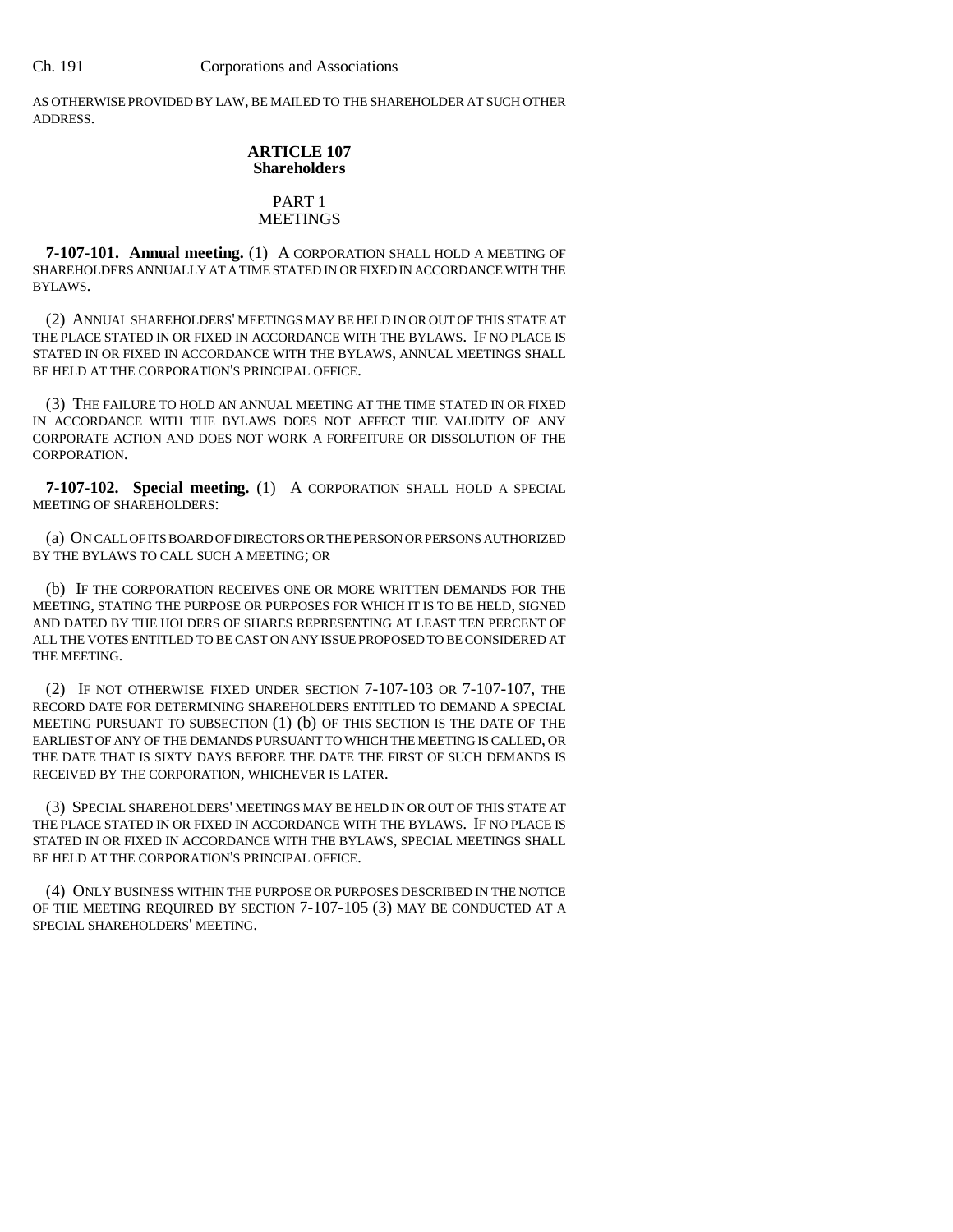**7-107-103. Court-ordered meeting.** (1) THE HOLDING OF A MEETING OF THE SHAREHOLDERS MAY BE SUMMARILY ORDERED BY THE DISTRICT COURT OF THE COUNTY IN THIS STATE WHERE THE CORPORATION'S PRINCIPAL OFFICE IS LOCATED OR, IF THE CORPORATION HAS NO PRINCIPAL OFFICE IN THIS STATE, BY THE DISTRICT COURT OF THE COUNTY IN WHICH ITS REGISTERED OFFICE IS LOCATED:

(a) ON APPLICATION OF ANY SHAREHOLDER ENTITLED TO PARTICIPATE IN AN ANNUAL MEETING IF AN ANNUAL MEETING WAS NOT HELD WITHIN THE EARLIER OF SIX MONTHS AFTER THE CLOSE OF THE CORPORATION'S MOST RECENTLY ENDED FISCAL YEAR OR FIFTEEN MONTHS AFTER ITS LAST ANNUAL MEETING; OR

(b) ON APPLICATION OF ANY PERSON WHO PARTICIPATED IN A CALL OF OR DEMAND FOR A SPECIAL MEETING EFFECTIVE UNDER SECTION 7-107-102 (1), IF:

(I) NOTICE OF THE SPECIAL MEETING WAS NOT GIVEN WITHIN THIRTY DAYS AFTER THE DATE OF THE CALL OR THE DATE THE LAST OF THE DEMANDS NECESSARY TO REQUIRE THE CALLING OF THE MEETING WAS RECEIVED BY THE CORPORATION PURSUANT TO SECTION 7-107-102 (1) (b), AS THE CASE MAY BE; OR

(II) THE SPECIAL MEETING WAS NOT HELD IN ACCORDANCE WITH THE NOTICE.

(2) THE COURT MAY FIX THE TIME AND PLACE OF THE MEETING, DETERMINE THE SHARES ENTITLED TO PARTICIPATE IN THE MEETING, SPECIFY A RECORD DATE FOR DETERMINING SHAREHOLDERS ENTITLED TO NOTICE OF AND TO VOTE AT THE MEETING, PRESCRIBE THE FORM AND CONTENT OF THE NOTICE OF THE MEETING, FIX THE QUORUM REQUIRED FOR SPECIFIC MATTERS TO BE CONSIDERED AT THE MEETING OR DIRECT THAT THE VOTES REPRESENTED AT THE MEETING CONSTITUTE A QUORUM FOR ACTION ON THOSE MATTERS, AND ENTER OTHER ORDERS NECESSARY OR APPROPRIATE TO ACCOMPLISH THE HOLDING OF THE MEETING.

**7-107-104. Action without meeting.** (1) UNLESS THE ARTICLES OF INCORPORATION REQUIRE THAT SUCH ACTION BE TAKEN AT A SHAREHOLDERS' MEETING, ANY ACTION REQUIRED OR PERMITTED BY ARTICLES 101 TO 117 OF THIS TITLE TO BE TAKEN AT A SHAREHOLDERS' MEETING MAY BE TAKEN WITHOUT A MEETING IF ALL OF THE SHAREHOLDERS ENTITLED TO VOTE THEREON CONSENT TO SUCH ACTION IN WRITING.

(2) NO ACTION TAKEN PURSUANT TO THIS SECTION SHALL BE EFFECTIVE UNLESS THE CORPORATION HAS RECEIVED WRITINGS THAT DESCRIBE AND CONSENT TO THE ACTION, SIGNED BY SHAREHOLDERS SUFFICIENT UNDER SUBSECTION (1) OF THIS SECTION TO TAKE THE ACTION. UNLESS OTHERWISE PROVIDED BY THE BYLAWS, ANY SUCH WRITING MAY BE RECEIVED BY THE CORPORATION BY ELECTRONICALLY TRANSMITTED FACSIMILE OR OTHER FORM OF WIRE OR WIRELESS COMMUNICATION PROVIDING THE CORPORATION WITH A COMPLETE COPY THEREOF, INCLUDING A COPY OF THE SIGNATURE THERETO. ACTION TAKEN PURSUANT TO THIS SECTION SHALL BE EFFECTIVE AS OF THE DATE THE LAST WRITING NECESSARY TO EFFECT THE ACTION IS RECEIVED BY THE CORPORATION, UNLESS ALL OF THE WRITINGS NECESSARY TO EFFECT THE ACTION SPECIFY A LATER DATE AS THE EFFECTIVE DATE OF THE ACTION, IN WHICH CASE SUCH LATER DATE SHALL BE THE EFFECTIVE DATE OF THE ACTION. IF THE CORPORATION HAS RECEIVED WRITINGS DESCRIBING AND CONSENTING TO THE ACTION SIGNED BY ALL OF THE SHAREHOLDERS ENTITLED TO VOTE WITH RESPECT TO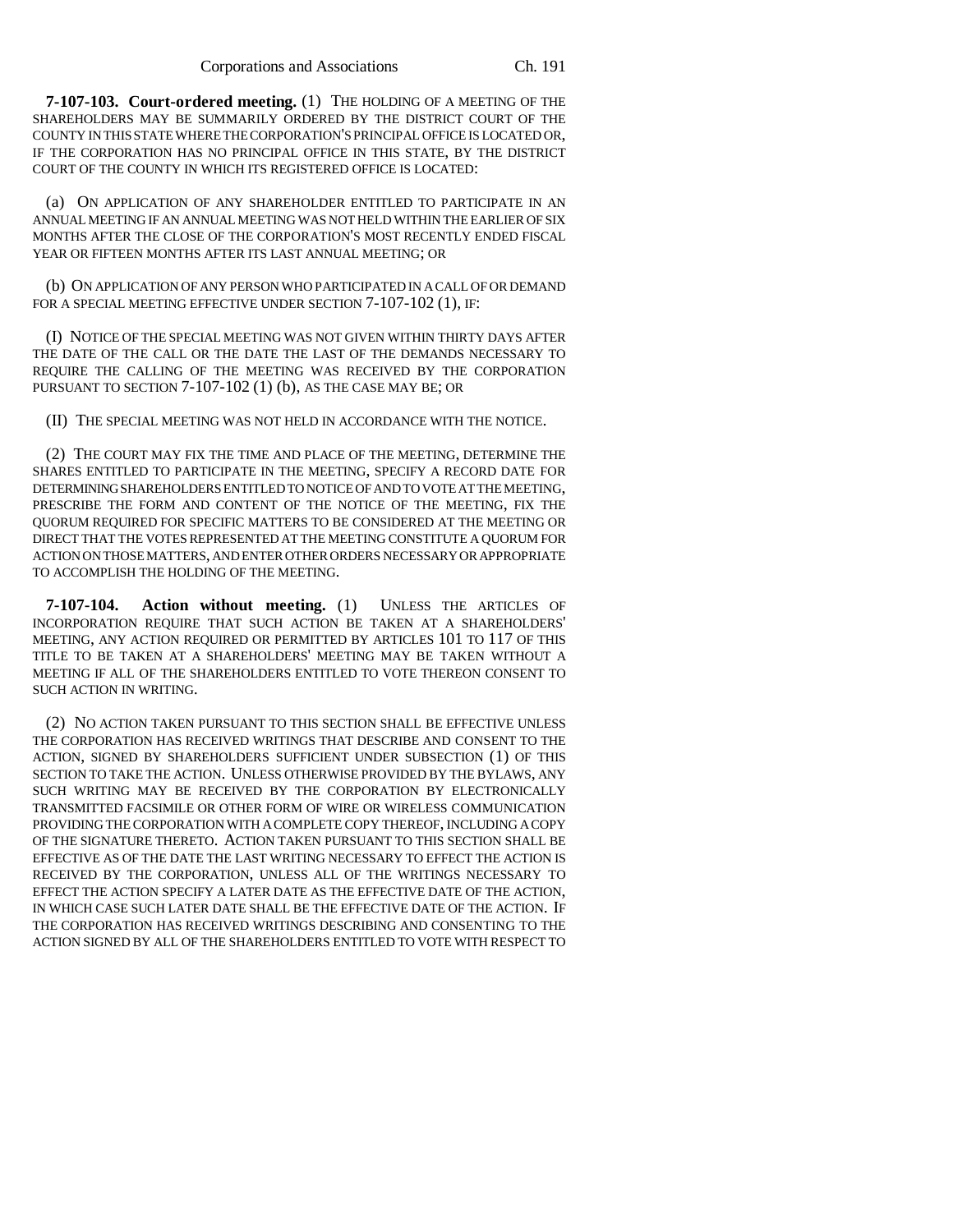THE ACTION, THE EFFECTIVE DATE OF THE ACTION MAY BE ANY DATE THAT IS SPECIFIED IN ALL OF THE WRITINGS AS THE EFFECTIVE DATE OF THE ACTION.

(3) ANY SHAREHOLDER WHO HAS SIGNED A WRITING DESCRIBING AND CONSENTING TO ACTION TAKEN PURSUANT TO THIS SECTION MAY REVOKE SUCH CONSENT BY A WRITING SIGNED BY THE SHAREHOLDER DESCRIBING THE ACTION AND STATING THAT THE SHAREHOLDER'S PRIOR CONSENT THERETO IS REVOKED, IF SUCH WRITING IS RECEIVED BY THE CORPORATION BEFORE THE EFFECTIVENESS OF THE ACTION.

(4) SUBJECT TO SUBSECTION (7) OF THIS SECTION, THE RECORD DATE FOR DETERMINING SHAREHOLDERS ENTITLED TO TAKE ACTION WITHOUT A MEETING OR ENTITLED TO BE GIVEN NOTICE IS THE DATE A WRITING UPON WHICH THE ACTION IS TAKEN PURSUANT TO SUBSECTION (1) OF THIS SECTION IS FIRST RECEIVED BY THE CORPORATION.

(5) ACTION TAKEN UNDER THIS SECTION HAS THE SAME EFFECT AS ACTION TAKEN AT A MEETING OF SHAREHOLDERS AND MAY BE DESCRIBED AS SUCH IN ANY DOCUMENT.

(6) IN THE EVENT SHARES ARE ENTITLED TO BE VOTED CUMULATIVELY IN THE ELECTION OF DIRECTORS, SHAREHOLDERS MAY TAKE ACTION UNDER THIS SECTION TO ELECT OR REMOVE DIRECTORS ONLY IF ALL OF THE SHAREHOLDERS ENTITLED TO VOTE IN THE ELECTION OR REMOVAL SIGN WRITINGS DESCRIBING AND CONSENTING TO THE ELECTION OR REMOVAL OF THE SAME DIRECTORS.

(7) THE DISTRICT COURT OF THE COUNTY IN THIS STATE WHERE THE CORPORATION'S PRINCIPAL OFFICE OR, IF IT HAS NO PRINCIPAL OFFICE IN THIS STATE, ITS REGISTERED OFFICE IS LOCATED MAY, UPON APPLICATION OF THE CORPORATION OR ANY SHAREHOLDER WHO WOULD BE ENTITLED TO VOTE ON THE ACTION AT A SHAREHOLDERS' MEETING, SUMMARILY SPECIFY A RECORD DATE FOR DETERMINING SHAREHOLDERS ENTITLED TO SIGN WRITINGS CONSENTING TO AN ACTION UNDER THIS SECTION AND MAY ENTER OTHER ORDERS NECESSARY OR APPROPRIATE TO EFFECT THE PURPOSES OF THIS SECTION.

**7-107-105. Notice of meeting.** (1) A CORPORATION SHALL GIVE NOTICE TO SHAREHOLDERS OF THE DATE, TIME, AND PLACE OF EACH ANNUAL AND SPECIAL SHAREHOLDERS' MEETING NO FEWER THAN TEN NOR MORE THAN SIXTY DAYS BEFORE THE DATE OF THE MEETING; EXCEPT THAT, IF THE NUMBER OF AUTHORIZED SHARES IS TO BE INCREASED, AT LEAST THIRTY DAYS' NOTICE SHALL BE GIVEN. UNLESS ARTICLES 101 TO 117 OF THIS TITLE OR THE ARTICLES OF INCORPORATION REQUIRE OTHERWISE, THE CORPORATION IS REQUIRED TO GIVE NOTICE ONLY TO SHAREHOLDERS ENTITLED TO VOTE AT THE MEETING.

(2) UNLESS ARTICLES 101 TO 117 OF THIS TITLE OR THE ARTICLES OF INCORPORATION REQUIRE OTHERWISE, NOTICE OF AN ANNUAL MEETING NEED NOT INCLUDE A DESCRIPTION OF THE PURPOSE OR PURPOSES FOR WHICH THE MEETING IS CALLED.

(3) NOTICE OF A SPECIAL MEETING SHALL INCLUDE A DESCRIPTION OF THE PURPOSE OR PURPOSES FOR WHICH THE MEETING IS CALLED.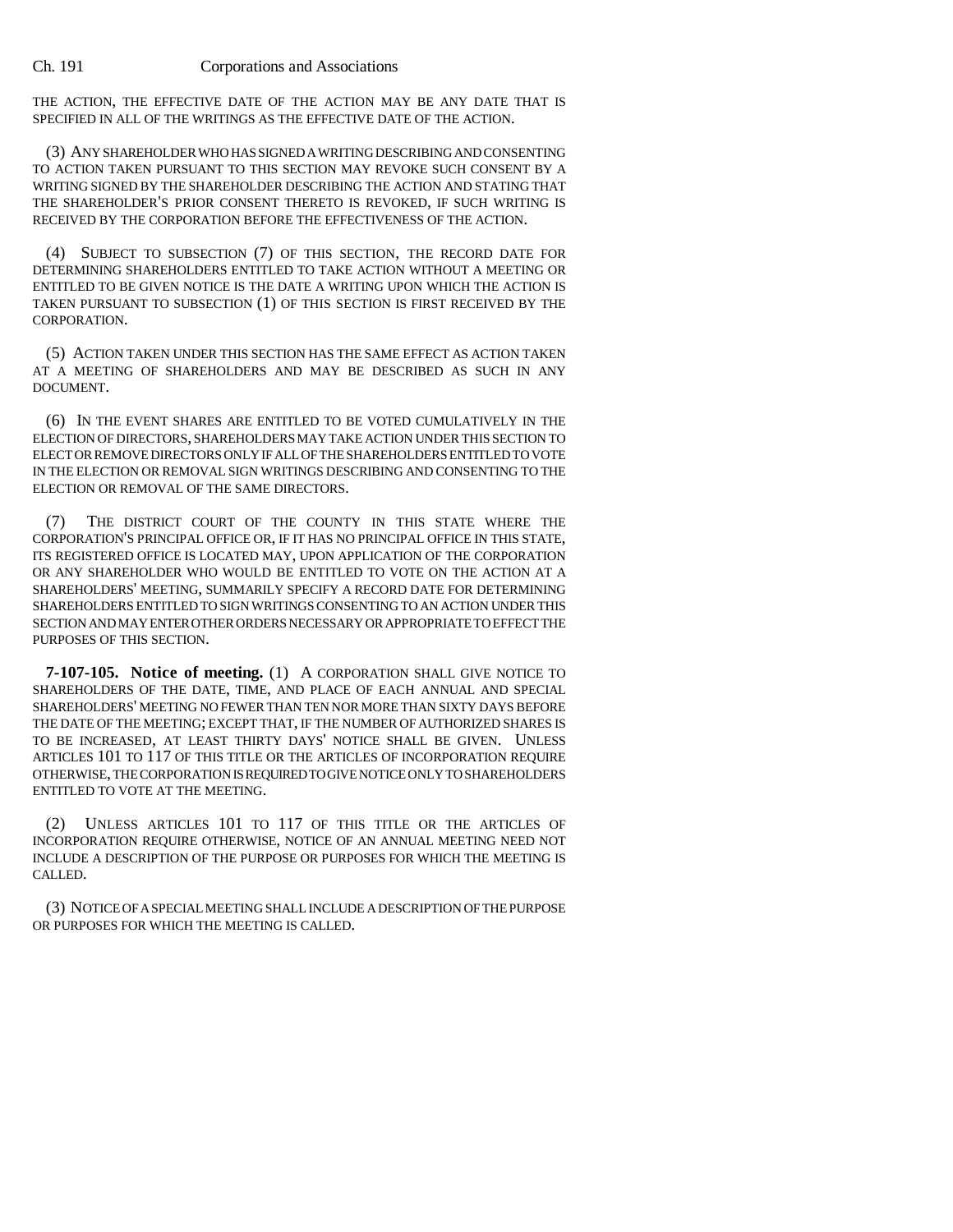(4) IF NOT OTHERWISE FIXED UNDER SECTION 7-107-103 OR 7-107-107, THE RECORD DATE FOR DETERMINING SHAREHOLDERS ENTITLED TO BE GIVEN NOTICE OF AND TO VOTE AT AN ANNUAL OR SPECIAL SHAREHOLDERS' MEETING IS THE DAY BEFORE THE FIRST NOTICE IS GIVEN TO SHAREHOLDERS.

(5) SUBJECT TO THE NEXT SENTENCE OF THIS SUBSECTION (5) AND UNLESS OTHERWISE REQUIRED BY THE BYLAWS, IF AN ANNUAL OR SPECIAL SHAREHOLDERS' MEETING IS ADJOURNED TO A DIFFERENT DATE, TIME, OR PLACE, NOTICE NEED NOT BE GIVEN OF THE NEW DATE, TIME, OR PLACE IF THE NEW DATE, TIME, OR PLACE IS ANNOUNCED AT THE MEETING BEFORE ADJOURNMENT. IF A NEW RECORD DATE FOR THE ADJOURNED MEETING IS OR MUST BE FIXED UNDER SECTION 7-107-107, NOTICE OF THE ADJOURNED MEETING SHALL BE GIVEN UNDER THIS SECTION TO PERSONS WHO ARE SHAREHOLDERS AS OF THE NEW RECORD DATE.

**7-107-106. Waiver of notice.** (1) A SHAREHOLDER MAY WAIVE ANY NOTICE REQUIRED BY ARTICLES 101 TO 117 OF THIS TITLE OR BY THE ARTICLES OF INCORPORATION OR THE BYLAWS, WHETHER BEFORE OR AFTER THE DATE OR TIME STATED IN THE NOTICE AS THE DATE OR TIME WHEN ANY ACTION WILL OCCUR OR HAS OCCURRED. THE WAIVER SHALL BE IN WRITING, BE SIGNED BY THE SHAREHOLDER ENTITLED TO THE NOTICE, AND BE DELIVERED TO THE CORPORATION FOR INCLUSION IN THE MINUTES OR FILING WITH THE CORPORATE RECORDS, BUT SUCH DELIVERY AND FILING SHALL NOT BE CONDITIONS OF THE EFFECTIVENESS OF THE WAIVER.

(2) A SHAREHOLDER'S ATTENDANCE AT A MEETING:

(a) WAIVES OBJECTION TO LACK OF NOTICE OR DEFECTIVE NOTICE OF THE MEETING, UNLESS THE SHAREHOLDER AT THE BEGINNING OF THE MEETING OBJECTS TO HOLDING THE MEETING OR TRANSACTING BUSINESS AT THE MEETING BECAUSE OF LACK OF NOTICE OR DEFECTIVE NOTICE; AND

(b) WAIVES OBJECTION TO CONSIDERATION OF A PARTICULAR MATTER AT THE MEETING THAT IS NOT WITHIN THE PURPOSE OR PURPOSES DESCRIBED IN THE MEETING NOTICE, UNLESS THE SHAREHOLDER OBJECTS TO CONSIDERING THE MATTER WHEN IT IS PRESENTED.

**7-107-107. Record date.** (1) THE BYLAWS MAY FIX OR PROVIDE THE MANNER OF FIXING A FUTURE DATE AS THE RECORD DATE FOR ONE OR MORE VOTING GROUPS IN ORDER TO DETERMINE THE SHAREHOLDERS ENTITLED TO BE GIVEN NOTICE OF A SHAREHOLDERS' MEETING, TO DEMAND A SPECIAL MEETING, TO VOTE, OR TO TAKE ANY OTHER ACTION, AND IF THE BYLAWS DO NOT FIX OR PROVIDE FOR FIXING A RECORD DATE, THE BOARD OF DIRECTORS MAY FIX A FUTURE DATE AS THE RECORD DATE; EXCEPT THAT THE RECORD DATE FOR DETERMINING THE SHAREHOLDERS ENTITLED TO TAKE ACTION WITHOUT A MEETING OR ENTITLED TO BE GIVEN NOTICE OF ACTION SO TAKEN SHALL BE DETERMINED AS PROVIDED IN SECTION 7-107-104 (4).

(2) A RECORD DATE FIXED UNDER THIS SECTION SHALL NOT BE MORE THAN SEVENTY DAYS BEFORE THE MEETING OR ACTION REQUIRING A DETERMINATION OF SHAREHOLDERS.

(3) A DETERMINATION OF SHAREHOLDERS ENTITLED TO BE GIVEN NOTICE OF OR TO VOTE AT A SHAREHOLDERS' MEETING IS EFFECTIVE FOR ANY ADJOURNMENT OF THE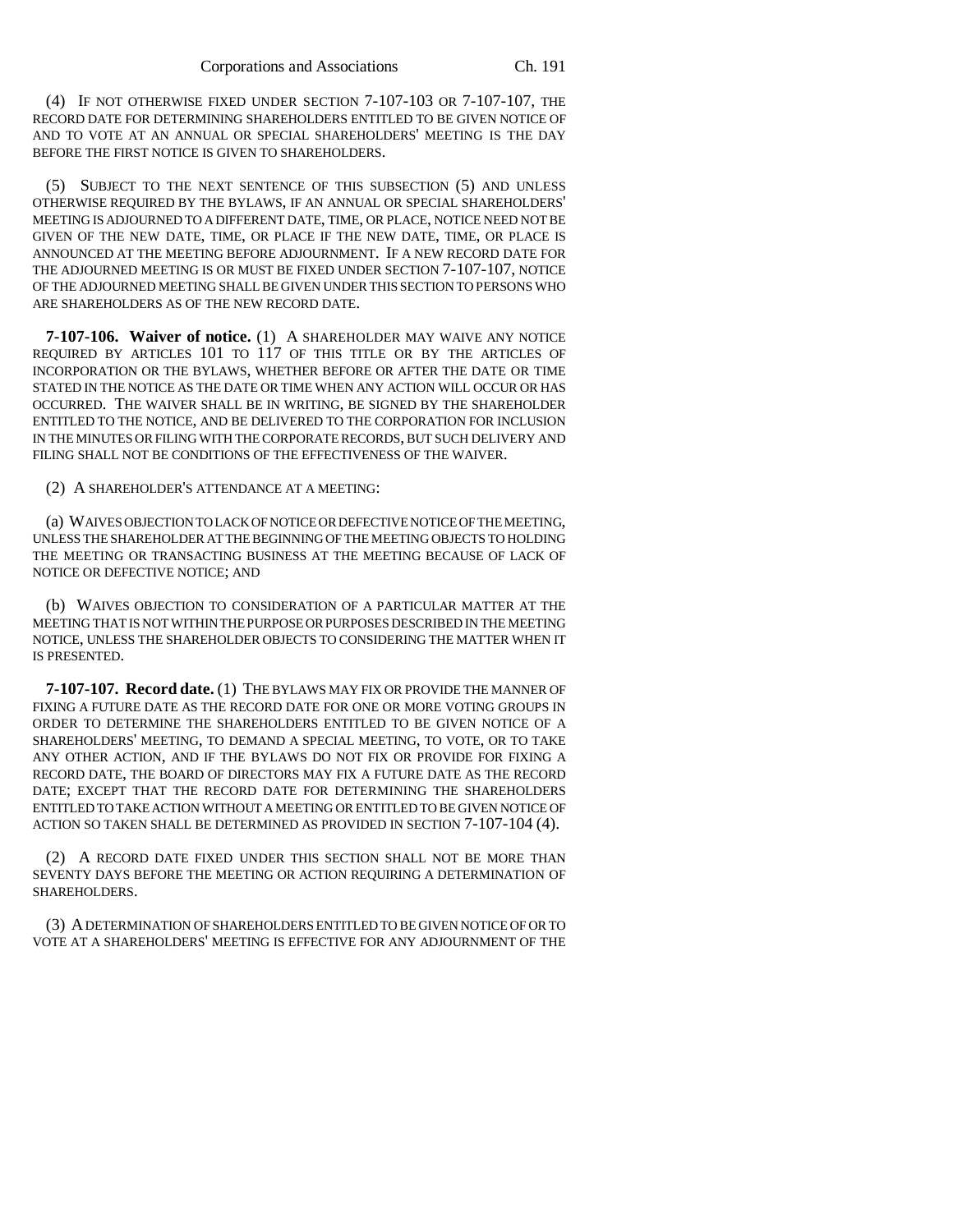MEETING UNLESS THE BOARD OF DIRECTORS FIXES A NEW RECORD DATE, WHICH IT SHALL DO IF THE MEETING IS ADJOURNED TO A DATE MORE THAN ONE HUNDRED TWENTY DAYS AFTER THE DATE FIXED FOR THE ORIGINAL MEETING.

(4) IF A COURT ORDERS A MEETING ADJOURNED TO A DATE MORE THAN ONE HUNDRED TWENTY DAYS AFTER THE DATE FIXED FOR THE ORIGINAL MEETING, IT MAY PROVIDE THAT THE ORIGINAL RECORD DATE CONTINUES IN EFFECT OR IT MAY FIX A NEW RECORD DATE.

**7-107-108. Meetings by telecommunication.** UNLESS OTHERWISE PROVIDED IN THE BYLAWS, ANY OR ALL OF THE SHAREHOLDERS MAY PARTICIPATE IN AN ANNUAL OR SPECIAL SHAREHOLDERS' MEETING BY, OR THE MEETING MAY BE CONDUCTED THROUGH THE USE OF, ANY MEANS OF COMMUNICATION BY WHICH ALL PERSONS PARTICIPATING IN THE MEETING MAY HEAR EACH OTHER DURING THE MEETING. A SHAREHOLDER PARTICIPATING IN A MEETING BY THIS MEANS IS DEEMED TO BE PRESENT IN PERSON AT THE MEETING.

## PART 2 VOTING

**7-107-201. Shareholders' list for meeting.** (1) AFTER FIXING A RECORD DATE FOR A SHAREHOLDERS' MEETING, THE CORPORATION SHALL PREPARE A LIST OF THE NAMES OF ALL ITS SHAREHOLDERS WHO ARE ENTITLED TO BE GIVEN NOTICE OF THE MEETING. THE LIST SHALL BE ARRANGED BY VOTING GROUPS AND WITHIN EACH VOTING GROUP BY CLASS OR SERIES OF SHARES, SHALL BE ALPHABETICAL WITHIN EACH CLASS OR SERIES, AND SHALL SHOW THE ADDRESS OF, AND THE NUMBER OF SHARES OF EACH SUCH CLASS AND SERIES THAT ARE HELD BY, EACH SHAREHOLDER.

(2) THE SHAREHOLDERS' LIST SHALL BE AVAILABLE FOR INSPECTION BY ANY SHAREHOLDER, BEGINNING THE EARLIER OF TEN DAYS BEFORE THE MEETING FOR WHICH THE LIST WAS PREPARED OR TWO BUSINESS DAYS AFTER NOTICE OF THE MEETING IS GIVEN AND CONTINUING THROUGH THE MEETING, AND ANY ADJOURNMENT THEREOF, AT THE CORPORATION'S PRINCIPAL OFFICE OR AT A PLACE IDENTIFIED IN THE NOTICE OF THE MEETING IN THE CITY WHERE THE MEETING WILL BE HELD. A SHAREHOLDER OR HIS AGENT OR ATTORNEY IS ENTITLED ON WRITTEN DEMAND TO INSPECT AND, SUBJECT TO THE REQUIREMENTS OF SECTION 7-116-102 (3) AND THE PROVISIONS OF SUBSECTIONS (2) AND (3) OF SECTION 7-116-103, TO COPY THE LIST DURING REGULAR BUSINESS HOURS AND DURING THE PERIOD IT IS AVAILABLE FOR INSPECTION.

(3) THE CORPORATION SHALL MAKE THE SHAREHOLDERS' LIST AVAILABLE AT THE MEETING, AND ANY SHAREHOLDER OR HIS AGENT OR ATTORNEY IS ENTITLED TO INSPECT THE LIST AT ANY TIME DURING THE MEETING OR ANY ADJOURNMENT.

(4) IF THE CORPORATION REFUSES TO ALLOW A SHAREHOLDER OR AN AGENT OR ATTORNEY OF THE SHAREHOLDER TO INSPECT THE SHAREHOLDERS' LIST BEFORE OR AT THE MEETING OR TO COPY THE LIST, AS PERMITTED BY SUBSECTION (2) OR (3) OF THIS SECTION, THE DISTRICT COURT OF THE COUNTY IN THIS STATE WHERE THE CORPORATION'S PRINCIPAL OFFICE OR, IF IT HAS NO PRINCIPAL OFFICE IN THIS STATE, ITS REGISTERED OFFICE IS LOCATED MAY, ON APPLICATION OF THE SHAREHOLDER, SUMMARILY ORDER THE INSPECTION OR COPYING OF THE LIST AT THE CORPORATION'S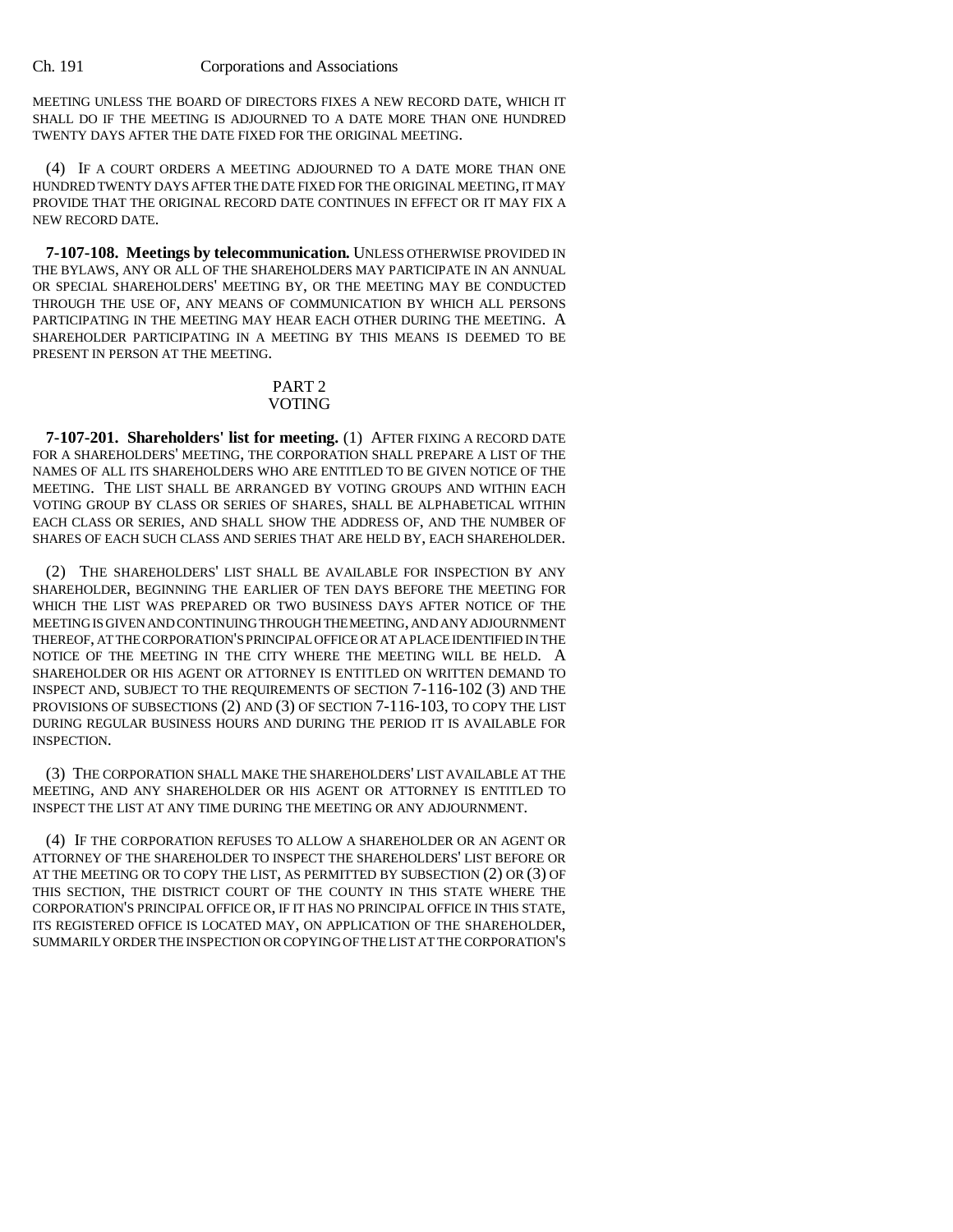EXPENSE AND MAY POSTPONE OR ADJOURN THE MEETING FOR WHICH THE LIST WAS PREPARED UNTIL THE INSPECTION OR COPYING IS COMPLETE.

(5) IF A COURT ORDERS INSPECTION OR COPYING OF THE SHAREHOLDERS' LIST PURSUANT TO SUBSECTION (4) OF THIS SECTION, UNLESS THE CORPORATION PROVES THAT IT REFUSED INSPECTION OR COPYING OF THE LIST IN GOOD FAITH BECAUSE IT HAD A REASONABLE BASIS FOR DOUBT ABOUT THE RIGHT OF THE SHAREHOLDER OR THE AGENT OR ATTORNEY OF THE SHAREHOLDER TO INSPECT OR COPY THE SHAREHOLDERS' LIST:

(a) THE COURT SHALL ALSO ORDER THE CORPORATION TO PAY THE SHAREHOLDER'S COSTS, INCLUDING REASONABLE COUNSEL FEES, INCURRED IN OBTAINING THE ORDER;

(b) THE COURT MAY ORDER THE CORPORATION TO PAY THE SHAREHOLDER FOR ANY DAMAGES THE SHAREHOLDER INCURRED; AND

(c) THE COURT MAY GRANT THE SHAREHOLDER ANY OTHER REMEDY AFFORDED THE SHAREHOLDER BY LAW.

(6) IF A COURT ORDERS INSPECTION OR COPYING OF THE SHAREHOLDERS' LIST PURSUANT TO SUBSECTION (4) OF THIS SECTION, THE COURT MAY IMPOSE REASONABLE RESTRICTIONS ON THE USE OR DISTRIBUTION OF THE LIST BY THE SHAREHOLDER.

(7) FAILURE TO PREPARE OR MAKE AVAILABLE THE SHAREHOLDERS' LIST DOES NOT AFFECT THE VALIDITY OF ACTION TAKEN AT THE MEETING.

**7-107-202. Voting entitlement of shares.** (1) EXCEPT AS OTHERWISE PROVIDED IN SUBSECTIONS (2) AND (4) OF THIS SECTION OR IN THE ARTICLES OF INCORPORATION, EACH OUTSTANDING SHARE, REGARDLESS OF CLASS, IS ENTITLED TO ONE VOTE, AND EACH FRACTIONAL SHARE IS ENTITLED TO A CORRESPONDING FRACTIONAL VOTE, ON EACH MATTER VOTED ON AT A SHAREHOLDERS' MEETING. ONLY SHARES ARE ENTITLED TO VOTE.

(2) EXCEPT AS OTHERWISE ORDERED BY A COURT OF COMPETENT JURISDICTION UPON A FINDING THAT THE PURPOSE OF THIS SUBSECTION (2) WOULD NOT BE VIOLATED IN THE CIRCUMSTANCES PRESENTED TO THE COURT, THE SHARES OF A CORPORATION ARE NOT ENTITLED TO BE VOTED IF THEY ARE OWNED, DIRECTLY OR INDIRECTLY, BY A SECOND CORPORATION, DOMESTIC OR FOREIGN, AND THE FIRST CORPORATION OWNS, DIRECTLY OR INDIRECTLY, A MAJORITY OF THE SHARES ENTITLED TO VOTE FOR DIRECTORS OF THE SECOND CORPORATION.

(3) SUBSECTION (2) OF THIS SECTION DOES NOT LIMIT THE POWER OF A CORPORATION TO VOTE ANY SHARES, INCLUDING ITS OWN SHARES, HELD BY IT IN A FIDUCIARY CAPACITY.

(4) REDEEMABLE SHARES ARE NOT ENTITLED TO BE VOTED AFTER NOTICE OF REDEMPTION IS MAILED TO THE HOLDERS AND A SUM SUFFICIENT TO REDEEM THE SHARES HAS BEEN DEPOSITED WITH A BANK, TRUST COMPANY, OR OTHER FINANCIAL INSTITUTION UNDER AN IRREVOCABLE OBLIGATION TO PAY THE HOLDERS THE REDEMPTION PRICE ON SURRENDER OF THE SHARES.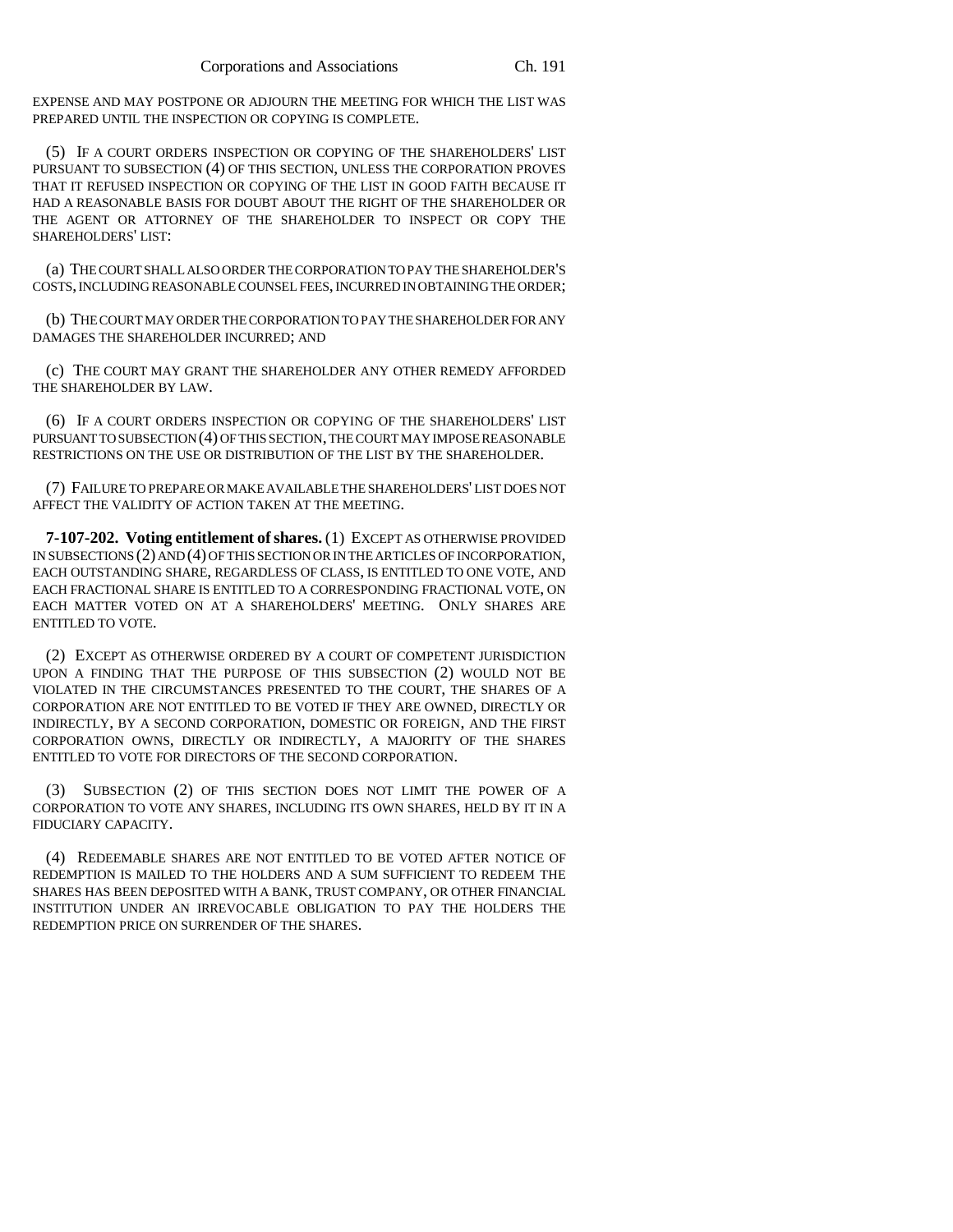**7-107-203. Proxies.** (1) A SHAREHOLDER MAY VOTE THE SHAREHOLDER'S SHARES IN PERSON OR BY PROXY.

(2) WITHOUT LIMITING THE MANNER IN WHICH A SHAREHOLDER MAY APPOINT A PROXY TO VOTE OR OTHERWISE ACT FOR THE SHAREHOLDER, THE FOLLOWING SHALL CONSTITUTE VALID MEANS OF SUCH APPOINTMENT:

(a) A SHAREHOLDER MAY APPOINT A PROXY BY SIGNING AN APPOINTMENT FORM, EITHER PERSONALLY OR BY THE SHAREHOLDER'S ATTORNEY-IN-FACT.

(b) A SHAREHOLDER MAY APPOINT A PROXY BY TRANSMITTING OR AUTHORIZING THE TRANSMISSION OF A TELEGRAM, TELETYPE, OR OTHER ELECTRONIC TRANSMISSION PROVIDING A WRITTEN STATEMENT OF THE APPOINTMENT TO THE PROXY, TO A PROXY SOLICITOR, PROXY SUPPORT SERVICE ORGANIZATION, OR OTHER PERSON DULY AUTHORIZED BY THE PROXY TO RECEIVE APPOINTMENTS AS AGENT FOR THE PROXY, OR TO THE CORPORATION; EXCEPT THAT THE TRANSMITTED APPOINTMENT SHALL SET FORTH OR BE TRANSMITTED WITH WRITTEN EVIDENCE FROM WHICH IT CAN BE DETERMINED THAT THE SHAREHOLDER TRANSMITTED OR AUTHORIZED THE TRANSMISSION OF THE APPOINTMENT.

(3) AN APPOINTMENT OF A PROXY IS EFFECTIVE AGAINST THE CORPORATION WHEN RECEIVED BY THE CORPORATION, INCLUDING RECEIPT BY THE CORPORATION OF AN APPOINTMENT TRANSMITTED PURSUANT TO SUBSECTION (2) (b) OF THIS SECTION. AN APPOINTMENT IS VALID FOR ELEVEN MONTHS UNLESS A DIFFERENT PERIOD IS EXPRESSLY PROVIDED IN THE APPOINTMENT FORM.

(4) ANY COMPLETE COPY, INCLUDING AN ELECTRONICALLY TRANSMITTED FACSIMILE, OF AN APPOINTMENT OF A PROXY MAY BE SUBSTITUTED FOR OR USED IN LIEU OF THE ORIGINAL APPOINTMENT FOR ANY PURPOSE FOR WHICH THE ORIGINAL APPOINTMENT COULD BE USED.

(5) AN APPOINTMENT OF A PROXY IS REVOCABLE BY THE SHAREHOLDER UNLESS THE APPOINTMENT FORM CONSPICUOUSLY STATES THAT IT IS IRREVOCABLE AND THE APPOINTMENT IS COUPLED WITH AN INTEREST. APPOINTMENTS COUPLED WITH AN INTEREST INCLUDE THE APPOINTMENT OF ANY OF THE FOLLOWING PERSONS OR THEIR DESIGNEES:

(a) A PLEDGEE;

(b) A PERSON WHO PURCHASED OR AGREED TO PURCHASE THE SHARES;

(c) A CREDITOR OF THE CORPORATION WHO EXTENDED CREDIT TO THE CORPORATION UNDER TERMS REQUIRING THE APPOINTMENT;

(d) AN EMPLOYEE OF THE CORPORATION WHOSE EMPLOYMENT CONTRACT REQUIRES THE APPOINTMENT; OR

(e) A PARTY TO A VOTING AGREEMENT CREATED UNDER SECTION 7-107-302.

(6) THE DEATH OR INCAPACITY OF THE SHAREHOLDER APPOINTING A PROXY DOES NOT AFFECT THE RIGHT OF THE CORPORATION TO ACCEPT THE PROXY'S AUTHORITY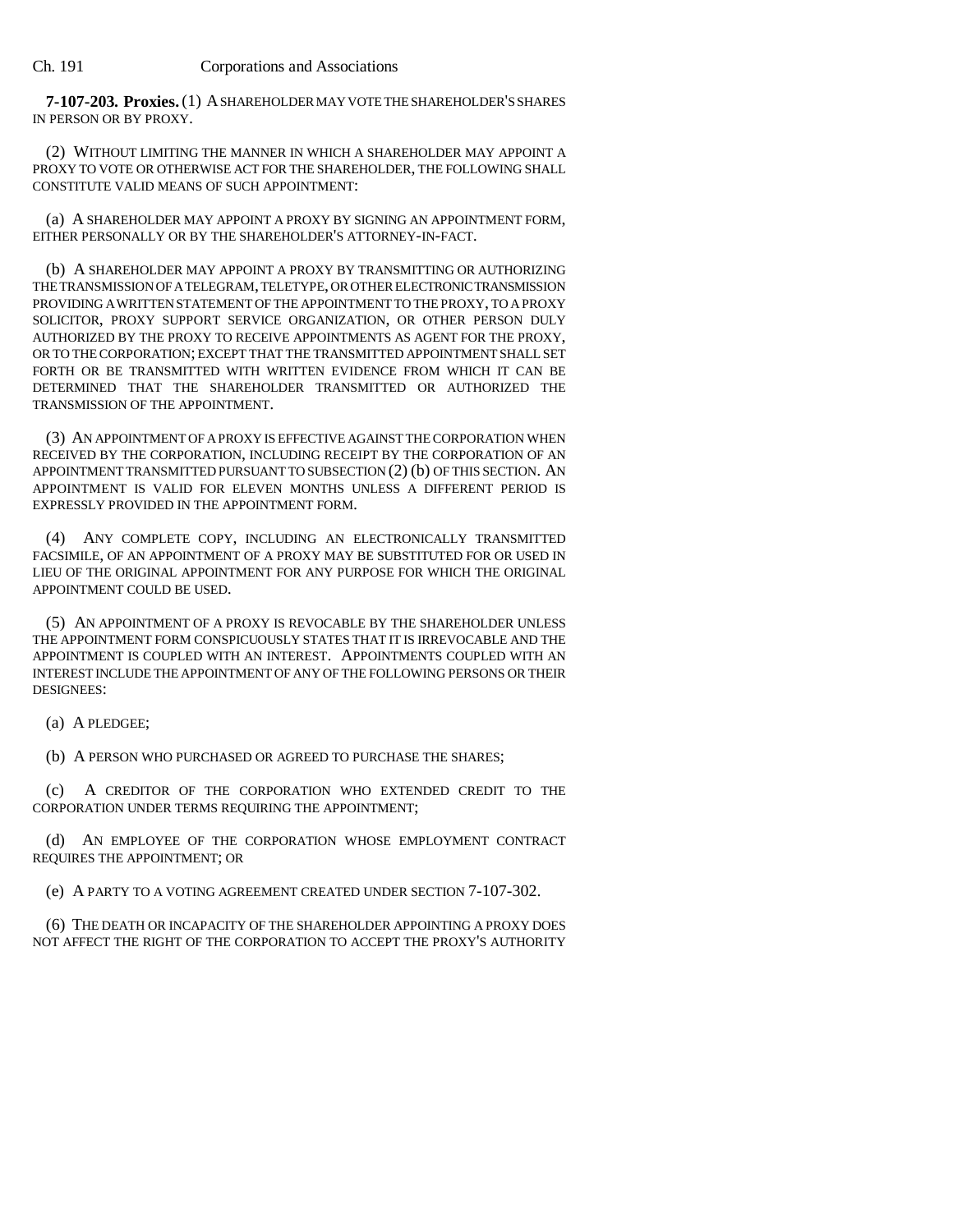UNLESS NOTICE OF THE DEATH OR INCAPACITY IS RECEIVED BY THE SECRETARY OR OTHER OFFICER OR AGENT AUTHORIZED TO TABULATE VOTES BEFORE THE PROXY EXERCISES HIS OR HER AUTHORITY UNDER THE APPOINTMENT.

(7) AN APPOINTMENT MADE IRREVOCABLE UNDER SUBSECTION (5) OF THIS SECTION IS REVOKED WHEN THE INTEREST WITH WHICH IT IS COUPLED IS EXTINGUISHED, BUT SUCH REVOCATION DOES NOT AFFECT THE RIGHT OF THE CORPORATION TO ACCEPT THE PROXY'S AUTHORITY UNLESS:

(a) THE CORPORATION HAD NOTICE THAT THE APPOINTMENT WAS COUPLED WITH THAT INTEREST AND NOTICE THAT THE INTEREST IS EXTINGUISHED IS RECEIVED BY THE SECRETARY OR OTHER OFFICER OR AGENT AUTHORIZED TO TABULATE VOTES BEFORE THE PROXY EXERCISES HIS OR HER AUTHORITY UNDER THE APPOINTMENT; OR

(b) OTHER NOTICE OF THE REVOCATION OF THE APPOINTMENT IS RECEIVED BY THE SECRETARY OR OTHER OFFICER OR AGENT AUTHORIZED TO TABULATE VOTES BEFORE THE PROXY EXERCISES HIS OR HER AUTHORITY UNDER THE APPOINTMENT.

(8) THE CORPORATION SHALL NOT BE REQUIRED TO RECOGNIZE AN APPOINTMENT MADE IRREVOCABLE UNDER SUBSECTION (5) OF THIS SECTION IF IT HAS RECEIVED A WRITING REVOKING THE APPOINTMENT SIGNED BY THE SHAREHOLDER EITHER PERSONALLY OR BY THE SHAREHOLDER'S ATTORNEY-IN-FACT, NOTWITHSTANDING THAT THE REVOCATION MAY BE A BREACH OF AN OBLIGATION OF THE SHAREHOLDER TO ANOTHER PERSON NOT TO REVOKE THE APPOINTMENT. THIS PROVISION SHALL NOT AFFECT ANY CLAIM SUCH OTHER PERSON MAY HAVE AGAINST THE SHAREHOLDER WITH RESPECT TO THE REVOCATION.

(9) A TRANSFEREE FOR VALUE OF SHARES SUBJECT TO AN IRREVOCABLE APPOINTMENT MAY REVOKE THE APPOINTMENT IF THE TRANSFEREE DID NOT KNOW OF ITS EXISTENCE WHEN HE OR SHE ACQUIRED THE SHARES AND THE EXISTENCE OF THE IRREVOCABLE APPOINTMENT WAS NOT NOTED ON THE CERTIFICATE REPRESENTING THE SHARES OR ON THE INFORMATION STATEMENT FOR SHARES WITHOUT CERTIFICATES.

(10) SUBJECT TO SECTION 7-107-205 AND TO ANY EXPRESS LIMITATION ON THE PROXY'S AUTHORITY APPEARING ON THE APPOINTMENT FORM, A CORPORATION IS ENTITLED TO ACCEPT THE PROXY'S VOTE OR OTHER ACTION AS THAT OF THE SHAREHOLDER MAKING THE APPOINTMENT.

**7-107-204. Shares held by nominees.** (1) A CORPORATION MAY ESTABLISH A PROCEDURE BY WHICH THE BENEFICIAL OWNER OF SHARES THAT ARE REGISTERED IN THE NAME OF A NOMINEE IS RECOGNIZED BY THE CORPORATION AS THE SHAREHOLDER. THE EXTENT OF THIS RECOGNITION MAY BE DETERMINED IN THE PROCEDURE THUS ESTABLISHED.

(2) THE PROCEDURE DESCRIBED IN SUBSECTION (1) OF THIS SECTION MAY SET FORTH:

(a) THE TYPES OF NOMINEES TO WHICH IT APPLIES;

(b) THE RIGHTS OR PRIVILEGES THAT THE CORPORATION RECOGNIZES IN A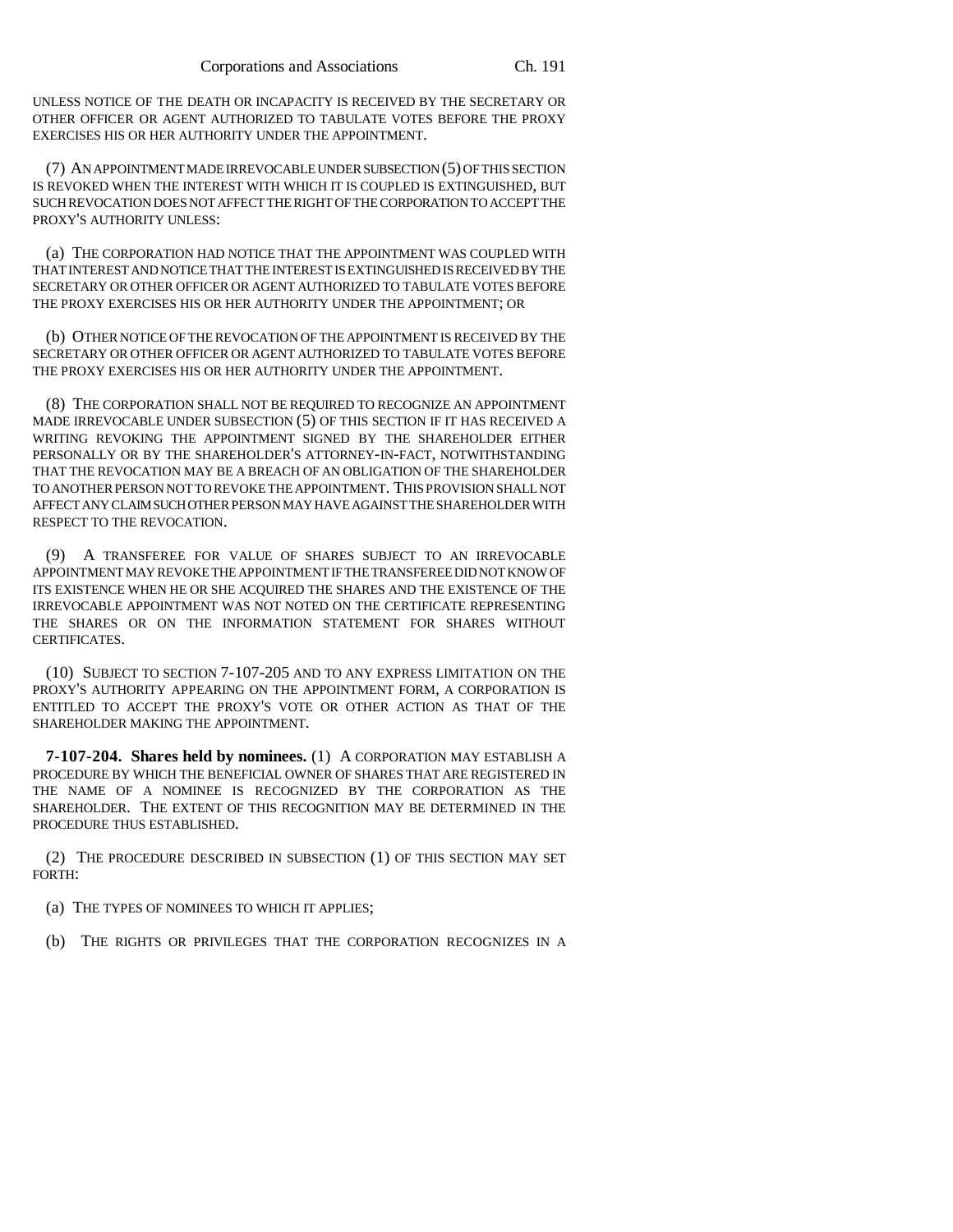BENEFICIAL OWNER, WHICH MAY INCLUDE RIGHTS OR PRIVILEGES OTHER THAN VOTING;

(c) THE MANNER IN WHICH THE PROCEDURE MAY BE USED BY THE NOMINEE;

(d) THE INFORMATION THAT SHALL BE PROVIDED BY THE NOMINEE WHEN THE PROCEDURE IS USED;

(e) THE PERIOD FOR WHICH THE NOMINEE'S USE OF THE PROCEDURE IS EFFECTIVE; AND

(f) OTHER ASPECTS OF THE RIGHTS AND DUTIES THEREBY CREATED.

**7-107-205. Corporation's acceptance of votes.** (1) IF THE NAME SIGNED ON A VOTE, CONSENT, WAIVER, PROXY APPOINTMENT, OR PROXY APPOINTMENT REVOCATION CORRESPONDS TO THE NAME OF A SHAREHOLDER, THE CORPORATION, IF ACTING IN GOOD FAITH, IS ENTITLED TO ACCEPT THE VOTE, CONSENT, WAIVER, PROXY APPOINTMENT, OR PROXY APPOINTMENT REVOCATION AND TO GIVE IT EFFECT AS THE ACT OF THE SHAREHOLDER.

(2) IF THE NAME SIGNED ON A VOTE, CONSENT, WAIVER, PROXY APPOINTMENT, OR PROXY APPOINTMENT REVOCATION DOES NOT CORRESPOND TO THE NAME OF A SHAREHOLDER, THE CORPORATION, IF ACTING IN GOOD FAITH, IS NEVERTHELESS ENTITLED TO ACCEPT THE VOTE, CONSENT, WAIVER, PROXY APPOINTMENT, OR PROXY APPOINTMENT REVOCATION AND TO GIVE IT EFFECT AS THE ACT OF THE SHAREHOLDER IF:

(a) THE SHAREHOLDER IS AN ENTITY AND THE NAME SIGNED PURPORTS TO BE THAT OF AN OFFICER OR AGENT OF THE ENTITY;

(b) THE NAME SIGNED PURPORTS TO BE THAT OF AN ADMINISTRATOR, EXECUTOR, GUARDIAN, OR CONSERVATOR REPRESENTING THE SHAREHOLDER AND, IF THE CORPORATION REQUESTS, EVIDENCE OF FIDUCIARY STATUS ACCEPTABLE TO THE CORPORATION HAS BEEN PRESENTED WITH RESPECT TO THE VOTE, CONSENT, WAIVER, PROXY APPOINTMENT, OR PROXY APPOINTMENT REVOCATION;

(c) THE NAME SIGNED PURPORTS TO BE THAT OF A RECEIVER OR TRUSTEE IN BANKRUPTCY OF THE SHAREHOLDER AND, IF THE CORPORATION REQUESTS, EVIDENCE OF THIS STATUS ACCEPTABLE TO THE CORPORATION HAS BEEN PRESENTED WITH RESPECT TO THE VOTE, CONSENT, WAIVER, PROXY APPOINTMENT, OR PROXY APPOINTMENT REVOCATION;

(d) THE NAME SIGNED PURPORTS TO BE THAT OF A PLEDGEE, BENEFICIAL OWNER, OR ATTORNEY-IN-FACT OF THE SHAREHOLDER AND, IF THE CORPORATION REQUESTS, EVIDENCE ACCEPTABLE TO THE CORPORATION OF THE SIGNATORY'S AUTHORITY TO SIGN FOR THE SHAREHOLDER HAS BEEN PRESENTED WITH RESPECT TO THE VOTE, CONSENT, WAIVER, PROXY APPOINTMENT, OR PROXY APPOINTMENT REVOCATION;

(e) TWO OR MORE PERSONS ARE THE SHAREHOLDER AS COTENANTS OR FIDUCIARIES AND THE NAME SIGNED PURPORTS TO BE THE NAME OF AT LEAST ONE OF THE COTENANTS OR FIDUCIARIES AND THE PERSON SIGNING APPEARS TO BE ACTING ON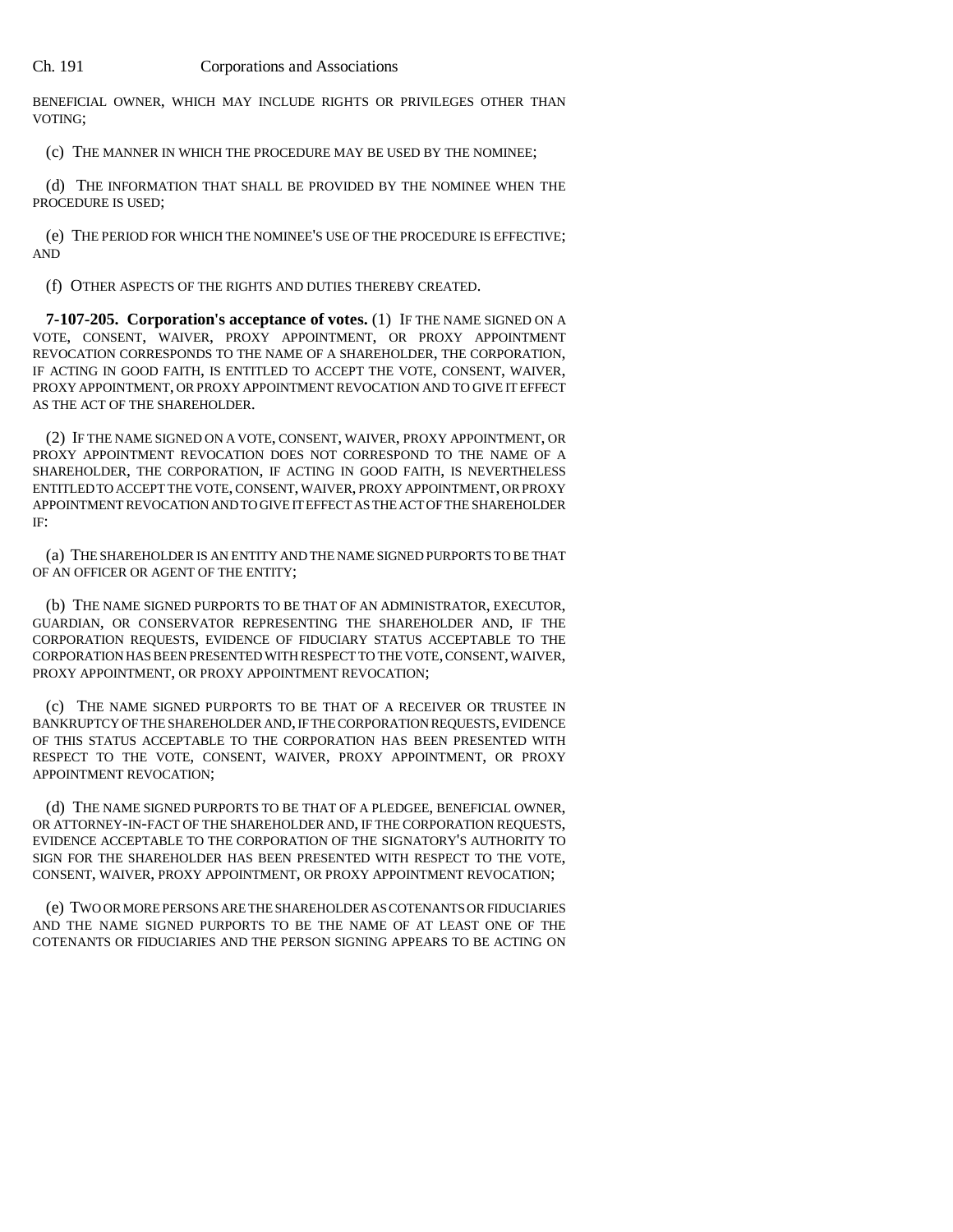BEHALF OF ALL THE COTENANTS OR FIDUCIARIES; OR

(f) THE ACCEPTANCE OF THE VOTE, CONSENT, WAIVER, PROXY APPOINTMENT, OR PROXY APPOINTMENT REVOCATION IS OTHERWISE PROPER UNDER RULES ESTABLISHED BY THE CORPORATION THAT ARE NOT INCONSISTENT WITH THE PROVISIONS OF THIS SUBSECTION (2).

(3) THE CORPORATION IS ENTITLED TO REJECT A VOTE, CONSENT, WAIVER, PROXY APPOINTMENT, OR PROXY APPOINTMENT REVOCATION IF THE SECRETARY OR OTHER OFFICER OR AGENT AUTHORIZED TO TABULATE VOTES, ACTING IN GOOD FAITH, HAS REASONABLE BASIS FOR DOUBT ABOUT THE VALIDITY OF THE SIGNATURE ON IT OR ABOUT THE SIGNATORY'S AUTHORITY TO SIGN FOR THE SHAREHOLDER.

(4) THE CORPORATION AND ITS OFFICER OR AGENT WHO ACCEPTS OR REJECTS A VOTE, CONSENT, WAIVER, PROXY APPOINTMENT, OR PROXY APPOINTMENT REVOCATION IN GOOD FAITH AND IN ACCORDANCE WITH THE STANDARDS OF THIS SECTION ARE NOT LIABLE IN DAMAGES FOR THE CONSEQUENCES OF THE ACCEPTANCE OR REJECTION.

(5) CORPORATE ACTION BASED ON THE ACCEPTANCE OR REJECTION OF A VOTE, CONSENT, WAIVER, PROXY APPOINTMENT, OR PROXY APPOINTMENT REVOCATION UNDER THIS SECTION IS VALID UNLESS A COURT OF COMPETENT JURISDICTION DETERMINES OTHERWISE.

**7-107-206. Quorum and voting requirements for voting groups.** (1) SHARES ENTITLED TO VOTE AS A SEPARATE VOTING GROUP MAY TAKE ACTION ON A MATTER AT A MEETING ONLY IF A QUORUM OF THOSE SHARES EXISTS WITH RESPECT TO THAT MATTER. UNLESS OTHERWISE PROVIDED IN ARTICLES 101 TO 117 OF THIS TITLE OR IN THE ARTICLES OF INCORPORATION, A MAJORITY OF THE VOTES ENTITLED TO BE CAST ON THE MATTER BY THE VOTING GROUP CONSTITUTES A QUORUM OF THAT VOTING GROUP FOR ACTION ON THAT MATTER, BUT A QUORUM SHALL NOT CONSIST OF FEWER THAN ONE-THIRD OF THE VOTES ENTITLED TO BE CAST ON THE MATTER BY THE VOTING GROUP.

(2) ONCE A SHARE IS REPRESENTED FOR ANY PURPOSE AT A MEETING, INCLUDING THE PURPOSE OF DETERMINING THAT A QUORUM EXISTS, IT IS DEEMED PRESENT FOR QUORUM PURPOSES FOR THE REMAINDER OF THE MEETING AND FOR ANY ADJOURNMENT OF THAT MEETING, UNLESS OTHERWISE PROVIDED IN THE ARTICLES OF INCORPORATION OR UNLESS A NEW RECORD DATE IS OR SHALL BE SET FOR THAT ADJOURNED MEETING.

(3) IF A QUORUM EXISTS, ACTION ON A MATTER OTHER THAN THE ELECTION OF DIRECTORS BY A VOTING GROUP IS APPROVED IF THE VOTES CAST WITHIN THE VOTING GROUP FAVORING THE ACTION EXCEED THE VOTES CAST WITHIN THE VOTING GROUP OPPOSING THE ACTION, UNLESS A GREATER NUMBER OF AFFIRMATIVE VOTES IS REQUIRED BY ARTICLES 101 TO 117 OF THIS TITLE OR THE ARTICLES OF INCORPORATION.

(4) AN AMENDMENT TO THE ARTICLES OF INCORPORATION ADDING, CHANGING, OR DELETING A QUORUM OR VOTING REQUIREMENT FOR A VOTING GROUP GREATER THAN THAT SPECIFIED IN SUBSECTION (1) OR (3) OF THIS SECTION IS GOVERNED BY SECTION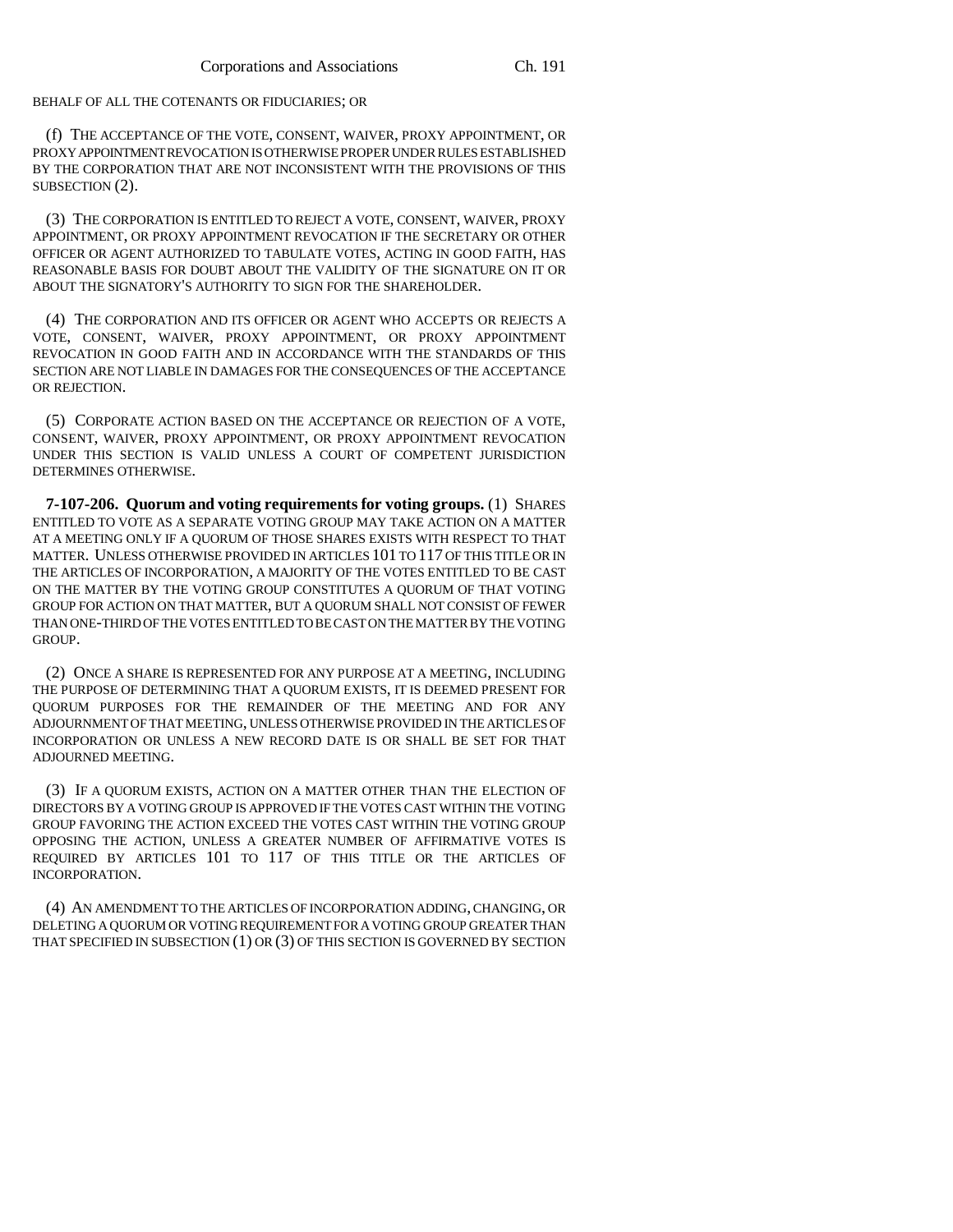7-107-208 (2).

(5) THE ELECTION OF DIRECTORS IS GOVERNED BY SECTION 7-107-209.

**7-107-207. Action by single and multiple voting groups.** (1) IF ARTICLES 101 TO 117 OF THIS TITLE OR THE ARTICLES OF INCORPORATION PROVIDE FOR VOTING BY A SINGLE VOTING GROUP ON A MATTER, ACTION ON THAT MATTER IS TAKEN WHEN VOTED UPON BY THAT VOTING GROUP AS PROVIDED IN SECTION 7-107-206.

(2) IF ARTICLES 101 TO 117 OF THIS TITLE OR THE ARTICLES OF INCORPORATION PROVIDE FOR VOTING BY TWO OR MORE VOTING GROUPS ON A MATTER, ACTION ON THAT MATTER IS TAKEN ONLY WHEN VOTED UPON BY EACH OF THOSE VOTING GROUPS COUNTED SEPARATELY AS PROVIDED IN SECTION 7-107-206. ONE VOTING GROUP MAY VOTE ON A MATTER EVEN THOUGH NO ACTION IS TAKEN BY ANOTHER VOTING GROUP ENTITLED TO VOTE ON THE MATTER.

**7-107-208. Greater quorum or voting requirements.** (1) THE ARTICLES OF INCORPORATION OR, IF AUTHORIZED BY THE ARTICLES OF INCORPORATION, BYLAWS ADOPTED BY THE SHAREHOLDERS MAY PROVIDE FOR A GREATER QUORUM OR VOTING REQUIREMENT FOR SHAREHOLDERS OR VOTING GROUPS THAN IS PROVIDED FOR BY ARTICLES 101 TO 117 OF THIS TITLE.

(2) AN AMENDMENT TO THE ARTICLES OF INCORPORATION THAT ADDS, CHANGES, OR DELETES A GREATER QUORUM OR VOTING REQUIREMENT SHALL MEET THE SAME QUORUM REQUIREMENT AND BE ADOPTED BY THE SAME VOTE AND VOTING GROUPS REQUIRED TO TAKE ACTION UNDER THE QUORUM AND VOTING REQUIREMENTS THEN IN EFFECT OR PROPOSED TO BE ADOPTED, WHICHEVER IS GREATER.

**7-107-209. Voting for directors; cumulative voting.** (1) AT EACH ELECTION FOR DIRECTORS, EVERY SHAREHOLDER ENTITLED TO VOTE AT SUCH ELECTION HAS THE RIGHT:

(a) TO VOTE, IN PERSON OR BY PROXY, ALL OF THE SHAREHOLDER'S VOTES FOR AS MANY PERSONS AS THERE ARE DIRECTORS TO BE ELECTED AND FOR WHOSE ELECTION THE SHAREHOLDER HAS A RIGHT TO VOTE UNLESS THE ARTICLES OF INCORPORATION PROVIDE OTHERWISE; OR

(b) TO THE EXTENT THAT THE PRIVILEGE OF CUMULATIVE VOTING IN THE ELECTION OF DIRECTORS IS IN EFFECT PURSUANT TO THE PROVISIONS OF SECTION 7-102-102 (3), TO CUMULATE VOTES BY MULTIPLYING THE NUMBER OF VOTES THE SHAREHOLDER IS ENTITLED TO CAST BY THE NUMBER OF DIRECTORS FOR WHOM THE SHAREHOLDER IS ENTITLED TO VOTE AND CASTING THE PRODUCT FOR A SINGLE CANDIDATE OR DISTRIBUTING THE PRODUCT AMONG TWO OR MORE CANDIDATES.

(2) THE ARTICLES OF INCORPORATION MAY PROVIDE THAT SHARES OTHERWISE ENTITLED TO VOTE CUMULATIVELY MAY NOT BE VOTED CUMULATIVELY AT A MEETING UNLESS:

(a) THE NOTICE OF THE MEETING OR THE PROXY STATEMENT ACCOMPANYING THE NOTICE STATES CONSPICUOUSLY THAT CUMULATIVE VOTING IS AUTHORIZED; OR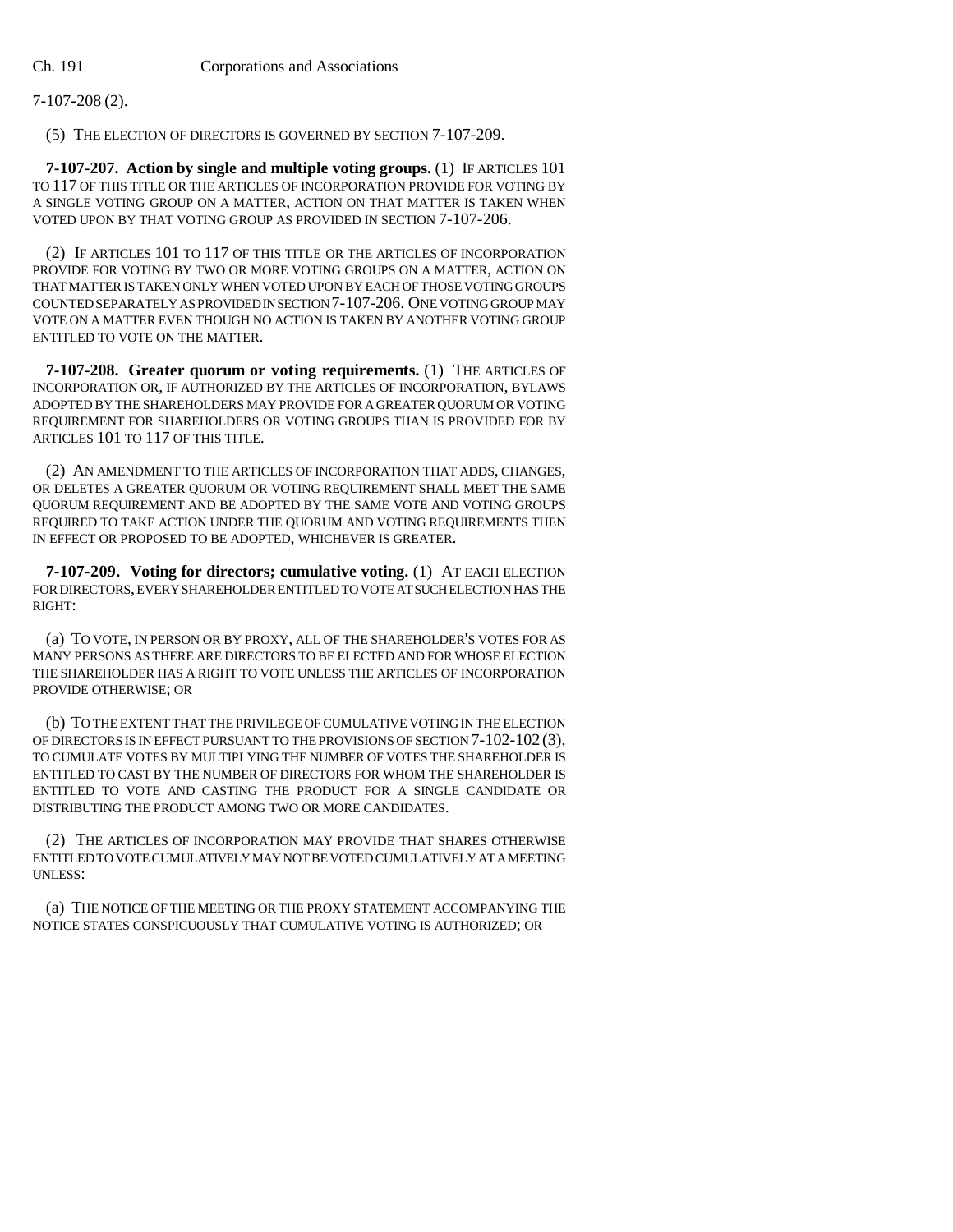(b) A SHAREHOLDER WHO HAS THE RIGHT TO CUMULATE VOTES GIVES NOTICE TO THE CORPORATION NOT LESS THAN FORTY-EIGHT HOURS BEFORE THE TIME SET FOR THE MEETING OF THE SHAREHOLDER'S INTENT TO CUMULATE VOTES DURING THE MEETING. IF ONE SHAREHOLDER GIVES THE NOTICE PROVIDED FOR IN THIS PARAGRAPH (b), ALL OTHER SHAREHOLDERS IN THE SAME VOTING GROUP PARTICIPATING IN THE ELECTION SHALL BE ENTITLED TO CUMULATE THEIR VOTES WITHOUT GIVING FURTHER NOTICE.

(3) IF, BEFORE A MEETING OF SHAREHOLDERS AT WHICH DIRECTORS ARE TO BE ELECTED, THE CORPORATION RECEIVES NOTICE PURSUANT TO PARAGRAPH (b) OF SUBSECTION (2) OF THIS SECTION WITH RESPECT TO THAT MEETING, THEN:

(a) IF SUCH NOTICE IS RECEIVED SUFFICIENTLY EARLY THAT THE INFORMATION REQUIRED BY PARAGRAPH (a) OF SUBSECTION (2) OF THIS SECTION CAN BE INCLUDED, WITHOUT SIGNIFICANT ADDITIONAL EXPENSE, IN THE NOTICE OF THE MEETING OR IN A PROXY STATEMENT ACCOMPANYING THE NOTICE, THE CORPORATION SHALL INCLUDE SUCH INFORMATION IN THAT NOTICE OR PROXY STATEMENT; OR

(b) IF SUCH NOTICE IS RECEIVED LATER THAN CONTEMPLATED IN PARAGRAPH (a) OF THIS SUBSECTION (3), THE CORPORATION MAY TAKE SUCH OTHER ACTION AS IT MAY DEEM APPROPRIATE TO PROVIDE NOTICE, TO THE VOTING GROUP OR GROUPS THAT ARE AFFECTED BY THE SHAREHOLDER'S NOTICE, THAT CUMULATIVE VOTING IS AUTHORIZED AT THE MEETING FOR SUCH VOTING GROUP OR GROUPS; AND, IN ANY EVENT, THE CORPORATION SHALL CAUSE AN ANNOUNCEMENT TO BE MADE AT THE MEETING, BEFORE THE TAKING OF ANY VOTE WITH RESPECT TO WHICH CUMULATIVE VOTING IS IN EFFECT, THAT CUMULATIVE VOTING IS AUTHORIZED AT THE MEETING.

(4) IN AN ELECTION OF DIRECTORS, THAT NUMBER OF CANDIDATES EQUALING THE NUMBER OF DIRECTORS TO BE ELECTED, HAVING THE HIGHEST NUMBER OF VOTES CAST IN FAVOR OF THEIR ELECTION, ARE ELECTED TO THE BOARD OF DIRECTORS.

## PART 3 VOTING TRUSTS AND AGREEMENTS

**7-107-301. Voting trusts.** (1) ONE OR MORE SHAREHOLDERS MAY CREATE A VOTING TRUST, CONFERRING ON A TRUSTEE THE RIGHT TO VOTE OR OTHERWISE ACT FOR THEM, BY SIGNING AN AGREEMENT SETTING OUT THE PROVISIONS OF THE TRUST AND BY TRANSFERRING THEIR SHARES TO THE TRUSTEE. WHEN A VOTING TRUST AGREEMENT IS SIGNED, THE TRUSTEE SHALL PREPARE A LIST OF THE NAMES AND ADDRESSES OF ALL OWNERS OF BENEFICIAL INTERESTS IN THE TRUST, TOGETHER WITH THE NUMBER AND CLASS OF SHARES EACH TRANSFERRED TO THE TRUST, AND PROMPTLY CAUSE THE CORPORATION TO RECEIVE COPIES OF THE LIST AND AGREEMENT. THEREAFTER, THE TRUSTEE SHALL CAUSE THE CORPORATION TO RECEIVE CHANGES TO THE LIST PROMPTLY AS THEY OCCUR AND AMENDMENTS TO THE AGREEMENT PROMPTLY AS THEY ARE MADE.

(2) A VOTING TRUST BECOMES EFFECTIVE ON THE DATE THE FIRST SHARES SUBJECT TO THE TRUST ARE REGISTERED IN THE TRUSTEE'S NAME. A VOTING TRUST IS VALID FOR NOT MORE THAN TEN YEARS AFTER ITS EFFECTIVE DATE UNLESS EXTENDED UNDER SUBSECTION (3) OF THIS SECTION.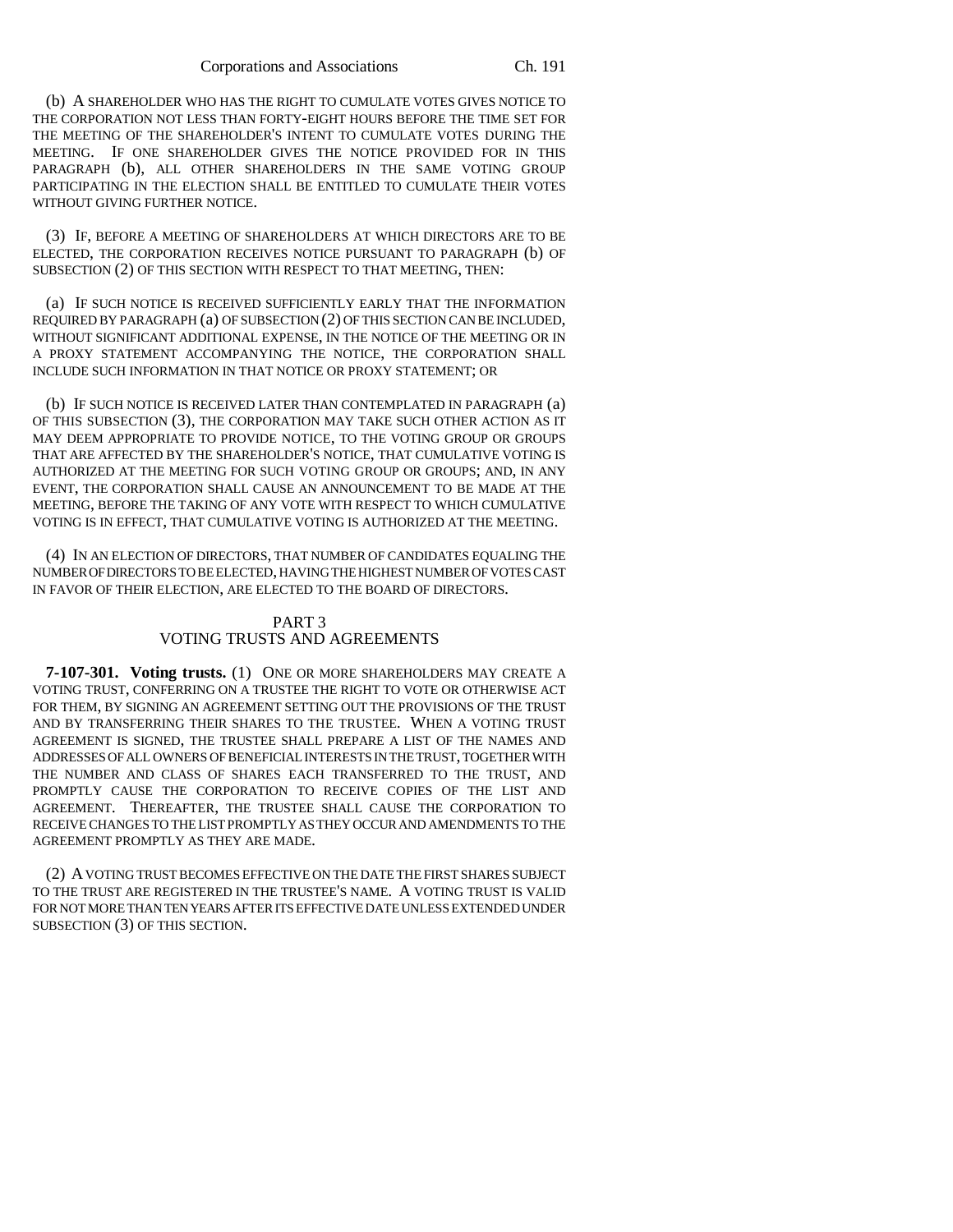(3) ALL OR SOME OF THE PARTIES TO A VOTING TRUST MAY EXTEND IT FOR ADDITIONAL TERMS OF NOT MORE THAN TEN YEARS EACH BY SIGNING AN EXTENSION AGREEMENT AND OBTAINING THE TRUSTEE'S WRITTEN CONSENT TO THE EXTENSION. AN EXTENSION IS VALID FOR NOT MORE THAN TEN YEARS AFTER THE DATE THE FIRST SHAREHOLDER SIGNS THE EXTENSION AGREEMENT, UNLESS SUCH SIGNING OCCURS WITHIN TWO YEARS BEFORE THE EXPIRATION DATE OF THE VOTING TRUST AS ORIGINALLY FIXED OR AS LAST EXTENDED, IN WHICH CASE THE EXTENSION IS VALID FOR NOT MORE THAN TEN YEARS AFTER THE EXPIRATION DATE OF THE VOTING TRUST AS ORIGINALLY FIXED OR LAST EXTENDED. THE TRUSTEE SHALL CAUSE THE CORPORATION TO RECEIVE COPIES OF THE EXTENSION AGREEMENT. AN EXTENSION AGREEMENT BINDS ONLY THOSE PARTIES SIGNING IT.

**7-107-302. Voting agreements.** (1) TWO OR MORE SHAREHOLDERS MAY PROVIDE FOR THE MANNER IN WHICH THEY WILL VOTE THEIR SHARES BY SIGNING AN AGREEMENT FOR THAT PURPOSE. A VOTING AGREEMENT CREATED UNDER THIS SECTION IS NOT SUBJECT TO THE PROVISIONS OF SECTION 7-107-301.

(2) A VOTING AGREEMENT CREATED UNDER THIS SECTION IS SPECIFICALLY ENFORCEABLE.

## PART 4 ACTIONS BY SHAREHOLDERS

**7-107-401. Definition of "shareholder".** AS USED IN THIS PART 4, "SHAREHOLDER" INCLUDES A BENEFICIAL OWNER WHOSE SHARES ARE HELD IN A VOTING TRUST OR HELD BY A NOMINEE ON THE BENEFICIAL OWNER'S BEHALF.

**7-107-402. Actions by shareholders.** (1) NO ACTION SHALL BE COMMENCED BY A SHAREHOLDER IN THE RIGHT OF A DOMESTIC CORPORATION, AND NO ACTION SHALL BE COMMENCED IN THIS STATE BY A SHAREHOLDER IN THE RIGHT OF A FOREIGN CORPORATION, UNLESS THE PLAINTIFF WAS A SHAREHOLDER OF THE CORPORATION AT THE TIME OF THE TRANSACTION OF WHICH THE PLAINTIFF COMPLAINS OR THE PLAINTIFF IS A PERSON UPON WHOM SHARES OR VOTING TRUST CERTIFICATES THEREAFTER DEVOLVED BY OPERATION OF LAW FROM A PERSON WHO WAS A SHAREHOLDER AT SUCH TIME.

(2) IN ANY ACTION INSTITUTED ON OR AFTER JANUARY 1, 1959, IN THE RIGHT OF ANY DOMESTIC OR FOREIGN CORPORATION BY A SHAREHOLDER, THE COURT HAVING JURISDICTION, UPON FINAL JUDGMENT AND A FINDING THAT THE ACTION WAS COMMENCED WITHOUT REASONABLE CAUSE, SHALL REQUIRE THE PLAINTIFF TO PAY TO THE PARTIES NAMED AS DEFENDANTS THE COSTS AND REASONABLE EXPENSES DIRECTLY ATTRIBUTABLE TO THE DEFENSE OF SUCH ACTION, BUT NOT INCLUDING FEES OF ATTORNEYS.

(3) IN ANY ACTION PENDING, INSTITUTED, OR MAINTAINED ON OR AFTER JANUARY 1, 1959, IN THE RIGHT OF ANY DOMESTIC OR FOREIGN CORPORATION BY A SHAREHOLDER HOLDING LESS THAN FIVE PERCENT OF THE OUTSTANDING SHARES OF ANY CLASS OF SUCH CORPORATION OR OF VOTING TRUST CERTIFICATES THEREFOR, UNLESS THE SHARES OR VOTING TRUST CERTIFICATES SO HELD HAVE A MARKET VALUE IN EXCESS OF TWENTY-FIVE THOUSAND DOLLARS, THE CORPORATION IN WHOSE RIGHT SUCH ACTION IS COMMENCED SHALL BE ENTITLED, AT ANY TIME BEFORE FINAL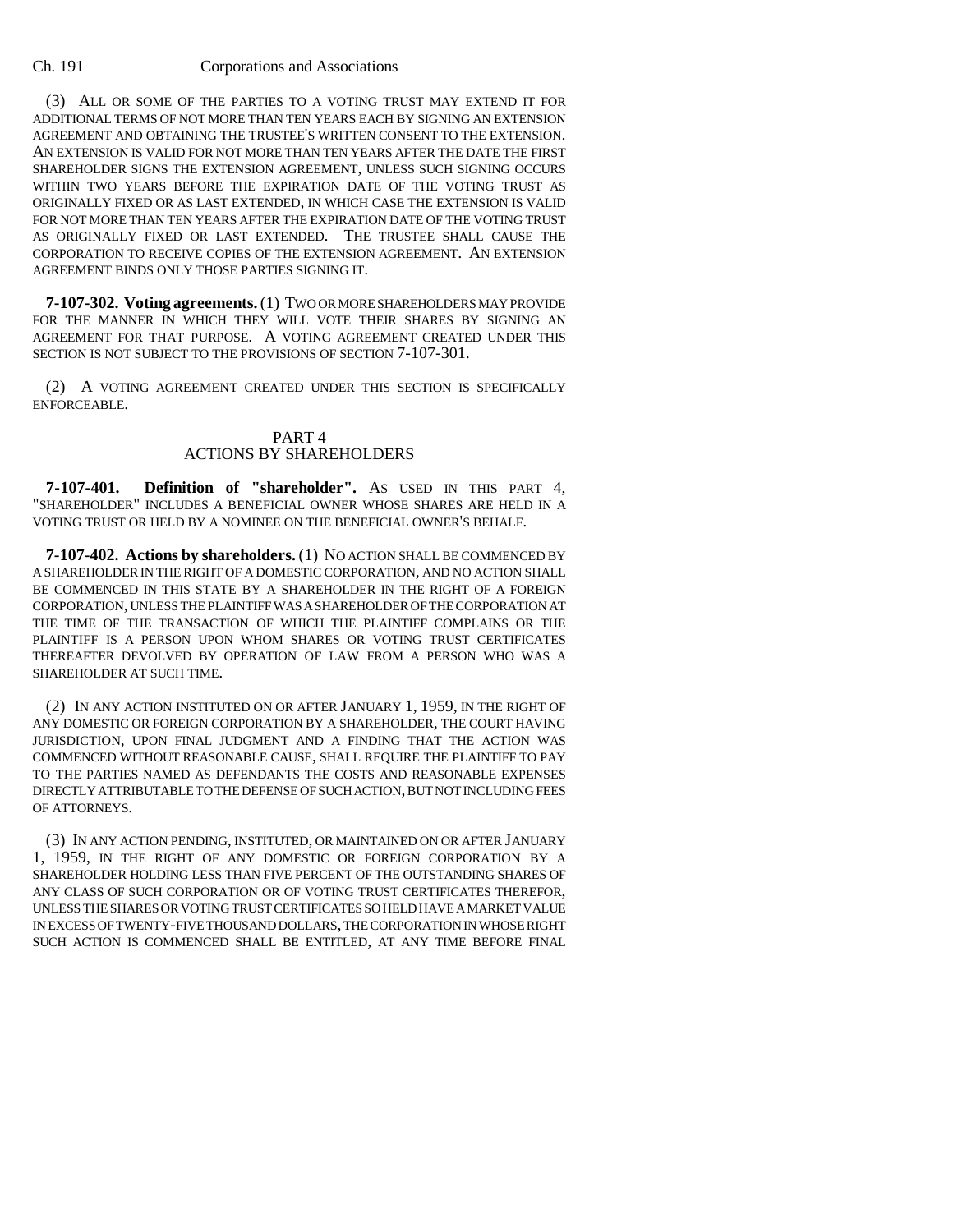Corporations and Associations Ch. 191

JUDGMENT, TO REQUIRE THE PLAINTIFF TO GIVE SECURITY FOR THE COSTS AND REASONABLE EXPENSES WHICH MAY BE DIRECTLY ATTRIBUTABLE TO AND INCURRED BY IT IN THE DEFENSE OF SUCH ACTION OR MAY BE INCURRED BY OTHER PARTIES NAMED AS DEFENDANT FOR WHICH IT MAY BECOME LEGALLY LIABLE, BUT NOT INCLUDING FEES OF ATTORNEYS. MARKET VALUE SHALL BE DETERMINED AS OF THE DATE THAT THE PLAINTIFF INSTITUTES THE ACTION OR, IN THE CASE OF AN INTERVENOR, AS OF THE DATE THAT THE PLAINTIFF BECOMES A PARTY TO THE ACTION. THE AMOUNT OF SUCH SECURITY MAY FROM TIME TO TIME BE INCREASED OR DECREASED, IN THE DISCRETION OF THE COURT, UPON SHOWING THAT THE SECURITY PROVIDED HAS OR MAY BECOME INADEQUATE OR IS EXCESSIVE. IF THE COURT FINDS THAT THE ACTION WAS COMMENCED WITHOUT REASONABLE CAUSE, THE CORPORATION SHALL HAVE RECOURSE TO SUCH SECURITY IN SUCH AMOUNT AS THE COURT SHALL DETERMINE UPON THE TERMINATION OF SUCH ACTION.

# **ARTICLE 108 Directors and Officers**

# PART 1 BOARD OF DIRECTORS

**7-108-101. Requirement for board of directors.** (1) EXCEPT AS OTHERWISE PROVIDED IN ITS ARTICLES OF INCORPORATION, EACH CORPORATION SHALL HAVE A BOARD OF DIRECTORS.

(2) SUBJECT TO ANY PROVISION SET FORTH IN THE ARTICLES OF INCORPORATION, ALL CORPORATE POWERS SHALL BE EXERCISED BY OR UNDER THE AUTHORITY OF, AND THE BUSINESS AND AFFAIRS OF THE CORPORATION MANAGED UNDER THE DIRECTION OF, THE BOARD OF DIRECTORS OR SUCH OTHER PERSONS AS THE ARTICLES OF INCORPORATION PROVIDE SHALL HAVE THE AUTHORITY AND PERFORM THE DUTIES OF A BOARD OF DIRECTORS.

**7-108-102. Qualifications of directors.** A DIRECTOR SHALL BE A NATURAL PERSON WHO IS EIGHTEEN YEARS OF AGE OR OLDER. THE BYLAWS MAY PRESCRIBE OTHER QUALIFICATIONS FOR DIRECTORS. A DIRECTOR NEED NOT BE A RESIDENT OF THIS STATE OR A SHAREHOLDER UNLESS THE BYLAWS SO PRESCRIBE.

**7-108-103. Number and election of directors.** (1) A BOARD OF DIRECTORS SHALL CONSIST OF ONE OR MORE MEMBERS, WITH THE NUMBER SPECIFIED IN OR FIXED IN ACCORDANCE WITH THE BYLAWS.

(2) THE BYLAWS MAY ESTABLISH A RANGE FOR THE SIZE OF THE BOARD OF DIRECTORS BY FIXING A MINIMUM AND MAXIMUM NUMBER OF DIRECTORS. IF A RANGE IS ESTABLISHED, THE NUMBER OF DIRECTORS MAY BE FIXED OR CHANGED FROM TIME TO TIME WITHIN THE RANGE BY THE SHAREHOLDERS OR THE BOARD OF DIRECTORS.

(3) DIRECTORS ARE ELECTED AT EACH ANNUAL MEETING OF THE SHAREHOLDERS EXCEPT AS PROVIDED IN SECTION 7-108-106.

**7-108-104. Election of directors by certain classes of shareholders.** IF THE ARTICLES OF INCORPORATION AUTHORIZE DIVIDING THE SHARES OF THE CORPORATION INTO CLASSES OR SERIES, THE ARTICLES OF INCORPORATION MAY AUTHORIZE THE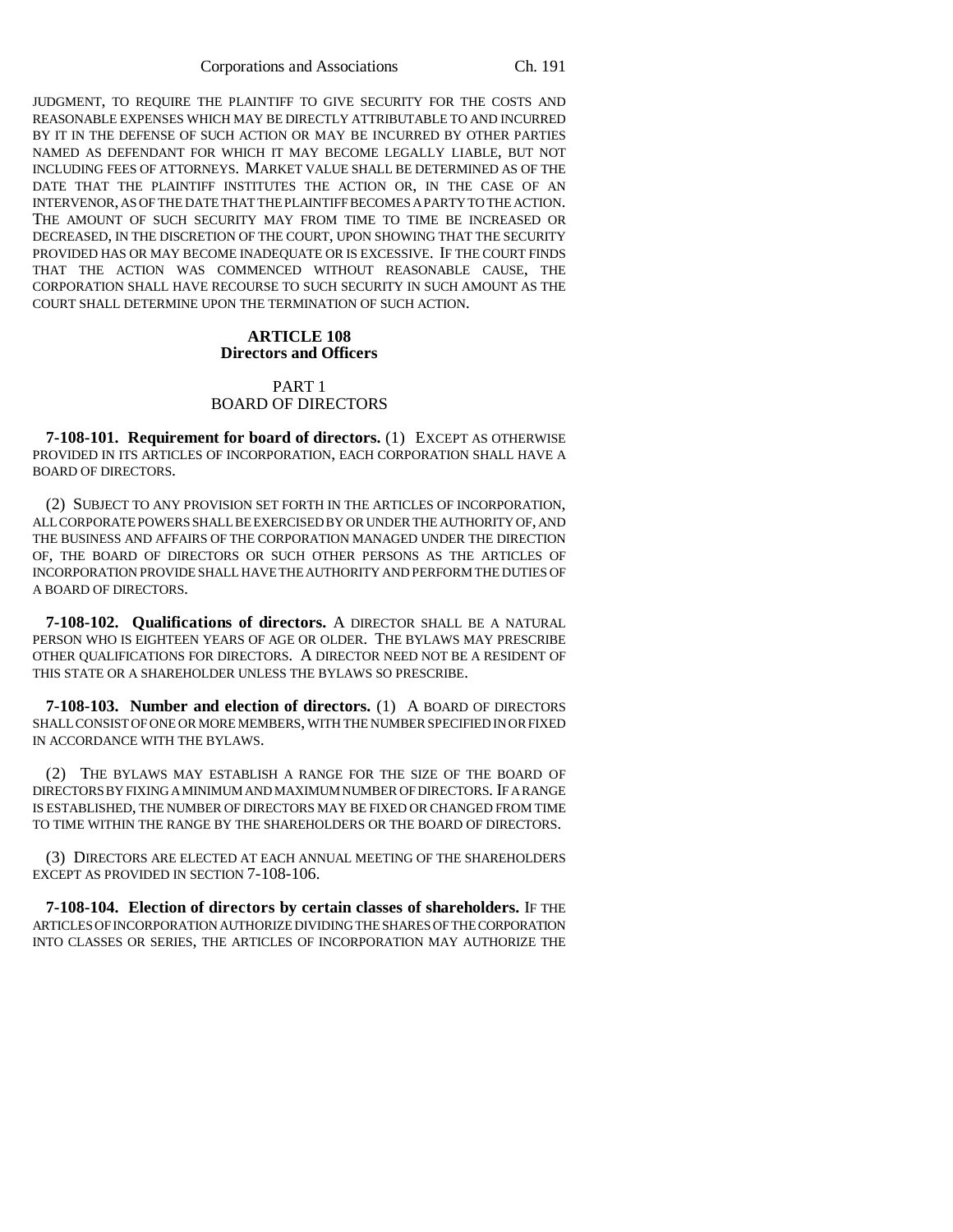ELECTION OF ALL OR A SPECIFIED NUMBER OR PORTION OF DIRECTORS BY THE HOLDERS OF ONE OR MORE AUTHORIZED CLASSES OR SERIES OF SHARES. A CLASS OR SERIES OF SHARES ENTITLED TO ELECT ONE OR MORE DIRECTORS IS A SEPARATE VOTING GROUP FOR PURPOSES OF THE ELECTION OF DIRECTORS.

**7-108-105. Terms of directors generally.** (1) EXCEPT AS PROVIDED IN SECTION 7-108-106, THE TERMS OF THE INITIAL DIRECTORS OF A CORPORATION EXPIRE AT THE FIRST SHAREHOLDERS' MEETING AT WHICH DIRECTORS ARE ELECTED.

(2) EXCEPT AS PROVIDED IN SECTION 7-108-106, THE TERMS OF ALL OTHER DIRECTORS EXPIRE AT THE NEXT ANNUAL SHAREHOLDERS' MEETING FOLLOWING THEIR ELECTION.

(3) A DECREASE IN THE NUMBER OF DIRECTORS DOES NOT SHORTEN AN INCUMBENT DIRECTOR'S TERM.

(4) THE TERM OF A DIRECTOR ELECTED TO FILL A VACANCY PURSUANT TO SECTION 7-108-110 (1) (b) OR 7-108-110 (1) (c) EXPIRES AT THE NEXT ANNUAL SHAREHOLDERS' MEETING AT WHICH DIRECTORS ARE ELECTED. THE TERM OF A DIRECTOR ELECTED TO FILL A VACANCY PURSUANT TO SECTION 7-108-110 (1) (a) SHALL BE THE UNEXPIRED TERM OF HIS OR HER PREDECESSOR IN OFFICE; EXCEPT THAT, IF THE DIRECTOR'S PREDECESSOR HAD BEEN ELECTED TO FILL A VACANCY PURSUANT TO SECTION 7-108-110 (1) (b) OR 7-108-110 (1) (c), THE TERM OF A DIRECTOR ELECTED PURSUANT TO SECTION 7-108-110 (1) (a) SHALL BE THE UNEXPIRED TERM OF THE LAST PREDECESSOR ELECTED BY THE SHAREHOLDERS.

(5) DESPITE THE EXPIRATION OF HIS OR HER TERM, A DIRECTOR CONTINUES TO SERVE UNTIL HIS OR HER SUCCESSOR IS ELECTED AND QUALIFIES.

(6) A DIRECTOR WHOSE TERM HAS ENDED MAY DELIVER TO THE SECRETARY OF STATE FOR FILING A STATEMENT TO THAT EFFECT PURSUANT TO SECTION 7-116-108.

**7-108-106. Staggered terms for directors.** THE ARTICLES OF INCORPORATION MAY PROVIDE FOR STAGGERING THE TERMS OF DIRECTORS BY DIVIDING THE TOTAL NUMBER OF DIRECTORS INTO TWO OR THREE GROUPS, WITH EACH GROUP CONTAINING ONE-HALF OR ONE-THIRD OF THE TOTAL, AS NEAR AS MAY BE. IN THAT EVENT, THE TERMS OF DIRECTORS IN THE FIRST GROUP EXPIRE AT THE FIRST ANNUAL SHAREHOLDERS' MEETING AFTER THEIR ELECTION, THE TERMS OF DIRECTORS IN THE SECOND GROUP EXPIRE AT THE SECOND ANNUAL SHAREHOLDERS' MEETING AFTER THEIR ELECTION, AND THE TERMS OF DIRECTORS IN THE THIRD GROUP, IF ANY, EXPIRE AT THE THIRD ANNUAL SHAREHOLDERS' MEETING AFTER THEIR ELECTION. UPON THE EXPIRATION OF THE INITIAL STAGGERED TERMS, DIRECTORS SHALL BE ELECTED FOR TERMS OF TWO YEARS OR THREE YEARS, AS THE CASE MAY BE, TO SUCCEED THOSE WHOSE TERMS EXPIRE.

**7-108-107. Resignation of directors.** (1) A DIRECTOR MAY RESIGN AT ANY TIME BY GIVING WRITTEN NOTICE OF RESIGNATION TO THE CORPORATION.

(2) A RESIGNATION OF A DIRECTOR IS EFFECTIVE WHEN THE NOTICE IS RECEIVED BY THE CORPORATION UNLESS THE NOTICE SPECIFIES A LATER EFFECTIVE DATE.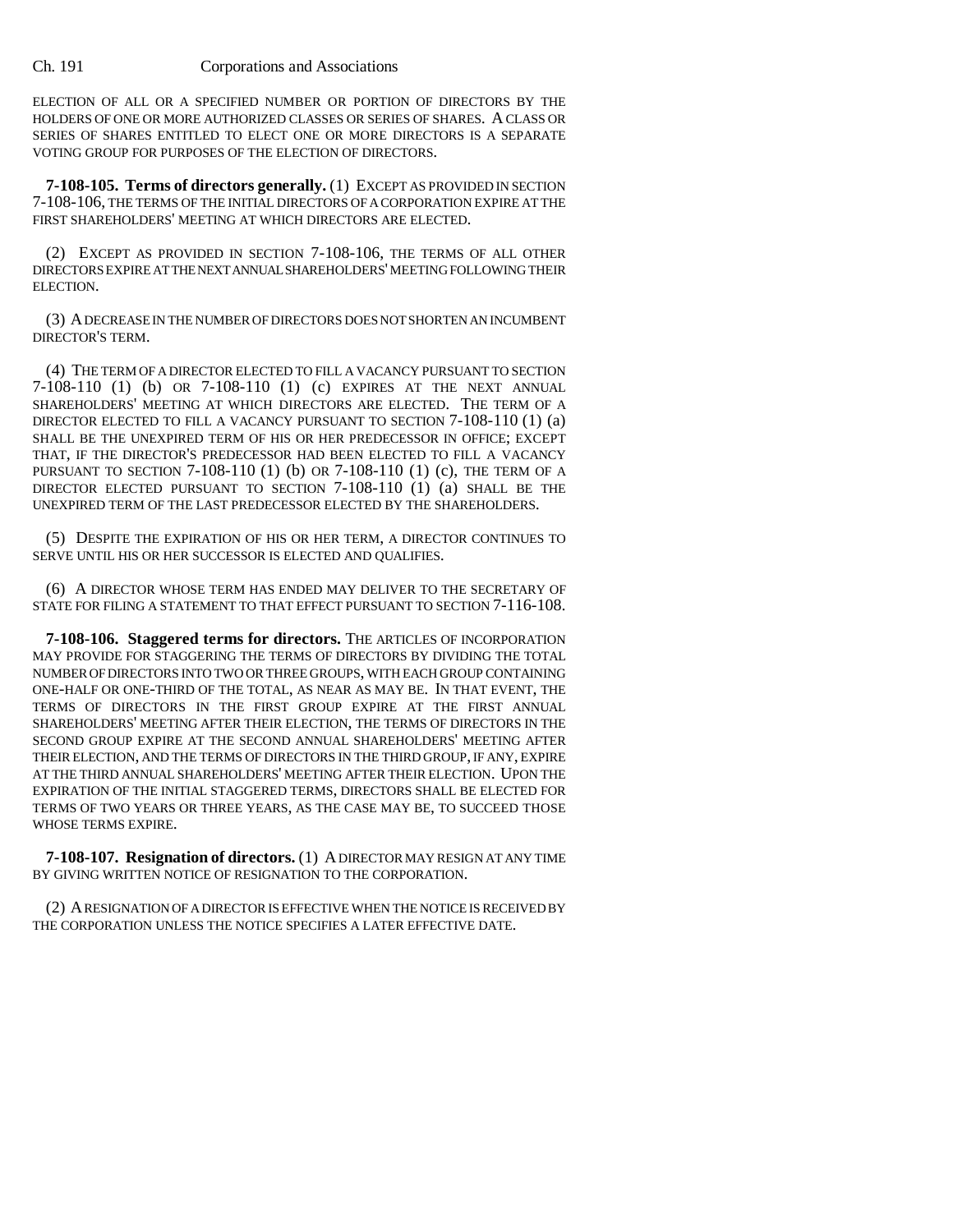(3) A DIRECTOR WHO RESIGNS MAY DELIVER TO THE SECRETARY OF STATE FOR FILING A STATEMENT TO THAT EFFECT PURSUANT TO SECTION 7-116-108.

**7-108-108. Removal of directors by shareholders.** (1) THE SHAREHOLDERS MAY REMOVE ONE OR MORE DIRECTORS WITH OR WITHOUT CAUSE UNLESS THE ARTICLES OF INCORPORATION PROVIDE THAT DIRECTORS MAY BE REMOVED ONLY FOR CAUSE.

(2) IF A DIRECTOR IS ELECTED BY A VOTING GROUP OF SHAREHOLDERS, ONLY THE SHAREHOLDERS OF THAT VOTING GROUP MAY PARTICIPATE IN THE VOTE TO REMOVE THAT DIRECTOR.

(3) A DIRECTOR MAY BE REMOVED ONLY IF THE NUMBER OF VOTES CAST IN FAVOR OF REMOVAL EXCEEDS THE NUMBER OF VOTES CAST AGAINST REMOVAL; EXCEPT THAT, IF CUMULATIVE VOTING IS IN EFFECT, A DIRECTOR MAY NOT BE REMOVED IF THE NUMBER OF VOTES SUFFICIENT TO ELECT THE DIRECTOR UNDER CUMULATIVE VOTING IS VOTED AGAINST SUCH REMOVAL.

(4) A DIRECTOR MAY BE REMOVED BY THE SHAREHOLDERS ONLY AT A MEETING CALLED FOR THE PURPOSE OF REMOVING HIM OR HER, AND THE MEETING NOTICE SHALL STATE THAT THE PURPOSE, OR ONE OF THE PURPOSES, OF THE MEETING IS REMOVAL OF THE DIRECTOR.

(5) A DIRECTOR WHO IS REMOVED PURSUANT TO THIS SECTION MAY DELIVER TO THE SECRETARY OF STATE FOR FILING A STATEMENT TO THAT EFFECT PURSUANT TO SECTION 7-116-108.

**7-108-109. Removal of directors by judicial proceeding.** (1) A DIRECTOR MAY BE REMOVED BY THE DISTRICT COURT OF THE COUNTY IN THIS STATE WHERE A CORPORATION'S PRINCIPAL OFFICE IS LOCATED OR, IF THE CORPORATION HAS NO PRINCIPAL OFFICE IN THIS STATE, BY THE DISTRICT COURT OF THE COUNTY IN WHICH ITS REGISTERED OFFICE IS LOCATED, IN A PROCEEDING COMMENCED EITHER BY THE CORPORATION OR BY SHAREHOLDERS HOLDING AT LEAST TEN PERCENT OF THE OUTSTANDING SHARES OF ANY CLASS, IF THE COURT FINDS THAT THE DIRECTOR ENGAGED IN FRAUDULENT OR DISHONEST CONDUCT OR GROSS ABUSE OF AUTHORITY OR DISCRETION WITH RESPECT TO THE CORPORATION AND THAT REMOVAL IS IN THE BEST INTERESTS OF THE CORPORATION.

(2) THE COURT THAT REMOVES A DIRECTOR MAY BAR THE DIRECTOR FROM REELECTION FOR A PERIOD PRESCRIBED BY THE COURT.

(3) IF SHAREHOLDERS COMMENCE A PROCEEDING UNDER SUBSECTION (1) OF THIS SECTION, THEY SHALL MAKE THE CORPORATION A PARTY DEFENDANT.

(4) A DIRECTOR WHO IS REMOVED PURSUANT TO THIS SECTION MAY DELIVER TO THE SECRETARY OF STATE FOR FILING A STATEMENT TO THAT EFFECT PURSUANT TO SECTION 7-116-108.

**7-108-110. Vacancy on board.** (1) UNLESS OTHERWISE PROVIDED IN THE ARTICLES OF INCORPORATION, IF A VACANCY OCCURS ON A BOARD OF DIRECTORS, INCLUDING A VACANCY RESULTING FROM AN INCREASE IN THE NUMBER OF DIRECTORS: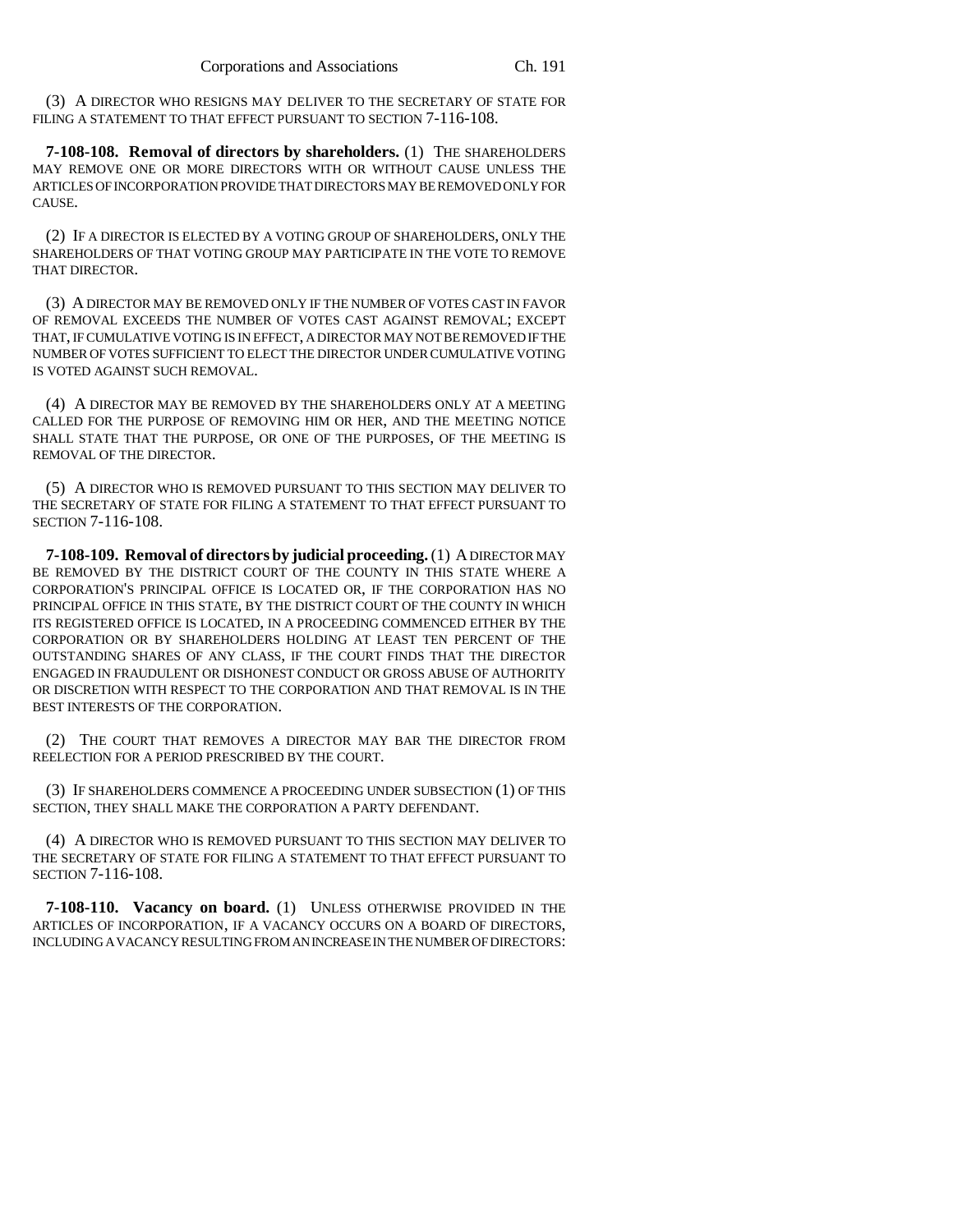(a) THE SHAREHOLDERS MAY FILL THE VACANCY;

(b) THE BOARD OF DIRECTORS MAY FILL THE VACANCY; OR

(c) IF THE DIRECTORS REMAINING IN OFFICE CONSTITUTE FEWER THAN A QUORUM OF THE BOARD, THEY MAY FILL THE VACANCY BY THE AFFIRMATIVE VOTE OF A MAJORITY OF ALL THE DIRECTORS REMAINING IN OFFICE.

(2) NOTWITHSTANDING SUBSECTION (1) OF THIS SECTION, UNLESS OTHERWISE PROVIDED IN THE ARTICLES OF INCORPORATION, IF THE VACANT OFFICE WAS HELD BY A DIRECTOR ELECTED BY A VOTING GROUP OF SHAREHOLDERS:

(a) IF ONE OR MORE OF THE REMAINING DIRECTORS WERE ELECTED BY THE SAME VOTING GROUP, ONLY SUCH DIRECTORS ARE ENTITLED TO VOTE TO FILL THE VACANCY IF IT IS FILLED BY DIRECTORS, AND THEY MAY DO SO BY THE AFFIRMATIVE VOTE OF A MAJORITY OF SUCH DIRECTORS REMAINING IN OFFICE; AND

(b) ONLY THE HOLDERS OF SHARES OF THAT VOTING GROUP ARE ENTITLED TO VOTE TO FILL THE VACANCY IF IT IS FILLED BY THE SHAREHOLDERS.

(3) A VACANCY THAT WILL OCCUR AT A SPECIFIC LATER DATE, BY REASON OF A RESIGNATION EFFECTIVE AT A LATER DATE UNDER SECTION 7-108-107 (2) OR OTHERWISE, MAY BE FILLED BEFORE THE VACANCY OCCURS, BUT THE NEW DIRECTOR MAY NOT TAKE OFFICE UNTIL THE VACANCY OCCURS.

**7-108-111. Compensation of directors.** UNLESS OTHERWISE PROVIDED IN THE BYLAWS, THE BOARD OF DIRECTORS MAY FIX THE COMPENSATION OF DIRECTORS.

# PART 2 MEETINGS AND ACTION OF THE BOARD OF DIRECTORS

**7-108-201. Meetings.** (1) THE BOARD OF DIRECTORS MAY HOLD REGULAR OR SPECIAL MEETINGS IN OR OUT OF THIS STATE.

(2) UNLESS OTHERWISE PROVIDED IN THE BYLAWS, THE BOARD OF DIRECTORS MAY PERMIT ANY DIRECTOR TO PARTICIPATE IN A REGULAR OR SPECIAL MEETING BY, OR CONDUCT THE MEETING THROUGH THE USE OF, ANY MEANS OF COMMUNICATION BY WHICH ALL DIRECTORS PARTICIPATING MAY HEAR EACH OTHER DURING THE MEETING. A DIRECTOR PARTICIPATING IN A MEETING BY THIS MEANS IS DEEMED TO BE PRESENT IN PERSON AT THE MEETING.

**7-108-202. Action without meeting.** (1) UNLESS THE BYLAWS REQUIRE THAT THE ACTION BE TAKEN AT A MEETING, ANY ACTION REQUIRED OR PERMITTED BY ARTICLES 101 TO 117 OF THIS TITLE TO BE TAKEN AT A BOARD OF DIRECTORS' MEETING MAY BE TAKEN WITHOUT A MEETING IF ALL MEMBERS OF THE BOARD CONSENT TO SUCH ACTION IN WRITING.

(2) ACTION IS TAKEN UNDER THIS SECTION AT THE TIME THE LAST DIRECTOR SIGNS A WRITING DESCRIBING THE ACTION TAKEN, UNLESS, BEFORE SUCH TIME, ANY DIRECTOR HAS REVOKED HIS OR HER CONSENT BY A WRITING SIGNED BY THE DIRECTOR AND RECEIVED BY THE SECRETARY OR ANY OTHER PERSON AUTHORIZED BY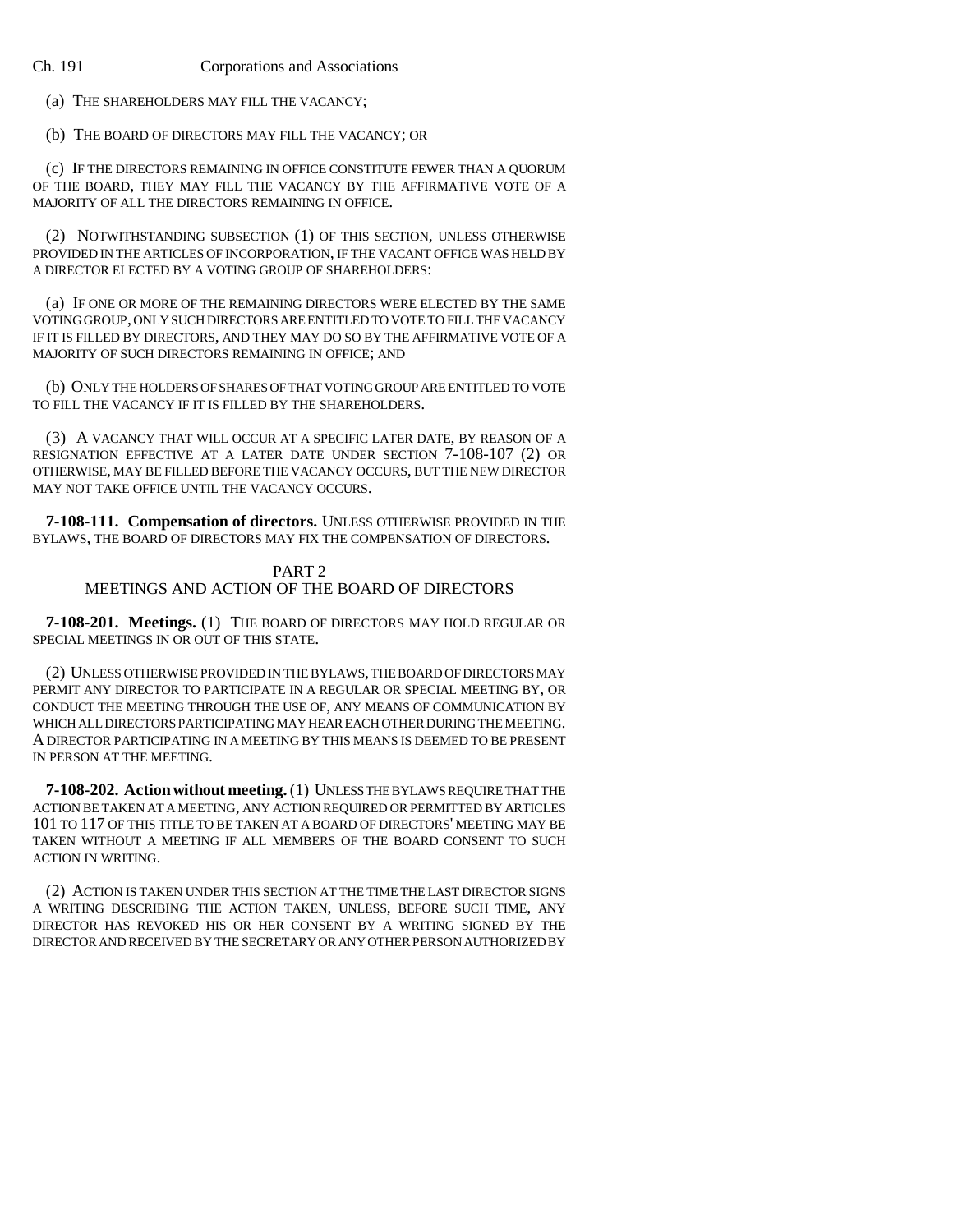THE BYLAWS OR THE BOARD OF DIRECTORS TO RECEIVE SUCH A REVOCATION.

(3) ACTION UNDER THIS SECTION IS EFFECTIVE AT THE TIME IT IS TAKEN AS PROVIDED BY SUBSECTION (2) OF THIS SECTION, UNLESS THE DIRECTORS ESTABLISH A DIFFERENT EFFECTIVE DATE.

(4) ACTION TAKEN PURSUANT TO THIS SECTION HAS THE SAME EFFECT AS ACTION TAKEN AT A MEETING OF DIRECTORS AND MAY BE DESCRIBED AS SUCH IN ANY DOCUMENT.

**7-108-203. Notice of meeting.** (1) UNLESS OTHERWISE PROVIDED IN THE BYLAWS, REGULAR MEETINGS OF THE BOARD OF DIRECTORS MAY BE HELD WITHOUT NOTICE OF THE DATE, TIME, PLACE, OR PURPOSE OF THE MEETING.

(2) UNLESS THE BYLAWS PROVIDE FOR A LONGER OR SHORTER PERIOD, SPECIAL MEETINGS OF THE BOARD OF DIRECTORS SHALL BE PRECEDED BY AT LEAST TWO DAYS' NOTICE OF THE DATE, TIME, AND PLACE OF THE MEETING. THE NOTICE NEED NOT DESCRIBE THE PURPOSE OF THE SPECIAL MEETING UNLESS REQUIRED BY THE BYLAWS.

**7-108-204. Waiver of notice.** (1) A DIRECTOR MAY WAIVE ANY NOTICE OF A MEETING BEFORE OR AFTER THE TIME AND DATE OF THE MEETING STATED IN THE NOTICE. EXCEPT AS PROVIDED BY SUBSECTION (2) OF THIS SECTION, THE WAIVER SHALL BE IN WRITING AND SIGNED BY THE DIRECTOR ENTITLED TO THE NOTICE. SUCH WAIVER SHALL BE DELIVERED TO THE CORPORATION FOR FILING WITH THE CORPORATE RECORDS, BUT SUCH DELIVERY AND FILING SHALL NOT BE CONDITIONS OF THE EFFECTIVENESS OF THE WAIVER.

(2) A DIRECTOR'S ATTENDANCE AT OR PARTICIPATION IN A MEETING WAIVES ANY REQUIRED NOTICE TO HIM OR HER OF THE MEETING UNLESS:

(a) AT THE BEGINNING OF THE MEETING OR PROMPTLY UPON HIS OR HER LATER ARRIVAL, THE DIRECTOR OBJECTS TO HOLDING THE MEETING OR TRANSACTING BUSINESS AT THE MEETING BECAUSE OF LACK OF NOTICE OR DEFECTIVE NOTICE AND DOES NOT THEREAFTER VOTE FOR OR ASSENT TO ACTION TAKEN AT THE MEETING; OR

(b) IF SPECIAL NOTICE WAS REQUIRED OF A PARTICULAR PURPOSE PURSUANT TO SECTION 7-108-203 (2), THE DIRECTOR OBJECTS TO TRANSACTING BUSINESS WITH RESPECT TO THE PURPOSE FOR WHICH SUCH SPECIAL NOTICE WAS REQUIRED AND DOES NOT THEREAFTER VOTE FOR OR ASSENT TO ACTION TAKEN AT THE MEETING WITH RESPECT TO SUCH PURPOSE.

**7-108-205. Quorum and voting.** (1) UNLESS A GREATER OR LESSER NUMBER IS REQUIRED BY THE BYLAWS, A QUORUM OF A BOARD OF DIRECTORS CONSISTS OF:

(a) A MAJORITY OF THE NUMBER OF DIRECTORS FIXED IF THE CORPORATION HAS A FIXED BOARD SIZE; OR

(b) A MAJORITY OF THE NUMBER OF DIRECTORS FIXED OR, IF NO NUMBER IS FIXED, OF THE NUMBER IN OFFICE IMMEDIATELY BEFORE THE MEETING BEGINS, IF A RANGE FOR THE SIZE OF THE BOARD IS ESTABLISHED PURSUANT TO SECTION 7-108-103 (2).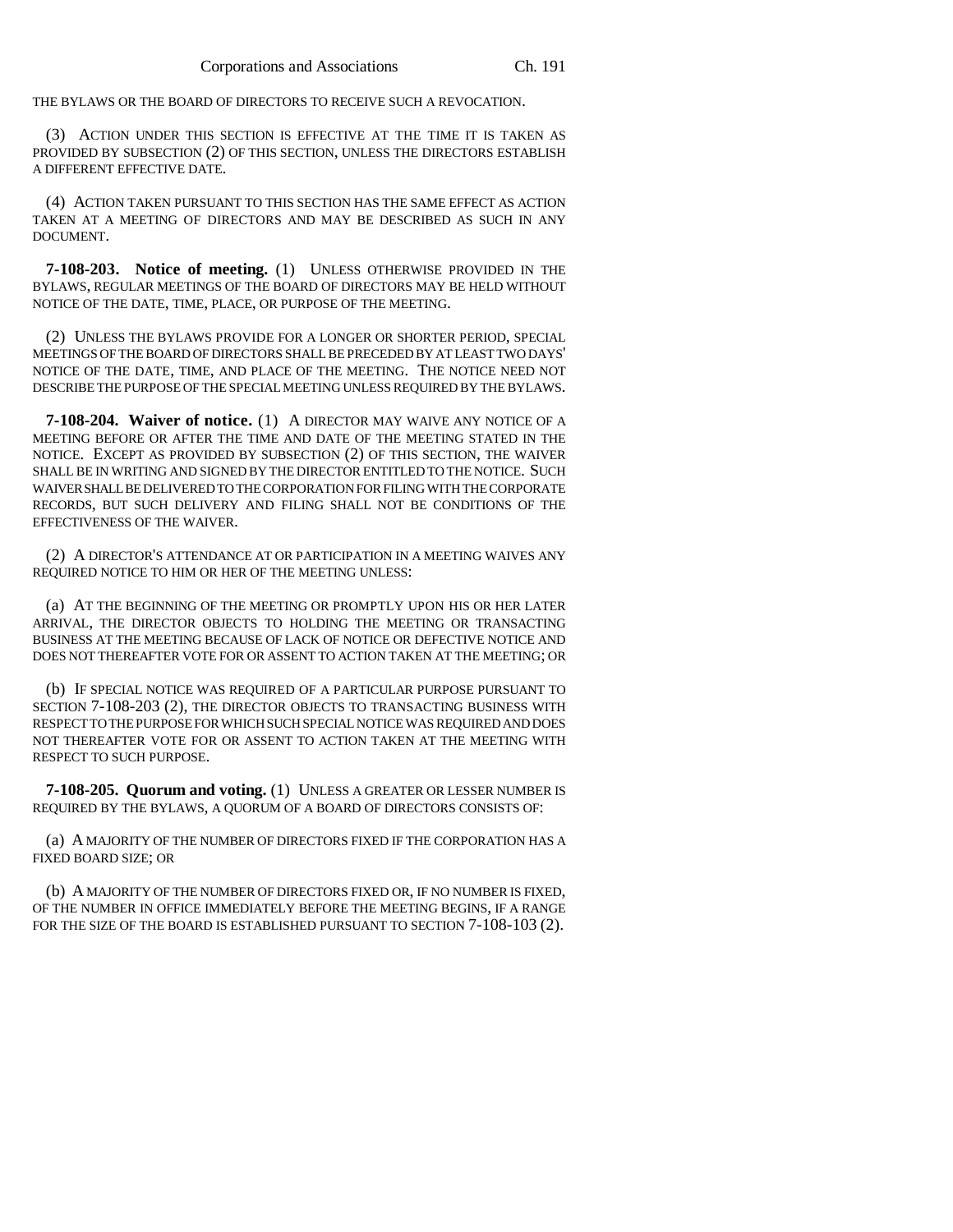(2) THE BYLAWS MAY AUTHORIZE A QUORUM OF A BOARD OF DIRECTORS TO CONSIST OF:

(a) NO FEWER THAN A MAJORITY OF THE NUMBER OF DIRECTORS FIXED IF THE CORPORATION HAS A FIXED BOARD SIZE; OR

(b) NO FEWER THAN A MAJORITY OF THE NUMBER OF DIRECTORS FIXED OR, IF NO NUMBER IS FIXED, OF THE NUMBER IN OFFICE IMMEDIATELY BEFORE THE MEETING BEGINS, IF A RANGE FOR THE SIZE OF THE BOARD IS ESTABLISHED PURSUANT TO SECTION 7-108-103 (2).

(3) IF A QUORUM IS PRESENT WHEN A VOTE IS TAKEN, THE AFFIRMATIVE VOTE OF A MAJORITY OF DIRECTORS PRESENT IS THE ACT OF THE BOARD OF DIRECTORS UNLESS THE VOTE OF A GREATER NUMBER OF DIRECTORS IS REQUIRED BY ARTICLES 101 TO 117 OF THIS TITLE OR THE BYLAWS.

(4) A DIRECTOR WHO IS PRESENT AT A MEETING OF THE BOARD OF DIRECTORS WHEN CORPORATE ACTION IS TAKEN IS DEEMED TO HAVE ASSENTED TO ALL ACTION TAKEN AT THE MEETING UNLESS:

(a) THE DIRECTOR OBJECTS AT THE BEGINNING OF THE MEETING, OR PROMPTLY UPON HIS OR HER ARRIVAL, TO HOLDING THE MEETING OR TRANSACTING BUSINESS AT THE MEETING AND DOES NOT THEREAFTER VOTE FOR OR ASSENT TO ANY ACTION TAKEN AT THE MEETING;

(b) THE DIRECTOR CONTEMPORANEOUSLY REQUESTS THAT HIS OR HER DISSENT OR ABSTENTION AS TO ANY SPECIFIC ACTION TAKEN BE ENTERED IN THE MINUTES OF THE MEETING; OR

(c) THE DIRECTOR CAUSES WRITTEN NOTICE OF HIS OR HER DISSENT OR ABSTENTION AS TO ANY SPECIFIC ACTION TO BE RECEIVED BY THE PRESIDING OFFICER OF THE MEETING BEFORE ADJOURNMENT OF THE MEETING OR BY THE CORPORATION PROMPTLY AFTER ADJOURNMENT OF THE MEETING.

(5) THE RIGHT OF DISSENT OR ABSTENTION PURSUANT TO SUBSECTION (4) OF THIS SECTION AS TO A SPECIFIC ACTION IS NOT AVAILABLE TO A DIRECTOR WHO VOTES IN FAVOR OF THE ACTION TAKEN.

**7-108-206. Committees.** (1) EXCEPT AS OTHERWISE PROVIDED IN THE BYLAWS AND SUBJECT TO THE PROVISIONS OF SECTION 7-109-106, THE BOARD OF DIRECTORS MAY CREATE ONE OR MORE COMMITTEES AND APPOINT ONE OR MORE MEMBERS OF THE BOARD OF DIRECTORS TO SERVE ON THEM.

(2) THE CREATION OF A COMMITTEE AND APPOINTMENT OF MEMBERS TO IT SHALL BE APPROVED BY THE GREATER OF A MAJORITY OF ALL THE DIRECTORS IN OFFICE WHEN THE ACTION IS TAKEN OR THE NUMBER OF DIRECTORS REQUIRED BY THE BYLAWS TO TAKE ACTION UNDER SECTION 7-108-205.

(3) SECTIONS 7-108-201 TO 7-108-205, WHICH GOVERN MEETINGS, ACTION WITHOUT MEETING, NOTICE, WAIVER OF NOTICE, AND QUORUM AND VOTING REQUIREMENTS OF THE BOARD OF DIRECTORS, APPLY TO COMMITTEES AND THEIR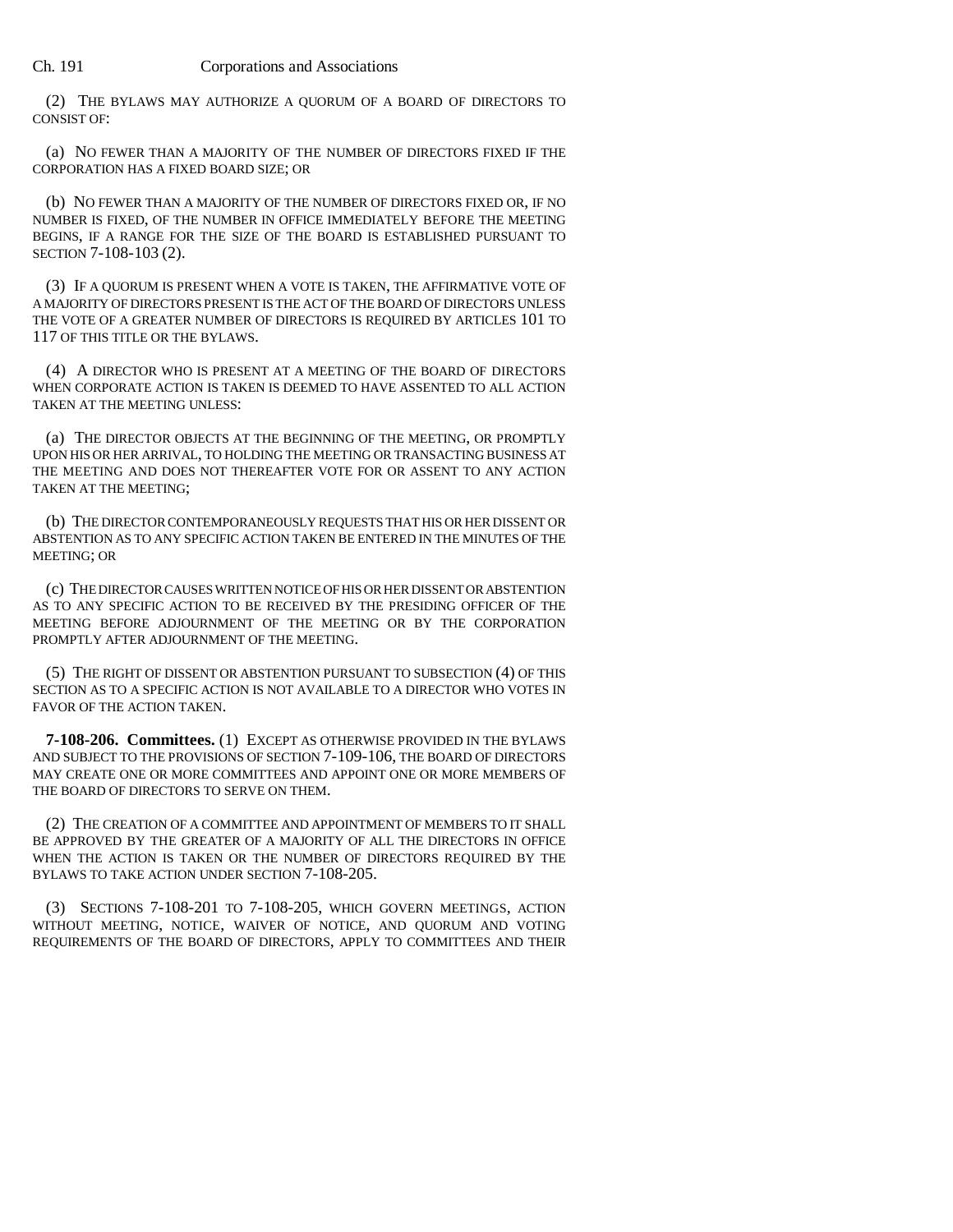MEMBERS AS WELL.

(4) TO THE EXTENT SPECIFIED IN THE BYLAWS OR BY THE BOARD OF DIRECTORS, EACH COMMITTEE SHALL EXERCISE THE AUTHORITY OF THE BOARD OF DIRECTORS UNDER SECTION 7-108-101; EXCEPT THAT A COMMITTEE SHALL NOT:

(a) AUTHORIZE DISTRIBUTIONS;

(b) APPROVE OR PROPOSE TO SHAREHOLDERS ACTION THAT ARTICLES 101 TO 117 OF THIS TITLE REQUIRE TO BE APPROVED BY SHAREHOLDERS;

(c) FILL VACANCIES ON THE BOARD OF DIRECTORS OR ON ANY OF ITS COMMITTEES;

(d) AMEND ARTICLES OF INCORPORATION PURSUANT TO SECTION 7-110-102;

(e) ADOPT, AMEND, OR REPEAL BYLAWS;

(f) APPROVE A PLAN OF MERGER NOT REQUIRING SHAREHOLDER APPROVAL;

(g) AUTHORIZE OR APPROVE REACQUISITION OF SHARES, EXCEPT ACCORDING TO A FORMULA OR METHOD PRESCRIBED BY THE BOARD OF DIRECTORS; OR

(h) AUTHORIZE OR APPROVE THE ISSUANCE OR SALE OF SHARES, OR A CONTRACT FOR THE SALE OF SHARES, OR DETERMINE THE DESIGNATION AND RELATIVE RIGHTS, PREFERENCES, AND LIMITATIONS OF A CLASS OR SERIES OF SHARES; EXCEPT THAT THE BOARD OF DIRECTORS MAY AUTHORIZE A COMMITTEE OR AN OFFICER TO DO SO WITHIN LIMITS SPECIFICALLY PRESCRIBED BY THE BOARD OF DIRECTORS.

(5) THE CREATION OF, DELEGATION OF AUTHORITY TO, OR ACTION BY A COMMITTEE DOES NOT ALONE CONSTITUTE COMPLIANCE BY A DIRECTOR WITH THE STANDARDS OF CONDUCT DESCRIBED IN SECTION 7-108-401.

# PART 3 **OFFICERS**

**7-108-301. Officers.** (1) A CORPORATION SHALL HAVE THE OFFICERS DESIGNATED IN ITS BYLAWS OR BY THE BOARD OF DIRECTORS. AN OFFICER SHALL BE A NATURAL PERSON WHO IS EIGHTEEN YEARS OF AGE OR OLDER.

(2) OFFICERS MAY BE APPOINTED BY THE BOARD OF DIRECTORS OR IN SUCH OTHER MANNER AS THE BOARD OF DIRECTORS OR BYLAWS MAY PROVIDE. A DULY APPOINTED OFFICER MAY APPOINT ONE OR MORE OFFICERS OR ASSISTANT OFFICERS IF AUTHORIZED BY THE BYLAWS OR THE BOARD OF DIRECTORS.

(3) THE BYLAWS OR THE BOARD OF DIRECTORS SHALL DELEGATE TO ONE OR MORE OF THE OFFICERS RESPONSIBILITY FOR THE PREPARATION AND MAINTENANCE OF MINUTES OF THE DIRECTORS' AND SHAREHOLDERS' MEETINGS AND OTHER RECORDS AND INFORMATION REQUIRED TO BE KEPT BY THE CORPORATION UNDER SECTION 7-116-101 AND FOR AUTHENTICATING RECORDS OF THE CORPORATION.

(4) THE SAME INDIVIDUAL MAY SIMULTANEOUSLY HOLD MORE THAN ONE OFFICE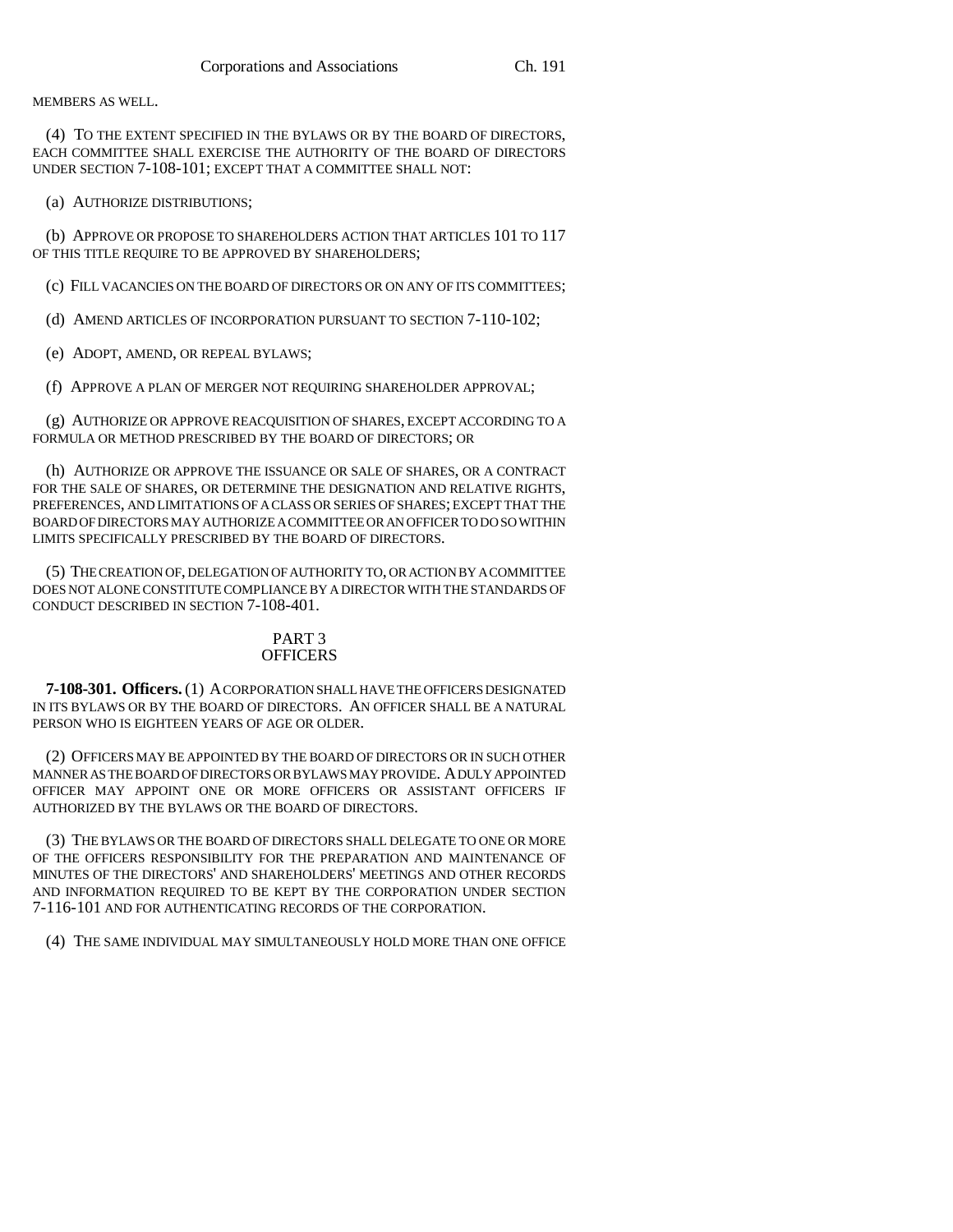IN THE CORPORATION.

**7-108-302. Duties of officers.** EACH OFFICER SHALL HAVE THE AUTHORITY AND SHALL PERFORM THE DUTIES SET FORTH WITH RESPECT TO HIS OR HER OFFICE IN THE BYLAWS OR, TO THE EXTENT NOT INCONSISTENT WITH THE BYLAWS, PRESCRIBED WITH RESPECT TO HIS OR HER OFFICE BY THE BOARD OF DIRECTORS OR BY AN OFFICER AUTHORIZED BY THE BOARD OF DIRECTORS.

**7-108-303. Resignation and removal of officers.** (1) AN OFFICER MAY RESIGN AT ANY TIME BY GIVING WRITTEN NOTICE OF RESIGNATION TO THE CORPORATION.

(2) A RESIGNATION OF AN OFFICER IS EFFECTIVE WHEN THE NOTICE IS RECEIVED BY THE CORPORATION UNLESS THE NOTICE SPECIFIES A LATER EFFECTIVE DATE.

(3) IF A RESIGNATION IS MADE EFFECTIVE AT A LATER DATE, THE BOARD OF DIRECTORS MAY PERMIT THE OFFICER TO REMAIN IN OFFICE UNTIL THE EFFECTIVE DATE AND MAY FILL THE PENDING VACANCY BEFORE THE EFFECTIVE DATE IF THE BOARD OF DIRECTORS PROVIDES THAT THE SUCCESSOR DOES NOT TAKE OFFICE UNTIL THE EFFECTIVE DATE, OR THE BOARD OF DIRECTORS MAY REMOVE THE OFFICER AT ANY TIME BEFORE THE EFFECTIVE DATE AND MAY FILL THE RESULTING VACANCY.

(4) UNLESS OTHERWISE PROVIDED IN THE BYLAWS, THE BOARD OF DIRECTORS MAY REMOVE ANY OFFICER AT ANY TIME WITH OR WITHOUT CAUSE. THE BYLAWS OR THE BOARD OF DIRECTORS MAY MAKE PROVISION FOR THE REMOVAL OF OFFICERS BY OTHER OFFICERS OR BY THE SHAREHOLDERS.

(5) AN OFFICER WHO RESIGNS OR IS REMOVED OR WHOSE APPOINTMENT HAS EXPIRED MAY DELIVER TO THE SECRETARY OF STATE FOR FILING A STATEMENT TO THAT EFFECT PURSUANT TO SECTION 7-116-108.

**7-108-304. Contract rights with respect to officers.** (1) THE APPOINTMENT OF AN OFFICER DOES NOT ITSELF CREATE CONTRACT RIGHTS.

(2) AN OFFICER'S REMOVAL DOES NOT AFFECT THE OFFICER'S CONTRACT RIGHTS, IF ANY, WITH THE CORPORATION. AN OFFICER'S RESIGNATION DOES NOT AFFECT THE CORPORATION'S CONTRACT RIGHTS, IF ANY, WITH THE OFFICER.

# PART 4 STANDARDS OF CONDUCT

**7-108-401. General standards of conduct for directors and officers.** (1) EACH DIRECTOR SHALL DISCHARGE HIS OR HER DUTIES AS A DIRECTOR, INCLUDING HIS OR HER DUTIES AS A MEMBER OF A COMMITTEE, AND EACH OFFICER WITH DISCRETIONARY AUTHORITY SHALL DISCHARGE HIS OR HER DUTIES UNDER THAT AUTHORITY:

(a) IN GOOD FAITH;

(b) WITH THE CARE AN ORDINARILY PRUDENT PERSON IN A LIKE POSITION WOULD EXERCISE UNDER SIMILAR CIRCUMSTANCES; AND

(c) IN A MANNER HE OR SHE REASONABLY BELIEVES TO BE IN THE BEST INTERESTS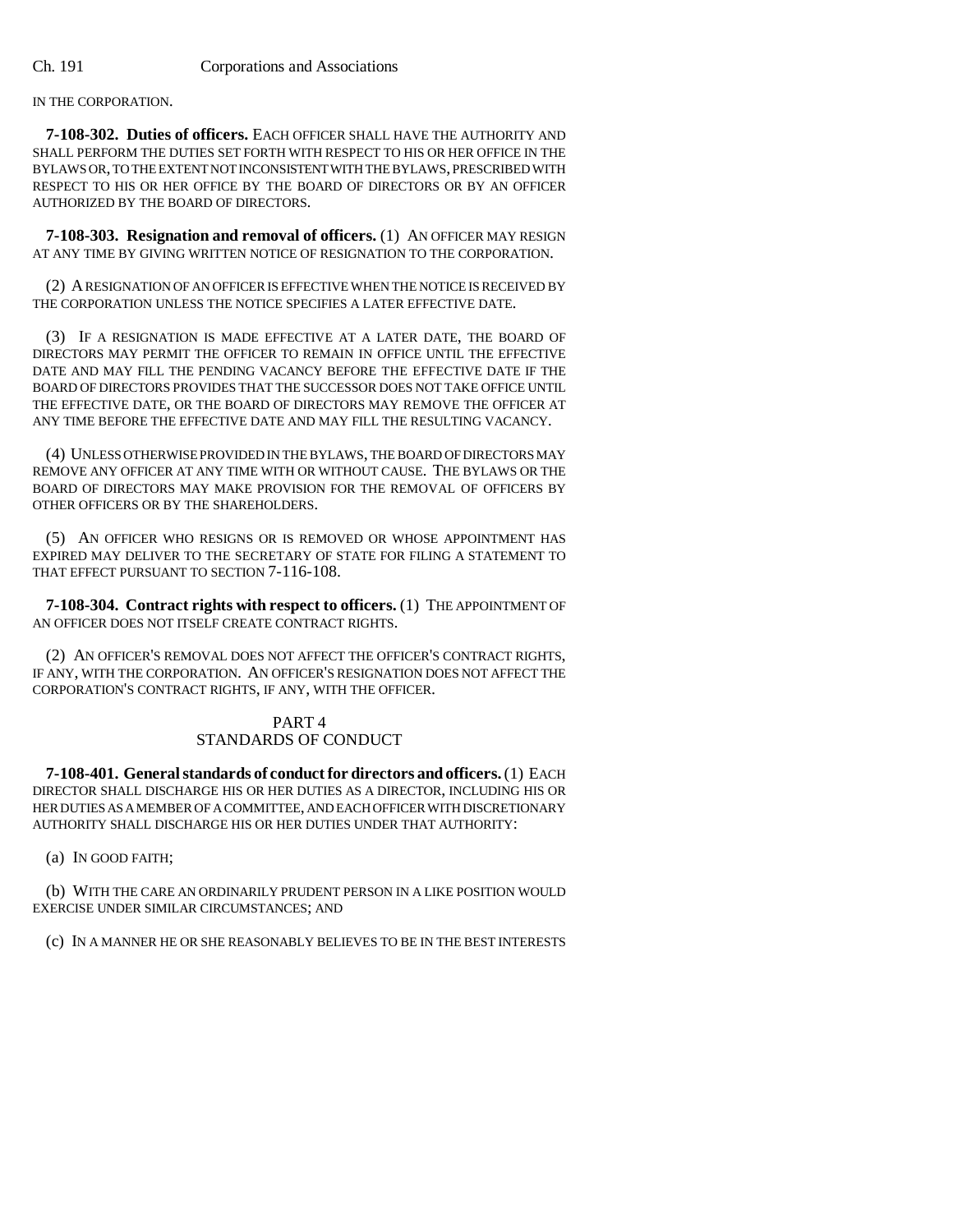OF THE CORPORATION.

(2) IN DISCHARGING HIS OR HER DUTIES, A DIRECTOR OR OFFICER IS ENTITLED TO RELY ON INFORMATION, OPINIONS, REPORTS, OR STATEMENTS, INCLUDING FINANCIAL STATEMENTS AND OTHER FINANCIAL DATA, IF PREPARED OR PRESENTED BY:

(a) ONE OR MORE OFFICERS OR EMPLOYEES OF THE CORPORATION WHOM THE DIRECTOR OR OFFICER REASONABLY BELIEVES TO BE RELIABLE AND COMPETENT IN THE MATTERS PRESENTED;

(b) LEGAL COUNSEL, A PUBLIC ACCOUNTANT, OR ANOTHER PERSON AS TO MATTERS THE DIRECTOR OR OFFICER REASONABLY BELIEVES ARE WITHIN SUCH PERSON'S PROFESSIONAL OR EXPERT COMPETENCE; OR

(c) IN THE CASE OF A DIRECTOR, A COMMITTEE OF THE BOARD OF DIRECTORS OF WHICH THE DIRECTOR IS NOT A MEMBER IF THE DIRECTOR REASONABLY BELIEVES THE COMMITTEE MERITS CONFIDENCE.

(3) A DIRECTOR OR OFFICER IS NOT ACTING IN GOOD FAITH IF HE OR SHE HAS KNOWLEDGE CONCERNING THE MATTER IN QUESTION THAT MAKES RELIANCE OTHERWISE PERMITTED BY SUBSECTION (2) OF THIS SECTION UNWARRANTED.

(4) A DIRECTOR OR OFFICER IS NOT LIABLE AS SUCH TO THE CORPORATION OR ITS SHAREHOLDERS FOR ANY ACTION HE OR SHE TAKES OR OMITS TO TAKE AS A DIRECTOR OR OFFICER, AS THE CASE MAY BE, IF, IN CONNECTION WITH SUCH ACTION OR OMISSION, HE OR SHE PERFORMED THE DUTIES OF THE POSITION IN COMPLIANCE WITH THIS SECTION.

**7-108-402. Limitation of certain liabilities of directors and officers.** (1) IF SO PROVIDED IN THE ARTICLES OF INCORPORATION, THE CORPORATION SHALL ELIMINATE OR LIMIT THE PERSONAL LIABILITY OF A DIRECTOR TO THE CORPORATION OR TO ITS SHAREHOLDERS FOR MONETARY DAMAGES FOR BREACH OF FIDUCIARY DUTY AS A DIRECTOR; EXCEPT THAT ANY SUCH PROVISION SHALL NOT ELIMINATE OR LIMIT THE LIABILITY OF A DIRECTOR TO THE CORPORATION OR TO ITS SHAREHOLDERS FOR MONETARY DAMAGES FOR ANY BREACH OF THE DIRECTOR'S DUTY OF LOYALTY TO THE CORPORATION OR TO ITS SHAREHOLDERS, ACTS OR OMISSIONS NOT IN GOOD FAITH OR WHICH INVOLVE INTENTIONAL MISCONDUCT OR A KNOWING VIOLATION OF LAW, ACTS SPECIFIED IN SECTION 7-108-403, OR ANY TRANSACTION FROM WHICH THE DIRECTOR DIRECTLY OR INDIRECTLY DERIVED AN IMPROPER PERSONAL BENEFIT. NO SUCH PROVISION SHALL ELIMINATE OR LIMIT THE LIABILITY OF A DIRECTOR TO THE CORPORATION OR TO ITS SHAREHOLDERS FOR MONETARY DAMAGES FOR ANY ACT OR OMISSION OCCURRING BEFORE THE DATE WHEN SUCH PROVISION BECOMES EFFECTIVE.

(2) NO DIRECTOR OR OFFICER SHALL BE PERSONALLY LIABLE FOR ANY INJURY TO PERSON OR PROPERTY ARISING OUT OF A TORT COMMITTED BY AN EMPLOYEE UNLESS SUCH DIRECTOR OR OFFICER WAS PERSONALLY INVOLVED IN THE SITUATION GIVING RISE TO THE LITIGATION OR UNLESS SUCH DIRECTOR OR OFFICER COMMITTED A CRIMINAL OFFENSE IN CONNECTION WITH SUCH SITUATION. THE PROTECTION AFFORDED IN THIS SUBSECTION (2) SHALL NOT RESTRICT OTHER COMMON-LAW PROTECTIONS AND RIGHTS THAT A DIRECTOR OR OFFICER MAY HAVE. THIS SUBSECTION (2) SHALL NOT RESTRICT THE CORPORATION'S RIGHT TO ELIMINATE OR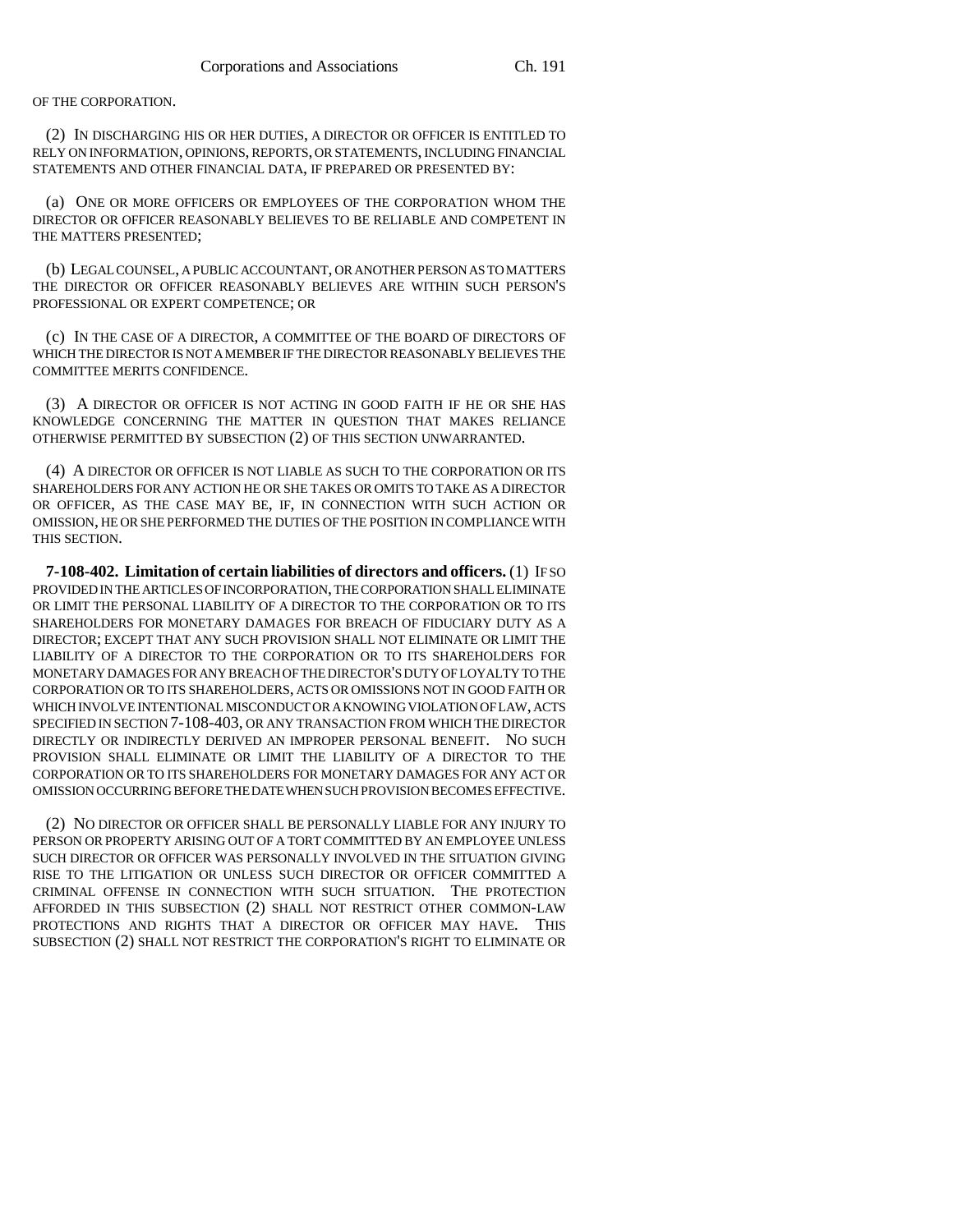LIMIT THE PERSONAL LIABILITY OF A DIRECTOR TO THE CORPORATION OR TO ITS SHAREHOLDERS FOR MONETARY DAMAGES FOR BREACH OF FIDUCIARY DUTY AS A DIRECTOR AS PROVIDED IN SUBSECTION (1) OF THIS SECTION.

**7-108-403. Liability of directors for unlawful distributions.** (1) A DIRECTOR WHO VOTES FOR OR ASSENTS TO A DISTRIBUTION MADE IN VIOLATION OF SECTION 7-106-401 OR THE ARTICLES OF INCORPORATION IS PERSONALLY LIABLE TO THE CORPORATION FOR THE AMOUNT OF THE DISTRIBUTION THAT EXCEEDS WHAT COULD HAVE BEEN DISTRIBUTED WITHOUT VIOLATING SAID SECTION OR THE ARTICLES OF INCORPORATION IF IT IS ESTABLISHED THAT THE DIRECTOR DID NOT PERFORM THE DIRECTOR'S DUTIES IN COMPLIANCE WITH SECTION 7-108-401. IN ANY PROCEEDING COMMENCED UNDER THIS SECTION, A DIRECTOR SHALL HAVE ALL OF THE DEFENSES ORDINARILY AVAILABLE TO A DIRECTOR.

(2) A DIRECTOR HELD LIABLE UNDER SUBSECTION (1) OF THIS SECTION FOR AN UNLAWFUL DISTRIBUTION IS ENTITLED TO CONTRIBUTION:

(a) FROM EVERY OTHER DIRECTOR WHO COULD BE HELD LIABLE UNDER SUBSECTION (1) OF THIS SECTION FOR THE UNLAWFUL DISTRIBUTION; AND

(b) FROM EACH SHAREHOLDER WHO ACCEPTED THE DISTRIBUTION KNOWING THE DISTRIBUTION WAS MADE IN VIOLATION OF SECTION 7-106-401 OR THE ARTICLES OF INCORPORATION, THE AMOUNT OF THE CONTRIBUTION FROM SUCH SHAREHOLDER BEING THE AMOUNT OF THE DISTRIBUTION TO THAT SHAREHOLDER THAT EXCEEDS WHAT COULD HAVE BEEN DISTRIBUTED TO THAT SHAREHOLDER WITHOUT VIOLATING SAID SECTION OR THE ARTICLES OF INCORPORATION.

## PART 5 DIRECTOR - CONFLICTS OF INTEREST

**7-108-501. Conflicting interest transaction.** (1) AS USED IN THIS SECTION, "CONFLICTING INTEREST TRANSACTION" MEANS ANY OF THE FOLLOWING:

(a) A LOAN OR OTHER ASSISTANCE BY A CORPORATION TO A DIRECTOR OF THE CORPORATION OR TO AN ENTITY IN WHICH A DIRECTOR OF THE CORPORATION IS A DIRECTOR OR OFFICER OR HAS A FINANCIAL INTEREST;

(b) A GUARANTY BY A CORPORATION OF AN OBLIGATION OF A DIRECTOR OF THE CORPORATION OR OF AN OBLIGATION OF AN ENTITY IN WHICH A DIRECTOR OF THE CORPORATION IS A DIRECTOR OR OFFICER OR HAS A FINANCIAL INTEREST; OR

(c) A CONTRACT OR TRANSACTION BETWEEN A CORPORATION AND A DIRECTOR OF THE CORPORATION OR BETWEEN THE CORPORATION AND AN ENTITY IN WHICH A DIRECTOR OF THE CORPORATION IS A DIRECTOR OR OFFICER OR HAS A FINANCIAL INTEREST.

(2) NO CONFLICTING INTEREST TRANSACTION SHALL BE VOID OR VOIDABLE OR BE ENJOINED, SET ASIDE, OR GIVE RISE TO AN AWARD OF DAMAGES OR OTHER SANCTIONS IN A PROCEEDING BY A SHAREHOLDER OR BY OR IN THE RIGHT OF THE CORPORATION, SOLELY BECAUSE THE CONFLICTING INTEREST TRANSACTION INVOLVES A DIRECTOR OF THE CORPORATION OR AN ENTITY IN WHICH A DIRECTOR OF THE CORPORATION IS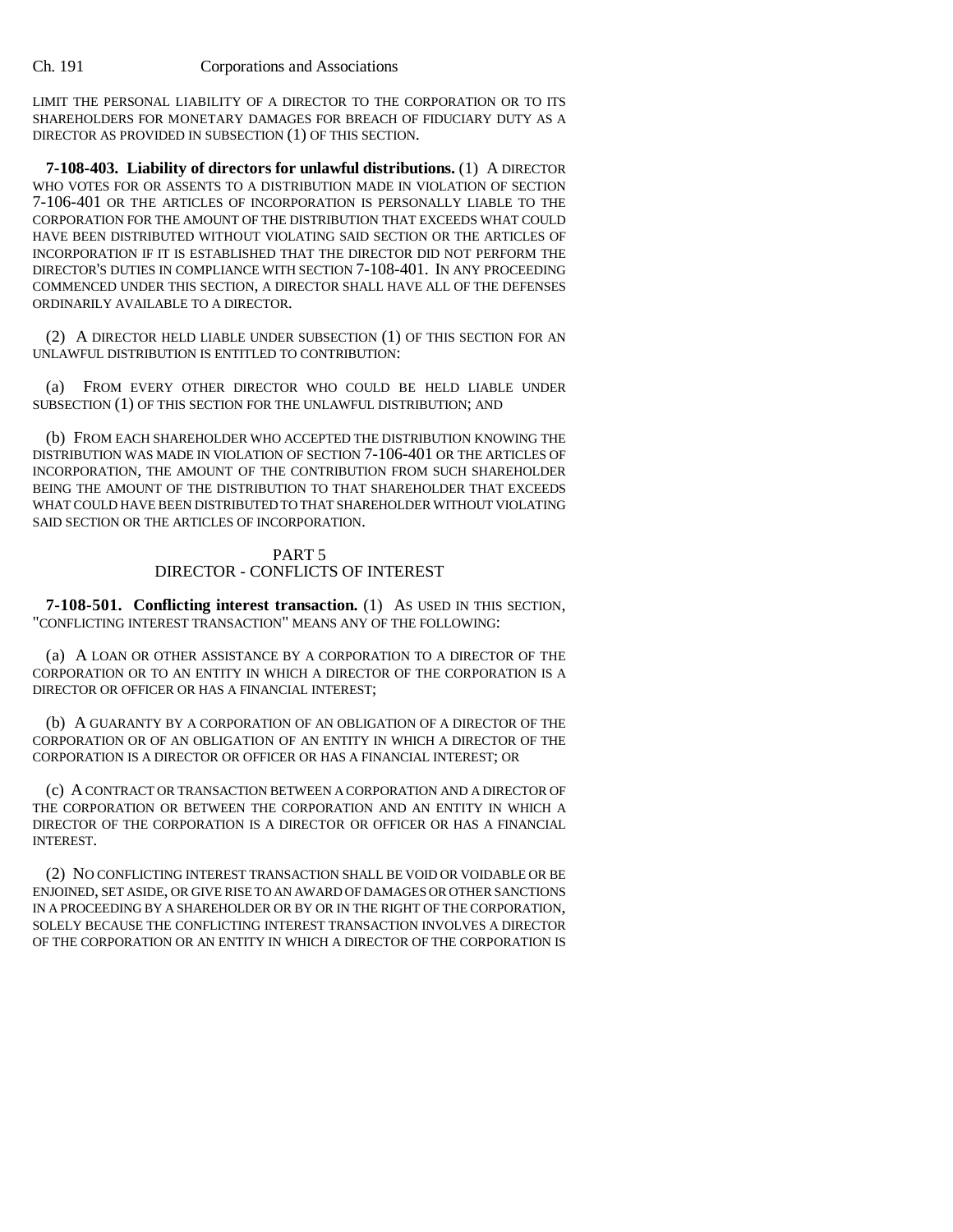A DIRECTOR OR OFFICER OR HAS A FINANCIAL INTEREST OR SOLELY BECAUSE THE DIRECTOR IS PRESENT AT OR PARTICIPATES IN THE MEETING OF THE CORPORATION'S BOARD OF DIRECTORS OR OF THE COMMITTEE OF THE BOARD OF DIRECTORS WHICH AUTHORIZES, APPROVES, OR RATIFIES THE CONFLICTING INTEREST TRANSACTION OR SOLELY BECAUSE THE DIRECTOR'S VOTE IS COUNTED FOR SUCH PURPOSE IF:

(a) THE MATERIAL FACTS AS TO THE DIRECTOR'S RELATIONSHIP OR INTEREST AND AS TO THE CONFLICTING INTEREST TRANSACTION ARE DISCLOSED OR ARE KNOWN TO THE BOARD OF DIRECTORS OR THE COMMITTEE, AND THE BOARD OF DIRECTORS OR COMMITTEE IN GOOD FAITH AUTHORIZES, APPROVES, OR RATIFIES THE CONFLICTING INTEREST TRANSACTION BY THE AFFIRMATIVE VOTE OF A MAJORITY OF THE DISINTERESTED DIRECTORS, EVEN THOUGH THE DISINTERESTED DIRECTORS ARE LESS THAN A QUORUM; OR

(b) THE MATERIAL FACTS AS TO THE DIRECTOR'S RELATIONSHIP OR INTEREST AND AS TO THE CONFLICTING INTEREST TRANSACTION ARE DISCLOSED OR ARE KNOWN TO THE SHAREHOLDERS ENTITLED TO VOTE THEREON, AND THE CONFLICTING INTEREST TRANSACTION IS SPECIFICALLY AUTHORIZED, APPROVED, OR RATIFIED IN GOOD FAITH BY A VOTE OF THE SHAREHOLDERS; OR

(c) THE CONFLICTING INTEREST TRANSACTION IS FAIR AS TO THE CORPORATION AS OF THE TIME IT IS AUTHORIZED, APPROVED, OR RATIFIED BY THE BOARD OF DIRECTORS, A COMMITTEE THEREOF, OR THE SHAREHOLDERS.

(3) COMMON OR INTERESTED DIRECTORS MAY BE COUNTED IN DETERMINING THE PRESENCE OF A QUORUM AT A MEETING OF THE BOARD OF DIRECTORS OR OF A COMMITTEE WHICH AUTHORIZES, APPROVES, OR RATIFIES THE CONFLICTING INTEREST TRANSACTION.

(4) A BOARD OF DIRECTORS OR A COMMITTEE THEREOF SHALL NOT AUTHORIZE A LOAN, BY THE CORPORATION TO A DIRECTOR OF THE CORPORATION OR TO AN ENTITY IN WHICH A DIRECTOR OF THE CORPORATION IS A DIRECTOR OR OFFICER OR HAS A FINANCIAL INTEREST, OR A GUARANTY, BY THE CORPORATION OF AN OBLIGATION OF A DIRECTOR OF THE CORPORATION OR OF AN OBLIGATION OF AN ENTITY IN WHICH A DIRECTOR OF THE CORPORATION IS A DIRECTOR OR OFFICER OR HAS A FINANCIAL INTEREST, PURSUANT TO PARAGRAPH (a) OF SUBSECTION (2) OF THIS SECTION UNTIL AT LEAST TEN DAYS AFTER WRITTEN NOTICE OF THE PROPOSED AUTHORIZATION OF THE LOAN OR GUARANTY HAS BEEN GIVEN TO THE SHAREHOLDERS WHO WOULD BE ENTITLED TO VOTE THEREON IF THE ISSUE OF THE LOAN OR GUARANTY WERE SUBMITTED TO A VOTE OF THE SHAREHOLDERS.

## **ARTICLE 109 Indemnification**

**7-109-101. Definitions.** AS USED IN THIS ARTICLE:

(1) "CORPORATION" INCLUDES ANY DOMESTIC OR FOREIGN ENTITY THAT IS A PREDECESSOR OF A CORPORATION BY REASON OF A MERGER OR OTHER TRANSACTION IN WHICH THE PREDECESSOR'S EXISTENCE CEASED UPON CONSUMMATION OF THE TRANSACTION.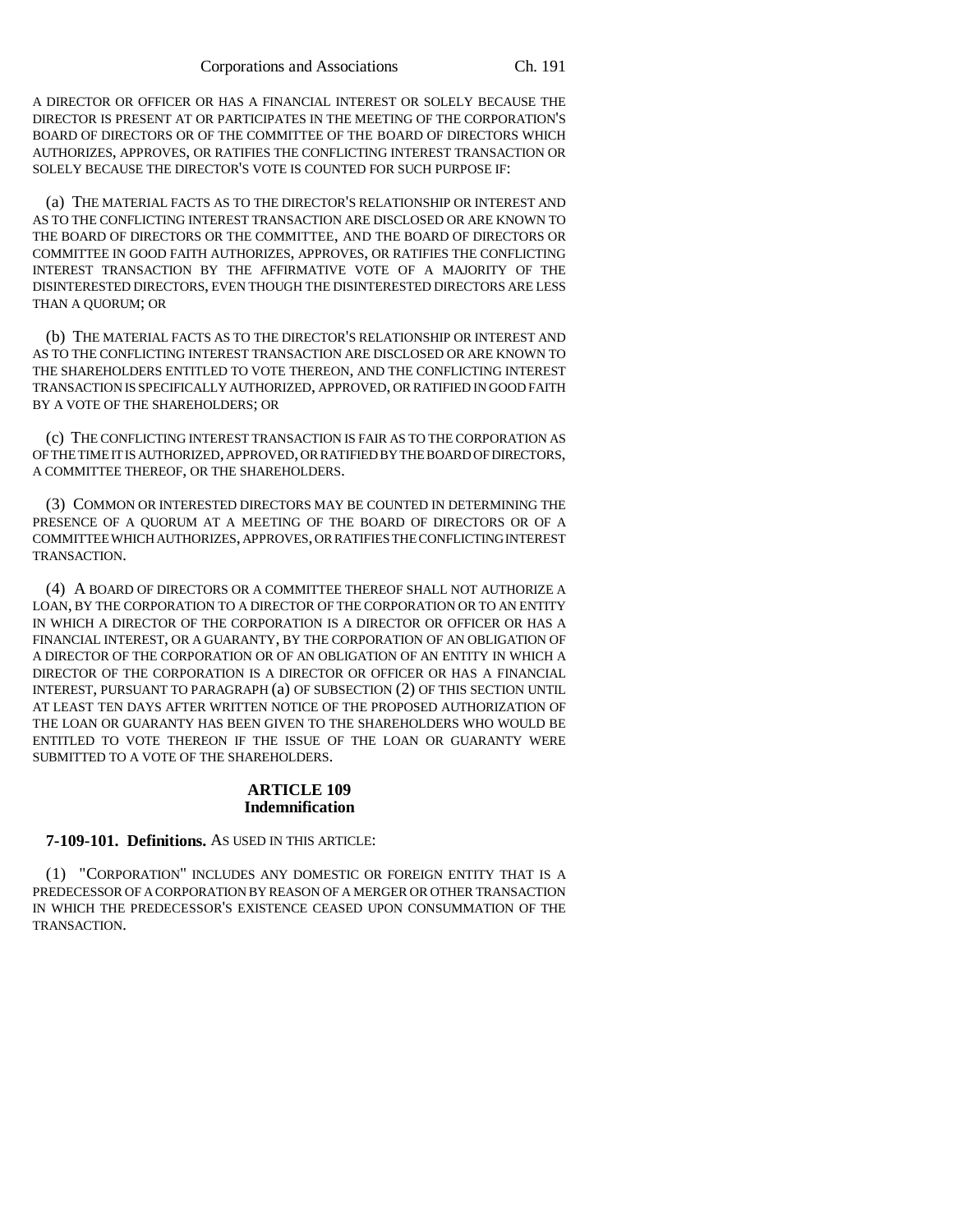(2) "DIRECTOR" MEANS AN INDIVIDUAL WHO IS OR WAS A DIRECTOR OF A CORPORATION OR AN INDIVIDUAL WHO, WHILE A DIRECTOR OF A CORPORATION, IS OR WAS SERVING AT THE CORPORATION'S REQUEST AS A DIRECTOR, OFFICER, PARTNER, TRUSTEE, EMPLOYEE, FIDUCIARY, OR AGENT OF ANOTHER DOMESTIC OR FOREIGN CORPORATION OR OTHER PERSON OR OF AN EMPLOYEE BENEFIT PLAN. A DIRECTOR IS CONSIDERED TO BE SERVING AN EMPLOYEE BENEFIT PLAN AT THE CORPORATION'S REQUEST IF HIS OR HER DUTIES TO THE CORPORATION ALSO IMPOSE DUTIES ON, OR OTHERWISE INVOLVE SERVICES BY, THE DIRECTOR TO THE PLAN OR TO PARTICIPANTS IN OR BENEFICIARIES OF THE PLAN. "DIRECTOR" INCLUDES, UNLESS THE CONTEXT REQUIRES OTHERWISE, THE ESTATE OR PERSONAL REPRESENTATIVE OF A DIRECTOR.

(3) "EXPENSES" INCLUDES COUNSEL FEES.

(4) "LIABILITY" MEANS THE OBLIGATION INCURRED WITH RESPECT TO A PROCEEDING TO PAY A JUDGMENT, SETTLEMENT, PENALTY, FINE, INCLUDING AN EXCISE TAX ASSESSED WITH RESPECT TO AN EMPLOYEE BENEFIT PLAN, OR REASONABLE EXPENSES.

(5) "OFFICIAL CAPACITY" MEANS, WHEN USED WITH RESPECT TO A DIRECTOR, THE OFFICE OF DIRECTOR IN A CORPORATION AND, WHEN USED WITH RESPECT TO A PERSON OTHER THAN A DIRECTOR AS CONTEMPLATED IN SECTION 7-109-107, THE OFFICE IN A CORPORATION HELD BY THE OFFICER OR THE EMPLOYMENT, FIDUCIARY, OR AGENCY RELATIONSHIP UNDERTAKEN BY THE EMPLOYEE, FIDUCIARY, OR AGENT ON BEHALF OF THE CORPORATION. "OFFICIAL CAPACITY" DOES NOT INCLUDE SERVICE FOR ANY OTHER DOMESTIC OR FOREIGN CORPORATION OR OTHER PERSON OR EMPLOYEE BENEFIT PLAN.

(6) "PARTY" INCLUDES A PERSON WHO WAS, IS, OR IS THREATENED TO BE MADE A NAMED DEFENDANT OR RESPONDENT IN A PROCEEDING.

(7) "PROCEEDING" MEANS ANY THREATENED, PENDING, OR COMPLETED ACTION, SUIT, OR PROCEEDING, WHETHER CIVIL, CRIMINAL, ADMINISTRATIVE, OR INVESTIGATIVE AND WHETHER FORMAL OR INFORMAL.

**7-109-102. Authority to indemnify directors.** (1) EXCEPT AS PROVIDED IN SUBSECTION (4) OF THIS SECTION, A CORPORATION MAY INDEMNIFY A PERSON MADE A PARTY TO A PROCEEDING BECAUSE THE PERSON IS OR WAS A DIRECTOR AGAINST LIABILITY INCURRED IN THE PROCEEDING IF:

(a) THE PERSON CONDUCTED HIMSELF OR HERSELF IN GOOD FAITH; AND

(b) THE PERSON REASONABLY BELIEVED:

(I) IN THE CASE OF CONDUCT IN AN OFFICIAL CAPACITY WITH THE CORPORATION, THAT HIS OR HER CONDUCT WAS IN THE CORPORATION'S BEST INTERESTS; AND

(II) IN ALL OTHER CASES, THAT HIS OR HER CONDUCT WAS AT LEAST NOT OPPOSED TO THE CORPORATION'S BEST INTERESTS; AND

(c) IN THE CASE OF ANY CRIMINAL PROCEEDING, THE PERSON HAD NO REASONABLE CAUSE TO BELIEVE HIS OR HER CONDUCT WAS UNLAWFUL.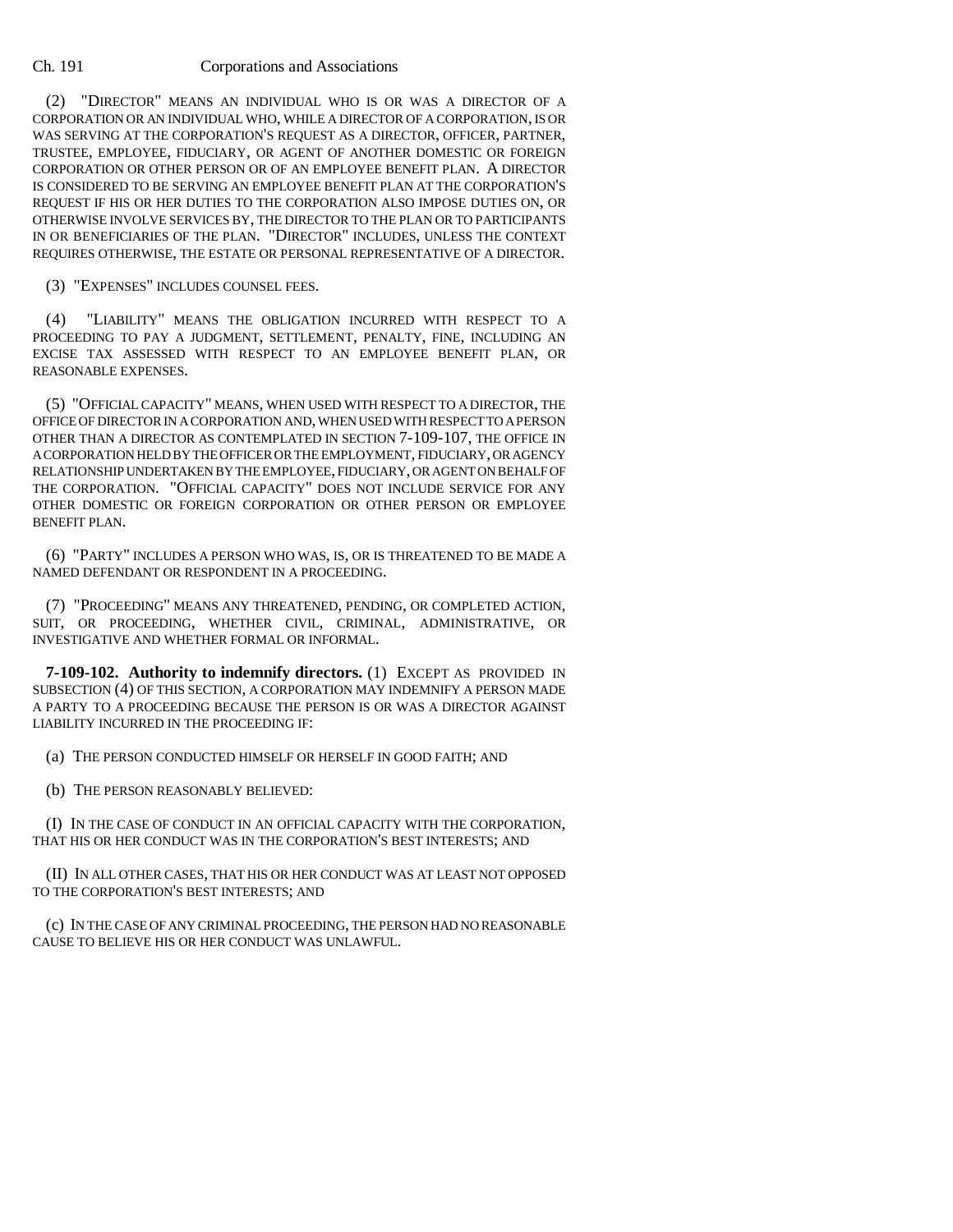(2) A DIRECTOR'S CONDUCT WITH RESPECT TO AN EMPLOYEE BENEFIT PLAN FOR A PURPOSE THE DIRECTOR REASONABLY BELIEVED TO BE IN THE INTERESTS OF THE PARTICIPANTS IN OR BENEFICIARIES OF THE PLAN IS CONDUCT THAT SATISFIES THE REQUIREMENT OF SUBPARAGRAPH (II) OF PARAGRAPH (b) OF SUBSECTION (1) OF THIS SECTION. A DIRECTOR'S CONDUCT WITH RESPECT TO AN EMPLOYEE BENEFIT PLAN FOR A PURPOSE THAT THE DIRECTOR DID NOT REASONABLY BELIEVE TO BE IN THE INTERESTS OF THE PARTICIPANTS IN OR BENEFICIARIES OF THE PLAN SHALL BE DEEMED NOT TO SATISFY THE REQUIREMENTS OF PARAGRAPH (a) OF SUBSECTION (1) OF THIS SECTION.

(3) THE TERMINATION OF A PROCEEDING BY JUDGMENT, ORDER, SETTLEMENT, CONVICTION, OR UPON A PLEA OF NOLO CONTENDERE OR ITS EQUIVALENT IS NOT, OF ITSELF, DETERMINATIVE THAT THE DIRECTOR DID NOT MEET THE STANDARD OF CONDUCT DESCRIBED IN THIS SECTION.

(4) A CORPORATION MAY NOT INDEMNIFY A DIRECTOR UNDER THIS SECTION:

(a) IN CONNECTION WITH A PROCEEDING BY OR IN THE RIGHT OF THE CORPORATION IN WHICH THE DIRECTOR WAS ADJUDGED LIABLE TO THE CORPORATION; OR

(b) IN CONNECTION WITH ANY OTHER PROCEEDING CHARGING THAT THE DIRECTOR DERIVED AN IMPROPER PERSONAL BENEFIT, WHETHER OR NOT INVOLVING ACTION IN AN OFFICIAL CAPACITY, IN WHICH PROCEEDING THE DIRECTOR WAS ADJUDGED LIABLE ON THE BASIS THAT HE OR SHE DERIVED AN IMPROPER PERSONAL BENEFIT.

(5) INDEMNIFICATION PERMITTED UNDER THIS SECTION IN CONNECTION WITH A PROCEEDING BY OR IN THE RIGHT OF THE CORPORATION IS LIMITED TO REASONABLE EXPENSES INCURRED IN CONNECTION WITH THE PROCEEDING.

**7-109-103. Mandatory indemnification of directors.** UNLESS LIMITED BY ITS ARTICLES OF INCORPORATION, A CORPORATION SHALL INDEMNIFY A PERSON WHO WAS WHOLLY SUCCESSFUL, ON THE MERITS OR OTHERWISE, IN THE DEFENSE OF ANY PROCEEDING TO WHICH THE PERSON WAS A PARTY BECAUSE THE PERSON IS OR WAS A DIRECTOR, AGAINST REASONABLE EXPENSES INCURRED BY HIM OR HER IN CONNECTION WITH THE PROCEEDING.

**7-109-104. Advance of expenses to directors.** (1) A CORPORATION MAY PAY FOR OR REIMBURSE THE REASONABLE EXPENSES INCURRED BY A DIRECTOR WHO IS A PARTY TO A PROCEEDING IN ADVANCE OF FINAL DISPOSITION OF THE PROCEEDING IF:

(a) THE DIRECTOR FURNISHES TO THE CORPORATION A WRITTEN AFFIRMATION OF THE DIRECTOR'S GOOD FAITH BELIEF THAT HE OR SHE HAS MET THE STANDARD OF CONDUCT DESCRIBED IN SECTION 7-109-102;

(b) THE DIRECTOR FURNISHES TO THE CORPORATION A WRITTEN UNDERTAKING, EXECUTED PERSONALLY OR ON THE DIRECTOR'S BEHALF, TO REPAY THE ADVANCE IF IT IS ULTIMATELY DETERMINED THAT HE OR SHE DID NOT MEET THE STANDARD OF CONDUCT; AND

(c) A DETERMINATION IS MADE THAT THE FACTS THEN KNOWN TO THOSE MAKING THE DETERMINATION WOULD NOT PRECLUDE INDEMNIFICATION UNDER THIS ARTICLE.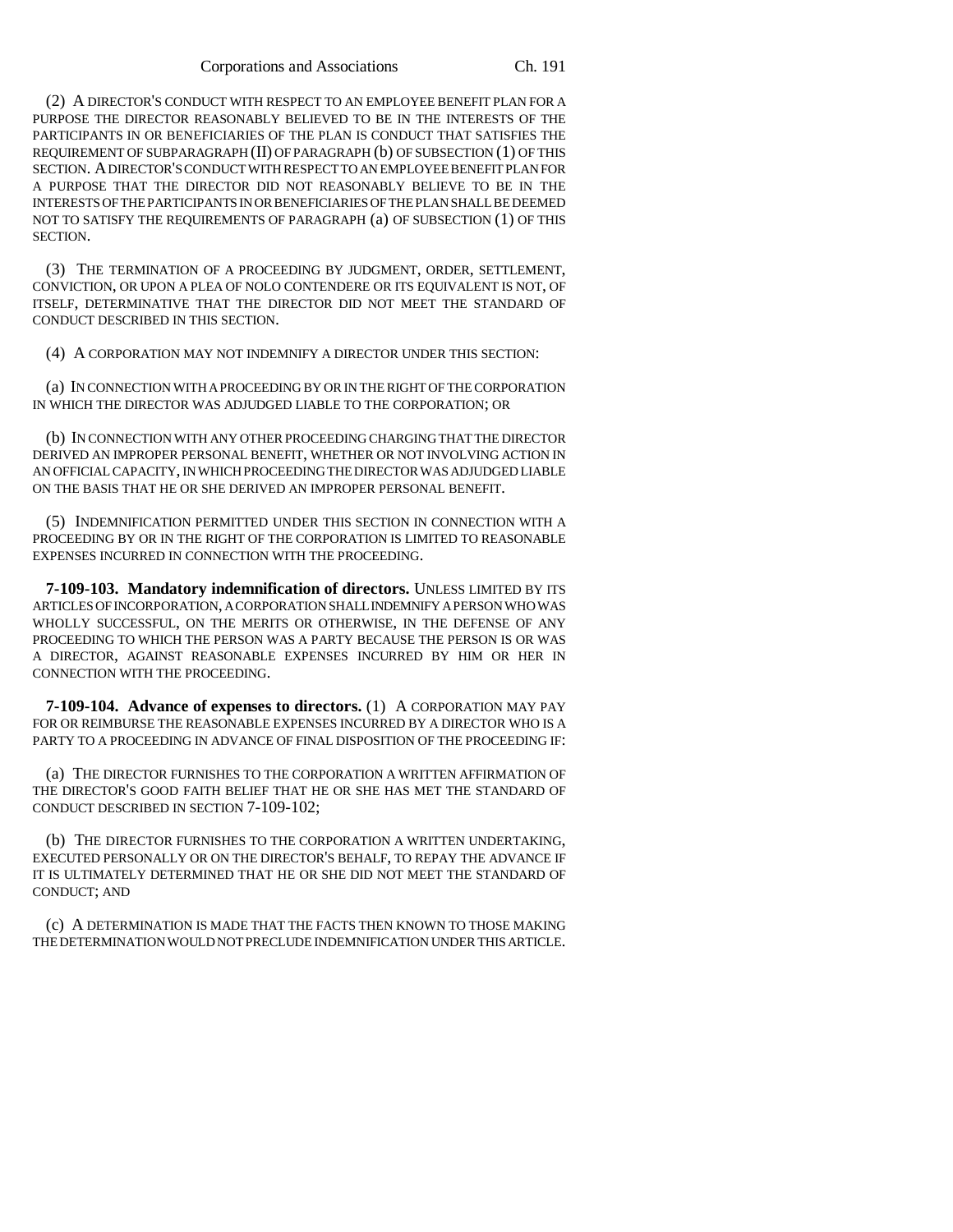(2) THE UNDERTAKING REQUIRED BY PARAGRAPH (b) OF SUBSECTION (1) OF THIS SECTION SHALL BE AN UNLIMITED GENERAL OBLIGATION OF THE DIRECTOR BUT NEED NOT BE SECURED AND MAY BE ACCEPTED WITHOUT REFERENCE TO FINANCIAL ABILITY TO MAKE REPAYMENT.

(3) DETERMINATIONS AND AUTHORIZATIONS OF PAYMENTS UNDER THIS SECTION SHALL BE MADE IN THE MANNER SPECIFIED IN SECTION 7-109-106.

**7-109-105. Court-ordered indemnification of directors.** (1) UNLESS OTHERWISE PROVIDED IN THE ARTICLES OF INCORPORATION, A DIRECTOR WHO IS OR WAS A PARTY TO A PROCEEDING MAY APPLY FOR INDEMNIFICATION TO THE COURT CONDUCTING THE PROCEEDING OR TO ANOTHER COURT OF COMPETENT JURISDICTION. ON RECEIPT OF AN APPLICATION, THE COURT, AFTER GIVING ANY NOTICE THE COURT CONSIDERS NECESSARY, MAY ORDER INDEMNIFICATION IN THE FOLLOWING MANNER:

(a) IF IT DETERMINES THAT THE DIRECTOR IS ENTITLED TO MANDATORY INDEMNIFICATION UNDER SECTION 7-109-103, THE COURT SHALL ORDER INDEMNIFICATION, IN WHICH CASE THE COURT SHALL ALSO ORDER THE CORPORATION TO PAY THE DIRECTOR'S REASONABLE EXPENSES INCURRED TO OBTAIN COURT-ORDERED INDEMNIFICATION.

(b) IF IT DETERMINES THAT THE DIRECTOR IS FAIRLY AND REASONABLY ENTITLED TO INDEMNIFICATION IN VIEW OF ALL THE RELEVANT CIRCUMSTANCES, WHETHER OR NOT THE DIRECTOR MET THE STANDARD OF CONDUCT SET FORTH IN SECTION 7-109-102 (1) OR WAS ADJUDGED LIABLE IN THE CIRCUMSTANCES DESCRIBED IN SECTION 7-109-102 (4), THE COURT MAY ORDER SUCH INDEMNIFICATION AS THE COURT DEEMS PROPER; EXCEPT THAT THE INDEMNIFICATION WITH RESPECT TO ANY PROCEEDING IN WHICH LIABILITY SHALL HAVE BEEN ADJUDGED IN THE CIRCUMSTANCES DESCRIBED IN SECTION 7-109-102 (4) IS LIMITED TO REASONABLE EXPENSES INCURRED IN CONNECTION WITH THE PROCEEDING AND REASONABLE EXPENSES INCURRED TO OBTAIN COURT-ORDERED INDEMNIFICATION.

**7-109-106. Determination and authorization of indemnification of directors.** (1) A CORPORATION MAY NOT INDEMNIFY A DIRECTOR UNDER SECTION 7-109-102 UNLESS AUTHORIZED IN THE SPECIFIC CASE AFTER A DETERMINATION HAS BEEN MADE THAT INDEMNIFICATION OF THE DIRECTOR IS PERMISSIBLE IN THE CIRCUMSTANCES BECAUSE THE DIRECTOR HAS MET THE STANDARD OF CONDUCT SET FORTH IN SECTION 7-109-102. A CORPORATION SHALL NOT ADVANCE EXPENSES TO A DIRECTOR UNDER SECTION 7-109-104 UNLESS AUTHORIZED IN THE SPECIFIC CASE AFTER THE WRITTEN AFFIRMATION AND UNDERTAKING REQUIRED BY SECTION 7-109-104 (1) (a) AND (1) (b) ARE RECEIVED AND THE DETERMINATION REQUIRED BY SECTION 7-109-104(1) (c) HAS BEEN MADE.

(2) THE DETERMINATIONS REQUIRED BY SUBSECTION (1) OF THIS SECTION SHALL BE MADE:

(a) BY THE BOARD OF DIRECTORS BY A MAJORITY VOTE OF THOSE PRESENT AT A MEETING AT WHICH A QUORUM IS PRESENT, AND ONLY THOSE DIRECTORS NOT PARTIES TO THE PROCEEDING SHALL BE COUNTED IN SATISFYING THE QUORUM; OR

(b) IF A QUORUM CANNOT BE OBTAINED, BY A MAJORITY VOTE OF A COMMITTEE OF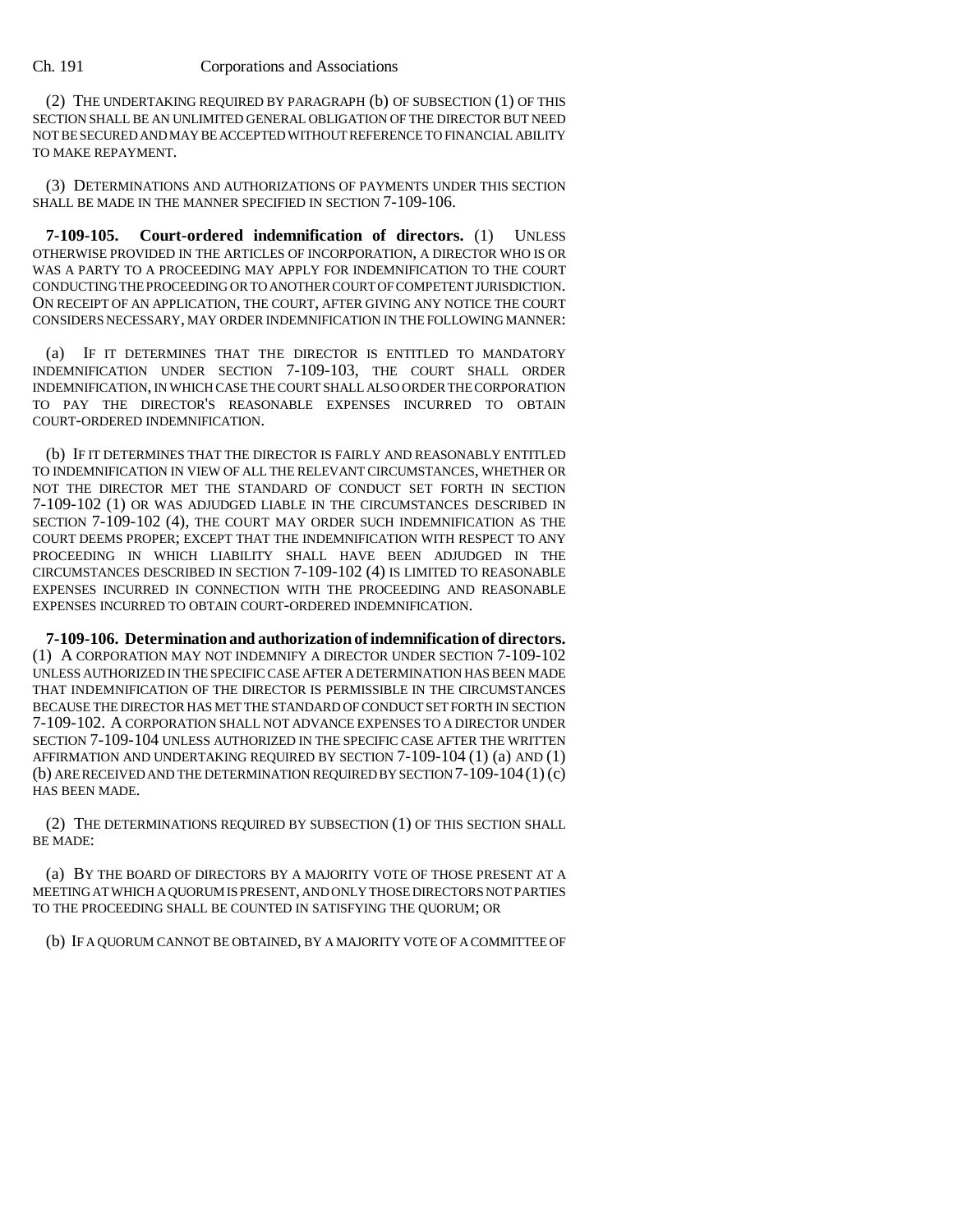THE BOARD OF DIRECTORS DESIGNATED BY THE BOARD OF DIRECTORS, WHICH COMMITTEE SHALL CONSIST OF TWO OR MORE DIRECTORS NOT PARTIES TO THE PROCEEDING; EXCEPT THAT DIRECTORS WHO ARE PARTIES TO THE PROCEEDING MAY PARTICIPATE IN THE DESIGNATION OF DIRECTORS FOR THE COMMITTEE.

(3) IF A QUORUM CANNOT BE OBTAINED AS CONTEMPLATED IN PARAGRAPH (a) OF SUBSECTION (2) OF THIS SECTION, AND A COMMITTEE CANNOT BE ESTABLISHED UNDER PARAGRAPH (b) OF SUBSECTION (2) OF THIS SECTION, OR, EVEN IF A QUORUM IS OBTAINED OR A COMMITTEE IS DESIGNATED, IF A MAJORITY OF THE DIRECTORS CONSTITUTING SUCH QUORUM OR SUCH COMMITTEE SO DIRECTS, THE DETERMINATION REQUIRED TO BE MADE BY SUBSECTION (1) OF THIS SECTION SHALL BE MADE:

(a) BY INDEPENDENT LEGAL COUNSEL SELECTED BY A VOTE OF THE BOARD OF DIRECTORS OR THE COMMITTEE IN THE MANNER SPECIFIED IN PARAGRAPH (a) OR (b) OF SUBSECTION (2) OF THIS SECTION OR, IF A QUORUM OF THE FULL BOARD CANNOT BE OBTAINED AND A COMMITTEE CANNOT BE ESTABLISHED, BY INDEPENDENT LEGAL COUNSEL SELECTED BY A MAJORITY VOTE OF THE FULL BOARD OF DIRECTORS; OR

(b) BY THE SHAREHOLDERS.

(4) AUTHORIZATION OF INDEMNIFICATION AND ADVANCE OF EXPENSES SHALL BE MADE IN THE SAME MANNER AS THE DETERMINATION THAT INDEMNIFICATION OR ADVANCE OF EXPENSES IS PERMISSIBLE; EXCEPT THAT, IF THE DETERMINATION THAT INDEMNIFICATION OR ADVANCE OF EXPENSES IS PERMISSIBLE IS MADE BY INDEPENDENT LEGAL COUNSEL, AUTHORIZATION OF INDEMNIFICATION AND ADVANCE OF EXPENSES SHALL BE MADE BY THE BODY THAT SELECTED SUCH COUNSEL.

**7-109-107. Indemnification of officers, employees, fiduciaries, and agents.** (1) UNLESS OTHERWISE PROVIDED IN THE ARTICLES OF INCORPORATION:

(a) AN OFFICER IS ENTITLED TO MANDATORY INDEMNIFICATION UNDER SECTION 7-109-103, AND IS ENTITLED TO APPLY FOR COURT-ORDERED INDEMNIFICATION UNDER SECTION 7-109-105, IN EACH CASE TO THE SAME EXTENT AS A DIRECTOR;

(b) A CORPORATION MAY INDEMNIFY AND ADVANCE EXPENSES TO AN OFFICER, EMPLOYEE, FIDUCIARY, OR AGENT OF THE CORPORATION TO THE SAME EXTENT AS TO A DIRECTOR; AND

(c) A CORPORATION MAY ALSO INDEMNIFY AND ADVANCE EXPENSES TO AN OFFICER, EMPLOYEE, FIDUCIARY, OR AGENT WHO IS NOT A DIRECTOR TO A GREATER EXTENT, IF NOT INCONSISTENT WITH PUBLIC POLICY, AND IF PROVIDED FOR BY ITS BYLAWS, GENERAL OR SPECIFIC ACTION OF ITS BOARD OF DIRECTORS OR SHAREHOLDERS, OR CONTRACT.

**7-109-108. Insurance.** A CORPORATION MAY PURCHASE AND MAINTAIN INSURANCE ON BEHALF OF A PERSON WHO IS OR WAS A DIRECTOR, OFFICER, EMPLOYEE, FIDUCIARY, OR AGENT OF THE CORPORATION, OR WHO, WHILE A DIRECTOR, OFFICER, EMPLOYEE, FIDUCIARY, OR AGENT OF THE CORPORATION, IS OR WAS SERVING AT THE REQUEST OF THE CORPORATION AS A DIRECTOR, OFFICER, PARTNER, TRUSTEE, EMPLOYEE, FIDUCIARY, OR AGENT OF ANOTHER DOMESTIC OR FOREIGN CORPORATION OR OTHER PERSON OR OF AN EMPLOYEE BENEFIT PLAN, AGAINST LIABILITY ASSERTED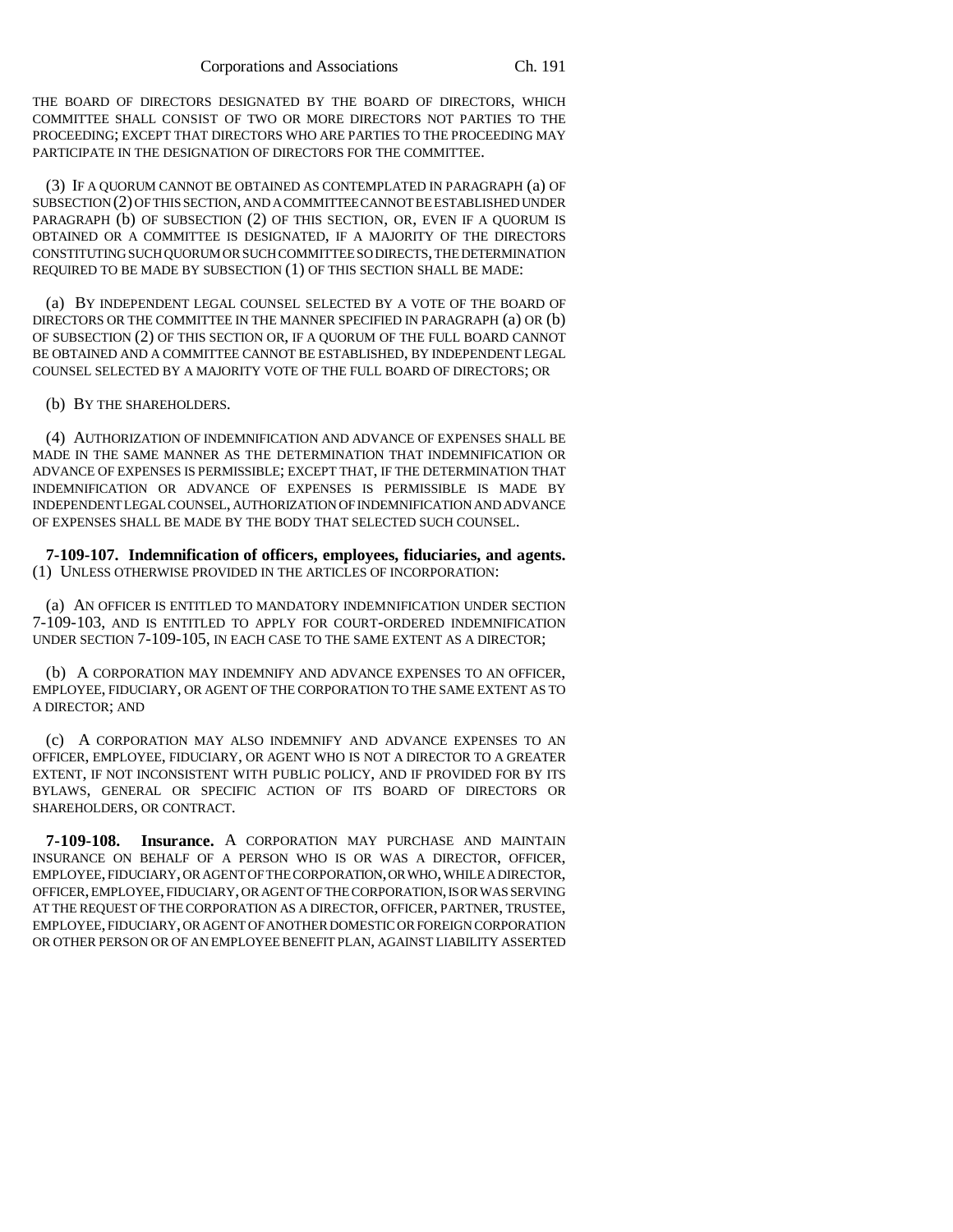AGAINST OR INCURRED BY THE PERSON IN THAT CAPACITY OR ARISING FROM HIS OR HER STATUS AS A DIRECTOR, OFFICER, EMPLOYEE, FIDUCIARY, OR AGENT, WHETHER OR NOT THE CORPORATION WOULD HAVE POWER TO INDEMNIFY THE PERSON AGAINST THE SAME LIABILITY UNDER SECTION 7-109-102, 7-109-103, OR 7-109-107. ANY SUCH INSURANCE MAY BE PROCURED FROM ANY INSURANCE COMPANY DESIGNATED BY THE BOARD OF DIRECTORS, WHETHER SUCH INSURANCE COMPANY IS FORMED UNDER THE LAWS OF THIS STATE OR ANY OTHER JURISDICTION OF THE UNITED STATES OR ELSEWHERE, INCLUDING ANY INSURANCE COMPANY IN WHICH THE CORPORATION HAS AN EQUITY OR ANY OTHER INTEREST THROUGH STOCK OWNERSHIP OR OTHERWISE.

**7-109-109. Limitation of indemnification of directors.** (1) A PROVISION TREATING A CORPORATION'S INDEMNIFICATION OF, OR ADVANCE OF EXPENSES TO, DIRECTORS THAT IS CONTAINED IN ITS ARTICLES OF INCORPORATION OR BYLAWS, IN A RESOLUTION OF ITS SHAREHOLDERS OR BOARD OF DIRECTORS, OR IN A CONTRACT, EXCEPT AN INSURANCE POLICY, OR OTHERWISE, IS VALID ONLY TO THE EXTENT THE PROVISION IS NOT INCONSISTENT WITH SECTIONS 7-109-101 TO 7-109-108. IF THE ARTICLES OF INCORPORATION LIMIT INDEMNIFICATION OR ADVANCE OF EXPENSES, INDEMNIFICATION AND ADVANCE OF EXPENSES ARE VALID ONLY TO THE EXTENT NOT INCONSISTENT WITH THE ARTICLES OF INCORPORATION.

(2) SECTIONS 7-109-101 TO 7-109-108 DO NOT LIMIT A CORPORATION'S POWER TO PAY OR REIMBURSE EXPENSES INCURRED BY A DIRECTOR IN CONNECTION WITH AN APPEARANCE AS A WITNESS IN A PROCEEDING AT A TIME WHEN HE OR SHE HAS NOT BEEN MADE A NAMED DEFENDANT OR RESPONDENT IN THE PROCEEDING.

**7-109-110. Notice to shareholders of indemnification of director.** IF A CORPORATION INDEMNIFIES OR ADVANCES EXPENSES TO A DIRECTOR UNDER THIS ARTICLE IN CONNECTION WITH A PROCEEDING BY OR IN THE RIGHT OF THE CORPORATION, THE CORPORATION SHALL GIVE WRITTEN NOTICE OF THE INDEMNIFICATION OR ADVANCE TO THE SHAREHOLDERS WITH OR BEFORE THE NOTICE OF THE NEXT SHAREHOLDERS' MEETING. IF THE NEXT SHAREHOLDER ACTION IS TAKEN WITHOUT A MEETING AT THE INSTIGATION OF THE BOARD OF DIRECTORS, SUCH NOTICE SHALL BE GIVEN TO THE SHAREHOLDERS AT OR BEFORE THE TIME THE FIRST SHAREHOLDER SIGNS A WRITING CONSENTING TO SUCH ACTION.

## **ARTICLE 110 Amendment of Articles of Incorporation and Bylaws**

## PART 1 AMENDMENT OF ARTICLES OF INCORPORATION

**7-110-101. Authority to amend articles of incorporation.** (1) A CORPORATION MAY AMEND ITS ARTICLES OF INCORPORATION AT ANY TIME TO ADD OR CHANGE A PROVISION THAT IS REQUIRED OR PERMITTED IN THE ARTICLES OF INCORPORATION OR TO DELETE A PROVISION NOT REQUIRED IN THE ARTICLES OF INCORPORATION. WHETHER A PROVISION IS REQUIRED OR PERMITTED IN THE ARTICLES OF INCORPORATION IS DETERMINED AS OF THE EFFECTIVE DATE OF THE AMENDMENT.

(2) A SHAREHOLDER DOES NOT HAVE A VESTED PROPERTY RIGHT RESULTING FROM ANY PROVISION IN THE ARTICLES OF INCORPORATION, INCLUDING ANY PROVISION RELATING TO MANAGEMENT, CONTROL, CAPITAL STRUCTURE, DIVIDEND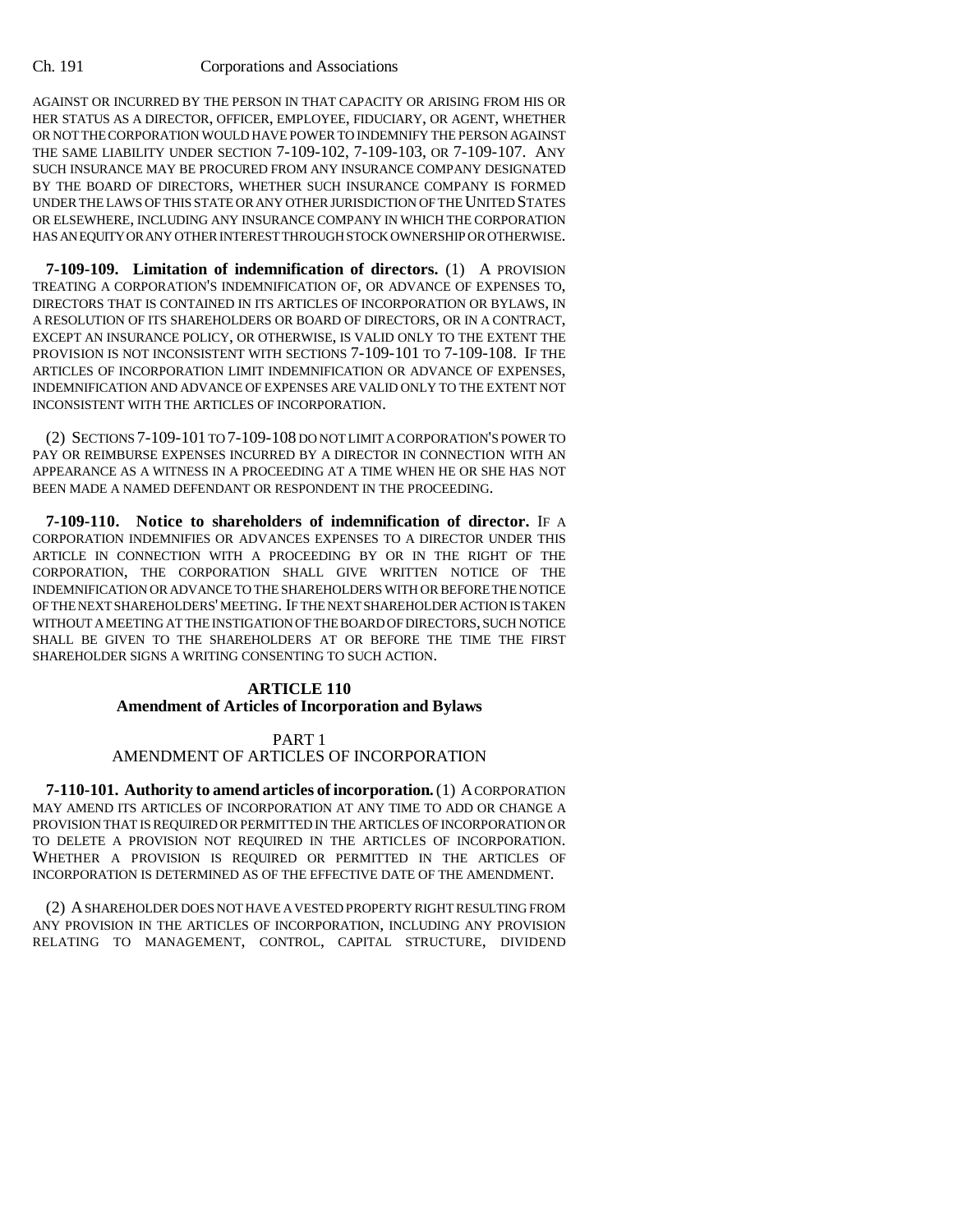ENTITLEMENT, PURPOSE, OR DURATION OF THE CORPORATION.

**7-110-102. Amendment of articles of incorporation by board of directors.** (1) UNLESS OTHERWISE PROVIDED IN THE ARTICLES OF INCORPORATION, THE BOARD OF DIRECTORS MAY ADOPT, WITHOUT SHAREHOLDER ACTION, ONE OR MORE AMENDMENTS TO THE ARTICLES OF INCORPORATION TO:

(a) DELETE THE NAMES AND ADDRESSES OF THE INITIAL DIRECTORS;

(b) DELETE THE NAME AND ADDRESS OF THE INITIAL REGISTERED AGENT OR REGISTERED OFFICE, IF A STATEMENT OF CHANGE IS ON FILE WITH THE SECRETARY OF STATE;

(c) EXCEPT AS OTHERWISE PROVIDED IN SECTION 9 OF ARTICLE XV OF THE COLORADO CONSTITUTION, CHANGE EACH ISSUED AND UNISSUED SHARE OF A CLASS INTO A GREATER NUMBER OF WHOLE SHARES IF THE CORPORATION HAS ONLY SHARES OF THAT CLASS OUTSTANDING;

(d) CHANGE THE CORPORATE NAME BY SUBSTITUTING THE WORD "CORPORATION", "INCORPORATED", "COMPANY", "LIMITED", OR AN ABBREVIATION OF ANY THEREOF FOR A SIMILAR WORD OR ABBREVIATION IN THE NAME, OR BY ADDING, DELETING, OR CHANGING A GEOGRAPHICAL ATTRIBUTION; OR

(e) MAKE ANY OTHER CHANGE EXPRESSLY PERMITTED BY ARTICLES 101 TO 117 OF THIS TITLE TO BE MADE WITHOUT SHAREHOLDER ACTION.

(2) THE BOARD OF DIRECTORS MAY ADOPT, WITHOUT SHAREHOLDER ACTION, ONE OR MORE AMENDMENTS TO THE ARTICLES OF INCORPORATION TO CHANGE THE CORPORATE NAME, IF NECESSARY, IN CONNECTION WITH THE REINSTATEMENT OF A CORPORATION PURSUANT TO SECTION 7-114-203.

**7-110-103. Amendment of articles of incorporation by board of directors and shareholders.** (1) THE BOARD OF DIRECTORS OR THE HOLDERS OF SHARES REPRESENTING AT LEAST TEN PERCENT OF ALL OF THE VOTES ENTITLED TO BE CAST ON THE AMENDMENT MAY PROPOSE AN AMENDMENT TO THE ARTICLES OF INCORPORATION FOR SUBMISSION TO THE SHAREHOLDERS.

(2) FOR AN AMENDMENT TO THE ARTICLES OF INCORPORATION TO BE ADOPTED PURSUANT TO SUBSECTION (1) OF THIS SECTION:

(a) THE BOARD OF DIRECTORS SHALL RECOMMEND THE AMENDMENT TO THE SHAREHOLDERS UNLESS THE AMENDMENT IS PROPOSED BY SHAREHOLDERS OR UNLESS THE BOARD OF DIRECTORS DETERMINES THAT, BECAUSE OF CONFLICT OF INTEREST OR OTHER SPECIAL CIRCUMSTANCES, IT SHOULD MAKE NO RECOMMENDATION AND COMMUNICATES THE BASIS FOR ITS DETERMINATION TO THE SHAREHOLDERS WITH THE AMENDMENT; AND

(b) THE SHAREHOLDERS ENTITLED TO VOTE ON THE AMENDMENT SHALL APPROVE THE AMENDMENT AS PROVIDED IN SUBSECTION (5) OF THIS SECTION.

(3) THE PROPOSING BOARD OF DIRECTORS OR THE PROPOSING SHAREHOLDERS MAY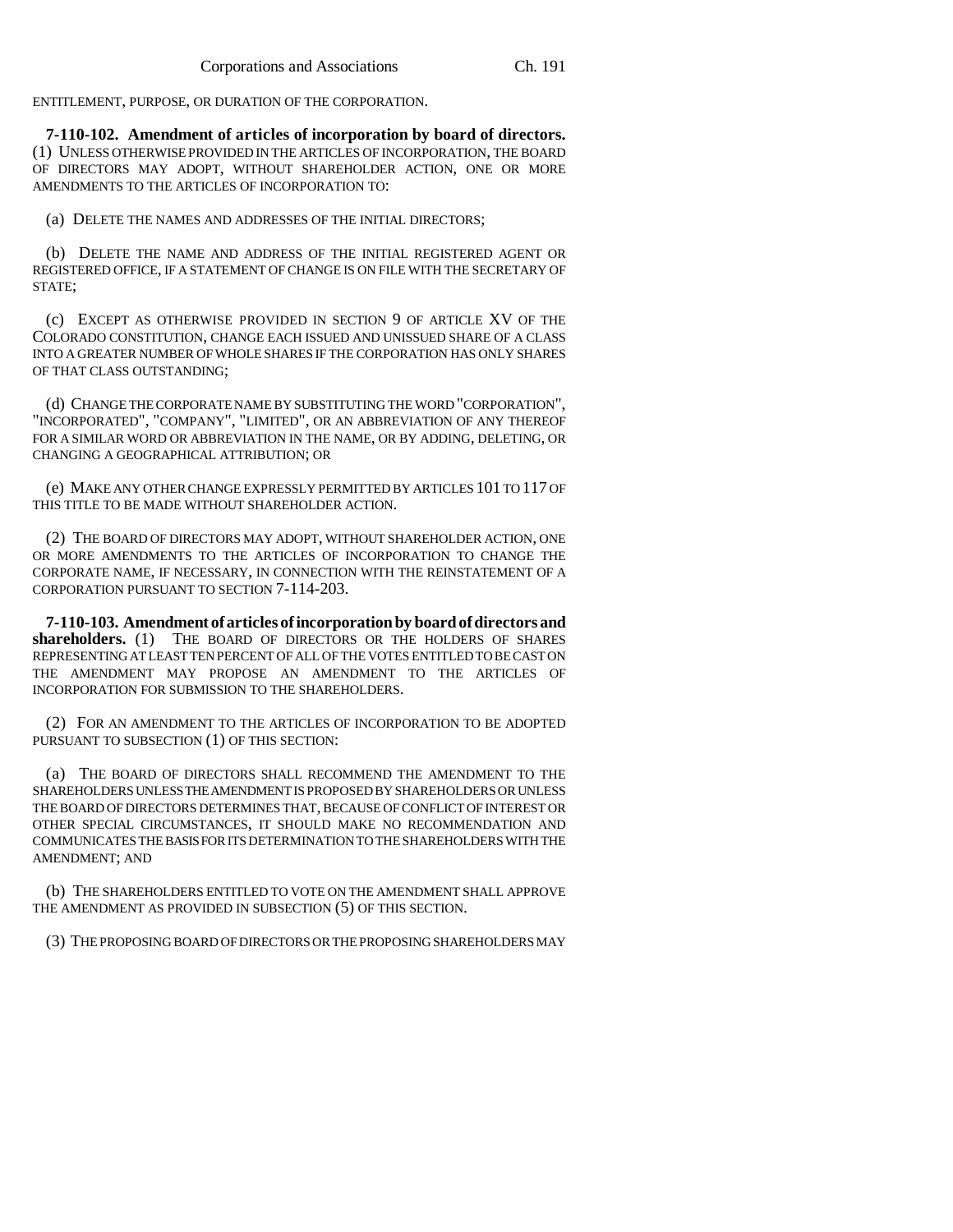CONDITION THE EFFECTIVENESS OF THE AMENDMENT ON ANY BASIS.

(4) THE CORPORATION SHALL GIVE NOTICE, IN ACCORDANCE WITH SECTION 7-107-105, TO EACH SHAREHOLDER ENTITLED TO VOTE ON THE AMENDMENT OF THE SHAREHOLDERS' MEETING AT WHICH THE AMENDMENT WILL BE VOTED UPON. THE NOTICE OF THE MEETING SHALL STATE THAT THE PURPOSE, OR ONE OF THE PURPOSES, OF THE MEETING IS TO CONSIDER THE AMENDMENT, AND THE NOTICE SHALL CONTAIN OR BE ACCOMPANIED BY A COPY OR A SUMMARY OF THE AMENDMENT.

(5) UNLESS ARTICLES 101 TO 117 OF THIS TITLE (INCLUDING THE PROVISIONS OF SECTION 7-117-101(7)), THE ARTICLES OF INCORPORATION, BYLAWS ADOPTED BY THE SHAREHOLDERS, OR THE PROPOSING BOARD OF DIRECTORS OR THE PROPOSING SHAREHOLDERS ACTING PURSUANT TO SUBSECTION (3) OF THIS SECTION REQUIRE A GREATER VOTE, THE AMENDMENT SHALL BE APPROVED BY:

(a) A MAJORITY OF THE VOTES ENTITLED TO BE CAST ON THE AMENDMENT BY ANY VOTING GROUP WITH RESPECT TO WHICH THE AMENDMENT WOULD CREATE DISSENTERS' RIGHTS; AND

(b) THE VOTES REQUIRED BY SECTIONS 7-107-206 AND 7-107-207 BY EVERY OTHER VOTING GROUP ENTITLED TO VOTE ON THE AMENDMENT.

**7-110-104. Voting on amendments of articles of incorporation by voting groups.** (1) IF SHAREHOLDER VOTING IS OTHERWISE REQUIRED BY ARTICLES 101 TO 117 OF THIS TITLE, THE HOLDERS OF THE SHARES OF A CLASS ARE ENTITLED TO VOTE AS A SEPARATE VOTING GROUP ON AN AMENDMENT IF THE AMENDMENT WOULD:

(a) INCREASE OR DECREASE THE AGGREGATE NUMBER OF AUTHORIZED SHARES OF THE CLASS;

(b) EFFECT AN EXCHANGE OR RECLASSIFICATION OF ALL OR PART OF THE SHARES OF THE CLASS INTO SHARES OF ANOTHER CLASS;

(c) EFFECT AN EXCHANGE OR RECLASSIFICATION, OR CREATE THE RIGHT OF EXCHANGE, OF ALL OR PART OF THE SHARES OF ANOTHER CLASS INTO SHARES OF THE CLASS;

(d) CHANGE THE DESIGNATION, PREFERENCES, LIMITATIONS, OR RELATIVE RIGHTS OF ALL OR PART OF THE SHARES OF THE CLASS;

(e) CHANGE THE SHARES OF ALL OR PART OF THE CLASS INTO A DIFFERENT NUMBER OF SHARES OF THE SAME CLASS;

(f) CREATE A NEW CLASS OF SHARES HAVING RIGHTS OR PREFERENCES WITH RESPECT TO DISTRIBUTIONS OR DISSOLUTION THAT ARE PRIOR, SUPERIOR, OR SUBSTANTIALLY EQUAL TO THE SHARES OF THE CLASS;

(g) INCREASE THE RIGHTS, PREFERENCES, OR NUMBER OF AUTHORIZED SHARES OF ANY CLASS THAT, AFTER GIVING EFFECT TO THE AMENDMENT, HAVE RIGHTS OR PREFERENCES WITH RESPECT TO DISTRIBUTIONS OR TO DISSOLUTION THAT ARE PRIOR, SUPERIOR, OR SUBSTANTIALLY EQUAL TO THE SHARES OF THE CLASS;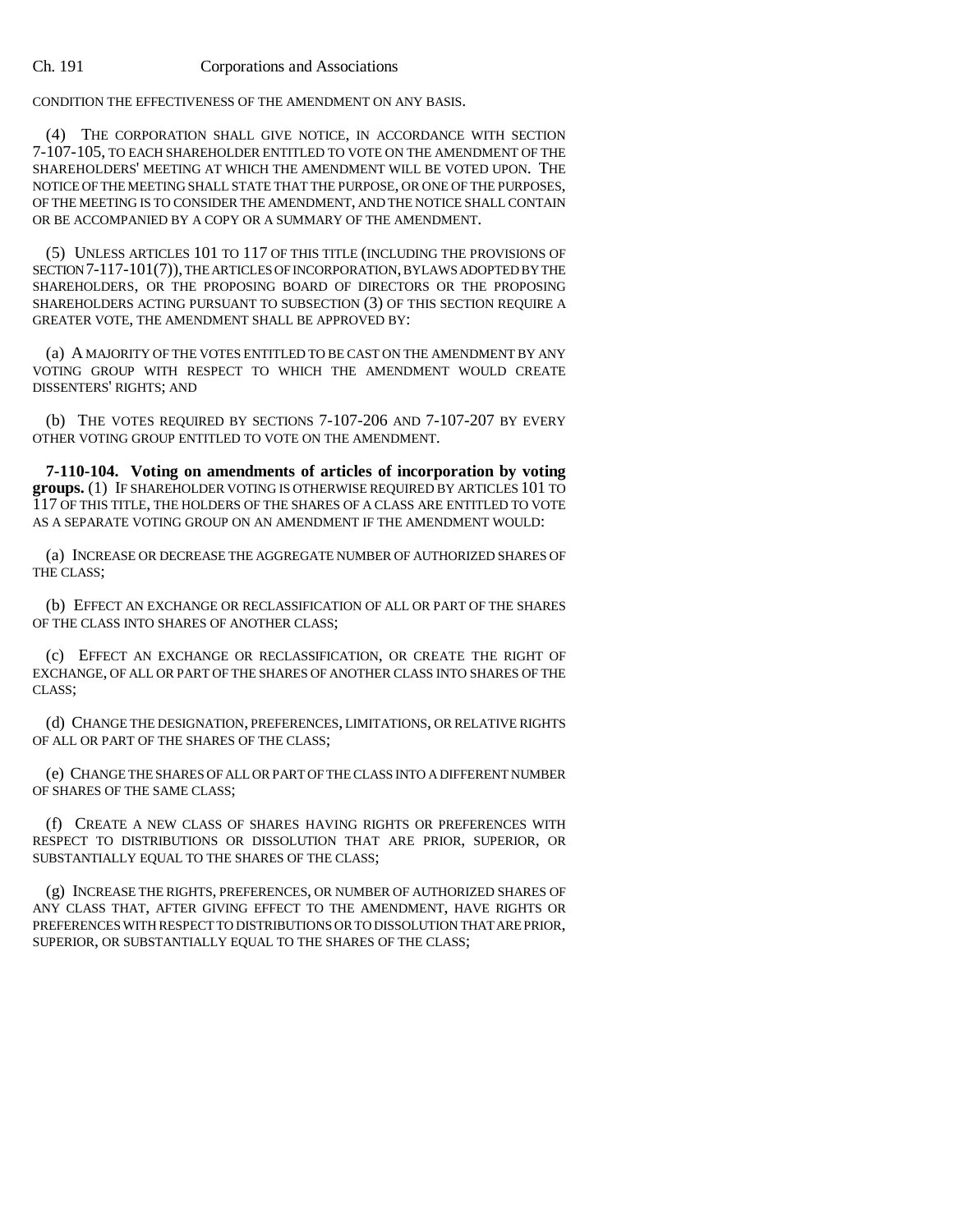(h) LIMIT OR DENY AN EXISTING PREEMPTIVE RIGHT OF ALL OR PART OF THE SHARES OF THE CLASS; OR

(i) CANCEL OR OTHERWISE AFFECT RIGHTS TO DISTRIBUTIONS OR DIVIDENDS THAT HAVE ACCUMULATED BUT HAVE NOT YET BEEN DECLARED ON ALL OR PART OF THE SHARES OF THE CLASS.

(2) IF AN AMENDMENT WOULD AFFECT A SERIES OF A CLASS OF SHARES IN ONE OR MORE OF THE WAYS DESCRIBED IN SUBSECTION (1) OF THIS SECTION, THE SHARES OF THAT SERIES ARE ENTITLED TO VOTE AS A SEPARATE VOTING GROUP ON THE AMENDMENT.

(3) IF AN AMENDMENT THAT ENTITLES TWO OR MORE SERIES OF A CLASS OF SHARES TO VOTE AS SEPARATE VOTING GROUPS UNDER THIS SECTION WOULD AFFECT THOSE TWO OR MORE SERIES IN THE SAME OR A SUBSTANTIALLY SIMILAR WAY, THE SHARES OF ALL THE SERIES SO AFFECTED SHALL, INSTEAD, VOTE TOGETHER AS A SINGLE VOTING GROUP ON THE AMENDMENT.

(4) A CLASS OR SERIES OF SHARES IS ENTITLED TO THE VOTING RIGHTS GRANTED BY THIS SECTION NOTWITHSTANDING ANY PROVISION IN THE ARTICLES OF INCORPORATION THAT THE SHARES ARE NONVOTING SHARES.

**7-110-105. Amendment of articles of incorporation before issuance of shares.** IF A CORPORATION HAS NOT YET ISSUED SHARES, ITS BOARD OF DIRECTORS OR, IF NO DIRECTORS HAVE BEEN ELECTED, ITS INCORPORATORS MAY ADOPT ONE OR MORE AMENDMENTS TO THE ARTICLES OF INCORPORATION.

**7-110-106. Articles of amendment to articles of incorporation.** (1) A CORPORATION AMENDING ITS ARTICLES OF INCORPORATION SHALL DELIVER TO THE SECRETARY OF STATE FOR FILING ARTICLES OF AMENDMENT SETTING FORTH:

- (a) THE NAME OF THE CORPORATION;
- (b) THE TEXT OF EACH AMENDMENT ADOPTED;

(c) IF THE AMENDMENT PROVIDES FOR AN EXCHANGE, RECLASSIFICATION, OR CANCELLATION OF ISSUED SHARES, PROVISIONS FOR IMPLEMENTING THE AMENDMENT IF NOT CONTAINED IN THE AMENDMENT ITSELF;

(d) THE DATE OF EACH AMENDMENT'S ADOPTION;

(e) IF THE AMENDMENT WAS ADOPTED BY THE BOARD OF DIRECTORS OR INCORPORATORS WITHOUT SHAREHOLDER ACTION, A STATEMENT TO THAT EFFECT AND THAT SHAREHOLDER ACTION WAS NOT REQUIRED; AND

(f) IF THE AMENDMENT WAS ADOPTED BY THE SHAREHOLDERS, A STATEMENT THAT THE NUMBER OF VOTES CAST FOR THE AMENDMENT BY EACH VOTING GROUP ENTITLED TO VOTE SEPARATELY ON THE AMENDMENT WAS SUFFICIENT FOR APPROVAL BY THAT VOTING GROUP.

## **7-110-107. Restated articles of incorporation.** (1) THE BOARD OF DIRECTORS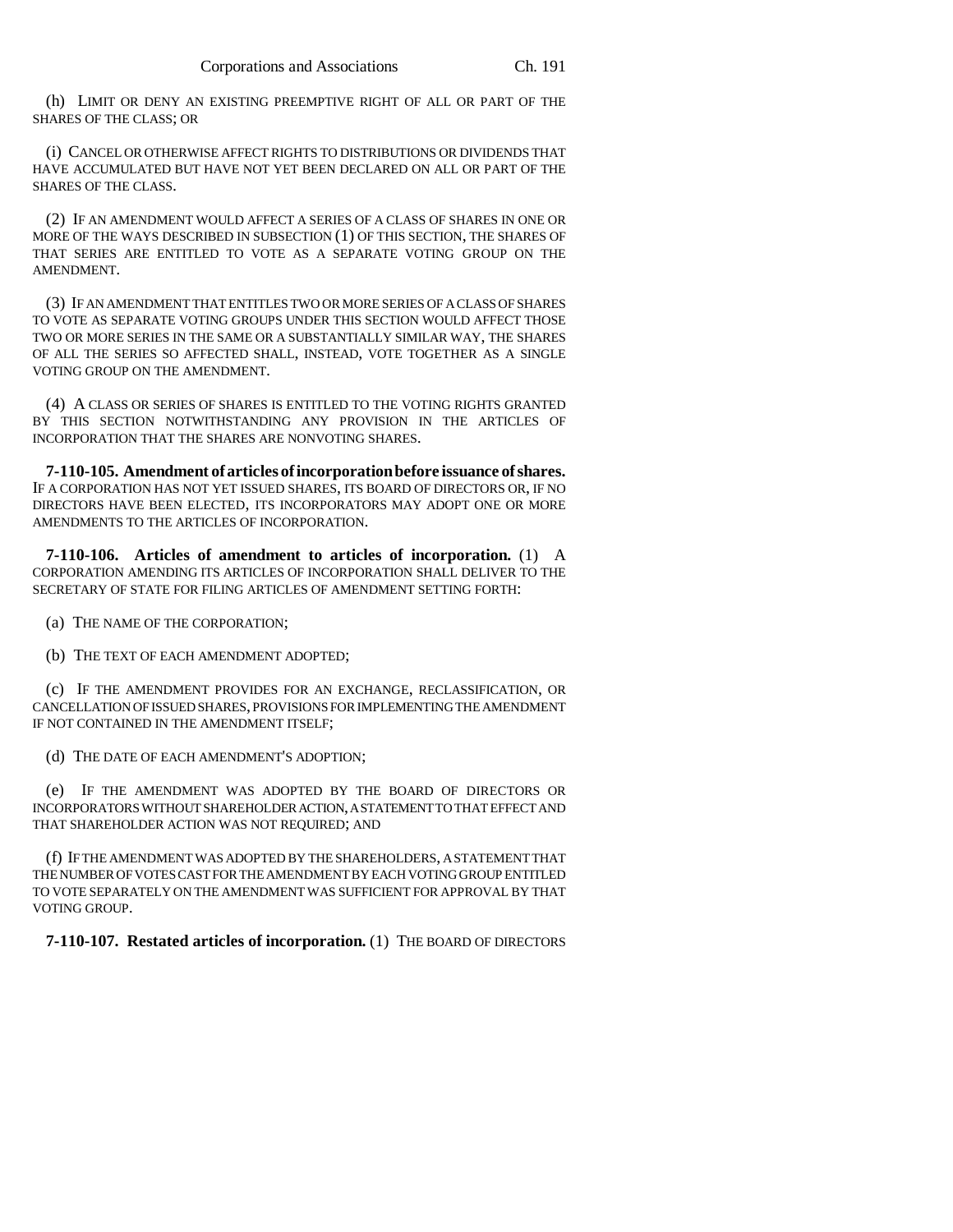MAY RESTATE THE ARTICLES OF INCORPORATION AT ANY TIME WITH OR WITHOUT SHAREHOLDER ACTION. IF THE CORPORATION HAS NOT YET ISSUED SHARES AND NO DIRECTORS HAVE BEEN ELECTED, ITS INCORPORATORS MAY RESTATE THE ARTICLES OF INCORPORATION AT ANY TIME.

(2) THE RESTATEMENT MAY INCLUDE ONE OR MORE AMENDMENTS TO THE ARTICLES OF INCORPORATION. IF THE RESTATEMENT INCLUDES AN AMENDMENT REQUIRING SHAREHOLDER APPROVAL, IT SHALL BE ADOPTED AS PROVIDED IN SECTION 7-110-103.

(3) IF THE BOARD OF DIRECTORS SUBMITS A RESTATEMENT FOR SHAREHOLDER ACTION, THE CORPORATION SHALL GIVE NOTICE, IN ACCORDANCE WITH SECTION 7-107-105, TO EACH SHAREHOLDER ENTITLED TO VOTE ON THE RESTATEMENT OF THE SHAREHOLDERS' MEETING AT WHICH THE RESTATEMENT WILL BE VOTED UPON. THE NOTICE SHALL STATE THAT THE PURPOSE, OR ONE OF THE PURPOSES, OF THE MEETING IS TO CONSIDER THE RESTATEMENT, AND THE NOTICE SHALL CONTAIN OR BE ACCOMPANIED BY A COPY OF THE RESTATEMENT THAT IDENTIFIES ANY AMENDMENT OR OTHER CHANGE IT WOULD MAKE IN THE ARTICLES OF INCORPORATION.

(4) A CORPORATION RESTATING ITS ARTICLES OF INCORPORATION SHALL DELIVER TO THE SECRETARY OF STATE FOR FILING ARTICLES OF RESTATEMENT SETTING FORTH:

(a) THE NAME OF THE CORPORATION;

(b) THE TEXT OF THE RESTATED ARTICLES OF INCORPORATION;

(c) IF THE RESTATEMENT CONTAINS AN AMENDMENT TO THE ARTICLES OF INCORPORATION THAT WAS ADOPTED BY THE SHAREHOLDERS, THE INFORMATION REQUIRED BY SECTION 7-110-106 (1) (f); AND

(d) IF THE RESTATEMENT WAS ADOPTED BY THE BOARD OF DIRECTORS OR INCORPORATORS WITHOUT SHAREHOLDER ACTION, A STATEMENT TO THAT EFFECT AND THAT SHAREHOLDER ACTION WAS NOT REQUIRED.

(5) UPON FILING BY THE SECRETARY OF STATE OR AT ANY LATER EFFECTIVE DATE DETERMINED PURSUANT TO SECTION 7-101-204, RESTATED ARTICLES OF INCORPORATION SUPERSEDE THE ORIGINAL ARTICLES OF INCORPORATION AND ALL PRIOR AMENDMENTS TO THEM.

**7-110-108. Amendment of articles of incorporation pursuant to reorganization.** (1) ARTICLES OF INCORPORATION MAY BE AMENDED, WITHOUT ACTION BY THE BOARD OF DIRECTORS OR SHAREHOLDERS, TO CARRY OUT A PLAN OF REORGANIZATION ORDERED OR DECREED BY A COURT OF COMPETENT JURISDICTION UNDER A STATUTE OF THE UNITED STATES IF THE ARTICLES OF INCORPORATION AFTER AMENDMENT CONTAIN ONLY PROVISIONS REQUIRED OR PERMITTED BY SECTION 7-102-102.

(2) FOR AN AMENDMENT TO THE ARTICLES OF INCORPORATION TO BE MADE PURSUANT TO SUBSECTION (1) OF THIS SECTION, AN INDIVIDUAL OR INDIVIDUALS DESIGNATED BY THE COURT SHALL DELIVER TO THE SECRETARY OF STATE FOR FILING ARTICLES OF AMENDMENT SETTING FORTH: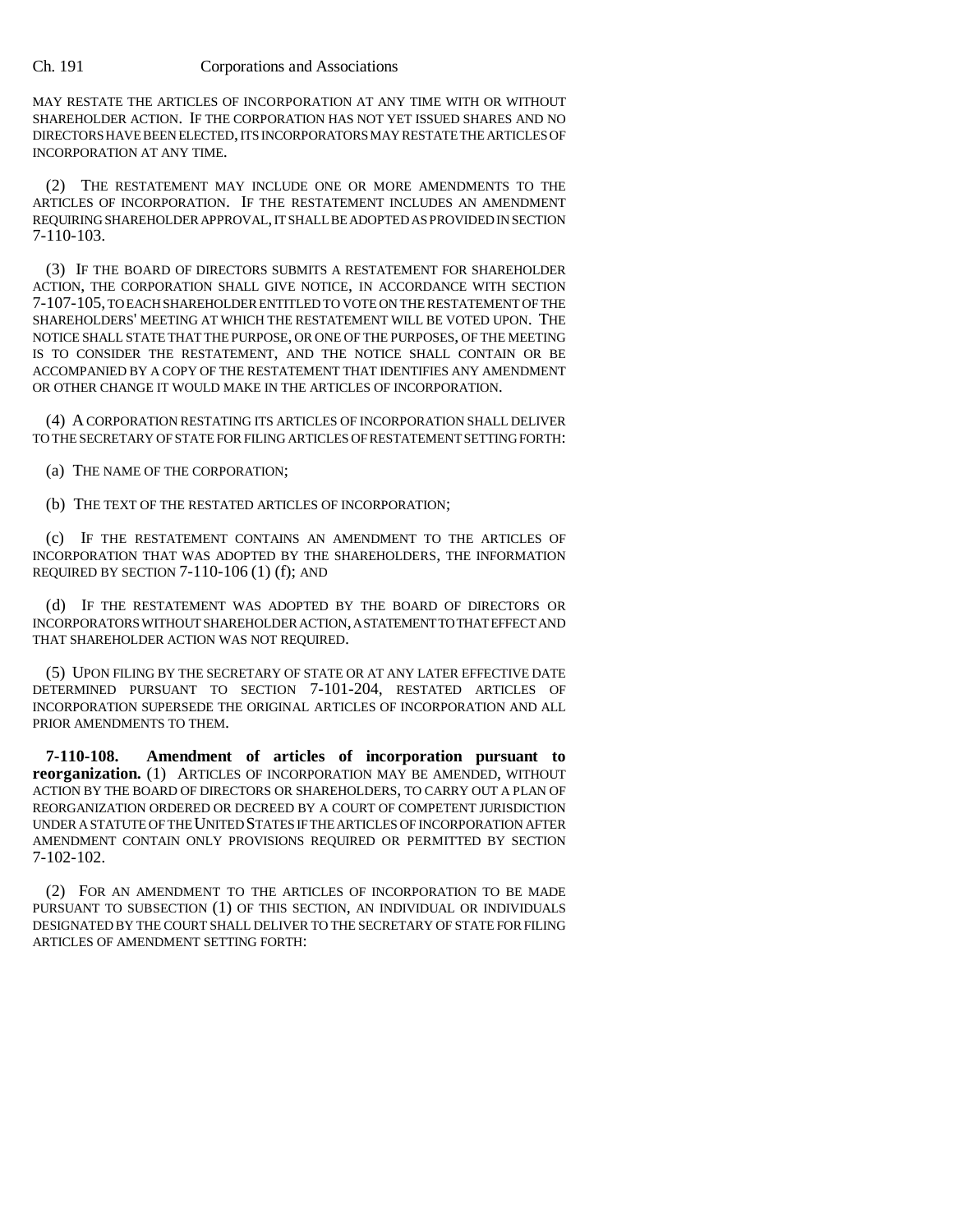(a) THE NAME OF THE CORPORATION;

(b) THE TEXT OF EACH AMENDMENT APPROVED BY THE COURT;

(c) THE DATE OF THE COURT'S ORDER OR DECREE APPROVING THE ARTICLES OF AMENDMENT;

(d) THE TITLE OF THE REORGANIZATION PROCEEDING IN WHICH THE ORDER OR DECREE WAS ENTERED; AND

(e) A STATEMENT THAT THE COURT HAD JURISDICTION OF THE PROCEEDING UNDER A SPECIFIED STATUTE OF THE UNITED STATES.

(3) SHAREHOLDERS OF A CORPORATION UNDERGOING REORGANIZATION DO NOT HAVE DISSENTERS' RIGHTS EXCEPT AS PROVIDED IN THE REORGANIZATION PLAN.

(4) THIS SECTION DOES NOT APPLY AFTER ENTRY OF A FINAL DECREE IN THE REORGANIZATION PROCEEDING EVEN THOUGH THE COURT RETAINS JURISDICTION OF THE PROCEEDING FOR LIMITED PURPOSES UNRELATED TO CONSUMMATION OF THE REORGANIZATION PLAN.

**7-110-109. Effect of amendment of articles of incorporation.** AN AMENDMENT TO THE ARTICLES OF INCORPORATION DOES NOT AFFECT ANY EXISTING RIGHT OF PERSONS OTHER THAN SHAREHOLDERS, ANY CAUSE OF ACTION EXISTING AGAINST OR IN FAVOR OF THE CORPORATION, OR ANY PROCEEDING TO WHICH THE CORPORATION IS A PARTY. AN AMENDMENT CHANGING A CORPORATION'S CORPORATE NAME DOES NOT ABATE A PROCEEDING BROUGHT BY OR AGAINST A CORPORATION IN ITS FORMER CORPORATE NAME.

# PART 2 AMENDMENT OF BYLAWS

**7-110-201. Amendment of bylaws by board of directors or shareholders.** (1) THE BOARD OF DIRECTORS MAY AMEND THE BYLAWS AT ANY TIME TO ADD, CHANGE, OR DELETE A PROVISION, UNLESS:

(a) ARTICLES 101 TO 117 OF THIS TITLE OR THE ARTICLES OF INCORPORATION RESERVE SUCH POWER EXCLUSIVELY TO THE SHAREHOLDERS IN WHOLE OR PART; OR

(b) A PARTICULAR BYLAW EXPRESSLY PROHIBITS THE BOARD OF DIRECTORS FROM DOING SO.

(2) THE SHAREHOLDERS MAY AMEND THE BYLAWS EVEN THOUGH THE BYLAWS MAY ALSO BE AMENDED BY THE BOARD OF DIRECTORS.

**7-110-202. Bylaw changing quorum or voting requirement for shareholders.** (1) IF AUTHORIZED BY THE ARTICLES OF INCORPORATION, THE SHAREHOLDERS MAY AMEND THE BYLAWS TO FIX A GREATER QUORUM OR VOTING REQUIREMENT FOR SHAREHOLDERS, OR VOTING GROUPS OF SHAREHOLDERS, THAN IS REQUIRED BY ARTICLES 101 TO 117 OF THIS TITLE. AN AMENDMENT TO THE BYLAWS TO ADD, CHANGE, OR DELETE A GREATER QUORUM OR VOTING REQUIREMENT FOR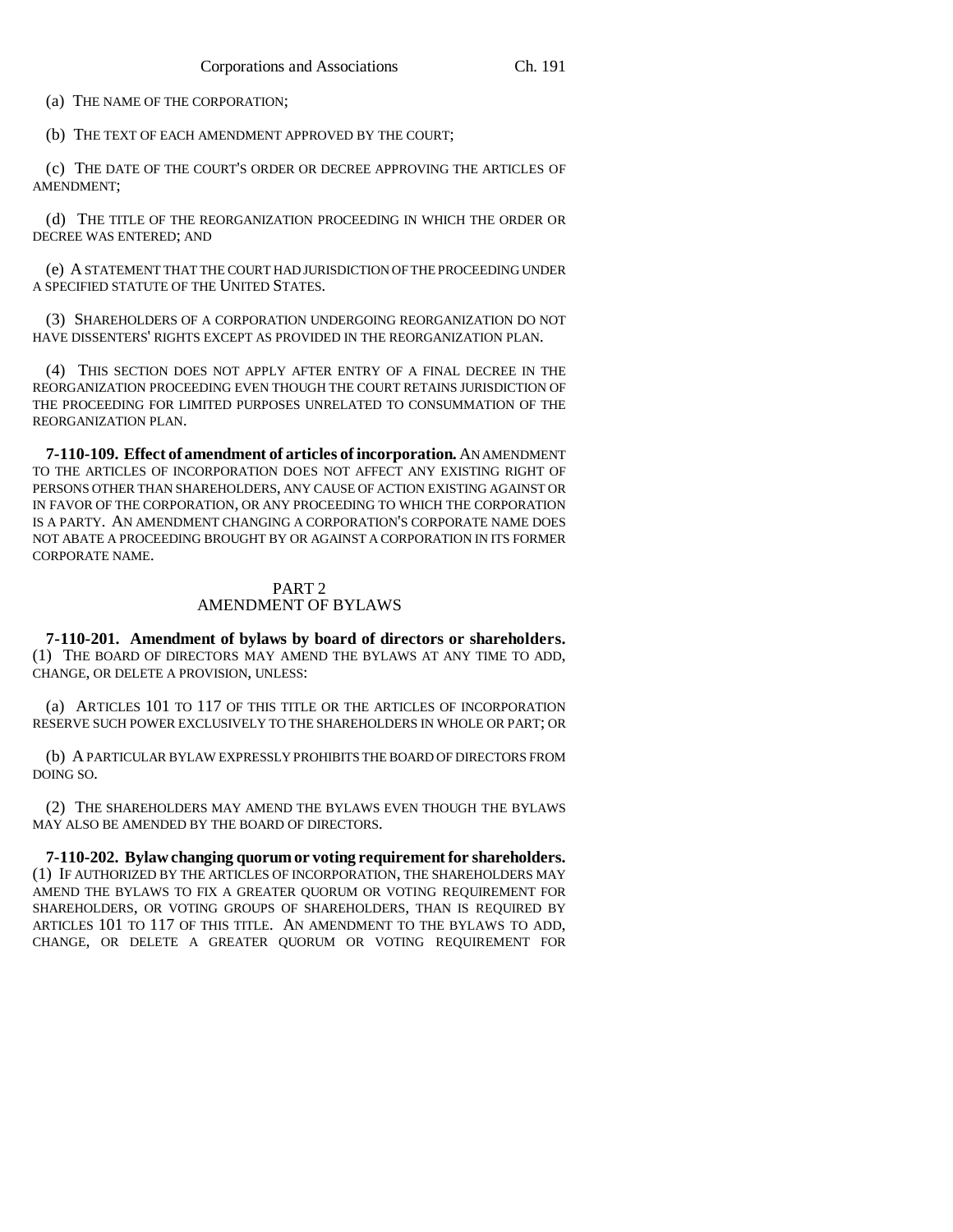SHAREHOLDERS SHALL MEET THE SAME QUORUM REQUIREMENT AND BE ADOPTED BY THE SAME VOTE AND VOTING GROUPS REQUIRED TO TAKE ACTION UNDER THE QUORUM AND VOTING REQUIREMENTS THEN IN EFFECT OR PROPOSED TO BE ADOPTED, WHICHEVER ARE GREATER.

(2) A BYLAW THAT FIXES A GREATER QUORUM OR VOTING REQUIREMENT FOR SHAREHOLDERS UNDER SUBSECTION (1) OF THIS SECTION SHALL NOT BE AMENDED BY THE BOARD OF DIRECTORS.

**7-110-203. Bylaw changing quorum or voting requirement for directors.** (1) A BYLAW THAT FIXES A GREATER QUORUM OR VOTING REQUIREMENT FOR THE BOARD OF DIRECTORS MAY BE AMENDED:

(a) IF ADOPTED BY THE SHAREHOLDERS, ONLY BY THE SHAREHOLDERS; OR

(b) IF ADOPTED BY THE BOARD OF DIRECTORS, EITHER BY THE SHAREHOLDERS OR BY THE BOARD OF DIRECTORS.

(2) A BYLAW ADOPTED OR AMENDED BY THE SHAREHOLDERS THAT FIXES A GREATER QUORUM OR VOTING REQUIREMENT FOR THE BOARD OF DIRECTORS MAY PROVIDE THAT IT MAY BE AMENDED ONLY BY A SPECIFIED VOTE OF EITHER THE SHAREHOLDERS OR THE BOARD OF DIRECTORS.

(3) ACTION BY THE BOARD OF DIRECTORS UNDER PARAGRAPH (b) OF SUBSECTION (1) OF THIS SECTION TO ADOPT OR AMEND A BYLAW THAT CHANGES THE QUORUM OR VOTING REQUIREMENT FOR THE BOARD OF DIRECTORS SHALL MEET THE SAME QUORUM REQUIREMENT AND BE ADOPTED BY THE SAME VOTE REQUIRED TO TAKE ACTION UNDER THE QUORUM AND VOTING REQUIREMENT THEN IN EFFECT OR PROPOSED TO BE ADOPTED, WHICHEVER IS GREATER.

# **ARTICLE 111 Merger, Share Exchange, and Redomestication**

**7-111-101. Merger.** (1) ONE OR MORE DOMESTIC CORPORATIONS MAY MERGE INTO ANOTHER DOMESTIC CORPORATION IF THE BOARD OF DIRECTORS OF EACH CORPORATION ADOPTS A PLAN OF MERGER AND THE SHAREHOLDERS OF EACH CORPORATION, IF REQUIRED BY SECTION 7-111-103, APPROVE THE PLAN OF MERGER.

(2) THE PLAN OF MERGER REQUIRED BY SUBSECTION (1) OF THIS SECTION SHALL SET FORTH:

(a) THE NAME OF EACH CORPORATION PLANNING TO MERGE AND THE NAME OF THE SURVIVING CORPORATION INTO WHICH EACH CORPORATION PLANS TO MERGE;

(b) THE TERMS AND CONDITIONS OF THE MERGER;

(c) THE MANNER AND BASIS OF CONVERTING THE SHARES OF EACH CORPORATION INTO SHARES, OBLIGATIONS, OR OTHER SECURITIES OF THE SURVIVING OR ANY OTHER CORPORATION OR INTO MONEY OR OTHER PROPERTY IN WHOLE OR PART; AND

(d) ANY AMENDMENTS TO THE ARTICLES OF INCORPORATION OF THE SURVIVING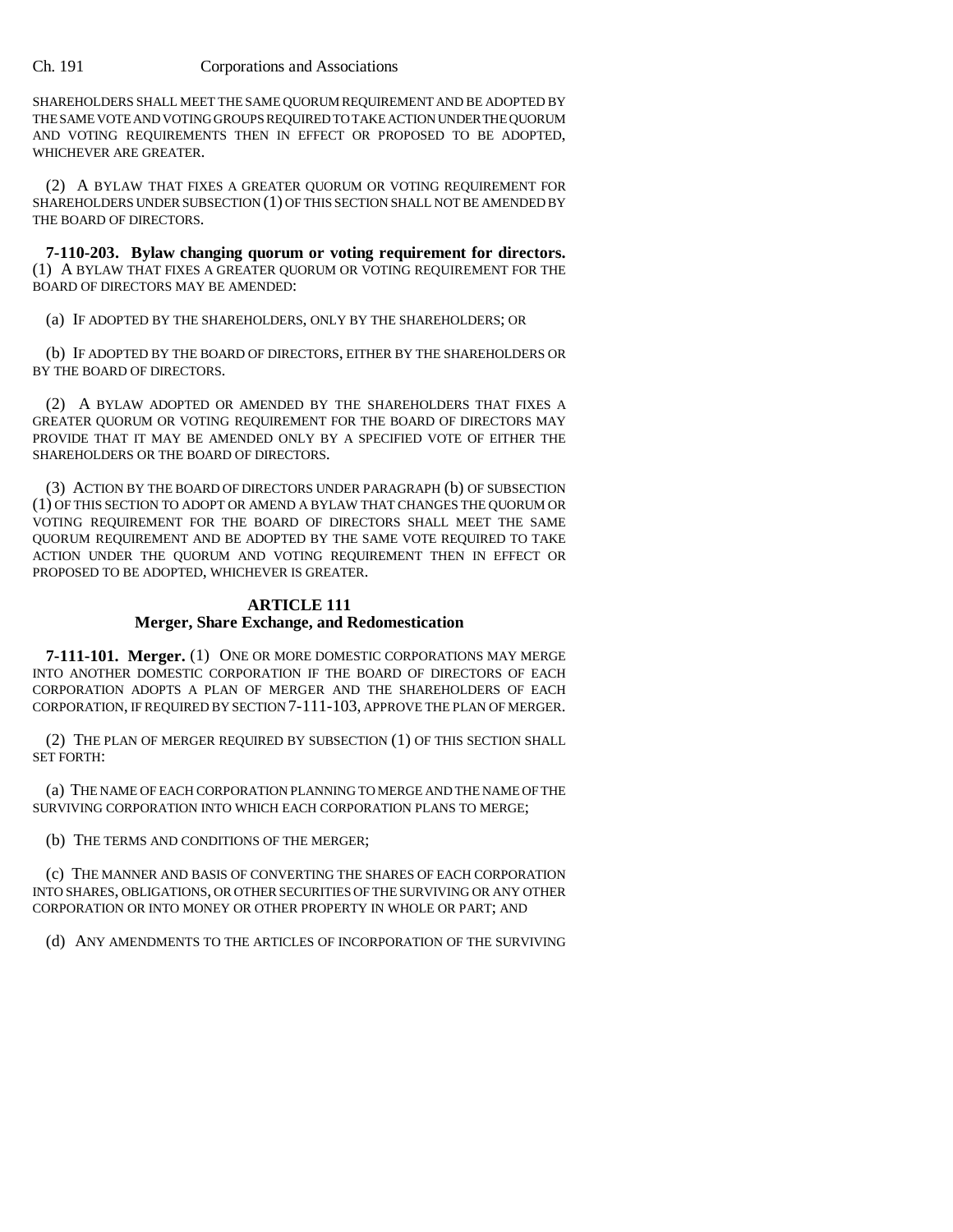CORPORATION TO BE EFFECTED BY THE MERGER.

(3) THE PLAN OF MERGER MAY SET FORTH OTHER PROVISIONS RELATING TO THE MERGER.

**7-111-102. Share exchange.** (1) A DOMESTIC CORPORATION MAY ACQUIRE ALL OF THE OUTSTANDING SHARES OF ONE OR MORE CLASSES OR SERIES OF ONE OR MORE DOMESTIC CORPORATIONS IF THE BOARD OF DIRECTORS OF EACH CORPORATION ADOPTS A PLAN OF SHARE EXCHANGE AND THE SHAREHOLDERS OF EACH CORPORATION, IF REQUIRED BY SECTION 7-111-103, APPROVE THE PLAN OF SHARE EXCHANGE.

(2) THE PLAN OF SHARE EXCHANGE REQUIRED BY SUBSECTION (1) OF THIS SECTION SHALL SET FORTH:

(a) THE NAME OF EACH CORPORATION WHOSE SHARES WILL BE ACQUIRED AND THE NAME OF THE ACQUIRING CORPORATION;

(b) THE TERMS AND CONDITIONS OF THE SHARE EXCHANGE;

(c) THE MANNER AND BASIS OF EXCHANGING THE SHARES TO BE ACQUIRED FOR SHARES, OBLIGATIONS, OR OTHER SECURITIES OF THE ACQUIRING OR ANY OTHER CORPORATION OR FOR MONEY OR OTHER PROPERTY IN WHOLE OR PART.

(3) THE PLAN OF SHARE EXCHANGE MAY SET FORTH OTHER PROVISIONS RELATING TO THE SHARE EXCHANGE.

(4) THIS SECTION DOES NOT LIMIT THE POWER OF A CORPORATION TO ACQUIRE ALL OR PART OF THE SHARES OF ONE OR MORE CLASSES OR SERIES OF ANOTHER CORPORATION THROUGH A VOLUNTARY EXCHANGE OF SHARES OR OTHERWISE.

**7-111-103. Action on plan.** (1) AFTER ADOPTING A PLAN OF MERGER OR SHARE EXCHANGE, THE BOARD OF DIRECTORS OF EACH CORPORATION PARTY TO THE MERGER, AND THE BOARD OF DIRECTORS OF EACH CORPORATION WHOSE SHARES WILL BE ACQUIRED IN THE SHARE EXCHANGE, SHALL SUBMIT THE PLAN OF MERGER, EXCEPT AS PROVIDED IN SUBSECTION (7) OF THIS SECTION OR IN SECTION 7-111-104, OR THE PLAN OF SHARE EXCHANGE TO ITS SHAREHOLDERS FOR APPROVAL.

(2) FOR A PLAN OF MERGER OR SHARE EXCHANGE TO BE APPROVED BY THE SHAREHOLDERS:

(a) THE BOARD OF DIRECTORS SHALL RECOMMEND THE PLAN OF MERGER OR SHARE EXCHANGE TO THE SHAREHOLDERS UNLESS THE BOARD OF DIRECTORS DETERMINES THAT, BECAUSE OF CONFLICT OF INTEREST OR OTHER SPECIAL CIRCUMSTANCES, IT SHOULD MAKE NO RECOMMENDATION AND COMMUNICATES THE BASIS FOR ITS DETERMINATION TO THE SHAREHOLDERS WITH THE PLAN; AND

(b) THE SHAREHOLDERS ENTITLED TO VOTE ON THE PLAN OF MERGER OR SHARE EXCHANGE SHALL APPROVE THE PLAN AS PROVIDED IN SUBSECTION (5) OF THIS SECTION.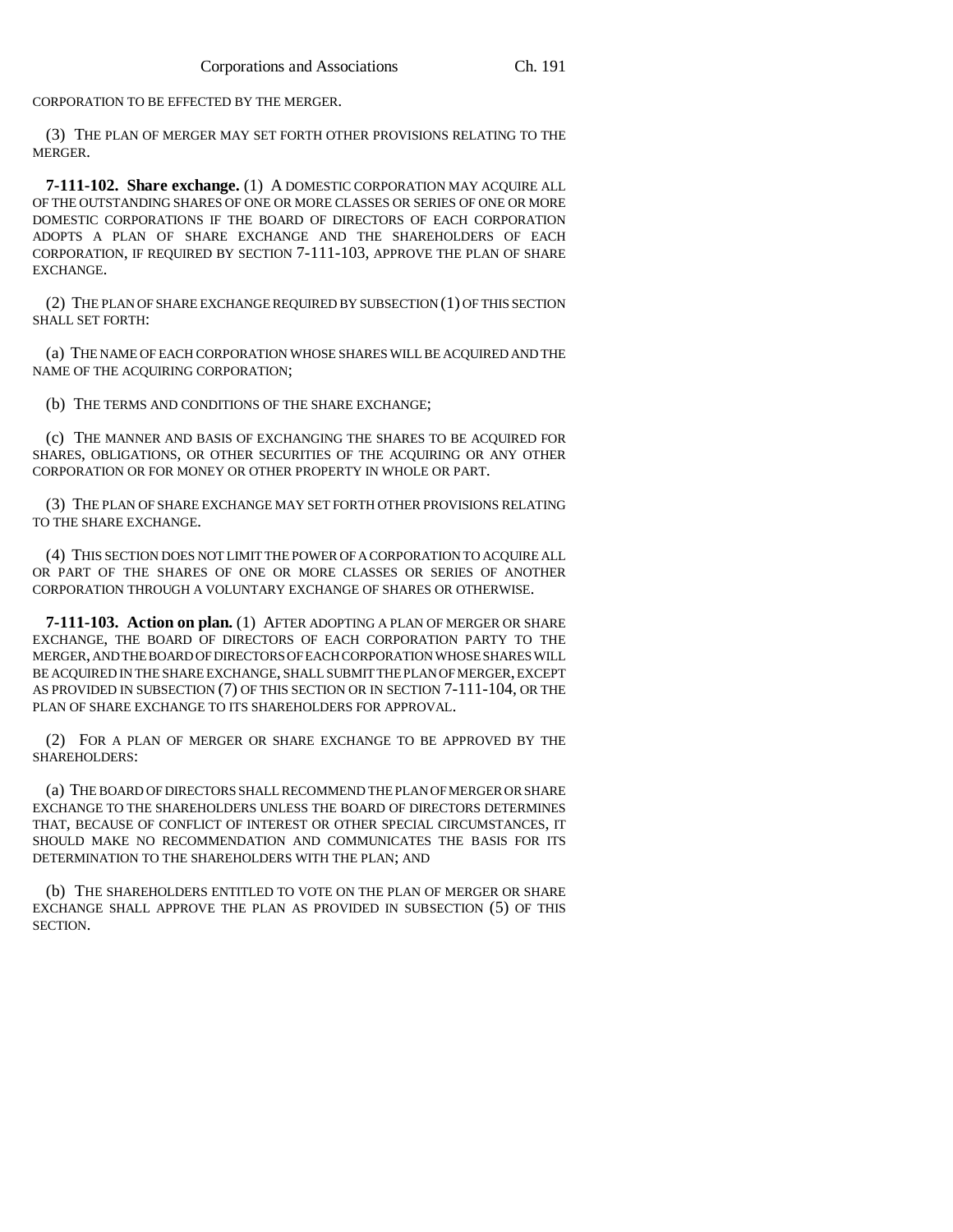(3) THE BOARD OF DIRECTORS MAY CONDITION THE EFFECTIVENESS OF THE PLAN OF MERGER OR SHARE EXCHANGE ON ANY BASIS.

(4) THE CORPORATION SHALL GIVE NOTICE, IN ACCORDANCE WITH SECTION 7-107-105, TO EACH SHAREHOLDER ENTITLED TO VOTE ON THE PLAN OF MERGER OR SHARE EXCHANGE OF THE SHAREHOLDERS' MEETING AT WHICH THE PLAN WILL BE VOTED UPON. THE NOTICE SHALL STATE THAT THE PURPOSE, OR ONE OF THE PURPOSES, OF THE MEETING IS TO CONSIDER THE PLAN OF MERGER OR SHARE EXCHANGE, AND THE NOTICE SHALL CONTAIN OR BE ACCOMPANIED BY A COPY OF THE PLAN OR A SUMMARY THEREOF.

(5) UNLESS ARTICLES 101 TO 117 OF THIS TITLE (INCLUDING THE PROVISIONS OF SECTION 7-117-101 (8)), THE ARTICLES OF INCORPORATION, BYLAWS ADOPTED BY THE SHAREHOLDERS, OR THE BOARD OF DIRECTORS ACTING PURSUANT TO SUBSECTION (3) OF THIS SECTION REQUIRE A GREATER VOTE, THE PLAN OF MERGER OR SHARE EXCHANGE SHALL BE APPROVED BY EACH VOTING GROUP ENTITLED TO VOTE SEPARATELY ON THE PLAN BY A MAJORITY OF ALL THE VOTES ENTITLED TO BE CAST ON THE PLAN BY THAT VOTING GROUP.

(6) SEPARATE VOTING BY VOTING GROUPS IS REQUIRED:

(a) ON A PLAN OF MERGER IF THE PLAN CONTAINS A PROVISION THAT, IF CONTAINED IN AN AMENDMENT TO THE ARTICLES OF INCORPORATION, WOULD REQUIRE ACTION BY ONE OR MORE SEPARATE VOTING GROUPS ON THE AMENDMENT UNDER SECTION 7-110-104;

(b) ON A PLAN OF SHARE EXCHANGE BY EACH CLASS OR SERIES OF SHARES INCLUDED IN THE SHARE EXCHANGE, WITH EACH CLASS OR SERIES CONSTITUTING A SEPARATE VOTING GROUP.

(7) ACTION BY THE SHAREHOLDERS OF THE SURVIVING CORPORATION ON A PLAN OF MERGER IS NOT REQUIRED IF:

(a) THE ARTICLES OF INCORPORATION OF THE SURVIVING CORPORATION WILL NOT DIFFER, EXCEPT FOR AMENDMENTS ENUMERATED IN SECTION 7-110-102, FROM ITS ARTICLES OF INCORPORATION BEFORE THE MERGER;

(b) EACH SHAREHOLDER OF THE SURVIVING CORPORATION WHOSE SHARES WERE OUTSTANDING IMMEDIATELY BEFORE THE MERGER WILL HOLD THE SAME NUMBER OF SHARES, WITH IDENTICAL DESIGNATIONS, PREFERENCES, LIMITATIONS, AND RELATIVE RIGHTS, IMMEDIATELY AFTER THE MERGER;

(c) THE NUMBER OF VOTING SHARES OUTSTANDING IMMEDIATELY AFTER THE MERGER, PLUS THE NUMBER OF VOTING SHARES ISSUABLE AS A RESULT OF THE MERGER EITHER BY THE CONVERSION OF SECURITIES ISSUED PURSUANT TO THE MERGER OR BY THE EXERCISE OF RIGHTS AND WARRANTS ISSUED PURSUANT TO THE MERGER, WILL NOT EXCEED BY MORE THAN TWENTY PERCENT THE TOTAL NUMBER OF VOTING SHARES OF THE SURVIVING CORPORATION OUTSTANDING IMMEDIATELY BEFORE THE MERGER; AND

(d) THE NUMBER OF PARTICIPATING SHARES OUTSTANDING IMMEDIATELY AFTER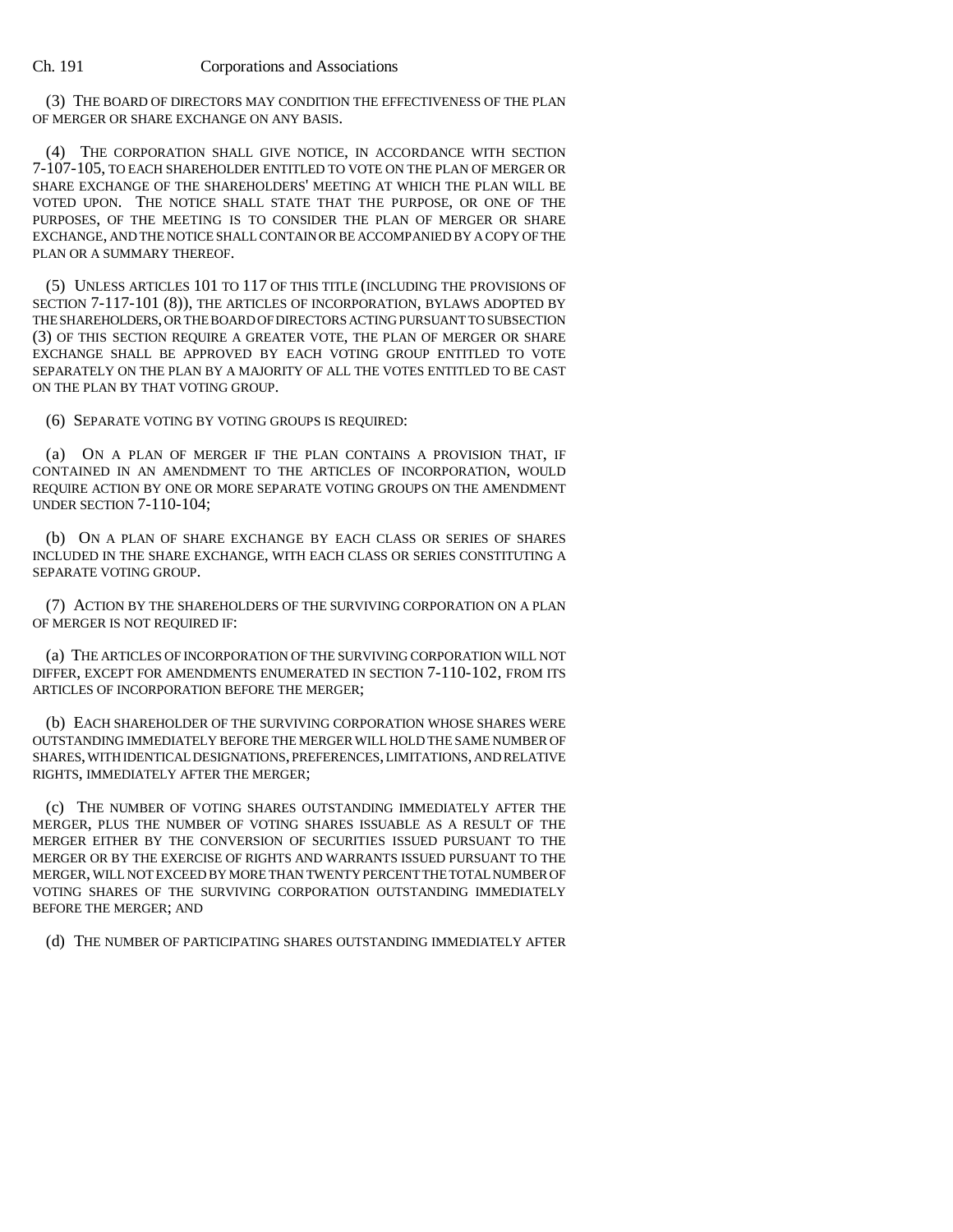THE MERGER, PLUS THE NUMBER OF PARTICIPATING SHARES ISSUABLE AS A RESULT OF THE MERGER EITHER BY THE CONVERSION OF SECURITIES ISSUED PURSUANT TO THE MERGER OR BY THE EXERCISE OF RIGHTS AND WARRANTS ISSUED PURSUANT TO THE MERGER, WILL NOT EXCEED BY MORE THAN TWENTY PERCENT THE TOTAL NUMBER OF PARTICIPATING SHARES OUTSTANDING IMMEDIATELY BEFORE THE MERGER.

(8) AS USED IN SUBSECTION (7) OF THIS SECTION:

(a) "PARTICIPATING SHARES" MEANS SHARES THAT ENTITLE THEIR HOLDERS TO PARTICIPATE WITHOUT LIMITATION IN DISTRIBUTIONS.

(b) "VOTING SHARES" MEANS SHARES THAT ENTITLE THEIR HOLDERS TO VOTE UNCONDITIONALLY IN ELECTIONS OF DIRECTORS.

(9) AFTER A PLAN OF MERGER OR SHARE EXCHANGE IS AUTHORIZED, AND AT ANY TIME BEFORE THE MERGER OR SHARE EXCHANGE BECOMES EFFECTIVE, THE MERGER OR SHARE EXCHANGE MAY BE ABANDONED, SUBJECT TO ANY CONTRACTUAL RIGHTS, WITHOUT FURTHER SHAREHOLDER ACTION, IN ACCORDANCE WITH THE PROCEDURE SET FORTH IN THE PLAN OF MERGER OR SHARE EXCHANGE OR, IF NONE IS SET FORTH, IN THE MANNER DETERMINED BY THE BOARD OF DIRECTORS. IF A MERGER OR SHARE EXCHANGE IS ABANDONED AFTER ARTICLES OF MERGER OR SHARE EXCHANGE HAVE BEEN FILED BY THE SECRETARY OF STATE PURSUANT TO SECTION 7-111-105 SPECIFYING A DELAYED EFFECTIVE DATE, THE MERGER OR SHARE EXCHANGE MAY BE PREVENTED FROM BECOMING EFFECTIVE BY DELIVERING TO THE SECRETARY OF STATE FOR FILING, BEFORE THE DATE THE MERGER OR SHARE EXCHANGE BECOMES EFFECTIVE PURSUANT TO SECTION 7-101-204 (2), A STATEMENT OF ABANDONMENT STATING THAT, BY APPROPRIATE CORPORATE ACTION, THE MERGER OR SHARE EXCHANGE HAS BEEN ABANDONED. SUCH STATEMENT OF ABANDONMENT SHALL BE EXECUTED IN THE SAME MANNER AS THE ARTICLES OF MERGER OR SHARE EXCHANGE.

**7-111-104. Merger of parent and subsidiary.** (1) BY COMPLYING WITH THE PROVISIONS OF THIS SECTION, A PARENT CORPORATION OWNING AT LEAST NINETY PERCENT OF THE OUTSTANDING SHARES OF EACH CLASS OF A SUBSIDIARY CORPORATION MAY EITHER MERGE SUCH SUBSIDIARY INTO ITSELF OR MERGE ITSELF INTO SUCH SUBSIDIARY.

(2) THE BOARD OF DIRECTORS OF SUCH PARENT CORPORATION SHALL ADOPT, AND ITS SHAREHOLDERS, IF REQUIRED BY SUBSECTION (3) OF THIS SECTION, SHALL APPROVE, A PLAN OF MERGER THAT SETS FORTH:

(a) THE NAMES OF SUCH PARENT CORPORATION AND SUBSIDIARY AND THE NAME OF THE SURVIVING CORPORATION;

(b) THE TERMS AND CONDITIONS OF THE MERGER;

(c) THE MANNER AND BASIS OF CONVERTING THE SHARES OF EACH CORPORATION INTO SHARES, OBLIGATIONS, OR OTHER SECURITIES OF THE SURVIVING OR ANY OTHER CORPORATION OR INTO MONEY OR OTHER PROPERTY IN WHOLE OR PART;

(d) ANY AMENDMENTS TO THE ARTICLES OF INCORPORATION OF THE SURVIVING CORPORATION TO BE EFFECTED BY THE MERGER; AND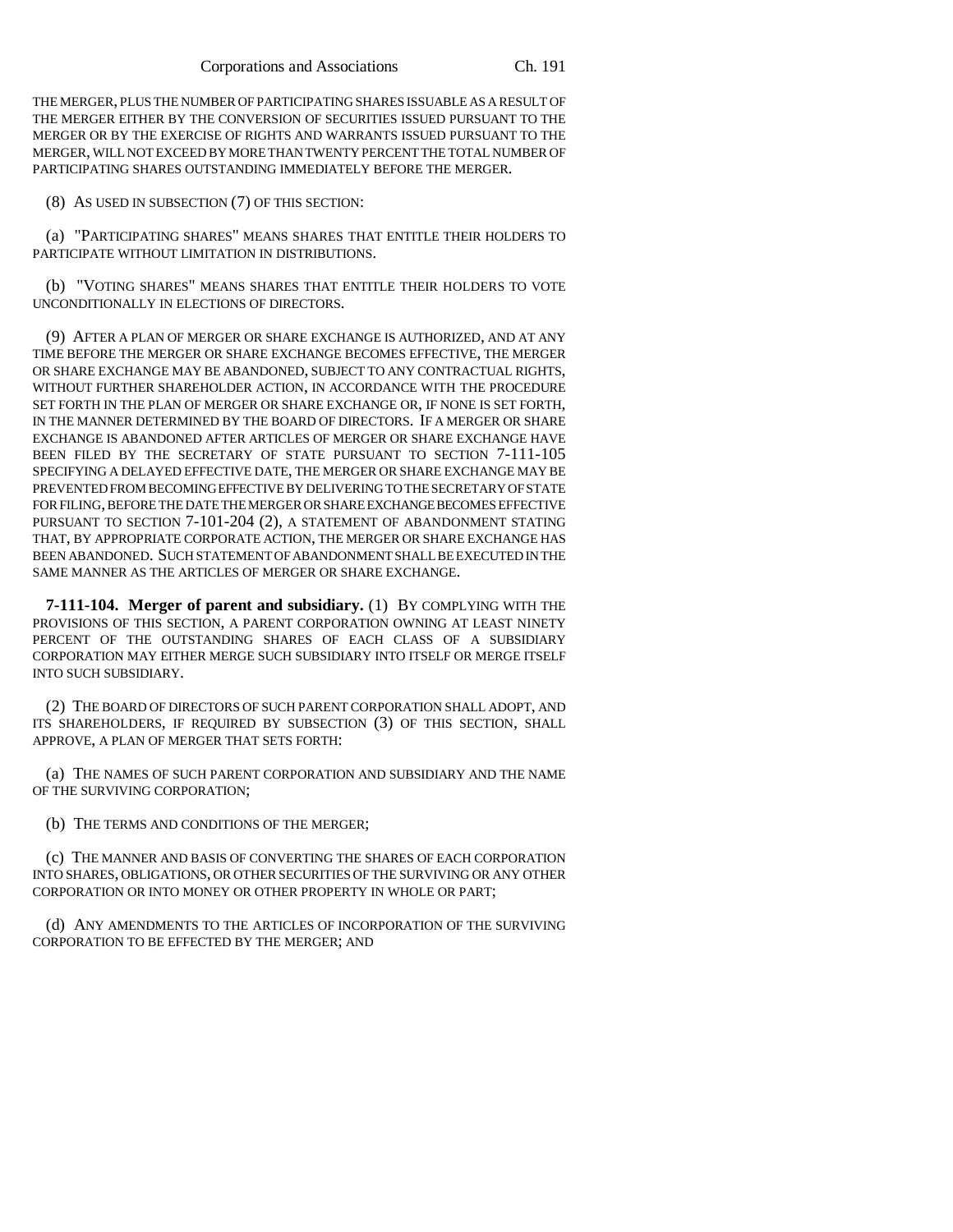(e) ANY OTHER PROVISIONS RELATING TO THE MERGER AS ARE DEEMED NECESSARY OR DESIRABLE.

(3) NO VOTE OF THE SHAREHOLDERS OF SUCH SUBSIDIARY SHALL BE REQUIRED WITH RESPECT TO THE MERGER. IF THE SUBSIDIARY WILL BE THE SURVIVING CORPORATION, THE APPROVAL OF THE SHAREHOLDERS OF THE PARENT CORPORATION SHALL BE SOUGHT IN THE MANNER PROVIDED IN SUBSECTIONS (1) TO (6) OF SECTION 7-111-103. IF THE PARENT WILL BE THE SURVIVING CORPORATION, NO VOTE OF ITS SHAREHOLDERS SHALL BE REQUIRED IF ALL OF THE PROVISIONS OF SECTION 7-111-103 (7) ARE MET WITH RESPECT TO THE MERGER. IF ALL OF SUCH PROVISIONS ARE NOT MET, THE APPROVAL OF THE SHAREHOLDERS OF THE PARENT SHALL BE SOUGHT IN THE MANNER PROVIDED IN SUBSECTIONS (1) TO (6) OF SECTION 7-111-103.

(4) THE PARENT CORPORATION SHALL MAIL A COPY OR SUMMARY OF THE PLAN OF MERGER TO EACH SHAREHOLDER OF THE SUBSIDIARY, OTHER THAN THE PARENT CORPORATION, WHO DOES NOT WAIVE THIS MAILING REQUIREMENT IN WRITING.

(5) THE EFFECTIVE DATE OF THE MERGER SHALL BE NO EARLIER THAN:

(a) THE DATE ON WHICH ALL SHAREHOLDERS OF THE SUBSIDIARY WAIVED THE MAILING REQUIREMENT OF SUBSECTION (4) OF THIS SECTION; OR

(b) TEN DAYS AFTER THE DATE THE PARENT MAILED A COPY OR SUMMARY OF THE PLAN OF MERGER TO EACH SHAREHOLDER OF THE SUBSIDIARY WHO DID NOT WAIVE THE MAILING REQUIREMENT.

**7-111-105. Articles of merger or share exchange.** (1) AFTER A PLAN OF MERGER OR SHARE EXCHANGE IS APPROVED BY THE SHAREHOLDERS, OR ADOPTED BY THE BOARD OF DIRECTORS IF SHAREHOLDER APPROVAL IS NOT REQUIRED, THE SURVIVING OR ACQUIRING CORPORATION SHALL DELIVER TO THE SECRETARY OF STATE FOR FILING ARTICLES OF MERGER OR SHARE EXCHANGE SETTING FORTH:

(a) THE PLAN OF MERGER OR SHARE EXCHANGE;

(b) IF SHAREHOLDER APPROVAL WAS NOT REQUIRED, A STATEMENT TO THAT EFFECT;

(c) IF APPROVAL OF THE SHAREHOLDERS OF ONE OR MORE CORPORATIONS PARTY TO THE MERGER OR SHARE EXCHANGE WAS REQUIRED, A STATEMENT THAT THE NUMBER OF VOTES CAST FOR THE PLAN BY EACH VOTING GROUP ENTITLED TO VOTE SEPARATELY ON THE MERGER OR SHARE EXCHANGE WAS SUFFICIENT FOR APPROVAL BY THAT VOTING GROUP; AND

(d) IF THE MERGER IS BEING EFFECTED PURSUANT TO SECTION 7-111-104:

(I) A STATEMENT THAT IMMEDIATELY BEFORE THE MERGER THE PARENT CORPORATION OWNED AT LEAST NINETY PERCENT OF THE OUTSTANDING SHARES OF EACH CLASS OF THE SUBSIDIARY; AND

(II) THE EFFECTIVE DATE OF THE MERGER AND A STATEMENT THAT SUCH EFFECTIVE DATE COMPLIES WITH SECTION 7-111-104 (5).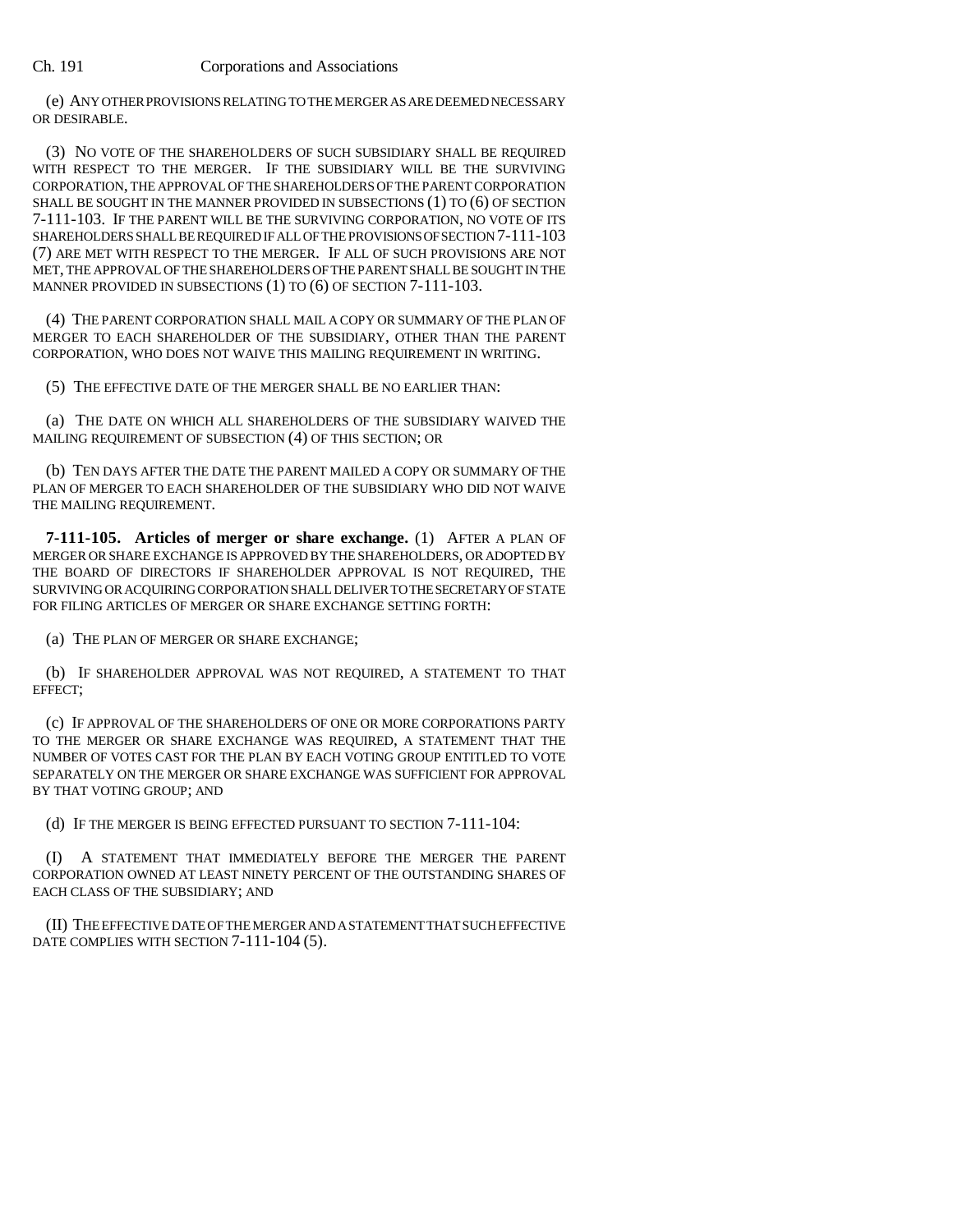(2) SUBJECT TO SECTION 7-111-104 (5), A MERGER OR SHARE EXCHANGE TAKES EFFECT UPON THE EFFECTIVE DATE THEREOF STATED IN THE ARTICLES OF MERGER OR SHARE EXCHANGE OR, IF EARLIER, ON THE NINETIETH DAY AFTER THE ARTICLES OF MERGER OR SHARE EXCHANGE ARE FILED BY THE SECRETARY OF STATE.

(3) ARTICLES OF MERGER OR SHARE EXCHANGE SHALL BE EXECUTED BY EACH CORPORATION PARTY TO THE MERGER OR SHARE EXCHANGE; EXCEPT THAT IN A MERGER EFFECTED PURSUANT TO SECTION 7-111-104 THE ARTICLES OF MERGER NEED ONLY BE EXECUTED BY THE SURVIVING CORPORATION.

#### **7-111-106. Effect of merger or share exchange.** (1) WHEN A MERGER TAKES EFFECT:

(a) EVERY OTHER CORPORATION PARTY TO THE MERGER MERGES INTO THE SURVIVING CORPORATION AND THE SEPARATE EXISTENCE OF EVERY CORPORATION PARTY TO THE MERGER EXCEPT THE SURVIVING CORPORATION CEASES;

(b) THE TITLE TO ALL REAL ESTATE AND OTHER PROPERTY OWNED BY EACH OTHER CORPORATION PARTY TO THE MERGER IS TRANSFERRED TO AND VESTED IN THE SURVIVING CORPORATION WITHOUT REVERSION OR IMPAIRMENT; AND SUCH TRANSFER TO AND VESTING IN THE SURVIVING CORPORATION SHALL BE DEEMED TO OCCUR BY OPERATION OF LAW, AND NO CONSENT OR APPROVAL OF ANY OTHER PERSON SHALL BE REQUIRED IN CONNECTION WITH ANY SUCH TRANSFER OR VESTING UNLESS SUCH CONSENT OR APPROVAL IS SPECIFICALLY REQUIRED IN THE EVENT OF MERGER BY LAW OR BY EXPRESS PROVISION IN ANY CONTRACT, AGREEMENT, DECREE, ORDER, OR OTHER INSTRUMENT TO WHICH ANY OF THE CORPORATIONS SO MERGED IS A PARTY OR BY WHICH IT IS BOUND;

(c) THE SURVIVING CORPORATION HAS ALL LIABILITIES OF EACH CORPORATION PARTY TO THE MERGER;

(d) A PROCEEDING PENDING AGAINST ANY CORPORATION PARTY TO THE MERGER MAY BE CONTINUED AS IF THE MERGER DID NOT OCCUR OR THE SURVIVING CORPORATION MAY BE SUBSTITUTED IN THE PROCEEDING FOR THE CORPORATION WHOSE EXISTENCE CEASED;

(e) THE ARTICLES OF INCORPORATION OF THE SURVIVING CORPORATION ARE AMENDED TO THE EXTENT PROVIDED IN THE PLAN OF MERGER; AND

(f) THE SHARES OF EACH CORPORATION PARTY TO THE MERGER THAT ARE TO BE CONVERTED INTO SHARES, OBLIGATIONS, OR OTHER SECURITIES OF THE SURVIVING OR ANY OTHER CORPORATION OR INTO MONEY OR OTHER PROPERTY ARE CONVERTED, AND THE FORMER HOLDERS OF THE SHARES ARE ENTITLED ONLY TO THE RIGHTS PROVIDED IN THE ARTICLES OF MERGER OR TO THEIR RIGHTS UNDER ARTICLE 113 OF THIS TITLE.

(2) WHEN A SHARE EXCHANGE TAKES EFFECT, THE SHARES OF EACH ACQUIRED CORPORATION ARE EXCHANGED AS PROVIDED IN THE PLAN, AND THE FORMER HOLDERS OF THE SHARES ARE ENTITLED ONLY TO THE EXCHANGE RIGHTS PROVIDED IN THE ARTICLES OF SHARE EXCHANGE OR TO THEIR RIGHTS UNDER ARTICLE 113 OF THIS TITLE.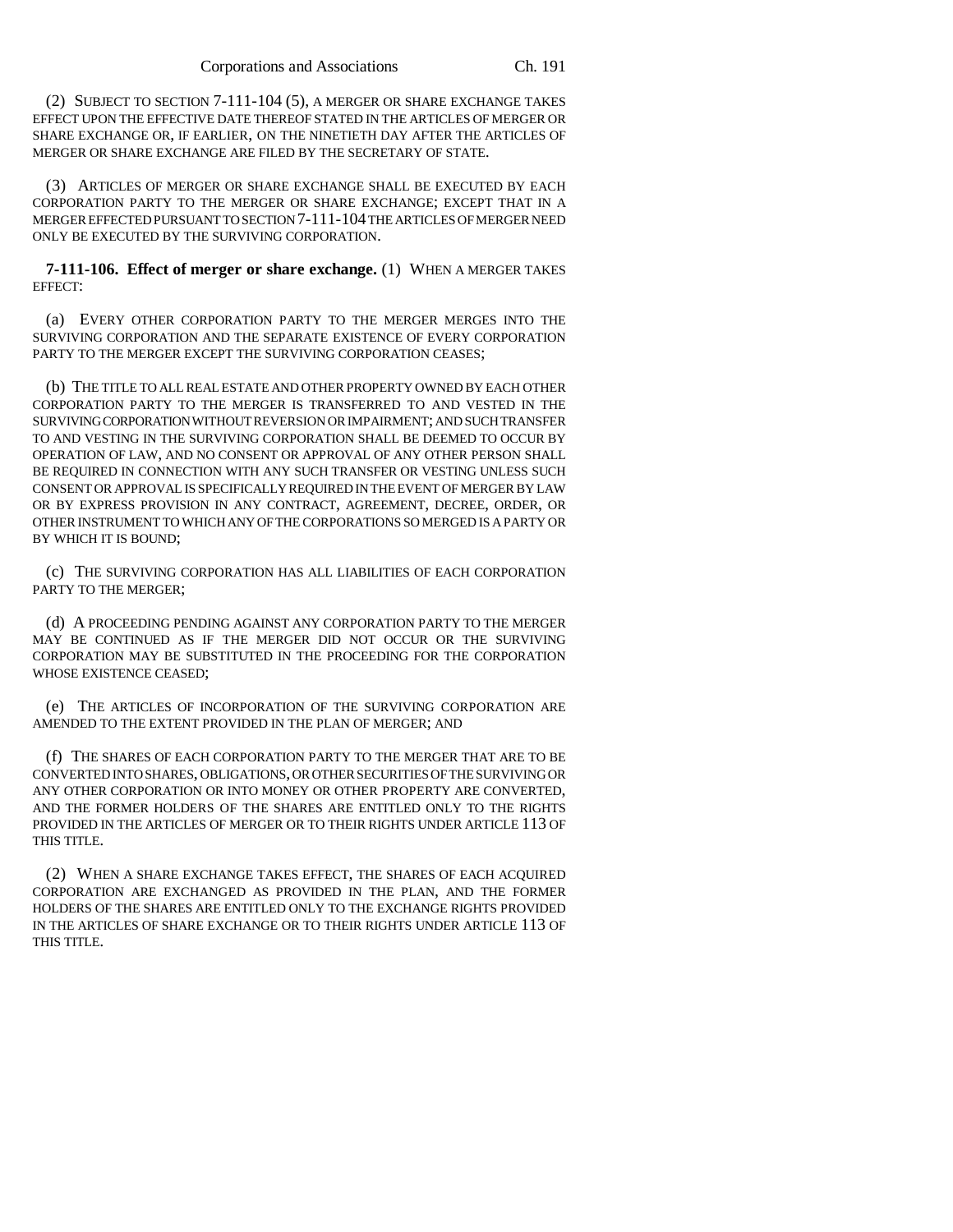**7-111-107. Merger or share exchange with foreign corporation.** (1) ONE OR MORE DOMESTIC CORPORATIONS MAY MERGE OR ENTER INTO A SHARE EXCHANGE WITH ONE OR MORE FOREIGN CORPORATIONS IF:

(a) IN A MERGER, THE MERGER IS PERMITTED BY THE LAW OF THE STATE OR COUNTRY UNDER WHOSE LAW EACH FOREIGN CORPORATION IS INCORPORATED AND EACH FOREIGN CORPORATION COMPLIES WITH THAT LAW IN EFFECTING THE MERGER;

(b) IN A SHARE EXCHANGE, THE CORPORATION WHOSE SHARES WILL BE ACQUIRED IS A DOMESTIC CORPORATION, WHETHER OR NOT A SHARE EXCHANGE IS PERMITTED BY THE LAW OF THE STATE OR COUNTRY UNDER WHOSE LAW THE ACQUIRING CORPORATION IS INCORPORATED;

(c) THE FOREIGN CORPORATION COMPLIES WITH SECTION 7-111-105 IF IT IS THE SURVIVING CORPORATION OF THE MERGER OR ACQUIRING CORPORATION OF THE SHARE EXCHANGE AND PROVIDES, IN ADDITION TO THE INFORMATION REQUIRED BY SUCH SECTION, THE ADDRESS OF ITS PRINCIPAL OFFICE; AND

(d) EACH DOMESTIC CORPORATION COMPLIES WITH THE APPLICABLE PROVISIONS OF SECTIONS 7-111-101 TO 7-111-104 AND, IF IT IS THE SURVIVING CORPORATION OF THE MERGER OR ACQUIRING CORPORATION OF THE SHARE EXCHANGE, WITH SECTION 7-111-105.

(2) UPON THE MERGER OR SHARE EXCHANGE TAKING EFFECT, THE SURVIVING FOREIGN CORPORATION OF A MERGER AND THE ACQUIRING FOREIGN CORPORATION OF A SHARE EXCHANGE:

(a) SHALL EITHER:

(I) MAINTAIN A REGISTERED AGENT IN THIS STATE TO ACCEPT SERVICE IN ANY PROCEEDING TO ENFORCE ANY OBLIGATION OR RIGHTS OF DISSENTING SHAREHOLDERS OF EACH DOMESTIC CORPORATION PARTY TO THE MERGER OR SHARE EXCHANGE OR IN ANY PROCEEDING BASED ON A CAUSE OF ACTION ARISING WITH RESPECT TO ANY DOMESTIC CORPORATION THAT IS MERGED INTO THE FOREIGN CORPORATION; OR

(II) BE DEEMED TO HAVE AUTHORIZED SERVICE OF PROCESS ON IT IN CONNECTION WITH ANY SUCH PROCEEDING BY REGISTERED OR CERTIFIED MAIL, RETURN RECEIPT REQUESTED, TO THE ADDRESS OF ITS PRINCIPAL OFFICE AS SET FORTH IN THE ARTICLES OF MERGER OR SHARE EXCHANGE OR AS LAST CHANGED BY NOTICE DELIVERED TO THE SECRETARY OF STATE FOR FILING;

(b) SHALL PROMPTLY PAY TO THE DISSENTING SHAREHOLDERS OF EACH DOMESTIC CORPORATION PARTY TO THE MERGER OR SHARE EXCHANGE THE AMOUNT, IF ANY, TO WHICH THEY ARE ENTITLED UNDER ARTICLE 113 OF THIS TITLE; AND

(c) SHALL COMPLY WITH ARTICLE 115 OF THIS TITLE IF IT IS TO TRANSACT BUSINESS IN THIS STATE.

(3) SERVICE EFFECTED PURSUANT TO SUBPARAGRAPH (II) OF PARAGRAPH (a) OF SUBSECTION (2) OF THIS SECTION IS PERFECTED AT THE EARLIEST OF: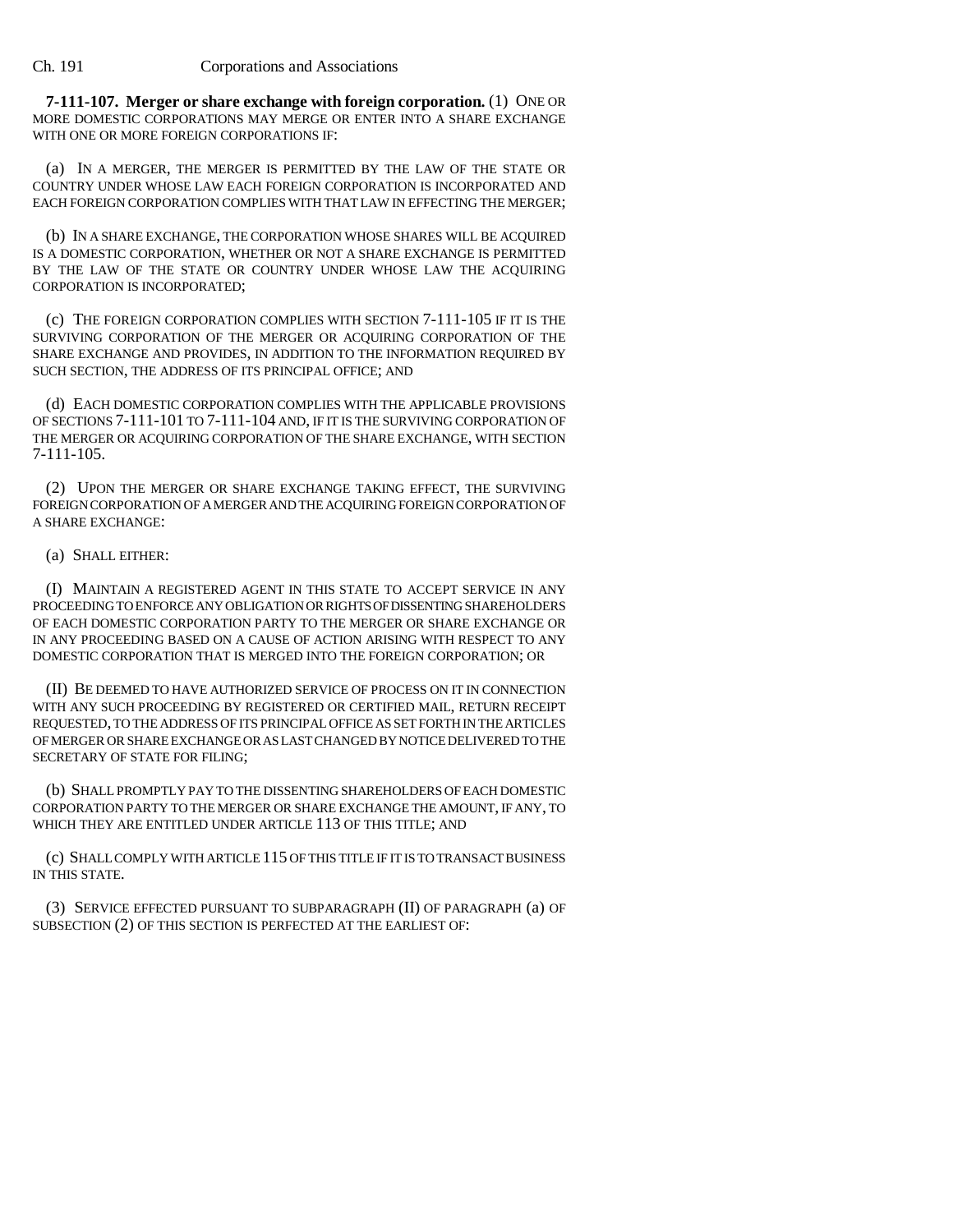(a) THE DATE THE FOREIGN CORPORATION RECEIVES THE PROCESS, NOTICE, OR DEMAND;

(b) THE DATE SHOWN ON THE RETURN RECEIPT, IF SIGNED ON BEHALF OF THE FOREIGN CORPORATION; OR

(c) FIVE DAYS AFTER MAILING.

(4) SUBSECTION (2) OF THIS SECTION DOES NOT PRESCRIBE THE ONLY MEANS, OR NECESSARILY THE REQUIRED MEANS, OF SERVING A SURVIVING FOREIGN CORPORATION OF A MERGER OR AN ACQUIRING FOREIGN CORPORATION OF A SHARE EXCHANGE.

(5) THIS SECTION DOES NOT LIMIT THE POWER OF A FOREIGN CORPORATION TO ACQUIRE ALL OR PART OF THE SHARES OF ONE OR MORE CLASSES OR SERIES OF A DOMESTIC CORPORATION THROUGH A VOLUNTARY EXCHANGE OF SHARES OR OTHERWISE.

**7-111-108. Redomestication as a domestic insurer.** (1) A FOREIGN OR ALIEN INSURER WHICH SEEKS TO CHANGE ITS DOMICILE UNDER SECTION 10-3-125 OR 10-3-126, C.R.S., SHALL SUBMIT ARTICLES OF REDOMESTICATION IN TRIPLICATE TO THE COMMISSIONER OF INSURANCE AND THE ATTORNEY GENERAL FOR EXAMINATION. AFTER BEING APPROVED BY THEM, THE ARTICLES OF REDOMESTICATION SHALL BE DELIVERED TO THE SECRETARY OF STATE FOR FILING. A COPY OF SUCH ARTICLES, CERTIFIED BY THE SECRETARY OF STATE, SHALL BE FILED WITH THE COMMISSIONER OF INSURANCE.

(2) THE ARTICLES OF REDOMESTICATION SHALL SET FORTH:

(a) A CORPORATE NAME FOR THE CORPORATION THAT SATISFIES THE REQUIREMENTS OF SECTIONS 7-104-101 AND 10-3-103, C.R.S.;

(b) THE STATE IN WHICH THE CORPORATION WAS ORIGINALLY INCORPORATED, THE NAME UNDER WHICH IT WAS SO INCORPORATED, THE DATE OF SUCH INCORPORATION, AND THE DATE THE CORPORATION WAS AUTHORIZED TO DO BUSINESS AS AN INSURANCE COMPANY IN THE STATE OF ITS ORIGINAL INCORPORATION;

(c) IF THE STATE IN WHICH THE CORPORATION WAS LAST INCORPORATED IS DIFFERENT FROM THE STATE IN WHICH IT WAS ORIGINALLY INCORPORATED, THE STATE IN WHICH THE CORPORATION WAS LAST INCORPORATED, THE NAME UNDER WHICH IT WAS SO INCORPORATED, THE DATE OF SUCH INCORPORATION, AND THE DATE THE CORPORATION WAS AUTHORIZED TO DO BUSINESS AS AN INSURANCE COMPANY IN THE STATE OF ITS LAST INCORPORATION;

(d) THE INFORMATION REGARDING SHARES REQUIRED BY SECTION 7-106-101;

(e) THE STREET ADDRESS OF THE CORPORATION'S CURRENT REGISTERED OFFICE AND THE NAME OF ITS CURRENT REGISTERED AGENT AT THAT OFFICE, OR, IF THE CORPORATION DOES NOT HAVE A CURRENT REGISTERED OFFICE, THE STREET ADDRESS OF ITS INITIAL REGISTERED OFFICE AND THE NAME OF ITS INITIAL REGISTERED AGENT AT THAT OFFICE AND THE WRITTEN CONSENT OF THE INITIAL REGISTERED AGENT TO THE APPOINTMENT UNLESS SUCH CONSENT IS PROVIDED IN AN ACCOMPANYING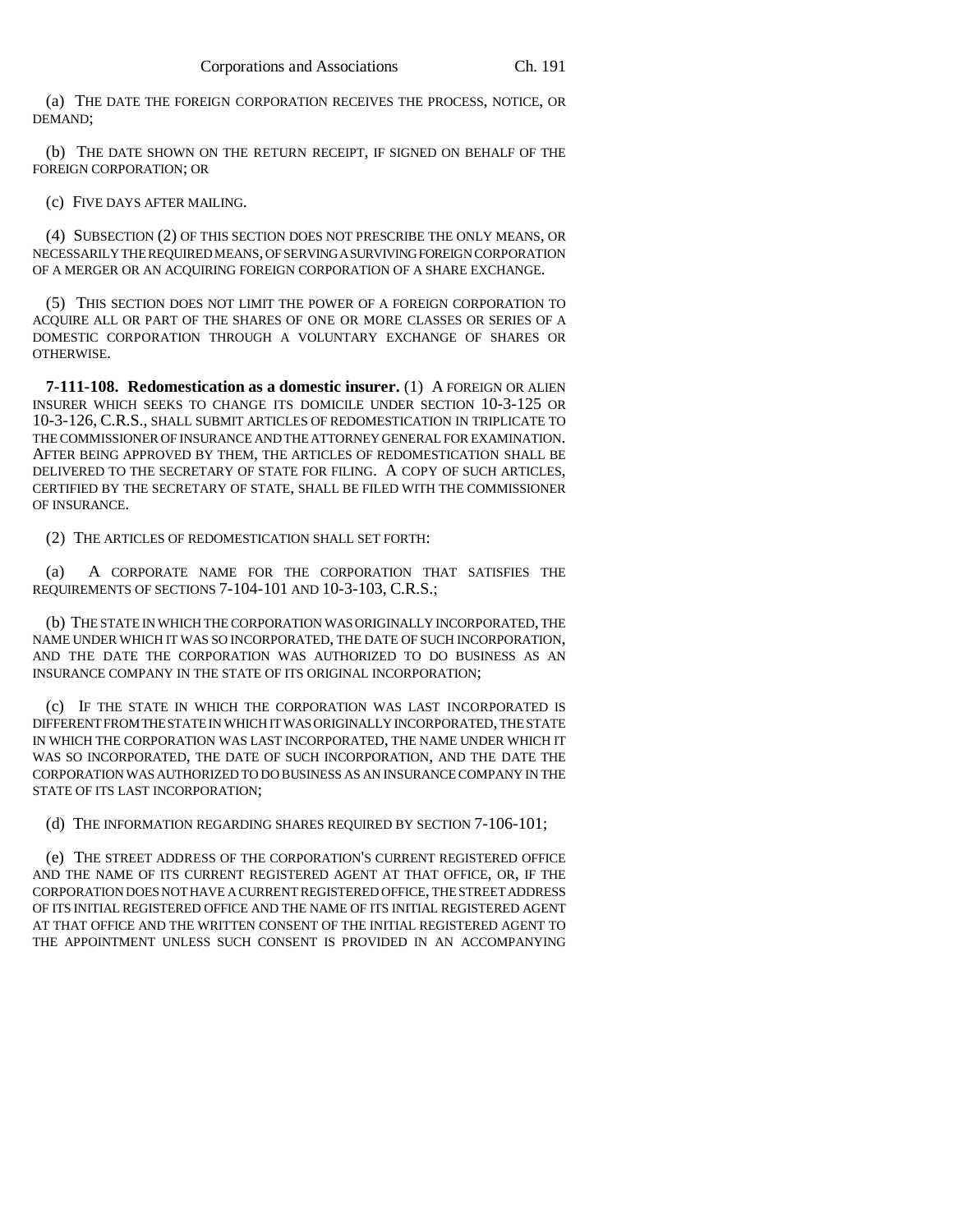DOCUMENT;

(f) THE ADDRESS OF THE CORPORATION'S PRINCIPAL OFFICE;

(g) THE NAMES AND ADDRESSES OF THE PERSONS SERVING AS THE DIRECTORS AND OFFICERS OF SUCH CORPORATION; AND

(h) A STATEMENT THAT, UPON REDOMESTICATION, THE CORPORATION ACCEPTS AND WILL BE SUBJECT TO THE LAWS OF THIS STATE.

(3) THE ARTICLES OF INCORPORATION MAY BUT NEED NOT SET FORTH:

(a) PROVISIONS NOT INCONSISTENT WITH LAW REGARDING:

(I) THE CURRENT PURPOSE OR PURPOSES OF THE CORPORATION AND THE PURPOSE OR PURPOSES WHICH IT INTENDS TO PURSUE AFTER REDOMESTICATION;

(II) MANAGING THE BUSINESS OF THE CORPORATION AND REGULATING ITS AFFAIRS;

(III) DEFINING, LIMITING, AND REGULATING THE POWERS OF THE CORPORATION, ITS BOARD OF DIRECTORS, AND ITS SHAREHOLDERS;

(IV) A PAR VALUE FOR AUTHORIZED SHARES OR CLASSES OF SHARES; AND

(V) THE IMPOSITION OF PERSONAL LIABILITY ON SHAREHOLDERS FOR THE DEBTS OF THE CORPORATION TO A SPECIFIED EXTENT AND UPON SPECIFIED CONDITIONS; AND

(b) ANY PROVISION THAT UNDER ARTICLES 101 TO 117 OF THIS TITLE IS REQUIRED OR PERMITTED TO BE SET FORTH IN THE BYLAWS.

(4) IT SHALL NOT BE NECESSARY TO SET FORTH IN THE ARTICLES OF REDOMESTICATION ANY OF THE CORPORATE POWERS ENUMERATED IN ARTICLES 101 TO 117 OF THIS TITLE.

(5) IN ITS ARTICLES OF REDOMESTICATION, THE CORPORATION MAY AMEND, RESTATE, OR REVISE ITS ARTICLES OF INCORPORATION OR CHARTER TO THE SAME EXTENT, SUBJECT TO THE SAME LIMITATIONS, AND BY THE SAME PROCEDURES AS THOSE PROVISIONS GOVERNING THE AMENDMENT, RESTATEMENT, AND REVISION OF ARTICLES OF INCORPORATION AS PROVIDED IN ARTICLES 101 TO 117 OF THIS TITLE.

(6) THE CORPORATION SHALL ATTACH TO THE ARTICLES OF REDOMESTICATION:

(a) ITS ARTICLES OF INCORPORATION OR CHARTER, AS AMENDED OR RESTATED, AS IN EFFECT IMMEDIATELY BEFORE THE FILING OF ITS ARTICLES OF REDOMESTICATION, DULY AUTHENTICATED BY THE PROPER OFFICER IN THE JURISDICTION OF ITS LAST INCORPORATION;

(b) A CERTIFICATE TO THE EFFECT THAT THE CORPORATION IS IN GOOD STANDING IN THE JURISDICTION OF ITS LAST INCORPORATION, DULY AUTHENTICATED BY THE PROPER OFFICER IN THE JURISDICTION OF ITS LAST INCORPORATION. THE CERTIFICATE SHALL BE DATED WITHIN NINETY DAYS BEFORE THE FILING OF THE ARTICLES OF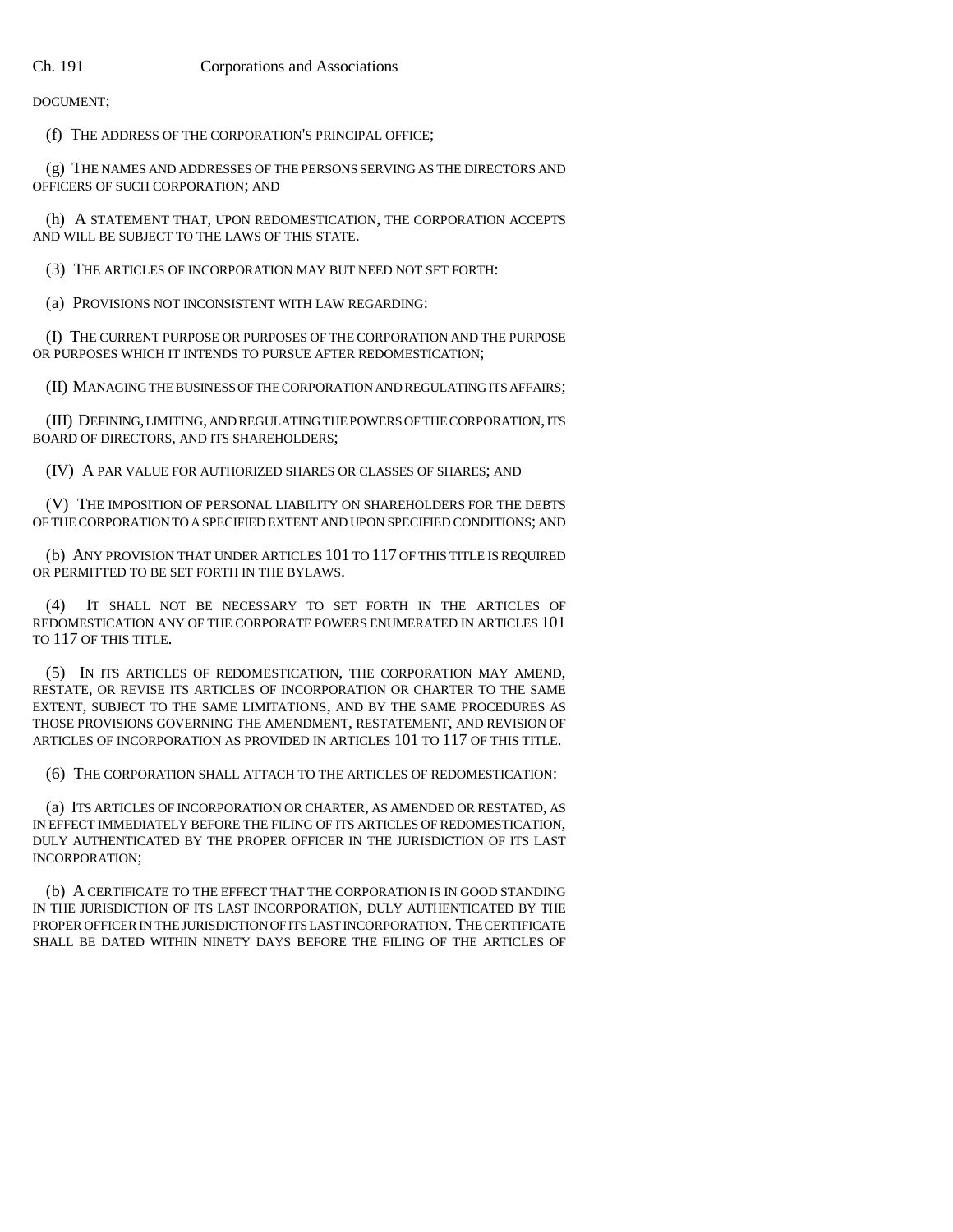#### REDOMESTICATION.

(c) A RESOLUTION, DULY CERTIFIED BY THE SECRETARY OF THE CORPORATION, ADOPTED BY THE AFFIRMATIVE VOTE OF THE SHAREHOLDERS ENTITLED TO CAST AT LEAST A MAJORITY OF THE VOTES WHICH ALL SHAREHOLDERS ARE ENTITLED TO CAST THEREON, AND, IF ANY CLASS OF SHARES IS ENTITLED TO VOTE THEREON AS A CLASS, THE AFFIRMATIVE VOTE OF THE HOLDERS OF AT LEAST A MAJORITY OF THE OUTSTANDING SHARES IN EACH CLASS OF SHARES ENTITLED TO VOTE AS A CLASS THEREON, CONSENTING TO THE FILING OF THE ARTICLES OF REDOMESTICATION AND THE RENUNCIATION, CONDITIONED UPON ITS REDOMESTICATION AS A DOMESTIC INSURER, OF ITS LAST ARTICLES OF INCORPORATION OR CHARTER.

(7) UPON THE ISSUANCE BY THE SECRETARY OF STATE OF A CERTIFICATE OF REDOMESTICATION, A CORPORATION SHALL BE DEEMED TO BE DOMICILED IN AND INCORPORATED UNDER THE LAWS OF THIS STATE; EXCEPT THAT AN INSURER WHICH HAS REDOMESTICATED IN THIS STATE PURSUANT TO SECTION 10-3-125 OR 10-3-126, C.R.S., SHALL BE CONSIDERED TO BE THE SAME CORPORATION AS THAT CORPORATION WHICH EXISTED UNDER THE LAWS OF THE JURISDICTION IN WHICH IT WAS FORMERLY DOMICILED AND SHALL BE CONSIDERED AS HAVING BEEN AN OPERATING INSURER FROM THE DATE THAT THE CORPORATION WAS AUTHORIZED TO DO BUSINESS AS AN INSURER IN SUCH JURISDICTION.

(8) THE CERTIFICATE OF REDOMESTICATION SHALL SERVE THE SAME PURPOSE AS A CERTIFICATE OF INCORPORATION UNDER ARTICLES 101 TO 117 OF THIS TITLE, AND, AT THE REQUEST OF THE REDOMESTICATED INSURER, THE SECRETARY OF STATE SHALL ISSUE A CERTIFICATE OF INCORPORATION IN PLACE OF THE CERTIFICATE OF REDOMESTICATION.

(9) THE CERTIFICATE OF REDOMESTICATION, SUBJECT TO THE PROVISIONS OF THE LAWS OF THIS STATE RELATING TO INSURANCE, SHALL ENTITLE THE REDOMESTICATED CORPORATION TO ALL THE POWERS, RIGHTS, AND PRIVILEGES GRANTED TO CORPORATIONS INCORPORATED IN THIS STATE AND SHALL SUBJECT THE REDOMESTICATED CORPORATION TO ALL OF THE DUTIES, LIABILITIES, AND LIMITATIONS IMPOSED UPON DOMESTIC CORPORATIONS BUT SHALL CONTINUE THE CORPORATION AS IF IT HAD BEEN ORIGINALLY INCORPORATED UNDER THE LAWS OF THIS STATE. UPON THE ISSUANCE OF THE CERTIFICATE OF REDOMESTICATION BY THE SECRETARY OF STATE, THE ARTICLES OF REDOMESTICATION SHALL CONSTITUTE THE ARTICLES OF INCORPORATION OF THE CORPORATION.

(10) ANY DOMESTIC INSURER, SUBJECT TO AND IN COMPLIANCE WITH SECTION 10-3-125 (2), C.R.S., MAY CHANGE ITS DOMICILE FROM THIS STATE TO ANY OTHER STATE IN WHICH IT IS AUTHORIZED TO TRANSACT BUSINESS AND, IN CONNECTION THEREWITH, SHALL SUBMIT TO THE COMMISSIONER OF INSURANCE A COPY OF THE ARTICLES OF REDOMESTICATION OR THEIR EQUIVALENT, DULY AUTHENTICATED BY THE PROPER OFFICER OF ITS NEW STATE OF DOMICILE, AND A CERTIFICATE OF GOOD STANDING OR ITS EQUIVALENT FROM THAT STATE. UPON APPROVAL BY THE COMMISSIONER OF INSURANCE, THE COPY OF THE ARTICLES OF REDOMESTICATION AND CERTIFICATE OF GOOD STANDING, OR THEIR EQUIVALENTS, FROM THE NEW STATE OF DOMICILE SHALL BE DELIVERED TO THE SECRETARY OF STATE FOR FILING. UPON THE FILING OF SUCH DOCUMENTS BY THE SECRETARY OF STATE, THE DOMESTIC INSURER SHALL CEASE TO BE A DOMESTIC CORPORATION AND A DOMESTIC INSURER AND, IF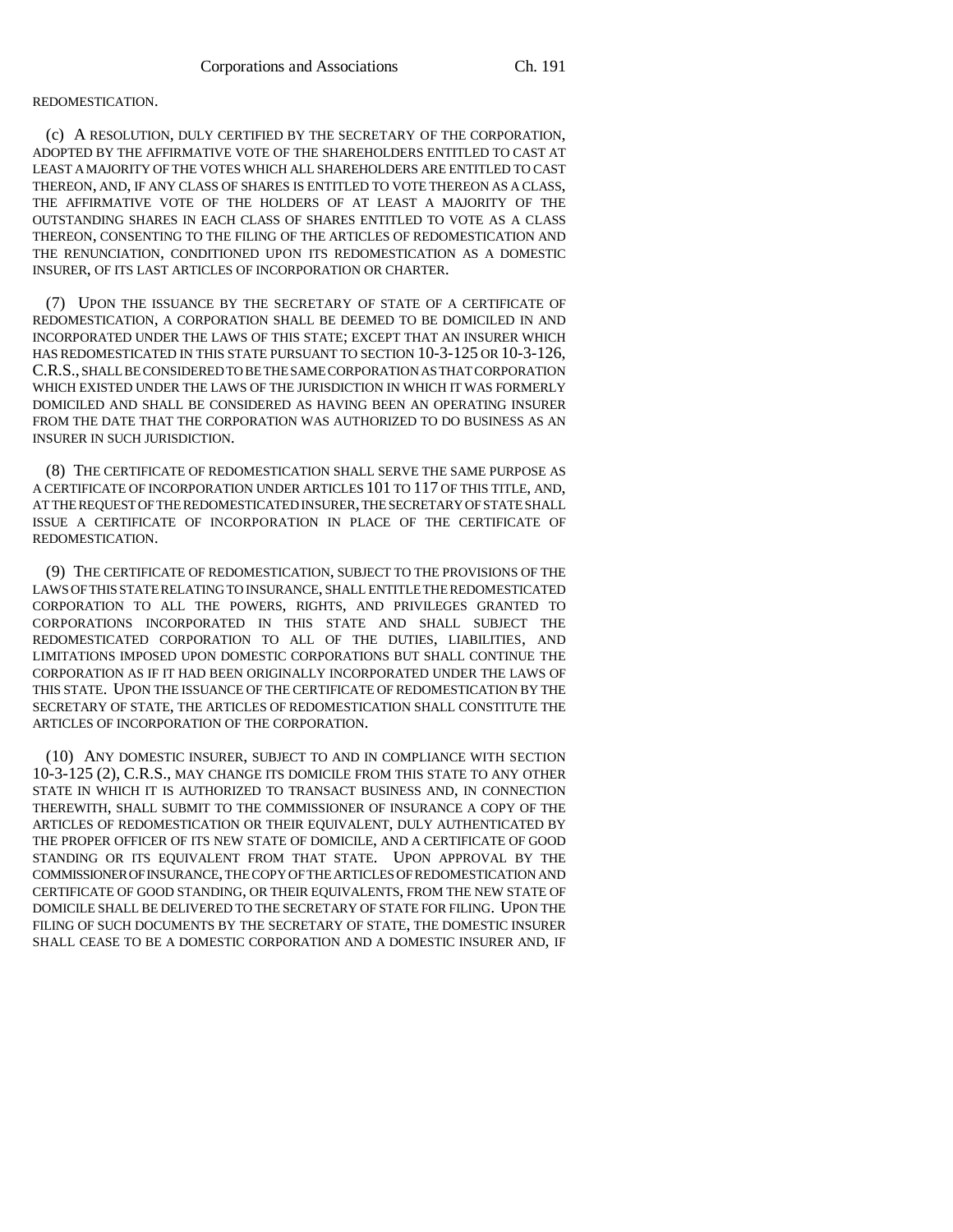#### Ch. 191 Corporations and Associations

OTHERWISE QUALIFIED, SHALL BECOME A FOREIGN CORPORATION AND FOREIGN INSURER AUTHORIZED TO TRANSACT BUSINESS IN THIS STATE EFFECTIVE AS OF THE DATE OF ITS REDOMESTICATION BY THE NEW STATE OF DOMICILE AS SET FORTH IN ITS ARTICLES OF REDOMESTICATION.

(11) ALL CERTIFICATES OF REDOMESTICATION ISSUED BY THE SECRETARY OF STATE SHALL SET FORTH THE DATE ON WHICH THE ARTICLES OF REDOMESTICATION WERE FILED AND, BASED UPON THE INFORMATION SUBMITTED TO THE SECRETARY OF STATE PURSUANT TO THIS SECTION, THE DATE FROM WHICH THE CORPORATION EXISTED AND OPERATED AS AN INSURER, WHICH SHALL BE THE DATE THE INSURER WAS INCORPORATED IN THE JURISDICTION OF ITS ORIGINAL INCORPORATION.

## **ARTICLE 112 Sale of Property**

**7-112-101. Sale or mortgage of property without shareholder approval.** (1) A CORPORATION MAY, ON THE TERMS AND CONDITIONS AND FOR THE CONSIDERATION DETERMINED BY THE BOARD OF DIRECTORS:

(a) SELL, LEASE, EXCHANGE, OR OTHERWISE DISPOSE OF ANY OR ALL OF ITS PROPERTY IN THE USUAL AND REGULAR COURSE OF BUSINESS;

(b) MORTGAGE, PLEDGE, DEDICATE TO THE REPAYMENT OF INDEBTEDNESS, WHETHER WITH OR WITHOUT RECOURSE, OR OTHERWISE ENCUMBER ANY OR ALL OF ITS PROPERTY WHETHER OR NOT IN THE USUAL AND REGULAR COURSE OF BUSINESS; OR

(c) TRANSFER ANY OR ALL OF ITS PROPERTY TO A DOMESTIC CORPORATION ALL THE SHARES OF WHICH ARE OWNED, DIRECTLY OR INDIRECTLY, BY THE CORPORATION.

(2) UNLESS OTHERWISE PROVIDED IN THE ARTICLES OF INCORPORATION, APPROVAL BY THE SHAREHOLDERS OF A TRANSACTION DESCRIBED IN SUBSECTION (1) OF THIS SECTION IS NOT REQUIRED.

**7-112-102. Sale of property requiring shareholder approval.** (1) A CORPORATION MAY SELL, LEASE, EXCHANGE, OR OTHERWISE DISPOSE OF ALL, OR SUBSTANTIALLY ALL, OF ITS PROPERTY, WITH OR WITHOUT ITS GOOD WILL, OTHER THAN IN THE USUAL AND REGULAR COURSE OF BUSINESS ON THE TERMS AND CONDITIONS AND FOR THE CONSIDERATION DETERMINED BY THE BOARD OF DIRECTORS, IF THE BOARD OF DIRECTORS PROPOSES AND THE SHAREHOLDERS APPROVE THE TRANSACTION. A SALE, LEASE, EXCHANGE, OR OTHER DISPOSITION OF ALL, OR SUBSTANTIALLY ALL, OF THE PROPERTY OF A CORPORATION, WITH OR WITHOUT ITS GOOD WILL, IN CONNECTION WITH ITS DISSOLUTION, OTHER THAN IN THE USUAL AND REGULAR COURSE OF BUSINESS, AND OTHER THAN PURSUANT TO A COURT ORDER, SHALL BE SUBJECT TO THE REQUIREMENTS OF THIS SECTION; BUT A SALE, LEASE, EXCHANGE, OR OTHER DISPOSITION OF ALL, OR SUBSTANTIALLY ALL, OF THE PROPERTY OF A CORPORATION, WITH OR WITHOUT ITS GOOD WILL, PURSUANT TO A COURT ORDER SHALL NOT BE SUBJECT TO THE REQUIREMENTS OF THIS SECTION.

(2) IF A CORPORATION IS ENTITLED TO VOTE OR OTHERWISE CONSENT, OTHER THAN IN THE USUAL AND REGULAR COURSE OF ITS BUSINESS, WITH RESPECT TO THE SALE,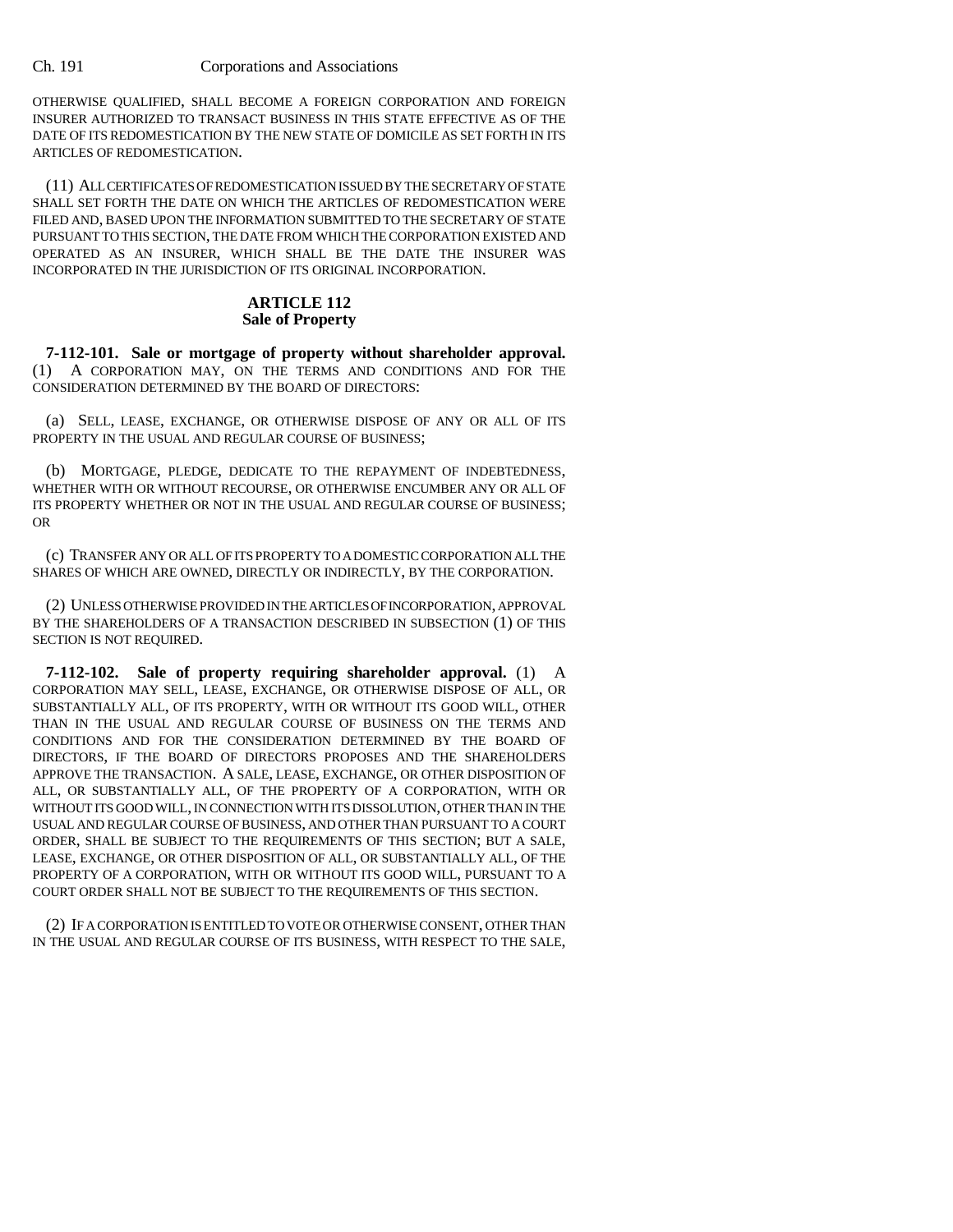LEASE, EXCHANGE, OR OTHER DISPOSITION OF ALL, OR SUBSTANTIALLY ALL, OF THE PROPERTY WITH OR WITHOUT THE GOOD WILL OF ANOTHER ENTITY WHICH IT CONTROLS, AND IF THE SHARES OR OTHER INTERESTS HELD BY THE CORPORATION IN SUCH OTHER ENTITY CONSTITUTE ALL, OR SUBSTANTIALLY ALL, OF THE PROPERTY OF THE CORPORATION, THEN THE CORPORATION SHALL CONSENT TO SUCH TRANSACTION ONLY IF THE BOARD OF DIRECTORS PROPOSES AND THE SHAREHOLDERS APPROVE THE GIVING OF CONSENT.

(3) FOR A TRANSACTION DESCRIBED IN SUBSECTION (1) OF THIS SECTION OR A CONSENT DESCRIBED IN SUBSECTION (2) OF THIS SECTION TO BE APPROVED BY THE SHAREHOLDERS:

(a) THE BOARD OF DIRECTORS SHALL RECOMMEND THE TRANSACTION OR THE CONSENT TO THE SHAREHOLDERS UNLESS THE BOARD OF DIRECTORS DETERMINES THAT, BECAUSE OF CONFLICT OF INTEREST OR OTHER SPECIAL CIRCUMSTANCES, IT SHOULD MAKE NO RECOMMENDATION AND COMMUNICATES THE BASIS FOR ITS DETERMINATION TO THE SHAREHOLDERS WITH THE SUBMISSION OF THE TRANSACTION; AND

(b) THE SHAREHOLDERS ENTITLED TO VOTE ON THE TRANSACTION OR THE CONSENT SHALL APPROVE THE TRANSACTION OR THE CONSENT AS PROVIDED IN SUBSECTION (6) OF THIS SECTION.

(4) THE BOARD OF DIRECTORS MAY CONDITION THE EFFECTIVENESS OF THE TRANSACTION OR THE CONSENT ON ANY BASIS.

(5) THE CORPORATION SHALL GIVE NOTICE, IN ACCORDANCE WITH SECTION 7-107-105, TO EACH SHAREHOLDER ENTITLED TO VOTE ON THE TRANSACTION DESCRIBED IN SUBSECTION (1) OF THIS SECTION OR THE CONSENT DESCRIBED IN SUBSECTION (2) OF THIS SECTION, OF THE SHAREHOLDERS' MEETING AT WHICH THE TRANSACTION OR THE CONSENT WILL BE VOTED UPON. THE NOTICE SHALL:

(a) STATE THAT THE PURPOSE, OR ONE OF THE PURPOSES, OF THE MEETING IS TO CONSIDER:

(I) IN THE CASE OF ACTION PURSUANT TO SUBSECTION (1) OF THIS SECTION, THE SALE, LEASE, EXCHANGE, OR OTHER DISPOSITION OF ALL, OR SUBSTANTIALLY ALL, OF THE PROPERTY OF THE CORPORATION; OR

(II) IN THE CASE OF ACTION PURSUANT TO SUBSECTION (2) OF THIS SECTION, THE CORPORATION'S CONSENT TO THE SALE, LEASE, EXCHANGE, OR OTHER DISPOSITION OF ALL, OR SUBSTANTIALLY ALL, OF THE PROPERTY OF ANOTHER ENTITY (WHICH ENTITY SHALL BE IDENTIFIED IN THE NOTICE), SHARES OR OTHER INTERESTS OF WHICH ARE HELD BY THE CORPORATION AND CONSTITUTE ALL, OR SUBSTANTIALLY ALL, OF THE PROPERTY OF THE CORPORATION; AND

(b) CONTAIN OR BE ACCOMPANIED BY A DESCRIPTION OF THE TRANSACTION, IN THE CASE OF ACTION PURSUANT TO SUBSECTION (1) OF THIS SECTION, OR BY A DESCRIPTION OF THE TRANSACTION UNDERLYING THE CONSENT, IN THE CASE OF ACTION PURSUANT TO SUBSECTION (2) OF THIS SECTION.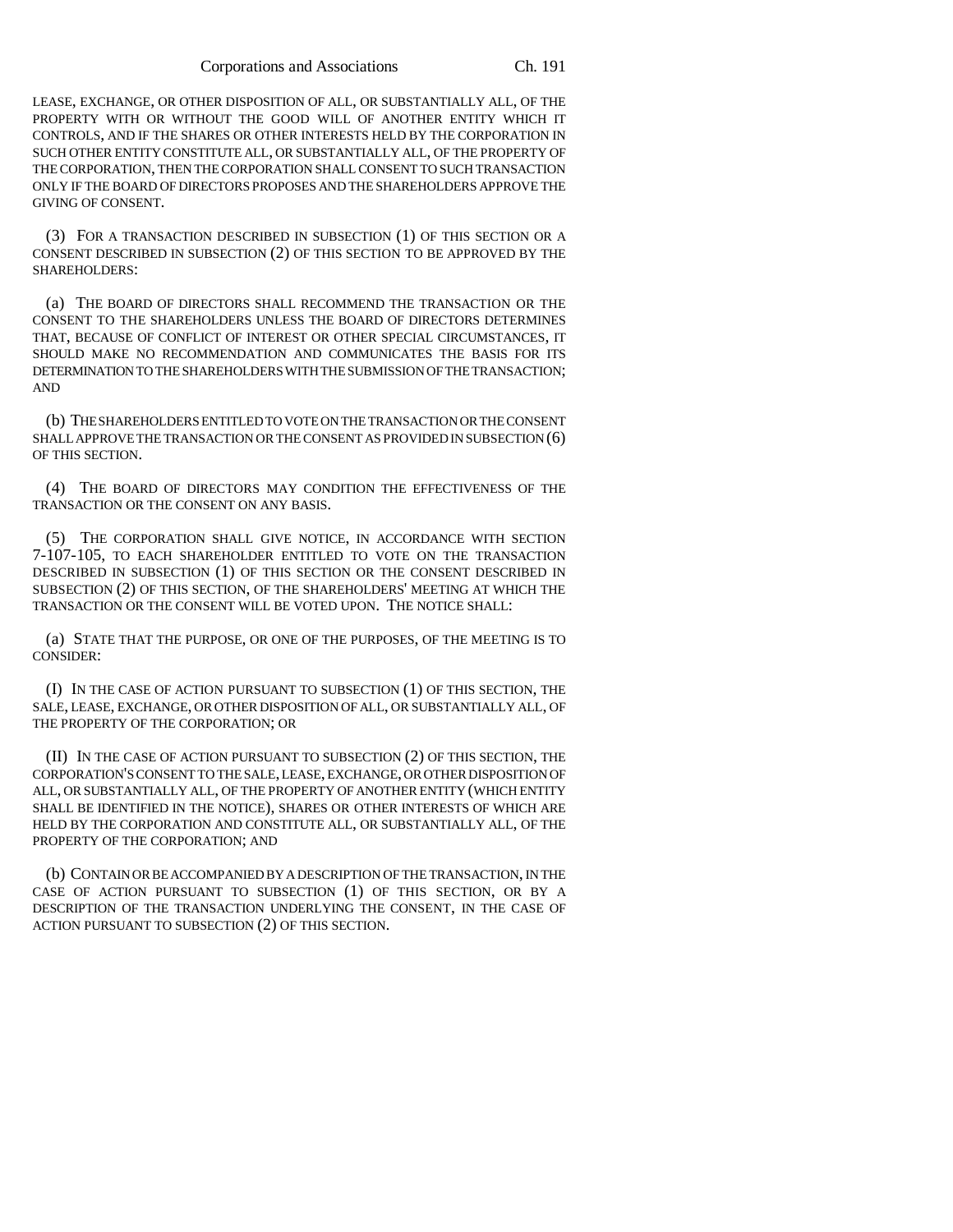#### Ch. 191 Corporations and Associations

(6) UNLESS ARTICLES 101 TO 117 OF THIS TITLE (INCLUDING THE PROVISIONS OF SECTION 7-117-101 (9)), THE ARTICLES OF INCORPORATION, BYLAWS ADOPTED BY THE SHAREHOLDERS, OR THE BOARD OF DIRECTORS ACTING PURSUANT TO SUBSECTION (4) OF THIS SECTION REQUIRE A GREATER VOTE, THE TRANSACTION DESCRIBED IN SUBSECTION (1) OF THIS SECTION OR THE CONSENT DESCRIBED IN SUBSECTION (2) OF THIS SECTION SHALL BE APPROVED BY EACH VOTING GROUP ENTITLED TO VOTE SEPARATELY ON THE TRANSACTION OR CONSENT BY A MAJORITY OF ALL THE VOTES ENTITLED TO BE CAST ON THE TRANSACTION OR THE CONSENT BY THAT VOTING GROUP.

(7) AFTER A TRANSACTION DESCRIBED IN SUBSECTION (1) OF THIS SECTION OR A CONSENT DESCRIBED IN SUBSECTION (2) OF THIS SECTION IS AUTHORIZED, THE TRANSACTION MAY BE ABANDONED OR THE CONSENT WITHHELD OR REVOKED, SUBJECT TO ANY CONTRACTUAL RIGHTS OR OTHER LIMITATIONS ON SUCH ABANDONMENT, WITHHOLDING, OR REVOCATION, WITHOUT FURTHER SHAREHOLDER ACTION.

(8) A TRANSACTION THAT CONSTITUTES A DISTRIBUTION IS GOVERNED BY SECTION 7-106-401 AND NOT BY THIS SECTION.

### **ARTICLE 113 Dissenters' Rights**

PART 1 RIGHT OF DISSENT - PAYMENT FOR SHARES

**7-113-101. Definitions.** FOR PURPOSES OF THIS ARTICLE:

(1) "BENEFICIAL SHAREHOLDER" MEANS THE BENEFICIAL OWNER OF SHARES HELD IN A VOTING TRUST OR BY A NOMINEE AS THE RECORD SHAREHOLDER.

(2) "CORPORATION" MEANS THE ISSUER OF THE SHARES HELD BY A DISSENTER BEFORE THE CORPORATE ACTION, OR THE SURVIVING OR ACQUIRING DOMESTIC OR FOREIGN CORPORATION, BY MERGER OR SHARE EXCHANGE OF THAT ISSUER.

(3) "DISSENTER" MEANS A SHAREHOLDER WHO IS ENTITLED TO DISSENT FROM CORPORATE ACTION UNDER SECTION 7-113-102 AND WHO EXERCISES THAT RIGHT AT THE TIME AND IN THE MANNER REQUIRED BY PART 2 OF THIS ARTICLE.

(4) "FAIR VALUE", WITH RESPECT TO A DISSENTER'S SHARES, MEANS THE VALUE OF THE SHARES IMMEDIATELY BEFORE THE EFFECTIVE DATE OF THE CORPORATE ACTION TO WHICH THE DISSENTER OBJECTS, EXCLUDING ANY APPRECIATION OR DEPRECIATION IN ANTICIPATION OF THE CORPORATE ACTION EXCEPT TO THE EXTENT THAT EXCLUSION WOULD BE INEQUITABLE.

(5) "INTEREST" MEANS INTEREST FROM THE EFFECTIVE DATE OF THE CORPORATE ACTION UNTIL THE DATE OF PAYMENT, AT THE AVERAGE RATE CURRENTLY PAID BY THE CORPORATION ON ITS PRINCIPAL BANK LOANS OR, IF NONE, AT THE LEGAL RATE AS SPECIFIED IN SECTION 5-12-101, C.R.S.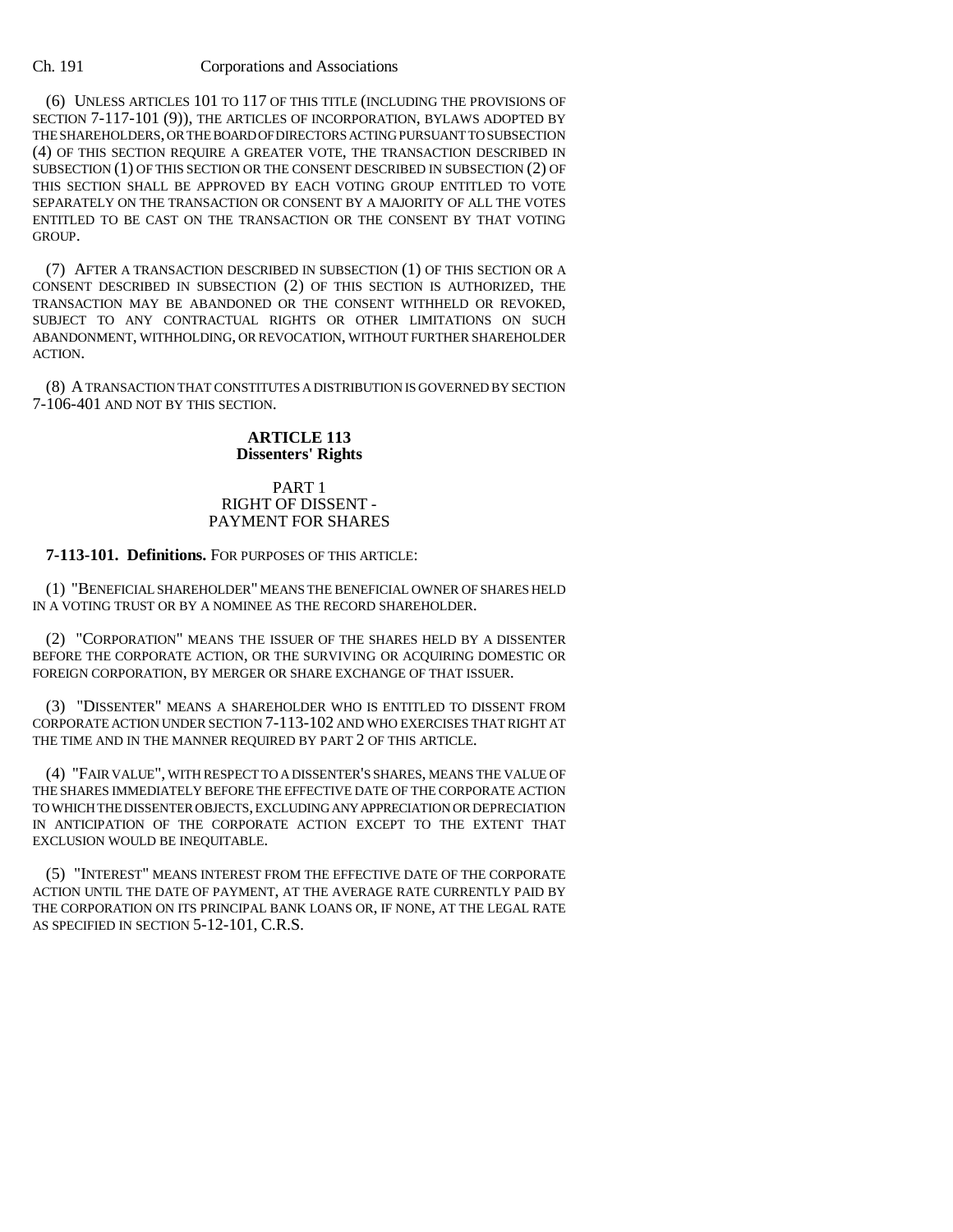(6) "RECORD SHAREHOLDER" MEANS THE PERSON IN WHOSE NAME SHARES ARE REGISTERED IN THE RECORDS OF A CORPORATION OR THE BENEFICIAL OWNER OF SHARES THAT ARE REGISTERED IN THE NAME OF A NOMINEE TO THE EXTENT SUCH OWNER IS RECOGNIZED BY THE CORPORATION AS THE SHAREHOLDER AS PROVIDED IN SECTION 7-107-204.

(7) "SHAREHOLDER" MEANS EITHER A RECORD SHAREHOLDER OR A BENEFICIAL SHAREHOLDER.

**7-113-102. Right to dissent.** (1) A SHAREHOLDER, WHETHER OR NOT ENTITLED TO VOTE, IS ENTITLED TO DISSENT AND OBTAIN PAYMENT OF THE FAIR VALUE OF HIS OR HER SHARES IN THE EVENT OF ANY OF THE FOLLOWING CORPORATE ACTIONS:

(a) CONSUMMATION OF A PLAN OF MERGER TO WHICH THE CORPORATION IS A PARTY IF:

(I) APPROVAL BY THE SHAREHOLDERS OF THAT CORPORATION IS REQUIRED FOR THE MERGER BY SECTION 7-111-103 OR 7-111-104 OR BY THE ARTICLES OF INCORPORATION, OR

(II) THE CORPORATION IS A SUBSIDIARY THAT IS MERGED WITH ITS PARENT CORPORATION UNDER SECTION 7-111-104;

(b) CONSUMMATION OF A PLAN OF SHARE EXCHANGE TO WHICH THE CORPORATION IS A PARTY AS THE CORPORATION WHOSE SHARES WILL BE ACQUIRED;

(c) CONSUMMATION OF A SALE, LEASE, EXCHANGE, OR OTHER DISPOSITION OF ALL, OR SUBSTANTIALLY ALL, OF THE PROPERTY OF THE CORPORATION FOR WHICH A SHAREHOLDER VOTE IS REQUIRED UNDER SECTION 7-112-102 (1); AND

(d) CONSUMMATION OF A SALE, LEASE, EXCHANGE, OR OTHER DISPOSITION OF ALL, OR SUBSTANTIALLY ALL, OF THE PROPERTY OF AN ENTITY CONTROLLED BY THE CORPORATION IF THE SHAREHOLDERS OF THE CORPORATION WERE ENTITLED TO VOTE UPON THE CONSENT OF THE CORPORATION TO THE DISPOSITION PURSUANT TO SECTION 7-112-102 (2).

(2) A SHAREHOLDER, WHETHER OR NOT ENTITLED TO VOTE, IS ENTITLED TO DISSENT AND OBTAIN PAYMENT OF THE FAIR VALUE OF THE SHAREHOLDER'S SHARES IN THE EVENT OF:

(a) AN AMENDMENT TO THE ARTICLES OF INCORPORATION THAT MATERIALLY AND ADVERSELY AFFECTS RIGHTS IN RESPECT OF THE SHARES BECAUSE IT:

(I) ALTERS OR ABOLISHES A PREFERENTIAL RIGHT OF THE SHARES; OR

(II) CREATES, ALTERS, OR ABOLISHES A RIGHT IN RESPECT OF REDEMPTION OF THE SHARES, INCLUDING A PROVISION RESPECTING A SINKING FUND FOR THEIR REDEMPTION OR REPURCHASE; OR

(b) AN AMENDMENT TO THE ARTICLES OF INCORPORATION THAT AFFECTS RIGHTS IN RESPECT OF THE SHARES BECAUSE IT: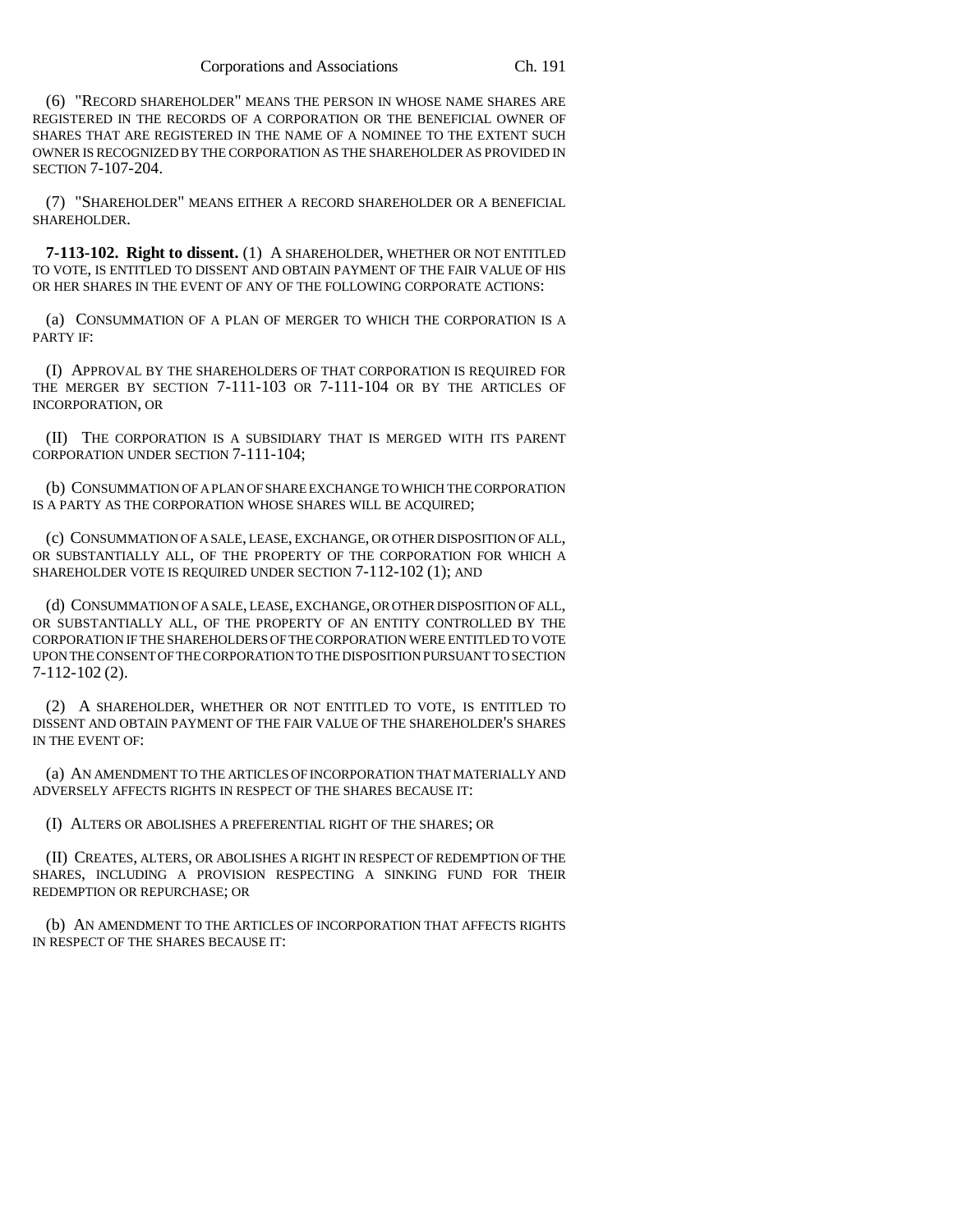#### Ch. 191 Corporations and Associations

(I) EXCLUDES OR LIMITS THE RIGHT OF THE SHARES TO VOTE ON ANY MATTER, OR TO CUMULATE VOTES, OTHER THAN A LIMITATION BY DILUTION THROUGH ISSUANCE OF SHARES OR OTHER SECURITIES WITH SIMILAR VOTING RIGHTS; OR

(II) REDUCES THE NUMBER OF SHARES OWNED BY THE SHAREHOLDER TO A FRACTION OF A SHARE OR TO SCRIP IF THE FRACTIONAL SHARE OR SCRIP SO CREATED IS TO BE ACQUIRED FOR CASH OR THE SCRIP IS TO BE VOIDED UNDER SECTION 7-106-104.

(3) A SHAREHOLDER IS ENTITLED TO DISSENT AND OBTAIN PAYMENT OF THE FAIR VALUE OF THE SHAREHOLDER'S SHARES IN THE EVENT OF ANY CORPORATE ACTION TO THE EXTENT PROVIDED BY THE BYLAWS OR A RESOLUTION OF THE BOARD OF DIRECTORS.

(4) A SHAREHOLDER ENTITLED TO DISSENT AND OBTAIN PAYMENT FOR THE SHAREHOLDER'S SHARES UNDER THIS ARTICLE MAY NOT CHALLENGE THE CORPORATE ACTION CREATING SUCH ENTITLEMENT UNLESS THE ACTION IS UNLAWFUL OR FRAUDULENT WITH RESPECT TO THE SHAREHOLDER OR THE CORPORATION.

**7-113-103. Dissent by nominees and beneficial owners.** (1) A RECORD SHAREHOLDER MAY ASSERT DISSENTERS' RIGHTS AS TO FEWER THAN ALL THE SHARES REGISTERED IN THE RECORD SHAREHOLDER'S NAME ONLY IF THE RECORD SHAREHOLDER DISSENTS WITH RESPECT TO ALL SHARES BENEFICIALLY OWNED BY ANY ONE PERSON AND CAUSES THE CORPORATION TO RECEIVE WRITTEN NOTICE WHICH STATES SUCH DISSENT AND THE NAME, ADDRESS, AND FEDERAL TAXPAYER IDENTIFICATION NUMBER, IF ANY, OF EACH PERSON ON WHOSE BEHALF THE RECORD SHAREHOLDER ASSERTS DISSENTERS' RIGHTS. SHAREHOLDER UNDER THIS SUBSECTION (1) ARE DETERMINED AS IF THE SHARES AS TO WHICH THE RECORD SHAREHOLDER DISSENTS AND THE OTHER SHARES OF THE RECORD SHAREHOLDER WERE REGISTERED IN THE NAMES OF DIFFERENT SHAREHOLDERS.

(2) A BENEFICIAL SHAREHOLDER MAY ASSERT DISSENTERS' RIGHTS AS TO THE SHARES HELD ON THE BENEFICIAL SHAREHOLDER'S BEHALF ONLY IF:

(a) THE BENEFICIAL SHAREHOLDER CAUSES THE CORPORATION TO RECEIVE THE RECORD SHAREHOLDER'S WRITTEN CONSENT TO THE DISSENT NOT LATER THAN THE TIME THE BENEFICIAL SHAREHOLDER ASSERTS DISSENTERS' RIGHTS; AND

(b) THE BENEFICIAL SHAREHOLDER DISSENTS WITH RESPECT TO ALL SHARES BENEFICIALLY OWNED BY THE BENEFICIAL SHAREHOLDER.

(3) THE CORPORATION MAY REQUIRE THAT, WHEN A RECORD SHAREHOLDER DISSENTS WITH RESPECT TO THE SHARES HELD BY ANY ONE OR MORE BENEFICIAL SHAREHOLDERS, EACH SUCH BENEFICIAL SHAREHOLDER MUST CERTIFY TO THE CORPORATION THAT THE BENEFICIAL SHAREHOLDER AND THE RECORD SHAREHOLDER OR RECORD SHAREHOLDERS OF ALL SHARES OWNED BENEFICIALLY BY THE BENEFICIAL SHAREHOLDER HAVE ASSERTED, OR WILL TIMELY ASSERT, DISSENTERS' RIGHTS AS TO ALL SUCH SHARES AS TO WHICH THERE IS NO LIMITATION ON THE ABILITY TO EXERCISE DISSENTERS' RIGHTS. ANY SUCH REQUIREMENT SHALL BE STATED IN THE DISSENTERS' NOTICE GIVEN PURSUANT TO SECTION 7-113-203.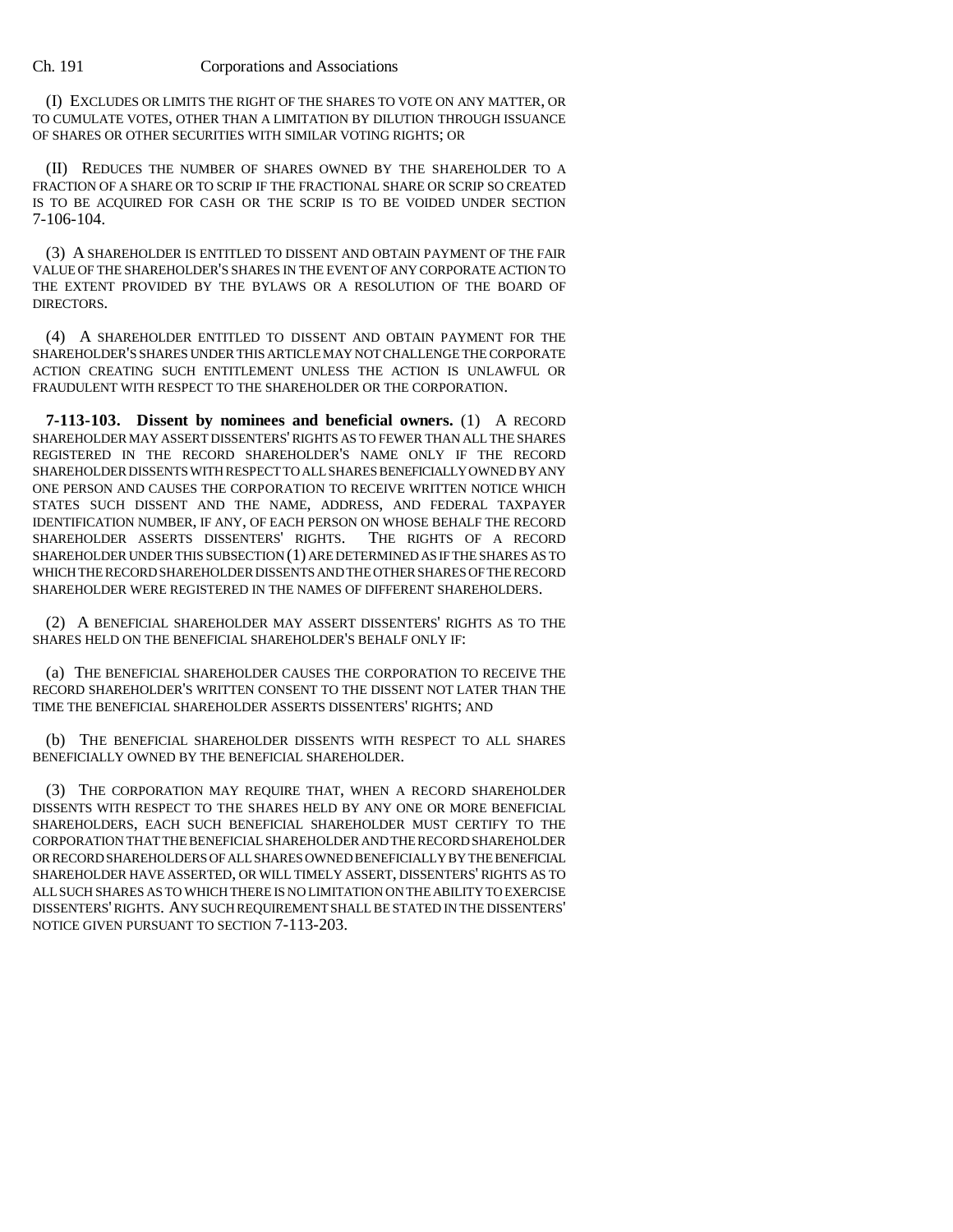#### PART 2 PROCEDURE FOR EXERCISE OF DISSENTERS' RIGHTS

**7-113-201. Notice of dissenters' rights.** (1) IF A PROPOSED CORPORATE ACTION CREATING DISSENTERS' RIGHTS UNDER SECTION 7-113-102 IS SUBMITTED TO A VOTE AT A SHAREHOLDERS' MEETING, THE NOTICE OF THE MEETING SHALL BE GIVEN TO ALL SHAREHOLDERS, WHETHER OR NOT ENTITLED TO VOTE. THE NOTICE SHALL STATE THAT SHAREHOLDERS ARE OR MAY BE ENTITLED TO ASSERT DISSENTERS' RIGHTS UNDER THIS ARTICLE AND SHALL BE ACCOMPANIED BY A COPY OF THIS ARTICLE AND THE MATERIALS, IF ANY, THAT, UNDER ARTICLES 101 TO 117 OF THIS TITLE, ARE REQUIRED TO BE GIVEN TO SHAREHOLDERS ENTITLED TO VOTE ON THE PROPOSED ACTION AT THE MEETING. FAILURE TO GIVE NOTICE AS PROVIDED BY THIS SUBSECTION (1) TO SHAREHOLDERS NOT ENTITLED TO VOTE SHALL NOT AFFECT ANY ACTION TAKEN AT THE SHAREHOLDERS' MEETING FOR WHICH THE NOTICE WAS TO HAVE BEEN GIVEN.

(2) IF A PROPOSED CORPORATE ACTION CREATING DISSENTERS' RIGHTS UNDER SECTION 7-113-102 IS AUTHORIZED WITHOUT A MEETING OF SHAREHOLDERS PURSUANT TO SECTION 7-107-104, ANY WRITTEN OR ORAL SOLICITATION OF A SHAREHOLDER TO EXECUTE A WRITING CONSENTING TO SUCH ACTION CONTEMPLATED IN SECTION 7-107-104 SHALL BE ACCOMPANIED OR PRECEDED BY A WRITTEN NOTICE STATING THAT SHAREHOLDERS ARE OR MAY BE ENTITLED TO ASSERT DISSENTERS' RIGHTS UNDER THIS ARTICLE, BY A COPY OF THIS ARTICLE, AND BY THE MATERIALS, IF ANY, THAT, UNDER ARTICLES 101 TO 117 OF THIS TITLE, WOULD HAVE BEEN REQUIRED TO BE GIVEN TO SHAREHOLDERS ENTITLED TO VOTE ON THE PROPOSED ACTION IF THE PROPOSED ACTION WERE SUBMITTED TO A VOTE AT A SHAREHOLDERS' MEETING. FAILURE TO GIVE NOTICE AS PROVIDED BY THIS SUBSECTION (2) TO SHAREHOLDERS NOT ENTITLED TO VOTE SHALL NOT AFFECT ANY ACTION TAKEN PURSUANT TO SECTION 7-107-104 FOR WHICH THE NOTICE WAS TO HAVE BEEN GIVEN.

**7-113-202. Notice of intent to demand payment.** (1) IF A PROPOSED CORPORATE ACTION CREATING DISSENTERS' RIGHTS UNDER SECTION 7-113-102 IS SUBMITTED TO A VOTE AT A SHAREHOLDERS' MEETING, A SHAREHOLDER WHO WISHES TO ASSERT DISSENTERS' RIGHTS SHALL:

(a) CAUSE THE CORPORATION TO RECEIVE, BEFORE THE VOTE IS TAKEN, WRITTEN NOTICE OF THE SHAREHOLDER'S INTENTION TO DEMAND PAYMENT FOR THE SHAREHOLDER'S SHARES IF THE PROPOSED CORPORATE ACTION IS EFFECTUATED; AND

(b) NOT VOTE THE SHARES IN FAVOR OF THE PROPOSED CORPORATE ACTION.

(2) IF A PROPOSED CORPORATE ACTION CREATING DISSENTERS' RIGHTS UNDER SECTION 7-113-102 IS AUTHORIZED WITHOUT A MEETING OF SHAREHOLDERS PURSUANT TO SECTION 7-107-104, A SHAREHOLDER WHO WISHES TO ASSERT DISSENTERS' RIGHTS SHALL NOT EXECUTE A WRITING CONSENTING TO THE PROPOSED CORPORATE ACTION.

(3) A SHAREHOLDER WHO DOES NOT SATISFY THE REQUIREMENTS OF SUBSECTION (1) OR (2) OF THIS SECTION IS NOT ENTITLED TO DEMAND PAYMENT FOR THE SHAREHOLDER'S SHARES UNDER THIS ARTICLE.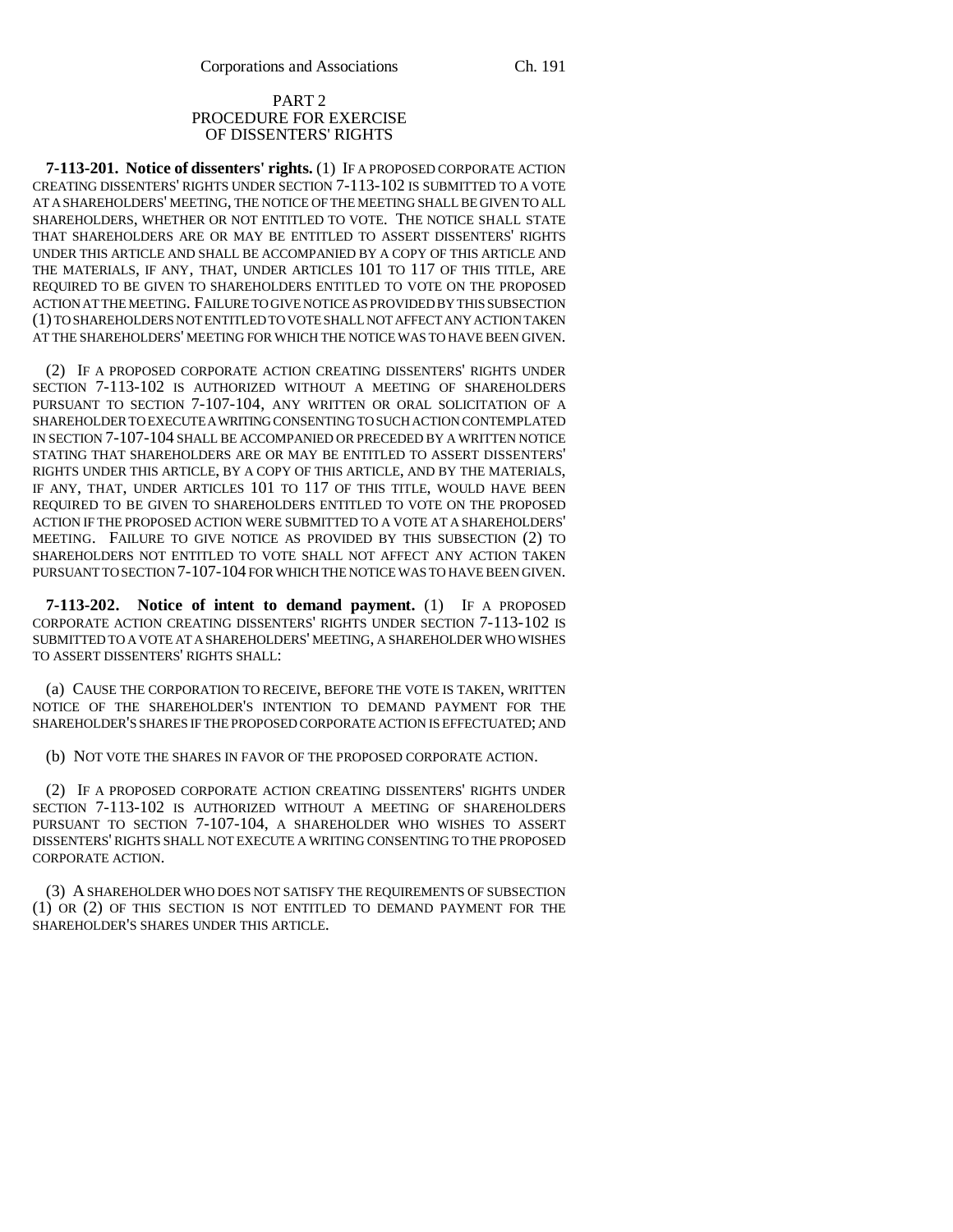**7-113-203. Dissenters' notice.** (1) IF A PROPOSED CORPORATE ACTION CREATING DISSENTERS' RIGHTS UNDER SECTION 7-113-102 IS AUTHORIZED, THE CORPORATION SHALL GIVE A WRITTEN DISSENTERS' NOTICE TO ALL SHAREHOLDERS WHO ARE ENTITLED TO DEMAND PAYMENT FOR THEIR SHARES UNDER THIS ARTICLE.

(2) THE DISSENTERS' NOTICE REQUIRED BY SUBSECTION (1) OF THIS SECTION SHALL BE GIVEN NO LATER THAN TEN DAYS AFTER THE EFFECTIVE DATE OF THE CORPORATE ACTION CREATING DISSENTERS' RIGHTS UNDER SECTION 7-113-102 AND SHALL:

(a) STATE THAT THE CORPORATE ACTION WAS AUTHORIZED AND STATE THE EFFECTIVE DATE OR PROPOSED EFFECTIVE DATE OF THE CORPORATE ACTION;

(b) STATE AN ADDRESS AT WHICH THE CORPORATION WILL RECEIVE PAYMENT DEMANDS AND THE ADDRESS OF A PLACE WHERE CERTIFICATES FOR CERTIFICATED SHARES MUST BE DEPOSITED;

(c) INFORM HOLDERS OF UNCERTIFICATED SHARES TO WHAT EXTENT TRANSFER OF THE SHARES WILL BE RESTRICTED AFTER THE PAYMENT DEMAND IS RECEIVED;

(d) SUPPLY A FORM FOR DEMANDING PAYMENT, WHICH FORM SHALL REQUEST A DISSENTER TO STATE AN ADDRESS TO WHICH PAYMENT IS TO BE MADE;

(e) SET THE DATE BY WHICH THE CORPORATION MUST RECEIVE THE PAYMENT DEMAND AND CERTIFICATES FOR CERTIFICATED SHARES, WHICH DATE SHALL NOT BE LESS THAN THIRTY DAYS AFTER THE DATE THE NOTICE REQUIRED BY SUBSECTION (1) OF THIS SECTION IS GIVEN;

(f) STATE THE REQUIREMENT CONTEMPLATED IN SECTION 7-113-103 (3), IF SUCH REQUIREMENT IS IMPOSED; AND

(g) BE ACCOMPANIED BY A COPY OF THIS ARTICLE.

**7-113-204. Procedure to demand payment.** (1) A SHAREHOLDER WHO IS GIVEN A DISSENTERS' NOTICE PURSUANT TO SECTION 7-113-203 AND WHO WISHES TO ASSERT DISSENTERS' RIGHTS SHALL, IN ACCORDANCE WITH THE TERMS OF THE DISSENTERS' NOTICE:

(a) CAUSE THE CORPORATION TO RECEIVE A PAYMENT DEMAND, WHICH MAY BE THE PAYMENT DEMAND FORM CONTEMPLATED IN SECTION 7-113-203 (2) (d), DULY COMPLETED, OR MAY BE STATED IN ANOTHER WRITING; AND

(b) DEPOSIT THE SHAREHOLDER'S CERTIFICATES FOR CERTIFICATED SHARES.

(2) A SHAREHOLDER WHO DEMANDS PAYMENT IN ACCORDANCE WITH SUBSECTION (1) OF THIS SECTION RETAINS ALL RIGHTS OF A SHAREHOLDER, EXCEPT THE RIGHT TO TRANSFER THE SHARES, UNTIL THE EFFECTIVE DATE OF THE PROPOSED CORPORATE ACTION GIVING RISE TO THE SHAREHOLDER'S EXERCISE OF DISSENTERS' RIGHTS AND HAS ONLY THE RIGHT TO RECEIVE PAYMENT FOR THE SHARES AFTER THE EFFECTIVE DATE OF SUCH CORPORATE ACTION.

(3) EXCEPT AS PROVIDED IN SECTION 7-113-207 OR 7-113-209 (1) (b), THE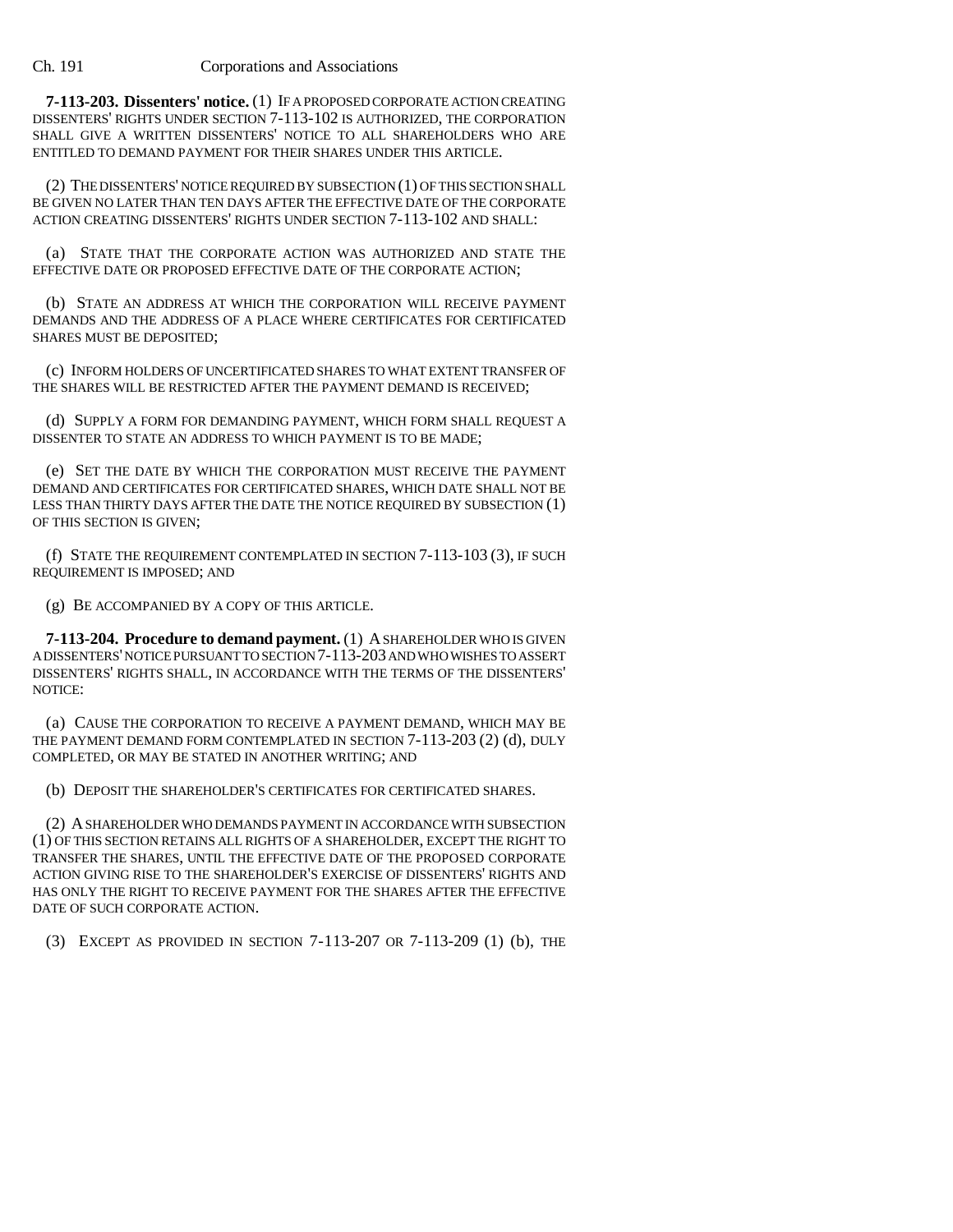DEMAND FOR PAYMENT AND DEPOSIT OF CERTIFICATES ARE IRREVOCABLE.

(4) A SHAREHOLDER WHO DOES NOT DEMAND PAYMENT AND DEPOSIT THE SHAREHOLDER'S SHARE CERTIFICATES AS REQUIRED BY THE DATE OR DATES SET IN THE DISSENTERS' NOTICE IS NOT ENTITLED TO PAYMENT FOR THE SHARES UNDER THIS ARTICLE.

**7-113-205. Uncertificated shares.** (1) UPON RECEIPT OF A DEMAND FOR PAYMENT UNDER SECTION 7-113-204 FROM A SHAREHOLDER HOLDING UNCERTIFICATED SHARES, AND IN LIEU OF THE DEPOSIT OF CERTIFICATES REPRESENTING THE SHARES, THE CORPORATION MAY RESTRICT THE TRANSFER THEREOF.

(2) IN ALL OTHER RESPECTS, THE PROVISIONS OF SECTION 7-113-204 SHALL BE APPLICABLE TO SHAREHOLDERS WHO OWN UNCERTIFICATED SHARES.

**7-113-206. Payment.** (1) EXCEPT AS PROVIDED IN SECTION 7-113-208, UPON THE EFFECTIVE DATE OF THE CORPORATE ACTION CREATING DISSENTERS' RIGHTS UNDER SECTION 7-113-102 OR UPON RECEIPT OF A PAYMENT DEMAND PURSUANT TO SECTION 7-113-204, WHICHEVER IS LATER, THE CORPORATION SHALL PAY EACH DISSENTER WHO COMPLIED WITH SECTION 7-113-204, AT THE ADDRESS STATED IN THE PAYMENT DEMAND, OR IF NO SUCH ADDRESS IS STATED IN THE PAYMENT DEMAND, AT THE ADDRESS SHOWN ON THE CORPORATION'S CURRENT RECORD OF SHAREHOLDERS FOR THE RECORD SHAREHOLDER HOLDING THE DISSENTER'S SHARES, THE AMOUNT THE CORPORATION ESTIMATES TO BE THE FAIR VALUE OF THE DISSENTER'S SHARES, PLUS ACCRUED INTEREST.

(2) THE PAYMENT MADE PURSUANT TO SUBSECTION (1) OF THIS SECTION SHALL BE ACCOMPANIED BY:

(a) THE CORPORATION'S BALANCE SHEET AS OF THE END OF ITS MOST RECENT FISCAL YEAR OR, IF THAT IS NOT AVAILABLE, THE CORPORATION'S BALANCE SHEET AS OF THE END OF A FISCAL YEAR ENDING NOT MORE THAN SIXTEEN MONTHS BEFORE THE DATE OF PAYMENT, AN INCOME STATEMENT FOR THAT YEAR, AND, IF THE CORPORATION CUSTOMARILY PROVIDES SUCH STATEMENTS TO SHAREHOLDERS, A STATEMENT OF CHANGES IN SHAREHOLDERS' EQUITY FOR THAT YEAR AND A STATEMENT OF CASH FLOW FOR THAT YEAR, WHICH BALANCE SHEET AND STATEMENTS SHALL HAVE BEEN AUDITED IF THE CORPORATION CUSTOMARILY PROVIDES AUDITED FINANCIAL STATEMENTS TO SHAREHOLDERS, AS WELL AS THE LATEST AVAILABLE FINANCIAL STATEMENTS, IF ANY, FOR THE INTERIM OR FULL-YEAR PERIOD, WHICH FINANCIAL STATEMENTS NEED NOT BE AUDITED;

(b) A STATEMENT OF THE CORPORATION'S ESTIMATE OF THE FAIR VALUE OF THE SHARES;

(c) AN EXPLANATION OF HOW THE INTEREST WAS CALCULATED;

(d) A STATEMENT OF THE DISSENTER'S RIGHT TO DEMAND PAYMENT UNDER SECTION 7-113-209; AND

(e) A COPY OF THIS ARTICLE.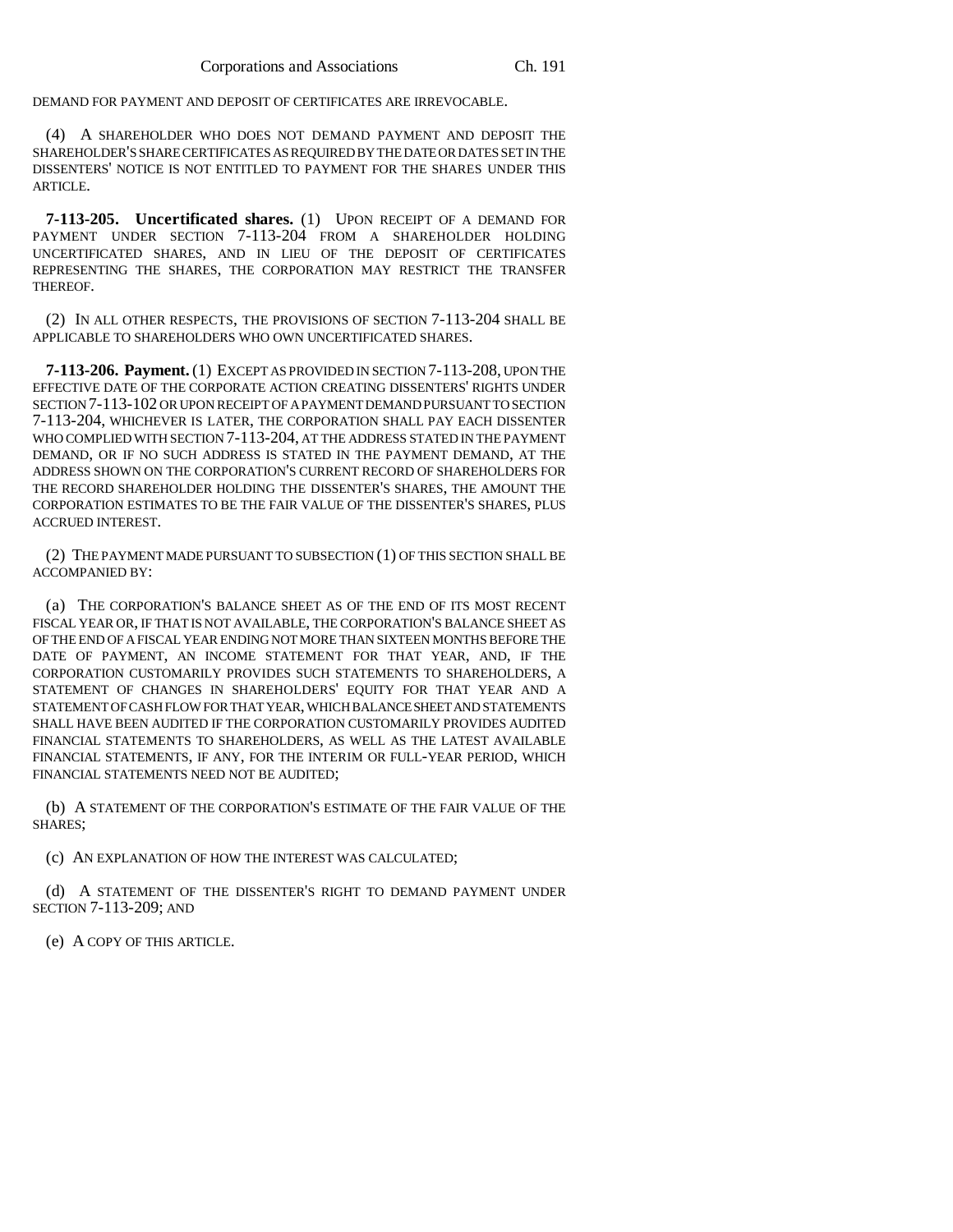**7-113-207. Failure to take action.** (1) IF THE EFFECTIVE DATE OF THE CORPORATE ACTION CREATING DISSENTERS' RIGHTS UNDER SECTION 7-113-102 DOES NOT OCCUR WITHIN SIXTY DAYS AFTER THE DATE SET BY THE CORPORATION BY WHICH THE CORPORATION MUST RECEIVE THE PAYMENT DEMAND AS PROVIDED IN SECTION 7-113-203, THE CORPORATION SHALL RETURN THE DEPOSITED CERTIFICATES AND RELEASE THE TRANSFER RESTRICTIONS IMPOSED ON UNCERTIFICATED SHARES.

(2) IF THE EFFECTIVE DATE OF THE CORPORATE ACTION CREATING DISSENTERS' RIGHTS UNDER SECTION 7-113-102 OCCURS MORE THAN SIXTY DAYS AFTER THE DATE SET BY THE CORPORATION BY WHICH THE CORPORATION MUST RECEIVE THE PAYMENT DEMAND AS PROVIDED IN SECTION 7-113-203, THEN THE CORPORATION SHALL SEND A NEW DISSENTERS' NOTICE, AS PROVIDED IN SECTION 7-113-203, AND THE PROVISIONS OF SECTIONS 7-113-204 TO 7-113-209 SHALL AGAIN BE APPLICABLE.

**7-113-208. Special provisions relating to shares acquired after announcement of proposed corporate action.** (1) THE CORPORATION MAY, IN OR WITH THE DISSENTERS' NOTICE GIVEN PURSUANT TO SECTION 7-113-203, STATE THE DATE OF THE FIRST ANNOUNCEMENT TO NEWS MEDIA OR TO SHAREHOLDERS OF THE TERMS OF THE PROPOSED CORPORATE ACTION CREATING DISSENTERS' RIGHTS UNDER SECTION 7-113-102 AND STATE THAT THE DISSENTER SHALL CERTIFY IN WRITING, IN OR WITH THE DISSENTER'S PAYMENT DEMAND UNDER SECTION 7-113-204, WHETHER OR NOT THE DISSENTER (OR THE PERSON ON WHOSE BEHALF DISSENTERS' RIGHTS ARE ASSERTED) ACQUIRED BENEFICIAL OWNERSHIP OF THE SHARES BEFORE THAT DATE. WITH RESPECT TO ANY DISSENTER WHO DOES NOT SO CERTIFY IN WRITING, IN OR WITH THE PAYMENT DEMAND, THAT THE DISSENTER OR THE PERSON ON WHOSE BEHALF THE DISSENTER ASSERTS DISSENTERS' RIGHTS ACQUIRED BENEFICIAL OWNERSHIP OF THE SHARES BEFORE SUCH DATE, THE CORPORATION MAY, IN LIEU OF MAKING THE PAYMENT PROVIDED IN SECTION 7-113-206, OFFER TO MAKE SUCH PAYMENT IF THE DISSENTER AGREES TO ACCEPT IT IN FULL SATISFACTION OF THE DEMAND.

(2) AN OFFER TO MAKE PAYMENT UNDER SUBSECTION (1) OF THIS SECTION SHALL INCLUDE OR BE ACCOMPANIED BY THE INFORMATION REQUIRED BY SECTION 7-113-206 (2).

**7-113-209. Procedure if dissenter is dissatisfied with payment or offer.** (1) A DISSENTER MAY GIVE NOTICE TO THE CORPORATION IN WRITING OF THE DISSENTER'S ESTIMATE OF THE FAIR VALUE OF THE DISSENTER'S SHARES AND OF THE AMOUNT OF INTEREST DUE AND MAY DEMAND PAYMENT OF SUCH ESTIMATE, LESS ANY PAYMENT MADE UNDER SECTION 7-113-206, OR REJECT THE CORPORATION'S OFFER UNDER SECTION 7-113-208 AND DEMAND PAYMENT OF THE FAIR VALUE OF THE SHARES AND INTEREST DUE, IF:

(a) THE DISSENTER BELIEVES THAT THE AMOUNT PAID UNDER SECTION 7-113-206 OR OFFERED UNDER SECTION 7-113-208 IS LESS THAN THE FAIR VALUE OF THE SHARES OR THAT THE INTEREST DUE WAS INCORRECTLY CALCULATED;

(b) THE CORPORATION FAILS TO MAKE PAYMENT UNDER SECTION 7-113-206 WITHIN SIXTY DAYS AFTER THE DATE SET BY THE CORPORATION BY WHICH THE CORPORATION MUST RECEIVE THE PAYMENT DEMAND; OR

(c) THE CORPORATION DOES NOT RETURN THE DEPOSITED CERTIFICATES OR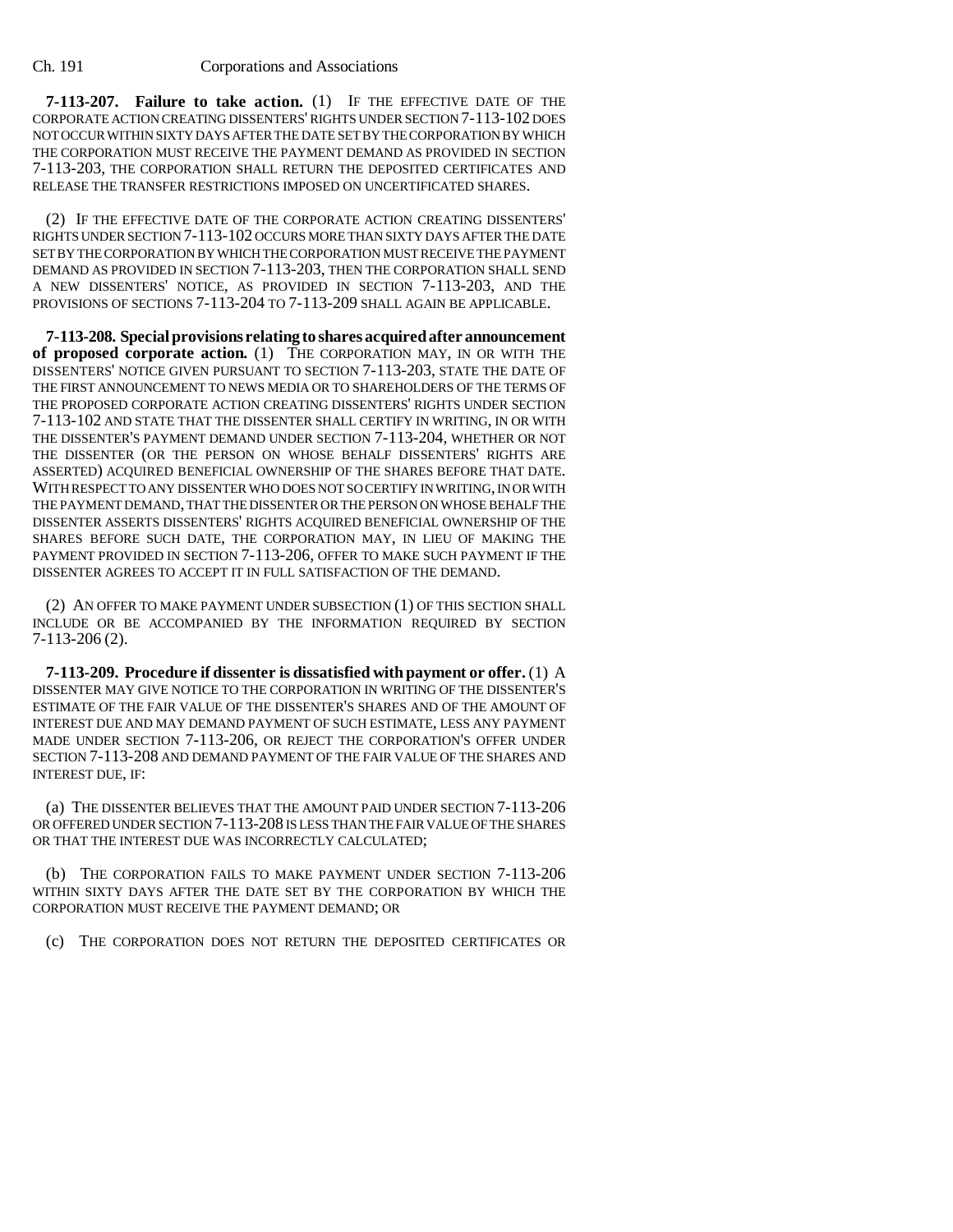RELEASE THE TRANSFER RESTRICTIONS IMPOSED ON UNCERTIFICATED SHARES AS REQUIRED BY SECTION 7-113-207 (1).

(2) A DISSENTER WAIVES THE RIGHT TO DEMAND PAYMENT UNDER THIS SECTION UNLESS THE DISSENTER CAUSES THE CORPORATION TO RECEIVE THE NOTICE REQUIRED BY SUBSECTION (1) OF THIS SECTION WITHIN THIRTY DAYS AFTER THE CORPORATION MADE OR OFFERED PAYMENT FOR THE DISSENTER'S SHARES.

# PART 3 JUDICIAL APPRAISAL OF SHARES

**7-113-301. Court action.** (1) IF A DEMAND FOR PAYMENT UNDER SECTION 7-113-209 REMAINS UNRESOLVED, THE CORPORATION MAY, WITHIN SIXTY DAYS AFTER RECEIVING THE PAYMENT DEMAND, COMMENCE A PROCEEDING AND PETITION THE COURT TO DETERMINE THE FAIR VALUE OF THE SHARES AND ACCRUED INTEREST. IF THE CORPORATION DOES NOT COMMENCE THE PROCEEDING WITHIN THE SIXTY-DAY PERIOD, IT SHALL PAY TO EACH DISSENTER WHOSE DEMAND REMAINS UNRESOLVED THE AMOUNT DEMANDED.

(2) THE CORPORATION SHALL COMMENCE THE PROCEEDING DESCRIBED IN SUBSECTION (1) OF THIS SECTION IN THE DISTRICT COURT OF THE COUNTY IN THIS STATE WHERE THE CORPORATION'S PRINCIPAL OFFICE IS LOCATED OR, IF IT HAS NO PRINCIPAL OFFICE IN THIS STATE, IN THE DISTRICT COURT OF THE COUNTY IN WHICH ITS REGISTERED OFFICE IS LOCATED. IF THE CORPORATION IS A FOREIGN CORPORATION WITHOUT A REGISTERED OFFICE IN THIS STATE, IT SHALL COMMENCE THE PROCEEDING IN THE COUNTY IN THIS STATE WHERE THE REGISTERED OFFICE OF THE DOMESTIC CORPORATION MERGED INTO, OR WHOSE SHARES WERE ACQUIRED BY, THE FOREIGN CORPORATION WAS LOCATED.

(3) THE CORPORATION SHALL MAKE ALL DISSENTERS, WHETHER OR NOT RESIDENTS OF THIS STATE, WHOSE DEMANDS REMAIN UNRESOLVED PARTIES TO THE PROCEEDING COMMENCED UNDER SUBSECTION (2) OF THIS SECTION AS IN AN ACTION AGAINST THEIR SHARES, AND ALL PARTIES SHALL BE SERVED WITH A COPY OF THE PETITION. SERVICE ON EACH DISSENTER SHALL BE BY REGISTERED OR CERTIFIED MAIL, TO THE ADDRESS STATED IN SUCH DISSENTER'S PAYMENT DEMAND, OR IF NO SUCH ADDRESS IS STATED IN THE PAYMENT DEMAND, AT THE ADDRESS SHOWN ON THE CORPORATION'S CURRENT RECORD OF SHAREHOLDERS FOR THE RECORD SHAREHOLDER HOLDING THE DISSENTER'S SHARES, OR AS PROVIDED BY LAW.

(4) THE JURISDICTION OF THE COURT IN WHICH THE PROCEEDING IS COMMENCED UNDER SUBSECTION (2) OF THIS SECTION IS PLENARY AND EXCLUSIVE. THE COURT MAY APPOINT ONE OR MORE PERSONS AS APPRAISERS TO RECEIVE EVIDENCE AND RECOMMEND A DECISION ON THE QUESTION OF FAIR VALUE. THE APPRAISERS HAVE THE POWERS DESCRIBED IN THE ORDER APPOINTING THEM, OR IN ANY AMENDMENT TO SUCH ORDER. THE PARTIES TO THE PROCEEDING ARE ENTITLED TO THE SAME DISCOVERY RIGHTS AS PARTIES IN OTHER CIVIL PROCEEDINGS.

(5) EACH DISSENTER MADE A PARTY TO THE PROCEEDING COMMENCED UNDER SUBSECTION (2) OF THIS SECTION IS ENTITLED TO JUDGMENT FOR THE AMOUNT, IF ANY, BY WHICH THE COURT FINDS THE FAIR VALUE OF THE DISSENTER'S SHARES, PLUS INTEREST, EXCEEDS THE AMOUNT PAID BY THE CORPORATION, OR FOR THE FAIR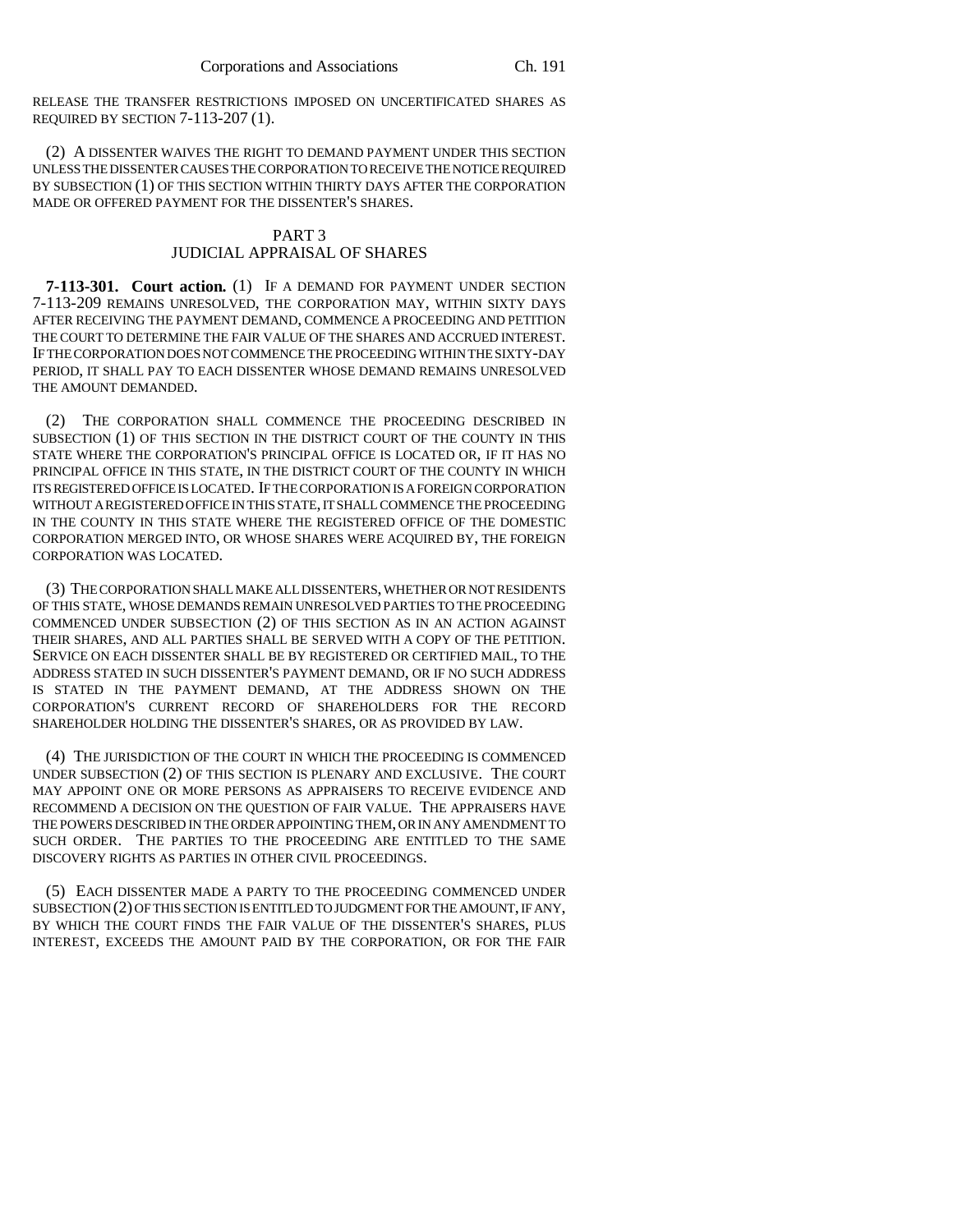VALUE, PLUS INTEREST, OF THE DISSENTER'S SHARES FOR WHICH THE CORPORATION ELECTED TO WITHHOLD PAYMENT UNDER SECTION 7-113-208.

**7-113-302. Court costs and counsel fees.** (1) THE COURT IN AN APPRAISAL PROCEEDING COMMENCED UNDER SECTION 7-113-301 SHALL DETERMINE ALL COSTS OF THE PROCEEDING, INCLUDING THE REASONABLE COMPENSATION AND EXPENSES OF APPRAISERS APPOINTED BY THE COURT. THE COURT SHALL ASSESS THE COSTS AGAINST THE CORPORATION; EXCEPT THAT THE COURT MAY ASSESS COSTS AGAINST ALL OR SOME OF THE DISSENTERS, IN AMOUNTS THE COURT FINDS EQUITABLE, TO THE EXTENT THE COURT FINDS THE DISSENTERS ACTED ARBITRARILY, VEXATIOUSLY, OR NOT IN GOOD FAITH IN DEMANDING PAYMENT UNDER SECTION 7-113-209.

(2) THE COURT MAY ALSO ASSESS THE FEES AND EXPENSES OF COUNSEL AND EXPERTS FOR THE RESPECTIVE PARTIES, IN AMOUNTS THE COURT FINDS EQUITABLE:

(a) AGAINST THE CORPORATION AND IN FAVOR OF ANY DISSENTERS IF THE COURT FINDS THE CORPORATION DID NOT SUBSTANTIALLY COMPLY WITH THE REQUIREMENTS OF PART 2 OF THIS ARTICLE; OR

(b) AGAINST EITHER THE CORPORATION OR ONE OR MORE DISSENTERS, IN FAVOR OF ANY OTHER PARTY, IF THE COURT FINDS THAT THE PARTY AGAINST WHOM THE FEES AND EXPENSES ARE ASSESSED ACTED ARBITRARILY, VEXATIOUSLY, OR NOT IN GOOD FAITH WITH RESPECT TO THE RIGHTS PROVIDED BY THIS ARTICLE.

(3) IF THE COURT FINDS THAT THE SERVICES OF COUNSEL FOR ANY DISSENTER WERE OF SUBSTANTIAL BENEFIT TO OTHER DISSENTERS SIMILARLY SITUATED, AND THAT THE FEES FOR THOSE SERVICES SHOULD NOT BE ASSESSED AGAINST THE CORPORATION, THE COURT MAY AWARD TO SAID COUNSEL REASONABLE FEES TO BE PAID OUT OF THE AMOUNTS AWARDED TO THE DISSENTERS WHO WERE BENEFITTED.

## **ARTICLE 114 Dissolution**

# PART 1 VOLUNTARY DISSOLUTION

**7-114-101. Authorization of dissolution before issuance of shares.** IF A CORPORATION HAS NOT YET ISSUED SHARES, A MAJORITY OF ITS DIRECTORS OR, IF NO DIRECTORS HAVE BEEN ELECTED, A MAJORITY OF ITS INCORPORATORS MAY AUTHORIZE THE DISSOLUTION OF THE CORPORATION.

**7-114-102. Authorization of dissolution after issuance of shares.** (1) AFTER SHARES HAVE BEEN ISSUED, DISSOLUTION OF A CORPORATION MAY BE AUTHORIZED IN THE MANNER PROVIDED IN SUBSECTION (2) OF THIS SECTION.

(2) FOR A PROPOSAL TO DISSOLVE THE CORPORATION TO BE AUTHORIZED:

(a) THE BOARD OF DIRECTORS SHALL ADOPT THE PROPOSAL TO DISSOLVE;

(b) THE BOARD OF DIRECTORS SHALL RECOMMEND THE PROPOSAL TO DISSOLVE TO THE SHAREHOLDERS UNLESS THE BOARD OF DIRECTORS DETERMINES THAT, BECAUSE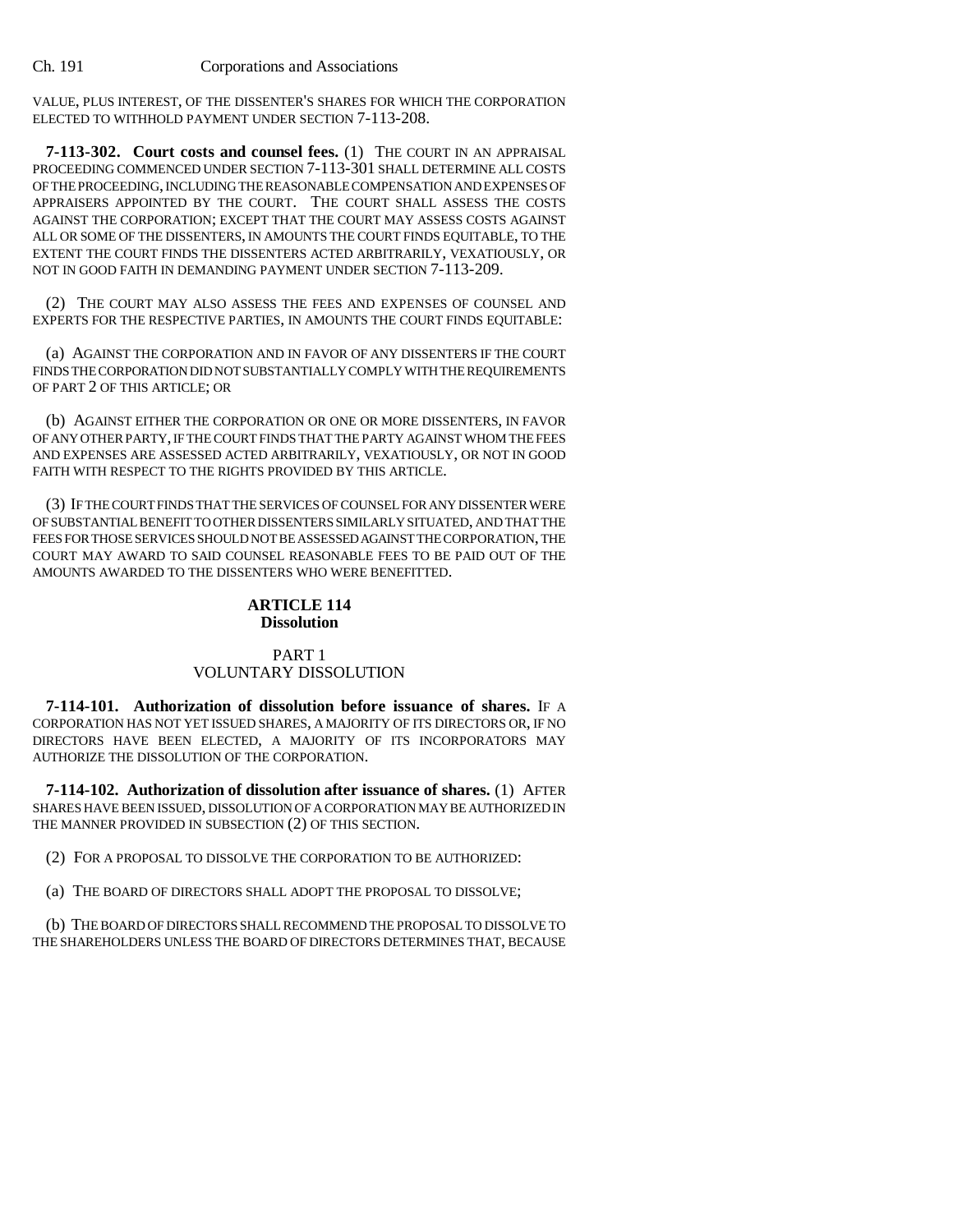OF CONFLICT OF INTEREST OR OTHER SPECIAL CIRCUMSTANCES, IT SHOULD MAKE NO RECOMMENDATION AND COMMUNICATES THE BASIS FOR ITS DETERMINATION TO THE SHAREHOLDERS; AND

(c) THE SHAREHOLDERS ENTITLED TO VOTE ON THE PROPOSAL TO DISSOLVE SHALL APPROVE THE PROPOSAL TO DISSOLVE AS PROVIDED IN SUBSECTION (5) OF THIS SECTION.

(3) THE BOARD OF DIRECTORS MAY CONDITION THE EFFECTIVENESS OF THE DISSOLUTION ON ANY BASIS.

(4) THE CORPORATION SHALL GIVE NOTICE, IN ACCORDANCE WITH SECTION 7-107-105, TO EACH SHAREHOLDER ENTITLED TO VOTE ON THE PROPOSAL OF THE SHAREHOLDERS' MEETING AT WHICH THE PROPOSAL TO DISSOLVE WILL BE VOTED UPON. THE NOTICE SHALL STATE THAT THE PURPOSE, OR ONE OF THE PURPOSES, OF THE MEETING IS TO CONSIDER THE PROPOSAL TO DISSOLVE THE CORPORATION, AND THE NOTICE SHALL CONTAIN OR BE ACCOMPANIED BY A COPY OF THE PROPOSAL OR A SUMMARY THEREOF.

(5) UNLESS ARTICLES 101 TO 117 OF THIS TITLE (INCLUDING THE PROVISIONS OF SECTION 7-117-101 (10)), THE ARTICLES OF INCORPORATION, BYLAWS ADOPTED BY THE SHAREHOLDERS, OR THE BOARD OF DIRECTORS ACTING PURSUANT TO SUBSECTION (3) OF THIS SECTION REQUIRE A GREATER VOTE, THE PROPOSAL TO DISSOLVE SHALL BE APPROVED BY EACH VOTING GROUP ENTITLED TO VOTE SEPARATELY ON THE PROPOSAL BY A MAJORITY OF ALL THE VOTES ENTITLED TO BE CAST ON THE PROPOSAL BY THAT VOTING GROUP.

**7-114-103. Articles of dissolution.** (1) AT ANY TIME AFTER DISSOLUTION IS AUTHORIZED, THE CORPORATION MAY DISSOLVE BY DELIVERING TO THE SECRETARY OF STATE FOR FILING ARTICLES OF DISSOLUTION SETTING FORTH:

(a) THE NAME OF THE CORPORATION;

(b) THE ADDRESS OF THE CORPORATION'S PRINCIPAL OFFICE OR, IF NONE IS TO BE MAINTAINED, A STATEMENT THAT THE CORPORATION WILL NOT MAINTAIN A PRINCIPAL OFFICE, AND, IF DIFFERENT FROM THE ADDRESS OF THE PRINCIPAL OFFICE OR IF NO PRINCIPAL OFFICE IS TO BE MAINTAINED, THE ADDRESS TO WHICH SERVICE OF PROCESS MAY BE MAILED PURSUANT TO SECTION 7-114-109:

(c) THE DATE DISSOLUTION WAS AUTHORIZED;

(d) IF DISSOLUTION WAS AUTHORIZED BY THE DIRECTORS OR THE INCORPORATORS PURSUANT TO SECTION 7-114-101, A STATEMENT TO THAT EFFECT;

(e) IF DISSOLUTION WAS APPROVED BY THE SHAREHOLDERS PURSUANT TO SECTION 7-114-102, A STATEMENT THAT THE NUMBER OF VOTES CAST FOR THE PROPOSAL TO DISSOLVE BY EACH VOTING GROUP ENTITLED TO VOTE SEPARATELY ON THE PROPOSAL WAS SUFFICIENT FOR APPROVAL BY THAT VOTING GROUP; AND

(f) SUCH ADDITIONAL INFORMATION AS THE SECRETARY OF STATE DETERMINES IS NECESSARY OR APPROPRIATE.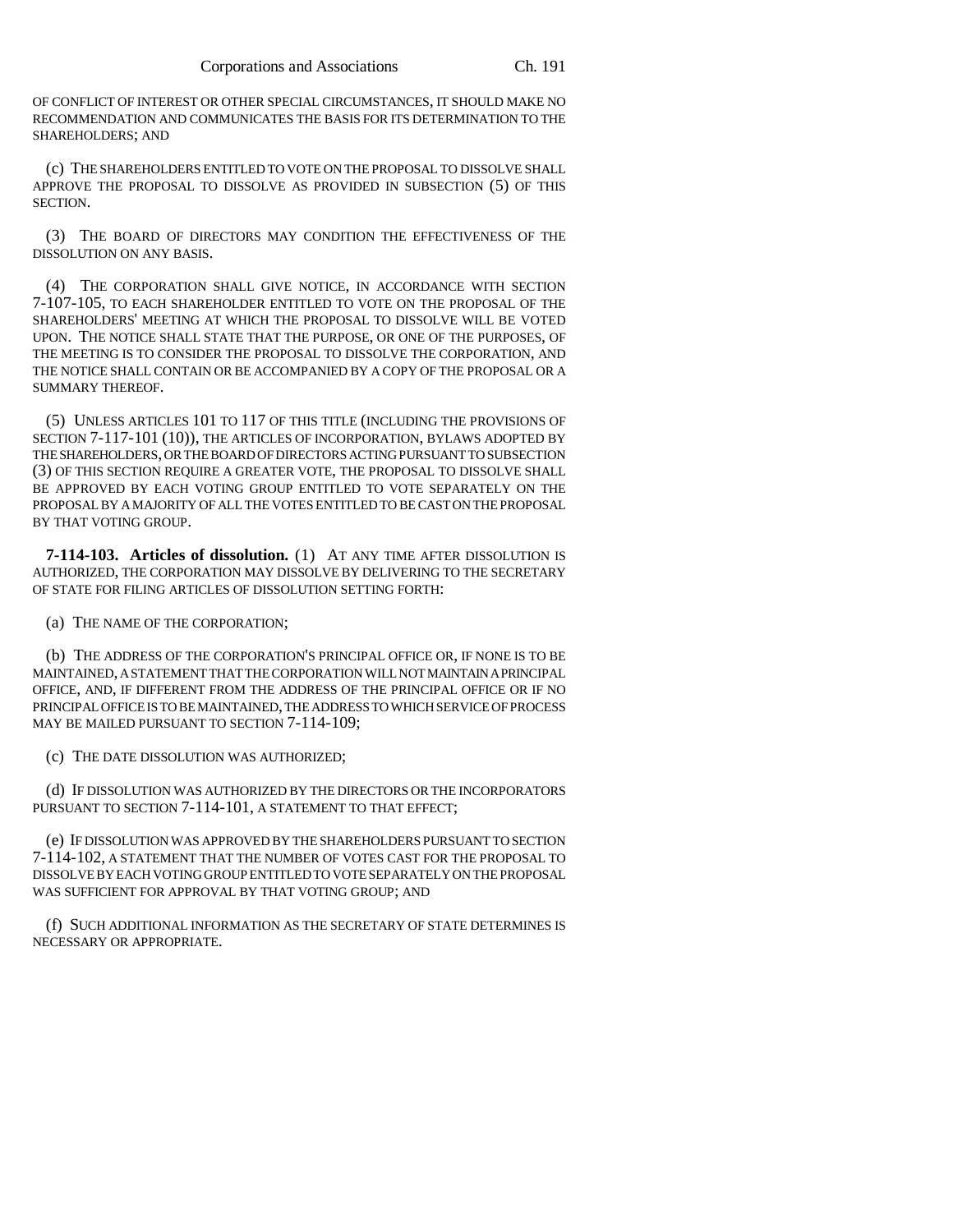(2) A CORPORATION IS DISSOLVED UPON THE EFFECTIVE DATE OF ITS ARTICLES OF DISSOLUTION.

(3) ON AND AFTER THE EFFECTIVE DATE OF THE DISSOLUTION, THE CORPORATE NAME OF A DISSOLVED CORPORATION SHALL INCLUDE THE WORDS "A DISSOLVED COLORADO CORPORATION" AND THE YEAR OF DISSOLUTION.

**7-114-104. Revocation of dissolution.** (1) A CORPORATION MAY REVOKE ITS DISSOLUTION WITHIN ONE HUNDRED TWENTY DAYS AFTER THE EFFECTIVE DATE OF THE DISSOLUTION.

(2) REVOCATION OF DISSOLUTION SHALL BE AUTHORIZED IN THE SAME MANNER AS THE DISSOLUTION WAS AUTHORIZED UNLESS, IN CASE OF AUTHORIZATION PURSUANT TO SECTION 7-114-102, THAT AUTHORIZATION PERMITTED REVOCATION BY ACTION OF THE BOARD OF DIRECTORS ALONE, IN WHICH EVENT THE BOARD OF DIRECTORS MAY REVOKE THE DISSOLUTION WITHOUT SHAREHOLDER ACTION.

(3) AFTER THE REVOCATION OF DISSOLUTION IS AUTHORIZED, THE CORPORATION MAY REVOKE THE DISSOLUTION BY DELIVERING TO THE SECRETARY OF STATE FOR FILING, WITHIN ONE HUNDRED TWENTY DAYS AFTER THE EFFECTIVE DATE OF DISSOLUTION, ARTICLES OF REVOCATION OF DISSOLUTION, TOGETHER WITH A COPY OF ITS ARTICLES OF DISSOLUTION, THAT SET FORTH:

(a) THE NAME OF THE CORPORATION;

(b) THE EFFECTIVE DATE OF THE DISSOLUTION THAT WAS REVOKED;

(c) THE DATE THAT THE REVOCATION OF DISSOLUTION WAS AUTHORIZED;

(d) IF PURSUANT TO SUBSECTION (2) OF THIS SECTION THE DIRECTORS OR THE INCORPORATORS REVOKED A DISSOLUTION AUTHORIZED UNDER SECTION 7-114-101, A STATEMENT THAT THE REVOCATION OF DISSOLUTION WAS AUTHORIZED BY THE DIRECTORS OR THE INCORPORATORS, AS THE CASE MAY BE;

(e) IF PURSUANT TO SUBSECTION (2) OF THIS SECTION THE DIRECTORS REVOKED A DISSOLUTION APPROVED BY THE SHAREHOLDERS, A STATEMENT THAT THE REVOCATION WAS PERMITTED BY ACTION BY THE DIRECTORS PURSUANT TO THAT APPROVAL; AND

(f) IF THE REVOCATION OF DISSOLUTION WAS APPROVED PURSUANT TO SUBSECTION (2) OF THIS SECTION BY THE SHAREHOLDERS, A STATEMENT THAT THE NUMBER OF VOTES CAST FOR REVOCATION OF DISSOLUTION BY EACH VOTING GROUP ENTITLED TO VOTE SEPARATELY ON THE PROPOSAL TO DISSOLVE WAS SUFFICIENT FOR APPROVAL BY THAT VOTING GROUP.

(4) REVOCATION OF DISSOLUTION IS EFFECTIVE AS PROVIDED IN SECTION 7-101-204 (1) (a), AND NO DELAYED EFFECTIVE DATE MAY BE SPECIFIED PURSUANT TO SECTION 7-101-204 (2).

(5) WHEN THE REVOCATION OF DISSOLUTION IS EFFECTIVE, IT RELATES BACK TO AND TAKES EFFECT AS OF THE EFFECTIVE DATE OF THE DISSOLUTION, AND THE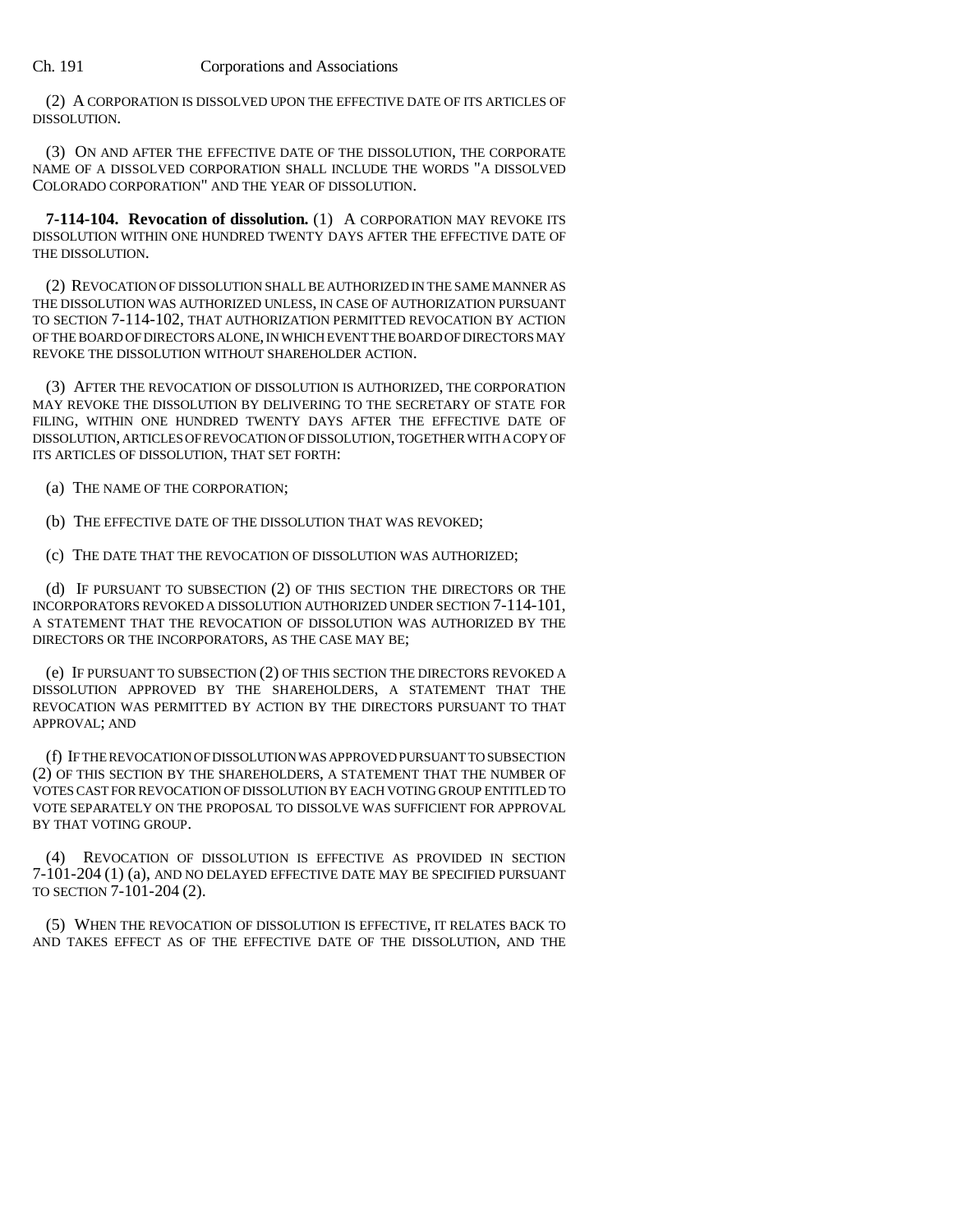CORPORATION MAY CARRY ON ITS BUSINESS AND USE ITS CORPORATE NAME AS IF DISSOLUTION HAD NEVER OCCURRED.

**7-114-105. Effect of dissolution.** (1) A DISSOLVED CORPORATION CONTINUES ITS CORPORATE EXISTENCE BUT MAY NOT CARRY ON ANY BUSINESS EXCEPT AS IS APPROPRIATE TO WIND UP AND LIQUIDATE ITS BUSINESS AND AFFAIRS, INCLUDING:

(a) COLLECTING ITS ASSETS;

(b) DISPOSING OF ITS PROPERTIES THAT WILL NOT BE DISTRIBUTED IN KIND TO ITS SHAREHOLDERS;

(c) DISCHARGING OR MAKING PROVISION FOR DISCHARGING ITS LIABILITIES;

(d) DISTRIBUTING ITS REMAINING PROPERTY AMONG ITS SHAREHOLDERS ACCORDING TO THEIR INTERESTS; AND

(e) DOING EVERY OTHER ACT NECESSARY TO WIND UP AND LIQUIDATE ITS BUSINESS AND AFFAIRS.

(2) DISSOLUTION OF A CORPORATION DOES NOT:

(a) TRANSFER TITLE TO THE CORPORATION'S PROPERTY;

PREVENT TRANSFER OF ITS SHARES OR SECURITIES, ALTHOUGH THE AUTHORIZATION TO DISSOLVE MAY PROVIDE FOR CLOSING THE CORPORATION'S SHARE TRANSFER RECORDS;

(c) SUBJECT ITS DIRECTORS OR OFFICERS TO STANDARDS OF CONDUCT DIFFERENT FROM THOSE PRESCRIBED IN ARTICLE 108 OF THIS TITLE;

(d) CHANGE QUORUM OR VOTING REQUIREMENTS FOR ITS BOARD OF DIRECTORS OR SHAREHOLDERS; CHANGE PROVISIONS FOR SELECTION, RESIGNATION, OR REMOVAL OF ITS DIRECTORS OR OFFICERS OR BOTH; OR CHANGE PROVISIONS FOR AMENDING ITS BYLAWS OR ITS ARTICLES OF INCORPORATION;

(e) PREVENT COMMENCEMENT OF A PROCEEDING BY OR AGAINST THE CORPORATION IN ITS CORPORATE NAME; OR

(f) ABATE OR SUSPEND A PROCEEDING PENDING BY OR AGAINST THE CORPORATION ON THE EFFECTIVE DATE OF DISSOLUTION.

**7-114-106. Disposition of known claims by notification.** (1) A DISSOLVED CORPORATION SHALL DISPOSE OF THE KNOWN CLAIMS AGAINST IT BY FOLLOWING THE PROCEDURES DESCRIBED IN THIS SECTION.

(2) A DISSOLVED CORPORATION SHALL GIVE WRITTEN NOTICE OF THE DISSOLUTION TO KNOWN CLAIMANTS WITHIN NINETY DAYS AFTER THE EFFECTIVE DATE OF THE DISSOLUTION. THE NOTICE SHALL:

(a) DESCRIBE THE INFORMATION THAT MUST BE INCLUDED IN A CLAIM;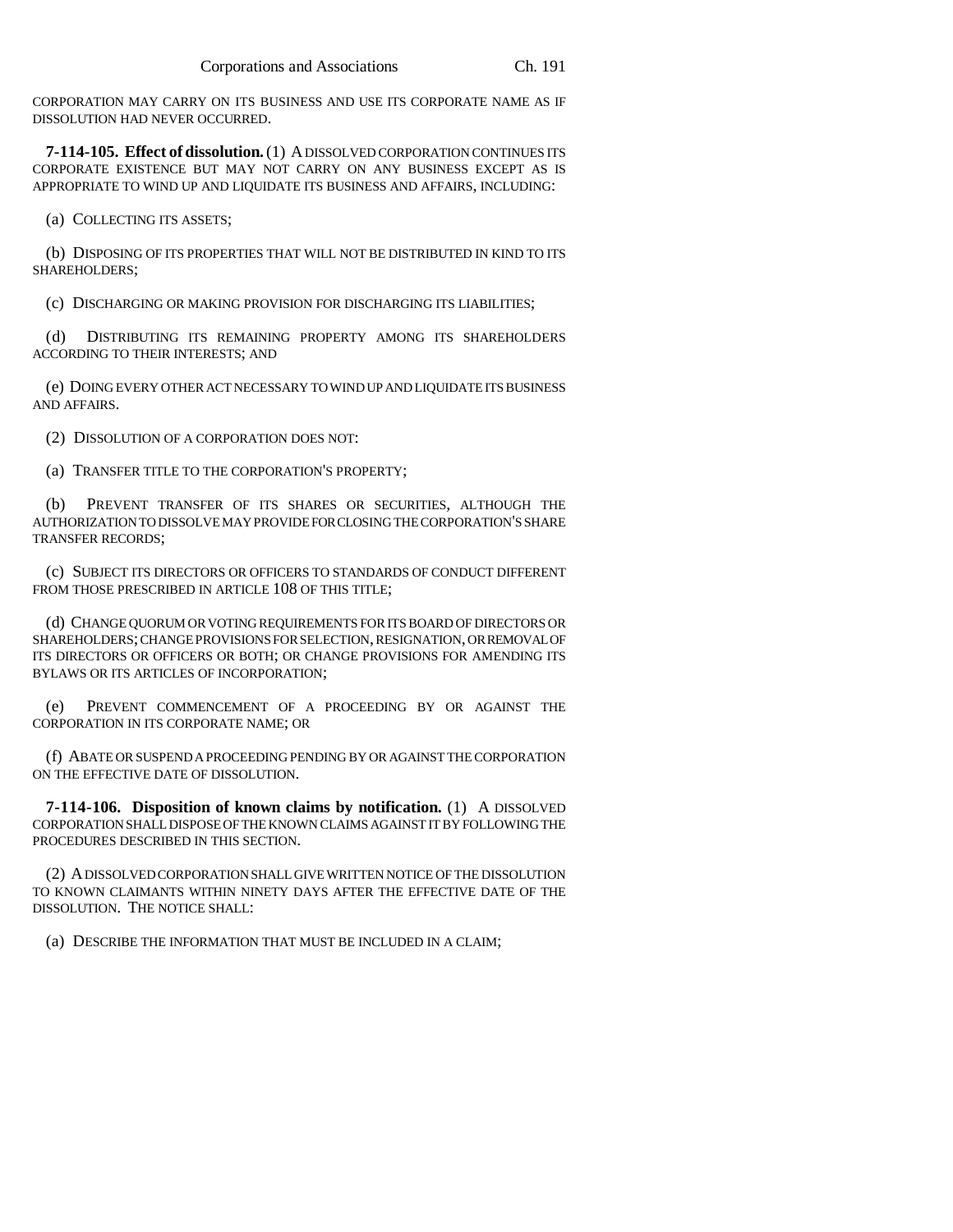(b) PROVIDE AN ADDRESS TO WHICH WRITTEN NOTICE OF ANY CLAIM MUST BE GIVEN TO THE CORPORATION;

(c) STATE THE DEADLINE, WHICH MAY NOT BE FEWER THAN TWO YEARS AFTER THE GIVING OF THE NOTICE OF DISSOLUTION, BY WHICH AN ACTION TO ENFORCE THE CLAIM MUST BE COMMENCED; AND

(d) STATE THAT, UNLESS SOONER BARRED BY ANY OTHER STATUTE LIMITING ACTIONS, THE CLAIM WILL BE BARRED IF AN ACTION TO ENFORCE THE CLAIM IS NOT COMMENCED BY THE DEADLINE.

(3) UNLESS SOONER BARRED BY ANY OTHER STATUTE LIMITING ACTIONS, A CLAIM AGAINST THE DISSOLVED CORPORATION IS BARRED IF A CLAIMANT RECEIVED THE NOTICE OF DISSOLUTION GIVEN PURSUANT TO SUBSECTION (2) AND AN ACTION TO ENFORCE THE CLAIM IS NOT COMMENCED BY THE DEADLINE STATED IN THE NOTICE OF DISSOLUTION.

(4) THE FAILURE OF THE DISSOLVED CORPORATION TO GIVE NOTICE TO ANY KNOWN CLAIMANT PURSUANT TO SUBSECTION (2) SHALL NOT AFFECT THE DISPOSITION UNDER THIS SECTION OF ANY CLAIM HELD BY ANY OTHER KNOWN CLAIMANT.

(5) FOR PURPOSES OF THIS SECTION, "CLAIM" DOES NOT INCLUDE A CONTINGENT LIABILITY OR A CLAIM BASED ON AN EVENT OCCURRING AFTER THE EFFECTIVE DATE OF DISSOLUTION. FOR PURPOSES OF THIS SECTION, AN ACTION TO ENFORCE A CLAIM INCLUDES AN ARBITRATION UNDER ANY AGREEMENT FOR BINDING ARBITRATION BETWEEN THE DISSOLVED CORPORATION AND THE CLAIMANT AND INCLUDES A CIVIL ACTION.

**7-114-107. Disposition of claims by publication.** (1) A DISSOLVED CORPORATION MAY PUBLISH NOTICE OF ITS DISSOLUTION AND REQUEST THAT PERSONS WITH CLAIMS AGAINST THE CORPORATION PRESENT THEM IN ACCORDANCE WITH THE NOTICE.

(2) THE NOTICE CONTEMPLATED IN SUBSECTION (1) SHALL:

(a) BE PUBLISHED ONE TIME IN A NEWSPAPER OF GENERAL CIRCULATION IN THE COUNTY WHERE THE DISSOLVED CORPORATION'S PRINCIPAL OFFICE OR, IF IT HAS NO PRINCIPAL OFFICE IN THIS STATE, WHERE ITS REGISTERED OFFICE IS OR WAS LAST LOCATED;

(b) DESCRIBE THE INFORMATION THAT MUST BE INCLUDED IN A CLAIM AND PROVIDE AN ADDRESS AT WHICH ANY CLAIM MUST BE GIVEN TO THE CORPORATION; AND

(c) STATE THAT, UNLESS SOONER BARRED BY ANY OTHER STATUTE LIMITING ACTIONS, THE CLAIM WILL BE BARRED IF AN ACTION TO ENFORCE THE CLAIM IS NOT COMMENCED WITHIN FIVE YEARS AFTER THE PUBLICATION OF THE NOTICE OR WITHIN FOUR MONTHS AFTER THE CLAIM ARISES, WHICHEVER IS LATER.

(3) IF THE DISSOLVED CORPORATION PUBLISHES A NOTICE IN ACCORDANCE WITH SUBSECTION (2) OF THIS SECTION, THEN, UNLESS SOONER BARRED UNDER SECTION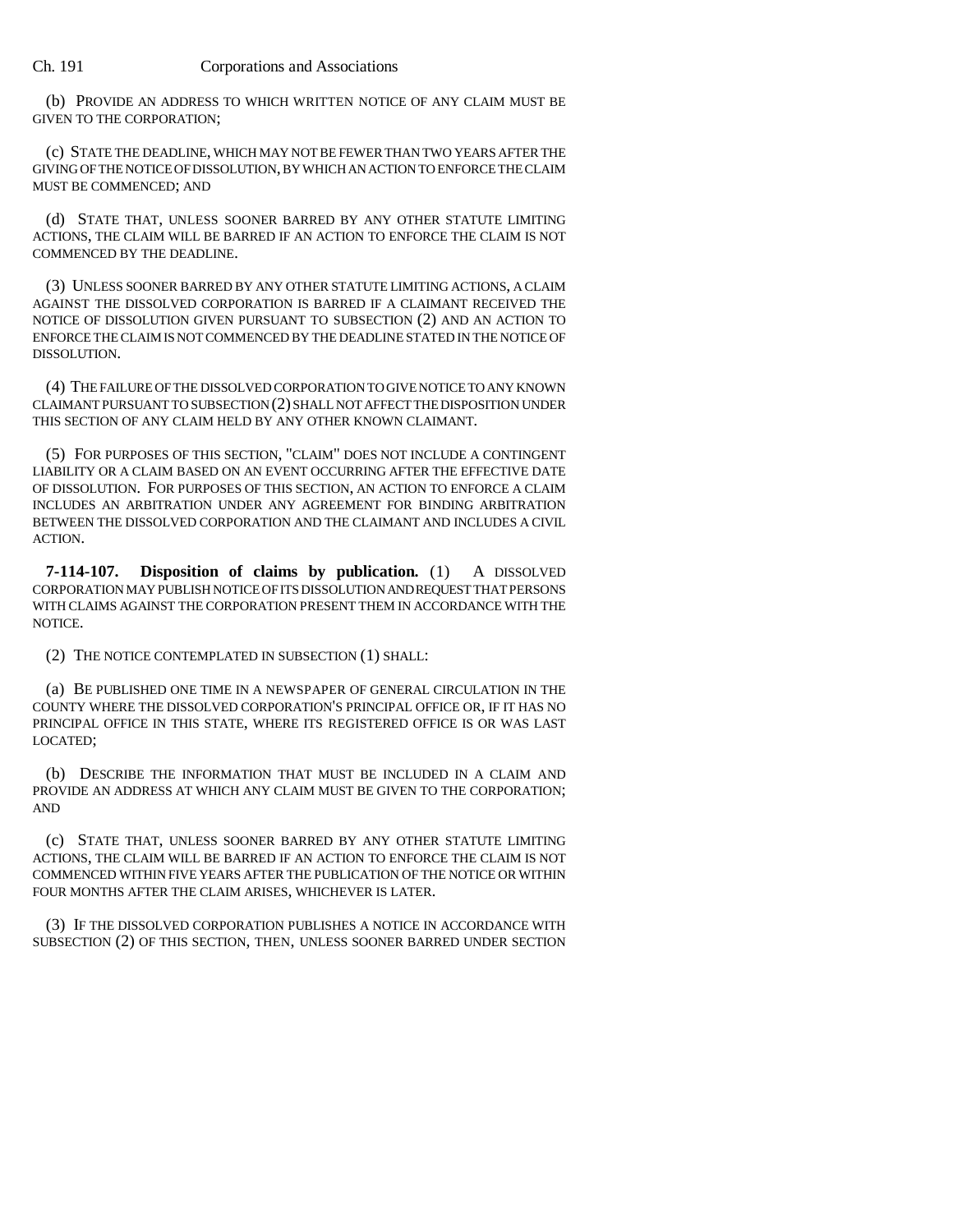7-114-106 OR UNDER ANY OTHER STATUTE LIMITING ACTIONS, THE CLAIM OF ANY CLAIMANT AGAINST THE DISSOLVED CORPORATION IS BARRED UNLESS THE CLAIMANT COMMENCES AN ACTION TO ENFORCE THE CLAIM WITHIN FIVE YEARS AFTER THE PUBLICATION DATE OF THE NOTICE OR WITHIN FOUR MONTHS AFTER THE CLAIM ARISES, WHICHEVER IS LATER.

(4) FOR PURPOSES OF THIS SECTION AND EXCEPT WHERE REQUIRED TO BE DISPOSED OF UNDER SECTION 7-114-106, "CLAIM" MEANS ANY CLAIM, EXCLUDING CLAIMS OF THIS STATE, WHETHER KNOWN, DUE OR TO BECOME DUE, ABSOLUTE OR CONTINGENT, LIQUIDATED OR UNLIQUIDATED, FOUNDED ON CONTRACT, TORT, OR OTHER LEGAL BASIS, OR OTHERWISE. FOR PURPOSES OF THIS SECTION, AN ACTION TO ENFORCE A CLAIM INCLUDES AN ARBITRATION UNDER ANY AGREEMENT FOR BINDING ARBITRATION BETWEEN THE DISSOLVED CORPORATION AND THE CLAIMANT AND INCLUDES A CIVIL ACTION.

**7-114-108. Enforcement of claims against dissolved corporation.** (1) A CLAIM MAY BE ENFORCED UNDER SECTION 7-114-106 OR 7-114-107:

(a) AGAINST THE DISSOLVED CORPORATION TO THE EXTENT OF ITS UNDISTRIBUTED ASSETS; AND

(b) IF ASSETS HAVE BEEN DISTRIBUTED IN LIQUIDATION, AGAINST A SHAREHOLDER OF THE DISSOLVED CORPORATION; EXCEPT THAT A SHAREHOLDER'S TOTAL LIABILITY FOR ALL CLAIMS UNDER THIS SECTION MAY NOT EXCEED THE TOTAL VALUE OF ASSETS DISTRIBUTED TO THE SHAREHOLDER, AS SUCH VALUE IS DETERMINED AT THE TIME OF DISTRIBUTION. ANY SHAREHOLDER REQUIRED TO RETURN ANY PORTION OF THE VALUE OF ASSETS RECEIVED BY THE SHAREHOLDER IN LIQUIDATION SHALL BE ENTITLED TO CONTRIBUTION FROM ALL OTHER SHAREHOLDERS. EACH SUCH CONTRIBUTION SHALL BE IN ACCORDANCE WITH THE CONTRIBUTING SHAREHOLDER'S RIGHTS AND INTERESTS AND SHALL NOT EXCEED THE VALUE OF THE ASSETS RECEIVED BY THE CONTRIBUTING SHAREHOLDER IN LIQUIDATION.

**7-114-109. Service on dissolved corporation.** (1) A DISSOLVED CORPORATION SHALL EITHER:

(a) MAINTAIN A REGISTERED AGENT IN THIS STATE TO ACCEPT SERVICE OF PROCESS ON ITS BEHALF; OR

(b) BE DEEMED TO HAVE AUTHORIZED SERVICE OF PROCESS ON IT BY REGISTERED OR CERTIFIED MAIL, RETURN RECEIPT REQUESTED, TO THE ADDRESS OF ITS PRINCIPAL OFFICE, IF ANY, AS SET FORTH IN ITS ARTICLES OF DISSOLUTION OR AS LAST CHANGED BY NOTICE DELIVERED TO THE SECRETARY OF STATE FOR FILING OR TO THE ADDRESS FOR SERVICE OF PROCESS THAT IS STATED IN ITS ARTICLES OF DISSOLUTION OR AS LAST CHANGED BY NOTICE DELIVERED TO THE SECRETARY OF STATE FOR FILING.

(2) SERVICE EFFECTED PURSUANT TO PARAGRAPH (b) OF SUBSECTION (1) OF THIS SECTION IS PERFECTED AT THE EARLIEST OF:

(a) THE DATE THE DISSOLVED CORPORATION RECEIVES THE PROCESS, NOTICE, OR DEMAND;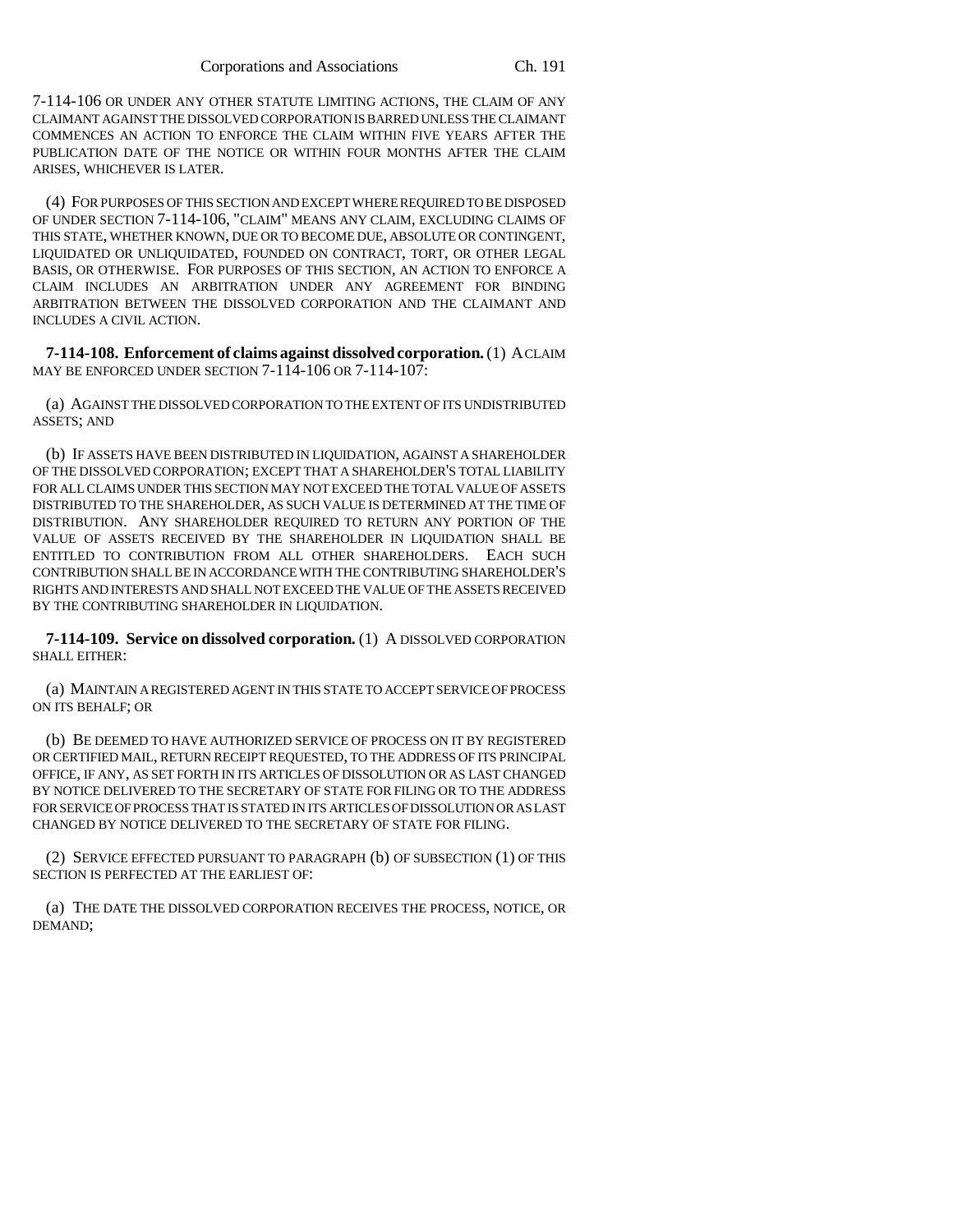Ch. 191 Corporations and Associations

(b) THE DATE SHOWN ON THE RETURN RECEIPT, IF SIGNED ON BEHALF OF THE DISSOLVED CORPORATION; OR

(c) FIVE DAYS AFTER MAILING.

(3) SUBSECTION (1) OF THIS SECTION DOES NOT PRESCRIBE THE ONLY MEANS, OR NECESSARILY THE REQUIRED MEANS, OF SERVING A DISSOLVED CORPORATION.

# PART 2 ADMINISTRATIVE DISSOLUTION

**7-114-201. Grounds for administrative dissolution.** (1) THE SECRETARY OF STATE MAY COMMENCE A PROCEEDING UNDER SECTION 7-114-202 FOR ADMINISTRATIVE DISSOLUTION OF A CORPORATION IF:

(a) THE CORPORATION DOES NOT PAY ANY TAXES, FEES, OR PENALTIES IMPOSED BY ARTICLES 101 TO 117 OF THIS TITLE WHEN THEY ARE DUE;

(b) THE CORPORATION DOES NOT DELIVER ITS CORPORATE REPORT TO THE SECRETARY OF STATE WHEN IT IS DUE;

(c) THE CORPORATION IS WITHOUT A REGISTERED AGENT OR REGISTERED OFFICE IN THIS STATE;

(d) THE CORPORATION DOES NOT GIVE NOTICE TO THE SECRETARY OF STATE THAT ITS REGISTERED AGENT OR REGISTERED OFFICE HAS BEEN CHANGED, THAT ITS REGISTERED AGENT HAS RESIGNED, OR THAT ITS REGISTERED OFFICE HAS BEEN DISCONTINUED; OR

(e) THE CORPORATION'S PERIOD OF DURATION STATED IN ITS ARTICLES OF INCORPORATION EXPIRES.

**7-114-202. Procedure for and effect of administrative dissolution.** (1) IF THE SECRETARY OF STATE DETERMINES THAT ONE OR MORE GROUNDS EXIST UNDER SECTION 7-114-201 FOR DISSOLVING A CORPORATION, THE SECRETARY OF STATE SHALL SERVE WRITTEN NOTICE OF THE DETERMINATION, STATING SUCH GROUND OR GROUNDS, ON THE CORPORATION IN THE MANNER PROVIDED IN SECTION 7-105-104.

(2) IF THE CORPORATION DOES NOT CORRECT EACH GROUND FOR DISSOLUTION, OR DEMONSTRATE TO THE REASONABLE SATISFACTION OF THE SECRETARY OF STATE THAT EACH GROUND DETERMINED BY THE SECRETARY OF STATE DOES NOT EXIST, WITHIN SIXTY DAYS AFTER SERVICE OF THE NOTICE CONTEMPLATED IN SUBSECTION (1) OF THIS SECTION, THE SECRETARY OF STATE MAY ADMINISTRATIVELY DISSOLVE THE CORPORATION. THE SECRETARY OF STATE SHALL SERVE WRITTEN NOTICE OF THE ADMINISTRATIVE DISSOLUTION, STATING THE EFFECTIVE DATE THEREOF, ON THE DISSOLVED CORPORATION IN THE MANNER PROVIDED IN SECTION 7-105-104 AND SHALL DELIVER A COPY OF SUCH NOTICE TO THE LAST REGISTERED AGENT OF THE DISSOLVED CORPORATION.

(3) A CORPORATION ADMINISTRATIVELY DISSOLVED CONTINUES ITS CORPORATE EXISTENCE BUT MAY NOT CARRY ON ANY BUSINESS EXCEPT AS IS APPROPRIATE TO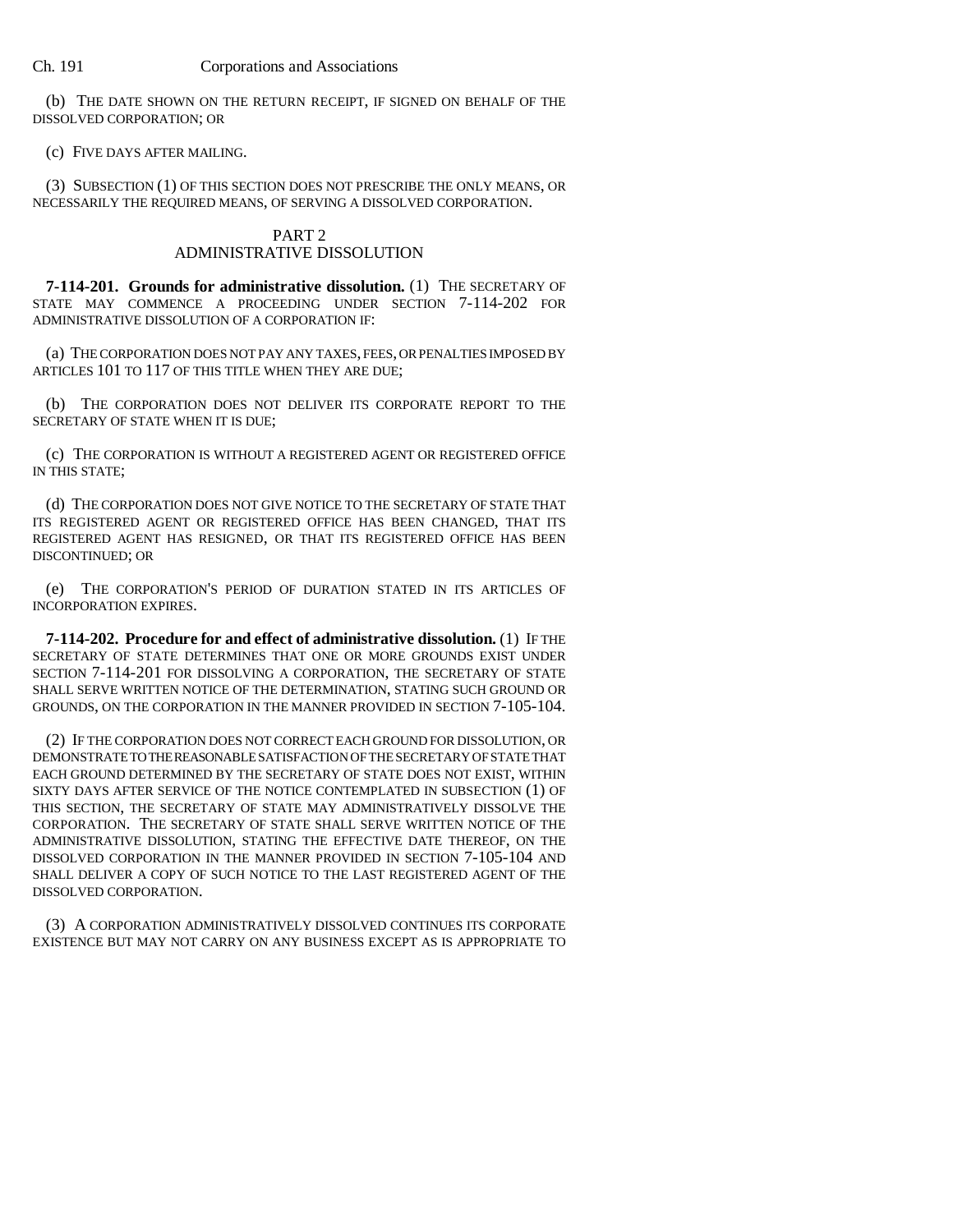WIND UP AND LIQUIDATE ITS BUSINESS AND AFFAIRS UNDER SECTION 7-114-105 AND TO GIVE NOTICE TO CLAIMANTS IN THE MANNER PROVIDED IN SECTIONS 7-114-106 AND 7-114-107. IF THE CORPORATION HAS NOT BEEN REINSTATED PURSUANT TO SECTION 7-114-203 WITHIN ONE HUNDRED TWENTY DAYS AFTER THE EFFECTIVE DATE OF THE ADMINISTRATIVE DISSOLUTION UNDER SUBSECTION (2) OF THIS SECTION, THE CORPORATE NAME SHALL INCLUDE THE WORDS "A DISSOLVED COLORADO CORPORATION" AND THE YEAR OF DISSOLUTION.

(4) THE ADMINISTRATIVE DISSOLUTION OF A CORPORATION TERMINATES THE AUTHORITY OF ITS REGISTERED AGENT.

(5) UPON THE ADMINISTRATIVE DISSOLUTION OF A CORPORATION, THE SECRETARY OF STATE SHALL BE THE DISSOLVED CORPORATION'S AGENT FOR SERVICE OF PROCESS. SERVICE OF PROCESS ON THE SECRETARY OF STATE UNDER THIS SUBSECTION (5) IS SERVICE ON THE DISSOLVED CORPORATION. UPON RECEIPT OF PROCESS, THE SECRETARY OF STATE SHALL DELIVER A COPY OF THE PROCESS TO THE DISSOLVED CORPORATION AT ITS PRINCIPAL OFFICE.

**7-114-203. Reinstatement following administrative dissolution.** (1) A CORPORATION ADMINISTRATIVELY DISSOLVED UNDER SECTION 7-114-202 MAY APPLY TO THE SECRETARY OF STATE FOR REINSTATEMENT WITHIN TWO YEARS AFTER THE EFFECTIVE DATE OF DISSOLUTION BY DELIVERING TO THE SECRETARY OF STATE FOR FILING AN APPLICATION FOR REINSTATEMENT THAT STATES:

(a) THE EFFECTIVE DATE OF ITS ADMINISTRATIVE DISSOLUTION AND ITS CORPORATE NAME AT THAT DATE;

(b) THAT THE GROUND OR GROUNDS FOR DISSOLUTION EITHER DID NOT EXIST OR HAVE BEEN ELIMINATED;

(c) THE CORPORATE NAME UNDER WHICH THE CORPORATION IS BEING REINSTATED AND THAT SUCH NAME SATISFIES THE REQUIREMENTS OF SECTION 7-104-101;

(d) THAT ALL TAXES, FEES, OR PENALTIES IMPOSED BY ARTICLES 101 TO 117 OF THIS TITLE HAVE BEEN PAID;

(e) THE ADDRESS OF ITS REGISTERED OFFICE IN THIS STATE AND THE NAME OF ITS REGISTERED AGENT AT THAT OFFICE; AND

(f) SUCH ADDITIONAL INFORMATION AS THE SECRETARY OF STATE DETERMINES IS NECESSARY OR APPROPRIATE.

(2) THE CORPORATION SHALL INCLUDE IN THE APPLICATION FOR REINSTATEMENT, OR IN AN ACCOMPANYING DOCUMENT, THE WRITTEN CONSENT TO APPOINTMENT BY THE DESIGNATED REGISTERED AGENT.

(3) IF THE SECRETARY OF STATE DETERMINES THAT THE APPLICATION FOR REINSTATEMENT CONTAINS THE INFORMATION REQUIRED BY SUBSECTIONS (1) AND (2) OF THIS SECTION AND THAT THE INFORMATION IS CORRECT, THE SECRETARY OF STATE SHALL REVOKE THE ADMINISTRATIVE DISSOLUTION. THE SECRETARY OF STATE SHALL SERVE WRITTEN NOTICE OF THE REVOCATION, STATING THE EFFECTIVE DATE THEREOF,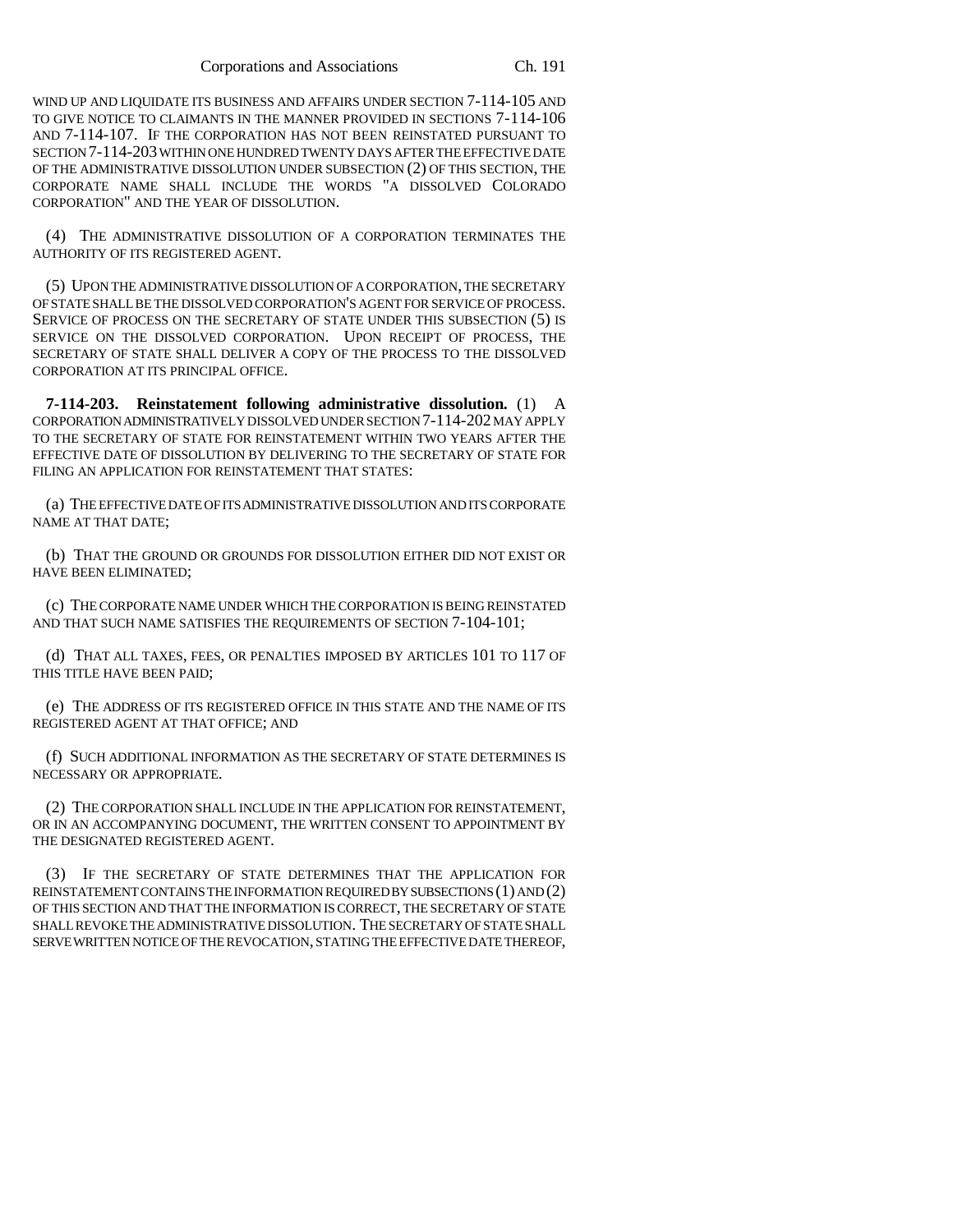ON THE CORPORATION IN THE MANNER PROVIDED IN SECTION 7-105-104.

(4) WHEN THE REINSTATEMENT IS EFFECTIVE, IT RELATES BACK TO AND TAKES EFFECT AS OF THE EFFECTIVE DATE OF THE ADMINISTRATIVE DISSOLUTION, AND THE CORPORATION MAY CARRY ON ITS BUSINESS, UNDER THE NAME STATED PURSUANT TO PARAGRAPH (c) OF SUBSECTION (1) OF THIS SECTION, AS IF THE ADMINISTRATIVE DISSOLUTION HAD NEVER OCCURRED.

**7-114-204. Appeal from denial of reinstatement.** (1) IF THE SECRETARY OF STATE DENIES A CORPORATION'S APPLICATION FOR REINSTATEMENT FOLLOWING ADMINISTRATIVE DISSOLUTION, THE SECRETARY OF STATE SHALL SERVE ON THE CORPORATION, IN THE MANNER PROVIDED IN SECTION 7-105-104, WRITTEN NOTICE SETTING FORTH THE REASON OR REASONS FOR SUCH DENIAL.

(2) THE CORPORATION MAY APPEAL THE DENIAL OF REINSTATEMENT TO THE DISTRICT COURT OF THE COUNTY WHERE THE REGISTERED OR PRINCIPAL OFFICE OF THE CORPORATION IS LOCATED WITHIN THIRTY DAYS AFTER SERVICE OF THE NOTICE OF DENIAL IS PERFECTED UNDER SECTION 7-105-104, BY PETITIONING THE COURT TO SET ASIDE THE DISSOLUTION AND ATTACHING TO THE PETITION COPIES OF THE SECRETARY OF STATE'S NOTICE OF DISSOLUTION, THE CORPORATION'S APPLICATION FOR REINSTATEMENT, AND THE SECRETARY OF STATE'S NOTICE OF DENIAL.

(3) THE COURT MAY SUMMARILY ORDER THE SECRETARY OF STATE TO REINSTATE THE DISSOLVED CORPORATION OR MAY TAKE ANY OTHER ACTION THE COURT CONSIDERS APPROPRIATE.

(4) THE COURT'S ORDER OR DECISION MAY BE APPEALED AS IN OTHER CIVIL PROCEEDINGS.

## PART 3 JUDICIAL DISSOLUTION

**7-114-301. Grounds for judicial dissolution.** (1) A CORPORATION MAY BE DISSOLVED IN A PROCEEDING BY THE ATTORNEY GENERAL IF IT IS ESTABLISHED THAT:

(a) THE CORPORATION OBTAINED ITS ARTICLES OF INCORPORATION THROUGH FRAUD; OR

(b) THE CORPORATION HAS CONTINUED TO EXCEED OR ABUSE THE AUTHORITY CONFERRED UPON IT BY LAW.

(2) A CORPORATION MAY BE DISSOLVED IN A PROCEEDING BY A SHAREHOLDER IF IT IS ESTABLISHED THAT:

(a) THE DIRECTORS ARE DEADLOCKED IN THE MANAGEMENT OF THE CORPORATE AFFAIRS, THE SHAREHOLDERS ARE UNABLE TO BREAK THE DEADLOCK, AND IRREPARABLE INJURY TO THE CORPORATION IS THREATENED OR BEING SUFFERED, OR THE BUSINESS AND AFFAIRS OF THE CORPORATION CAN NO LONGER BE CONDUCTED TO THE ADVANTAGE OF THE SHAREHOLDERS GENERALLY, BECAUSE OF THE DEADLOCK;

(b) THE DIRECTORS OR THOSE IN CONTROL OF THE CORPORATION HAVE ACTED, ARE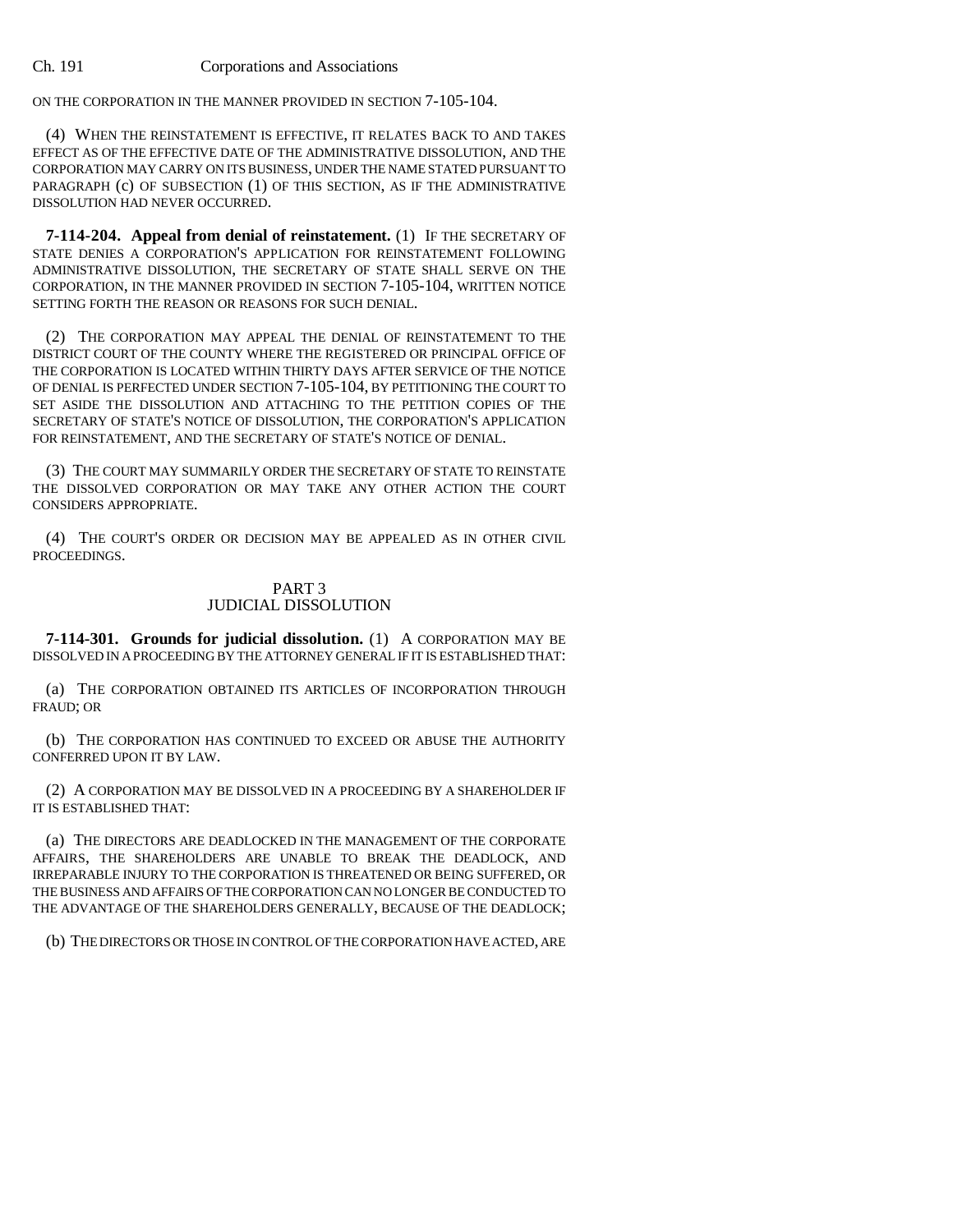ACTING, OR WILL ACT IN A MANNER THAT IS ILLEGAL, OPPRESSIVE, OR FRAUDULENT;

(c) THE SHAREHOLDERS ARE DEADLOCKED IN VOTING POWER AND HAVE FAILED, FOR A PERIOD THAT INCLUDES AT LEAST TWO CONSECUTIVE ANNUAL MEETING DATES, TO ELECT SUCCESSORS TO DIRECTORS WHOSE TERMS HAVE EXPIRED OR WOULD HAVE EXPIRED UPON THE ELECTION OF THEIR SUCCESSORS; OR

(d) THE CORPORATE ASSETS ARE BEING MISAPPLIED OR WASTED.

(3) A CORPORATION MAY BE DISSOLVED IN A PROCEEDING BY A CREDITOR IF IT IS ESTABLISHED THAT:

(a) THE CREDITOR'S CLAIM HAS BEEN REDUCED TO JUDGMENT, THE EXECUTION ON THE JUDGMENT HAS BEEN RETURNED UNSATISFIED, AND THE CORPORATION IS INSOLVENT; OR

(b) THE CORPORATION IS INSOLVENT AND THE CORPORATION HAS ADMITTED IN WRITING THAT THE CREDITOR'S CLAIM IS DUE AND OWING.

(4) (a) IF A CORPORATION HAS BEEN DISSOLVED BY VOLUNTARY OR ADMINISTRATIVE ACTION TAKEN UNDER PART 1 OR 2 OF THIS ARTICLE:

(I) THE CORPORATION MAY BRING A PROCEEDING TO WIND UP AND LIQUIDATE ITS BUSINESS AND AFFAIRS UNDER JUDICIAL SUPERVISION IN ACCORDANCE WITH SECTION 7-114-105; AND

(II) THE ATTORNEY GENERAL, A SHAREHOLDER, OR A CREDITOR, AS THE CASE MAY BE, MAY BRING A PROCEEDING TO WIND UP AND LIQUIDATE THE BUSINESS AND AFFAIRS OF THE CORPORATION UNDER JUDICIAL SUPERVISION IN ACCORDANCE WITH SECTION 7-114-105, UPON ESTABLISHING THE GROUNDS SET FORTH FOR SUCH PERSON, RESPECTIVELY, IN SUBSECTIONS (1) TO (3) OF THIS SECTION.

(b) AS USED IN SECTIONS 7-114-302 TO 7-114-304, A "JUDICIAL PROCEEDING TO DISSOLVE THE CORPORATION" INCLUDES A PROCEEDING BROUGHT UNDER THIS SUBSECTION (4), AND A "DECREE OF DISSOLUTION" INCLUDES AN ORDER OF COURT ENTERED IN A PROCEEDING UNDER THIS SUBSECTION (4) WHICH DIRECTS THAT THE BUSINESS AND AFFAIRS OF A CORPORATION SHALL BE WOUND UP AND LIQUIDATED UNDER JUDICIAL SUPERVISION.

**7-114-302. Procedure for judicial dissolution.** (1) A PROCEEDING BY THE ATTORNEY GENERAL TO DISSOLVE A CORPORATION SHALL BE BROUGHT IN THE DISTRICT COURT OF THE COUNTY IN THIS STATE IN WHICH THE PRINCIPAL OFFICE OR REGISTERED OFFICE OF THE CORPORATION IS SITUATED. A PROCEEDING BROUGHT BY ANY OTHER PARTY NAMED IN SECTION 7-114-301 SHALL BE BROUGHT IN THE DISTRICT COURT OF THE COUNTY IN THIS STATE WHERE THE CORPORATION'S PRINCIPAL OFFICE IS LOCATED OR, IF IT HAS NO PRINCIPAL OFFICE IN THIS STATE, IN THE DISTRICT COURT OF THE COUNTY WHERE ITS REGISTERED OFFICE IS OR WAS LAST LOCATED.

(2) IT IS NOT NECESSARY TO MAKE SHAREHOLDERS PARTIES TO A PROCEEDING TO DISSOLVE A CORPORATION UNLESS RELIEF IS SOUGHT AGAINST THEM INDIVIDUALLY.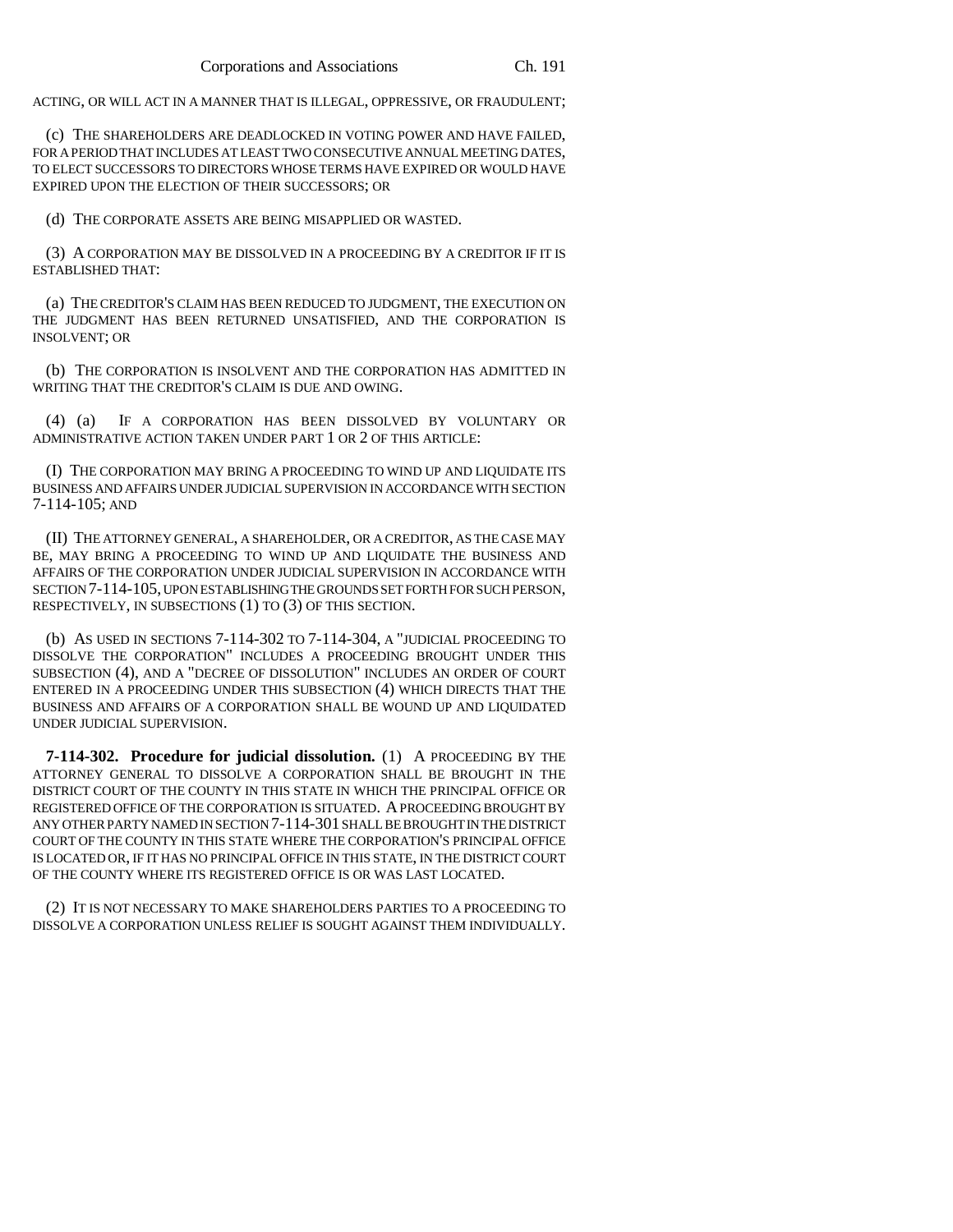#### Ch. 191 Corporations and Associations

(3) A COURT IN A PROCEEDING BROUGHT TO DISSOLVE A CORPORATION MAY ISSUE INJUNCTIONS, APPOINT A RECEIVER OR CUSTODIAN PENDENTE LITE WITH ALL POWERS AND DUTIES THE COURT DIRECTS, TAKE OTHER ACTION REQUIRED TO PRESERVE THE CORPORATE ASSETS WHEREVER LOCATED, AND CARRY ON THE BUSINESS OF THE CORPORATION UNTIL A FULL HEARING CAN BE HELD.

**7-114-303. Receivership or custodianship.** (1) A COURT IN A JUDICIAL PROCEEDING BROUGHT TO DISSOLVE A CORPORATION MAY APPOINT ONE OR MORE RECEIVERS TO WIND UP AND LIQUIDATE, OR ONE OR MORE CUSTODIANS TO MANAGE, THE BUSINESS AND AFFAIRS OF THE CORPORATION. THE COURT SHALL HOLD A HEARING, AFTER GIVING NOTICE TO ALL PARTIES TO THE PROCEEDING AND ANY INTERESTED PERSONS DESIGNATED BY THE COURT, BEFORE APPOINTING A RECEIVER OR CUSTODIAN. THE COURT APPOINTING A RECEIVER OR CUSTODIAN HAS EXCLUSIVE JURISDICTION OVER THE CORPORATION AND ALL OF ITS PROPERTY, WHEREVER LOCATED.

(2) THE COURT MAY APPOINT AN INDIVIDUAL OR A DOMESTIC OR FOREIGN CORPORATION AUTHORIZED TO TRANSACT BUSINESS IN THIS STATE AS A RECEIVER OR CUSTODIAN. THE COURT MAY REQUIRE THE RECEIVER OR CUSTODIAN TO POST BOND, WITH OR WITHOUT SURETIES, IN AN AMOUNT THE COURT DIRECTS.

(3) THE COURT SHALL DESCRIBE THE POWERS AND DUTIES OF THE RECEIVER OR CUSTODIAN IN ITS APPOINTING ORDER, WHICH MAY BE AMENDED FROM TIME TO TIME. AMONG OTHER POWERS:

### (a) THE RECEIVER:

(I) MAY DISPOSE OF ALL OR ANY PART OF THE PROPERTY OF THE CORPORATION WHEREVER LOCATED, AT A PUBLIC OR PRIVATE SALE, IF AUTHORIZED BY THE COURT; AND

(II) MAY SUE AND DEFEND IN THE RECEIVER'S OWN NAME AS RECEIVER OF THE CORPORATION IN ALL COURTS; OR

(b) THE CUSTODIAN MAY EXERCISE ALL OF THE POWERS OF THE CORPORATION, THROUGH OR IN PLACE OF ITS BOARD OF DIRECTORS OR OFFICERS, TO THE EXTENT NECESSARY TO MANAGE THE AFFAIRS OF THE CORPORATION IN THE BEST INTERESTS OF ITS SHAREHOLDERS AND CREDITORS.

(4) THE COURT DURING A RECEIVERSHIP MAY REDESIGNATE THE RECEIVER A CUSTODIAN, AND DURING A CUSTODIANSHIP MAY REDESIGNATE THE CUSTODIAN A RECEIVER, IF DOING SO IS IN THE BEST INTERESTS OF THE CORPORATION AND ITS SHAREHOLDERS AND CREDITORS.

(5) THE COURT FROM TIME TO TIME DURING THE RECEIVERSHIP OR CUSTODIANSHIP MAY ORDER COMPENSATION PAID AND EXPENSE DISBURSEMENTS OR REIMBURSEMENTS MADE TO THE RECEIVER OR CUSTODIAN AND SUCH PERSON'S COUNSEL FROM THE ASSETS OF THE CORPORATION OR PROCEEDS FROM THE SALE OF THE ASSETS.

**7-114-304. Decree of dissolution.** (1) IF AFTER A HEARING THE COURT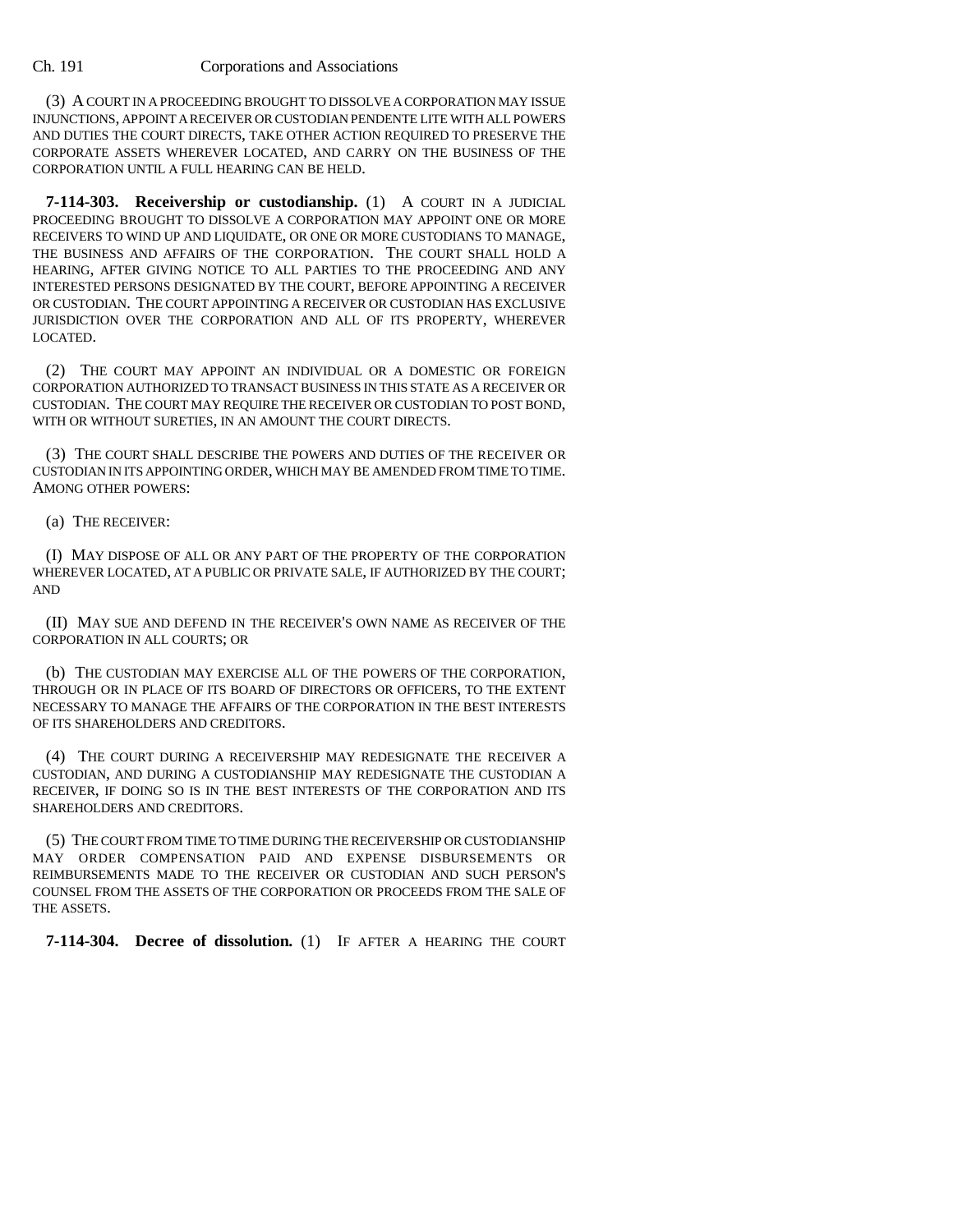DETERMINES THAT ONE OR MORE GROUNDS FOR JUDICIAL DISSOLUTION DESCRIBED IN SECTION 7-114-301 EXIST, IT MAY ENTER A DECREE DISSOLVING THE CORPORATION AND SPECIFYING THE EFFECTIVE DATE OF THE DISSOLUTION, AND THE CLERK OF THE COURT SHALL DELIVER A CERTIFIED COPY OF THE DECREE TO THE SECRETARY OF STATE, WHO SHALL FILE IT.

(2) AFTER ENTERING THE DECREE OF DISSOLUTION, THE COURT SHALL DIRECT THE WINDING UP AND LIQUIDATION OF THE CORPORATION'S BUSINESS AND AFFAIRS IN ACCORDANCE WITH SECTION 7-114-105 AND THE GIVING OF NOTICE TO THE CORPORATION'S REGISTERED AGENT, OR TO THE SECRETARY OF STATE IF IT HAS NO REGISTERED AGENT, AND TO CLAIMANTS IN ACCORDANCE WITH SECTIONS 7-114-106 AND 7-114-107. IN THE DECREE OF DISSOLUTION, OR OTHERWISE, THE COURT MAY DIRECT THAT THE CORPORATE NAME SHALL INCLUDE THE WORDS "A DISSOLVED COLORADO CORPORATION" AND THE YEAR OF DISSOLUTION.

(3) THE COURT'S ORDER OR DECISION MAY BE APPEALED AS IN OTHER CIVIL PROCEEDINGS.

## PART 4 MISCELLANEOUS

**7-114-401. Deposit with state treasurer.** ASSETS OF A DISSOLVED CORPORATION THAT SHOULD BE TRANSFERRED TO A CREDITOR, CLAIMANT, OR SHAREHOLDER OF THE CORPORATION WHO CANNOT BE FOUND OR WHO IS NOT LEGALLY COMPETENT TO RECEIVE THEM SHALL BE REDUCED TO CASH AND DEPOSITED WITH THE STATE TREASURER AS PROPERTY PRESUMED TO BE ABANDONED UNDER THE PROVISIONS OF ARTICLE 13 OF TITLE 38, C.R.S.

## **ARTICLE 115 Foreign Corporations**

### PART 1 AUTHORITY TO TRANSACT BUSINESS

**7-115-101. Authority to transact business required.** (1) A FOREIGN CORPORATION SHALL NOT TRANSACT BUSINESS IN THIS STATE UNTIL ITS APPLICATION FOR AUTHORITY TO TRANSACT BUSINESS IS FILED BY THE SECRETARY OF STATE. THIS ARTICLE SHALL BE APPLICABLE TO FOREIGN CORPORATIONS THAT CONDUCT A BUSINESS GOVERNED BY OTHER STATUTES OF THIS STATE ONLY TO THE EXTENT THIS ARTICLE IS NOT INCONSISTENT WITH SUCH OTHER STATUTES.

(2) A FOREIGN CORPORATION SHALL NOT BE CONSIDERED TO BE TRANSACTING BUSINESS IN THIS STATE WITHIN THE MEANING OF SUBSECTION (1) OF THIS SECTION BY REASON OF CARRYING ON IN THIS STATE ANY ONE OR MORE OF THE FOLLOWING ACTIVITIES:

(a) MAINTAINING, DEFENDING, OR SETTLING IN ITS OWN BEHALF ANY PROCEEDING OR DISPUTE;

(b) HOLDING MEETINGS OF ITS BOARD OF DIRECTORS OR SHAREHOLDERS OR CARRYING ON OTHER ACTIVITIES CONCERNING INTERNAL CORPORATE AFFAIRS;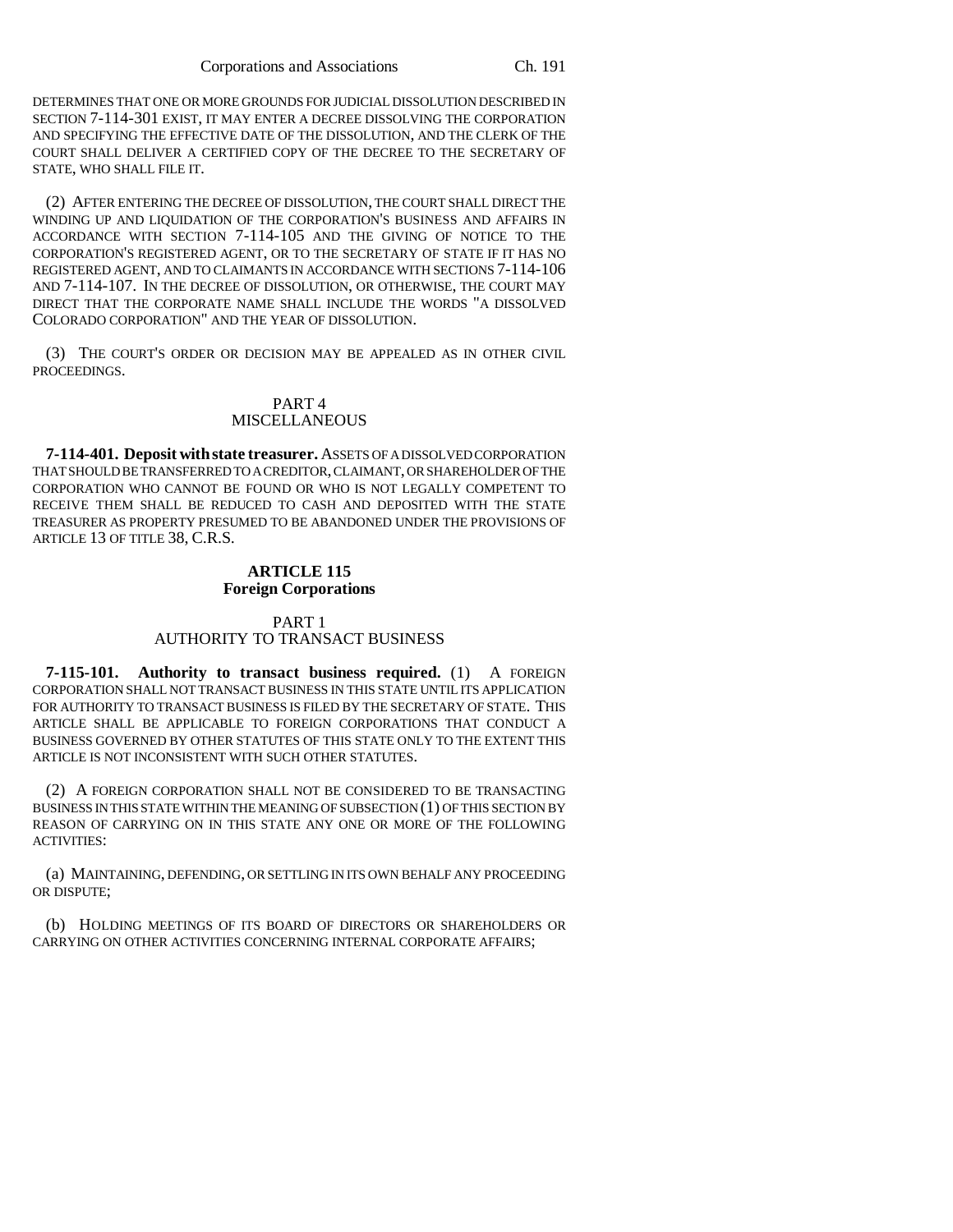#### Ch. 191 Corporations and Associations

(c) MAINTAINING BANK ACCOUNTS;

(d) MAINTAINING OFFICES OR AGENCIES FOR THE TRANSFER, EXCHANGE, AND REGISTRATION OF ITS OWN SECURITIES OR MAINTAINING TRUSTEES OR DEPOSITARIES WITH RESPECT TO THOSE SECURITIES:

(e) SELLING THROUGH INDEPENDENT CONTRACTORS;

(f) SOLICITING OR OBTAINING ORDERS, WHETHER BY MAIL OR THROUGH EMPLOYEES OR AGENTS OR OTHERWISE, IF THE ORDERS REQUIRE ACCEPTANCE OUTSIDE THIS STATE BEFORE THEY BECOME CONTRACTS;

(g) CREATING, AS BORROWER OR LENDER, OR ACQUIRING INDEBTEDNESS, MORTGAGES, OR OTHER SECURITY INTERESTS IN REAL OR PERSONAL PROPERTY;

(h) SECURING OR COLLECTING DEBTS IN ITS OWN BEHALF OR ENFORCING MORTGAGES OR SECURITY INTERESTS IN PROPERTY SECURING SUCH DEBTS;

(i) OWNING, WITHOUT MORE, REAL OR PERSONAL PROPERTY;

(j) CONDUCTING AN ISOLATED TRANSACTION THAT IS COMPLETED WITHIN THIRTY DAYS AND THAT IS NOT ONE IN THE COURSE OF REPEATED TRANSACTIONS OF A LIKE NATURE;

(k) TRANSACTING BUSINESS IN INTERSTATE COMMERCE.

(3) THE LIST OF ACTIVITIES IN SUBSECTION (2) OF THIS SECTION IS NOT EXHAUSTIVE.

(4) NOTHING IN THIS SECTION SHALL LIMIT OR AFFECT THE RIGHT TO SUBJECT A FOREIGN CORPORATION WHICH DOES NOT, OR IS NOT REQUIRED TO, HAVE AUTHORITY TO TRANSACT BUSINESS IN THIS STATE TO THE JURISDICTION OF THE COURTS OF THIS STATE OR TO SERVE UPON ANY FOREIGN CORPORATION ANY PROCESS, NOTICE, OR DEMAND REQUIRED OR PERMITTED BY LAW TO BE SERVED UPON A CORPORATION PURSUANT TO SECTIONS 13-1-124 AND 13-1-125, C.R.S., OR ANY OTHER PROVISION OF LAW NOT IN ARTICLES 101 TO 117 OF THIS TITLE OR PURSUANT TO THE APPLICABLE RULES OF CIVIL PROCEDURE.

**7-115-102. Consequences of transacting business without authority.** (1) NO FOREIGN CORPORATION TRANSACTING BUSINESS IN THIS STATE WITHOUT AUTHORITY NOR ANYONE ON ITS BEHALF SHALL BE PERMITTED TO MAINTAIN A PROCEEDING IN ANY COURT IN THIS STATE UNTIL AN APPLICATION FOR AUTHORITY TO TRANSACT BUSINESS IS FILED.

(2) A FOREIGN CORPORATION THAT TRANSACTS BUSINESS IN THIS STATE WITHOUT AUTHORITY SHALL BE LIABLE TO THIS STATE IN AN AMOUNT EQUAL TO ALL FEES IMPOSED BY ARTICLES 101 TO 117 OF THIS TITLE OR PRIOR LAW THAT WOULD HAVE BEEN PAID FOR ALL YEARS OR PORTIONS THEREOF DURING WHICH IT TRANSACTED BUSINESS IN THIS STATE WITHOUT AUTHORITY, PLUS ALL PENALTIES IMPOSED BY THIS STATE FOR FAILURE TO PAY SUCH FEES. NO APPLICATION FOR AUTHORITY TO TRANSACT BUSINESS SHALL BE FILED UNTIL PAYMENT OF THE AMOUNTS DUE UNDER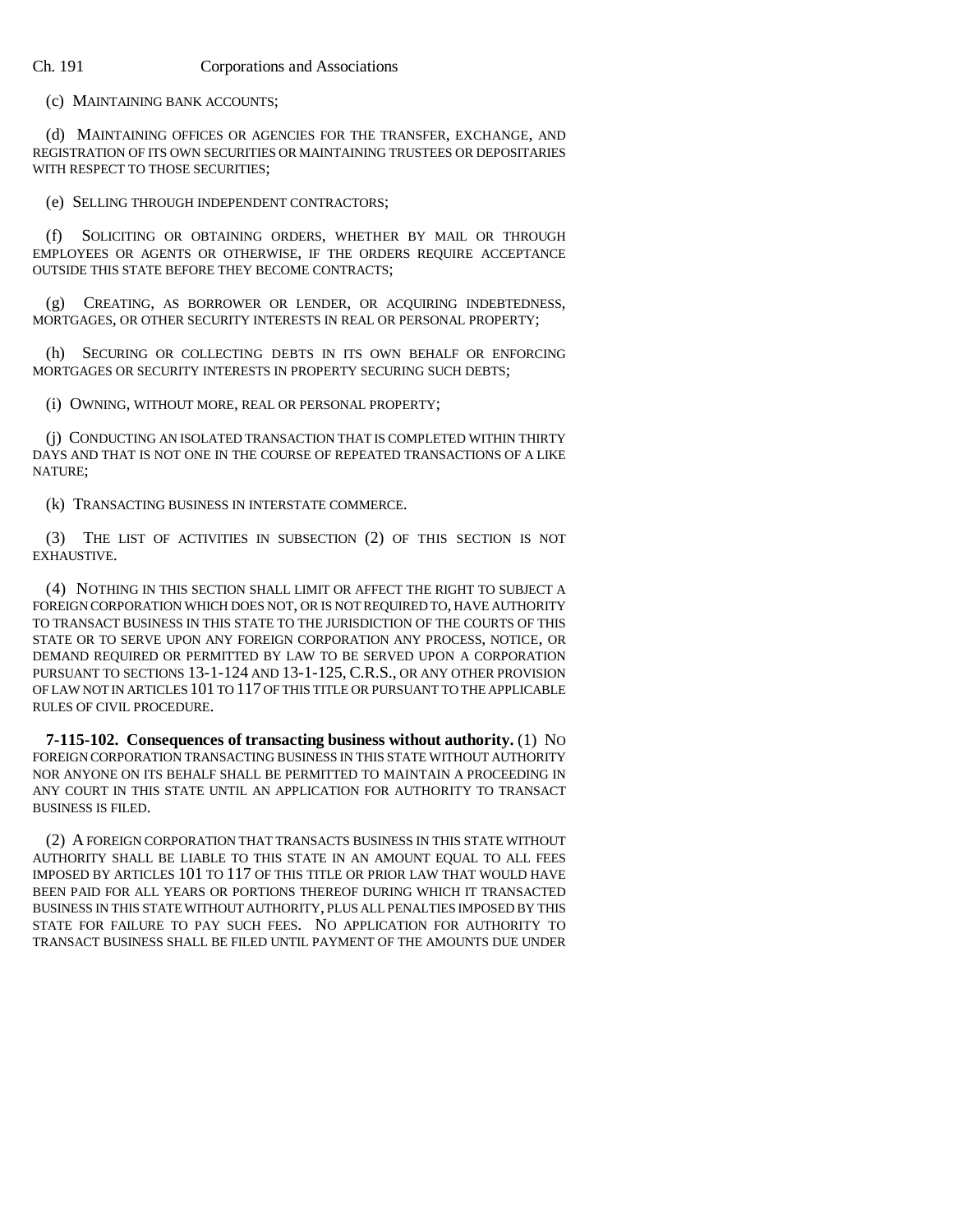THIS SUBSECTION (2) IS MADE.

(3) A FOREIGN CORPORATION THAT TRANSACTS BUSINESS IN THIS STATE WITHOUT AUTHORITY SHALL BE SUBJECT TO A CIVIL PENALTY, PAYABLE TO THIS STATE, NOT TO EXCEED FIVE THOUSAND DOLLARS. EACH OFFICER OF A FOREIGN CORPORATION WHO AUTHORIZES, DIRECTS, OR PARTICIPATES IN THE TRANSACTION OF BUSINESS IN THIS STATE WITHOUT AUTHORITY AND EACH AGENT OF A FOREIGN CORPORATION WHO TRANSACTS BUSINESS IN THIS STATE ON BEHALF OF A FOREIGN CORPORATION THAT DOES NOT HAVE SUCH AUTHORITY SHALL BE SUBJECT TO A CIVIL PENALTY, PAYABLE TO THIS STATE, NOT TO EXCEED ONE THOUSAND DOLLARS.

(4) THE AMOUNTS DUE TO THIS STATE UNDER THE PROVISIONS OF THIS SECTION, INCLUDING THE CIVIL PENALTIES SET FORTH IN SUBSECTION (3) OF THIS SECTION, MAY BE RECOVERED IN AN ACTION BROUGHT BY THE ATTORNEY GENERAL IN THE DISTRICT COURT IN AND FOR THE CITY AND COUNTY OF DENVER. UPON A FINDING BY THE COURT THAT A FOREIGN CORPORATION OR ANY OF ITS OFFICERS OR AGENTS HAS TRANSACTED BUSINESS IN THIS STATE IN VIOLATION OF THIS ARTICLE, THE COURT SHALL ISSUE, IN ADDITION TO OR IN LIEU OF THE IMPOSITION OF A CIVIL PENALTY, AN INJUNCTION RESTRAINING THE FURTHER TRANSACTION OF THE BUSINESS OF THE FOREIGN CORPORATION AND THE FURTHER EXERCISE OF ANY CORPORATE RIGHTS AND PRIVILEGES IN THIS STATE. THE FOREIGN CORPORATION SHALL BE ENJOINED FROM TRANSACTING BUSINESS IN THIS STATE UNTIL ALL CIVIL PENALTIES PLUS ANY INTEREST AND COURT COSTS WHICH THE COURT MAY ASSESS HAVE BEEN PAID, AND UNTIL THE FOREIGN CORPORATION HAS OTHERWISE COMPLIED WITH THE PROVISIONS OF THIS ARTICLE.

(5) NOTWITHSTANDING SUBSECTION (1) OF THIS SECTION, THE FAILURE OF A FOREIGN CORPORATION TO HAVE AUTHORITY TO TRANSACT BUSINESS IN THIS STATE DOES NOT IMPAIR THE VALIDITY OF ITS CORPORATE ACTS OR PREVENT IT FROM DEFENDING ANY PROCEEDING IN THIS STATE.

**7-115-103. Application for authority to transact business.** (1) A FOREIGN CORPORATION MAY APPLY FOR AUTHORITY TO TRANSACT BUSINESS IN THIS STATE BY DELIVERING TO THE SECRETARY OF STATE FOR FILING AN APPLICATION FOR AUTHORITY TO TRANSACT BUSINESS SETTING FORTH:

(a) ITS CORPORATE NAME AND ITS ASSUMED CORPORATE NAME, IF ANY;

(b) THE NAME OF THE STATE OR COUNTRY UNDER WHOSE LAW IT IS INCORPORATED;

(c) ITS DATE OF INCORPORATION AND PERIOD OF DURATION;

(d) THE STREET ADDRESS OF ITS PRINCIPAL OFFICE;

(e) THE ADDRESS OF ITS REGISTERED OFFICE IN THIS STATE AND THE NAME OF ITS REGISTERED AGENT AT THAT OFFICE;

(f) THE NAMES AND USUAL BUSINESS ADDRESSES OF ITS DIRECTORS AND OFFICERS;

(g) THE DATE IT COMMENCED OR EXPECTS TO COMMENCE TRANSACTING BUSINESS IN THIS STATE; AND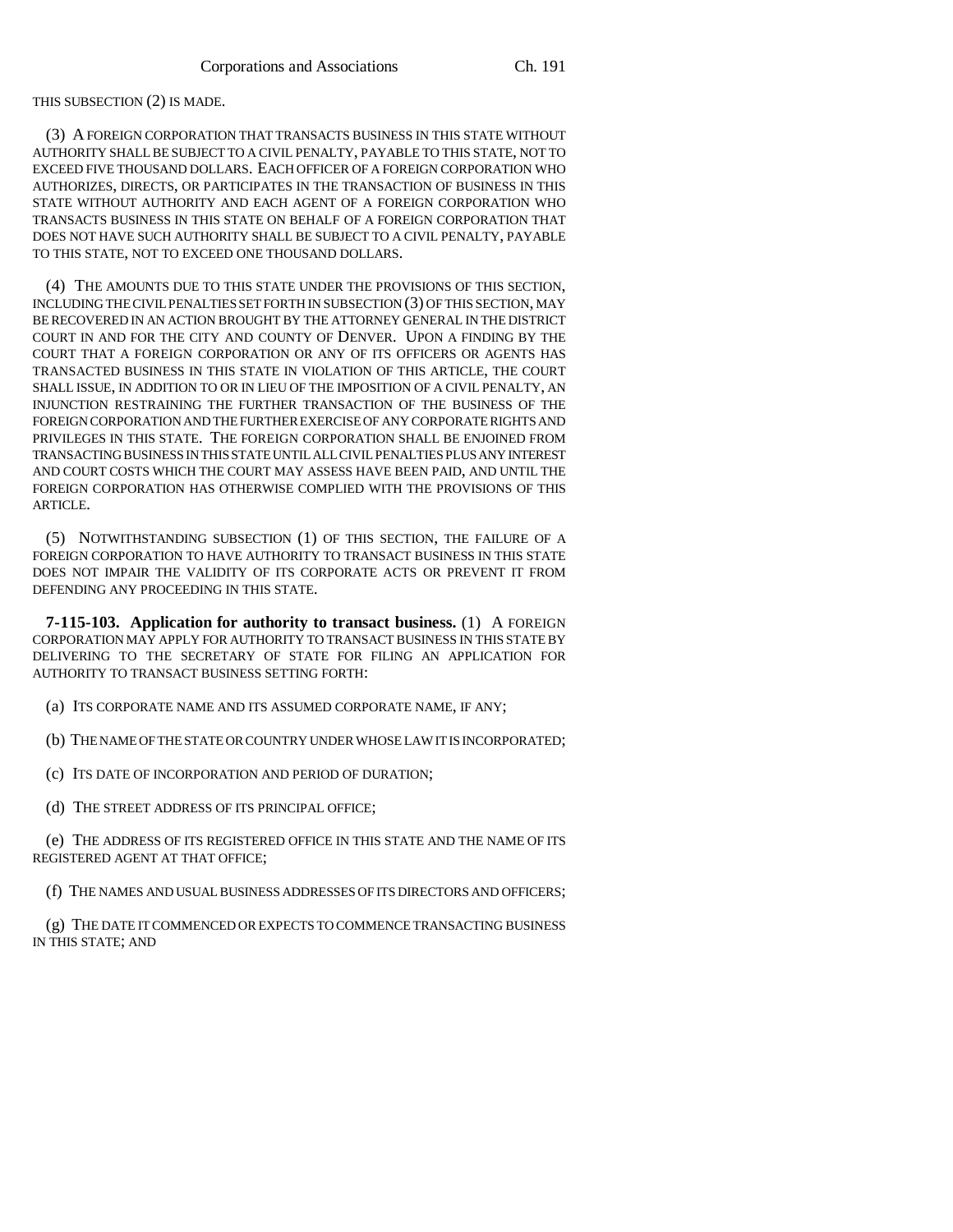(h) SUCH ADDITIONAL INFORMATION AS THE SECRETARY OF STATE DETERMINES IS NECESSARY OR APPROPRIATE TO DETERMINE WHETHER THE APPLICATION FOR AUTHORITY TO TRANSACT BUSINESS SHOULD BE FILED.

(2) THE FOREIGN CORPORATION SHALL DELIVER WITH THE COMPLETED APPLICATION FOR AUTHORITY TO TRANSACT BUSINESS A CERTIFICATE OF EXISTENCE, OR A DOCUMENT OF SIMILAR IMPORT, DULY AUTHENTICATED BY THE SECRETARY OF STATE OR OTHER OFFICIAL HAVING CUSTODY OF CORPORATE RECORDS IN THE STATE OR COUNTRY UNDER WHOSE LAW IT IS INCORPORATED. SUCH CERTIFICATE SHALL BE DATED WITHIN NINETY DAYS BEFORE THE FILING OF THE APPLICATION FOR AUTHORITY TO TRANSACT BUSINESS.

(3) THE FOREIGN CORPORATION SHALL INCLUDE IN THE APPLICATION FOR AUTHORITY TO TRANSACT BUSINESS, OR IN AN ACCOMPANYING DOCUMENT, WRITTEN CONSENT TO APPOINTMENT BY ITS DESIGNATED REGISTERED AGENT.

**7-115-104. Amended application for authority to transact business.** (1) A FOREIGN CORPORATION AUTHORIZED TO TRANSACT BUSINESS IN THIS STATE SHALL DELIVER AN AMENDED APPLICATION FOR AUTHORITY TO TRANSACT BUSINESS TO THE SECRETARY OF STATE FOR FILING IF THE FOREIGN CORPORATION CHANGES:

(a) ITS CORPORATE NAME OR ITS ASSUMED CORPORATE NAME;

(b) THE PERIOD OF ITS DURATION; OR

(c) THE STATE OR COUNTRY OF ITS INCORPORATION.

(2) THE REQUIREMENTS OF SECTION 7-115-103 FOR FILING AN ORIGINAL APPLICATION FOR AUTHORITY TO TRANSACT BUSINESS ALSO APPLY TO FILING AN AMENDED APPLICATION FOR AUTHORITY TO TRANSACT BUSINESS UNDER THIS SECTION.

**7-115-105. Effect of filing an application for authority to transact business.** (1) FILING AN APPLICATION FOR AUTHORITY TO TRANSACT BUSINESS AUTHORIZES THE FOREIGN CORPORATION TO TRANSACT BUSINESS IN THIS STATE, SUBJECT TO THE RIGHT OF THE STATE TO REVOKE SUCH AUTHORITY AS PROVIDED IN PART 3 OF THIS ARTICLE.

(2) A FOREIGN CORPORATION WHICH HAS AUTHORITY TO TRANSACT BUSINESS IN THIS STATE HAS THE SAME RIGHTS AND PRIVILEGES AS, BUT NO GREATER RIGHTS OR PRIVILEGES THAN, AND, EXCEPT AS OTHERWISE PROVIDED BY ARTICLES 101 TO 117 OF THIS TITLE, IS SUBJECT TO THE SAME DUTIES, RESTRICTIONS, PENALTIES, AND LIABILITIES NOW IMPOSED ON OR LATER TO BE IMPOSED ON, A DOMESTIC CORPORATION OF LIKE CHARACTER.

(3) ARTICLES 101 TO 117 OF THIS TITLE DO NOT AUTHORIZE THIS STATE TO REGULATE THE ORGANIZATION OR INTERNAL AFFAIRS OF A FOREIGN CORPORATION AUTHORIZED TO TRANSACT BUSINESS IN THIS STATE.

**7-115-106. Corporate name and assumed corporate name of foreign corporation.** (1) EXCEPT AS PROVIDED IN SUBSECTION (2) OF THIS SECTION, IF THE CORPORATE NAME OF A FOREIGN CORPORATION WOULD NOT SATISFY THE REQUIREMENTS OF SUBSECTIONS (1) OR (2) OF SECTION 7-104-101 IF THE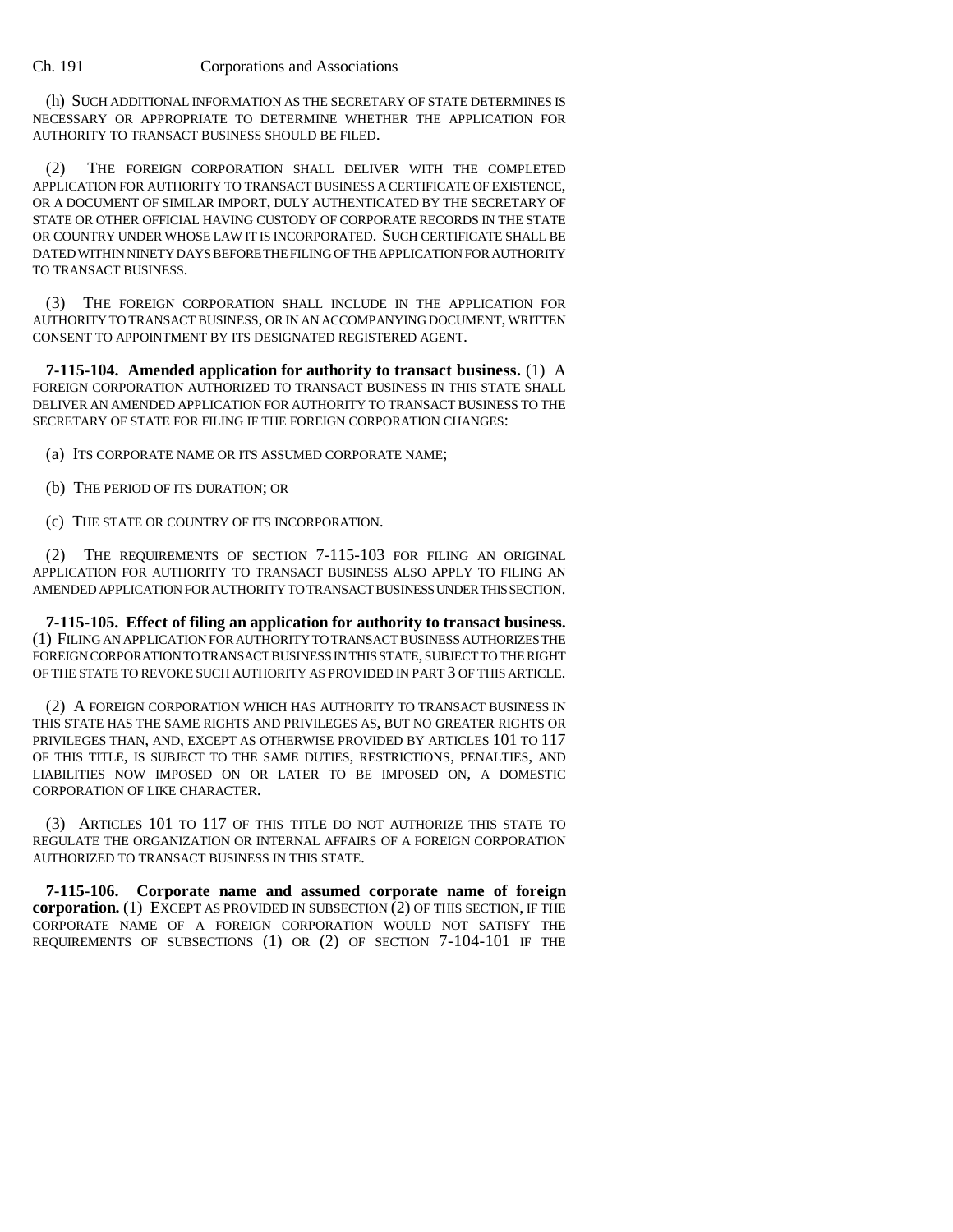CORPORATION WERE A DOMESTIC CORPORATION, THE FOREIGN CORPORATION, IN ORDER TO OBTAIN AUTHORITY TO TRANSACT BUSINESS IN THIS STATE, SHALL ASSUME FOR USE IN THIS STATE A NAME THAT WOULD SATISFY SUCH REQUIREMENTS.

(2) A FOREIGN CORPORATION MAY OBTAIN AUTHORITY TO TRANSACT BUSINESS IN THIS STATE WITH A NAME THE SAME AS OR DECEPTIVELY SIMILAR TO A NAME OTHERWISE NOT AVAILABLE UNDER SUBSECTION (1) OF THIS SECTION IF THE FOREIGN CORPORATION DELIVERS TO THE SECRETARY OF STATE FOR FILING EITHER:

(a) THE WRITTEN CONSENT OF THE OTHER CORPORATION OR HOLDER OF THE NAME TO USE THE SAME OR A DECEPTIVELY SIMILAR NAME IF ONE OR MORE WORDS ARE ADDED, ALTERED, OR DELETED TO MAKE THE NAME DISTINGUISHABLE ON THE RECORDS OF THE SECRETARY OF STATE FROM THE OTHER NAME; OR

(b) A CERTIFIED COPY OF A FINAL DECREE OF A COURT OF COMPETENT JURISDICTION ESTABLISHING THE PRIOR RIGHT OF THE FOREIGN CORPORATION TO USE SUCH NAME IN THIS STATE.

(3) IF A FOREIGN CORPORATION AUTHORIZED TO TRANSACT BUSINESS IN THIS STATE UNDER ITS CORPORATE NAME CHANGES ITS CORPORATE NAME TO ONE THAT DOES NOT SATISFY THE REQUIREMENTS OF THE PROVISIONS OF THIS SECTION, IT MAY NOT TRANSACT BUSINESS IN THIS STATE UNDER ITS CORPORATE NAME AS CHANGED, AND IT SHALL USE AN ASSUMED CORPORATE NAME AND DELIVER TO THE SECRETARY OF STATE FOR FILING AN AMENDED APPLICATION FOR AUTHORITY TO TRANSACT BUSINESS PURSUANT TO SECTION 7-115-104.

**7-115-107. Registered name of foreign corporation.** (1) A FOREIGN CORPORATION MAY REGISTER ITS CORPORATE NAME IF THE CORPORATE NAME IS NOT THE SAME AS OR DECEPTIVELY SIMILAR TO ANY NAME DESCRIBED IN SECTION 7-104-101 (2). SUCH REGISTRATION SHALL BE EFFECTIVE THROUGH DECEMBER 31 OF THE YEAR IN WHICH IT IS EFFECTIVE.

(2) A FOREIGN CORPORATION REGISTERS ITS CORPORATE NAME BY DELIVERING TO THE SECRETARY OF STATE FOR FILING AN APPLICATION FOR REGISTRATION:

(a) SETTING FORTH ITS CORPORATE NAME, THE STATE OR COUNTRY AND DATE OF ITS INCORPORATION, AND A BRIEF DESCRIPTION OF THE NATURE OF THE BUSINESS IN WHICH IT IS ENGAGED; AND

(b) ACCOMPANIED BY A CERTIFICATE OF EXISTENCE, OR A DOCUMENT OF SIMILAR IMPORT, FROM THE STATE OR COUNTRY OF ITS INCORPORATION.

(3) REGISTRATION OF THE CORPORATE NAME OF A FOREIGN CORPORATION SHALL HAVE THE EFFECT PROVIDED IN SECTION 7-104-101 (2) (e).

(4) A FOREIGN CORPORATION WHICH HAS IN EFFECT A REGISTRATION OF ITS CORPORATE NAME MAY RENEW SUCH REGISTRATION FOR THE FOLLOWING YEAR BY DELIVERING TO THE SECRETARY OF STATE FOR FILING, ON OR BEFORE DECEMBER 31 OF THE PRECEDING YEAR, A RENEWAL APPLICATION FOR REGISTRATION WHICH COMPLIES WITH THE REQUIREMENTS OF THIS SECTION. WHEN FILED, THE RENEWAL APPLICATION FOR REGISTRATION RENEWS THE REGISTRATION FOR THE FOLLOWING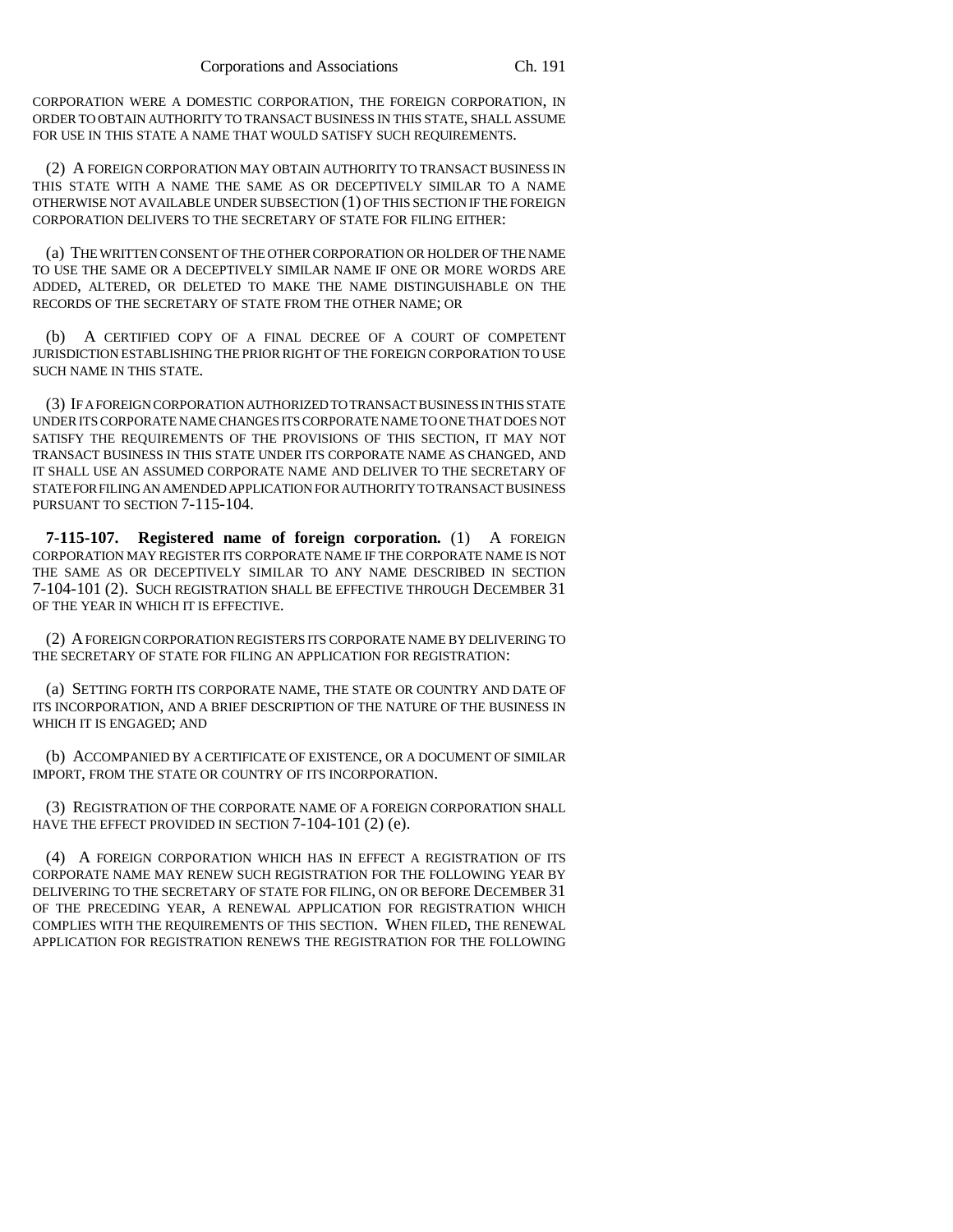YEAR.

(5) A FOREIGN CORPORATION WHICH HAS IN EFFECT A REGISTRATION OF ITS CORPORATE NAME MAY ASSIGN SUCH REGISTRATION TO ANOTHER FOREIGN CORPORATION BY DELIVERY TO THE SECRETARY OF STATE FOR FILING OF AN ASSIGNMENT OF THE REGISTRATION THAT STATES THE REGISTERED NAME, THE NAME OF THE FOREIGN CORPORATION, AND THE NAME OF THE ASSIGNEE CONCURRENTLY WITH THE DELIVERY TO THE SECRETARY OF STATE FOR FILING OF THE ASSIGNEE'S APPLICATION FOR REGISTRATION OF THE NAME AS THE CORPORATE NAME OF THE ASSIGNEE.

(6) A FOREIGN CORPORATION WHICH HAS IN EFFECT A REGISTRATION OF ITS CORPORATE NAME MAY TERMINATE THE REGISTRATION AT ANY TIME BY DELIVERING TO THE SECRETARY OF STATE FOR FILING A STATEMENT OF TERMINATION SETTING FORTH ITS CORPORATE NAME AND STATING THAT ITS REGISTRATION OF THE SAME IS TERMINATED.

**7-115-108. Registered office and registered agent of foreign corporation.** (1) A FOREIGN CORPORATION AUTHORIZED TO TRANSACT BUSINESS IN THIS STATE SHALL CONTINUOUSLY MAINTAIN IN THIS STATE:

(a) A REGISTERED OFFICE; AND

(b) A REGISTERED AGENT, WHO MAY BE:

(I) AN INDIVIDUAL WHO RESIDES IN THIS STATE AND WHOSE BUSINESS OFFICE IS IDENTICAL WITH THE REGISTERED OFFICE;

(II) A DOMESTIC CORPORATION OR DOMESTIC NONPROFIT CORPORATION WHOSE BUSINESS OFFICE IS IDENTICAL WITH THE REGISTERED OFFICE; OR

(III) A FOREIGN CORPORATION OR FOREIGN NONPROFIT CORPORATION AUTHORIZED TO TRANSACT BUSINESS IN THIS STATE WHOSE BUSINESS OFFICE IS IDENTICAL WITH THE REGISTERED OFFICE.

(2) A FOREIGN CORPORATION SHALL NOT SERVE AS ITS OWN REGISTERED AGENT.

**7-115-109. Change of registered office or registered agent of foreign corporation.** (1) A FOREIGN CORPORATION AUTHORIZED TO TRANSACT BUSINESS IN THIS STATE MAY CHANGE ITS REGISTERED OFFICE OR REGISTERED AGENT BY DELIVERING TO THE SECRETARY OF STATE FOR FILING A STATEMENT OF CHANGE THAT SETS FORTH:

(a) ITS CORPORATE NAME AND ITS ASSUMED CORPORATE NAME, IF ANY;

(b) THE STREET ADDRESS OF ITS CURRENT REGISTERED OFFICE;

(c) IF THE REGISTERED OFFICE IS TO BE CHANGED, THE STREET ADDRESS OF THE NEW REGISTERED OFFICE;

(d) THE NAME OF ITS CURRENT REGISTERED AGENT;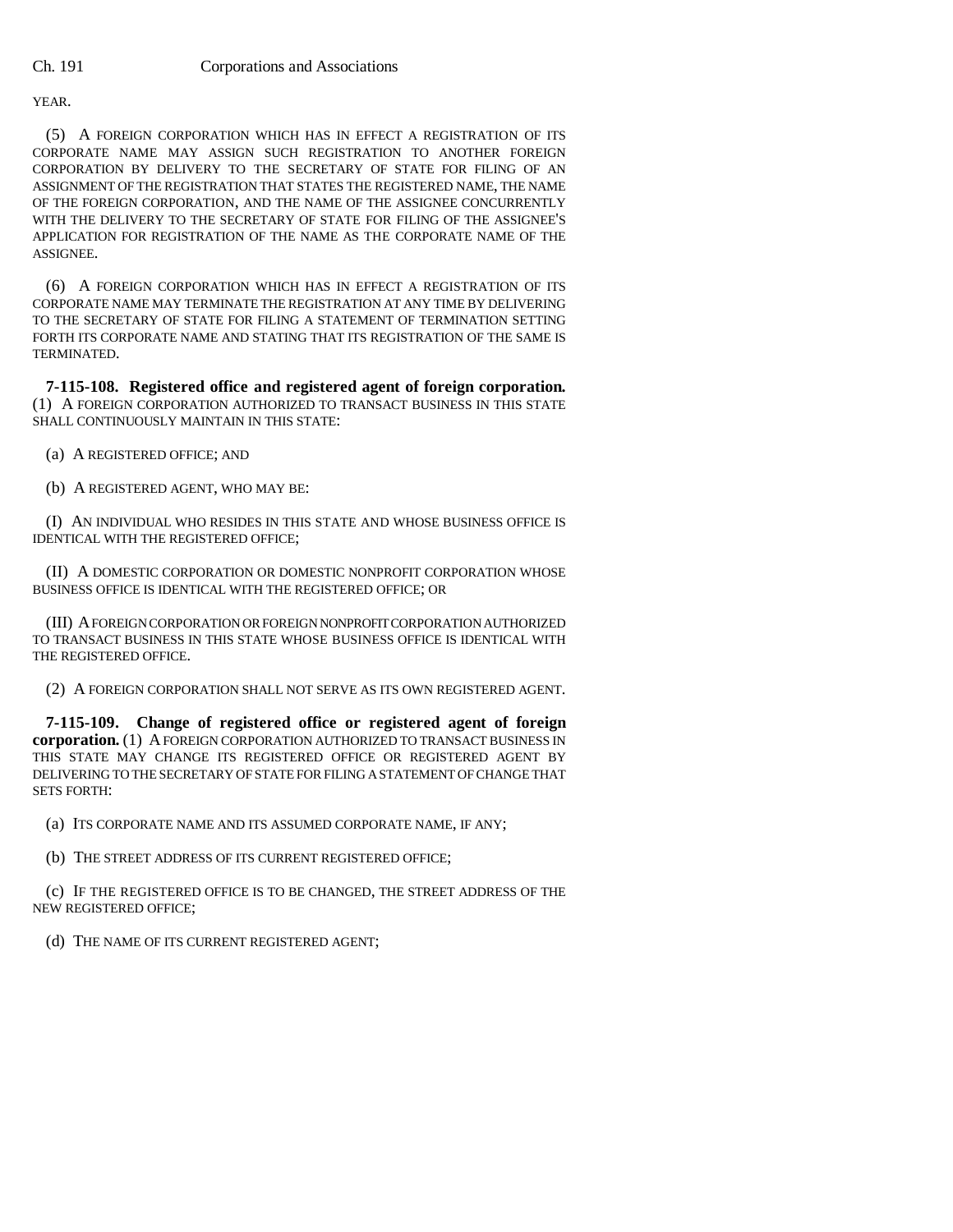(e) IF THE REGISTERED AGENT IS TO BE CHANGED, THE NAME OF THE NEW REGISTERED AGENT AND THE NEW REGISTERED AGENT'S WRITTEN CONSENT TO THE APPOINTMENT, EITHER ON THE STATEMENT OF CHANGE OR IN AN ACCOMPANYING DOCUMENT; AND

(f) THAT, AFTER THE CHANGE OR CHANGES ARE MADE, THE STREET ADDRESSES OF ITS REGISTERED OFFICE AND THE BUSINESS OFFICE OF ITS REGISTERED AGENT WILL BE IDENTICAL.

(2) IF A REGISTERED AGENT CHANGES THE STREET ADDRESS OF THE REGISTERED AGENT'S BUSINESS OFFICE, THE REGISTERED AGENT MAY CHANGE THE STREET ADDRESS OF THE REGISTERED OFFICE OF ANY FOREIGN CORPORATION FOR WHICH THE REGISTERED AGENT IS THE REGISTERED AGENT BY GIVING WRITTEN NOTICE TO THE CORPORATION OF THE CHANGE AND EXECUTING, EITHER MANUALLY OR IN FACSIMILE, AND DELIVERING TO THE SECRETARY OF STATE FOR FILING A STATEMENT OF CHANGE THAT COMPLIES WITH THE REQUIREMENTS OF SUBSECTION (1) OF THIS SECTION AND RECITES THAT NOTICE OF THE CHANGE HAS BEEN GIVEN TO THE CORPORATION.

**7-115-110. Resignation of registered agent of foreign corporation.** (1) THE REGISTERED AGENT OF A FOREIGN CORPORATION AUTHORIZED TO TRANSACT BUSINESS IN THIS STATE MAY RESIGN THE AGENCY BY DELIVERING TO THE SECRETARY OF STATE FOR FILING A STATEMENT OF RESIGNATION, WHICH SHALL BE ACCOMPANIED BY TWO EXACT OR CONFORMED COPIES THEREOF. THE STATEMENT OF RESIGNATION MAY INCLUDE A STATEMENT THAT THE REGISTERED OFFICE IS ALSO DISCONTINUED.

(2) AFTER FILING THE STATEMENT OF RESIGNATION, THE SECRETARY OF STATE SHALL DELIVER ONE COPY TO THE REGISTERED OFFICE OF THE FOREIGN CORPORATION AND THE OTHER COPY TO THE PRINCIPAL OFFICE OF THE CORPORATION.

(3) THE AGENCY APPOINTMENT IS TERMINATED, AND THE REGISTERED OFFICE DISCONTINUED IF SO PROVIDED, ON THE THIRTY-FIRST DAY AFTER THE DATE THAT THE STATEMENT OF RESIGNATION WAS FILED.

**7-115-111. Service on foreign corporation.** (1) THE REGISTERED AGENT OF A FOREIGN CORPORATION AUTHORIZED TO TRANSACT BUSINESS IN THIS STATE IS THE FOREIGN CORPORATION'S AGENT FOR SERVICE OF ANY PROCESS, NOTICE, OR DEMAND REQUIRED OR PERMITTED BY LAW TO BE SERVED ON THE FOREIGN CORPORATION.

(2) IF A FOREIGN CORPORATION AUTHORIZED TO TRANSACT BUSINESS IN THIS STATE HAS NO REGISTERED AGENT, OR THE REGISTERED AGENT CANNOT WITH REASONABLE DILIGENCE BE SERVED, THE FOREIGN CORPORATION MAY BE SERVED BY REGISTERED OR CERTIFIED MAIL, RETURN RECEIPT REQUESTED, ADDRESSED TO THE FOREIGN CORPORATION AT ITS PRINCIPAL OFFICE. SERVICE IS PERFECTED UNDER THIS SUBSECTION (2) AT THE EARLIEST OF:

(a) THE DATE THE FOREIGN CORPORATION RECEIVES THE PROCESS, NOTICE, OR DEMAND;

(b) THE DATE SHOWN ON THE RETURN RECEIPT, IF SIGNED ON BEHALF OF THE FOREIGN CORPORATION; OR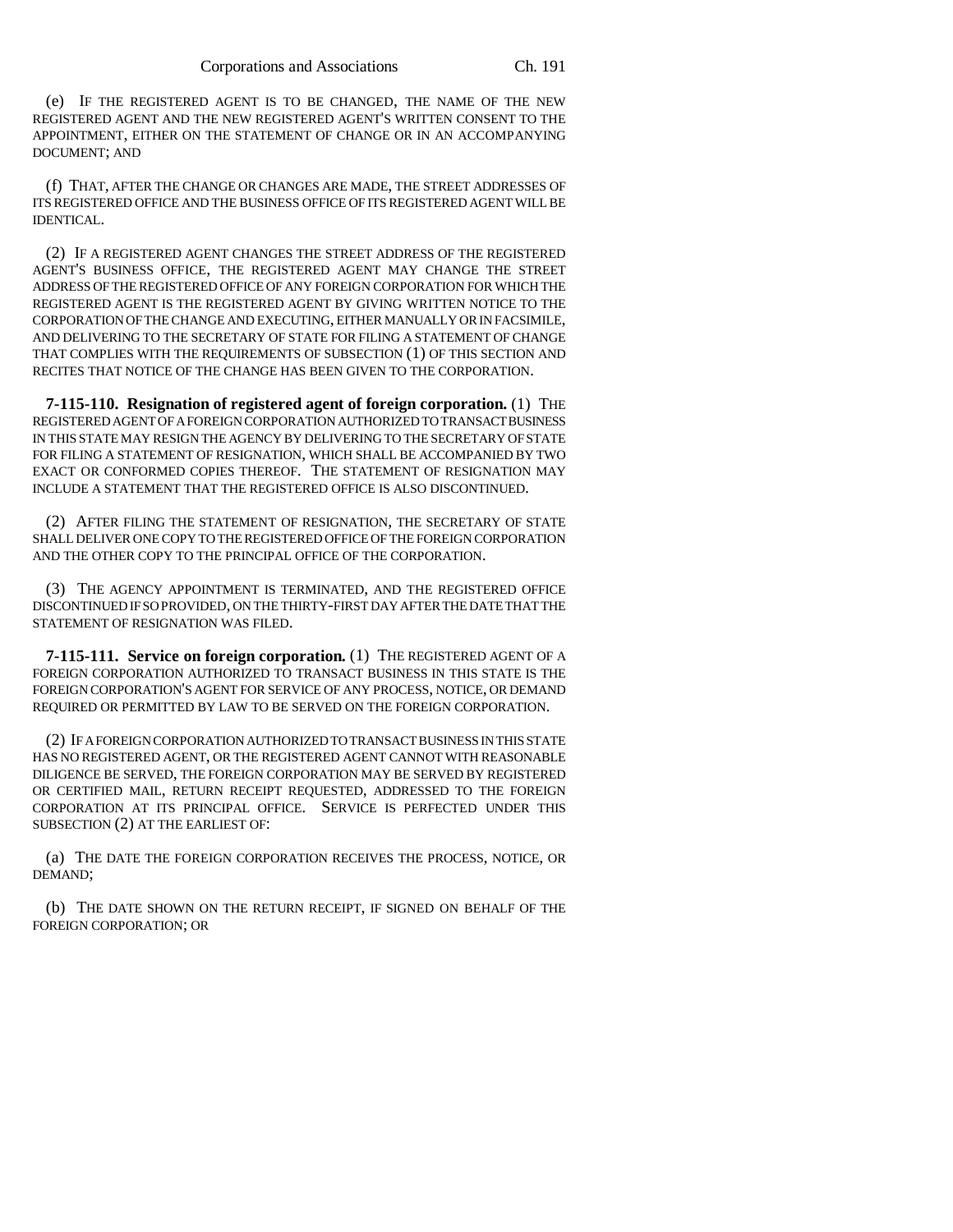#### Ch. 191 Corporations and Associations

(c) FIVE DAYS AFTER MAILING.

(3) THIS SECTION DOES NOT PRESCRIBE THE ONLY MEANS, OR NECESSARILY THE REQUIRED MEANS, OF SERVING A FOREIGN CORPORATION AUTHORIZED TO TRANSACT BUSINESS IN THIS STATE.

## PART 2 WITHDRAWAL.

**7-115-201. Withdrawal of foreign corporation.** (1) A FOREIGN CORPORATION AUTHORIZED TO TRANSACT BUSINESS IN THIS STATE SHALL NOT WITHDRAW FROM THIS STATE UNTIL ITS APPLICATION FOR WITHDRAWAL HAS BEEN FILED BY THE SECRETARY OF STATE.

(2) A FOREIGN CORPORATION AUTHORIZED TO TRANSACT BUSINESS IN THIS STATE SHALL APPLY FOR WITHDRAWAL BY DELIVERING TO THE SECRETARY OF STATE FOR FILING AN APPLICATION FOR WITHDRAWAL SETTING FORTH:

(a) ITS CORPORATE NAME AND ITS ASSUMED CORPORATE NAME, IF ANY;

(b) THE ADDRESS OF ITS PRINCIPAL OFFICE OR, IF NONE IS TO BE MAINTAINED, A STATEMENT THAT THE CORPORATION WILL NOT MAINTAIN A PRINCIPAL OFFICE, AND, IF DIFFERENT FROM THE ADDRESS OF THE PRINCIPAL OFFICE OR IF NO PRINCIPAL OFFICE IS TO BE MAINTAINED, THE ADDRESS TO WHICH SERVICE OF PROCESS MAY BE MAILED PURSUANT TO SECTION 7-115-202;

(c) THE NAME OF THE STATE OR COUNTRY UNDER WHOSE LAW IT IS INCORPORATED;

(d) THAT IT IS NOT TRANSACTING BUSINESS IN THIS STATE AND THAT IT SURRENDERS ITS AUTHORITY TO TRANSACT BUSINESS IN THIS STATE;

(e) ALL TRADE OR ASSUMED NAMES USED BY IT PURSUANT TO SECTION 7-71-101, TOGETHER WITH A STATEMENT THAT THE SAME ARE TO BE CANCELLED; AND

(f) SUCH ADDITIONAL INFORMATION AS THE SECRETARY OF STATE DETERMINES IS NECESSARY OR APPROPRIATE TO DETERMINE WHETHER IT IS ENTITLED TO WITHDRAW AND TO DETERMINE AND ASSESS ANY UNPAID TAXES, FEES, AND PENALTIES PAYABLE BY IT AS PRESCRIBED IN ARTICLES 101 TO 117 OF THIS TITLE.

(3) IF A FOREIGN CORPORATION DELIVERS TO THE SECRETARY OF STATE AN APPLICATION FOR WITHDRAWAL BEFORE THE DATE ON WHICH A CORPORATE REPORT IS DUE, AND THE APPLICATION FOR WITHDRAWAL IS FILED WITHIN THIRTY DAYS AFTER THE DATE OF ITS DELIVERY TO THE SECRETARY OF STATE, THE FOREIGN CORPORATION SHALL BE RELIEVED OF ITS OBLIGATION TO FILE SUCH CORPORATE REPORT OR PAY THE FEE THEREFOR.

**7-115-202. Service on withdrawn foreign corporation.** (1) A FOREIGN CORPORATION THAT HAS WITHDRAWN FROM THIS STATE PURSUANT TO SECTION 7-115-201 SHALL EITHER:

(a) MAINTAIN A REGISTERED AGENT IN THIS STATE TO ACCEPT SERVICE ON ITS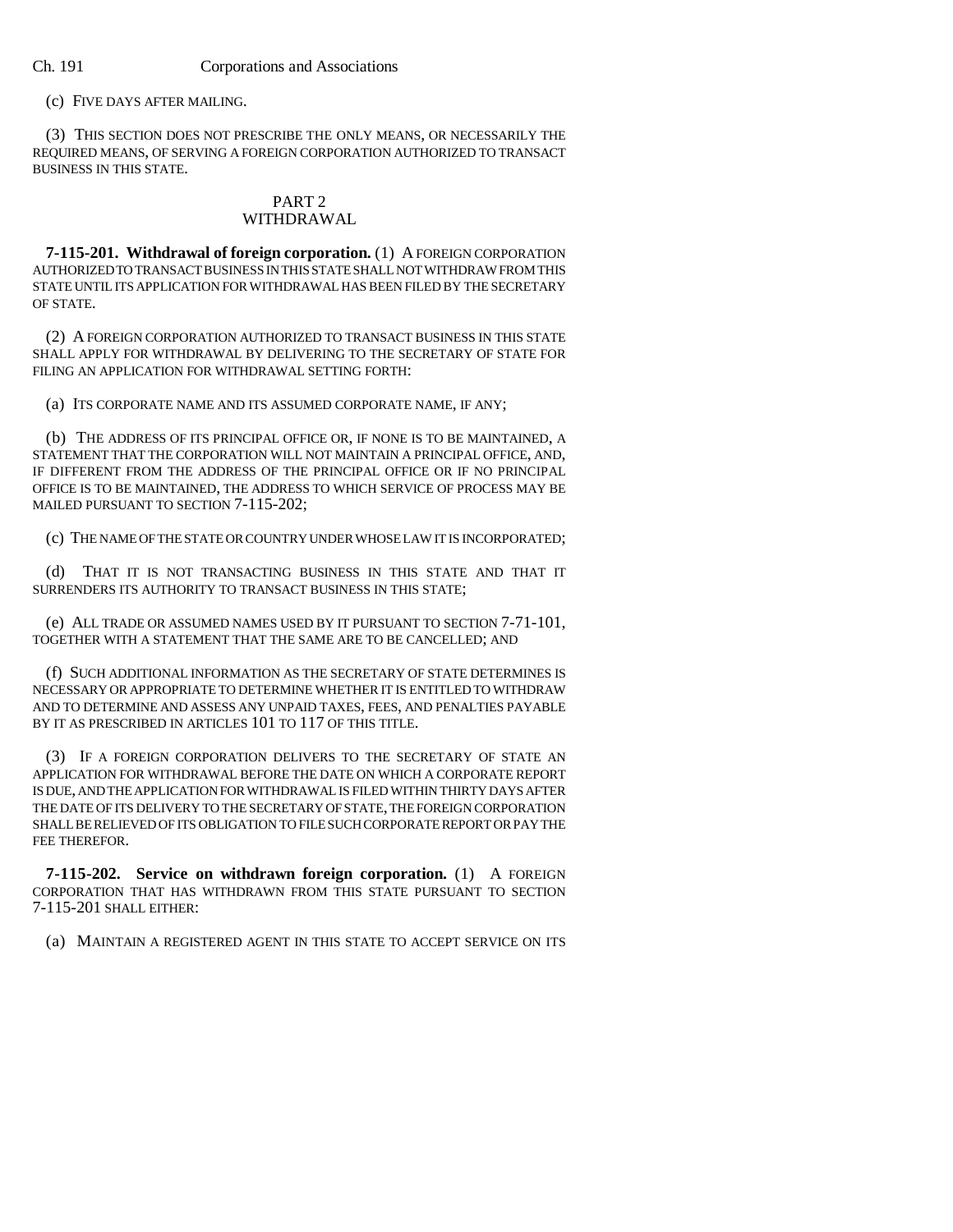BEHALF IN ANY PROCEEDING BASED ON A CAUSE OF ACTION ARISING DURING THE TIME IT WAS AUTHORIZED TO TRANSACT BUSINESS IN THIS STATE; OR

(b) BE DEEMED TO HAVE AUTHORIZED SERVICE OF PROCESS ON IT IN CONNECTION WITH SUCH CAUSES OF ACTION BY REGISTERED OR CERTIFIED MAIL, RETURN RECEIPT REQUESTED, TO THE ADDRESS OF ITS PRINCIPAL OFFICE, IF ANY, AS SET FORTH IN ITS APPLICATION FOR WITHDRAWAL OR AS LAST CHANGED BY NOTICE DELIVERED TO THE SECRETARY OF STATE FOR FILING OR TO THE ADDRESS FOR SERVICE OF PROCESS THAT IS STATED IN ITS APPLICATION FOR WITHDRAWAL OR AS LAST CHANGED BY NOTICE DELIVERED TO THE SECRETARY OF STATE FOR FILING.

(2) SERVICE EFFECTED PURSUANT TO PARAGRAPH (b) OF SUBSECTION (1) OF THIS SECTION IS PERFECTED AT THE EARLIEST OF:

(a) THE DATE THE WITHDRAWN FOREIGN CORPORATION RECEIVES THE PROCESS, NOTICE, OR DEMAND;

(b) THE DATE SHOWN ON THE RETURN RECEIPT, IF SIGNED ON BEHALF OF THE WITHDRAWN FOREIGN CORPORATION; OR

(c) FIVE DAYS AFTER MAILING.

(3) SUBSECTION (1) OF THIS SECTION DOES NOT PRESCRIBE THE ONLY MEANS, OR NECESSARILY THE REQUIRED MEANS, OF SERVING A WITHDRAWN FOREIGN CORPORATION.

### PART 3 REVOCATION

**7-115-301. Grounds for revocation.** (1) THE SECRETARY OF STATE SHALL COMMENCE A PROCEEDING UNDER SECTION 7-115-302 TO REVOKE THE AUTHORITY OF A FOREIGN CORPORATION TO TRANSACT BUSINESS IN THIS STATE IF:

(a) THE FOREIGN CORPORATION DOES NOT DELIVER ITS CORPORATE REPORT TO THE SECRETARY OF STATE WHEN IT IS DUE;

(b) THE FOREIGN CORPORATION DOES NOT PAY ANY TAXES, FEES, OR PENALTIES IMPOSED BY ARTICLES 101 TO 117 OF THIS TITLE WHEN THEY ARE DUE;

(c) THE FOREIGN CORPORATION IS WITHOUT A REGISTERED AGENT OR REGISTERED OFFICE IN THIS STATE;

(d) THE FOREIGN CORPORATION DOES NOT INFORM THE SECRETARY OF STATE UNDER SECTION 7-115-109 OR 7-115-110 THAT ITS REGISTERED AGENT OR REGISTERED OFFICE HAS CHANGED, THAT ITS REGISTERED AGENT HAS RESIGNED, OR THAT ITS REGISTERED OFFICE HAS BEEN DISCONTINUED;

(e) AN INCORPORATOR, DIRECTOR, OFFICER, OR AGENT OF THE FOREIGN CORPORATION SIGNED A DOCUMENT SUCH PERSON KNEW WAS FALSE IN ANY MATERIAL RESPECT WITH THE INTENT THAT THE DOCUMENT BE DELIVERED TO THE SECRETARY OF STATE FOR FILING; OR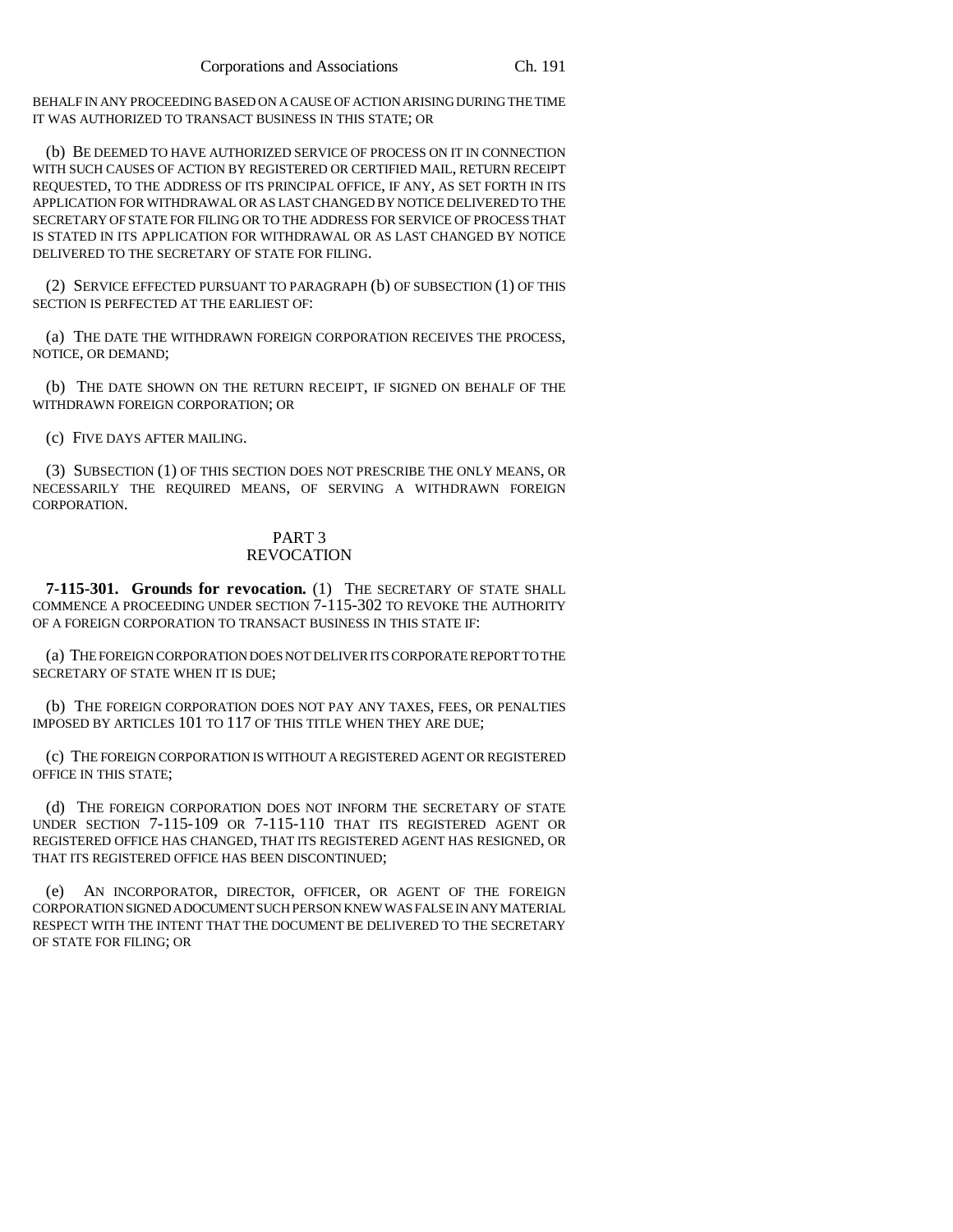(f) THE SECRETARY OF STATE RECEIVES A DULY AUTHENTICATED CERTIFICATE FROM THE SECRETARY OF STATE OR OTHER OFFICIAL HAVING CUSTODY OF CORPORATE RECORDS IN THE STATE OR COUNTRY UNDER WHOSE LAW THE FOREIGN CORPORATION WAS INCORPORATED TO THE EFFECT THAT IT NO LONGER EXISTS AS THE RESULT OF A DISSOLUTION OR MERGER.

**7-115-302. Procedure for and effect of revocation.** (1) IF THE SECRETARY OF STATE DETERMINES THAT ONE OR MORE GROUNDS EXIST UNDER SECTION 7-115-301 FOR REVOKING THE AUTHORITY OF A FOREIGN CORPORATION TO TRANSACT BUSINESS IN THIS STATE, THE SECRETARY OF STATE SHALL SERVE ON THE FOREIGN CORPORATION, IN THE MANNER PROVIDED IN SECTION 7-115-111, WRITTEN NOTICE OF THE DETERMINATION, STATING SUCH GROUND OR GROUNDS.

(2) IF THE FOREIGN CORPORATION DOES NOT CORRECT EACH GROUND FOR REVOCATION, OR DEMONSTRATE TO THE REASONABLE SATISFACTION OF THE SECRETARY OF STATE THAT EACH SUCH GROUND DOES NOT EXIST, WITHIN SIXTY DAYS AFTER SERVICE OF THE NOTICE CONTEMPLATED IN SUBSECTION (1) OF THIS SECTION, THE SECRETARY OF STATE MAY REVOKE THE FOREIGN CORPORATION'S AUTHORITY TO TRANSACT BUSINESS IN THIS STATE. THE SECRETARY OF STATE SHALL SERVE WRITTEN NOTICE OF THE REVOCATION, STATING THE EFFECTIVE DATE THEREOF, ON THE FOREIGN CORPORATION IN THE MANNER PROVIDED IN SECTION 7-115-111 AND SHALL DELIVER A COPY OF SUCH NOTICE TO THE LAST REGISTERED AGENT OF THE FOREIGN CORPORATION.

(3) REVOCATION OF A FOREIGN CORPORATION'S AUTHORITY TO TRANSACT BUSINESS IN THIS STATE TERMINATES THE AUTHORITY OF THE REGISTERED AGENT OF THE CORPORATION.

(4) UPON THE REVOCATION OF A FOREIGN CORPORATION'S AUTHORITY TO TRANSACT BUSINESS IN THIS STATE, THE SECRETARY OF STATE SHALL BE THE FOREIGN CORPORATION'S AGENT FOR SERVICE OF PROCESS IN ANY PROCEEDING BASED ON A CAUSE OF ACTION WHICH AROSE DURING THE TIME THE FOREIGN CORPORATION TRANSACTED BUSINESS IN THIS STATE OR WAS AUTHORIZED TO TRANSACT BUSINESS IN THIS STATE. SERVICE OF PROCESS ON THE SECRETARY OF STATE UNDER THIS SUBSECTION (4) IS SERVICE ON THE FOREIGN CORPORATION. UPON RECEIPT OF PROCESS, THE SECRETARY OF STATE SHALL DELIVER A COPY OF THE PROCESS TO THE FOREIGN CORPORATION AT ITS PRINCIPAL OFFICE.

**7-115-303. Appeal from revocation.** (1) A FOREIGN CORPORATION MAY APPEAL THE SECRETARY OF STATE'S REVOCATION OF ITS AUTHORITY TO TRANSACT BUSINESS IN THIS STATE TO THE DISTRICT COURT IN AND FOR THE CITY AND COUNTY OF DENVER OR TO THE DISTRICT COURT OF THE COUNTY WHERE THE CORPORATION'S REGISTERED OR PRINCIPAL OFFICE IS LOCATED, WITHIN THIRTY DAYS AFTER SERVICE OF THE NOTICE OF REVOCATION IS PERFECTED UNDER SECTION 7-115-111, BY PETITIONING THE COURT TO SET ASIDE THE REVOCATION AND ATTACHING TO THE PETITION COPIES OF ITS APPLICATION FOR AUTHORITY TO TRANSACT BUSINESS AND ANY AMENDED APPLICATIONS, EACH AS FILED, AND THE SECRETARY OF STATE'S NOTICE OF REVOCATION.

(2) THE COURT MAY SUMMARILY ORDER THE SECRETARY OF STATE TO REINSTATE THE AUTHORITY OF A FOREIGN CORPORATION TO TRANSACT BUSINESS IN THIS STATE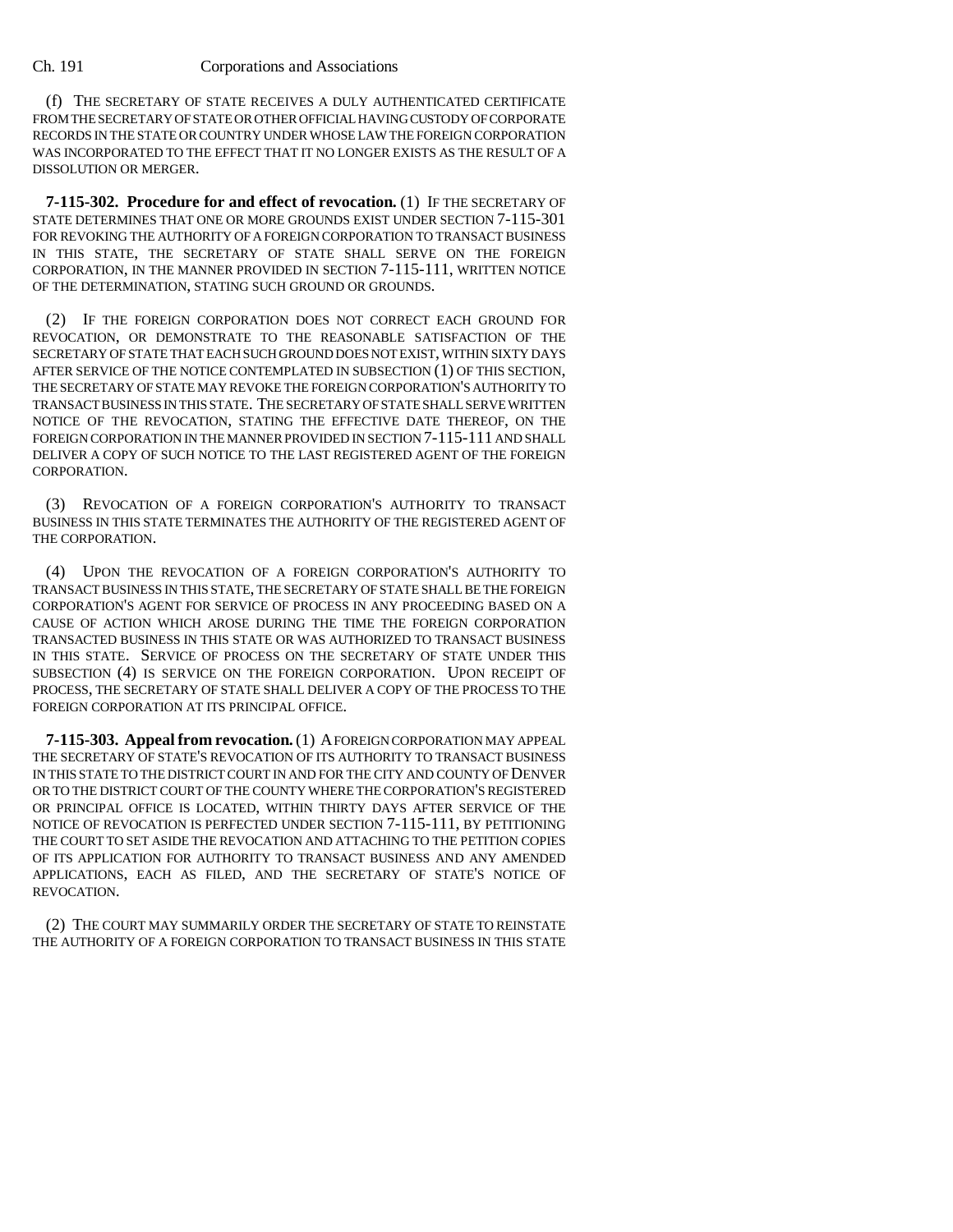OR MAY TAKE ANY OTHER ACTION THE COURT CONSIDERS APPROPRIATE.

(3) THE COURT'S ORDER OR DECISION MAY BE APPEALED AS IN OTHER CIVIL PROCEEDINGS.

# **ARTICLE 116 Records, Information, and Reports**

**7-116-101. Corporate records.** (1) A CORPORATION SHALL KEEP AS PERMANENT RECORDS MINUTES OF ALL MEETINGS OF ITS SHAREHOLDERS AND BOARD OF DIRECTORS, A RECORD OF ALL ACTIONS TAKEN BY THE SHAREHOLDERS OR BOARD OF DIRECTORS WITHOUT A MEETING, A RECORD OF ALL ACTIONS TAKEN BY A COMMITTEE OF THE BOARD OF DIRECTORS IN PLACE OF THE BOARD OF DIRECTORS ON BEHALF OF THE CORPORATION, AND A RECORD OF ALL WAIVERS OF NOTICES OF MEETINGS OF SHAREHOLDERS AND OF THE BOARD OF DIRECTORS OR ANY COMMITTEE OF THE BOARD OF DIRECTORS.

(2) A CORPORATION SHALL MAINTAIN APPROPRIATE ACCOUNTING RECORDS.

(3) A CORPORATION OR ITS AGENT SHALL MAINTAIN A RECORD OF THE NAMES AND ADDRESSES OF ITS SHAREHOLDERS, IN A FORM THAT PERMITS PREPARATION OF A LIST OF SHAREHOLDERS THAT IS ARRANGED BY VOTING GROUP AND WITHIN EACH VOTING GROUP BY CLASS OR SERIES OF SHARES, THAT IS ALPHABETICAL WITHIN EACH CLASS OR SERIES, AND THAT SHOWS THE ADDRESS OF, AND THE NUMBER OF SHARES OF EACH CLASS AND SERIES HELD BY, EACH SHAREHOLDER.

(4) A CORPORATION SHALL MAINTAIN ITS RECORDS IN WRITTEN FORM OR IN ANOTHER FORM CAPABLE OF CONVERSION INTO WRITTEN FORM WITHIN A REASONABLE TIME.

(5) A CORPORATION SHALL KEEP A COPY OF EACH OF THE FOLLOWING RECORDS AT ITS PRINCIPAL OFFICE:

(a) ITS ARTICLES OF INCORPORATION;

(b) ITS BYLAWS;

(c) THE MINUTES OF ALL SHAREHOLDERS' MEETINGS, AND RECORDS OF ALL ACTION TAKEN BY SHAREHOLDERS WITHOUT A MEETING, FOR THE PAST THREE YEARS;

(d) ALL WRITTEN COMMUNICATIONS WITHIN THE PAST THREE YEARS TO SHAREHOLDERS AS A GROUP OR TO THE HOLDERS OF ANY CLASS OR SERIES OF SHARES AS A GROUP;

(e) A LIST OF THE NAMES AND BUSINESS ADDRESSES OF ITS CURRENT DIRECTORS AND OFFICERS;

(f) A COPY OF ITS MOST RECENT CORPORATE REPORT DELIVERED TO THE SECRETARY OF STATE UNDER SECTION 7-116-107; AND

(g) ALL FINANCIAL STATEMENTS PREPARED FOR PERIODS ENDING DURING THE LAST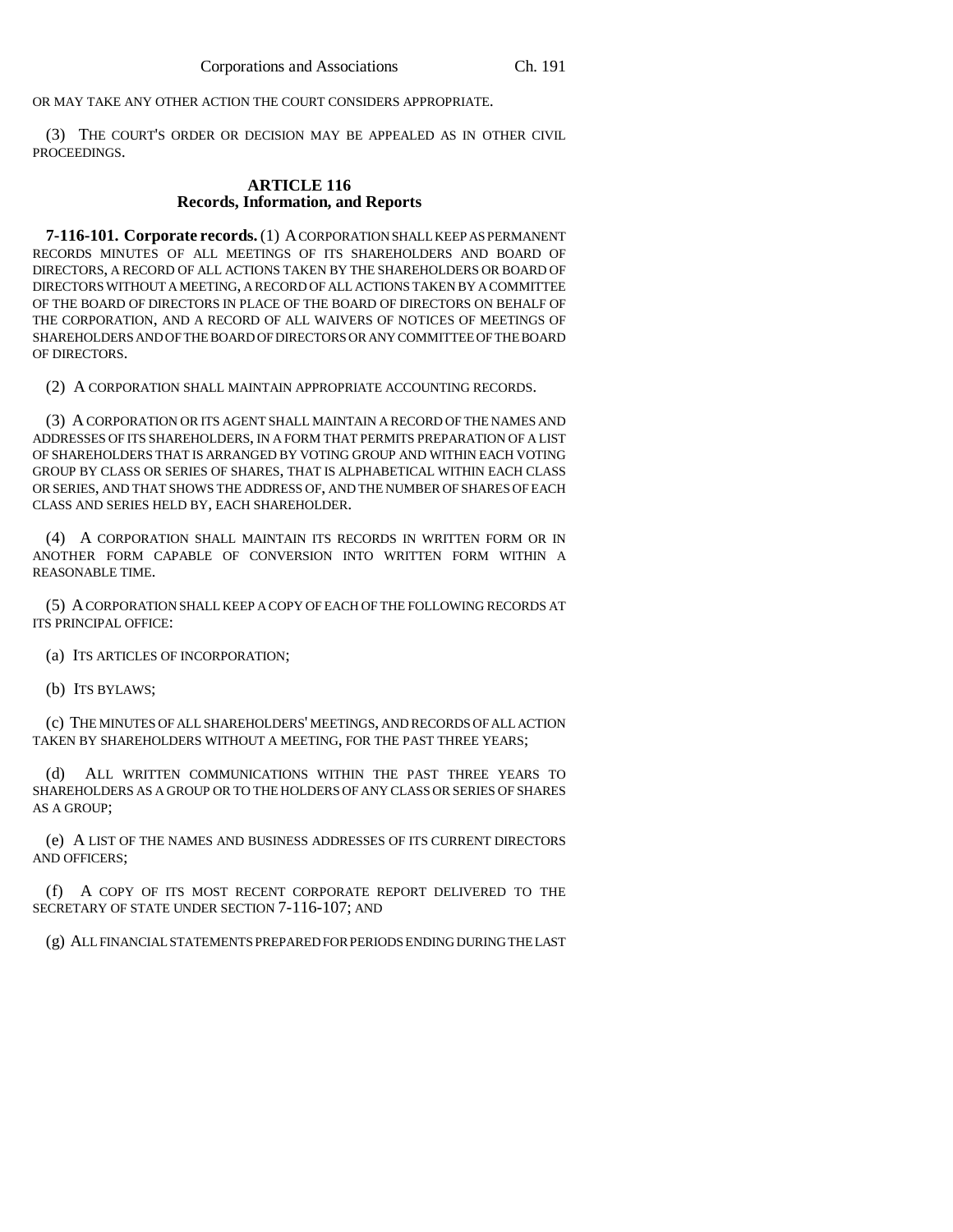THREE YEARS THAT A SHAREHOLDER COULD HAVE REQUESTED UNDER SECTION 7-116-105.

**7-116-102. Inspection of corporate records by shareholder.** (1) A SHAREHOLDER IS ENTITLED TO INSPECT AND COPY, DURING REGULAR BUSINESS HOURS AT THE CORPORATION'S PRINCIPAL OFFICE, ANY OF THE RECORDS OF THE CORPORATION DESCRIBED IN SECTION 7-116-101(5) IF THE SHAREHOLDER GIVES THE CORPORATION WRITTEN DEMAND AT LEAST FIVE BUSINESS DAYS BEFORE THE DATE ON WHICH THE SHAREHOLDER WISHES TO INSPECT AND COPY SUCH RECORDS.

(2) IN ADDITION TO THE RIGHTS SET FORTH IN SUBSECTION (1) OF THIS SECTION, A SHAREHOLDER IS ENTITLED TO INSPECT AND COPY, DURING REGULAR BUSINESS HOURS AT A REASONABLE LOCATION SPECIFIED BY THE CORPORATION, ANY OF THE FOLLOWING RECORDS OF THE CORPORATION IF THE SHAREHOLDER MEETS THE REQUIREMENTS OF SUBSECTION (3) OF THIS SECTION AND GIVES THE CORPORATION WRITTEN DEMAND AT LEAST FIVE BUSINESS DAYS BEFORE THE DATE ON WHICH THE SHAREHOLDER WISHES TO INSPECT AND COPY SUCH RECORDS:

(a) EXCERPTS FROM MINUTES OF ANY MEETING OF THE BOARD OF DIRECTORS OR FROM RECORDS OF ANY ACTION TAKEN BY THE BOARD OF DIRECTORS WITHOUT A MEETING, MINUTES OF ANY MEETING OF THE SHAREHOLDERS OR RECORDS OF ANY ACTION TAKEN BY THE SHAREHOLDERS WITHOUT A MEETING, EXCERPTS OF RECORDS OF ANY ACTION OF A COMMITTEE OF THE BOARD OF DIRECTORS WHILE ACTING IN PLACE OF THE BOARD OF DIRECTORS ON BEHALF OF THE CORPORATION, AND WAIVERS OF NOTICES OF ANY MEETING OF THE SHAREHOLDERS OR THE BOARD OF DIRECTORS OR ANY COMMITTEE OF THE BOARD OF DIRECTORS;

(b) ACCOUNTING RECORDS OF THE CORPORATION; AND

(c) THE RECORD OF SHAREHOLDERS DESCRIBED IN SECTION 7-116-101 (3).

(3) A SHAREHOLDER MAY INSPECT AND COPY THE RECORDS DESCRIBED IN SUBSECTION (2) OF THIS SECTION ONLY IF:

(a) THE SHAREHOLDER HAS BEEN A SHAREHOLDER FOR AT LEAST THREE MONTHS IMMEDIATELY PRECEDING THE DEMAND TO INSPECT OR COPY OR IS A SHAREHOLDER OF AT LEAST FIVE PERCENT OF ALL OF THE OUTSTANDING SHARES OF ANY CLASS OF SHARES OF THE CORPORATION AS OF THE DATE THE DEMAND IS MADE;

(b) THE DEMAND IS MADE IN GOOD FAITH AND FOR A PROPER PURPOSE;

(c) THE SHAREHOLDER DESCRIBES WITH REASONABLE PARTICULARITY THE PURPOSE AND THE RECORDS THE SHAREHOLDER DESIRES TO INSPECT; AND

(d) THE RECORDS ARE DIRECTLY CONNECTED WITH THE DESCRIBED PURPOSE.

(4) FOR PURPOSES OF THIS SECTION:

(a) "PROPER PURPOSE" MEANS A PURPOSE REASONABLY RELATED TO THE DEMANDING SHAREHOLDER'S INTEREST AS A SHAREHOLDER; AND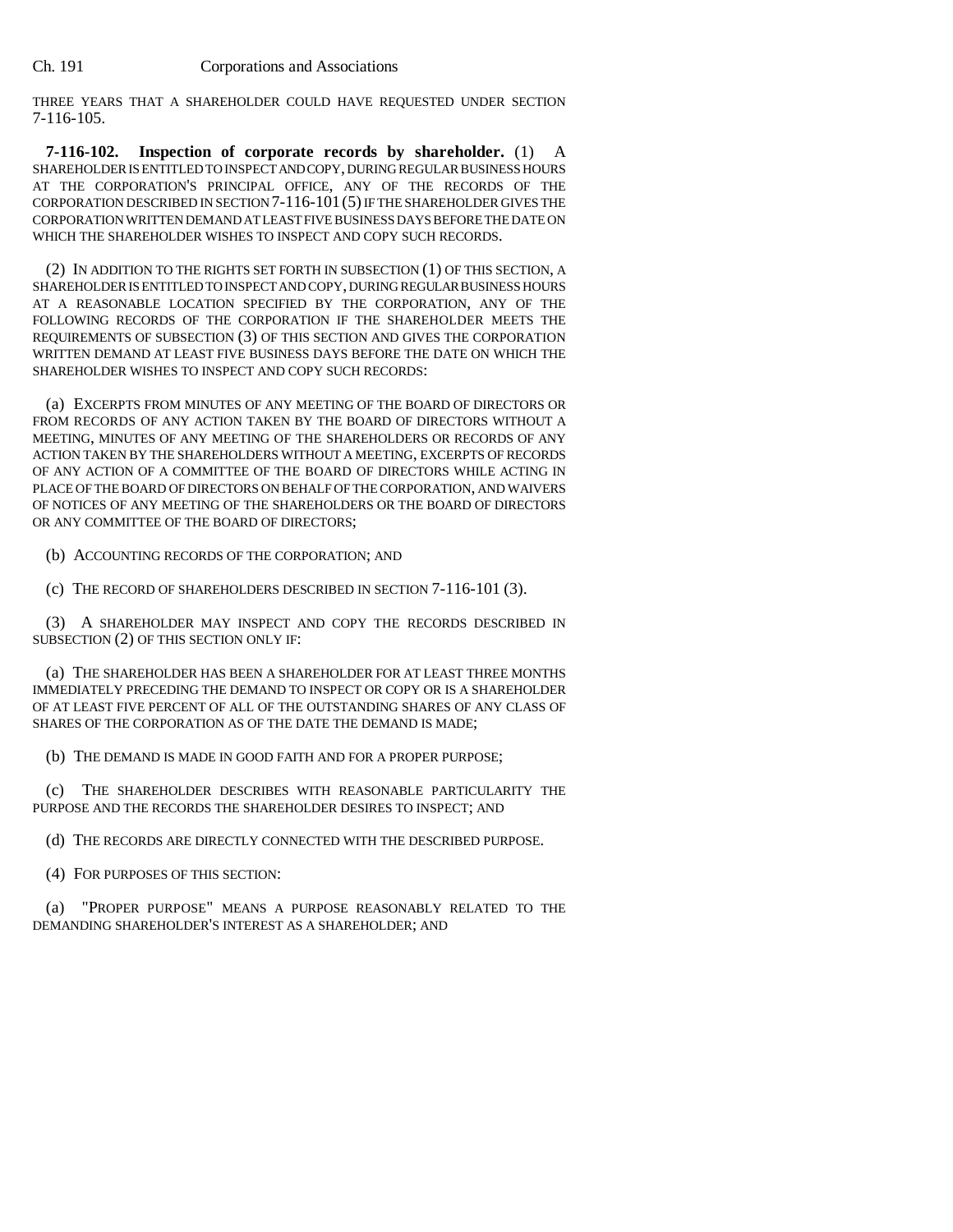(b) "SHAREHOLDER" INCLUDES A BENEFICIAL OWNER WHOSE SHARES ARE HELD IN A VOTING TRUST AND ANY OTHER BENEFICIAL OWNER WHO ESTABLISHES BENEFICIAL OWNERSHIP.

(5) THE RIGHT OF INSPECTION GRANTED BY THIS SECTION MAY NOT BE ABOLISHED OR LIMITED BY THE ARTICLES OF INCORPORATION OR BYLAWS.

(6) THIS SECTION DOES NOT AFFECT:

(a) THE RIGHT OF A SHAREHOLDER TO INSPECT RECORDS UNDER SECTION 7-107-201;

(b) THE RIGHT OF A SHAREHOLDER TO INSPECT RECORDS TO THE SAME EXTENT AS ANY OTHER LITIGANT IF THE SHAREHOLDER IS IN LITIGATION WITH THE CORPORATION; OR

(c) THE POWER OF A COURT, INDEPENDENT OF ARTICLES 101 TO 117 OF THIS TITLE, TO COMPEL THE PRODUCTION OF CORPORATE RECORDS FOR EXAMINATION.

**7-116-103. Scope of shareholder's inspection right.** (1) A SHAREHOLDER'S AGENT OR ATTORNEY HAS THE SAME INSPECTION AND COPYING RIGHTS AS THE SHAREHOLDER.

(2) THE RIGHT TO COPY RECORDS UNDER SECTION 7-116-102 INCLUDES, IF REASONABLE, THE RIGHT TO RECEIVE COPIES MADE BY PHOTOGRAPHIC, XEROGRAPHIC, OR OTHER MEANS.

(3) EXCEPT AS PROVIDED IN SECTION 7-116-106, THE CORPORATION MAY IMPOSE A REASONABLE CHARGE, COVERING THE COSTS OF LABOR AND MATERIAL, FOR COPIES OF ANY DOCUMENTS PROVIDED TO THE SHAREHOLDER. THE CHARGE MAY NOT EXCEED THE ESTIMATED COST OF PRODUCTION AND REPRODUCTION OF THE RECORDS.

(4) THE CORPORATION MAY COMPLY WITH A SHAREHOLDER'S DEMAND TO INSPECT THE RECORD OF SHAREHOLDERS UNDER SECTION 7-116-102(2) (c) BY FURNISHING TO THE SHAREHOLDER A LIST OF SHAREHOLDERS THAT COMPLIES WITH SECTION 7-116-101 (3) AND WAS COMPILED NO EARLIER THAN THE DATE OF THE SHAREHOLDER'S DEMAND.

**7-116-104. Court-ordered inspection of corporate records.** (1) IF A CORPORATION REFUSES TO ALLOW A SHAREHOLDER, OR THE SHAREHOLDER'S AGENT OR ATTORNEY, WHO COMPLIES WITH SECTION 7-116-102(1) TO INSPECT OR COPY ANY RECORDS WHICH THE SHAREHOLDER IS ENTITLED TO INSPECT OR COPY BY SAID SECTION, THE DISTRICT COURT OF THE COUNTY IN THIS STATE WHERE THE CORPORATION'S PRINCIPAL OFFICE IS LOCATED OR, IF IT HAS NO PRINCIPAL OFFICE IN THIS STATE, THE DISTRICT COURT OF THE COUNTY IN WHICH ITS REGISTERED OFFICE IS LOCATED MAY, ON APPLICATION OF THE SHAREHOLDER, SUMMARILY ORDER THE INSPECTION OR COPYING OF THE RECORDS DEMANDED AT THE CORPORATION'S EXPENSE.

(2) IF A CORPORATION REFUSES TO ALLOW A SHAREHOLDER, OR THE SHAREHOLDER'S AGENT OR ATTORNEY, WHO COMPLIES WITH SUBSECTIONS (2) AND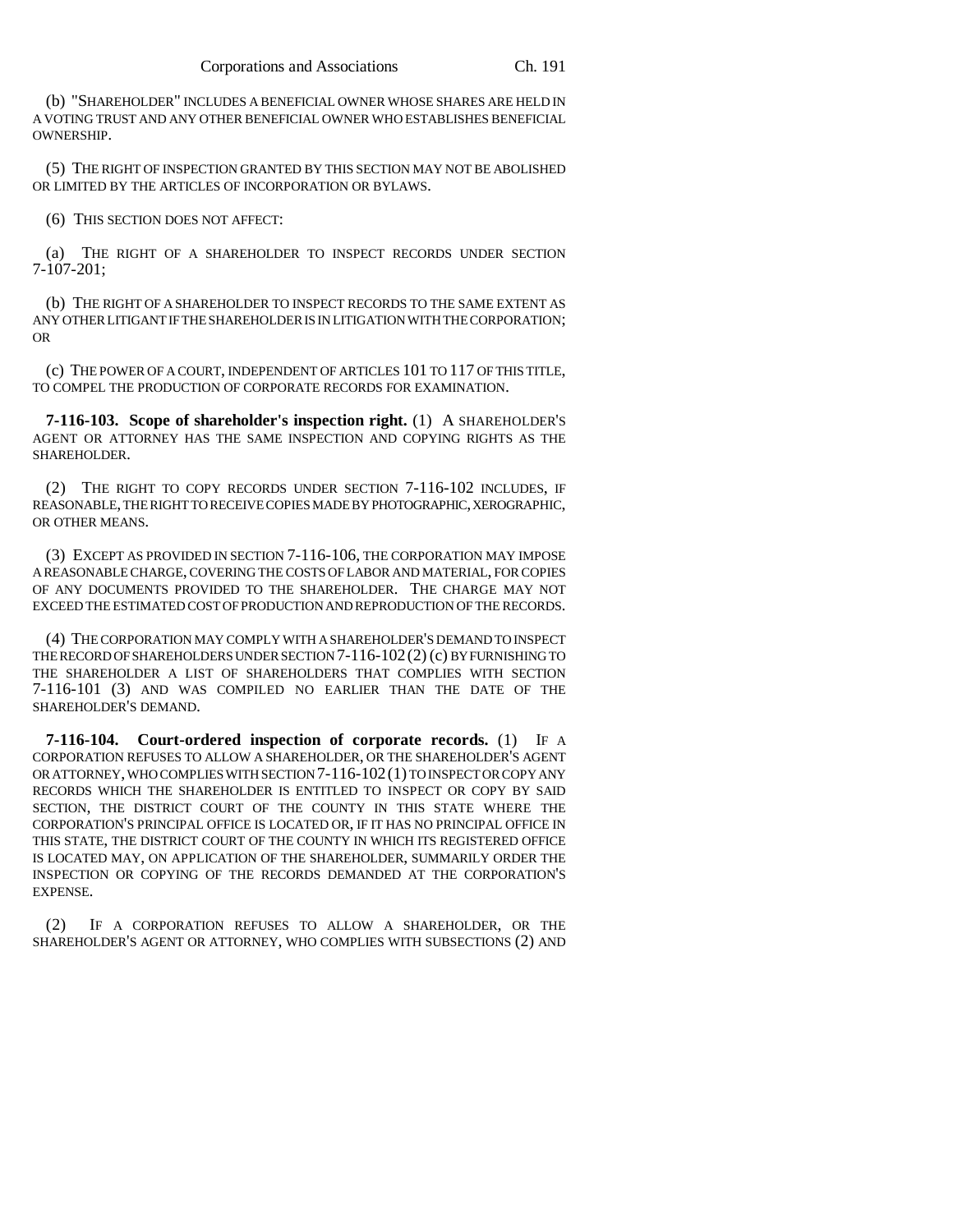(3) OF SECTION 7-116-102 TO INSPECT OR COPY ANY RECORDS WHICH THE SHAREHOLDER IS ENTITLED TO INSPECT OR COPY BY SAID SUBSECTIONS (2) AND (3) WITHIN A REASONABLE TIME FOLLOWING THE SHAREHOLDER'S DEMAND, THE DISTRICT COURT OF THE COUNTY IN THIS STATE WHERE THE CORPORATION'S PRINCIPAL OFFICE IS LOCATED OR, IF IT HAS NO PRINCIPAL OFFICE IN THIS STATE, THE DISTRICT COURT OF THE COUNTY IN WHICH ITS REGISTERED OFFICE IS LOCATED MAY, ON APPLICATION OF THE SHAREHOLDER, SUMMARILY ORDER THE INSPECTION OR COPYING OF THE RECORDS DEMANDED. THE COURT SHALL DISPOSE OF AN APPLICATION UNDER THIS SUBSECTION (2) ON AN EXPEDITED BASIS.

(3) IF A COURT ORDERS INSPECTION OR COPYING OF THE RECORDS DEMANDED, UNLESS THE CORPORATION PROVES THAT IT REFUSED INSPECTION OR COPYING IN GOOD FAITH BECAUSE IT HAD A REASONABLE BASIS FOR DOUBT ABOUT THE RIGHT OF THE SHAREHOLDER OR THE SHAREHOLDER'S AGENT OR ATTORNEY TO INSPECT OR COPY THE RECORDS DEMANDED:

(a) THE COURT SHALL ALSO ORDER THE CORPORATION TO PAY THE SHAREHOLDER'S COSTS, INCLUDING REASONABLE COUNSEL FEES, INCURRED TO OBTAIN THE ORDER;

(b) THE COURT MAY ORDER THE CORPORATION TO PAY THE SHAREHOLDER FOR ANY DAMAGES THE SHAREHOLDER INCURRED;

(c) IF INSPECTION OR COPYING IS ORDERED PURSUANT TO SUBSECTION (2) OF THIS SECTION, THE COURT MAY ORDER THE CORPORATION TO PAY THE SHAREHOLDER'S INSPECTION AND COPYING EXPENSES; AND

(d) THE COURT MAY GRANT THE SHAREHOLDER ANY OTHER REMEDY PROVIDED BY LAW.

(4) IF A COURT ORDERS INSPECTION OR COPYING OF RECORDS DEMANDED, IT MAY IMPOSE REASONABLE RESTRICTIONS ON THE USE OR DISTRIBUTION OF THE RECORDS BY THE DEMANDING SHAREHOLDER.

**7-116-105. Financial statements.** UPON THE WRITTEN REQUEST OF ANY SHAREHOLDER, A CORPORATION SHALL MAIL TO SUCH SHAREHOLDER ITS MOST RECENT ANNUAL FINANCIAL STATEMENTS, IF ANY, AND ITS MOST RECENTLY PUBLISHED FINANCIAL STATEMENTS, IF ANY, SHOWING IN REASONABLE DETAIL ITS ASSETS AND LIABILITIES AND RESULTS OF ITS OPERATIONS.

**7-116-106. Information respecting shares.** UPON THE WRITTEN REQUEST OF ANY SHAREHOLDER, A CORPORATION SHALL MAIL TO SUCH SHAREHOLDER, AT THE CORPORATION'S EXPENSE, THE INFORMATION SPECIFIED BY SECTION 7-106-206 (4), WHETHER OR NOT SUCH INFORMATION IS ALSO CONTAINED OR SUMMARIZED ON ANY SHARE CERTIFICATE OF THE SHAREHOLDER.

**7-116-107. Corporate report to secretary of state.** (1) EACH DOMESTIC CORPORATION, AND EACH FOREIGN CORPORATION AUTHORIZED TO TRANSACT BUSINESS IN THIS STATE, SHALL DELIVER TO THE SECRETARY OF STATE FOR FILING A CORPORATE REPORT THAT SETS FORTH:

(a) THE CORPORATE NAME OF THE DOMESTIC OR FOREIGN CORPORATION AND THE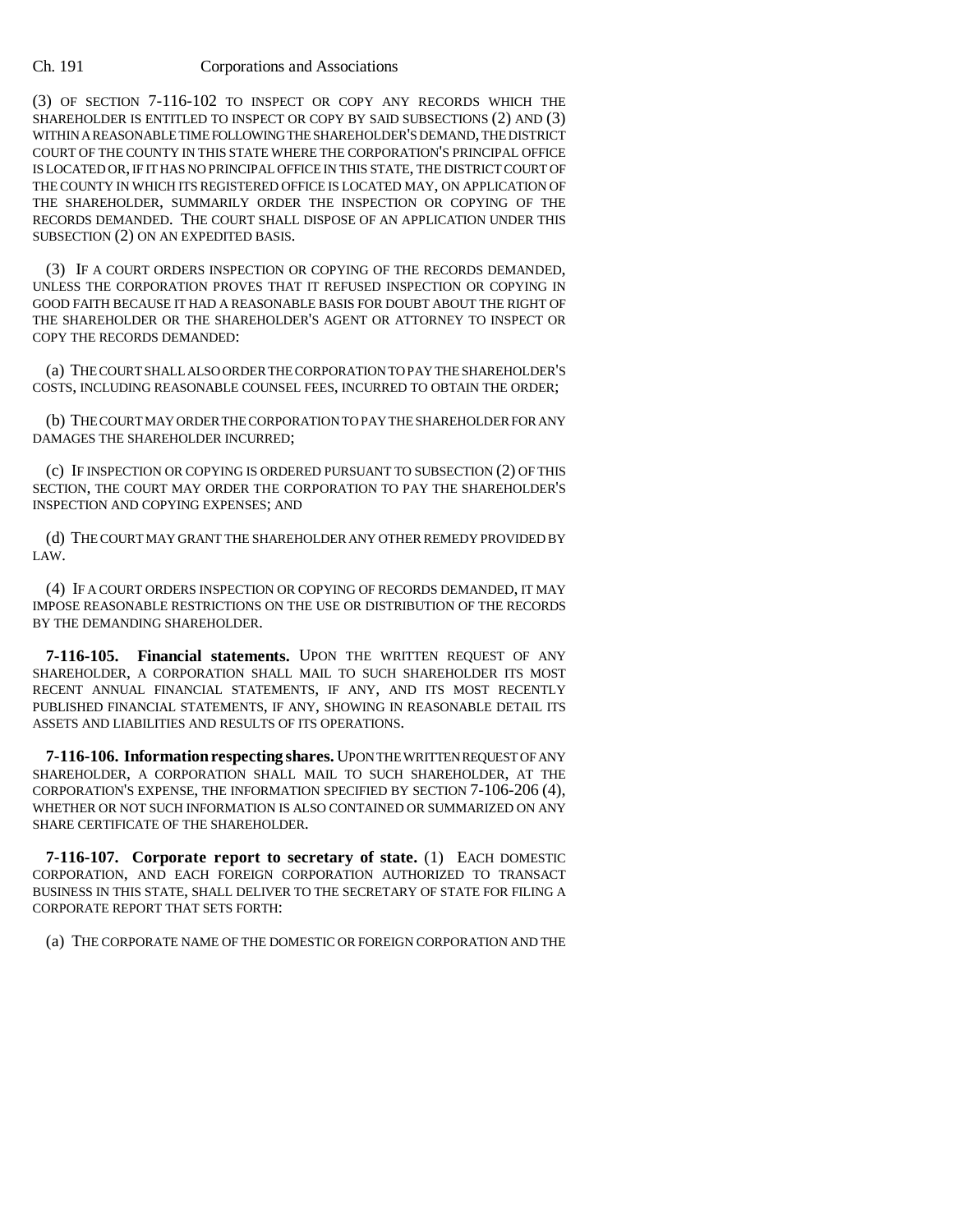ASSUMED CORPORATE NAME, IF ANY, OF THE FOREIGN CORPORATION;

(b) THE STATE OR COUNTRY UNDER WHOSE LAW IT IS INCORPORATED;

(c) THE STREET ADDRESS OF ITS REGISTERED OFFICE AND THE NAME OF ITS REGISTERED AGENT AT THAT OFFICE IN THIS STATE;

(d) THE STREET ADDRESS OF ITS PRINCIPAL OFFICE; AND

(e) THE NAMES AND ADDRESSES OF ITS DIRECTORS AND PRINCIPAL OFFICERS.

(2) THE CORPORATE REPORT SHALL BE MADE ON A FORM PRESCRIBED AND FURNISHED BY THE SECRETARY OF STATE, WHO SHALL DELIVER A COPY THEREOF TO EACH DOMESTIC CORPORATION AND EACH FOREIGN CORPORATION AUTHORIZED TO TRANSACT BUSINESS IN THIS STATE. THE COPY OF THE REPORT FORM FOR THE FIRST CORPORATE REPORT OF A DOMESTIC OR FOREIGN CORPORATION SHALL BE DELIVERED TO THE DOMESTIC OR FOREIGN CORPORATION IN THE SECOND CALENDAR YEAR SUCCEEDING THE CALENDAR YEAR IN WHICH THE DOMESTIC CORPORATION IS INCORPORATED OR THE APPLICATION FOR AUTHORITY TO TRANSACT BUSINESS OF THE FOREIGN CORPORATION IS FILED BY THE SECRETARY OF STATE, AS THE CASE MAY BE. THEREAFTER, THE COPY OF THE REPORT FORM SHALL BE DELIVERED EVERY TWO YEARS. INFORMATION IN THE CORPORATE REPORT SHALL BE CURRENT AS OF THE DATE THE CORPORATE REPORT IS EXECUTED ON BEHALF OF THE CORPORATION.

(3) THE CORPORATE REPORT SHALL BE DELIVERED TO THE SECRETARY OF STATE FOR FILING NO LATER THAN THE END OF THE SECOND CALENDAR MONTH FOLLOWING THE CALENDAR MONTH IN WHICH THE COPY OF THE REPORT FORM THAT IS REQUIRED TO BE DELIVERED TO THE DOMESTIC OR FOREIGN CORPORATION PURSUANT TO SUBSECTION (2) OF THIS SECTION IS SO DELIVERED. PROOF TO THE SATISFACTION OF THE SECRETARY OF STATE THAT, BEFORE SUCH DATE, THE CORPORATE REPORT WAS DELIVERED SHALL BE DEEMED A COMPLIANCE WITH THIS SUBSECTION (3).

(4) EACH DOMESTIC CORPORATION AND FOREIGN CORPORATION AUTHORIZED TO TRANSACT BUSINESS IN THIS STATE THAT FAILS OR REFUSES TO FILE ITS CORPORATE REPORT WITHIN THE TIME PRESCRIBED BY SUBSECTION (3) OF THIS SECTION AND PAY THE FEE PRESCRIBED THEREFOR SHALL BE SUBJECT TO A LATE FILING FEE, WHICH SHALL BE DETERMINED AND COLLECTED PURSUANT TO SECTION 24-21-104 (3), C.R.S.; EXCEPT THAT NO SUCH LATE FEE SHALL BE IMPOSED IF THE FORMS REQUIRED TO BE FURNISHED BY THE SECRETARY OF STATE PURSUANT TO SUBSECTION (2) OF THIS SECTION ARE UNAVAILABLE AND SUCH UNAVAILABILITY RESULTS IN FAILURE TO FILE WITHIN THE TIME PRESCRIBED BY SUBSECTION (3) OF THIS SECTION. THE AMOUNT OF ANY UNPAID REPORT FEE AND THE AMOUNT OF THE LATE FEE SHALL BE SEPARATELY STATED IN ANY NOTICE TO THE CORPORATION WITH RESPECT THERETO.

(5) IF A CORPORATE REPORT CONTAINS THE INFORMATION REQUIRED BY THIS SECTION, THE SECRETARY OF STATE SHALL FILE IT. IF A CORPORATE REPORT DOES NOT CONTAIN THE INFORMATION REQUIRED BY THIS SECTION, THE SECRETARY OF STATE SHALL PROMPTLY RETURN THE CORPORATE REPORT TO THE REPORTING DOMESTIC OR FOREIGN CORPORATION FOR CORRECTION, TOGETHER WITH A WRITTEN NOTICE PROVIDING A BRIEF EXPLANATION OF THE REASON FOR ITS REJECTION. IF THE CORPORATE REPORT WAS OTHERWISE TIMELY FILED AND IS CORRECTED TO CONTAIN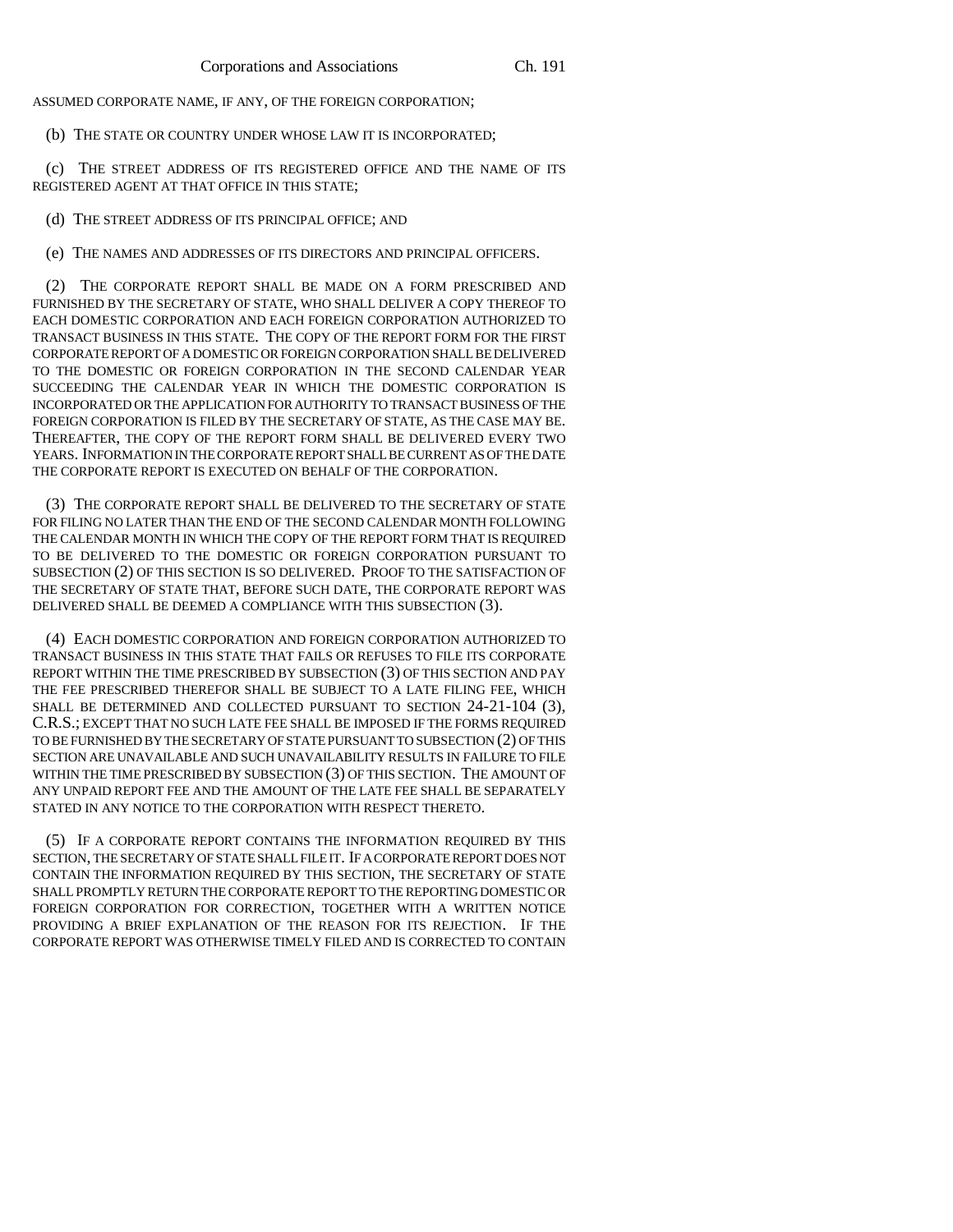THE INFORMATION REQUIRED BY THIS SECTION AND DELIVERED TO THE SECRETARY OF STATE WITHIN THIRTY DAYS AFTER THE EFFECTIVE DATE OF THE NOTICE OF REJECTION, IT IS DEEMED TO BE TIMELY FILED.

(6) A DOMESTIC OR FOREIGN CORPORATION MAY DELIVER TO THE SECRETARY OF STATE FOR FILING AN AMENDMENT TO ITS CORPORATE REPORT REFLECTING ANY CHANGE IN THE INFORMATION CONTAINED IN ITS CORPORATE REPORT AS LAST AMENDED.

**7-116-108. Statement of person named as director or officer.** (1) ANY PERSON NAMED AS A DIRECTOR OR OFFICER OF A DOMESTIC OR FOREIGN CORPORATION IN A CORPORATE REPORT OR OTHER DOCUMENT ON FILE WITH THE SECRETARY OF STATE MAY, IF SUCH PERSON DOES NOT HOLD SUCH POSITION, DELIVER TO THE SECRETARY OF STATE FOR FILING A STATEMENT SETTING FORTH:

- (a) THE PERSON'S NAME;
- (b) THE NAME OF THE DOMESTIC OR FOREIGN CORPORATION;

(c) INFORMATION SUFFICIENT TO IDENTIFY THE CORPORATE REPORT OR OTHER DOCUMENT IN WHICH THE PERSON IS NAMED AS A DIRECTOR OR OFFICER; AND

(d) THE DATE ON WHICH THE PERSON CEASED TO BE A DIRECTOR OR OFFICER OF THE DOMESTIC OR FOREIGN CORPORATION, OR A STATEMENT THAT THE PERSON DID NOT HOLD THE POSITION FOR WHICH THE PERSON WAS NAMED IN SUCH CORPORATE REPORT OR OTHER DOCUMENT.

**7-116-109. Interrogatories by secretary of state.** (1) THE SECRETARY OF STATE MAY PROPOUND TO ANY CORPORATION, DOMESTIC OR FOREIGN, SUBJECT TO THE PROVISIONS OF ARTICLES 101 TO 117 OF THIS TITLE AND TO ANY OFFICER OR DIRECTOR THEREOF SUCH INTERROGATORIES AS MAY BE REASONABLY NECESSARY AND PROPER TO ENABLE THE SECRETARY OF STATE TO ASCERTAIN WHETHER THE CORPORATION HAS COMPLIED WITH ALL THE PROVISIONS OF ARTICLES 101 TO 117 OF THIS TITLE APPLICABLE TO THE CORPORATION. THE INTERROGATORIES SHALL BE ANSWERED WITHIN THIRTY DAYS AFTER THE MAILING THEREOF OR WITHIN SUCH ADDITIONAL TIME AS FIXED BY THE SECRETARY OF STATE, AND THE ANSWERS THERETO SHALL BE FULL AND COMPLETE AND SHALL BE MADE IN WRITING. IF THE INTERROGATORIES ARE DIRECTED TO AN INDIVIDUAL THEY SHALL BE ANSWERED BY THE INDIVIDUAL, AND IF DIRECTED TO A CORPORATION THEY SHALL BE ANSWERED BY THE CHAIRMAN OF THE BOARD OF DIRECTORS OF THE CORPORATION, BY ALL OF ITS DIRECTORS, BY ONE OF ITS OFFICERS, OR BY ANY OTHER PERSON AUTHORIZED TO ANSWER THE INTERROGATORIES AS ITS AGENT. THE SECRETARY OF STATE NEED NOT FILE ANY DOCUMENT TO WHICH SUCH INTERROGATORIES RELATE UNTIL THE INTERROGATORIES ARE ANSWERED AS PROVIDED IN THIS SECTION, AND NOT THEN IF THE ANSWERS THERETO DISCLOSE THAT THE DOCUMENT IS NOT IN CONFORMITY WITH THE PROVISIONS OF ARTICLES 101 TO 117 OF THIS TITLE. THE SECRETARY OF STATE SHALL CERTIFY TO THE ATTORNEY GENERAL, FOR SUCH ACTION AS THE ATTORNEY GENERAL MAY DEEM APPROPRIATE, ALL INTERROGATORIES AND ANSWERS THERETO WHICH DISCLOSE A VIOLATION OF ANY OF THE PROVISIONS OF ARTICLES 101 TO 117 OF THIS TITLE.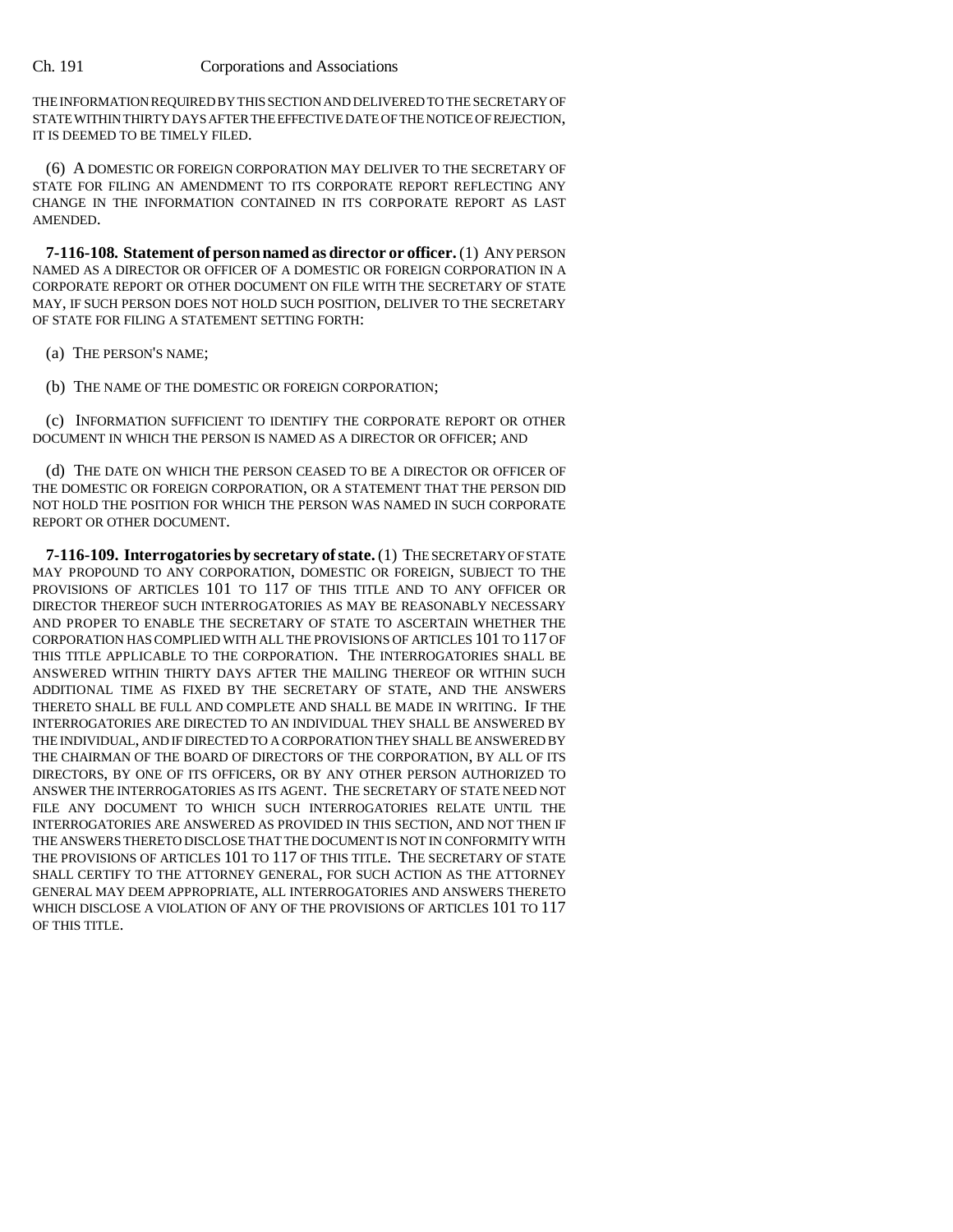(2) INTERROGATORIES PROPOUNDED BY THE SECRETARY OF STATE AND THE ANSWERS THERETO SHALL NOT BE OPEN TO PUBLIC INSPECTION, NOR SHALL THE SECRETARY OF STATE DISCLOSE ANY FACTS OR INFORMATION OBTAINED THEREFROM, EXCEPT INSOFAR AS THE OFFICIAL DUTY OF THE SECRETARY OF STATE MAY REQUIRE THE SAME TO BE MADE PUBLIC OR IN THE EVENT SUCH INTERROGATORIES OR THE ANSWERS THERETO ARE REQUIRED FOR EVIDENCE IN ANY CRIMINAL PROCEEDINGS OR IN ANY OTHER ACTION BY THIS STATE.

(3) EACH DOMESTIC OR FOREIGN CORPORATION THAT FAILS OR REFUSES TO ANSWER TRUTHFULLY AND FULLY, WITHIN THE TIME PRESCRIBED BY SUBSECTION (1) OF THIS SECTION, INTERROGATORIES PROPOUNDED TO THE DOMESTIC OR FOREIGN CORPORATION BY THE SECRETARY OF STATE IN ACCORDANCE WITH THE PROVISIONS OF SAID SUBSECTION (1) IS GUILTY OF A MISDEMEANOR AND, UPON CONVICTION THEREOF, SHALL BE PUNISHED BY A FINE OF NOT MORE THAN FIVE HUNDRED DOLLARS.

(4) EACH OFFICER AND DIRECTOR OF A DOMESTIC OR FOREIGN CORPORATION WHO FAILS OR REFUSES TO ANSWER TRUTHFULLY AND FULLY, WITHIN THE TIME PRESCRIBED BY SUBSECTION (1) OF THIS SECTION, INTERROGATORIES PROPOUNDED TO THE OFFICER OR DIRECTOR BY THE SECRETARY OF STATE IN ACCORDANCE WITH THE PROVISIONS OF SAID SUBSECTION (1) OR WHO SIGNS A DOCUMENT FILED WITH THE SECRETARY OF STATE PURSUANT TO ANY PROVISION OF ARTICLES 101 TO 117 OF THIS TITLE WHICH IS KNOWN TO SUCH OFFICER OR DIRECTOR TO BE FALSE IN ANY MATERIAL RESPECT IS GUILTY OF A MISDEMEANOR AND, UPON CONVICTION THEREOF, SHALL BE PUNISHED BY A FINE OF NOT MORE THAN ONE THOUSAND DOLLARS.

(5) THE ATTORNEY GENERAL MAY ENFORCE THE PROVISIONS OF THIS SECTION IN AN ACTION BROUGHT IN THE DISTRICT COURT IN AND FOR THE CITY AND COUNTY OF DENVER.

# **ARTICLE 117 Transition Provisions**

**7-117-101. Application to existing corporations.** (1) FOR PURPOSES OF THIS ARTICLE, "EXISTING CORPORATION" MEANS ANY DOMESTIC CORPORATION THAT WAS IN EXISTENCE ON JUNE 30,1994, AND THAT WAS INCORPORATED UNDER ANY GENERAL STATUTE OF THIS STATE PROVIDING FOR INCORPORATION OF CORPORATIONS FOR PROFIT IF THE POWER TO AMEND OR REPEAL THE STATUTE UNDER WHICH THE CORPORATION WAS INCORPORATED WAS RESERVED.

(2) ARTICLES 101 TO 117 OF THIS TITLE APPLY TO ALL EXISTING CORPORATIONS.

(3) EXCEPT TO THE EXTENT THE ARTICLES OF INCORPORATION OF AN EXISTING CORPORATION LIMIT OR DENY PREEMPTIVE RIGHTS, SHAREHOLDERS OF SUCH CORPORATION SHALL HAVE A PREEMPTIVE RIGHT TO ACQUIRE UNISSUED SHARES OR SECURITIES CONVERTIBLE INTO SUCH SHARES OR CARRYING A RIGHT TO SUBSCRIBE TO OR ACQUIRE SHARES; EXCEPT THAT, UNLESS OTHERWISE PROVIDED IN THE ARTICLES OF INCORPORATION, SUCH PREEMPTIVE RIGHTS SHALL NOT EXIST:

(a) TO ACQUIRE ANY SHARES ISSUED TO DIRECTORS, OFFICERS, OR EMPLOYEES PURSUANT TO APPROVAL BY THE AFFIRMATIVE VOTE OF THE HOLDERS OF A MAJORITY OF THE SHARES ENTITLED TO VOTE THEREON OR WHEN AUTHORIZED BY AND NOT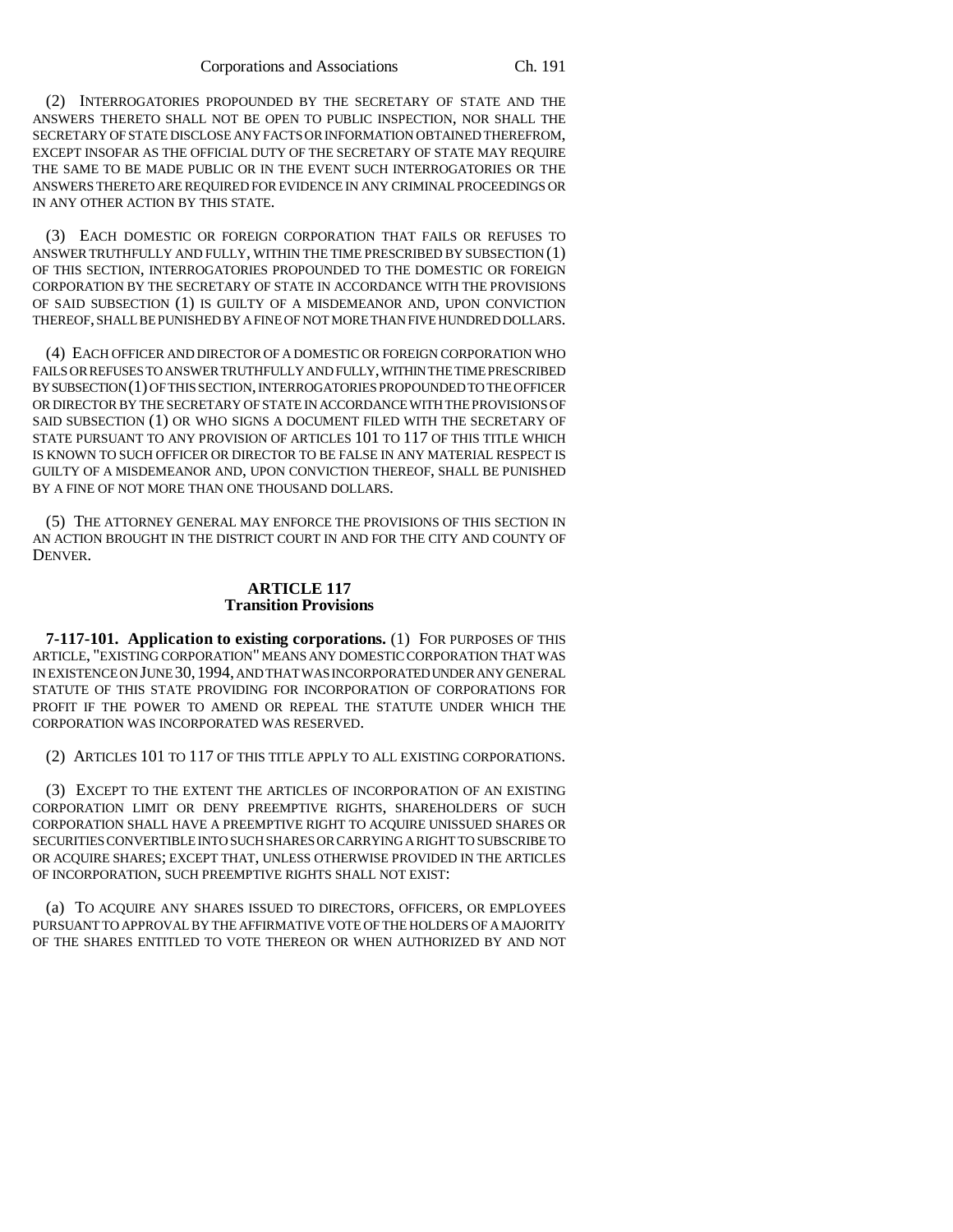INCONSISTENT WITH A PLAN THERETOFORE APPROVED BY SUCH A VOTE OF SHAREHOLDERS; OR

(b) TO ACQUIRE ANY SHARES SOLD OTHERWISE THAN FOR CASH.

(4) NOTWITHSTANDING THE PROVISIONS OF SUBSECTION (3) OF THIS SECTION, UNLESS THE ARTICLES OF INCORPORATION OF AN EXISTING CORPORATION PROVIDE OTHERWISE:

(a) HOLDERS OF SHARES OF ANY CLASS THAT IS PREFERRED OR LIMITED AS TO DIVIDENDS OR ASSETS SHALL NOT BE ENTITLED TO ANY PREEMPTIVE RIGHT;

(b) HOLDERS OF SHARES OF COMMON STOCK SHALL NOT BE ENTITLED TO ANY PREEMPTIVE RIGHT TO SHARES OF ANY CLASS THAT IS PREFERRED OR LIMITED AS TO DIVIDENDS OR ASSETS OR TO ANY OBLIGATIONS UNLESS SUCH SHARES ARE CONVERTIBLE INTO SHARES OF COMMON STOCK OR CARRY A RIGHT TO SUBSCRIBE TO OR ACQUIRE SHARES OF COMMON STOCK; AND

(c) HOLDERS OF COMMON STOCK WITHOUT VOTING POWERS SHALL HAVE NO PREEMPTIVE RIGHT TO SHARES OF COMMON STOCK WITH VOTING POWER.

(5) TO THE EXTENT THAT PREEMPTIVE RIGHTS EXIST PURSUANT TO SUBSECTIONS (3) AND (4) OF THIS SECTION, THE PREEMPTIVE RIGHT SHALL BE ONLY AN OPPORTUNITY TO ACQUIRE SHARES OR OTHER SECURITIES UNDER SUCH TERMS AND CONDITIONS AS THE BOARD OF DIRECTORS MAY FIX FOR THE PURPOSE OF PROVIDING A FAIR AND REASONABLE OPPORTUNITY FOR THE EXERCISE OF SUCH RIGHT.

(6) NOTHING IN SUBSECTIONS (3) AND (4) OF THIS SECTION SHALL CONFER ANY PREEMPTIVE RIGHT WITH RESPECT TO SHARES OF A CORPORATION INCORPORATED BEFORE JANUARY 1, 1959, THAT HAVE BEEN OR MAY BE ISSUED AND SUBSEQUENTLY ACQUIRED BY SUCH CORPORATION AND THAT HAVE NOT BEEN CANCELLED OR RESTORED TO THE STATUS OF AUTHORIZED BUT UNISSUED SHARES. ANY SUCH SHARES IN EXISTENCE ON JUNE 30, 1994, OR ACQUIRED THEREAFTER BY ANY SUCH CORPORATION SHALL NOT BE DEEMED TO BE RESTORED TO THE STATUS OF AUTHORIZED BUT UNISSUED SHARES, FOR PURPOSES OF THIS SUBSECTION (6) ONLY, NOTWITHSTANDING THE PROVISIONS OF SECTION 7-106-302.

(7) UNLESS THE ARTICLES OF INCORPORATION OF AN EXISTING CORPORATION CONTAIN A PROVISION ESTABLISHING THE VOTE OF SHAREHOLDERS REQUIRED TO AMEND THE ARTICLES OF INCORPORATION, AS CONTEMPLATED IN SECTION 7-110-103, SUCH AMENDMENT SHALL BE APPROVED BY EACH VOTING GROUP ENTITLED TO VOTE SEPARATELY ON THE AMENDMENT BY TWO-THIRDS OF ALL THE VOTES ENTITLED TO BE CAST ON THE AMENDMENT BY THAT VOTING GROUP.

(8) UNLESS THE ARTICLES OF INCORPORATION OF AN EXISTING CORPORATION CONTAIN A PROVISION ESTABLISHING THE VOTE OF SHAREHOLDERS REQUIRED TO APPROVE A PLAN OF MERGER OR A PLAN OF SHARE EXCHANGE AS CONTEMPLATED IN SECTION 7-111-103, SUCH PLAN SHALL BE APPROVED BY EACH VOTING GROUP ENTITLED TO VOTE SEPARATELY ON THE PLAN BY TWO-THIRDS OF ALL THE VOTES ENTITLED TO BE CAST ON THE PLAN BY THAT VOTING GROUP. IN THE CASE OF A CORPORATION INCORPORATED BEFORE JULY 1, 1978, EACH OUTSTANDING SHARE OF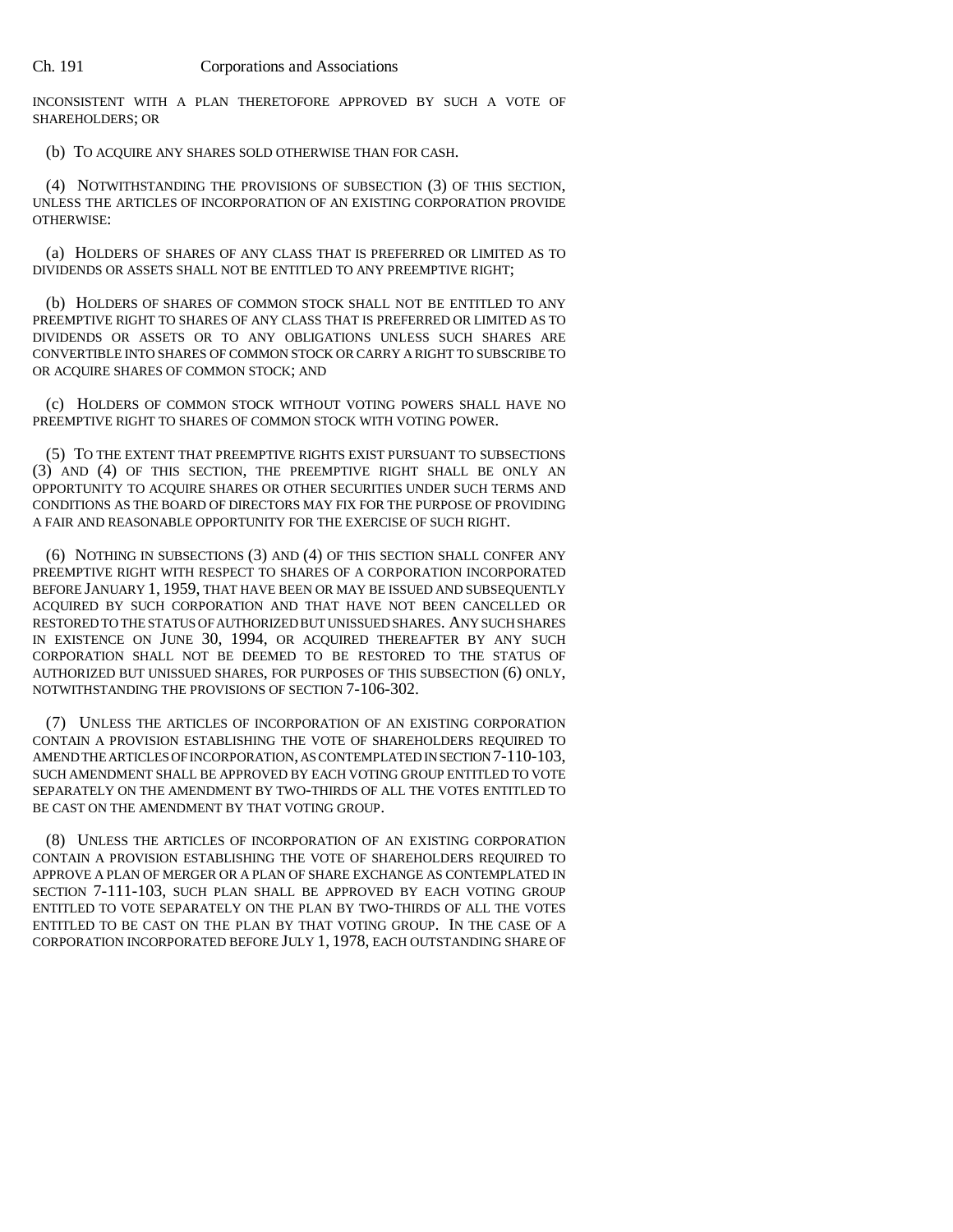THE CORPORATION, OTHER THAN A REDEEMABLE SHARE THAT IS NOT ENTITLED TO VOTE BY REASON OF SECTION 7-107-202 (4), SHALL BE ENTITLED TO VOTE ON THE PLAN OF MERGER OR SHARE EXCHANGE WHETHER OR NOT SUCH SHARE HAS VOTING RIGHTS UNDER THE PROVISIONS OF THE ARTICLES OF INCORPORATION, UNLESS THE ARTICLES OF INCORPORATION HAVE BEEN AMENDED AFTER JUNE 30, 1978, BY THE SAME VOTE OF SHAREHOLDERS WHICH WOULD HAVE BEEN NECESSARY AT THE TIME OF THE AMENDMENT TO APPROVE THE PLAN, SO AS TO RESTRICT OR ELIMINATE THE RIGHT OF SUCH SHARE TO VOTE ON SUCH PLAN.

(9) UNLESS THE ARTICLES OF INCORPORATION OF AN EXISTING CORPORATION CONTAIN A PROVISION ESTABLISHING THE VOTE OF SHAREHOLDERS REQUIRED TO APPROVE A TRANSACTION INVOLVING A SALE, LEASE, EXCHANGE, OR OTHER DISPOSITION OF ALL, OR SUBSTANTIALLY ALL, OF ITS PROPERTY, WITH OR WITHOUT ITS GOOD WILL, OTHERWISE THAN IN THE USUAL AND REGULAR COURSE OF BUSINESS, AS CONTEMPLATED IN SECTION 7-112-102 (1), SUCH TRANSACTION SHALL BE APPROVED BY EACH VOTING GROUP ENTITLED TO VOTE SEPARATELY ON THE TRANSACTION BY TWO-THIRDS OF ALL THE VOTES ENTITLED TO BE CAST ON THE TRANSACTION BY THAT VOTING GROUP.

(10) UNLESS THE ARTICLES OF INCORPORATION OF AN EXISTING CORPORATION CONTAIN A PROVISION ESTABLISHING THE VOTE OF SHAREHOLDERS REQUIRED TO APPROVE A PROPOSAL TO DISSOLVE THE CORPORATION AS CONTEMPLATED IN SECTION 7-114-102 OR A PROPOSAL TO REVOKE THE DISSOLUTION OF THE CORPORATION AS CONTEMPLATED IN SECTION 7-114-104, SUCH PROPOSAL SHALL BE APPROVED BY EACH VOTING GROUP ENTITLED TO VOTE SEPARATELY ON THE PROPOSAL BY TWO-THIRDS OF ALL THE VOTES ENTITLED TO BE CAST ON THE PROPOSAL BY THAT VOTING GROUP. IN THE CASE OF A CORPORATION INCORPORATED BEFORE JULY 1, 1978, EACH OUTSTANDING SHARE OF THE CORPORATION, OTHER THAN A REDEEMABLE SHARE THAT IS NOT ENTITLED TO VOTE BY REASON OF SECTION 7-107-202 (4), SHALL BE ENTITLED TO VOTE ON A PROPOSAL TO DISSOLVE THE CORPORATION WHETHER OR NOT SUCH SHARE HAS VOTING RIGHTS UNDER THE PROVISIONS OF THE ARTICLES OF INCORPORATION, UNLESS THE ARTICLES OF INCORPORATION HAVE BEEN AMENDED AFTER JUNE 30, 1978, BY THE SAME VOTE OF SHAREHOLDERS WHICH WOULD HAVE BEEN NECESSARY AT THE TIME OF THE AMENDMENT TO APPROVE THE PROPOSAL, SO AS TO RESTRICT OR ELIMINATE THE RIGHT OF SUCH SHARE TO VOTE ON SUCH PROPOSAL.

(11) AN AMENDMENT TO THE ARTICLES OF INCORPORATION OF AN EXISTING CORPORATION TO REDUCE THE VOTE REQUIRED TO TAKE ANY ACTION SPECIFIED IN SUBSECTIONS (7) TO (10) OF THIS SECTION, WHICH AMENDMENT MAY NOT REDUCE THE REQUIRED VOTE TO LESS THAN A MAJORITY OF ALL THE VOTES ENTITLED TO BE CAST BY EACH VOTING GROUP ENTITLED TO VOTE, SHALL BE ADOPTED BY THE SAME VOTE AND VOTING GROUPS REQUIRED TO TAKE THE ACTION SPECIFIED IN SAID SUBSECTIONS  $(7)$  TO  $(10)$ .

**7-117-102. Application to foreign corporations.** A FOREIGN CORPORATION AUTHORIZED TO TRANSACT BUSINESS IN THIS STATE ON JUNE 30, 1994, IS SUBJECT TO ARTICLES 101 TO 117 OF THIS TITLE BUT IS NOT REQUIRED TO OBTAIN NEW AUTHORIZATION TO TRANSACT BUSINESS UNDER SAID ARTICLES.

**7-117-103. Saving provisions.** (1) EXCEPT AS PROVIDED IN SUBSECTION (2) OF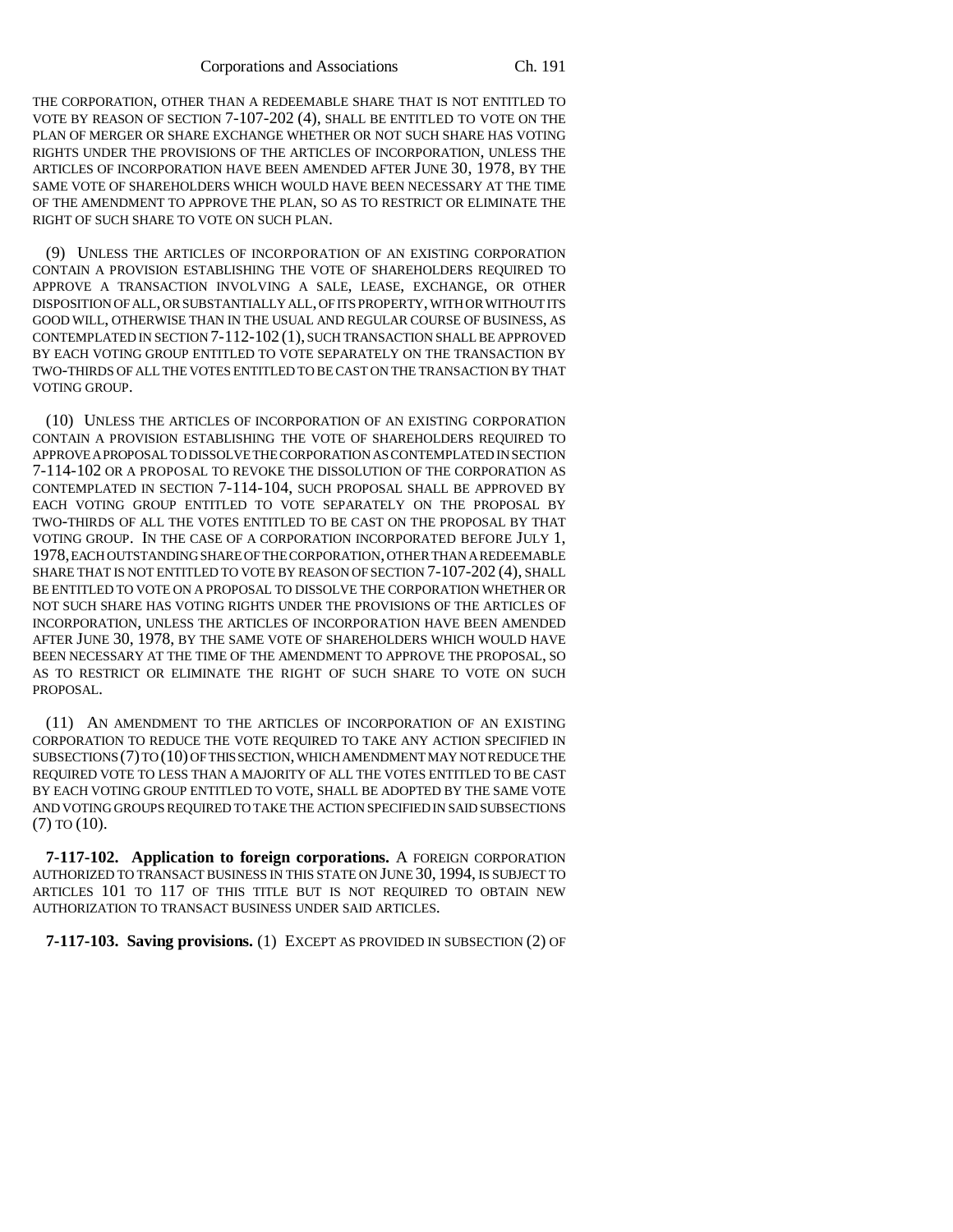THIS SECTION, THE REPEAL OF ANY PROVISION OF THE "COLORADO CORPORATION CODE", ARTICLES 1 TO 10 OF THIS TITLE, DOES NOT AFFECT:

(a) THE OPERATION OF THE STATUTE, OR ANY ACTION TAKEN UNDER IT, BEFORE ITS REPEAL;

(b) ANY RATIFICATION, RIGHT, REMEDY, PRIVILEGE, OBLIGATION, OR LIABILITY ACQUIRED, ACCRUED, OR INCURRED UNDER THE PROVISION BEFORE ITS REPEAL;

(c) ANY VIOLATION OF THE PROVISION, OR ANY PENALTY, FORFEITURE, OR PUNISHMENT INCURRED BECAUSE OF THE VIOLATION, BEFORE ITS REPEAL; OR

(d) ANY PROCEEDING, REORGANIZATION, OR DISSOLUTION COMMENCED UNDER THE PROVISION BEFORE ITS REPEAL, AND THE PROCEEDING, REORGANIZATION, OR DISSOLUTION MAY BE COMPLETED IN ACCORDANCE WITH THE PROVISION AS IF IT HAD NOT BEEN REPEALED.

(2) IF A PENALTY OR PUNISHMENT IMPOSED FOR VIOLATION OF ANY PROVISION OF THE "COLORADO CORPORATION CODE", ARTICLES 1 TO 10 OF THIS TITLE, IS REDUCED BY ARTICLES 101 TO 117 OF THIS TITLE, THE PENALTY OR PUNISHMENT, IF NOT ALREADY IMPOSED, SHALL BE IMPOSED IN ACCORDANCE WITH SAID ARTICLES 101 TO 117.

**7-117-104. Severability.** IF ANY PROVISION OF ARTICLES 101 TO 117 OF THIS TITLE OR ITS APPLICATION TO ANY PERSON OR CIRCUMSTANCE IS HELD INVALID BY A COURT OF COMPETENT JURISDICTION, THE INVALIDITY DOES NOT AFFECT OTHER PROVISIONS OR APPLICATIONS OF SAID ARTICLES THAT CAN BE GIVEN EFFECT WITHOUT THE INVALID PROVISION OR APPLICATION, AND TO THIS END THE PROVISIONS OF SAID ARTICLES ARE SEVERABLE.

**7-117-105. Effective date.** ARTICLES 101 TO 117 OF THIS TITLE ARE EFFECTIVE JULY 1, 1994.

**SECTION 2.** 6-16-112, Colorado Revised Statutes, 1992 Repl. Vol., is amended to read:

**6-16-112. Service of process.** Any foreign corporation performing any of the acts prohibited under this article through any salesman or agent is subject to service of process either upon the registered agent specified by said corporation or upon the secretary of state THE CORPORATION ITSELF IF NO AGENT IS SPECIFIED pursuant to section  $7-9-119$  7-115-111, C.R.S. Service of process upon any individual outside this state based upon any action arising out of matters prohibited by this article shall be pursuant to section 13-1-125, C.R.S.

**SECTION 3.** 7-20-102 (5), Colorado Revised Statutes, 1986 Repl. Vol., as amended, is amended to read:

**7-20-102. Definitions.** (5) "Corporation" or "domestic corporation" except as used in subsection (10) of this section means a corporation for profit subject to the provisions of articles  $+$  to  $+$  101 TO 117 of this title.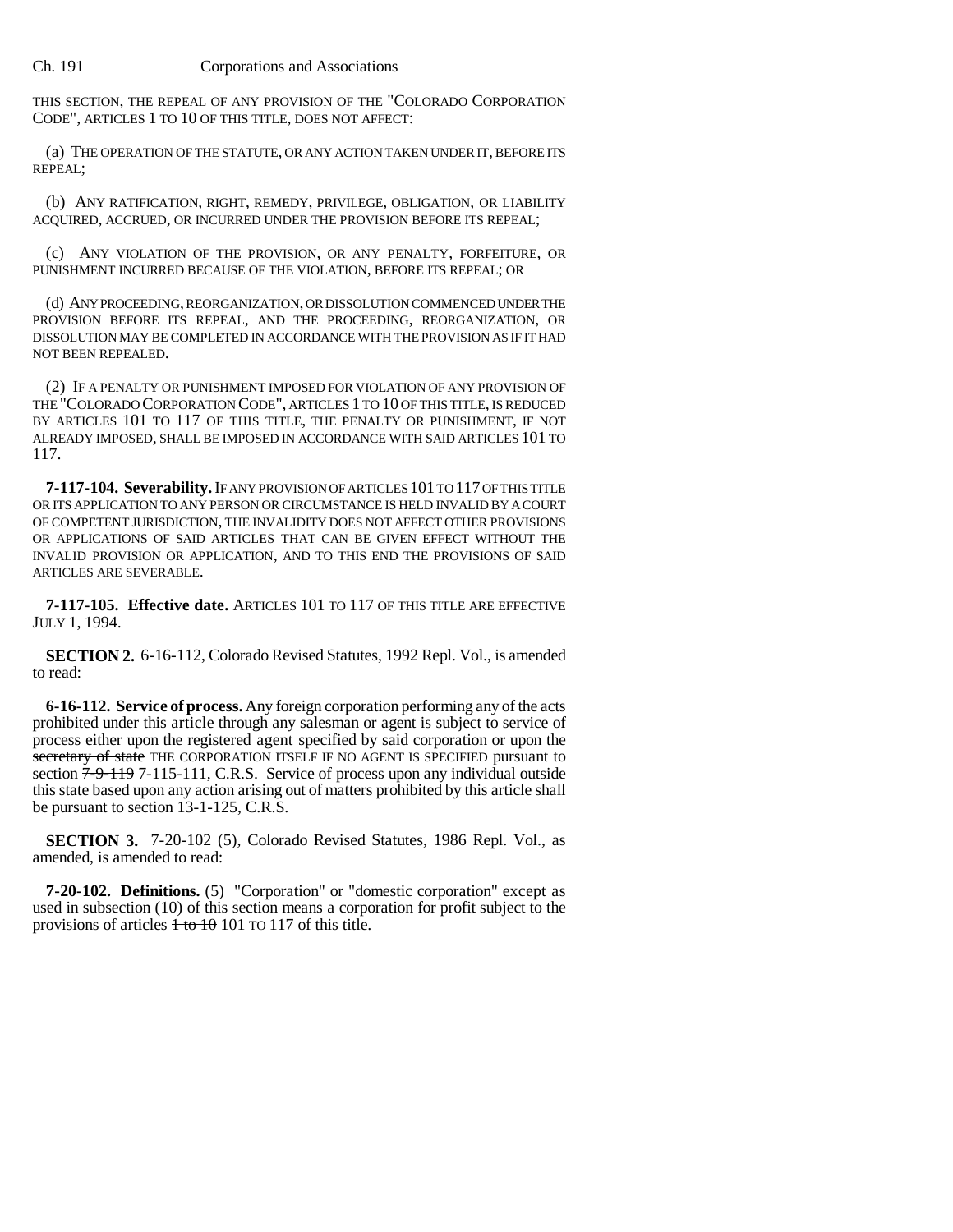**SECTION 4.** 7-22-101.5, Colorado Revised Statutes, 1986 Repl. Vol., as amended, is amended to read:

**7-22-101.5. Indemnification and personal liability of directors, officers, employees, and agents.** The nonprofit corporation shall have the same powers, rights, and obligations and shall be subject to the same limitations as apply to corporations for profit as set forth in section 7-3-101.5 ARTICLE 109 OF THIS TITLE. Nonprofit corporation directors, officers, employees, and agents shall have the same rights as directors, officers, employees, and agents, respectively, of corporations for profit as set forth in section 7-3-101.5 ARTICLE 109 OF THIS TITLE. Nonprofit corporation directors and officers shall have the benefit of the same limitations on personal liability for any injury to person or property arising out of a tort as set forth in section  $7-5-119$  7-108-402 (2) for directors and officers, respectively, of corporations for profit. Any reference in said sections to shareholders shall be construed to refer to voting members, if any, for the purposes of this section.

**SECTION 5.** The introductory portion to 7-22-103 (1) (b), Colorado Revised Statutes, 1986 Repl. Vol., as amended, is amended to read:

**7-22-103. Corporate name.** (1) The corporate name of a nonprofit corporation:

(b) Shall not be the same as, or deceptively similar to, the name of any domestic corporation or any domestic nonprofit corporation or any limited partnership which has a certificate of limited partnership filed with the secretary of state pursuant to section 7-62-201 or a limited liability company which has articles of organization filed with the secretary of state pursuant to section 7-80-205 or any foreign corporation or foreign nonprofit corporation or foreign limited partnership or foreign limited liability company authorized to transact business or conduct affairs in this state, or a name the exclusive right to which is at the time reserved in the office of the secretary of state under the laws of this state, or the name of a foreign corporation or foreign nonprofit corporation or foreign limited liability company which has in effect a registration of its corporate name as provided in section 7-3-108 or 7-22-108 OR 7-115-107 or its company name as provided in section 7-80-903, respectively, or any trade or assumed name which is registered with the secretary of state under section 7-71-101 or for which application for registration under said section is pending; except that this provision shall not apply if the applicant files with the secretary of state either:

**SECTION 6.** 7-27-103 (1) (b), Colorado Revised Statutes, 1986 Repl. Vol., as amended, is amended to read:

**7-27-103. Corporate name of foreign nonprofit corporation.** (1) No certificate of authority shall be issued to a foreign corporation unless the corporate name of such corporation or the name to be assumed by the corporation for its activities in this state:

(b) Shall not be the same as, or deceptively similar to, the name of any domestic corporation or any domestic nonprofit corporation or any limited partnership which has a certificate of limited partnership filed with the secretary of state pursuant to section 7-62-201 or a limited liability company which has articles of organization filed with the secretary of state pursuant to section 7-80-205 or any foreign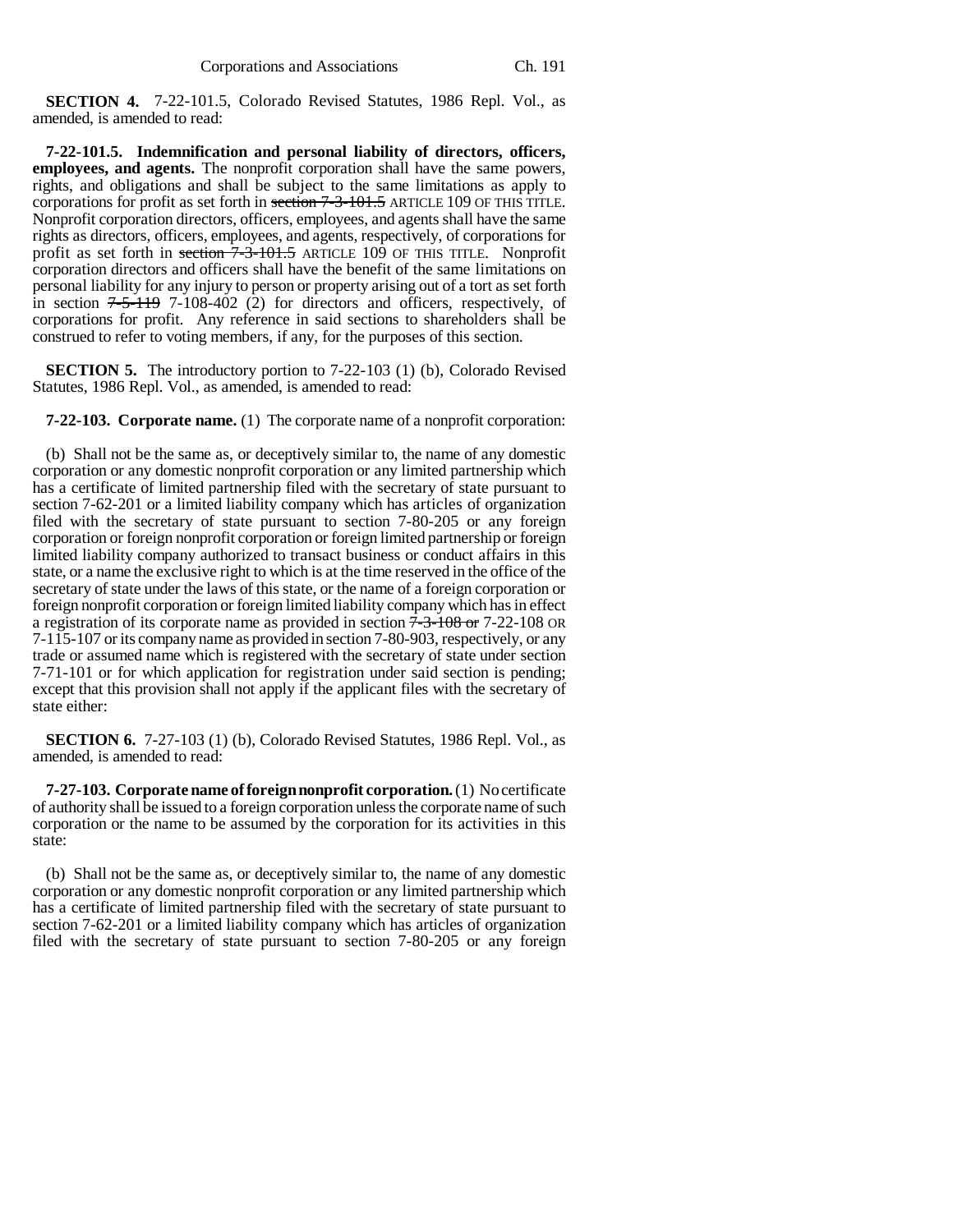corporation or foreign nonprofit corporation or foreign limited partnership or foreign limited liability company authorized to transact business or conduct affairs in this state, or a name the exclusive right to which is at the time reserved in the office of the secretary of state under the laws of this state, or the name of a foreign corporation or foreign nonprofit corporation or foreign limited liability company which has in effect a registration of its corporate name as provided in sections 7-3-108 or SECTION 7-22-108 OR 7-115-107 or its company name as provided in section 7-80-903, respectively, or any trade or assumed name which is registered with the secretary of state under section 7-71-101 or for which application for registration under said section is pending; except that this provision shall not apply if the applicant files with the secretary of state either:

**SECTION 7.** 7-40-104 (2) (b), Colorado Revised Statutes, 1986 Repl. Vol., as amended, is amended to read:

**7-40-104. Additional powers - indemnification - liability.** (2) (b) Any such corporation shall have the same powers, rights, and obligations and shall be subject to the same limitations as those which apply to corporations for profit, as set forth in section 7-3-101.5 ARTICLE 109 OF THIS TITLE. Corporation directors, officers, employees, and agents shall have the same rights as directors, officers, employees, and agents, respectively, of corporations for profit, as set forth in section 7-3-101.5 ARTICLE 109 OF THIS TITLE. Corporation directors and officers shall have the benefit of the same limitations on personal liability for any injury to person or property arising out of a tort, as set forth in section  $7\text{-}5\text{-}119$  7-108-402 (2), for directors and officers, respectively, of corporations for profit. Any reference in said sections to shareholders shall be construed to refer to voting members or voting stockholders, if any, for the purpose of this section.

**SECTION 8.** 7-42-118, Colorado Revised Statutes, 1986 Repl. Vol., is amended to read:

**7-42-118. Liability of stockholders, directors, and officers.** Stockholders, directors, and officers of corporations formed under the provisions of this article shall enjoy the same measure of immunity from liability for corporate acts or omissions as stockholders, directors, and officers of corporations formed under the "Colorado" Corporation Code" articles 1 to 10 "COLORADO BUSINESS CORPORATION ACT", ARTICLES 101 TO 117 of this title, or the "Colorado Nonprofit Corporation Act", articles 20 to 29 of this title.

**SECTION 9.** 7-45-101 (4), Colorado Revised Statutes, 1986 Repl. Vol., is amended to read:

**7-45-101. Additional statements in certificate.** (4) Nothing in articles  $\pm 20$  to 52 OR 101 TO 117 of this title shall be so construed as to authorize any corporation, formed under the provisions of law, to locate its road, railroad, ditch, or flume, or any part thereof, upon any toll road previously existing, nor upon any public highway heretofore and at the time of the organization of the corporation used and traveled as such, except as may be necessary to cross such toll road or public highway. All rates of toll shall be conspicuously posted at every gate upon said road. Nothing in articles 1 20 to 52 OR 101 TO 117 of this title shall be so construed to prevent the erection of a toll gate and check gate on each branch toll road of any toll road company in this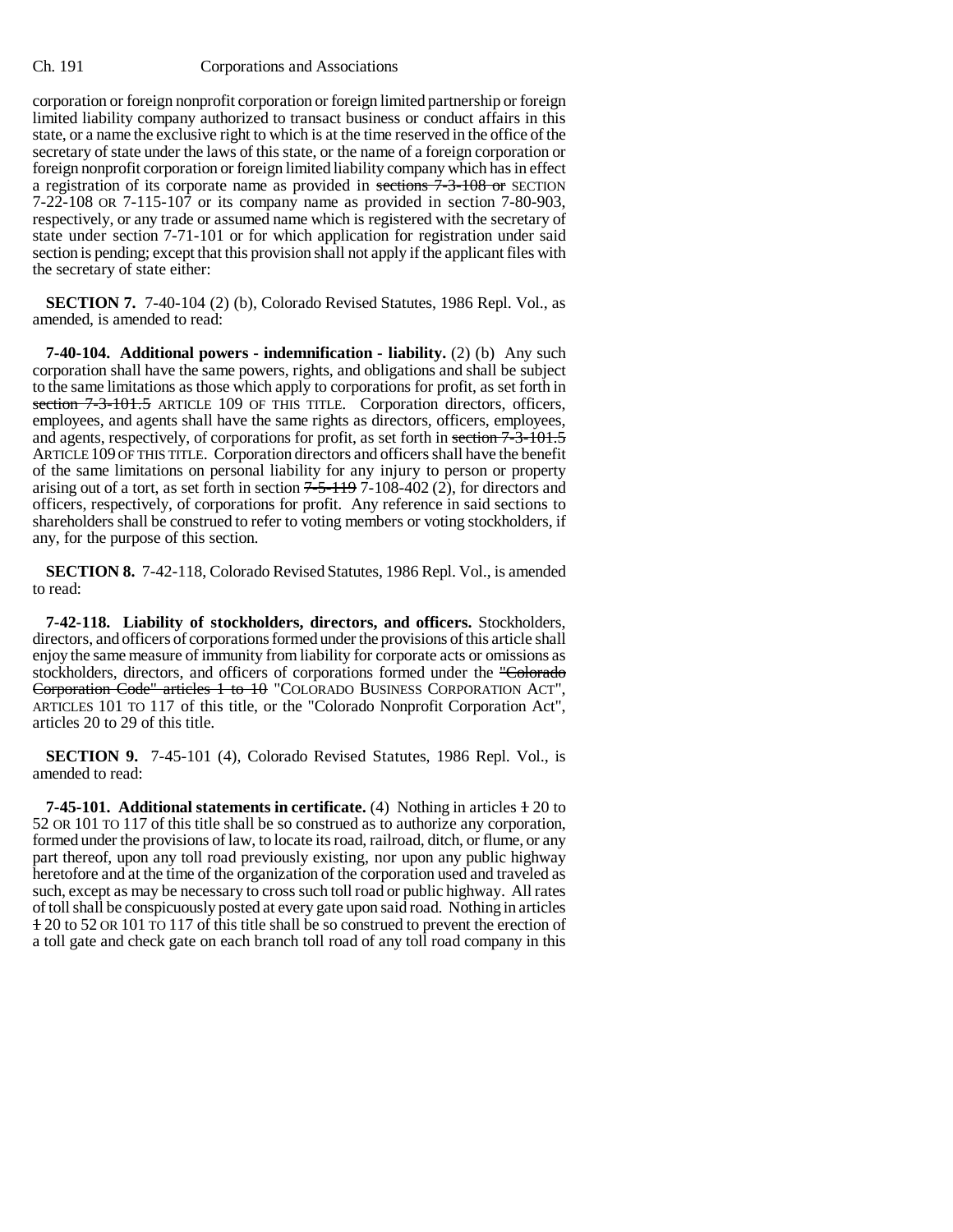state.

**SECTION 10.** 7-48-103, Colorado Revised Statutes, 1986 Repl. Vol., is amended to read:

**7-48-103. Incorporation - applicability of "Colorado Business Corporation Act".** A business development corporation may be incorporated in this state pursuant to the provisions of article  $\geq 102$  of this title, and all the provisions of the "Colorado" Corporation Code" "COLORADO BUSINESS CORPORATION ACT", ARTICLES 101 TO 117 OF THIS TITLE, not in conflict with or inconsistent with the provisions of this article shall apply to such corporation except as otherwise provided in this article. The purpose clause of the articles of incorporation shall recite that the purposes for which the corporation is formed are to stimulate and promote the business prosperity and economic welfare of this state and its citizens; to encourage and assist, through financial aid, advice, technical assistance, and other appropriate means, the location of new businesses and industries and the rehabilitation, improvement, and expansion of existing businesses and industries throughout the state; and, in furtherance of these purposes, to cooperate with the division of commerce and development of this state and with other organizations, public and private.

**SECTION 11.** 7-48-113, Colorado Revised Statutes, 1986 Repl. Vol., is amended to read:

**7-48-113. Members to have rights of stockholders.** The rights given to stockholders under the provisions of sections 7-3-105, 7-5-109, 7-8-102, and 7-8-109 7-102-106, 7-103-104, 7-110-203, 7-114-102, AND 7-114-104 shall apply to members as well as to stockholders of a corporation created under this article.

**SECTION 12.** 7-48-115, Colorado Revised Statutes, 1986 Repl. Vol., is amended to read:

**7-48-115. Books and records.** A corporation shall keep, in addition to the books and records required by section  $7-5-117$  SECTIONS 7-116-101 AND 7-116-102, a record showing the names and addresses of all members of the corporation and the current status of loans made by each to the corporation. Members shall have the same rights with respect to such books and records as are given to stockholders by section 7-5-117 SECTIONS 7-116-101 TO 7-116-106.

**SECTION 13.** 7-49-103, Colorado Revised Statutes, 1986 Repl. Vol., as amended, is amended to read:

**7-49-103. Corporation authorized.** A corporation, for the purposes enumerated in this article, may be incorporated upon approval of the governor and the state treasurer. The provisions of the "Colorado Corporation Code" "COLORADO BUSINESS" CORPORATION ACT", articles 1 to 10 ARTICLES 101 TO 117 of this title, not in conflict with or inconsistent with the provisions of this article shall apply to such corporation. The purpose clause of the articles of incorporation shall recite that the purposes for which the corporation is formed are to stimulate the flow of private investment capital for the purchase and rehabilitation of eligible housing; to encourage and assist through financial aid, advice, technical assistance, and other appropriate means the improvement of existing housing throughout the state; and, in furtherance of these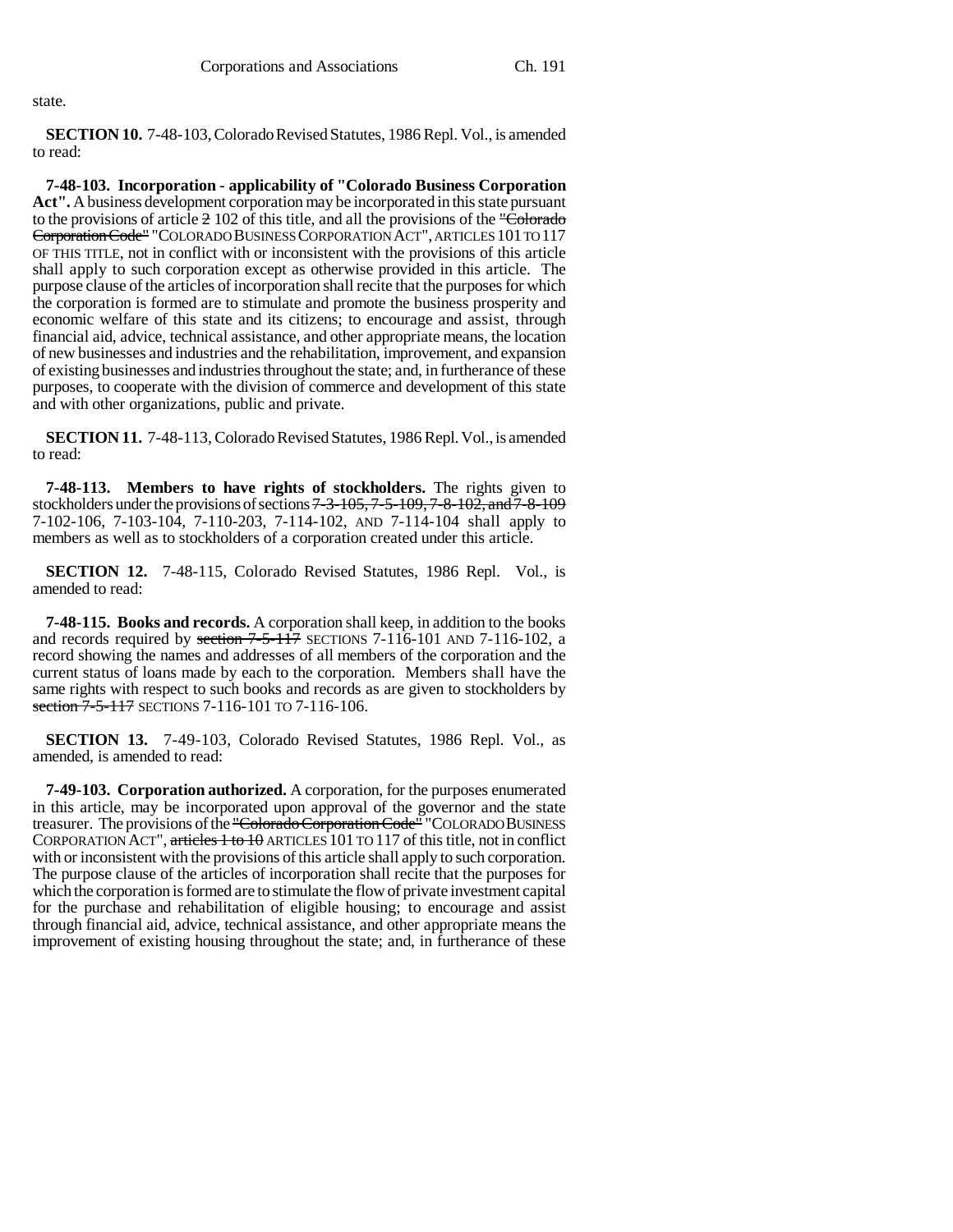purposes, to cooperate with the division of housing of the department of local affairs and the Colorado housing and finance authority and with other organizations, public and private.

**SECTION 14.** 7-49-118, Colorado Revised Statutes, 1986 Repl. Vol., is amended to read:

**7-49-118. Books and records.** In addition to the books and records required by section  $7-5-117$  SECTIONS 7-116-101 TO 7-116-105, the corporation shall keep a record showing the names and addresses of all members of the corporation and the current status of loans made by each to the corporation. Members shall have the same rights with respect to such books and records as are given to stockholders by section  $7-5-117$  SECTIONS 7-116-101 TO 7-116-106.

**SECTION 15.** 7-50-108, Colorado Revised Statutes, 1986 Repl. Vol., is amended to read:

**7-50-108. New corporation formed - when.** Any congregation, church, or society incorporated prior to March 14, 1877, under the provisions of any law for the incorporation of religious, educational, or benevolent societies may become incorporated under the provisions of articles 1 20 to 52 OR 101 TO 117 of this title, relative to religious, educational, and benevolent societies in the same manner as if it had not previously been incorporated, in which case the new corporation shall be entitled to and invested with all the real and personal estate of the old corporation, in like manner and to the same extent as the old corporation, subject to all the debts, contracts, and liabilities. The word "trustees", as used in articles  $\pm 20$  to 52 OR 101 TO 117 of this title relative to religious bodies, shall be construed to include wardens, vestrymen, or such other officers as perform the duties of trustees.

**SECTION 16.** 7-55-107.5, Colorado Revised Statutes, 1986 Repl. Vol., as amended, is amended to read:

**7-55-107.5. Indemnification and personal liability of directors, officers, employees, and agents.** The association shall have the same powers, rights, and obligations and shall be subject to the same limitations as apply to corporations for profit as set forth in section 7-3-101.5 ARTICLE 109 OF THIS TITLE. Association directors, officers, employees, and agents shall have the same rights as directors, officers, employees, and agents, respectively, of corporations for profit as set forth in section 7-3-101.5 ARTICLE 109 OF THIS TITLE. Association directors and officers shall have the benefit of the same limitations on personal liability for any injury to person or property arising out of a tort as set forth in section 7-5-119 7-108-402 (2) for directors and officers, respectively, of corporations for profit. Any reference in said sections to shareholders shall be construed to refer to voting members or voting stockholders, if any, for the purpose of this section.

**SECTION 17.** 7-55-112, Colorado Revised Statutes, 1986 Repl. Vol., is amended to read:

**7-55-112. Merger or consolidation.** Two or more corporations formed under articles  $\pm 20$  to 57 OR 101 TO 117 of this title, or a similar law of any other state, may be merged or consolidated as a cooperative association upon such terms and for such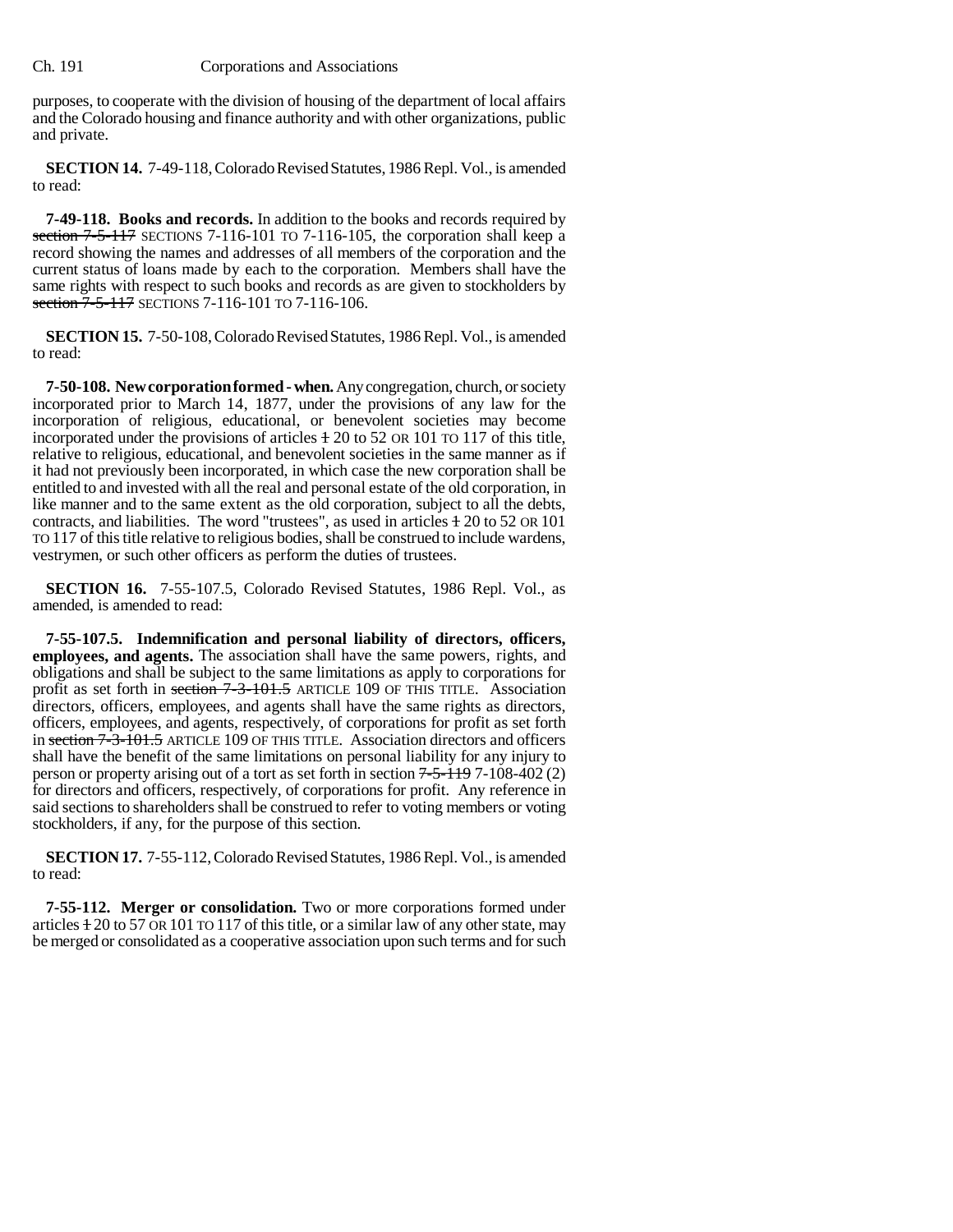Corporations and Associations Ch. 191

purpose and by such name as may be agreed upon. Such agreement shall also state all the matters necessary to articles of merger or consolidation and must be approved by a two-thirds majority of the members of the boards of directors and a two-thirds majority vote of the members or stockholders of each association or corporation present and voting in person or by mail ballot at any regular or special meeting at which prior notice, with mail ballot attached, had been mailed to each member or stockholder stating the plan of merger or consolidation; except that cooperative associations with less than one hundred members may post notice of such plan of merger or consolidation in a conspicuous place at its normal place of business for at least thirty days prior to such meeting. The articles of merger or consolidation shall be filed with the secretary of state and the county clerk of the county in which each party to the merger or consolidation is situated. A fee which shall be determined and collected pursuant to section 24-21-104 (3), C.R.S., shall be paid to the secretary of state for filing the articles. From and after the filing of the articles of merger or consolidation, the former associations or corporations comprising the component parts shall cease to exist, and the consolidated or merged cooperative association shall succeed to all rights, duties, and powers prescribed in the agreement of consolidated or merged associations or corporations, not inconsistent with this article, and shall be subject to all liabilities and obligations of the former component associations or corporations and succeed to all property and interest thereof and may adopt bylaws and do all things permitted by this article.

**SECTION 18.** 7-55-116, Colorado Revised Statutes, 1986 Repl. Vol., is amended to read:

**7-55-116. Application of corporation laws.** The provisions of articles  $\pm 20$  to 52 AND 101 TO 117 of this title and all powers and rights thereunder shall apply to the associations organized under this article, except where such provisions are in conflict with or inconsistent with the express provision of this article.

**SECTION 19.** 7-56-107.5, Colorado Revised Statutes, 1986 Repl. Vol., as amended, is amended to read:

**7-56-107.5. Indemnification and personal liability of directors, officers, employees, and agents.** The association shall have the same powers, rights, and obligations and shall be subject to the same limitations as those which apply to corporations for profit, as set forth in section 7-3-101.5 ARTICLE 109 OF THIS TITLE. Association directors, officers, employees, and agents shall have the same rights as directors, officers, employees, and agents, respectively, of corporations for profit, as set forth in section 7-3-101.5 ARTICLE 109 OF THIS TITLE. Association directors and officers shall have the benefit of the same limitations on personal liability for any injury to person or property arising out of a tort as those set forth in section  $7-5-119$ 7-108-402 for directors and officers, respectively, of corporations for profit. Any reference in said sections  $7-3-101.5$  ARTICLE 109 OF THIS TITLE and  $7-5-119$  IN SECTION 7-108-402 (2) to shareholders shall be construed to refer to voting members or voting stockholders, if any, for the purpose of this section.

**SECTION 20.** 7-80-201 (4) (a) and (4) (c), Colorado Revised Statutes, 1986 Repl. Vol., as amended, are amended to read:

**7-80-201. Limited liability company name.** (4) Such name shall not be the same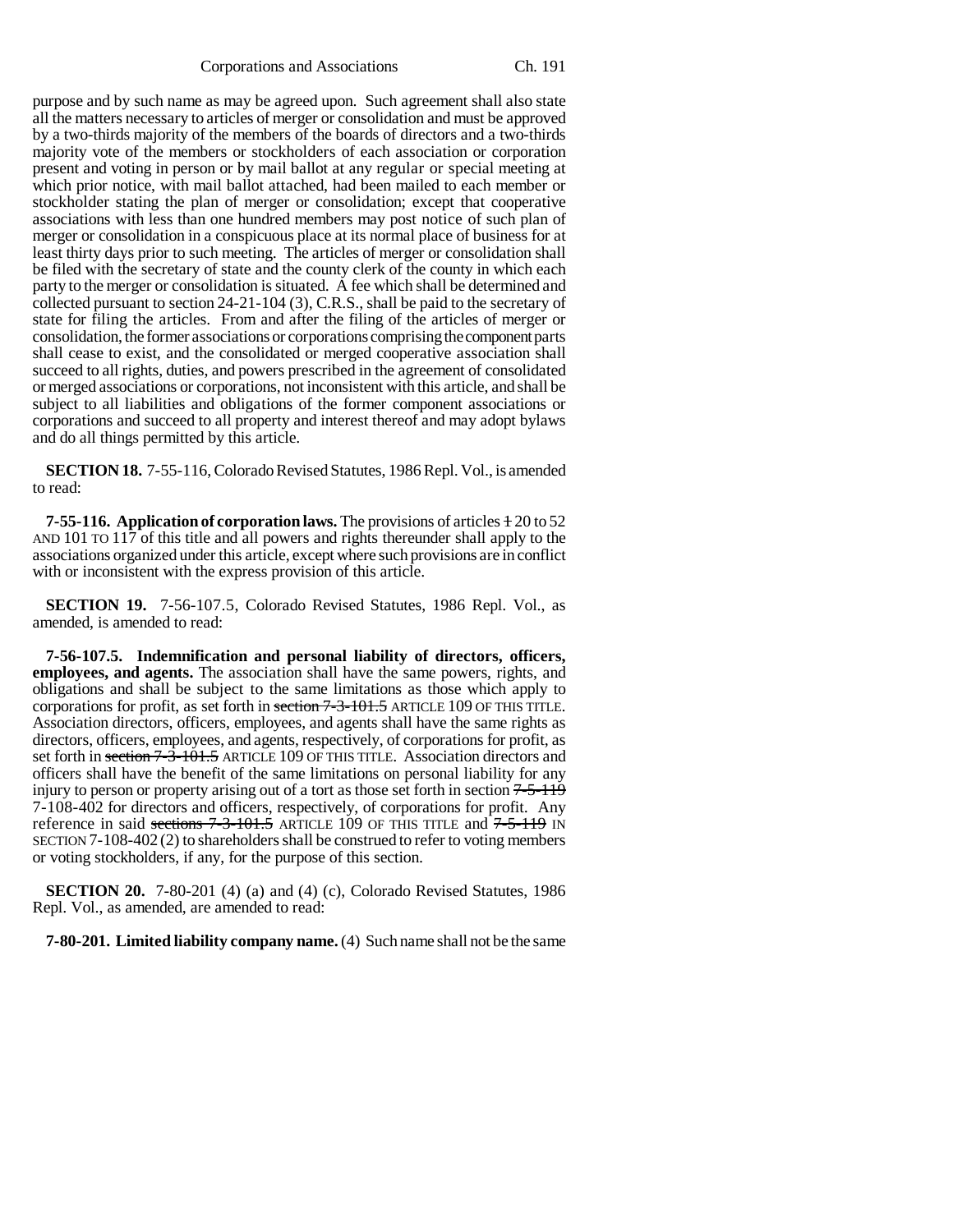as, or deceptively similar to:

(a) Any name for which an exclusive right has been reserved in the office of the secretary of state pursuant to section  $7-3-107$ ,  $7-22-107$ ,  $7-62-103$ , or  $7-80-202$  OR 7-104-102;

(c) Any name which is registered in the office of the secretary of state pursuant to section  $7\text{-}3\text{-}108$  or  $7\text{-}80\text{-}903$  OR  $7\text{-}104\text{-}101$ .

**SECTION 21.** 10-3-533.5 (1) (c), Colorado Revised Statutes, 1987 Repl. Vol., as amended, is amended to read:

**10-3-533.5. Sale of insolvent insurer as a going concern.** (1) (c) As used in this section, "shares" has the same meaning as set forth in section  $7-1-102$  (12) 7-101-401 (30), C.R.S., and includes any secured party or other person or holder who has or claims to have any interest of any kind in any shares of the insurer.

**SECTION 22.** 10-3-604 (1) (m), Colorado Revised Statutes, 1987 Repl. Vol., is amended to read:

**10-3-604. Procedure for exchange.** (1) (m) All shares acquired by the domestic company, upon payment of the value therefor, shall be canceled by the board of directors of the domestic company, upon the plan of exchange becoming effective, or at any time thereafter in the manner provided in section  $7-\overline{6}-104$  7-10 $\overline{6}$ -302 (2) (b), C.R.S., and any statement of cancellation made pursuant to said section shall first be filed with the commissioner prior to filing thereof with the secretary of state. If the commissioner finds such statement of cancellation to have been lawfully executed, and to be in due legal form and not in conflict with the provisions of law governing the domestic company, such statement of cancellation shall be filed with the secretary of state.

**SECTION 23.** 11-3-101 (5), Colorado Revised Statutes, 1987 Repl. Vol., is amended to read:

**11-3-101. General corporate powers.** (5) If the name of a state bank organized under the laws of this state contains the word "bank", said bank need not comply with the requirements of section  $7-3-106$  (1)  $7-104-101$  (1) (a), C.R.S.

**SECTION 24.** 11-3-121, Colorado Revised Statutes, 1987 Repl. Vol., is amended to read:

**11-3-121. Indemnification and personal liability of directors, officers, employees, and agents.** The state bank shall have the same powers, rights, and obligations and shall be subject to the same limitations as apply to corporations for profit as set forth in section 7-3-101.5 ARTICLE 109 OF TITLE 7, C.R.S. State bank directors, officers, employees, and agents shall have the same rights as directors, officers, employees, and agents, respectively, of corporations for profit as set forth in section 7-3-101.5 ARTICLE 109 OF TITLE 7, C.R.S. State bank directors and officers shall have the benefit of the same limitations on personal liability for any injury to person or property arising out of a tort as set forth in section  $7-5-1197-108-402(2)$ , C.R.S., for directors and officers, respectively, of corporations for profit. Any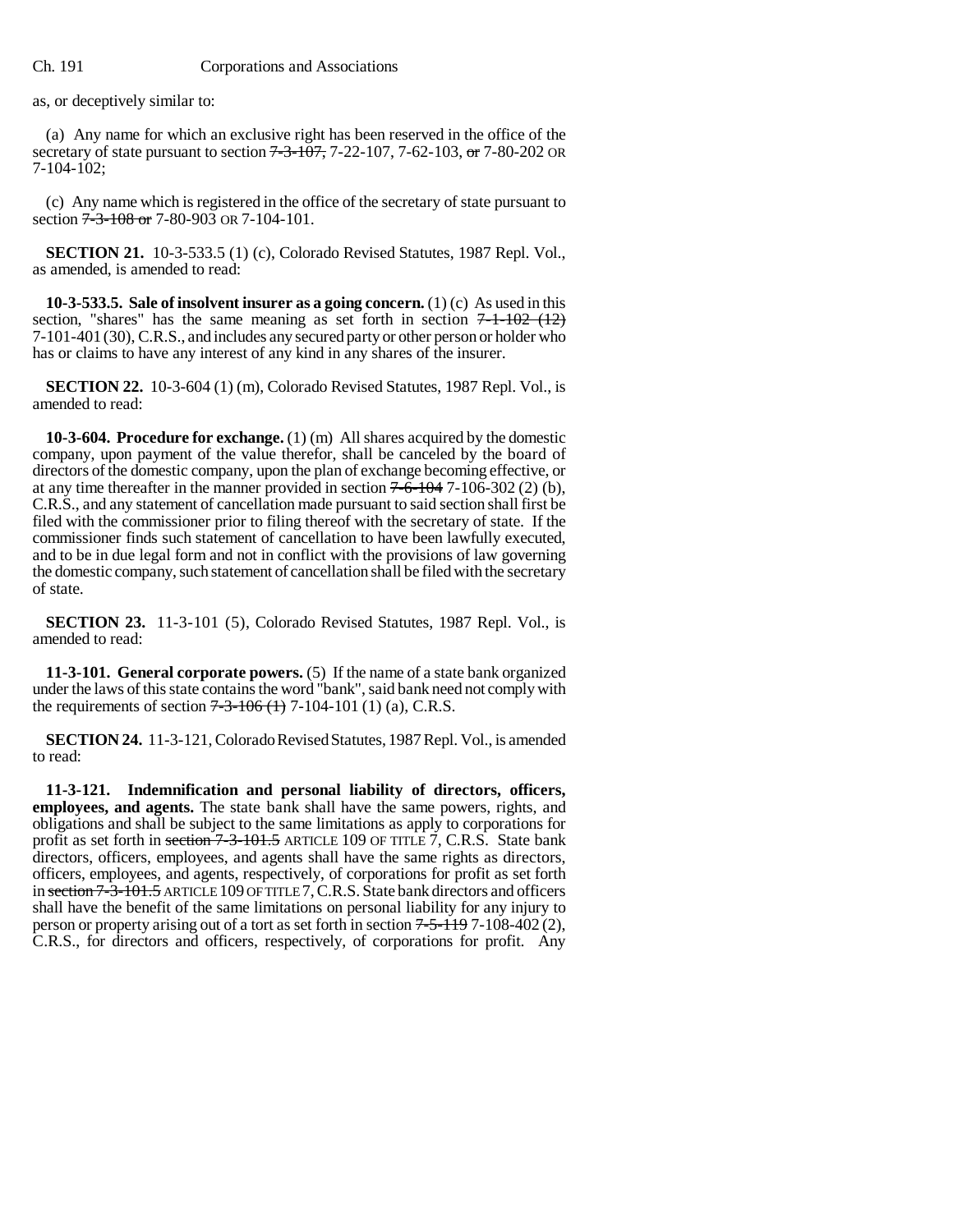reference in said sections to shareholders shall be construed to refer to stockholders for the purposes of this section.

**SECTION 25.** 11-11-110, Colorado Revised Statutes, 1987 Repl. Vol., is amended to read:

**11-11-110. General corporation laws applicable.** The provisions of articles 1 20 to 52 AND 101 TO 117 of title 7, C.R.S., relating to corporations shall, insofar as the same are not inconsistent with this code, govern corporations operating under the provisions of this code.

**SECTION 26.** 11-22-102 (1) (b), Colorado Revised Statutes, 1987 Repl. Vol., as amended, is amended to read:

**11-22-102. Charter - application - fee - issuance procedure - change in location.** (1) The incorporators of a proposed industrial bank shall submit to the banking board an application for an industrial bank charter and in support thereof shall submit the following:

(b) Proposed articles of incorporation, containing: The name of the proposed industrial bank; the city or county in which it is to be located; the amount of capital; the number and par value of the shares authorized; the number of directors; a statement whether cumulative voting will be permitted for directors; preemptive rights, if any, of stockholders; its term of existence; and such other proper provisions as may be approved by the banking board to govern the affairs and business of the proposed industrial bank, including such provisions required by law for the incorporation of ordinary corporations; but the name selected shall include the words "industrial bank". The name of the industrial bank need not comply with the requirements of section  $7-3-106$  (1)  $7-104-101$  (1), C.R.S. Only one class of par value stock of not less than ten dollars per share shall be authorized, but the foregoing shall not affect industrial banks chartered prior to July 1, 1965, having other classes of stock or other par value than recited in this article. The articles of incorporation shall not contain any provisions authorizing such proposed industrial bank to engage in any business or activity except as may be authorized by this article.

**SECTION 27.** 11-30-101 (5), Colorado Revised Statutes, 1987 Repl. Vol., is amended to read:

**11-30-101. Definitions - organization - charter.** (5) After the said certified copy of articles of incorporation have been filed with the commissioner, he shall issue a charter for such credit union, at which time the credit union shall become a body corporate having the powers enumerated in section  $7-3-101$  7-103-102, C.R.S., except as otherwise provided or limited in this article.

**SECTION 28.** 11-41-102, Colorado Revised Statutes, 1987 Repl. Vol., is amended to read:

**11-41-102. Restriction on corporate name.** The name of each domestic association incorporated on or after May 17, 1939, shall include the words "savings and loan association". If the name of the domestic association contains the words "savings and loan association", it need not comply with the requirements of section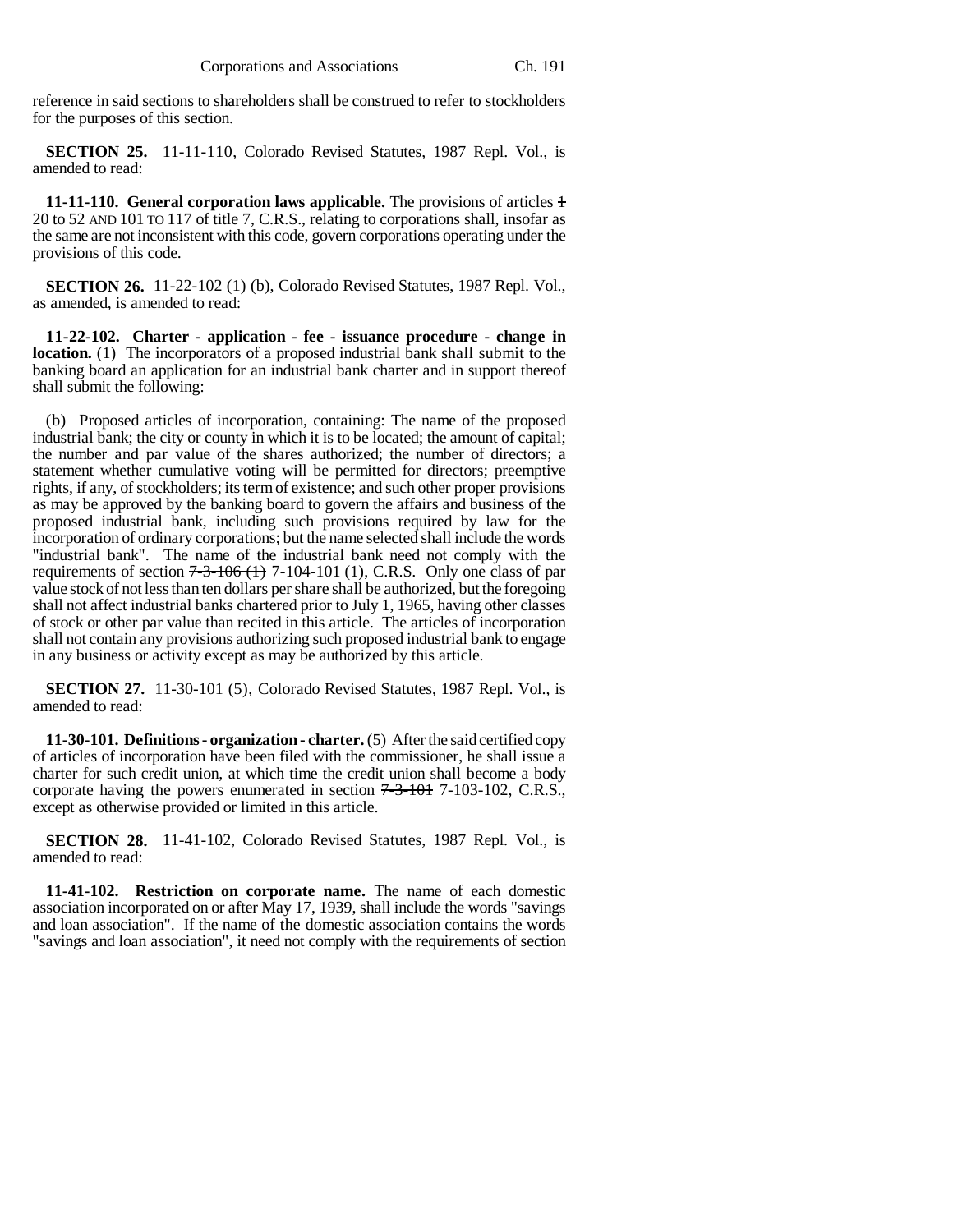$7-3-106(1)$  7-104-101(1), C.R.S. No association shall include in its name the words "guaranty" or "guarantee" or "mutual", unless organized without stock, or "permanent", unless organized with stock. The provisions of this section shall not affect the right of any association existing before May 17, 1939, to continue the use of its name.

**SECTION 29.** 11-41-130.5 (1) and (4), Colorado Revised Statutes, 1987 Repl. Vol., are amended to read:

**11-41-130.5. Cessation of business as an association - amendment of articles.** (1) Notwithstanding any provision of this article to the contrary, in connection with the sale of all or a substantial part of its assets, the board of directors of any savings and loan association may propose an amendment to its articles of incorporation to amend the objects and purposes to conform to those authorized in the "Colorado" Corporation Code" "COLORADO BUSINESS CORPORATION ACT", articles  $+$  to  $+$  0 101 TO 117 of title 7, C.R.S., and to make such other amendments authorized by and not inconsistent with the provisions of article 2 110 of title 7, C.R.S. Such proposed amendments shall be submitted to the members or, if the savings and loan association has permanent stock, to the stockholders of said association for their approval. Upon approval, said amendments shall be submitted to the commissioner, together with a plan pursuant to subsection (2) of this section, for his approval.

(4) Upon approval of a plan and the amendments to the articles of incorporation by the commissioner pursuant to this article and upon the filing of such amendments, along with the applicable filing fees with the secretary of state as provided by section 11-41-129 (4), a corporation shall continue in existence pursuant to the "Colorado Corporation Code" "COLORADO BUSINESS CORPORATION ACT", articles  $1$  to 10 101 TO 117 of title 7, C.R.S., but said corporation shall cease to be a savings and loan association or an association. The corporation's certificate of authority as a savings and loan association or an association shall automatically be cancelled, without further action, and the corporation shall be deemed to be organized pursuant to the "Colorado Corporation Code" "COLORADO BUSINESS CORPORATION ACT", articles 1 to 10 101 TO 117 of title 7, C.R.S., and shall cease to be subject to the provisions of the "Savings and Loan Association Law", articles 40 to 46 of this title.

**SECTION 30.** 11-41-134, Colorado Revised Statutes, 1987 Repl. Vol., is amended to read:

**11-41-134. Indemnification and personal liability of directors, officers, employees, and agents.** The savings and loan association shall have the same powers, rights, and obligations and shall be subject to the same limitations as apply to corporations for profit as set forth in section  $7-3-101.5$  ARTICLE 109 OF TITLE 7, C.R.S. Savings and loan association directors, officers, employees, and agents shall have the same rights as directors, officers, employees, and agents, respectively, of corporations for profit as set forth in section  $7-3-101.5$  ARTICLE 109 OF TITLE 7, C.R.S. Savings and loan association directors and officers shall have the benefit of the same limitations on personal liability for any injury to person or property arising out of a tort as set forth in section  $7-5-119$ ,  $7-108-402(2)$ , C.R.S., for directors and officers, respectively, of corporations for profit. Any reference in said sections to shareholders shall be construed to refer to stockholders for the purposes of this section.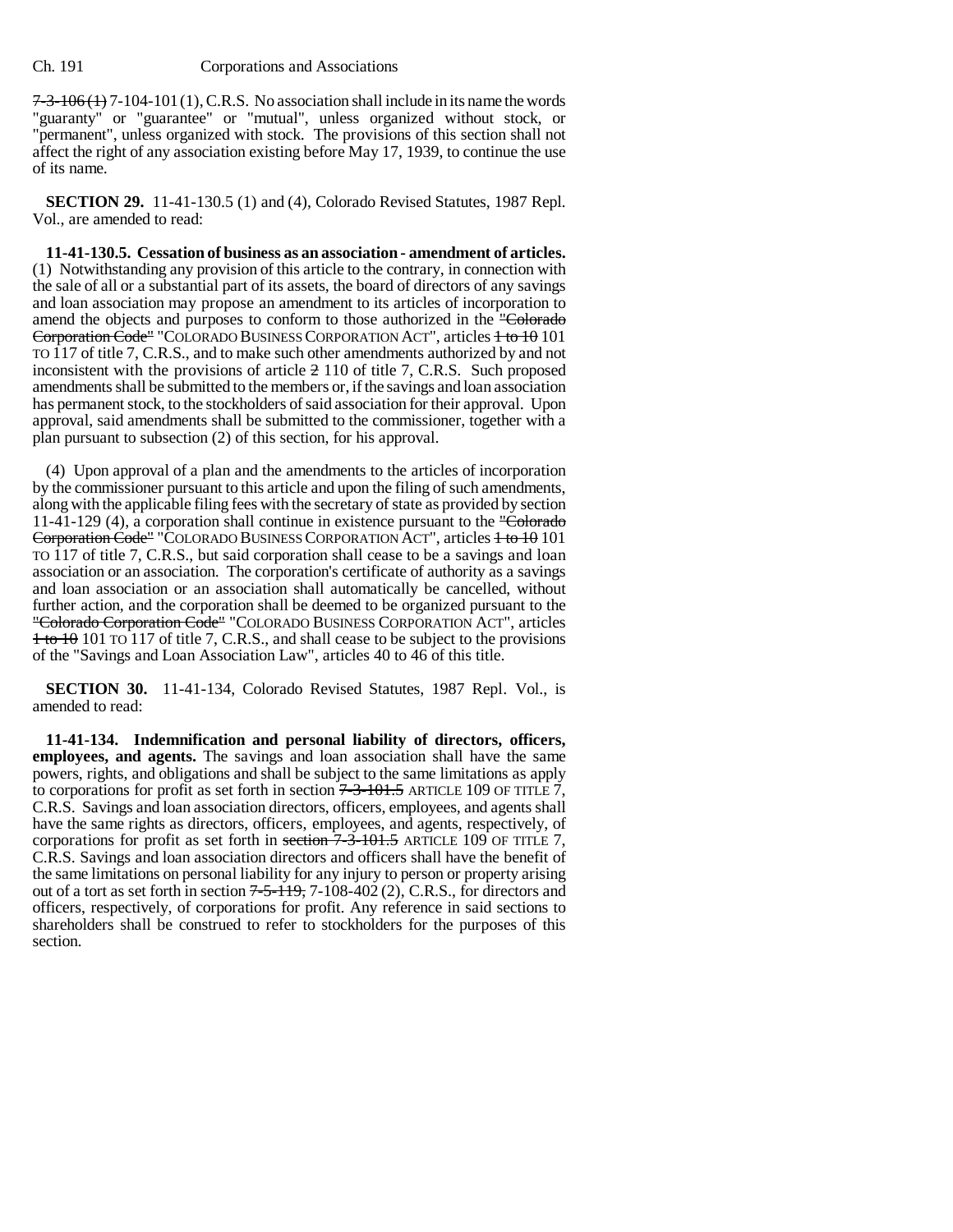**SECTION 31.** The introductory portion to 12-2-117 (3), Colorado Revised Statutes, 1991 Repl. Vol., is amended to read:

**12-2-117. Partnerships or professional corporations composed of certified public accountants - registration thereof.** (3) The corporation must be in compliance with the "Colorado Corporation Code" "COLORADO BUSINESS CORPORATION ACT", articles  $1 \text{ to } 10 \text{ I}$  TO 117 of title 7, C.R.S., and the articles of incorporation of such corporation shall contain provisions complying with the following requirements:

**SECTION 32.** The introductory portion to 12-4-110 (2), Colorado Revised Statutes, 1991 Repl. Vol., is amended to read:

**12-4-110. Partnerships - professional corporations - requirements.** (2) Corporate practice of architecture is permitted in compliance with the "Colorado Corporation Code" "COLORADO BUSINESS CORPORATION ACT", articles 1 to 10 101 TO 117 of title 7, C.R.S., but only if:

**SECTION 33.** 12-32-109.5 (1) (f), Colorado Revised Statutes, 1991 Repl. Vol., is amended to read:

**12-32-109.5. Professional service corporations for the practice of podiatry.** (1) (f) The president shall be a shareholder and a director and, to the extent possible, all other directors and officers shall be persons having the qualifications described in paragraph (d) of this subsection (1). Lay directors and officers shall not exercise any authority whatsoever over professional matters. Notwithstanding section 7-5-102 SECTIONS 7-108-103 TO 7-108-106, C.R.S., relating to the terms of office of directors, and section 7-5-103, C.R.S., relating to the classification of directors, a professional service corporation for the practice of podiatry may provide in the articles of incorporation or the bylaws that the directors may have terms of office of up to six years and that the directors may be divided into either two or three classes, each class to be as nearly equal in number as possible, with the terms of each class staggered to provide for the periodic, but not annual, election of less than all the directors.

**SECTION 34.** 12-36-134 (1) (f), Colorado Revised Statutes, 1991 Repl. Vol., is amended to read:

**12-36-134. Professional service corporations for the practice of medicine.** (1) (f) The president shall be a shareholder and a director and, to the extent possible, all other directors and officers shall be persons having the qualifications described in paragraph (d) of this subsection (1). Lay directors and officers shall not exercise any authority whatsoever over professional matters. Notwithstanding section 7-5-102 SECTIONS  $7-108-103$  TO  $7-108-106$ , C.R.S., relating to the terms of office of directors and section 7-5-103, C.R.S., relating to the classification of directors, a professional service corporation for the practice of medicine may provide in the articles of incorporation or the bylaws that the directors may have terms of office of up to six years and that the directors may be divided into either two or three classes, each class to be as nearly equal in number as possible, with the terms of each class staggered to provide for the periodic, but not annual, election of less than all the directors.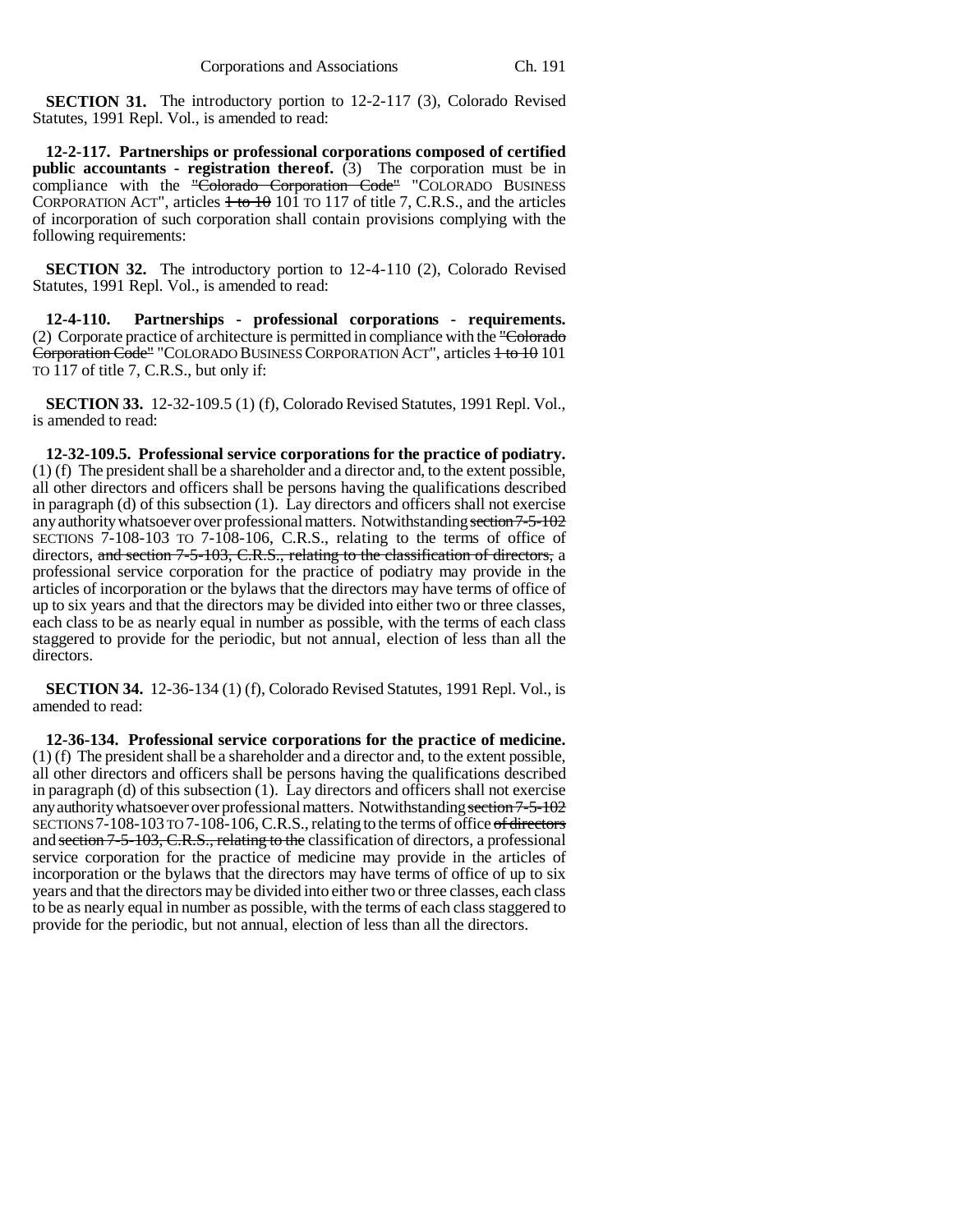**SECTION 35.** The introductory portion to 12-41-124 (1), Colorado Revised Statutes, 1991 Repl. Vol., is amended to read:

**12-41-124. Professional service corporations for the practice of physical therapy.** (1) Persons licensed to practice physical therapy by the director may form professional service corporations for the practice of physical therapy under the "Colorado Corporation Code", articles 1 to 10 "COLORADO BUSINESS CORPORATION ACT", ARTICLES 101 TO 117 of title 7, C.R.S., if such corporations are organized and operated in accordance with the provisions of this section. The articles of incorporation of such corporations shall contain provisions complying with the following requirements:

**SECTION 36.** The introductory portion to 12-43-211 (1), Colorado Revised Statutes, 1991 Repl. Vol., is amended to read:

**12-43-211. Professional service corporations for the practice of psychology, clinical social work, marriage and family therapy, and professional counseling.** (1) Licensees and certified school psychologists may form professional service corporations for the practice of psychology, clinical social work, marriage and family therapy, or professional counseling under the "Colorado Corporation Code" "COLORADO BUSINESS CORPORATION ACT", articles  $1$  to  $101$  To  $117$  of title 7, C.R.S., if such corporations are organized and operated in accordance with the provisions of this section. The articles of incorporation of such corporations shall contain provisions complying with the following requirements:

**SECTION 37.** 12-61-302 (3), Colorado Revised Statutes, 1991 Repl. Vol., is amended to read:

**12-61-302. Application for payments out of fund - limitations on liability.** (3) Any real estate broker or real estate salesperson who is licensed or who renews a license under part 1 of this article on or after January 1, 1972, and upon whom personal service cannot be made with reasonable diligence shall be deemed to have appointed the secretary of state as agent for service of process for purposes of actions filed against said broker or salesperson pursuant to the provisions of subsection (1) of this section. Service of process pursuant to this subsection (3) shall be made as nearly as practicable in the manner prescribed by section  $7-3-112$  7-105-104, C.R.S.

**SECTION 38.** 24-21-109, Colorado Revised Statutes, 1988 Repl. Vol., is amended to read:

**24-21-109. Documents in court proceedings - designation of person to attend court proceedings.** Subject to provisions of section 13-25-115, C.R.S., documents from the office of secretary of state used in court proceedings shall be acknowledged, exemplified, verified, or attested to in a manner which shall make unnecessary the personal appearance of the secretary of state in a court proceeding to acknowledge, exemplify, verify, or attest to the validity of such documents. The secretary of state may designate a person to attend court proceedings if the secretary of state is subpoenaed for the purpose of acknowledging, exemplifying, verifying, or attesting to the validity of documents furnished by that office. The revenues derived from fees as established in section 7-10-104 (2) 7-101-203 (2), C.R.S., and section 24-21-104 (1) shall be deposited in the department of state cash fund created in section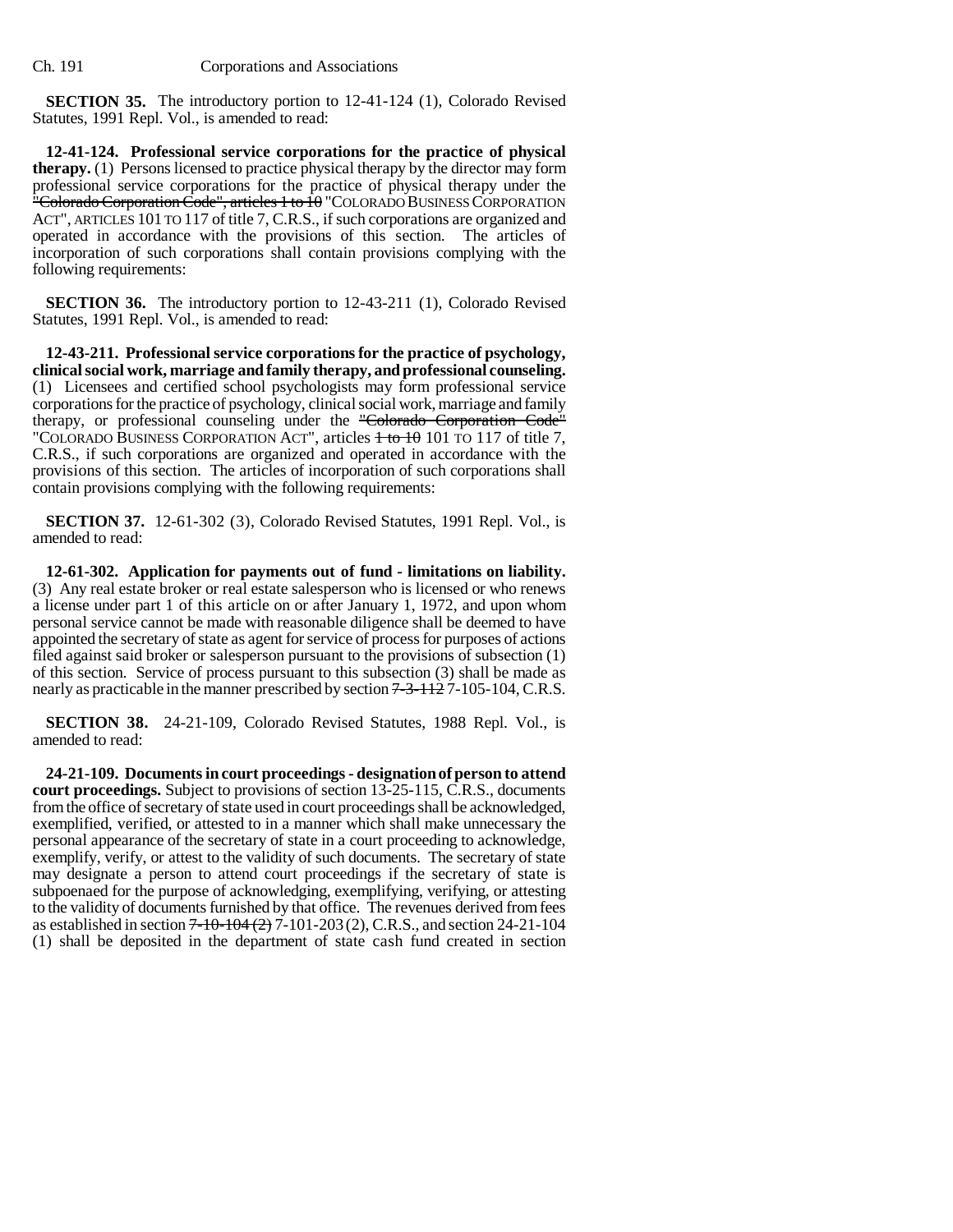# 24-21-104 (3).

**SECTION 39.** 38-30-144 (3) (h), (3) (i), and (4), Colorado Revised Statutes, 1982 Repl. Vol., are amended to read:

**38-30-144. Conveyance by corporation.** (3) (h) A certificate of authority of a foreign corporation or a certified copy thereof; if the articles of incorporation limit the duration of the corporate life to less than perpetuity or if they limit or impose conditions upon the exercise of any corporate power described in section  $7-3-101$ 7-103-102, C.R.S.,  $\frac{1973}{2}$  with respect to real property, then a certified copy of the articles of incorporation and amendments thereto;

(i) Where an amendment to the articles of incorporation changes the name or the period of duration of a foreign corporation or limits or imposes conditions upon the exercise of any corporate power described in section  $7\text{-}3\text{-}101$  7-103-102, C.R.S., 1973 with respect to real property, a certified copy of such amendment;

(4) The failure to file any of the documents set forth in subsection (3) of this section in the office of any county clerk and recorder in this state shall not affect or impair the validity of such document; but any corporation which is required by subsection (3) of this section to file or record documents in addition to the certificate of incorporation or the certificate of authority but which has not filed or recorded such documents at the time any person acquires any interest in or lien upon real property from said corporation shall, as against such person and those claiming under him, be conclusively deemed to be an existing corporation qualified to exercise the powers described in section 7-3-101 7-103-102, C.R.S. 1973.

**SECTION 40.** The introductory portion to 38-33.3-306 (1), Colorado Revised Statutes, 1982 Repl. Vol., as amended, is amended to read:

**38-33.3-306. Bylaws.** (1) In addition to complying with applicable sections, if any, of the "Colorado Corporation Code", articles 1 to 10 "COLORADO BUSINESS CORPORATION ACT", ARTICLES 101 TO 117 of title 7, C.R.S., or the "Colorado Nonprofit Corporation Act", articles 20 to 29 of title 7, C.R.S., if the common interest community is organized pursuant thereto, the bylaws of the association must provide:

**SECTION 41.** 38-33.3-319, Colorado Revised Statutes, 1982 Repl. Vol., as amended, is amended to read:

**38-33.3-319. Other applicable statutes.** To the extent that provisions of this article conflict with applicable provisions in the "Colorado Corporation Code", articles 1 to 10 "COLORADO BUSINESS CORPORATION ACT", ARTICLES 101 TO 117 of title 7, C.R.S., the "Colorado Nonprofit Corporation Act", articles 20 to 29 of title 7, C.R.S., the "Uniform Partnership Law", article 60 of title 7, C.R.S., the "Colorado Uniform Limited Partnership Act of 1981", article 62 of title 7, C.R.S., article 1 of this title, article 55 of title 7, C.R.S., article 33.5 of this title, and section 39-1-103 (10), C.R.S., and any other laws of the state of Colorado which now exist or which are subsequently enacted, the provisions of this article shall control.

**SECTION 42.** 38-37-104 (1) (g), Colorado Revised Statutes, 1982 Repl. Vol., as amended, is amended to read: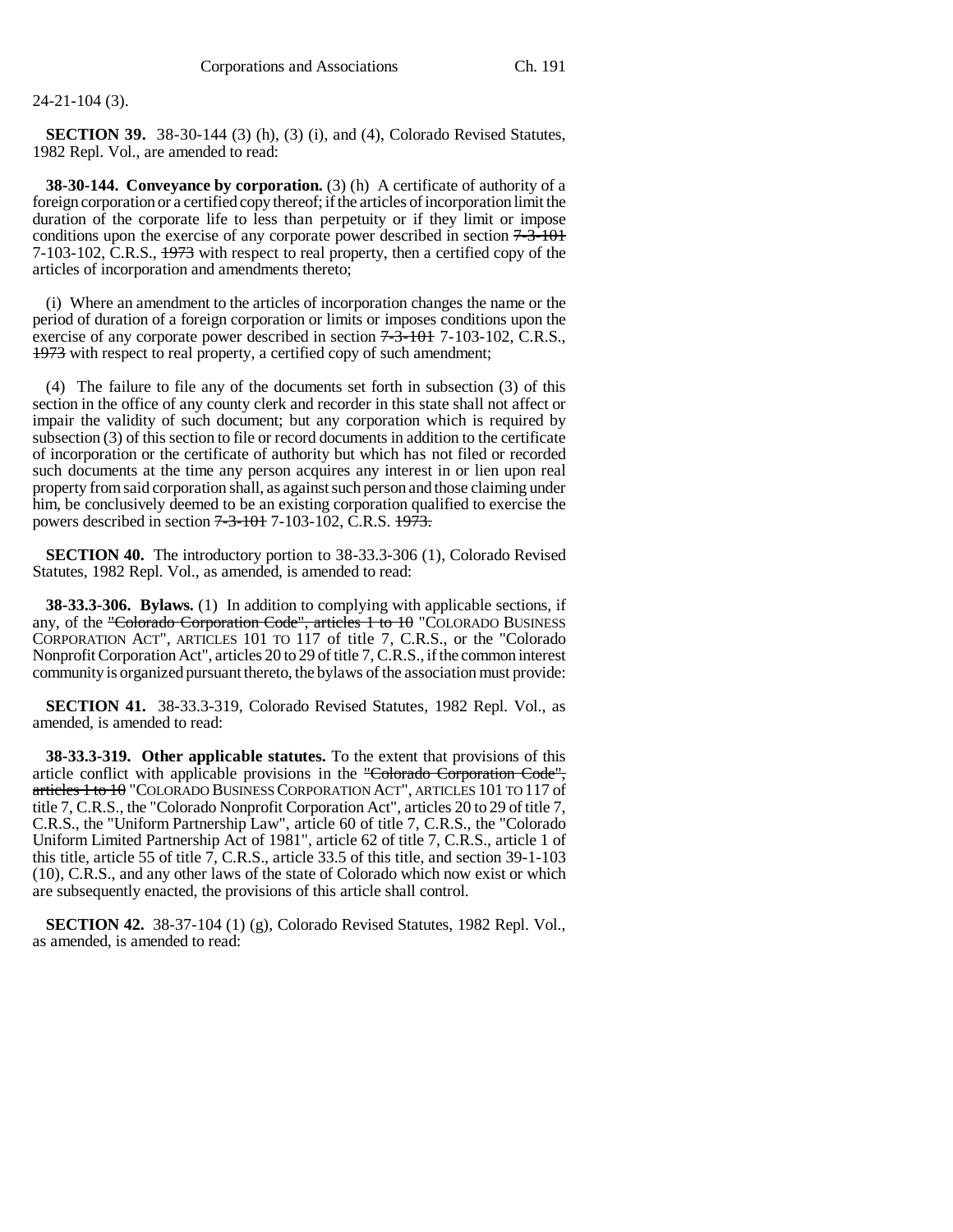**38-37-104. Duties of public trustees - fees, expenses, and salaries - reports.** (1) The public trustees of each county of this state shall perform the functions and exercise the powers conferred upon them by statute. They shall be entitled to receive as fees for such services the following sums and no other fees or perquisites whatever:

(g) For performing any duty prescribed by section  $7-8-122$ , C.R.S., and section 38-34-104, the sum of twenty-five dollars or such greater amount as may be approved by a court of competent jurisdiction;

**SECTION 43.** 38-37-106 (1), Colorado Revised Statutes, 1982 Repl. Vol., as amended, is amended to read:

**38-37-106. Public trustee to act as successor in trust.** (1) It is a duty of all public trustees of the several counties of the state of Colorado to accept and discharge the duties of trustee or successor trustee in accordance with the provisions of section 7-8-122, C.R.S., and section 38-34-104.

**SECTION 44.** 39-28-106 (1), Colorado Revised Statutes, 1982 Repl. Vol., as amended, is amended to read:

**39-28-106. Nonresident wholesalers.** (1) When the department determines that the collection of the tax imposed by the provisions of this article would be facilitated thereby, it may authorize any person, firm, limited liability company, partnership, or corporation outside of this state and engaged in the business of selling and shipping into this state cigarettes, upon complying with the requirements of this article, to affix or cause to be affixed the stamps, imprints, or impressions required by this article on behalf of the wholesalers within this state. The department may sell such stamps and approve the use of metering machines to such nonresident wholesalers as provided in this article; except that the nonresident wholesaler shall agree in writing to submit his books, accounts, and records to examination during reasonable business hours by any duly authorized agent of the department. Each such nonresident wholesaler shall appoint in writing the secretary of state of the state of Colorado to be his agent in this state for service of process, as provided in section 7-9-119 7-115-111, C.R.S., with respect to foreign corporations.

**SECTION 45.** The introductory portion to 40-20-102 (1), Colorado Revised Statutes, 1984 Repl. Vol., is amended to read:

**40-20-102. Powers of corporation.** (1) Every such corporation, in addition to the powers conferred in articles  $1 \text{ to } 101$  TO 117 of title 7, C.R.S., has the power:

**SECTION 46. Repeal.** Articles 1 to 10 of title 7, Colorado Revised Statutes, 1986 Repl. Vol., as amended, are repealed.

**SECTION 47. Effective date.** This act shall take effect July 1, 1994.